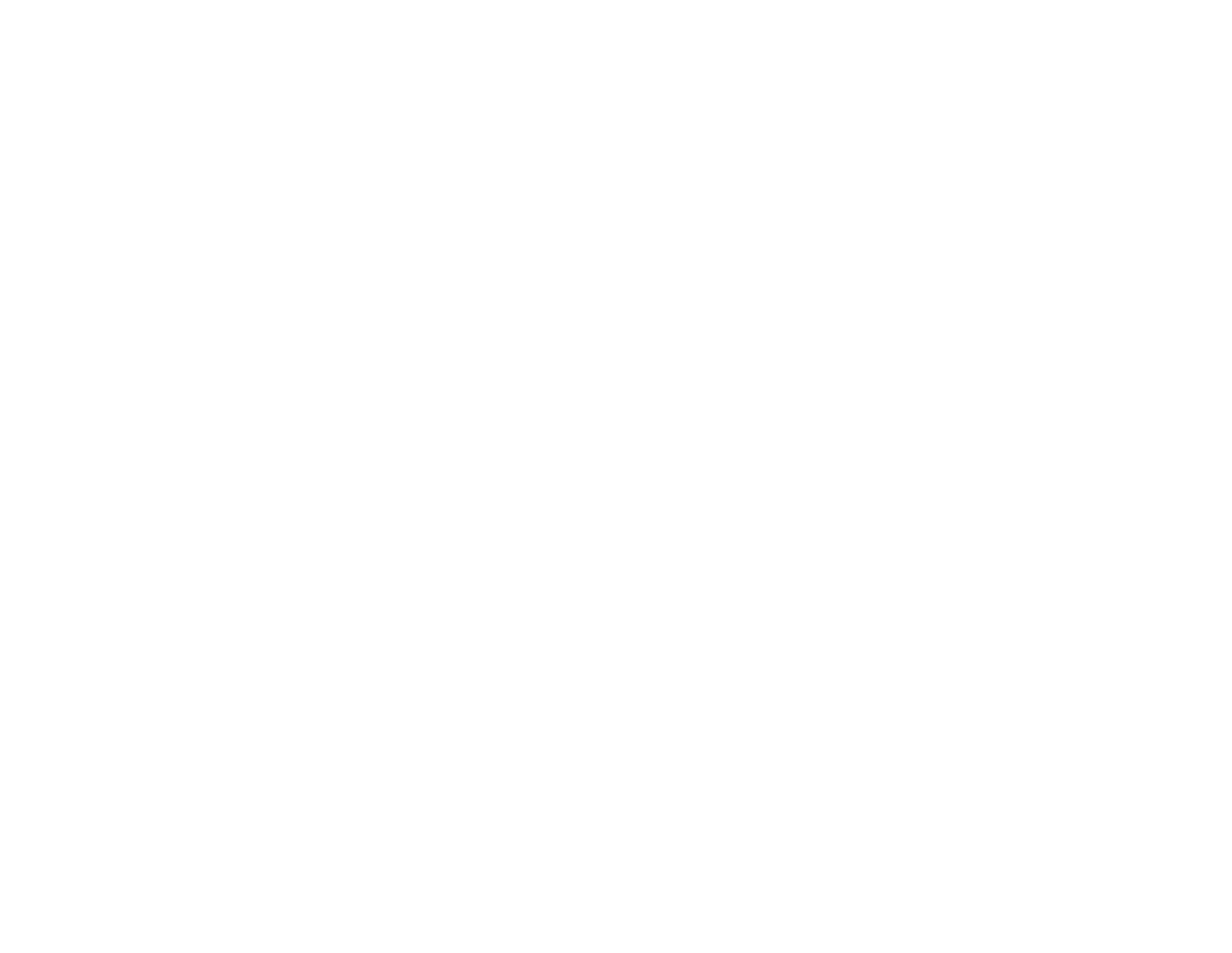#### Report ID: SR201 **University of Pittsburgh** Page No. 3 of 173 **Schedule of Classes for Summer Term 2020-2021** Run Date: 11/06/2020 **Twelve Week** Run Time: 20:00:14

### **Swanson School of Engineering - Chemical and Petroleum Engineering - Subject: Chemical Engineering**

| Catalog Nbr Section Class Nbr<br>Subject | Course Title             | Component                                | Units<br>Topics              |
|------------------------------------------|--------------------------|------------------------------------------|------------------------------|
| CHE<br>1097<br>1380                      | 14080<br>SPECIAL PROJECT | Directed Studies                         | $1 - 12$                     |
| Bldg: TO BE ARRANGED                     | Room: TBA<br>Days: TBA   | $Time: 00:00 - 00:00$                    | Instructor: Parker, Robert S |
| Class Enrl Cap: 25                       | Class Enrl Tot: 0        | Class Wait Cap: $20$ Class Wait Tot: $0$ | Class Min Enrl: 0            |
| CHE<br>1097<br>1390                      | 15974<br>SPECIAL PROJECT | Directed Studies                         | $1 - 12$                     |
| Bldg: TO BE ARRANGED                     | Room: TBA<br>Days: TBA   | $Time: 00:00 - 00:00$                    | Instructor:                  |
| Class Enrl Cap: 25                       | Class Enrl Tot: 0        | Class Wait Cap: 20 Class Wait Tot: 0     | Class Min Enrl: 0            |
| CHE<br>1097<br>1520                      | 14070<br>SPECIAL PROJECT | Directed Studies                         | $1 - 12$                     |
| Bldg: TO BE ARRANGED                     | Days: TBA<br>Room: TBA   | $Time: 00:00 - 00:00$                    | Instructor:                  |
| Class Enrl Cap: 25                       | Class Enrl Tot: 0        | Class Wait Cap: 20 Class Wait Tot: 0     | Class Min Enrl: 0            |
| CHE<br>3004<br>1091                      | 19247<br>PRACTICUM       | Practicum                                |                              |
| Bldg: TO BE ARRANGED                     | Room: TBA<br>Days: TBA   | $Time: 00:00 - 00:00$                    | Instructor: Veser, Goetz     |
| Class Enrl Cap: 35                       | Class Enrl Tot: 0        | Class Wait Cap: 0<br>Class Wait Tot: 0   | Class Min Enrl: 0            |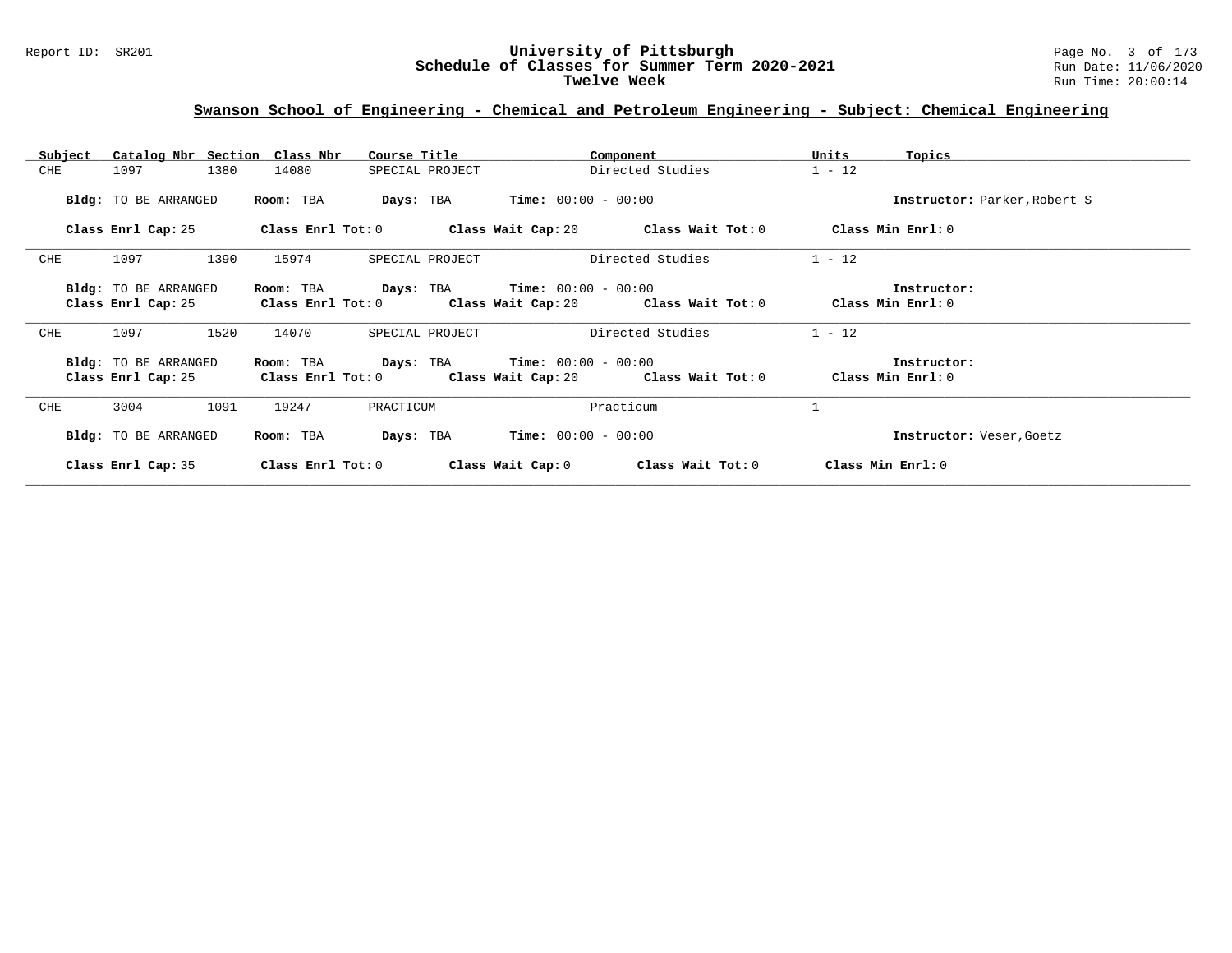# **Swanson School of Engineering - Electrical and Computer Engineering - Subject: Computer Engineering**

| Catalog Nbr Section Class Nbr<br>Subject                                                                                                                                                                                                                                                                                                                                           | Course Title                                                                                                                                                                                                                                                                                                                                                                       | Component                    | Units<br>Topics                        |  |  |  |
|------------------------------------------------------------------------------------------------------------------------------------------------------------------------------------------------------------------------------------------------------------------------------------------------------------------------------------------------------------------------------------|------------------------------------------------------------------------------------------------------------------------------------------------------------------------------------------------------------------------------------------------------------------------------------------------------------------------------------------------------------------------------------|------------------------------|----------------------------------------|--|--|--|
| 1010<br>COE<br>0449                                                                                                                                                                                                                                                                                                                                                                | 14053<br>INTRO TO SYSTEMS SOFTWARE                                                                                                                                                                                                                                                                                                                                                 | $\overline{3}$<br>Lecture    |                                        |  |  |  |
| Bldg: TBA                                                                                                                                                                                                                                                                                                                                                                          | Time: $10:30 - 12:15$<br>Room: TBA<br>Days: TuTh                                                                                                                                                                                                                                                                                                                                   |                              | Instructor: Petrucci, Vinicius Tavares |  |  |  |
| Class Enrl Cap: 13<br>Room Characteristics: PeopleSoft - Scheduled (PS)(1)                                                                                                                                                                                                                                                                                                         | Class Enrl Tot: $0$<br>Class Wait Cap: 10<br><b>Combined Section ID:</b> $0082(CS/COE/0449)$ - CS $0449(H18932)$                                                                                                                                                                                                                                                                   | Class Wait Tot: 0            | Class Min Enrl: 0                      |  |  |  |
| 0449<br>1020<br>COE                                                                                                                                                                                                                                                                                                                                                                | 14054<br>INTRO TO SYSTEMS SOFTWARE                                                                                                                                                                                                                                                                                                                                                 | $\overline{3}$<br>Recitation |                                        |  |  |  |
| Bldg: WEB Based Class                                                                                                                                                                                                                                                                                                                                                              | Room: TBA<br><b>Time:</b> $14:30 - 15:20$<br>Days: Tu                                                                                                                                                                                                                                                                                                                              |                              | Instructor: Cox, Karin                 |  |  |  |
| Class Enrl Cap: 7<br>Room Characteristics: PeopleSoft - Scheduled (PS)(1)                                                                                                                                                                                                                                                                                                          | Class Enrl Tot: 0<br>Class Wait Cap: 7<br><b>Combined Section ID:</b> $0084(CS/COE/0449)$ - CS $0449(H18933)$                                                                                                                                                                                                                                                                      | Class Wait Tot: 0            | Class Min Enrl: 0                      |  |  |  |
|                                                                                                                                                                                                                                                                                                                                                                                    | <b></b> The planned operational modality for this class is REMOTE. For more information please visit <a<br>href="http://www.provost.pitt.edu/students/student-success-flexpitt/flex-pitt-quarded-risk-posture-all-students-remote"<br/>target="_blank"&gt;http://www.provost.pitt.edu/students/student-success-flexpitt/flex-pitt-guarded-risk-posture-all-students-remote/</a<br> |                              |                                        |  |  |  |
| <b>COE</b><br>0449<br>1300                                                                                                                                                                                                                                                                                                                                                         | 16242<br>INTRO TO SYSTEMS SOFTWARE                                                                                                                                                                                                                                                                                                                                                 | 3<br>Recitation              |                                        |  |  |  |
| Bldg: WEB Based Class                                                                                                                                                                                                                                                                                                                                                              | Days: Th<br><b>Time:</b> $09:30 - 10:20$<br>Room: TBA                                                                                                                                                                                                                                                                                                                              |                              | Instructor: Cox, Karin                 |  |  |  |
| Class Enrl Cap: 6<br>Room Characteristics: PeopleSoft - Scheduled (PS)(1)                                                                                                                                                                                                                                                                                                          | Class Enrl Tot: $0$<br>Class Wait Cap: 6<br><b>Combined Section ID:</b> $0083(CS/COE/0449)$ - CS $0449(H18934)$                                                                                                                                                                                                                                                                    | Class Wait Tot: 0            | Class Min Enrl: 0                      |  |  |  |
| <b></b> The planned operational modality for this class is REMOTE. For more information please visit <a<br>href="http://www.provost.pitt.edu/students/student-success-flexpitt/flex-pitt-quarded-risk-posture-all-students-remote"<br/>target="_blank"&gt;http://www.provost.pitt.edu/students/student-success-flexpitt/flex-pitt-quarded-risk-posture-all-students-remote/</a<br> |                                                                                                                                                                                                                                                                                                                                                                                    |                              |                                        |  |  |  |
| 1501<br>1010<br>COE                                                                                                                                                                                                                                                                                                                                                                | 11698<br>ALGORITHM IMPLEMENTATION                                                                                                                                                                                                                                                                                                                                                  | $\overline{3}$<br>Lecture    |                                        |  |  |  |
| Bldg: TBA                                                                                                                                                                                                                                                                                                                                                                          | Room: TBA<br>Days: MW<br>Time: $09:30 - 11:15$                                                                                                                                                                                                                                                                                                                                     |                              | Instructor: Ramirez, John C            |  |  |  |
| Class Min Enrl: 0<br>Class Enrl Cap: 7<br>Class Enrl Tot: 0<br>Class Wait Cap: 7<br>Class Wait Tot: 0<br>Room Characteristics: PeopleSoft - Scheduled (PS)(1)<br><b>Combined Section ID:</b> 0087(CS/COE/1501) - CS 1501(#18935), CS 1501(#18936)                                                                                                                                  |                                                                                                                                                                                                                                                                                                                                                                                    |                              |                                        |  |  |  |
| 1501<br>1290<br>COE                                                                                                                                                                                                                                                                                                                                                                | 20442<br>ALGORITHM IMPLEMENTATION                                                                                                                                                                                                                                                                                                                                                  | 3<br>Lecture                 |                                        |  |  |  |
| Bldg: TBA                                                                                                                                                                                                                                                                                                                                                                          | <b>Time:</b> $09:30 - 11:15$<br>Room: TBA<br>Days: MW                                                                                                                                                                                                                                                                                                                              |                              | Instructor: Farnan, Nicholas Leo       |  |  |  |
| Class Enrl Cap: 7                                                                                                                                                                                                                                                                                                                                                                  | Class Wait Cap: 7<br>Class Enrl Tot: $0$<br><b>Combined Section ID:</b> 0081(CS 1501/COE 1501) - CS 1501(#20439), CS 1501(#20445)                                                                                                                                                                                                                                                  | Class Wait Tot: $0$          | Class Min Enrl: 0                      |  |  |  |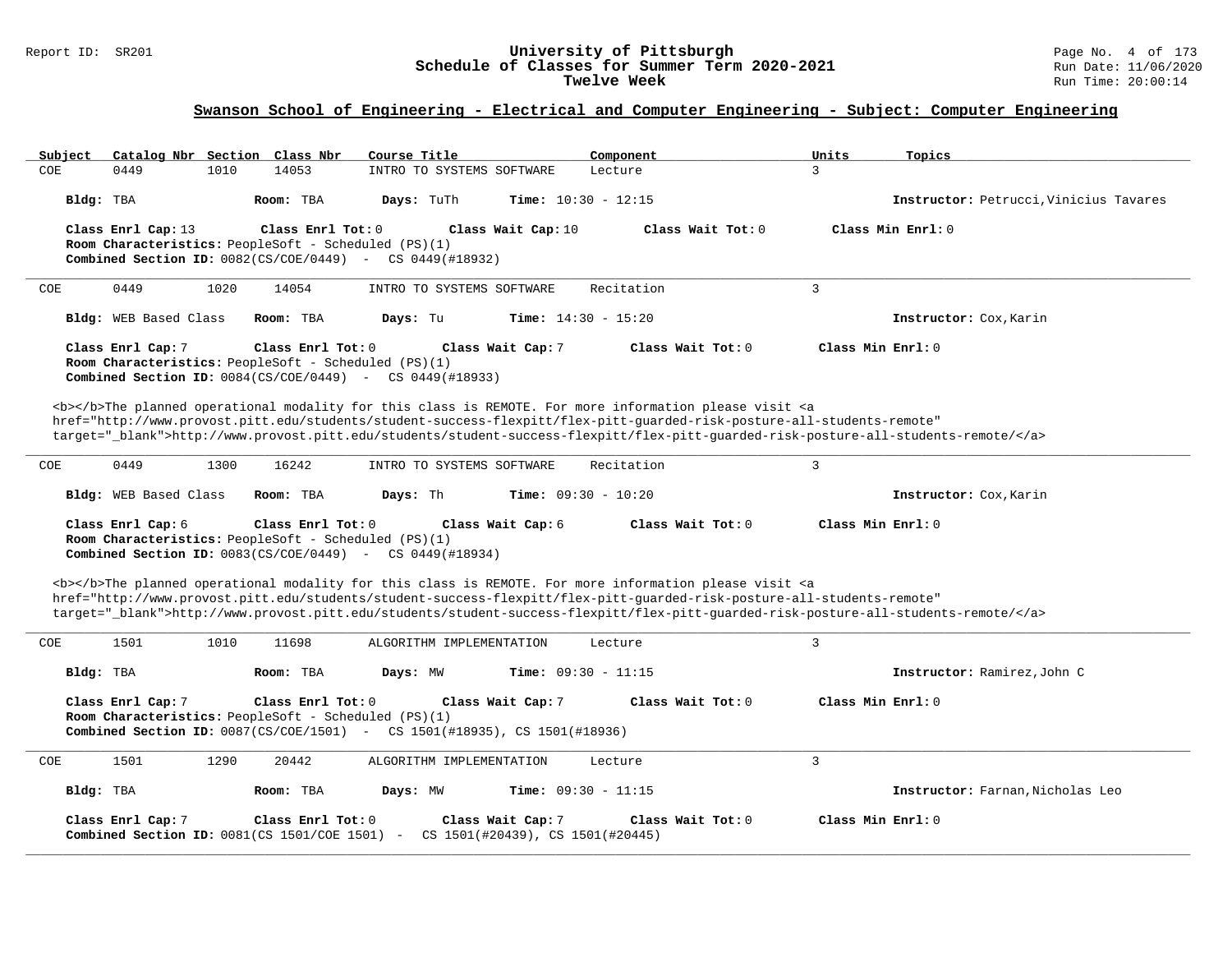# Report ID: SR201 **University of Pittsburgh University of Pittsburgh** Page No. 5 of 173<br>**Schedule of Classes for Summer Term 2020-2021** Run Date: 11/06/2020 Schedule of Classes for Summer Term 2020-2021<br>Twelve Week

### **Swanson School of Engineering - Electrical and Computer Engineering - Subject: Computer Engineering**

| Subject Catalog Nbr Section Class Nbr                                      | Course Title                                                                                                                                           | Component<br>Units                     | Topics                                    |
|----------------------------------------------------------------------------|--------------------------------------------------------------------------------------------------------------------------------------------------------|----------------------------------------|-------------------------------------------|
| COE<br>1501<br>1291                                                        | 20443<br>ALGORITHM IMPLEMENTATION                                                                                                                      | Recitation<br>$\mathcal{L}$            |                                           |
| Bldg: WEB Based Class Room: TBA                                            | <b>Days:</b> W <b>Time:</b> $12:30 - 13:20$                                                                                                            |                                        | Instructor: Liang, Xiaoyu                 |
| Class Enrl Cap: 5                                                          | Class Enrl Tot: 0 Class Wait Cap: 5<br><b>Combined Section ID:</b> 0080(CS1501/COE1501) - CS 1501(#20440), CS 1501(#20446)                             | Class Wait Tot: 0<br>Class Min Enrl: 0 |                                           |
| COE<br>1501<br>1292                                                        | 20444<br>ALGORITHM IMPLEMENTATION                                                                                                                      | $\overline{3}$<br>Recitation           |                                           |
| Bldg: WEB Based Class Room: TBA                                            | <b>Days:</b> W <b>Time:</b> $13:30 - 14:20$                                                                                                            |                                        | Instructor: Liang, Xiaoyu                 |
| Class Enrl Cap: 5                                                          | Class Enrl Tot: 0<br>Class Wait Cap: 5<br><b>Combined Section ID:</b> 0079(CS1501/COE1501) - CS 1501(#20441), CS 1501(#20447)                          | Class Min Enrl: 0<br>Class Wait Tot: 0 |                                           |
| 1501<br>1300<br>COE                                                        | 20492<br>ALGORITHM IMPLEMENTATION                                                                                                                      | 3<br>Recitation                        |                                           |
| Bldg: WEB Based Class                                                      | <b>Days:</b> M <b>Time:</b> $11:30 - 12:20$<br>Room: TBA                                                                                               |                                        | Instructor: Bender, Maximillian C         |
| Class Enrl Cap: 4                                                          | Class Enrl Tot: $0$ Class Wait Cap: $4$ Class Wait Tot: $0$<br><b>Combined Section ID:</b> $0096(CS/1501/C0E/1501)$ - CS 1501(#20488), CS 1501(#20489) | Class Min Enrl: 0                      |                                           |
| 1501<br>1310<br>COE                                                        | 20493<br>ALGORITHM IMPLEMENTATION                                                                                                                      | $\overline{3}$<br>Recitation           |                                           |
| Bldg: WEB Based Class Room: TBA                                            | <b>Days:</b> M <b>Time:</b> $14:30 - 15:20$                                                                                                            |                                        | Instructor: Bender, Maximillian C         |
| Class Enrl Cap: 4                                                          | Class Enrl Tot: 0<br>Class Wait Cap: 4<br><b>Combined Section ID:</b> 0097(CS/1501/COE/1501) - CS 1501(#20490), CS 1501(#20491)                        | Class Min Enrl: 0<br>Class Wait Tot: 0 |                                           |
| 1520<br>1010<br>COE                                                        | 11680<br>PRGMG LANG FOR WEB APPLCTNS Lecture                                                                                                           | $\overline{3}$                         |                                           |
| Bldg: TBA                                                                  | Room: TBA<br><b>Days:</b> MW <b>Time:</b> $14:30 - 16:15$                                                                                              |                                        | Instructor: Billingsley, Jarrett Franklin |
| Class Enrl Cap: 11<br>Room Characteristics: PeopleSoft - Scheduled (PS)(1) | Class Enrl Tot: 0 Class Wait Cap: 10<br><b>Combined Section ID:</b> $0094(CS/COE/1520)$ - CS $1520(\#18937)$                                           | Class Wait Tot: 0                      | Class Min Enrl: 0                         |
| 1520<br>1030<br>COE                                                        | 14800<br>PRGMG LANG FOR WEB APPLCTNS Recitation                                                                                                        | $\mathbf{3}$                           |                                           |
| Bldg: WEB Based Class Room: TBA                                            | <b>Days:</b> M <b>Time:</b> $16:30 - 17:20$                                                                                                            |                                        | Instructor: Jain, Pranut                  |
| Class Enrl Cap: 10<br>Room Characteristics: PeopleSoft - Scheduled (PS)(1) | Class Enrl Tot: 0<br>Class Wait Cap: 10<br><b>Combined Section ID:</b> $0093(CS/COE/1520)$ - CS $1520(H18938)$                                         | Class Wait Tot: 0                      | Class Min Enrl: 0                         |
|                                                                            | <b></b> The planned operational modality for this class is REMOTE. For more information please visit <a< td=""><td></td><td></td></a<>                 |                                        |                                           |

href="http://www.provost.pitt.edu/students/student-success-flexpitt/flex-pitt-guarded-risk-posture-all-students-remote"

target="\_blank">http://www.provost.pitt.edu/students/student-success-flexpitt/flex-pitt-guarded-risk-posture-all-students-remote/</a>

**\_\_\_\_\_\_\_\_\_\_\_\_\_\_\_\_\_\_\_\_\_\_\_\_\_\_\_\_\_\_\_\_\_\_\_\_\_\_\_\_\_\_\_\_\_\_\_\_\_\_\_\_\_\_\_\_\_\_\_\_\_\_\_\_\_\_\_\_\_\_\_\_\_\_\_\_\_\_\_\_\_\_\_\_\_\_\_\_\_\_\_\_\_\_\_\_\_\_\_\_\_\_\_\_\_\_\_\_\_\_\_\_\_\_\_\_\_\_\_\_\_\_\_\_\_\_\_\_\_\_\_\_\_\_\_\_\_\_\_\_\_\_\_\_\_\_\_\_\_\_\_\_\_\_\_\_**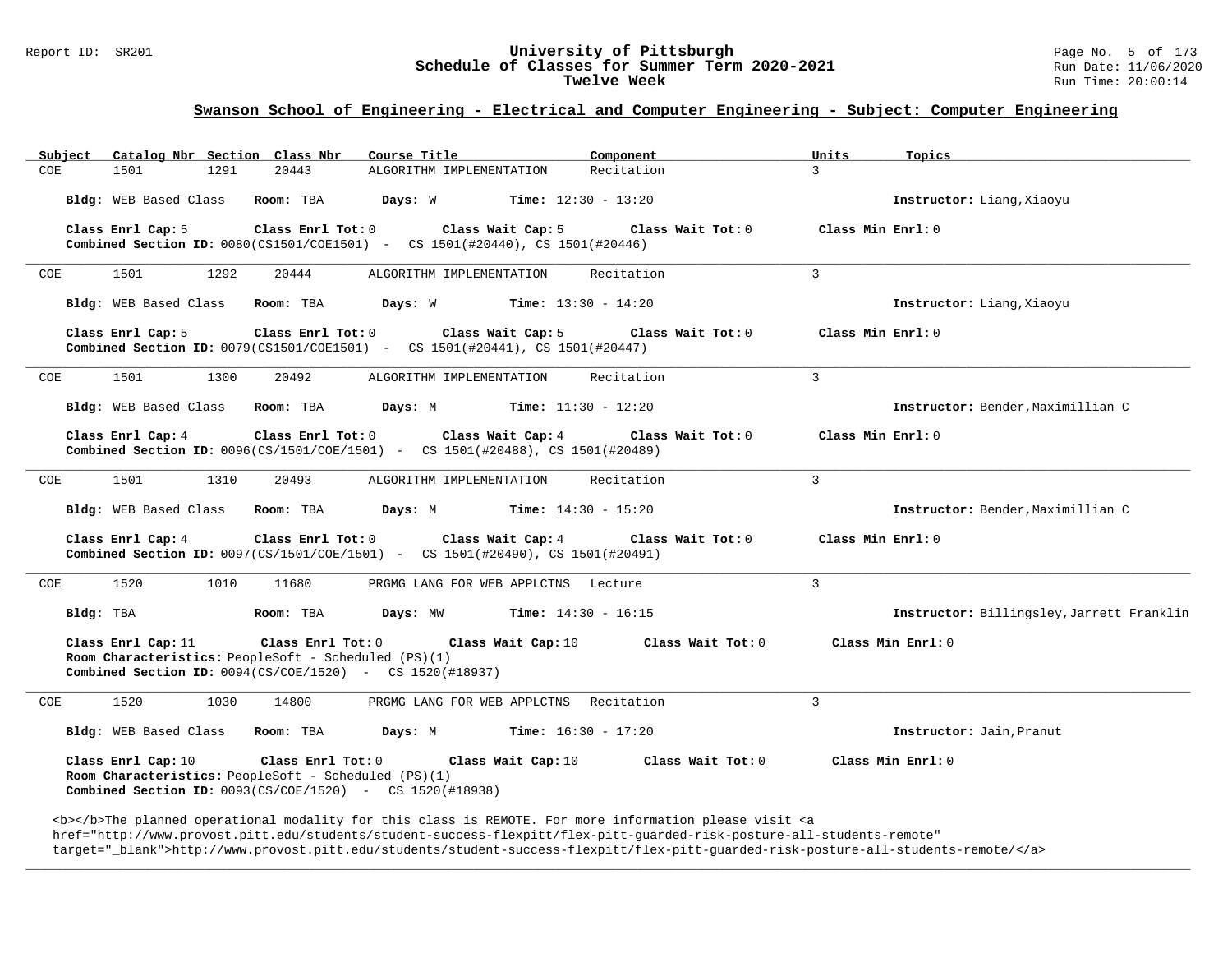| COE                                                                                                                                                                                                                                                                                                                                                                                | 1520                                                                                                                                                                                                                                                                                                                                                                               | 1050 | 15914             | PRGMG LANG FOR WEB APPLCTNS                                                                                                                                                                                                                                                                                                                                                                                              |                    | Recitation                   |                   | 3                                                                                                                                                                                                                                                            |
|------------------------------------------------------------------------------------------------------------------------------------------------------------------------------------------------------------------------------------------------------------------------------------------------------------------------------------------------------------------------------------|------------------------------------------------------------------------------------------------------------------------------------------------------------------------------------------------------------------------------------------------------------------------------------------------------------------------------------------------------------------------------------|------|-------------------|--------------------------------------------------------------------------------------------------------------------------------------------------------------------------------------------------------------------------------------------------------------------------------------------------------------------------------------------------------------------------------------------------------------------------|--------------------|------------------------------|-------------------|--------------------------------------------------------------------------------------------------------------------------------------------------------------------------------------------------------------------------------------------------------------|
|                                                                                                                                                                                                                                                                                                                                                                                    | Bldg: WEB Based Class                                                                                                                                                                                                                                                                                                                                                              |      | Room: TBA         | Days: W                                                                                                                                                                                                                                                                                                                                                                                                                  |                    | <b>Time:</b> $13:30 - 14:20$ |                   | Instructor: Jain, Pranut                                                                                                                                                                                                                                     |
|                                                                                                                                                                                                                                                                                                                                                                                    | Class Enrl Cap: 10                                                                                                                                                                                                                                                                                                                                                                 |      | Class Enrl Tot: 0 | Room Characteristics: PeopleSoft - Scheduled (PS)(1)<br><b>Combined Section ID:</b> $0092(CS/COE/1520)$ - CS $1520(H18939)$                                                                                                                                                                                                                                                                                              | Class Wait Cap: 10 |                              | Class Wait Tot: 0 | Class Min Enrl: 0                                                                                                                                                                                                                                            |
|                                                                                                                                                                                                                                                                                                                                                                                    |                                                                                                                                                                                                                                                                                                                                                                                    |      |                   | <b></b> The planned operational modality for this class is REMOTE. For more information please visit <a< td=""><td></td><td></td><td></td><td>href="http://www.provost.pitt.edu/students/student-success-flexpitt/flex-pitt-guarded-risk-posture-all-students-remote"<br/>target="_blank"&gt;http://www.provost.pitt.edu/students/student-success-flexpitt/flex-pitt-guarded-risk-posture-all-students-remote/</td></a<> |                    |                              |                   | href="http://www.provost.pitt.edu/students/student-success-flexpitt/flex-pitt-guarded-risk-posture-all-students-remote"<br>target="_blank">http://www.provost.pitt.edu/students/student-success-flexpitt/flex-pitt-guarded-risk-posture-all-students-remote/ |
| COE                                                                                                                                                                                                                                                                                                                                                                                | 1530                                                                                                                                                                                                                                                                                                                                                                               | 1010 | 18330             | SOFTWARE ENGINEERING                                                                                                                                                                                                                                                                                                                                                                                                     |                    | Lecture                      |                   | $\overline{3}$                                                                                                                                                                                                                                               |
|                                                                                                                                                                                                                                                                                                                                                                                    | Bldg: TBA                                                                                                                                                                                                                                                                                                                                                                          |      | Room: TBA         | Days: TuTh                                                                                                                                                                                                                                                                                                                                                                                                               |                    | Time: $12:30 - 14:15$        |                   | Instructor: Sarwar, Sohel Muhammad                                                                                                                                                                                                                           |
|                                                                                                                                                                                                                                                                                                                                                                                    | Class Enrl Cap: 17                                                                                                                                                                                                                                                                                                                                                                 |      | Class Enrl Tot: 0 | Room Characteristics: PeopleSoft - Scheduled (PS)(1)<br><b>Combined Section ID:</b> 0091(CS/COE/1530) - CS 1530(#18940)                                                                                                                                                                                                                                                                                                  | Class Wait Cap: 10 |                              | Class Wait Tot: 0 | Class Min Enrl: 0                                                                                                                                                                                                                                            |
| COE                                                                                                                                                                                                                                                                                                                                                                                | 1550                                                                                                                                                                                                                                                                                                                                                                               | 1010 | 11704             | INTRO TO OPERATING SYSTEMS                                                                                                                                                                                                                                                                                                                                                                                               |                    | Lecture                      |                   | $\overline{3}$                                                                                                                                                                                                                                               |
|                                                                                                                                                                                                                                                                                                                                                                                    | Bldg: TBA                                                                                                                                                                                                                                                                                                                                                                          |      | Room: TBA         | Days: TuTh                                                                                                                                                                                                                                                                                                                                                                                                               |                    | Time: $10:30 - 12:15$        |                   | Instructor: Mohamed Khattab, Sherif E                                                                                                                                                                                                                        |
|                                                                                                                                                                                                                                                                                                                                                                                    | Class Enrl Cap: 12                                                                                                                                                                                                                                                                                                                                                                 |      | Class Enrl Tot: 0 | Room Characteristics: PeopleSoft - Scheduled (PS)(1)<br>Combined Section ID: 0088(CS/COE/1550) - CS 1550(#18941)                                                                                                                                                                                                                                                                                                         | Class Wait Cap: 10 |                              | Class Wait Tot: 0 | Class Min Enrl: 0                                                                                                                                                                                                                                            |
| COE                                                                                                                                                                                                                                                                                                                                                                                | 1550                                                                                                                                                                                                                                                                                                                                                                               | 1015 | 11705             | INTRO TO OPERATING SYSTEMS                                                                                                                                                                                                                                                                                                                                                                                               |                    | Recitation                   |                   | 3                                                                                                                                                                                                                                                            |
|                                                                                                                                                                                                                                                                                                                                                                                    | Bldg: WEB Based Class                                                                                                                                                                                                                                                                                                                                                              |      | Room: TBA         | Days: W                                                                                                                                                                                                                                                                                                                                                                                                                  |                    | <b>Time:</b> $12:30 - 13:20$ |                   | Instructor: Zhou, Jinpeng                                                                                                                                                                                                                                    |
|                                                                                                                                                                                                                                                                                                                                                                                    | Class Enrl Cap: 7                                                                                                                                                                                                                                                                                                                                                                  |      | Class Enrl Tot: 0 | Room Characteristics: PeopleSoft - Scheduled (PS)(1)<br><b>Combined Section ID:</b> $0089(CS/COE/1550)$ - CS $1550(\#18942)$                                                                                                                                                                                                                                                                                             | Class Wait Cap: 7  | Class Wait Tot: 0            |                   | Class Min Enrl: 0                                                                                                                                                                                                                                            |
| <b></b> The planned operational modality for this class is REMOTE. For more information please visit <a<br>href="http://www.provost.pitt.edu/students/student-success-flexpitt/flex-pitt-quarded-risk-posture-all-students-remote"<br/>target="_blank"&gt;http://www.provost.pitt.edu/students/student-success-flexpitt/flex-pitt-quarded-risk-posture-all-students-remote/</a<br> |                                                                                                                                                                                                                                                                                                                                                                                    |      |                   |                                                                                                                                                                                                                                                                                                                                                                                                                          |                    |                              |                   |                                                                                                                                                                                                                                                              |
| COE                                                                                                                                                                                                                                                                                                                                                                                | 1550                                                                                                                                                                                                                                                                                                                                                                               | 1020 | 16492             | INTRO TO OPERATING SYSTEMS                                                                                                                                                                                                                                                                                                                                                                                               |                    | Recitation                   |                   | 3                                                                                                                                                                                                                                                            |
|                                                                                                                                                                                                                                                                                                                                                                                    | Bldg: WEB Based Class                                                                                                                                                                                                                                                                                                                                                              |      | Room: TBA         | Days: Tu                                                                                                                                                                                                                                                                                                                                                                                                                 |                    | Time: $13:30 - 14:20$        |                   | Instructor: Zhou, Jinpeng                                                                                                                                                                                                                                    |
|                                                                                                                                                                                                                                                                                                                                                                                    | Class Enrl Tot: 0<br>Class Min Enrl: 0<br>Class Enrl Cap: 7<br>Class Wait Cap: 7<br>Class Wait Tot: 0<br>Room Characteristics: PeopleSoft - Scheduled (PS)(1)<br><b>Combined Section ID:</b> $0090(CS/COE/1550)$ - CS $1550(H18943)$                                                                                                                                               |      |                   |                                                                                                                                                                                                                                                                                                                                                                                                                          |                    |                              |                   |                                                                                                                                                                                                                                                              |
|                                                                                                                                                                                                                                                                                                                                                                                    | <b></b> The planned operational modality for this class is REMOTE. For more information please visit <a<br>href="http://www.provost.pitt.edu/students/student-success-flexpitt/flex-pitt-quarded-risk-posture-all-students-remote"<br/>target="_blank"&gt;http://www.provost.pitt.edu/students/student-success-flexpitt/flex-pitt-quarded-risk-posture-all-students-remote/</a<br> |      |                   |                                                                                                                                                                                                                                                                                                                                                                                                                          |                    |                              |                   |                                                                                                                                                                                                                                                              |

**\_\_\_\_\_\_\_\_\_\_\_\_\_\_\_\_\_\_\_\_\_\_\_\_\_\_\_\_\_\_\_\_\_\_\_\_\_\_\_\_\_\_\_\_\_\_\_\_\_\_\_\_\_\_\_\_\_\_\_\_\_\_\_\_\_\_\_\_\_\_\_\_\_\_\_\_\_\_\_\_\_\_\_\_\_\_\_\_\_\_\_\_\_\_\_\_\_\_\_\_\_\_\_\_\_\_\_\_\_\_\_\_\_\_\_\_\_\_\_\_\_\_\_\_\_\_\_\_\_\_\_\_\_\_\_\_\_\_\_\_\_\_\_\_\_\_\_\_\_\_\_\_\_\_\_\_**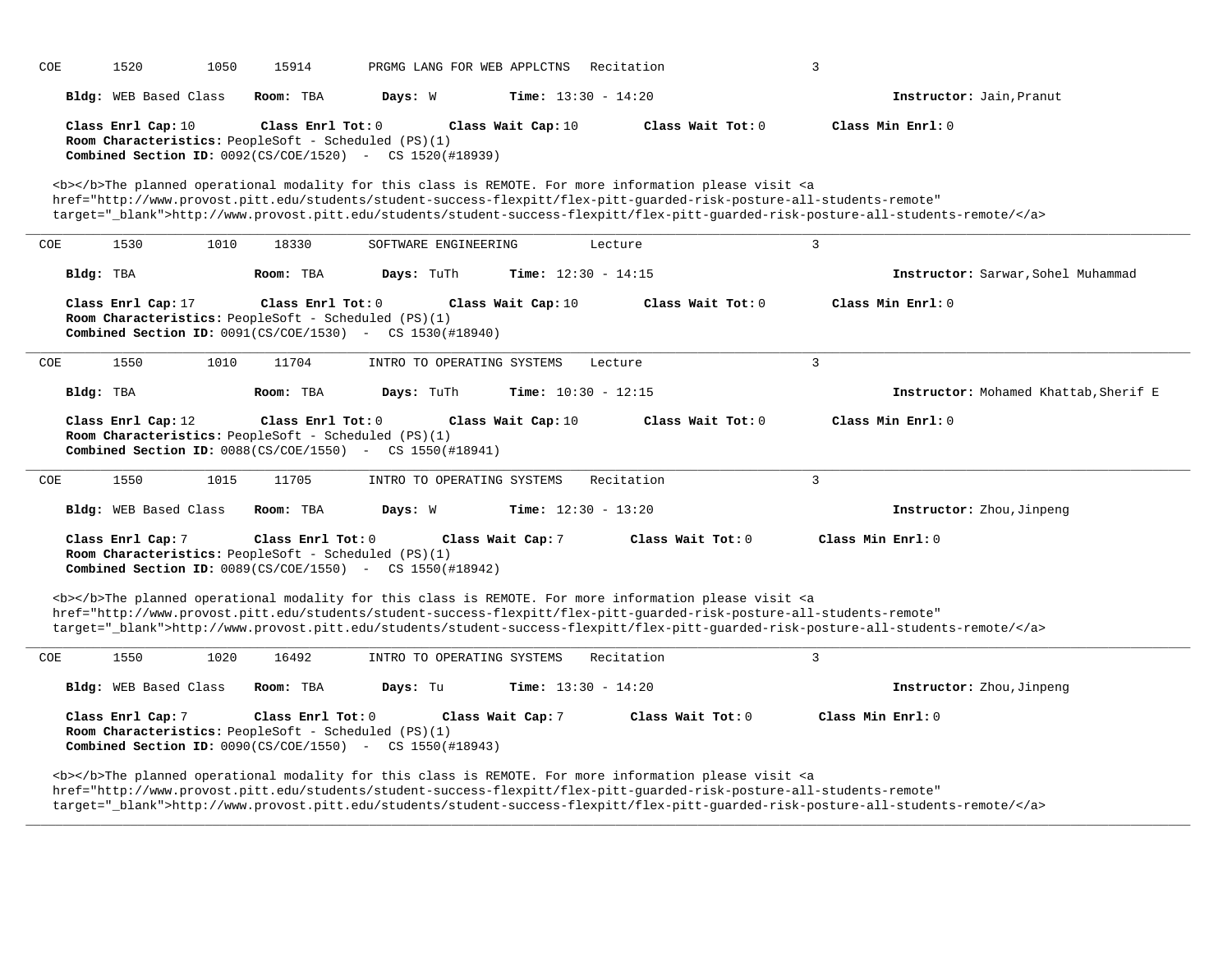#### Report ID: SR201 **University of Pittsburgh** Page No. 7 of 173 **Schedule of Classes for Summer Term 2020-2021** Run Date: 11/06/2020 **Twelve Week** Run Time: 20:00:14

# **Swanson School of Engineering - Electrical and Computer Engineering - Subject: Electrical and Computer Engr**

| Subject   | Catalog Nbr Section Class Nbr | Course Title                                                | Component                    | Units<br>Topics                          |  |
|-----------|-------------------------------|-------------------------------------------------------------|------------------------------|------------------------------------------|--|
| ECE       | 0102<br>1010                  | 20040<br>MICROELECTRONIC CIRCUITS                           | Lecture                      | $\overline{4}$                           |  |
| Bldg: TBA |                               | Room: TBA<br>Days: TuTh                                     | <b>Time:</b> $14:30 - 16:15$ | Instructor: Grainger, Brandon Michael    |  |
|           | Class Enrl Cap: 50            | Class Enrl Tot: 0 Class Wait Cap: 20 Class Wait Tot: 0      |                              | Class Min Enrl: 0                        |  |
| ECE       | 0102<br>1015                  | 20041<br>MICROELECTRONIC CIRCUITS                           | Laboratory                   | $\overline{4}$                           |  |
|           | Bldg: WEB Based Class         | <b>Days:</b> $F$ <b>Time:</b> $10:00 - 12:50$<br>Room: TBA  |                              | Instructor: Grainger, Brandon Michael    |  |
|           | Class Enrl Cap: 50            | Class Enrl Tot: 0 Class Wait Cap: 20                        | Class Wait Tot: 0            | Class Min Enrl: 0                        |  |
| ECE       | 0112<br>1015                  | 20240<br>MICRO CIRCUITS TRANSFER LAB Credit Laboratory      |                              | $\mathbf{1}$                             |  |
|           | Bldg: WEB Based Class         | <b>Days:</b> F Time: $10:00 - 12:50$<br>Room: TBA           |                              | Instructor: Grainger, Brandon Michael    |  |
|           | Class Enrl Cap: 5             | Class Wait Cap: 5<br>Class Enrl Tot: 0                      | Class Wait Tot: 0            | Class Min Enrl: 0                        |  |
| ECE       | 0202<br>1010                  | 19950<br>EMBED PROCESSORS INTRFAC                           | Lecture                      | $\overline{4}$                           |  |
| Bldg: TBA |                               | Room: TBA<br>Days: MW                                       | <b>Time:</b> $14:30 - 16:15$ | Instructor: Bayoumy, Mohamed Ashraf Saad |  |
|           |                               |                                                             |                              | Zaghloul Mohamed                         |  |
|           |                               | Class Enrl Cap: 54 Class Enrl Tot: 0 Class Wait Cap: 20     | Class Wait Tot: 0            | Class Min Enrl: 0                        |  |
| ECE       | 0202<br>1015                  | 19951<br>EMBED PROCESSORS INTRFAC                           | Laboratory                   | $\overline{4}$                           |  |
|           | Bldg: WEB Based Class         | Days: F<br><b>Time:</b> $14:00 - 16:50$<br>Room: TBA        |                              | Instructor: Bayoumy, Mohamed Ashraf Saad |  |
|           |                               |                                                             |                              | Zaghloul Mohamed                         |  |
|           | Class Enrl Cap: 54            | Class Wait Cap: 20<br>Class Enrl Tot: 0                     | Class Wait Tot: 0            | Class Min Enrl: 0                        |  |
| ECE       | 0302<br>1010                  | 19952<br>DATA STRUCTURES AND ALGORITHMSLecture              |                              | $\overline{3}$                           |  |
| Bldg: TBA |                               | <b>Days:</b> TuTh <b>Time:</b> $10:30 - 12:15$<br>Room: TBA |                              | Instructor: Mahmoud, Amr Mahmoud Hassan  |  |
|           | Class Enrl Cap: 72            | Class Enrl Tot: 0 Class Wait Cap: 20                        | Class Wait Tot: 0            | Class Min Enrl: 0                        |  |
| ECE       | 0402<br>1010                  | 20042<br>SIGNALS, SYTMS, & PROBABILITY Lecture              |                              | $\overline{3}$                           |  |
| Bldg: TBA |                               | <b>Days:</b> MW <b>Time:</b> $10:30 - 12:15$<br>Room: TBA   |                              | Instructor: Dallal, Ahmed Hassan Sayed   |  |
|           | Class Enrl Cap: 54            | Class Enrl Tot: 0<br>Class Wait Cap: 20                     | Class Wait Tot: 0            | Class Min Enrl: 0                        |  |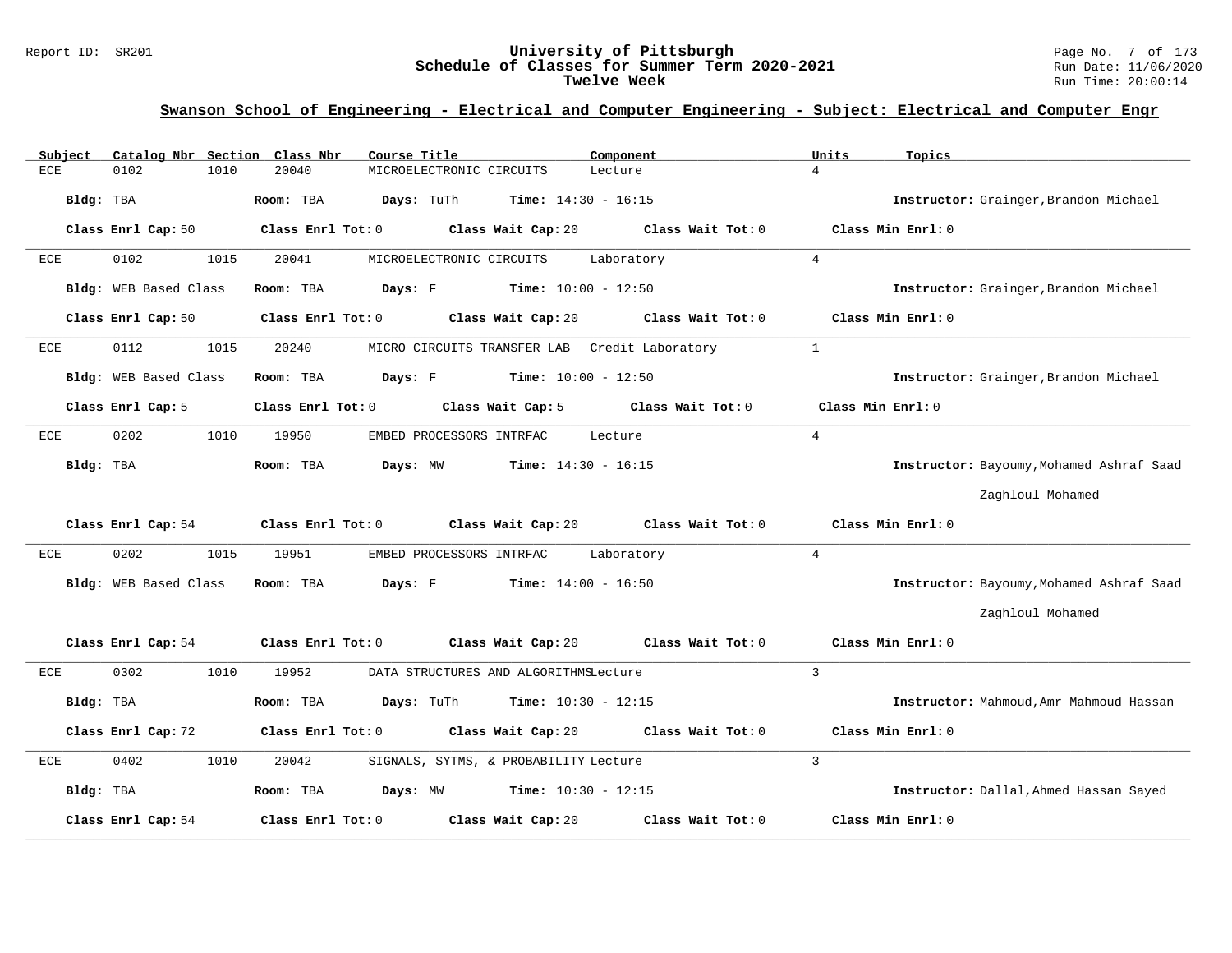#### Report ID: SR201 **University of Pittsburgh** Page No. 8 of 173 **Schedule of Classes for Summer Term 2020-2021** Run Date: 11/06/2020 **Twelve Week** Run Time: 20:00:14

# **Swanson School of Engineering - Electrical and Computer Engineering - Subject: Electrical and Computer Engr**

| Catalog Nbr Section Class Nbr<br>Subject | Course Title                                                                                       | Component                            | Units<br>Topics                        |
|------------------------------------------|----------------------------------------------------------------------------------------------------|--------------------------------------|----------------------------------------|
| ECE<br>1140<br>1010                      | 20162<br>SYSTEMS AND PROJECT ENGR                                                                  | Lecture                              | $\overline{4}$                         |
| Bldg: TBA                                | Room: TBA<br>Days: Th<br><b>Time:</b> $18:00 - 20:30$                                              |                                      | Instructor: Profeta III, Joseph A      |
| Class Enrl Cap: 48                       | Class Enrl Tot: 0                                                                                  | Class Wait Cap: 20 Class Wait Tot: 0 | Class Min Enrl: 0                      |
| 1140<br>1015<br>ECE                      | 20163<br>SYSTEMS AND PROJECT ENGR                                                                  | Laboratory                           | $\overline{4}$                         |
| Bldg: WEB Based Class                    | <b>Days:</b> F Time: $15:00 - 17:50$<br>Room: TBA                                                  |                                      | Instructor: Profeta III, Joseph A      |
| Class Enrl Cap: 48                       | Class Enrl Tot: $0$ Class Wait Cap: $20$ Class Wait Tot: $0$                                       |                                      | Class Min Enrl: 0                      |
| 1673<br>1010<br>ECE                      | 20629<br>LINEAR CONTROL SYSTEMS                                                                    | Lecture                              | $\overline{4}$                         |
| Bldg: TBA                                | Days: TBA<br>Time: TBA<br>Room: TBA                                                                |                                      | Instructor: Staff                      |
| Class Enrl Cap: 32                       | Class Enrl Tot: 0 Class Wait Cap: 20                                                               | Class Wait Tot: 0                    | Class Min Enrl: 0                      |
| 1673<br>1011<br>ECE                      | 20630<br>LINEAR CONTROL SYSTEMS                                                                    | Laboratory                           | $\overline{4}$                         |
| Bldg: Benedum Hall                       | Days: Th<br><b>Room:</b> 01211A<br><b>Time:</b> $15:00 - 17:50$                                    |                                      | Instructor: Staff                      |
| Bldg: Benedum Hall                       | <b>Room: 01211A</b><br><b>Days:</b> TuTh <b>Time:</b> $12:30 - 14:15$                              |                                      | Instructor: Staff                      |
| Class Enrl Cap: 32                       | Class Enrl Tot: 0 Class Wait Cap: 20                                                               | Class Wait Tot: 0                    | Class Min Enrl: 0                      |
| 1125<br>1710<br>ECE                      | 15586<br>PWR DISTB SYS ENGR SMART GRIDSLecture                                                     |                                      | $\overline{3}$                         |
| Bldg: TBA                                | Room: TBA<br>Days: MW<br><b>Time:</b> $08:30 - 10:15$                                              |                                      | Instructor: Kerestes, Robert John      |
|                                          |                                                                                                    |                                      | Brody, Ryan                            |
| Class Enrl Cap: 32                       | Class Enrl Tot: $0$ Class Wait Cap: $20$ Class Wait Tot: $0$ Class Min Enrl: $0$                   |                                      |                                        |
| 1895<br>1010<br>ECE                      | 20628<br>JUNIOR DESIGN FUNDAMENTALS Lecture                                                        |                                      | $\mathbf{3}$                           |
| Bldg: Benedum Hall                       | <b>Days:</b> MW <b>Time:</b> $10:30 - 12:15$<br><b>Room:</b> 01223B                                |                                      | Instructor: Dickerson, Samuel J        |
| Class Enrl Cap: 30                       | Class Enrl Tot: 0 Class Wait Cap: 20 Class Wait Tot: 0                                             |                                      | Class Min Enrl: 0                      |
| 1896<br>1010<br>ECE                      | SENIOR DESIGN PROJECT<br>11699                                                                     | Directed Studies                     | $\mathcal{L}$                          |
|                                          | Bldg: WEB Based Class Room: TBA Days: MW Time: 13:00 - 14:45                                       |                                      | Instructor: Dallal, Ahmed Hassan Sayed |
| Class Enrl Cap: 30                       | Class Enrl Tot: 0<br>Class Wait Cap: 20<br>Room Characteristics: Media - Data Projector/Monitor(1) | Class Wait Tot: 0                    | Class Min Enrl: 0                      |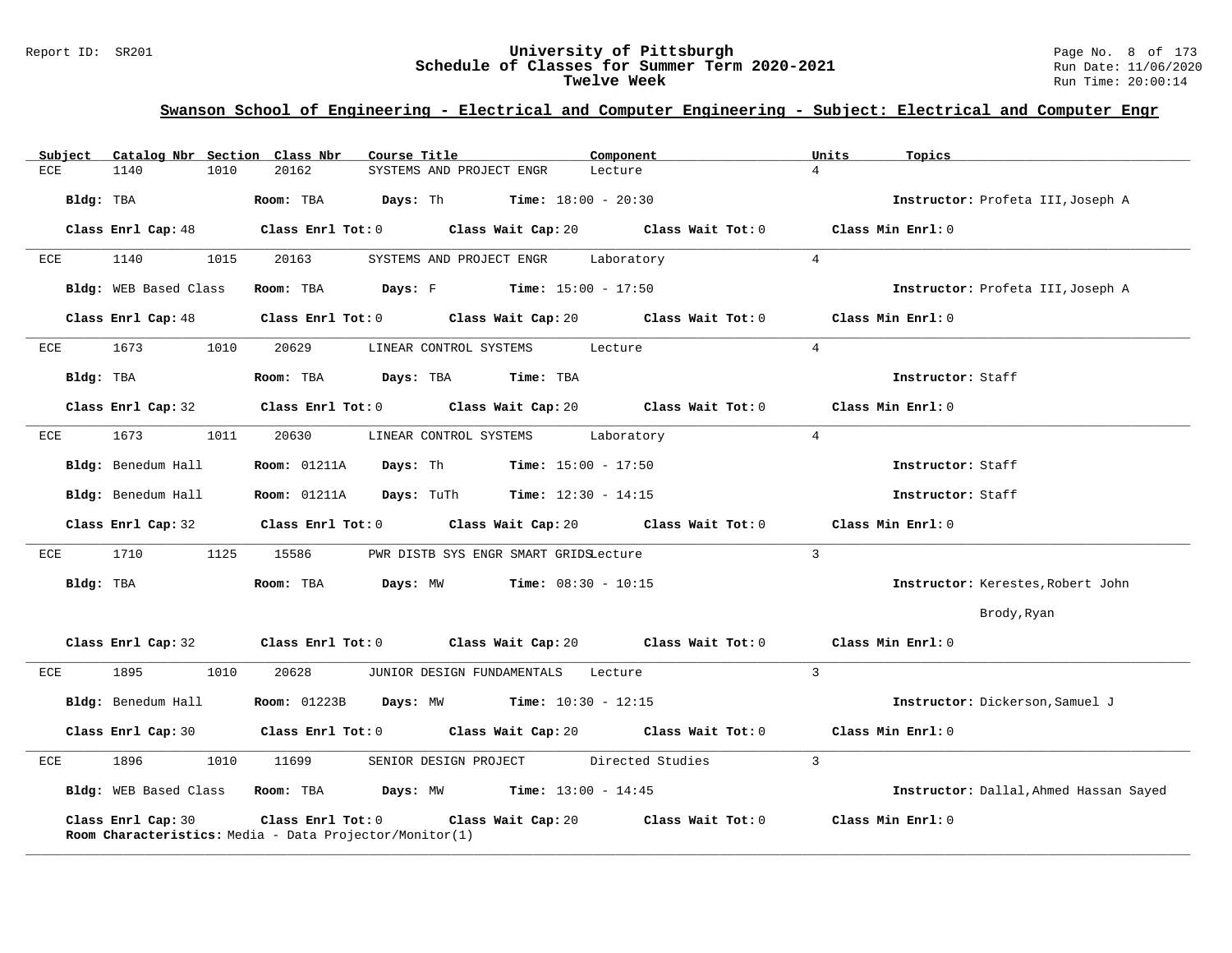#### Report ID: SR201 **University of Pittsburgh** Page No. 9 of 173 **Schedule of Classes for Summer Term 2020-2021** Run Date: 11/06/2020 **Twelve Week** Run Time: 20:00:14

# **Swanson School of Engineering - Electrical and Computer Engineering - Subject: Electrical and Computer Engr**

| Subject | Catalog Nbr Section Class Nbr |            | Course Title                                                                                       | Component        | Units   | Topics                            |
|---------|-------------------------------|------------|----------------------------------------------------------------------------------------------------|------------------|---------|-----------------------------------|
| ECE     | 1898<br>1020                  | 11776      | ENGINEERING PROJECT                                                                                | Directed Studies | $1 - 6$ |                                   |
|         | Bldg: WEB Based Class         |            | Room: TBA $Days:$ TBA $Time: 00:00 - 00:00$                                                        |                  |         | Instructor: Hu, Jingtong          |
|         | Class Enrl Cap: 5             |            | Class Enrl Tot: 0 Class Wait Cap: 5 Class Wait Tot: 0 Class Min Enrl: 0                            |                  |         |                                   |
| ECE     | 1898 1030 11777               |            | ENGINEERING PROJECT Directed Studies                                                               |                  | $1 - 6$ |                                   |
|         | Bldg: WEB Based Class         |            | Room: TBA $Days:$ TBA $Time: 00:00 - 00:00$                                                        |                  |         | Instructor: Mao, Zhi-Hong         |
|         | Class Enrl Cap: 5             |            | Class Enrl Tot: 0 Class Wait Cap: 5 Class Wait Tot: 0 Class Min Enrl: 0                            |                  |         |                                   |
| ECE     | 1898                          | 1040 11778 | ENGINEERING PROJECT Directed Studies                                                               |                  | $1 - 6$ |                                   |
|         | Bldg: WEB Based Class         |            | Room: TBA $\rule{1em}{0.15mm}$ Days: TBA $\rule{1.5mm}{0.15mm}$ Time: $00:00 - 00:00$              |                  |         | Instructor: Kerestes, Robert John |
|         | Class Enrl Cap: 5             |            | Class Enrl Tot: 0 Class Wait Cap: 5 Class Wait Tot: 0 Class Min Enrl: 0                            |                  |         |                                   |
| ECE     | 1898                          | 1050 11779 | ENGINEERING PROJECT Directed Studies                                                               |                  | $1 - 6$ |                                   |
|         | Bldg: WEB Based Class         |            | Room: TBA $Days:$ TBA $Time:$ $00:00 - 00:00$                                                      |                  |         | <b>Instructor:</b> Xiong, Feng    |
|         | Class Enrl Cap: 5             |            | Class Enrl Tot: 0 Class Wait Cap: 5 Class Wait Tot: 0 Class Min Enrl: 0                            |                  |         |                                   |
| ECE     | 1898<br>1060                  | 11780      | ENGINEERING PROJECT Directed Studies                                                               |                  | $1 - 6$ |                                   |
|         | Bldg: WEB Based Class         |            | Room: TBA $Days: TBA$ Time: $00:00 - 00:00$                                                        |                  |         | Instructor: Jacobs, Steven P      |
|         | Class Enrl Cap: 5             |            | Class Enrl Tot: 0 $\qquad$ Class Wait Cap: 5 $\qquad$ Class Wait Tot: 0 $\qquad$ Class Min Enrl: 0 |                  |         |                                   |
| ECE     | 1898<br>1070                  | 11781      | ENGINEERING PROJECT Directed Studies                                                               |                  | $1 - 6$ |                                   |
|         |                               |            | Bldg: WEB Based Class Room: TBA Days: TBA Time: 00:00 - 00:00                                      |                  |         | Instructor: Akcakaya, Murat       |
|         |                               |            | Class Enrl Cap: 5 Class Enrl Tot: 0 Class Wait Cap: 5 Class Wait Tot: 0 Class Min Enrl: 0          |                  |         |                                   |
| ECE     | 1898 1080                     | 11782      | ENGINEERING PROJECT Directed Studies                                                               |                  | $1 - 6$ |                                   |
|         | Bldg: WEB Based Class         |            | Room: TBA $Days: TBA$ Time: $00:00 - 00:00$                                                        |                  |         | Instructor: George, Alan D        |
|         | Class Enrl Cap: 5             |            | Class Enrl Tot: 0 Class Wait Cap: 5 Class Wait Tot: 0 Class Min Enrl: 0                            |                  |         |                                   |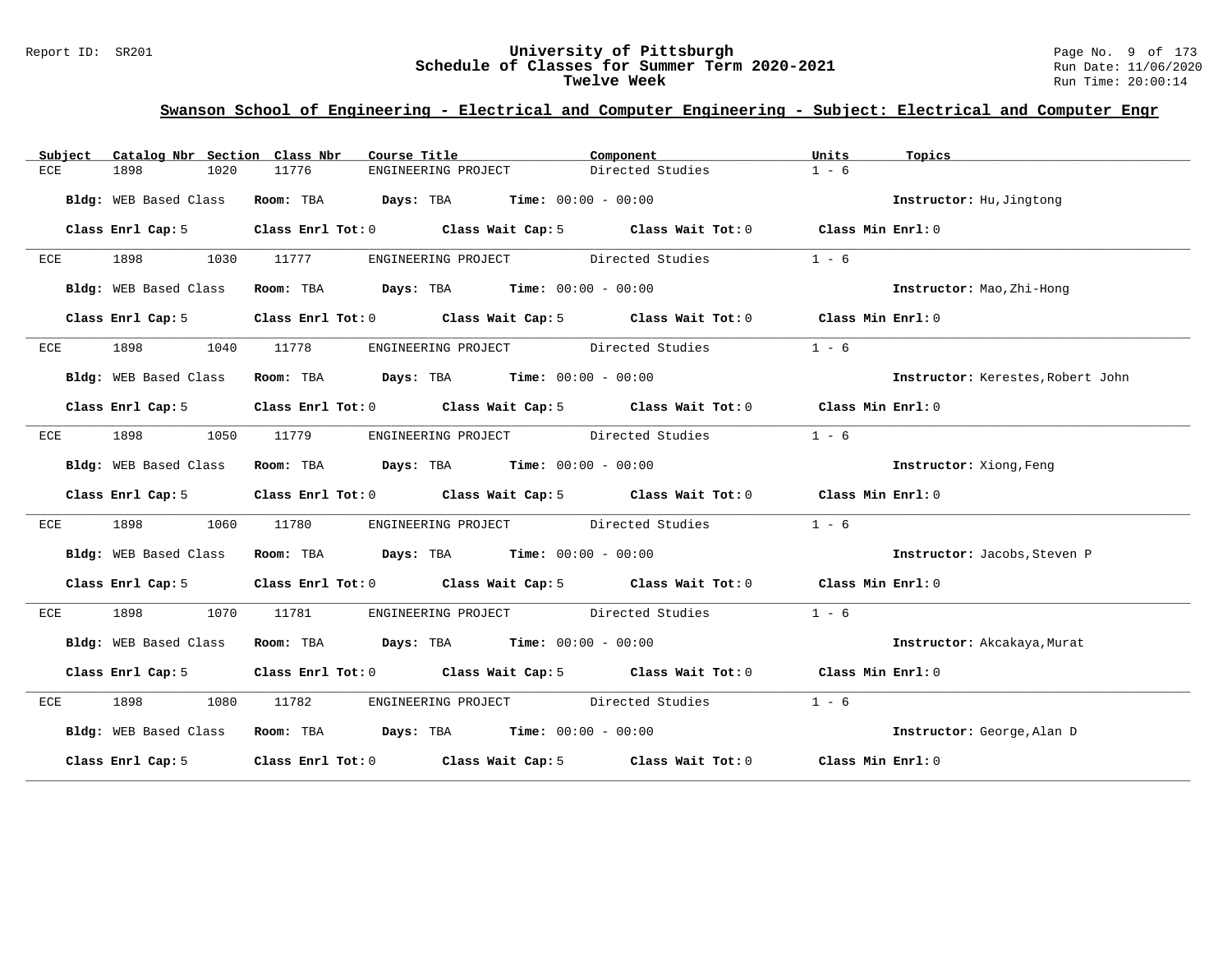#### Report ID: SR201 **University of Pittsburgh** Page No. 10 of 173 **Schedule of Classes for Summer Term 2020-2021** Run Date: 11/06/2020 **Twelve Week** Run Time: 20:00:14

| Subject     |                                    | Catalog Nbr Section Class Nbr                                                                             | Course Title                |                                          | Component                                                                                                                                                                                                                                 | Units<br>Topics                                                                                                                   |  |
|-------------|------------------------------------|-----------------------------------------------------------------------------------------------------------|-----------------------------|------------------------------------------|-------------------------------------------------------------------------------------------------------------------------------------------------------------------------------------------------------------------------------------------|-----------------------------------------------------------------------------------------------------------------------------------|--|
| ENGR        | 0020                               | 11676<br>1010                                                                                             |                             | PROBLTY & STAT FOR ENGINEERS lLecture    |                                                                                                                                                                                                                                           | $\overline{4}$                                                                                                                    |  |
| Bldg: TBA   |                                    | Room: TBA                                                                                                 | Days: MW                    | <b>Time:</b> $14:30 - 16:25$             |                                                                                                                                                                                                                                           | Instructor: Vidic, Natasa                                                                                                         |  |
|             | Class Enrl Cap: 70                 | Class Enrl Tot: 0                                                                                         |                             | Class Wait Cap: 20                       | Class Wait Tot: 0                                                                                                                                                                                                                         | Class Min Enrl: 0                                                                                                                 |  |
|             |                                    | Attributes: SCI Ouantitative: Statistics GE. Req.<br>Room Characteristics: PeopleSoft - Scheduled (PS)(1) |                             |                                          |                                                                                                                                                                                                                                           |                                                                                                                                   |  |
|             |                                    |                                                                                                           |                             |                                          |                                                                                                                                                                                                                                           |                                                                                                                                   |  |
| ENGR        | 0020                               | 1015<br>11677                                                                                             |                             | PROBLTY & STAT FOR ENGINEERS IRecitation |                                                                                                                                                                                                                                           | $\overline{4}$                                                                                                                    |  |
|             | Bldg: WEB Based Class              | Room: TBA                                                                                                 | Days: F                     | Time: $08:30 - 10:25$                    |                                                                                                                                                                                                                                           | Instructor: Vidic, Natasa                                                                                                         |  |
|             | Class Enrl Cap: 35                 | Class Enrl Tot: $0$<br>Room Characteristics: PeopleSoft - Scheduled (PS)(1)                               |                             | Class Wait Cap: 20                       | Class Wait Tot: 0                                                                                                                                                                                                                         | Class Min Enrl: 0                                                                                                                 |  |
|             |                                    |                                                                                                           |                             |                                          |                                                                                                                                                                                                                                           |                                                                                                                                   |  |
|             |                                    |                                                                                                           |                             |                                          | <b></b> The planned operational modality for this class is REMOTE. For more information please visit <a<br>href="http://www.provost.pitt.edu/students/student-success-flexpitt/flex-pitt-quarded-risk-posture-all-students-remote"</a<br> |                                                                                                                                   |  |
|             |                                    |                                                                                                           |                             |                                          |                                                                                                                                                                                                                                           | target="_blank">http://www.provost.pitt.edu/students/student-success-flexpitt/flex-pitt-guarded-risk-posture-all-students-remote/ |  |
| ENGR        | 0020                               | 1020<br>11675                                                                                             |                             | PROBLTY & STAT FOR ENGINEERS IRecitation |                                                                                                                                                                                                                                           | $\overline{4}$                                                                                                                    |  |
|             |                                    |                                                                                                           |                             |                                          |                                                                                                                                                                                                                                           |                                                                                                                                   |  |
|             | Bldg: WEB Based Class              | Room: TBA                                                                                                 | Days: F                     | <b>Time:</b> $11:00 - 12:55$             |                                                                                                                                                                                                                                           | Instructor: Vidic, Natasa                                                                                                         |  |
|             | Class Enrl Cap: 35                 | Class Enrl Tot: 0                                                                                         |                             | Class Wait Cap: 20                       | Class Wait Tot: 0                                                                                                                                                                                                                         | Class Min Enrl: 0                                                                                                                 |  |
|             |                                    | Room Characteristics: PeopleSoft - Scheduled (PS)(1)                                                      |                             |                                          |                                                                                                                                                                                                                                           |                                                                                                                                   |  |
|             |                                    |                                                                                                           |                             |                                          | <b></b> The planned operational modality for this class is REMOTE. For more information please visit <a< td=""><td></td><td></td></a<>                                                                                                    |                                                                                                                                   |  |
|             |                                    |                                                                                                           |                             |                                          | href="http://www.provost.pitt.edu/students/student-success-flexpitt/flex-pitt-quarded-risk-posture-all-students-remote"                                                                                                                   |                                                                                                                                   |  |
|             |                                    |                                                                                                           |                             |                                          |                                                                                                                                                                                                                                           | target="_blank">http://www.provost.pitt.edu/students/student-success-flexpitt/flex-pitt-quarded-risk-posture-all-students-remote/ |  |
| ENGR        | 0028                               | 1010<br>11730                                                                                             |                             | ENGR+2: INT'L FLD PROJ - CHILELecture    |                                                                                                                                                                                                                                           | 2                                                                                                                                 |  |
|             | Bldg: TO BE ARRANGED               | Room: TBA                                                                                                 | Days: TBA                   | <b>Time:</b> $00:00 - 00:00$             |                                                                                                                                                                                                                                           | Instructor: Staff                                                                                                                 |  |
|             | Class Enrl Cap: 25                 | Class Enrl Tot: 0                                                                                         |                             | Class Wait Cap: 20                       | Class Wait Tot: 0                                                                                                                                                                                                                         | Class Min Enrl: 0                                                                                                                 |  |
|             | Attributes: Latin American Studies |                                                                                                           |                             |                                          |                                                                                                                                                                                                                                           |                                                                                                                                   |  |
| <b>ENGR</b> | 0029                               | 1010<br>11721                                                                                             | INT'L FIELD PROJECT - CHILE | Lecture                                  |                                                                                                                                                                                                                                           | $\mathbf{1}$                                                                                                                      |  |
|             | Bldg: TO BE ARRANGED               | Room: TBA                                                                                                 | Days: TBA                   | <b>Time:</b> $00:00 - 00:00$             |                                                                                                                                                                                                                                           | Instructor: Staff                                                                                                                 |  |
|             | Class Enrl Cap: 25                 | Class Enrl Tot: $0$                                                                                       |                             | Class Wait Cap: 20                       | Class Wait Tot: $0$                                                                                                                                                                                                                       | Class Min Enrl: 0                                                                                                                 |  |
|             | Attributes: Latin American Studies |                                                                                                           |                             |                                          |                                                                                                                                                                                                                                           |                                                                                                                                   |  |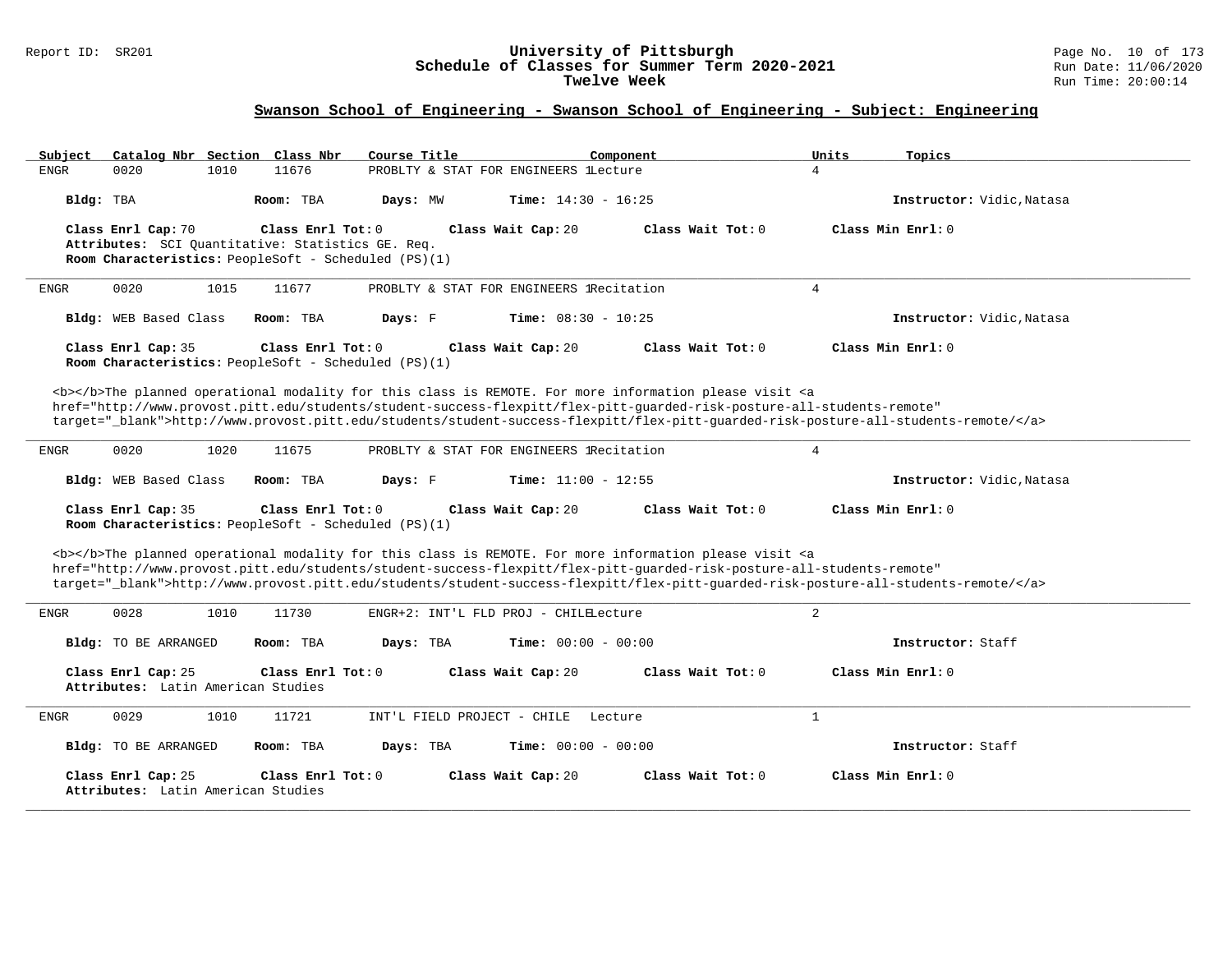#### Report ID: SR201 **University of Pittsburgh** Page No. 11 of 173 **Schedule of Classes for Summer Term 2020-2021** Run Date: 11/06/2020 **Twelve Week** Run Time: 20:00:14

| Catalog Nbr Section Class Nbr<br>Subject         | Course Title                                                                                        | Component     | Units<br>Topics              |
|--------------------------------------------------|-----------------------------------------------------------------------------------------------------|---------------|------------------------------|
| 1097<br>1010<br>ENGR                             | 11672<br>INTERNATIONAL SPECIAL PROJECT Independent Study                                            | $\mathcal{L}$ |                              |
| Bldg: TO BE ARRANGED                             | Room: TBA $\rule{1em}{0.15mm}$ Days: TBA $\rule{1.5mm}{0.15mm}$ Time: $00:00 - 00:00$               |               | Instructor: Staff            |
| Class Enrl Cap: 25                               | Class Enrl Tot: 0 Class Wait Cap: 20 Class Wait Tot: 0 Class Min Enrl: 0                            |               |                              |
| 1296<br>1300<br>ENGR                             | 17450<br>STUDY ABROAD: ICELAND Independent Study                                                    |               | $1 - 18$                     |
| Bldg: TO BE ARRANGED                             | Room: TBA $\rule{1em}{0.15mm}$ Days: TBA $\rule{1.5mm}{0.15mm}$ Time: $00:00 - 00:00$               |               | Instructor: Staff            |
|                                                  | Class Enrl Cap: 35 Class Enrl Tot: 0 Class Wait Cap: 20 Class Wait Tot: 0 Class Min Enrl: 0         |               |                              |
| 1296<br>1305<br>ENGR                             | STUDY ABROAD: ICELAND Independent Study<br>17451                                                    |               | $1 - 18$                     |
| Bldg: TO BE ARRANGED                             | Room: TBA $Days:$ TBA $Time: 00:00 - 00:00$                                                         |               | Instructor: Staff            |
|                                                  | Class Enrl Cap: 35 Class Enrl Tot: 0 Class Wait Cap: 20 Class Wait Tot: 0 Class Min Enrl: 0         |               |                              |
| 1296<br>1310<br>ENGR                             | STUDY ABROAD: ICELAND Independent Study<br>17452                                                    |               | $1 - 18$                     |
| Bldg: TO BE ARRANGED                             | Room: TBA $\rule{1em}{0.15mm}$ Days: TBA Time: $00:00 - 00:00$                                      |               | Instructor: Staff            |
|                                                  | Class Enrl Cap: 35 Class Enrl Tot: 0 Class Wait Cap: 20 Class Wait Tot: 0 Class Min Enrl: 0         |               |                              |
| 1296<br>1315<br>ENGR                             | STUDY ABROAD: ICELAND Independent Study<br>17453                                                    |               | $1 - 18$                     |
| Bldg: TO BE ARRANGED                             | Room: TBA $Days:$ TBA $Time:$ 00:00 - 00:00                                                         |               | Instructor: Staff            |
|                                                  | Class Enrl Cap: 35 Class Enrl Tot: 0 Class Wait Cap: 20 Class Wait Tot: 0 Class Min Enrl: 0         |               |                              |
| 1300<br>1200<br>ENGR                             | 11694<br>ENERGY TOMORROW Lecture                                                                    | 6             |                              |
| Bldg: TO BE ARRANGED                             | Room: TBA $Days:$ TBA $Time: 00:00 - 00:00$                                                         |               | Instructor: Lalley, Kristine |
| Class Enrl Cap: 25<br>Attributes: Global Studies | Class Enrl Tot: 0 Class Wait Cap: 20 Class Wait Tot: 0 Class Min Enrl: 0                            |               |                              |
| 1300IS 1200 16696<br>ENGR                        | ENERGY TOMORROW - IS Lecture                                                                        | $\Omega$      |                              |
| Bldg: TO BE ARRANGED                             | Room: TBA $Days:$ TBA $Time: 00:00 - 00:00$                                                         |               | Instructor: Staff            |
| Class Enrl Cap: 10<br>Attributes: Global Studies | Class Enrl Tot: 0 $\qquad$ Class Wait Cap: 10 $\qquad$ Class Wait Tot: 0 $\qquad$ Class Min Enrl: 0 |               |                              |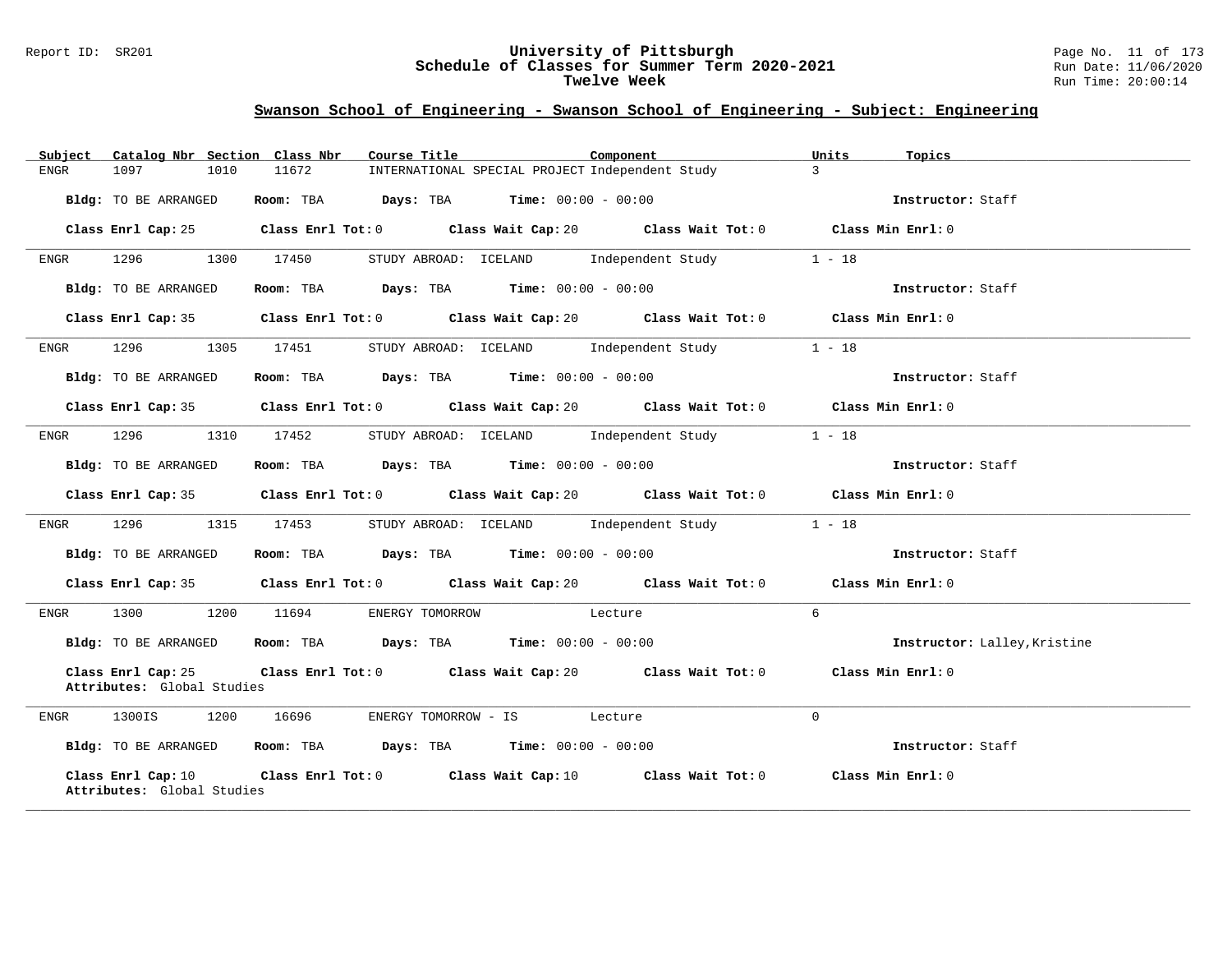# Report ID: SR201 **University of Pittsburgh University of Pittsburgh** Page No. 12 of 173<br>**Schedule of Classes for Summer Term 2020-2021** Run Date: 11/06/2020 Schedule of Classes for Summer Term 2020-2021<br>Twelve Week

### **Swanson School of Engineering - Swanson School of Engineering - Subject: Engineering**

| Subject                                                                                                                                                                                 | Catalog Nbr Section Class Nbr | Course Title                                                                     | Component | Units<br>Topics                    |  |  |
|-----------------------------------------------------------------------------------------------------------------------------------------------------------------------------------------|-------------------------------|----------------------------------------------------------------------------------|-----------|------------------------------------|--|--|
| 1300OS<br>ENGR                                                                                                                                                                          | 1210<br>16697                 | ENERGY TOMORROW - OS                                                             | Lecture   | $\Omega$                           |  |  |
| Bldg: TO BE ARRANGED                                                                                                                                                                    |                               | Room: TBA $Days:$ TBA $Time: 00:00 - 00:00$                                      |           | Instructor: Staff                  |  |  |
| Class Enrl Cap: 10<br>Attributes: Global Studies                                                                                                                                        |                               | Class Enrl Tot: 0 Class Wait Cap: 10 Class Wait Tot: 0                           |           | Class Min Enrl: 0                  |  |  |
| 1411<br>ENGR                                                                                                                                                                            | 16775<br>1310                 | EXCHANGE: KOREA UNIVERSITY Independent Study                                     |           | $1 - 18$                           |  |  |
| Bldg: TO BE ARRANGED                                                                                                                                                                    |                               | Room: TBA $Days:$ TBA $Time: 00:00 - 00:00$                                      |           | Instructor: Staff                  |  |  |
| Class Enrl Cap: 35                                                                                                                                                                      |                               | Class Enrl Tot: $0$ Class Wait Cap: $20$ Class Wait Tot: $0$ Class Min Enrl: $0$ |           |                                    |  |  |
| 1411<br>ENGR                                                                                                                                                                            | 16776<br>1320                 | EXCHANGE: KOREA UNIVERSITY Independent Study                                     |           | $1 - 18$                           |  |  |
| Bldg: TO BE ARRANGED                                                                                                                                                                    |                               | Room: TBA $Days:$ TBA $Time: 00:00 - 00:00$                                      |           | Instructor: Staff                  |  |  |
| Class Enrl Cap: 35                                                                                                                                                                      |                               | Class Enrl Tot: $0$ Class Wait Cap: $20$ Class Wait Tot: $0$ Class Min Enrl: $0$ |           |                                    |  |  |
| 1411<br>ENGR                                                                                                                                                                            | 1330<br>16777                 | EXCHANGE: KOREA UNIVERSITY Independent Study                                     |           | $1 - 18$                           |  |  |
| Bldg: TO BE ARRANGED                                                                                                                                                                    |                               | Room: TBA $Days:$ TBA $Time: 00:00 - 00:00$                                      |           | Instructor: Staff                  |  |  |
| Class Enrl Cap: 35                                                                                                                                                                      |                               | Class Enrl Tot: $0$ Class Wait Cap: $20$ Class Wait Tot: $0$ Class Min Enrl: $0$ |           |                                    |  |  |
| 1411<br>ENGR                                                                                                                                                                            | 16778<br>1340                 | EXCHANGE: KOREA UNIVERSITY Independent Study                                     |           | $1 - 18$                           |  |  |
| Bldg: TO BE ARRANGED                                                                                                                                                                    |                               | Room: TBA $Days: TBA$ Time: $00:00 - 00:00$                                      |           | Instructor: Staff                  |  |  |
| Class Enrl Cap: 35                                                                                                                                                                      |                               | Class Enrl Tot: $0$ Class Wait Cap: $20$ Class Wait Tot: $0$                     |           | Class Min Enrl: 0                  |  |  |
| 1623<br>ENGR                                                                                                                                                                            | 1020<br>14778                 | ENGR FOR BETTER ENVRN: BRAZIL Independent Study                                  |           | $\overline{3}$                     |  |  |
|                                                                                                                                                                                         |                               | Bldg: WEB Based Class Room: TBA Days: W Time: 17:30 - 20:00                      |           | Instructor: Sanchez, David Vincent |  |  |
|                                                                                                                                                                                         |                               |                                                                                  |           | Pangelinan                         |  |  |
| Class Enrl Cap: 35 Class Enrl Tot: 0 Class Wait Cap: 20<br>Class Wait Tot: 0<br>Class Min Enrl: 0<br>Attributes: Global Studies<br>Room Characteristics: PeopleSoft - Scheduled (PS)(1) |                               |                                                                                  |           |                                    |  |  |

<b></b>The planned operational modality for this class is REMOTE. For more information please visit <a href="http://www.provost.pitt.edu/students/student-success-flexpitt/flex-pitt-guarded-risk-posture-all-students-remote" target="\_blank">http://www.provost.pitt.edu/students/student-success-flexpitt/flex-pitt-guarded-risk-posture-all-students-remote/</a>

**\_\_\_\_\_\_\_\_\_\_\_\_\_\_\_\_\_\_\_\_\_\_\_\_\_\_\_\_\_\_\_\_\_\_\_\_\_\_\_\_\_\_\_\_\_\_\_\_\_\_\_\_\_\_\_\_\_\_\_\_\_\_\_\_\_\_\_\_\_\_\_\_\_\_\_\_\_\_\_\_\_\_\_\_\_\_\_\_\_\_\_\_\_\_\_\_\_\_\_\_\_\_\_\_\_\_\_\_\_\_\_\_\_\_\_\_\_\_\_\_\_\_\_\_\_\_\_\_\_\_\_\_\_\_\_\_\_\_\_\_\_\_\_\_\_\_\_\_\_\_\_\_\_\_\_\_**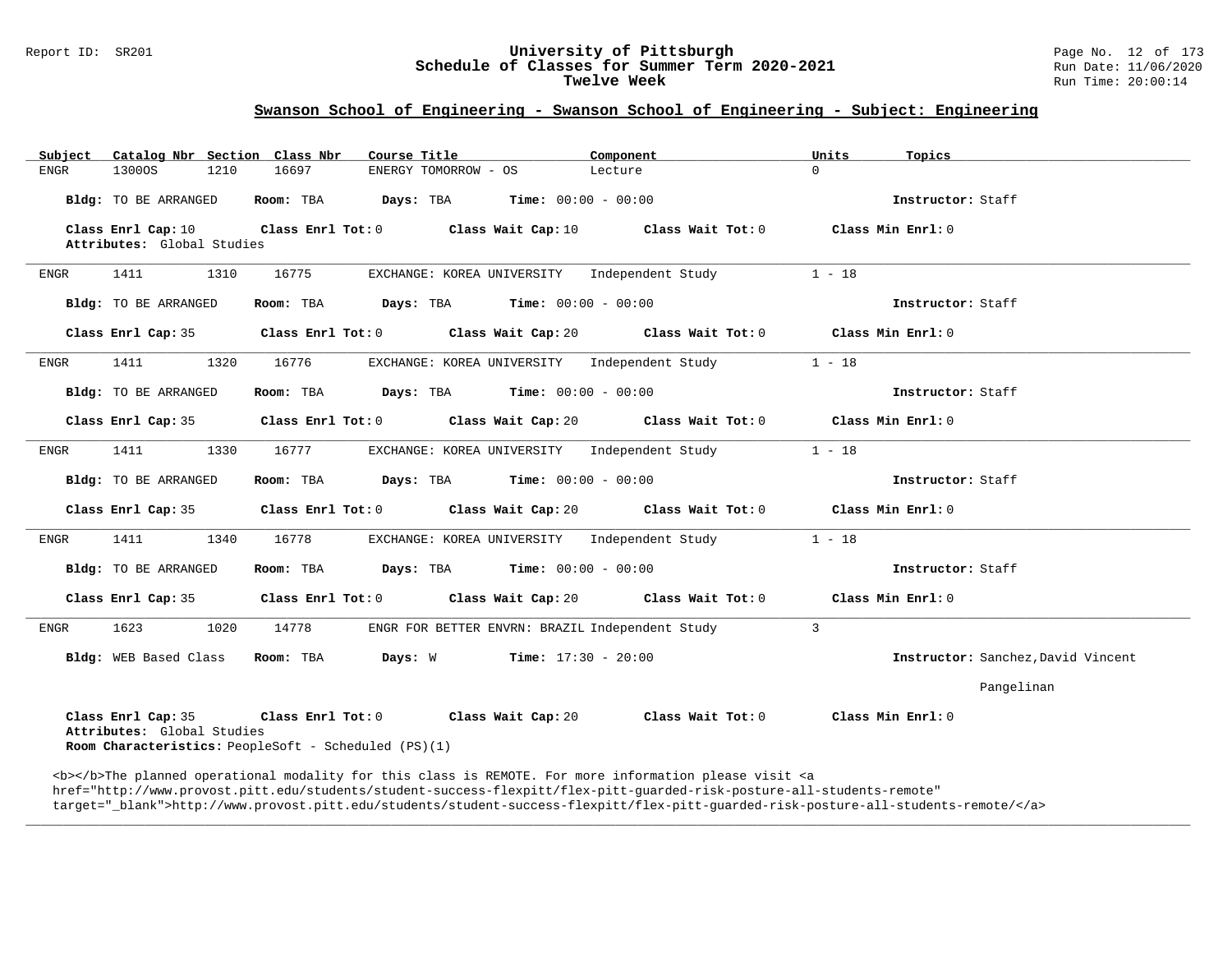#### Report ID: SR201 **University of Pittsburgh** Page No. 13 of 173 **Schedule of Classes for Summer Term 2020-2021** Run Date: 11/06/2020 **Twelve Week** Run Time: 20:00:14

# **Swanson School of Engineering - Industrial Engineering - Subject: Industrial Engineering**

|     | Subject<br>Catalog Nbr Section Class Nbr                                                                                                                               | Course Title                                 | Units<br>Component           | Topics                          |
|-----|------------------------------------------------------------------------------------------------------------------------------------------------------------------------|----------------------------------------------|------------------------------|---------------------------------|
| IE  | 1015<br>1080<br>14279                                                                                                                                                  | GEOGRAPHIC INFORMATION SYSTEMSLecture        | 3                            |                                 |
|     | Bldg: TO BE ARRANGED<br>Room: TBA                                                                                                                                      | Days: W<br><b>Time:</b> $17:40 - 21:00$      |                              | Instructor: Regan, Robert David |
|     | Class Enrl Cap: 16<br>Class Enrl Tot: 0<br>Combined Section ID: 0058(IE/1015/2105) - IE 2105(#14278)                                                                   | Class Wait Cap: 10                           | Class Wait Tot: 0            | Class Min Enrl: 0               |
| IΕ  | 1123<br>1030<br>15879                                                                                                                                                  | PROJECT MANAGEMENT FOR ENGNRS Lecture        | $\overline{3}$               |                                 |
|     | Bldg: TBA<br>Room: TBA                                                                                                                                                 | Days: Th<br><b>Time:</b> $17:40 - 21:00$     |                              | Instructor: Bursic, Karen M     |
|     |                                                                                                                                                                        |                                              |                              | Clark, Renee M                  |
|     | Class Enrl Cap: 15<br>Class Enrl Tot: 0<br>Room Characteristics: PeopleSoft - Scheduled (PS)(1)<br><b>Combined Section ID:</b> 0066(IE 2123/IE 1123) - IE 2123(#15880) | Class Wait Cap: $10$                         | Class Wait Tot: 0            | Class Min Enrl: 0               |
| ΙE  | 2105<br>1080<br>14278                                                                                                                                                  | GEOGRAPHIC INFORMATION SYSTEMSLecture        | $\overline{3}$               |                                 |
|     | Bldg: TO BE ARRANGED<br>Room: TBA                                                                                                                                      | Days: W<br><b>Time:</b> $17:40 - 21:00$      |                              | Instructor: Regan, Robert David |
|     | Class Enrl Cap: 16<br>Class Enrl Tot: 0<br>Combined Section ID: 0058(IE/1015/2105) - IE 1015(#14279)                                                                   | Class Wait Cap: 0                            | Class Wait Tot: 0            | Class Min Enrl: 0               |
| IE. | 2123<br>1030<br>15880                                                                                                                                                  | PROJECT MANAGEMENT FOR ENGNRS Lecture        | 3                            |                                 |
|     | Bldg: TBA<br>Room: TBA                                                                                                                                                 | Days: Th<br><b>Time:</b> $17:40 - 21:00$     |                              | Instructor: Bursic, Karen M     |
|     |                                                                                                                                                                        |                                              |                              | Clark, Renee M                  |
|     | Class Enrl Cap: 15<br>Class Enrl Tot: 0<br>Room Characteristics: PeopleSoft - Scheduled (PS)(1)<br><b>Combined Section ID:</b> 0066(IE 2123/IE 1123) - IE 1123(#15879) | Class Wait Cap: 0                            | Class Wait Tot: 0            | Class Min Enrl: 0               |
| IΕ  | 2997<br>1010<br>11667                                                                                                                                                  | RESEARCH, M. S.                              | $1 - 12$<br>Directed Studies |                                 |
|     | Room: TBA<br>Bldg: TO BE ARRANGED                                                                                                                                      | Days: TBA<br><b>Time:</b> $00:00 - 00:00$    |                              | Instructor: Staff               |
|     | Class Enrl Cap: 9999                                                                                                                                                   | Class Enrl Tot: 0<br>Class Wait Cap: 0       | Class Wait Tot: 0            | Class Min Enrl: 0               |
| IE  | 2998<br>1010<br>11668                                                                                                                                                  | GRADUATE PROJECTS/PRACTICUM Directed Studies | $1 - 12$                     |                                 |
|     | Bldg: WEB Based Class<br>Room: TBA                                                                                                                                     | <b>Time:</b> $00:00 - 00:00$<br>Days: TBA    |                              | Instructor: Rajgopal, Jayant    |
|     | Class Enrl Cap: 9999                                                                                                                                                   | Class Enrl Tot: $0$<br>Class Wait Cap: 0     | Class Wait Tot: 0            | Class Min Enrl: 0               |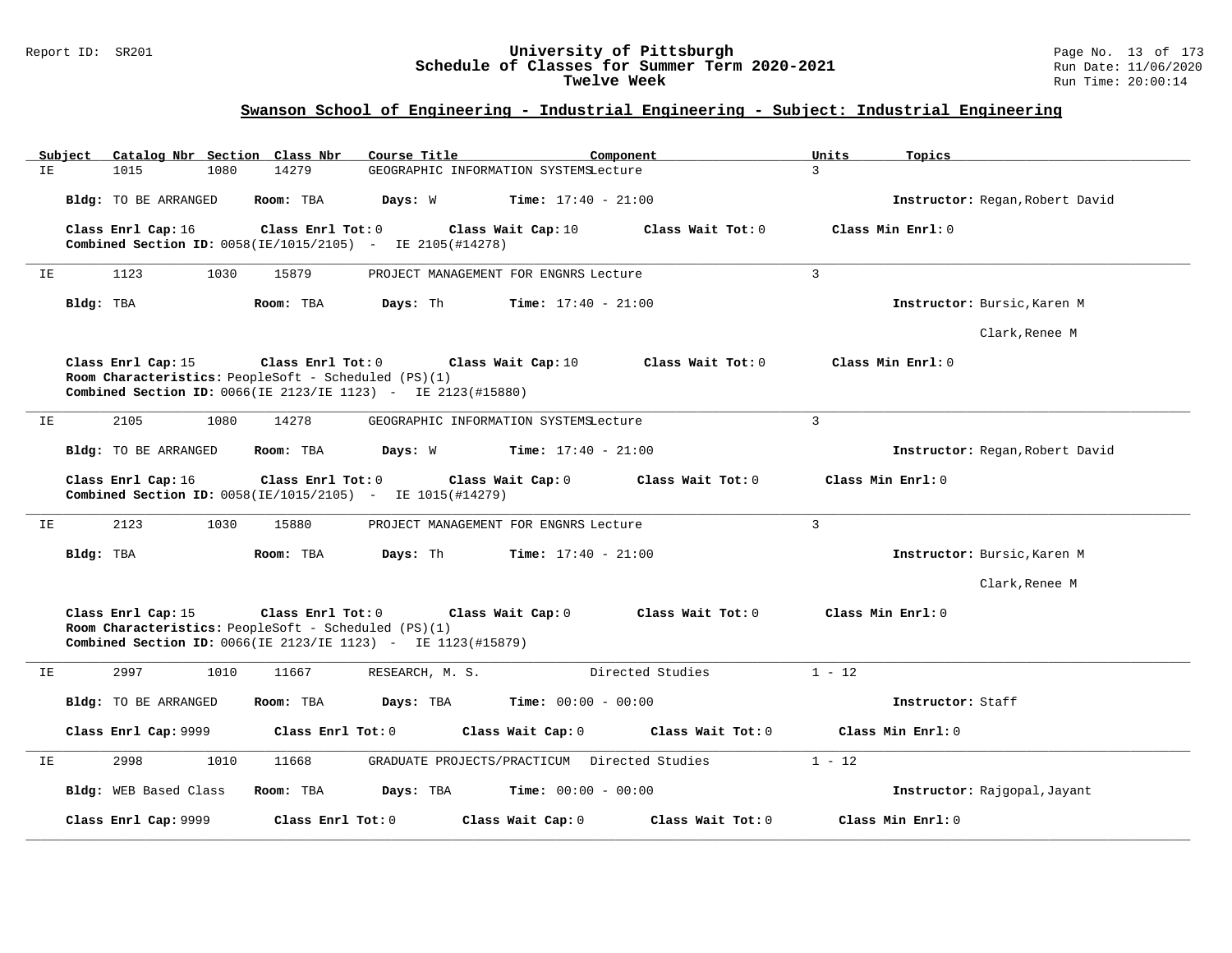#### Report ID: SR201 **University of Pittsburgh** Page No. 14 of 173 **Schedule of Classes for Summer Term 2020-2021** Run Date: 11/06/2020 **Twelve Week** Run Time: 20:00:14

# **Swanson School of Engineering - Industrial Engineering - Subject: Industrial Engineering**

|    | Subject |                       |      | Catalog Nbr Section Class Nbr | Course Title    |                         |                              | Component         | Units             | Topics            |                                  |
|----|---------|-----------------------|------|-------------------------------|-----------------|-------------------------|------------------------------|-------------------|-------------------|-------------------|----------------------------------|
| IE |         | 2999                  | 1010 | 11629                         | M. S. THESIS    |                         |                              | Thesis Research   | $1 - 12$          |                   |                                  |
|    |         | Bldg: WEB Based Class |      | Room: TBA                     | Days: TBA       |                         | <b>Time:</b> $00:00 - 00:00$ |                   |                   |                   | Instructor: Haight, Joel M       |
|    |         |                       |      |                               |                 |                         |                              |                   |                   |                   | Rajgopal, Jayant                 |
|    |         |                       |      |                               |                 |                         |                              |                   |                   |                   | Luangkesorn, Kiatikun Louis      |
|    |         | Class Enrl Cap: 5     |      | Class Enrl Tot: 0             |                 | Class Wait Cap: 0       |                              | Class Wait Tot: 0 | Class Min Enrl: 0 |                   |                                  |
| IΕ |         | 3997                  | 1010 | 11630                         | RESEARCH, PH.D. |                         |                              | Directed Studies  | $1 - 12$          |                   |                                  |
|    |         | Bldg: WEB Based Class |      | Room: TBA                     | Days: TBA       |                         | Time: $00:00 - 00:00$        |                   |                   |                   | Instructor: Chun, Young Jae      |
|    |         | Class Enrl Cap: 35    |      | Class Enrl Tot: 0             |                 | Class Wait Cap: 0       |                              | Class Wait Tot: 0 |                   | Class Min Enrl: 0 |                                  |
| IΕ |         | 3998                  | 1010 | 11631                         |                 | PH.D. INDEPENDENT STUDY |                              | Independent Study | $2 - 12$          |                   |                                  |
|    |         | Bldg: WEB Based Class |      | Room: TBA                     | Days: TBA       |                         | <b>Time:</b> $00:00 - 00:00$ |                   |                   |                   | Instructor: Bidanda, Bopaya      |
|    |         |                       |      |                               |                 |                         |                              |                   |                   |                   | Zeng, Bo                         |
|    |         | Class Enrl Cap: 10    |      | Class Enrl Tot: 0             |                 | Class Wait Cap: 0       |                              | Class Wait Tot: 0 |                   | Class Min Enrl: 0 |                                  |
| IE |         | 3999                  | 1010 | 11632                         |                 | PH.D. DISSERTATION      |                              | Thesis Research   | $1 - 12$          |                   |                                  |
|    |         | Bldg: WEB Based Class |      | Room: TBA                     | Days: TBA       |                         | <b>Time:</b> $00:00 - 00:00$ |                   |                   |                   | Instructor: Rajgopal, Jayant     |
|    |         |                       |      |                               |                 |                         |                              |                   |                   |                   | Besterfield-Sacre, Mary E        |
|    |         | Class Enrl Cap: 15    |      | Class Enrl Tot: 0             |                 | Class Wait Cap: 0       |                              | Class Wait Tot: 0 |                   | Class Min Enrl: 0 |                                  |
| ΙE |         | 3999                  | 1020 | 16727                         |                 | PH.D. DISSERTATION      |                              | Thesis Research   | $1 - 12$          |                   |                                  |
|    |         | Bldg: WEB Based Class |      | Room: TBA                     | Days: TBA       |                         | <b>Time:</b> $00:00 - 00:00$ |                   |                   |                   | Instructor: Kharoufeh, Jeffrey P |
|    |         |                       |      |                               |                 |                         |                              |                   |                   |                   | Chun, Young Jae                  |
|    |         | Class Enrl Cap: 35    |      | Class Enrl Tot: 0             |                 | Class Wait Cap: 0       |                              | Class Wait Tot: 0 |                   | Class Min Enrl: 0 |                                  |
| IE |         | 3999                  | 1030 | 16750                         |                 | PH.D. DISSERTATION      |                              | Thesis Research   | $1 - 12$          |                   |                                  |
|    |         | Bldg: TO BE ARRANGED  |      | Room: TBA                     | Days: TBA       |                         | <b>Time:</b> $00:00 - 00:00$ |                   |                   |                   | Instructor: Prokopyev, Oleg      |
|    |         |                       |      |                               |                 |                         |                              |                   |                   |                   | Norman, Bryan A                  |
|    |         | Class Enrl Cap: 35    |      | Class Enrl Tot: 0             |                 | Class Wait Cap: 0       |                              | Class Wait Tot: 0 |                   | Class Min Enrl: 0 |                                  |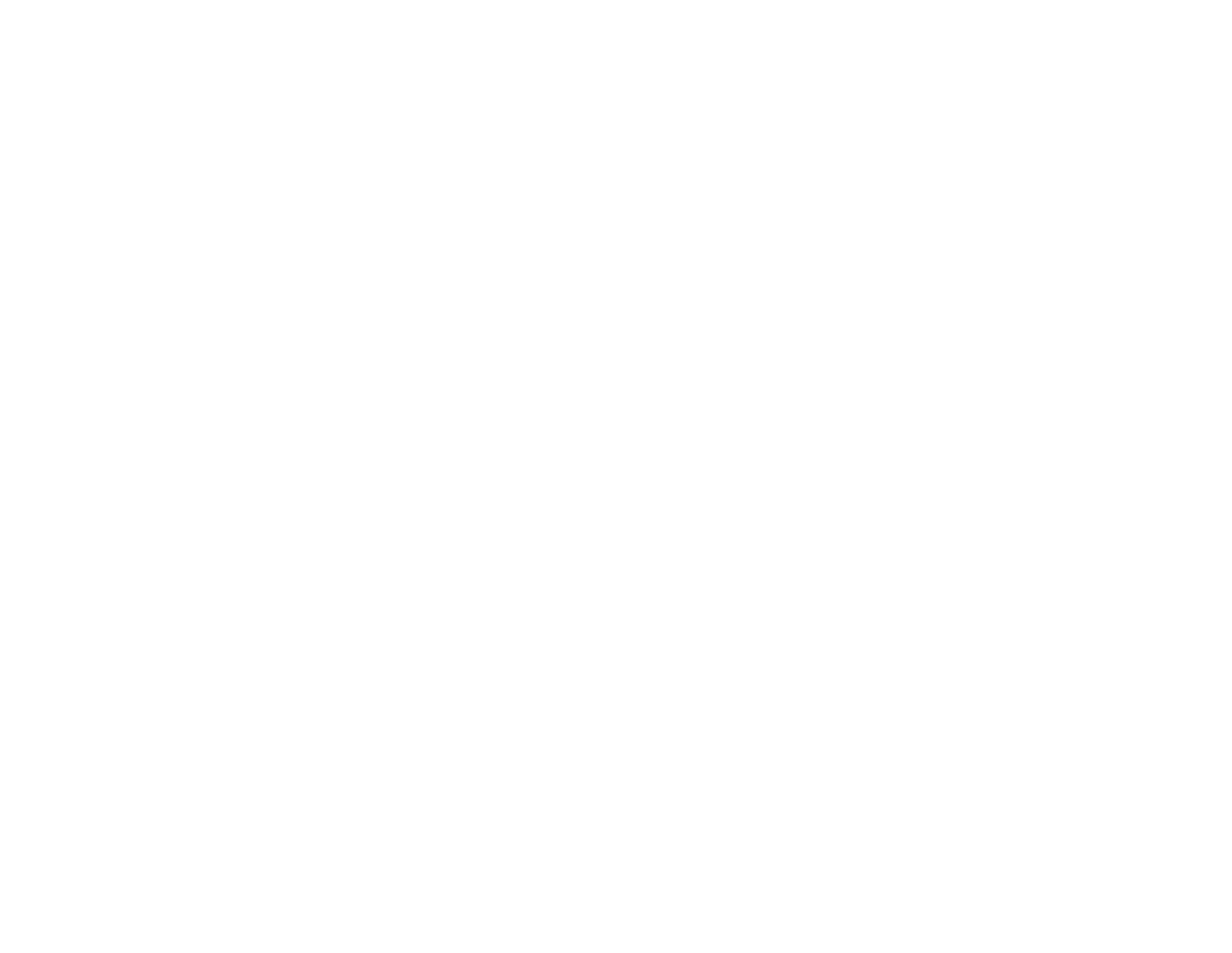# Report ID: SR201 **1988 Mage No. 16 of 173**<br>**Schedule of Classes for Summer Term 2020-2021** Page No. 16 of 173 Schedule of Classes for Summer Term 2020-2021<br>Twelve Week

### **Swanson School of Engineering - Mechanical Engineering and Materials Science - Subject: Mech Engr & Materials Sci**

| Subject                                                                                                                                                                                                                                                                                                                                                                            |                       |      | Catalog Nbr Section Class Nbr | Course Title                                         |                                       | Component  |                     | Units | Topics                           |  |
|------------------------------------------------------------------------------------------------------------------------------------------------------------------------------------------------------------------------------------------------------------------------------------------------------------------------------------------------------------------------------------|-----------------------|------|-------------------------------|------------------------------------------------------|---------------------------------------|------------|---------------------|-------|----------------------------------|--|
| MEMS                                                                                                                                                                                                                                                                                                                                                                               | 0040                  | 1030 | 13477                         |                                                      | MATERIALS AND MANUFACTURING           | Lecture    | 3                   |       |                                  |  |
| Bldg: TBA                                                                                                                                                                                                                                                                                                                                                                          |                       |      | Room: TBA                     | Days: MW                                             | <b>Time:</b> $14:00 - 15:45$          |            |                     |       | Instructor: Nettleship, Ian      |  |
|                                                                                                                                                                                                                                                                                                                                                                                    | Class Enrl Cap: 43    |      | Class Enrl Tot: 0             |                                                      | Class Wait Cap: 20                    |            | Class Wait Tot: 0   |       | Class Min Enrl: 0                |  |
| MEMS                                                                                                                                                                                                                                                                                                                                                                               | 0040                  | 1040 | 13478                         |                                                      | MATERIALS AND MANUFACTURING           | Recitation | 3                   |       |                                  |  |
|                                                                                                                                                                                                                                                                                                                                                                                    | Bldg: WEB Based Class |      | Room: TBA                     | Days: M                                              | <b>Time:</b> $12:00 - 12:55$          |            |                     |       | Instructor: Nettleship, Ian      |  |
|                                                                                                                                                                                                                                                                                                                                                                                    | Class Enrl Cap: 43    |      | Class Enrl Tot: $0$           | Room Characteristics: PeopleSoft - Scheduled (PS)(1) | Class Wait Cap: 20                    |            | Class Wait Tot: $0$ |       | Class Min Enrl: 0                |  |
| <b></b> The planned operational modality for this class is REMOTE. For more information please visit <a<br>href="http://www.provost.pitt.edu/students/student-success-flexpitt/flex-pitt-quarded-risk-posture-all-students-remote"<br/>target="_blank"&gt;http://www.provost.pitt.edu/students/student-success-flexpitt/flex-pitt-guarded-risk-posture-all-students-remote/</a<br> |                       |      |                               |                                                      |                                       |            |                     |       |                                  |  |
| MEMS                                                                                                                                                                                                                                                                                                                                                                               | 1032                  | 1300 | 17575                         |                                                      | AUTOMOTIVE DSGN & FABRICATION Lecture |            | 3                   |       |                                  |  |
|                                                                                                                                                                                                                                                                                                                                                                                    | Bldg: TO BE ARRANGED  |      | Room: TBA                     | Days: TBA                                            | <b>Time:</b> $00:00 - 00:00$          |            |                     |       | Instructor: Slaughter, William S |  |
|                                                                                                                                                                                                                                                                                                                                                                                    | Class Enrl Cap: 20    |      | Class Enrl Tot: 0             |                                                      | Class Wait Cap: 20                    |            | Class Wait Tot: $0$ |       | Class Min Enrl: 0                |  |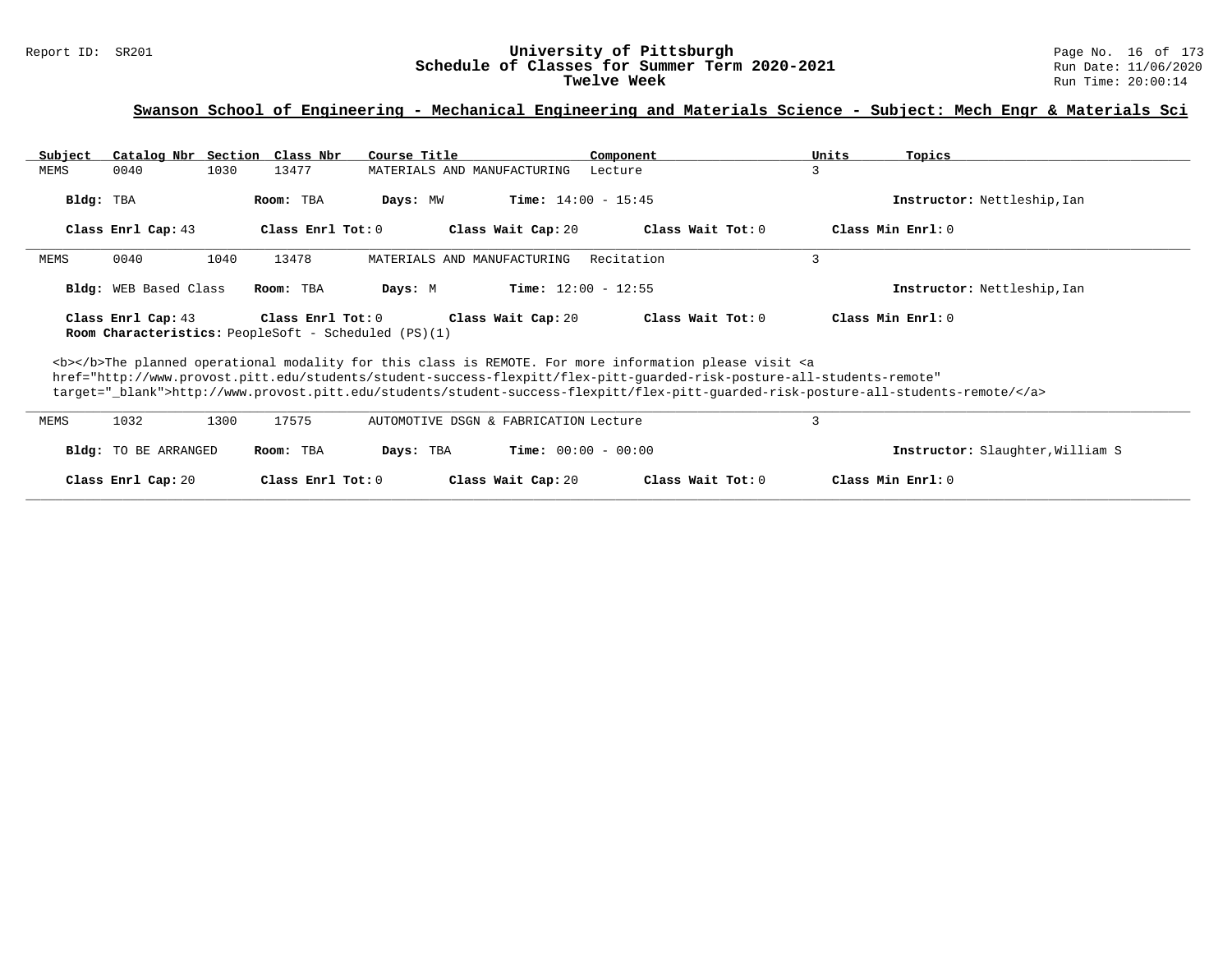### Report ID: SR201 **University of Pittsburgh** Page No. 17 of 173 **Schedule of Classes for Summer Term 2020-2021** Run Date: 11/06/2020 **Four Week - First Rundall Run Time: 20:00:14**

| Catalog Nbr Section Class Nbr<br>Subject                             | Course Title                                               | Component<br>Units           | Topics                     |
|----------------------------------------------------------------------|------------------------------------------------------------|------------------------------|----------------------------|
| 0023<br>1010<br>ENGR                                                 | 11733<br>PLUS 3 COSTA RICA                                 | $\mathbf{3}$<br>Lecture      |                            |
| Bldg: TO BE ARRANGED                                                 | Room: TBA<br><b>Days:</b> TBA <b>Time:</b> $00:00 - 00:00$ |                              | Instructor: Teeter, Ryan A |
| Class Enrl Cap: 25<br>Attributes: Costa Rica, Latin American Studies | Class Enrl Tot: 0<br>Class Wait Cap: 20                    | Class Wait Tot: 0            | Class Min Enrl: 0          |
| 0023IS<br>1010<br>ENGR                                               | PLUS 3 COSTA RICA IS<br>14732                              | $\Omega$<br>Lecture          |                            |
| Bldg: TO BE ARRANGED                                                 | <b>Days:</b> TBA <b>Time:</b> $00:00 - 00:00$<br>Room: TBA |                              | Instructor: Staff          |
| Class Enrl Cap: 35<br>Attributes: Chile                              | Class Enrl Tot: 0<br>Class Wait Cap: 20                    | Class Wait Tot: 0            | Class Min $Enr1:0$         |
| 00230S<br>1010<br>ENGR                                               | PLUS 3 COSTA RICA OS<br>14733                              | $\Omega$<br>Lecture          |                            |
| Bldg: TO BE ARRANGED                                                 | <b>Days:</b> TBA <b>Time:</b> $00:00 - 00:00$<br>Room: TBA |                              | Instructor: Staff          |
| Class Enrl Cap: 35<br>Attributes: Chile                              | Class Enrl Tot: 0<br>Class Wait Cap: 20                    | Class Wait Tot: 0            | Class Min Enrl: 0          |
| 0024<br>1010<br>ENGR                                                 | 11734<br>INT'L FIELD PROJECT - CHINA Lecture               | 3                            |                            |
| Bldg: TO BE ARRANGED                                                 | Days: TBA<br>Room: TBA                                     | <b>Time:</b> $00:00 - 00:00$ | Instructor: Li, Lei        |
| Class Enrl Cap: 25<br>Attributes: China                              | Class Enrl Tot: 0<br>Class Wait Cap: 20                    | Class Wait Tot: 0            | Class Min Enrl: 0          |
| 0024IS<br>1010<br>ENGR                                               | 14734<br>INT'L FIELD PROJ - CHINA - IS Lecture             | $\Omega$                     |                            |
| <b>Bldg:</b> TO BE ARRANGED                                          | Days: TBA<br>Room: TBA                                     | <b>Time:</b> $00:00 - 00:00$ | Instructor: Staff          |
| Class Enrl Cap: 35<br>Attributes: China                              | Class Enrl Tot: 0<br>Class Wait Cap: 20                    | Class Wait Tot: 0            | Class Min Enrl: 0          |
| 00240S<br>1010<br>ENGR                                               | 14735<br>INT'L FIELD PROJ - CHINA - OS Lecture             | $\mathbf 0$                  |                            |
| Bldg: TO BE ARRANGED                                                 | Room: TBA<br>Days: TBA                                     | <b>Time:</b> $00:00 - 00:00$ | Instructor: Staff          |
| Class Enrl Cap: 35<br>Attributes: China                              | Class Enrl Tot: 0<br>Class Wait Cap: 20                    | Class Wait Tot: 0            | Class Min Enrl: 0          |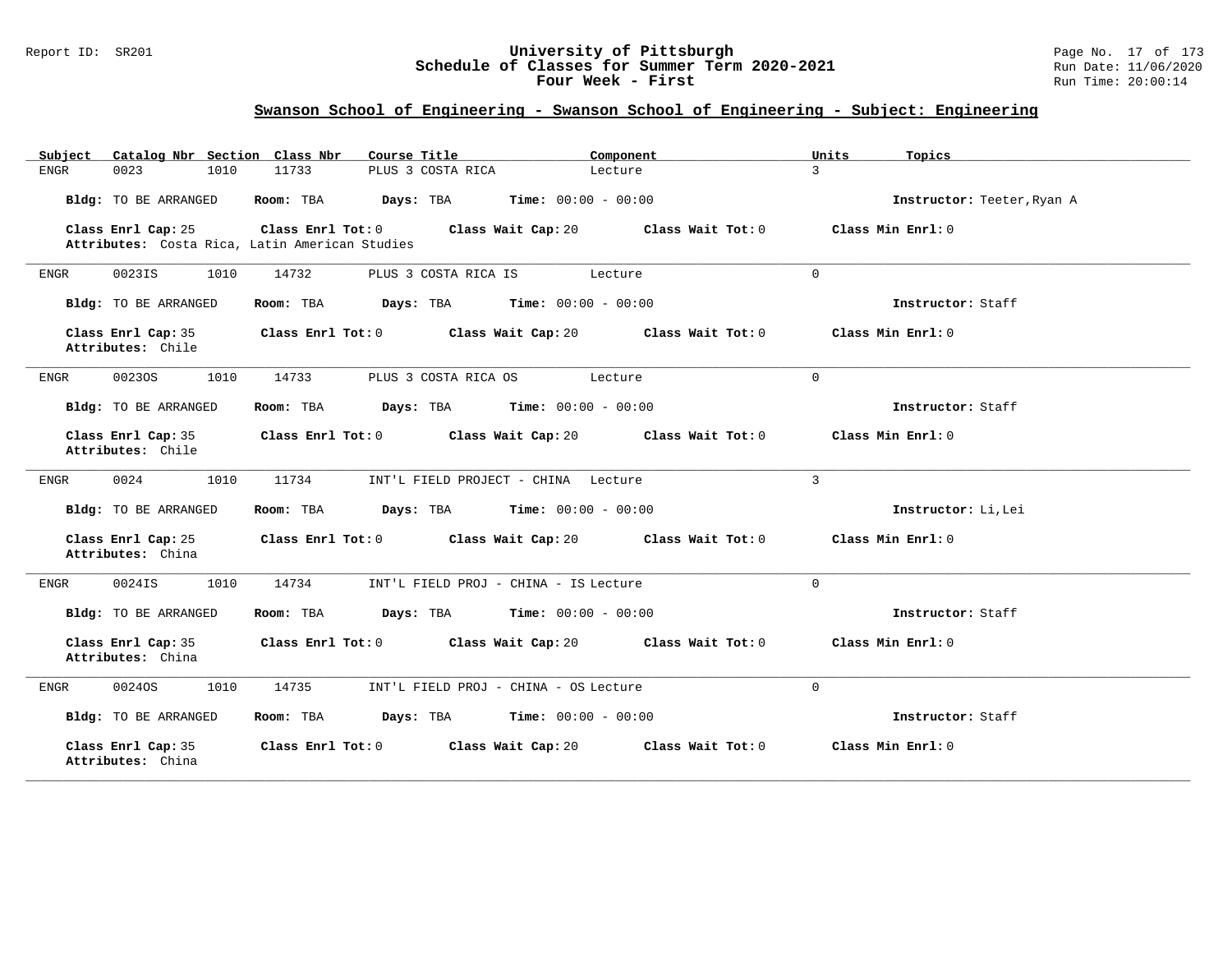### Report ID: SR201 **University of Pittsburgh** Page No. 18 of 173 **Schedule of Classes for Summer Term 2020-2021** Run Date: 11/06/2020 **Four Week - First Rundall Run Time: 20:00:14**

| Catalog Nbr Section Class Nbr<br>Subject  | Course Title<br>Component                                    | Units<br>Topics               |
|-------------------------------------------|--------------------------------------------------------------|-------------------------------|
| 0026<br><b>ENGR</b><br>1010               | 11732<br>INT'L FIELD PROJECT - GERMANY Lecture               | $\overline{3}$                |
| Bldg: TO BE ARRANGED                      | Room: TBA<br>Days: TBA<br><b>Time:</b> $00:00 - 00:00$       | Instructor: Feick, Lawrence F |
| Class Enrl Cap: 25<br>Attributes: Germany | Class Wait Tot: 0<br>Class Enrl Tot: 0<br>Class Wait Cap: 20 | Class Min Enrl: 0             |
| 0026IS<br>1010<br><b>ENGR</b>             | 14736<br>INT'L FIELD PROJ-GERMANY - IS Lecture               | $\mathbf 0$                   |
| <b>Bldg:</b> TO BE ARRANGED               | Room: TBA<br>Days: TBA<br>$Time: 00:00 - 00:00$              | Instructor: Staff             |
| Class Enrl Cap: 35<br>Attributes: Germany | Class Enrl Tot: 0<br>Class Wait Cap: 20<br>Class Wait Tot: 0 | Class Min Enrl: 0             |
| 00260S<br>1010<br>ENGR                    | 14737<br>INT'L FIELD PROJ-GERMANY - OS Lecture               | $\Omega$                      |
| <b>Bldg:</b> TO BE ARRANGED               | Room: TBA<br>Days: TBA<br><b>Time:</b> $00:00 - 00:00$       | Instructor: Staff             |
| Class Enrl Cap: 35<br>Attributes: Germany | Class Enrl Tot: 0<br>Class Wait Cap: 20<br>Class Wait Tot: 0 | Class Min Enrl: 0             |
| 0034<br><b>ENGR</b><br>1050               | 16230<br>ENGR PERSP RENASNC & SUSTNBLY Lecture               | $\mathbf{3}$                  |
| <b>Bldg:</b> TO BE ARRANGED               | Room: TBA<br>Days: TBA<br><b>Time:</b> $00:00 - 00:00$       | Instructor: Robertson, Anne M |
|                                           |                                                              | Galdi, Giovanni Paolo         |
| Class Enrl Cap: 20                        | Class Wait Cap: 20<br>Class Wait Tot: 0<br>Class Enrl Tot: 0 | Class Min Enrl: 0             |
| 1050<br>ENGR<br>0034IS                    | 16231<br>ENGR PERSPTVS RENASNC SUS - ISLecture               | $\Omega$                      |
| Bldg: TO BE ARRANGED                      | Days: TBA<br><b>Time:</b> $00:00 - 00:00$<br>Room: TBA       | Instructor: Staff             |
| Class Enrl Cap: 20                        | Class Wait Cap: 20<br>Class Enrl Tot: 0<br>Class Wait Tot: 0 | Class Min Enrl: 0             |
| 1050<br>00340S<br>ENGR                    | 16232<br>ENGR PERSPTVS RENASNC SUS - OSLecture               | $\Omega$                      |
| Bldg: TO BE ARRANGED                      | Room: TBA<br>Days: TBA<br><b>Time:</b> $00:00 - 00:00$       | Instructor: Staff             |
| Class Enrl Cap: 20                        | Class Enrl Tot: 0<br>Class Wait Cap: 20<br>Class Wait Tot: 0 | Class Min Enrl: 0             |
| 1205<br>1010<br>ENGR                      | 11697<br>PITT ENGINRING IN AUSTRALIA ETIndependent Study     | $1 - 18$                      |
| <b>Bldg:</b> TO BE ARRANGED               | Room: TBA<br>Days: TBA<br><b>Time:</b> $00:00 - 00:00$       | Instructor: Staff             |
| Class Enrl Cap: 25                        | Class Enrl Tot: 0<br>Class Wait Cap: 20<br>Class Wait Tot: 0 | Class Min Enrl: 0             |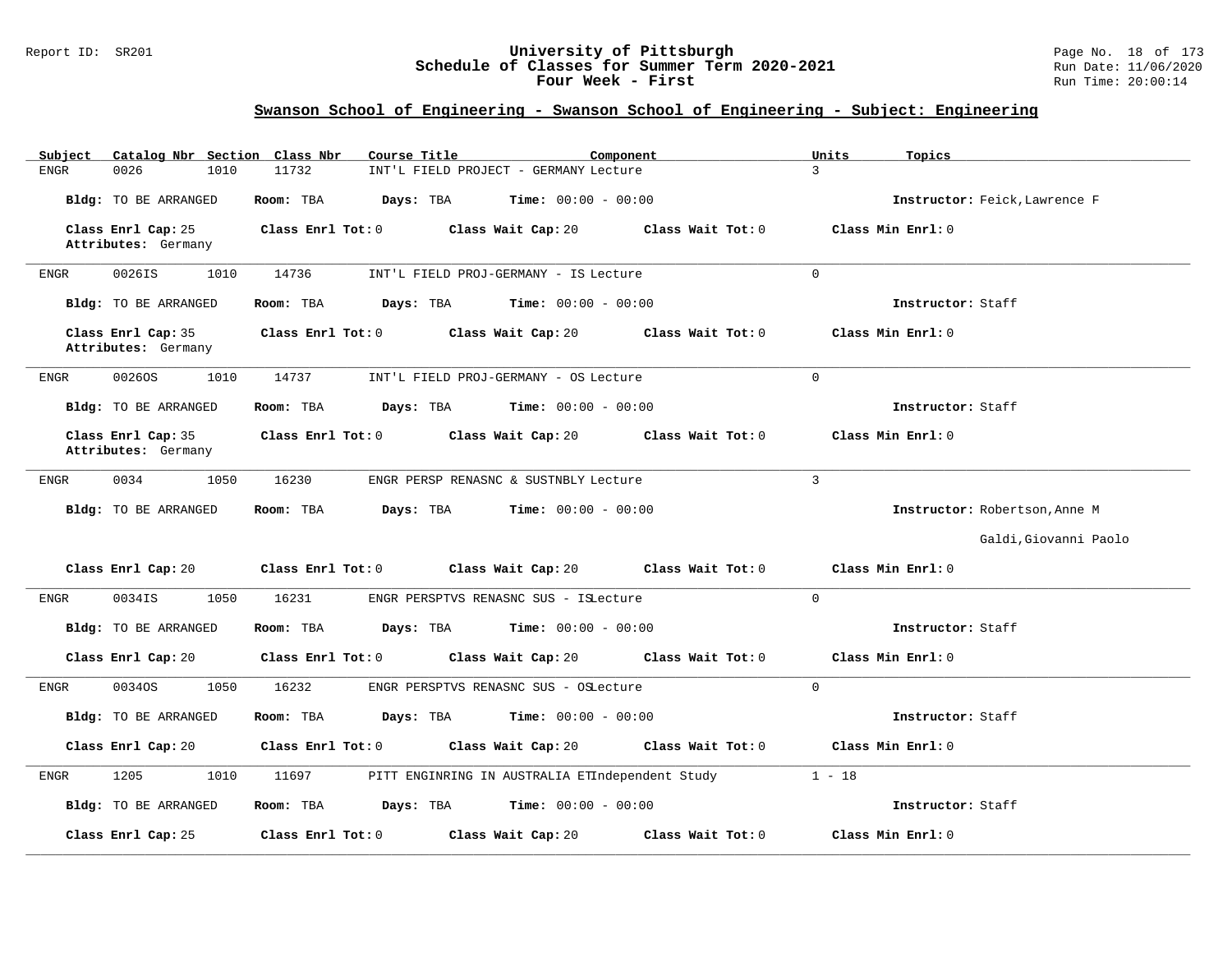### Report ID: SR201 **University of Pittsburgh** Page No. 19 of 173 **Schedule of Classes for Summer Term 2020-2021** Run Date: 11/06/2020 **Four Week - First Rundall Run Time: 20:00:14**

| Subject | Catalog Nbr Section Class Nbr                                                                               |      |                   | Course Title |                                                                                                          | Component |                   |                | Units<br>Topics                                                                        |                              |
|---------|-------------------------------------------------------------------------------------------------------------|------|-------------------|--------------|----------------------------------------------------------------------------------------------------------|-----------|-------------------|----------------|----------------------------------------------------------------------------------------|------------------------------|
| ENGR    | 1207                                                                                                        | 1400 | 11692             |              | PITT ENGINRING AUSTRALIA ET NPIndependent Study                                                          |           |                   |                | $1 - 18$                                                                               |                              |
|         | Bldg: TO BE ARRANGED                                                                                        |      | Room: TBA         | Days: TBA    | Time: $00:00 - 00:00$                                                                                    |           |                   |                | Instructor: Staff                                                                      |                              |
|         | Class Enrl Cap: 25                                                                                          |      |                   |              | Class Enrl Tot: $0$ Class Wait Cap: $20$ Class Wait Tot: $0$                                             |           |                   |                | Class Min Enrl: 0                                                                      |                              |
| ENGR    | 1256                                                                                                        | 1020 | 15490             |              | ENGINEERING IN THE AMERICAS Lecture                                                                      |           |                   | $\overline{3}$ |                                                                                        |                              |
|         | Bldg: TO BE ARRANGED                                                                                        |      | Room: TBA         | Days: TBA    | <b>Time:</b> $00:00 - 00:00$                                                                             |           |                   |                | ENGR AMERICAS BEFORE COLUMBUSInstructor: Vallejo, Luis E                               |                              |
|         | Class Enrl Cap: 20                                                                                          |      |                   |              | Class Enrl Tot: $0$ Class Wait Cap: $20$ Class Wait Tot: $0$                                             |           |                   |                | Class Min Enrl: 0                                                                      |                              |
| ENGR    | 1256IS                                                                                                      | 1020 | 15491             |              | ENGINEERING IN AMERICAS - IS Lecture                                                                     |           |                   | $\Omega$       |                                                                                        |                              |
|         | Bldg: TO BE ARRANGED                                                                                        |      | Room: TBA         | Days: TBA    | $Time: 00:00 - 00:00$                                                                                    |           |                   |                | ENGR AMERICAS BEFORE COLUMBUSInstructor: Staff                                         |                              |
|         | Class Enrl Cap: 20                                                                                          |      |                   |              |                                                                                                          |           |                   |                | Class Enrl Tot: $0$ Class Wait Cap: $20$ Class Wait Tot: $0$ Class Min Enrl: $0$       |                              |
| ENGR    | 12560S                                                                                                      | 1020 | 15492             |              | ENGINEERING IN THE AMERICAS-OSLecture                                                                    |           |                   | $\Omega$       |                                                                                        |                              |
|         | Bldg: TO BE ARRANGED                                                                                        |      |                   |              |                                                                                                          |           |                   |                | Room: TBA Days: TBA Time: 00:00 - 00:00 ENGR AMERICAS BEFORE COLUMBUSInstructor: Staff |                              |
|         | Class Enrl Cap: 20                                                                                          |      |                   |              | Class Enrl Tot: 0 Class Wait Cap: 20                                                                     |           | Class Wait Tot: 0 |                | Class Min Enrl: 0                                                                      |                              |
| ENGR    | 1450                                                                                                        | 1050 | 16682             |              | ENGINEERING- THE GERMAN WAY Independent Study                                                            |           |                   | $\sim$ 3       |                                                                                        |                              |
|         | Bldg: TO BE ARRANGED                                                                                        |      |                   |              | Room: TBA $Days:$ TBA $Time: 00:00 - 00:00$                                                              |           |                   |                |                                                                                        | Instructor: Lalley, Kristine |
|         | Class Enrl Cap: 10<br><b>Combined Section ID:</b> $0004$ (ENGR $1450$ /ENGR $2450$ ) - ENGR $2450$ (#16685) |      |                   |              | Class Enrl Tot: 0 Class Wait Cap: 10                                                                     |           | Class Wait Tot: 0 |                | Class Min Enrl: 0                                                                      |                              |
| ENGR    | 1450IS                                                                                                      | 1050 | 16683             |              | ENGINEERING - THE GER WAY - ISIndependent Study                                                          |           |                   | $\Omega$       |                                                                                        |                              |
|         | Bldg: TO BE ARRANGED                                                                                        |      |                   |              | Room: TBA $Days: TBA$ Time: $00:00 - 00:00$                                                              |           |                   |                | Instructor: Staff                                                                      |                              |
|         | Class Enrl Cap: 10                                                                                          |      | Class Enrl Tot: 0 |              | Class Wait Cap: 10<br>Combined Section ID: 0001(ENGR 1450IS/ENGR 2450IS) - ENGR 2450IS(#16686)           |           | Class Wait Tot: 0 |                | Class Min Enrl: 0                                                                      |                              |
| ENGR    | 1450OS                                                                                                      | 1050 | 16684             |              | ENGINEERING - THE GER WAY - OSIndependent Study                                                          |           |                   | $\mathbf 0$    |                                                                                        |                              |
|         | Bldg: TO BE ARRANGED                                                                                        |      |                   |              | Room: TBA $Days: TBA$ Time: $00:00 - 00:00$                                                              |           |                   |                | Instructor: Staff                                                                      |                              |
|         | Class Enrl Cap: 10                                                                                          |      | Class Enrl Tot: 0 |              | Class Wait Cap: 10<br><b>Combined Section ID:</b> $0002$ (ENGR 1450IS/ENGR 2450S) - ENGR 24500S (#16687) |           | Class Wait Tot: 0 |                | Class Min Enrl: 0                                                                      |                              |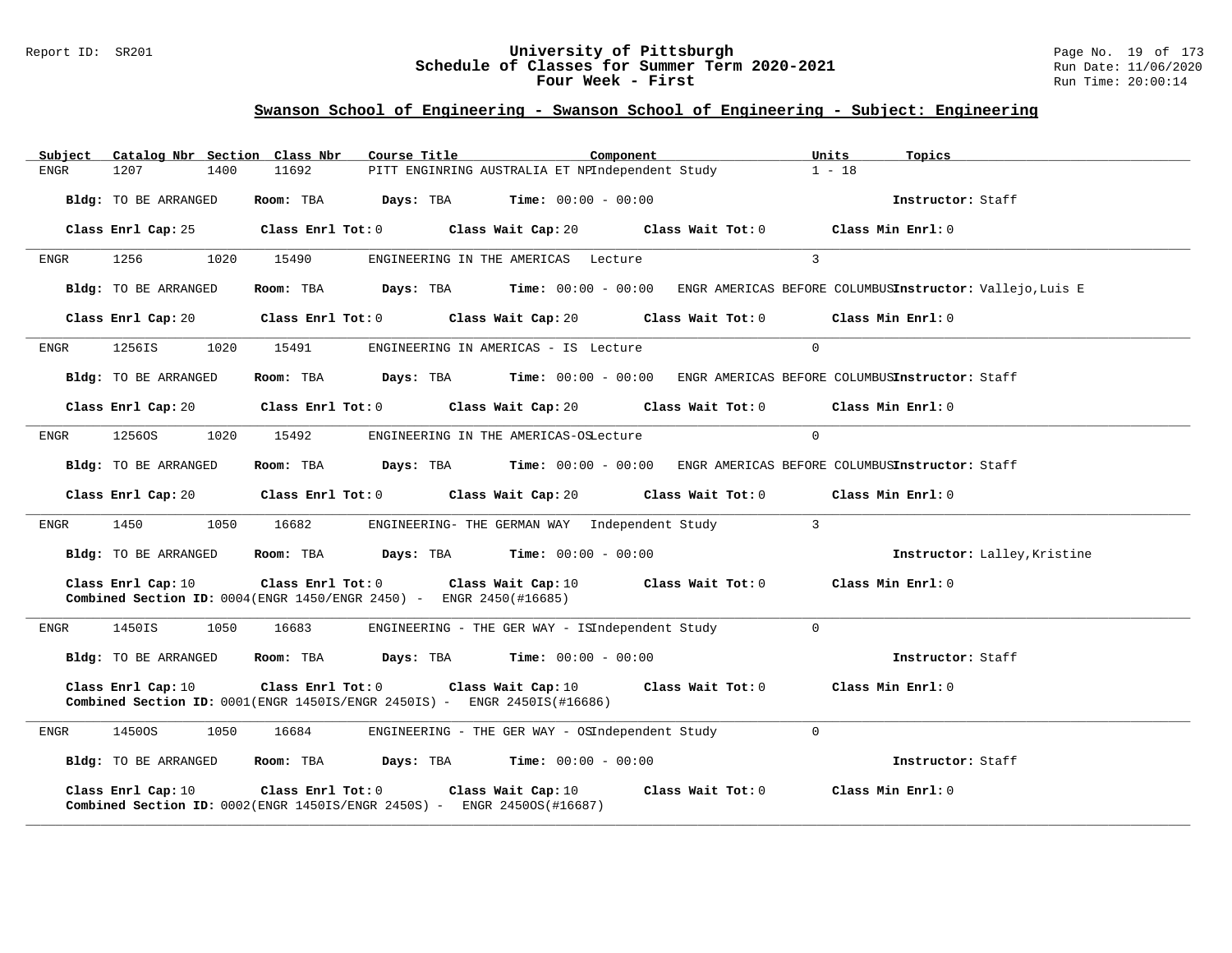### Report ID: SR201 **University of Pittsburgh** Page No. 20 of 173 **Schedule of Classes for Summer Term 2020-2021** Run Date: 11/06/2020 **Four Week - First Rundall Run Time: 20:00:14**

| Catalog Nbr Section Class Nbr<br>Subject | Course Title                                                                                                                                                                                       | Component                                                   | Units<br>Topics              |
|------------------------------------------|----------------------------------------------------------------------------------------------------------------------------------------------------------------------------------------------------|-------------------------------------------------------------|------------------------------|
| <b>ENGR</b><br>1704IS<br>1010            | 16674<br>THE FRENCH NUCLEAR CYCLE                                                                                                                                                                  | Lecture                                                     | $\Omega$                     |
| Bldg: TO BE ARRANGED                     | <b>Days:</b> TBA <b>Time:</b> $00:00 - 00:00$<br>Room: TBA                                                                                                                                         |                                                             | Instructor: Staff            |
| Class Enrl Cap: 35                       | Class Enrl Tot: $0$ Class Wait Cap: $20$ Class Wait Tot: $0$                                                                                                                                       |                                                             | Class Min $Enr1: 0$          |
| 17040S<br>1010<br><b>ENGR</b>            | 16675<br>THE FRENCH NUCLEAR CYCLE                                                                                                                                                                  | Lecture                                                     | $\Omega$                     |
| Bldg: TO BE ARRANGED                     | <b>Days:</b> TBA <b>Time:</b> $00:00 - 00:00$<br>Room: TBA                                                                                                                                         |                                                             | Instructor: Staff            |
| Class Enrl Cap: 35                       | Class Enrl Tot: $0$ Class Wait Cap: $20$ Class Wait Tot: $0$                                                                                                                                       |                                                             | Class Min Enrl: 0            |
| 2450<br>1050<br>ENGR                     | ENGINEERING- THE GERMAN WAY Independent Study<br>16685                                                                                                                                             |                                                             | $1 - 18$                     |
| Bldg: TO BE ARRANGED                     | $\texttt{Davis:}$ TBA $\texttt{Time:}$ 00:00 - 00:00<br>Room: TBA                                                                                                                                  |                                                             | Instructor: Lalley, Kristine |
| Class Enrl Cap: 10                       | Class Wait Cap: 0<br>Class Enrl Tot: 0<br><b>Combined Section ID:</b> $0004$ (ENGR 1450/ENGR 2450) - ENGR 1450(#16682)                                                                             | Class Wait Tot: 0 Class Min Enrl: 0                         |                              |
| 1050<br>2450IS<br>ENGR                   | 16686<br>ENGINEERING - THE GER WAY - ISIndependent Study                                                                                                                                           |                                                             | $\Omega$                     |
| Bldg: TO BE ARRANGED                     | <b>Days:</b> TBA <b>Time:</b> $00:00 - 00:00$<br>Room: TBA                                                                                                                                         |                                                             | Instructor: Staff            |
|                                          | Class Enrl Cap: 10 $\qquad$ Class Enrl Tot: 0 $\qquad$ Class Wait Cap: 0 $\qquad$ Class Wait Tot: 0<br><b>Combined Section ID:</b> $0001$ (ENGR $1450IS$ /ENGR $2450IS$ ) - ENGR $1450IS$ (#16683) |                                                             | Class Min Enrl: 0            |
| 1050<br>ENGR<br>24500S                   | 16687<br>ENGINEERING - THE GER WAY - OSIndependent Study                                                                                                                                           |                                                             | $\Omega$                     |
| Bldg: TO BE ARRANGED                     | $\texttt{Days:}$ TBA $\texttt{Time:}$ 00:00 - 00:00<br>Room: TBA                                                                                                                                   |                                                             | Instructor: Staff            |
| Class Enrl Cap: 10                       | Class Enrl Tot: 0<br><b>Combined Section ID:</b> $0002$ (ENGR 1450IS/ENGR 2450S) - ENGR 14500S (#16684)                                                                                            | Class Wait Cap: $0$ Class Wait Tot: $0$ Class Min Enrl: $0$ |                              |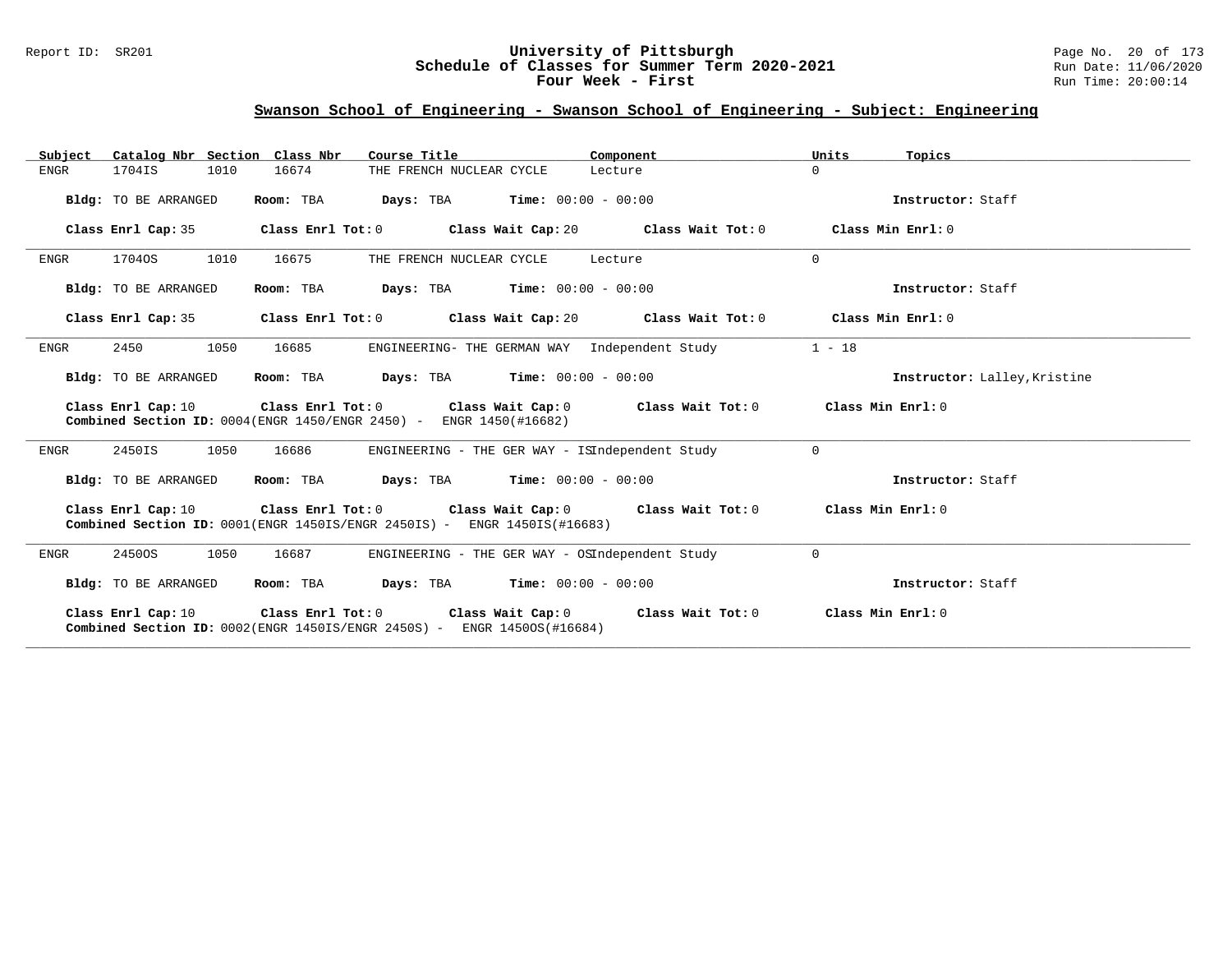#### Report ID: SR201 **University of Pittsburgh** Page No. 21 of 173 **Schedule of Classes for Summer Term 2020-2021** Run Date: 11/06/2020 **Four Week - Second Run Time: 20:00:14**

### **Swanson School of Engineering - Chemical and Petroleum Engineering - Subject: Chemical Engineering**

| Subject     | Catalog Nbr Section Class Nbr                     |      |                                  | Course Title                   | Component                                           | Units    | Topics                                                 |
|-------------|---------------------------------------------------|------|----------------------------------|--------------------------------|-----------------------------------------------------|----------|--------------------------------------------------------|
| ${\rm CHE}$ | 3980                                              | 1091 | 19426                            | PHD RESEARCH METHODOLOGY       | Practicum                                           |          |                                                        |
|             | <b>Bldg:</b> TO BE ARRANGED<br>Class Enrl Cap: 35 |      | Room: TBA<br>Class Enrl Tot: $0$ | Days: TBA<br>Class Wait Cap: 0 | <b>Time:</b> $00:00 - 00:00$<br>Class Wait $Tot: 0$ |          | Instructor: Bourmpakis, Ioannis<br>Class Min $Enrl: 0$ |
|             |                                                   |      |                                  |                                |                                                     |          |                                                        |
| CHE         | 3990                                              | 1085 | 14180                            | ADVANCED GRADUATE PROJECTS     | Thesis Research                                     | $1 - 15$ |                                                        |
|             | <b>Bldg:</b> TO BE ARRANGED                       |      | Room: TBA                        | Days: TBA                      | <b>Time:</b> $00:00 - 00:00$                        |          | Instructor: Bourmpakis, Ioannis                        |
|             | Class Enrl Cap: 30                                |      | Class Enrl Tot: $0$              | Class Wait Cap: 0              | Class Wait $Tot: 0$                                 |          | Class Min $Enrl: 0$                                    |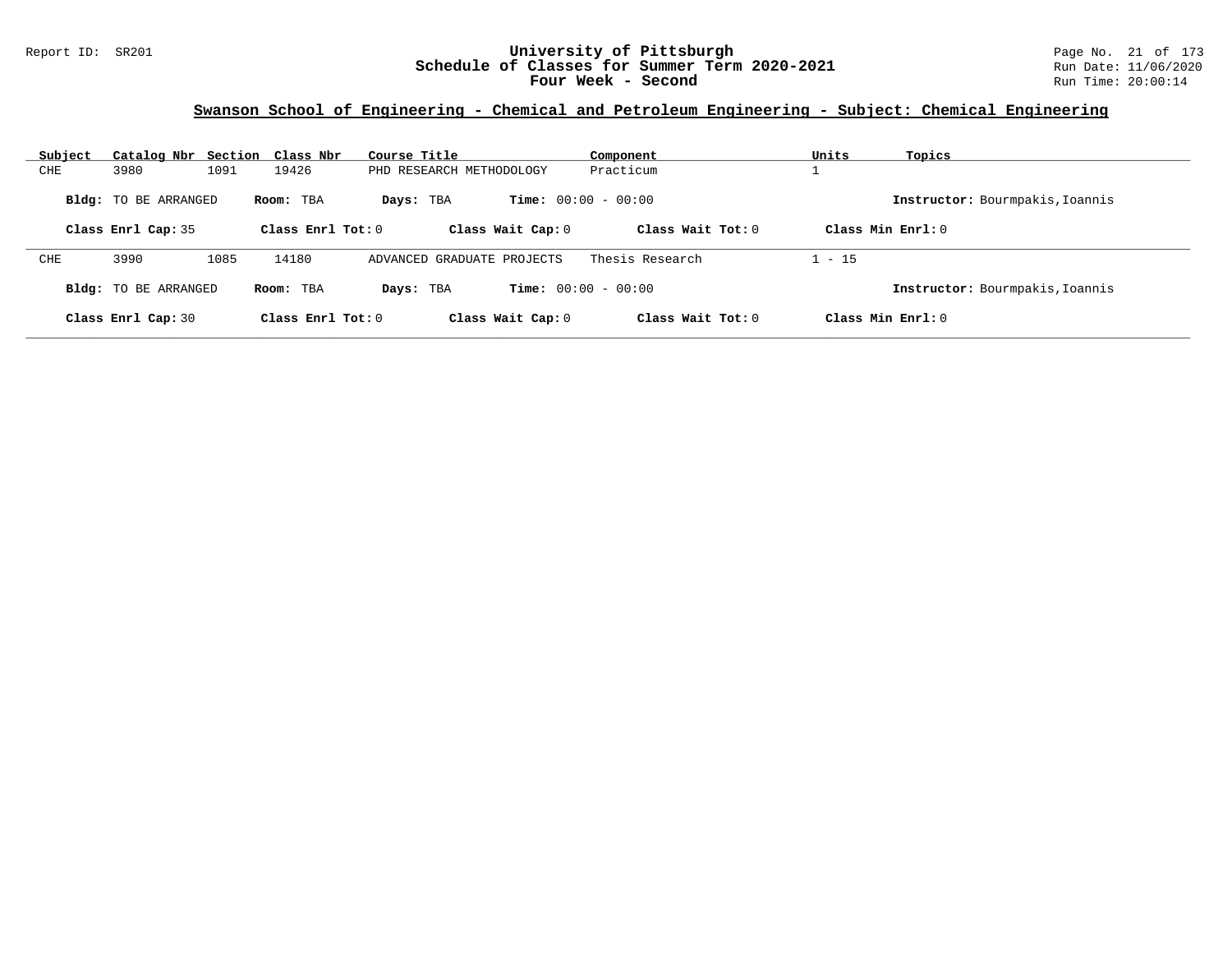### Report ID: SR201 **University of Pittsburgh** Page No. 22 of 173 **Schedule of Classes for Summer Term 2020-2021** Run Date: 11/06/2020 **Four Week - Second Run Time: 20:00:14**

| Subject | Catalog Nbr Section Class Nbr                            |      |                   | Course Title                                    |                    | Component                    |                   | Units | Topics            |
|---------|----------------------------------------------------------|------|-------------------|-------------------------------------------------|--------------------|------------------------------|-------------------|-------|-------------------|
| ENGR    | 1213                                                     | 1420 | 11735             | ENGR SERVICE LEARNING: BRAZIL Independent Study |                    |                              |                   | b     |                   |
|         | Bldg: TO BE ARRANGED                                     |      | Room: TBA         | Days: TBA                                       |                    | <b>Time:</b> $00:00 - 00:00$ |                   |       | Instructor: Staff |
|         | Class Enrl Cap: 25<br>Attributes: Latin American Studies |      | Class Enrl Tot: 0 |                                                 | Class Wait Cap: 20 |                              | Class Wait Tot: 0 |       | Class Min Enrl: 0 |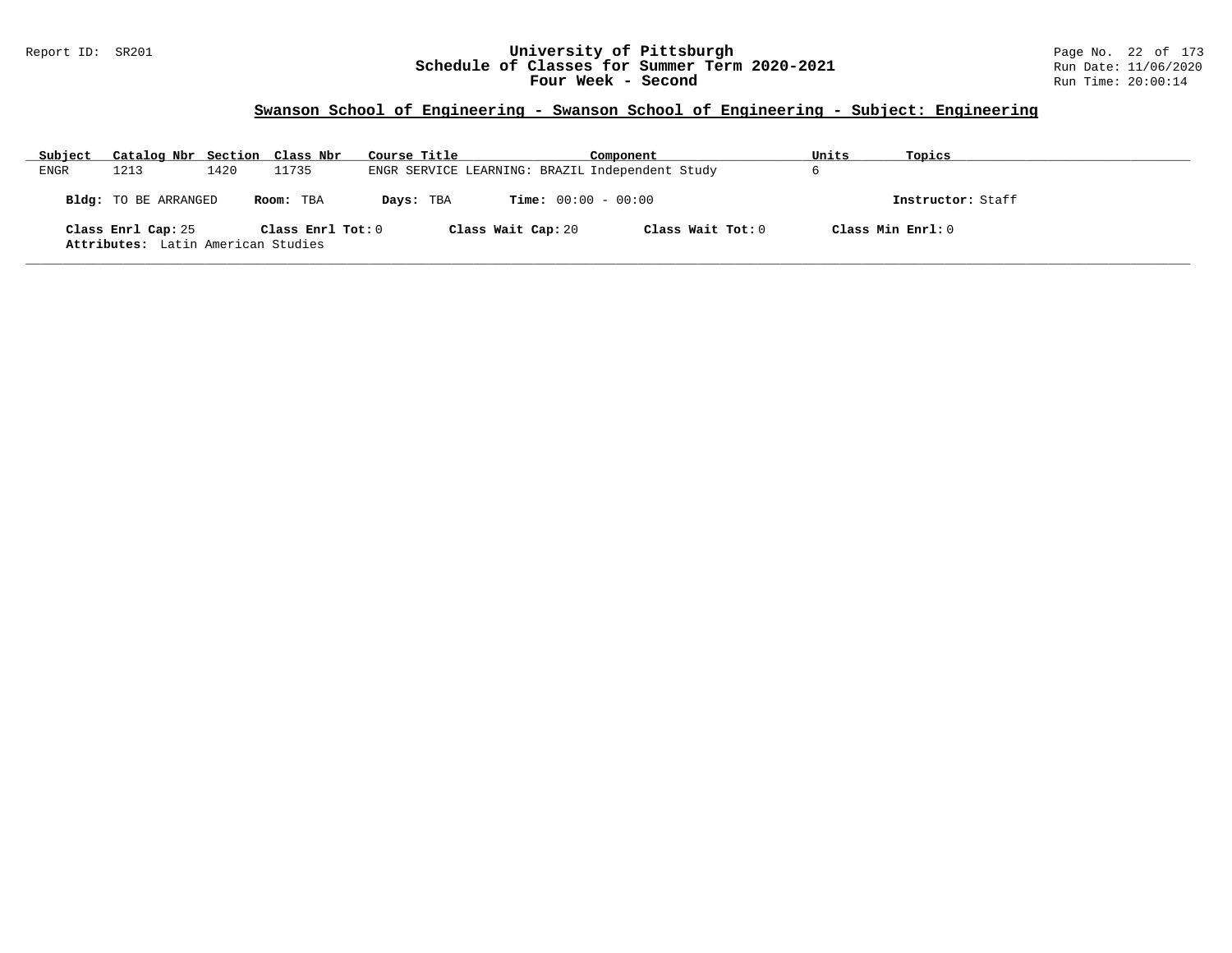### Report ID: SR201 **University of Pittsburgh** Page No. 23 of 173 **Schedule of Classes for Summer Term 2020-2021** Run Date: 11/06/2020 **Four Week - Third Run Time: 20:00:14**

### **Swanson School of Engineering - Chemical and Petroleum Engineering - Subject: Chemical Engineering**

| Subject   | Catalog Nbr Section Class Nbr              | Course Title              |                                                                                                                                  | Component         | Units<br>Topics             |  |
|-----------|--------------------------------------------|---------------------------|----------------------------------------------------------------------------------------------------------------------------------|-------------------|-----------------------------|--|
| CHE       | 0602<br>1600                               | 20246                     | CHE SAFETY AND ETHICS<br>Lecture                                                                                                 |                   | $\overline{2}$              |  |
| Bldg: TBA |                                            | Room: TBA                 | <b>Days:</b> MWTh <b>Time:</b> $11:00 - 13:15$                                                                                   |                   | Instructor: Enick, Robert M |  |
|           | Class Enrl Cap: 35                         |                           | Class Enrl Tot: $0$ Class Wait Cap: $20$ Class Wait Tot: $0$ Class Min Enrl: $0$                                                 |                   |                             |  |
| CHE       | 1530<br>1097                               | 14069<br>SPECIAL PROJECT  | Directed Studies                                                                                                                 |                   | $1 - 12$                    |  |
|           | Bldg: TO BE ARRANGED                       | Room: TBA                 | $Days: TBA$ $Time: 00:00 - 00:00$                                                                                                |                   | Instructor: Staff           |  |
|           | Class Enrl Cap: 25                         |                           | Class Enrl Tot: $0$ Class Wait Cap: $20$ Class Wait Tot: $0$ Class Min Enrl: $0$                                                 |                   |                             |  |
| CHE       | 2910<br>1400                               | 11743                     | SPECIAL PROJECTS and independent Study                                                                                           |                   | $1 - 12$                    |  |
|           | Bldg: TO BE ARRANGED                       | Room: TBA                 | <b>Days:</b> TBA <b>Time:</b> $00:00 - 00:00$                                                                                    |                   | Instructor: Staff           |  |
|           | Class Enrl Cap: 15                         |                           | Class Enrl Tot: $0$ Class Wait Cap: $0$ Class Wait Tot: $0$ Class Min Enrl: $0$                                                  |                   |                             |  |
| CHE       | 3910<br>1430                               | 11742<br>INDIVIDUAL STUDY |                                                                                                                                  | Independent Study | $1 - 3$                     |  |
|           | Bldg: TO BE ARRANGED                       |                           | Room: TBA $Days: TBA$ Time: $00:00 - 00:00$                                                                                      |                   | Instructor: Staff           |  |
|           | Class Enrl Cap: 20                         |                           | Class Enrl Tot: $0$ Class Wait Cap: $0$ Class Wait Tot: $0$ Class Min Enrl: $0$                                                  |                   |                             |  |
| CHE       | 1075<br>3990                               | 14178                     | ADVANCED GRADUATE PROJECTS                                                                                                       | Thesis Research   | $1 - 15$                    |  |
|           | Bldg: TO BE ARRANGED<br>Class Enrl Cap: 30 | Room: TBA                 | <b>Days:</b> TBA <b>Time:</b> $00:00 - 00:00$<br>Class Enrl Tot: $0$ Class Wait Cap: $0$ Class Wait Tot: $0$ Class Min Enrl: $0$ |                   | Instructor:                 |  |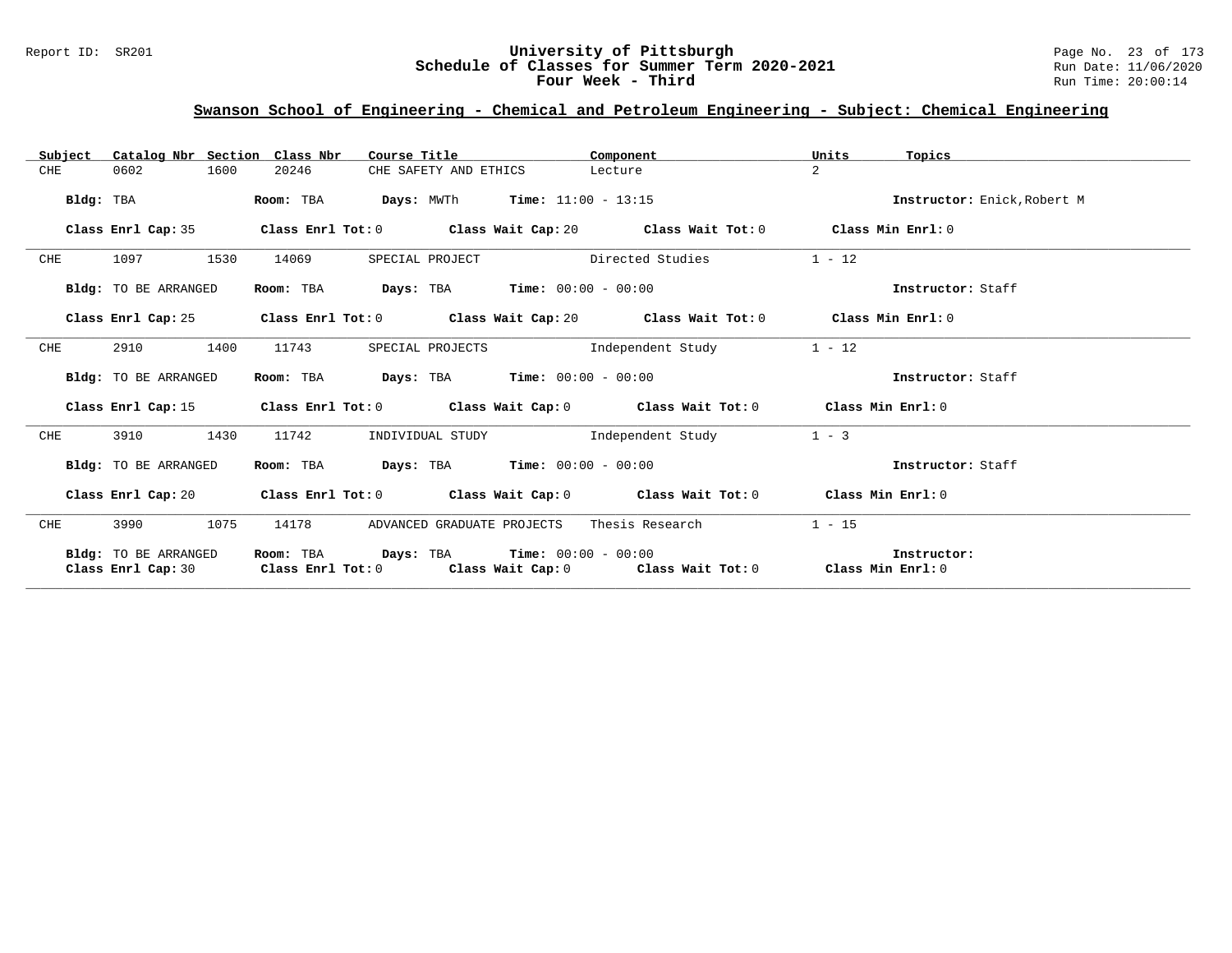### Report ID: SR201 **University of Pittsburgh** Page No. 24 of 173 **Schedule of Classes for Summer Term 2020-2021** Run Date: 11/06/2020 **Four Week - Third Run Time: 20:00:14**

| Subject     | Catalog Nbr Section Class Nbr                    |                     | Course Title                                    |                              | Component         | Units | Topics              |
|-------------|--------------------------------------------------|---------------------|-------------------------------------------------|------------------------------|-------------------|-------|---------------------|
| <b>ENGR</b> | 1623IS<br>1020                                   | 14779               | ENGR BETTER ENVRN: BRAZIL - ISIndependent Study |                              |                   | 0     |                     |
|             | Bldg: TO BE ARRANGED                             | Room: TBA           | Days: TBA                                       | <b>Time:</b> $00:00 - 00:00$ |                   |       | Instructor: Staff   |
|             | Class Enrl Cap: 35<br>Attributes: Global Studies | Class Enrl Tot: 0   |                                                 | Class Wait Cap: 20           | Class Wait Tot: 0 |       | Class Min Enrl: 0   |
| <b>ENGR</b> | 16230S<br>1020                                   | 14780               | ENGR BETTER ENVRN: BRAZIL - OSIndependent Study |                              |                   |       |                     |
|             | Bldg: TO BE ARRANGED                             | Room: TBA           | Days: TBA                                       | <b>Time:</b> $00:00 - 00:00$ |                   |       | Instructor: Staff   |
|             | Class Enrl Cap: 35<br>Attributes: Global Studies | Class Enrl Tot: $0$ |                                                 | Class Wait Cap: 20           | Class Wait Tot: 0 |       | Class Min Enrl: $0$ |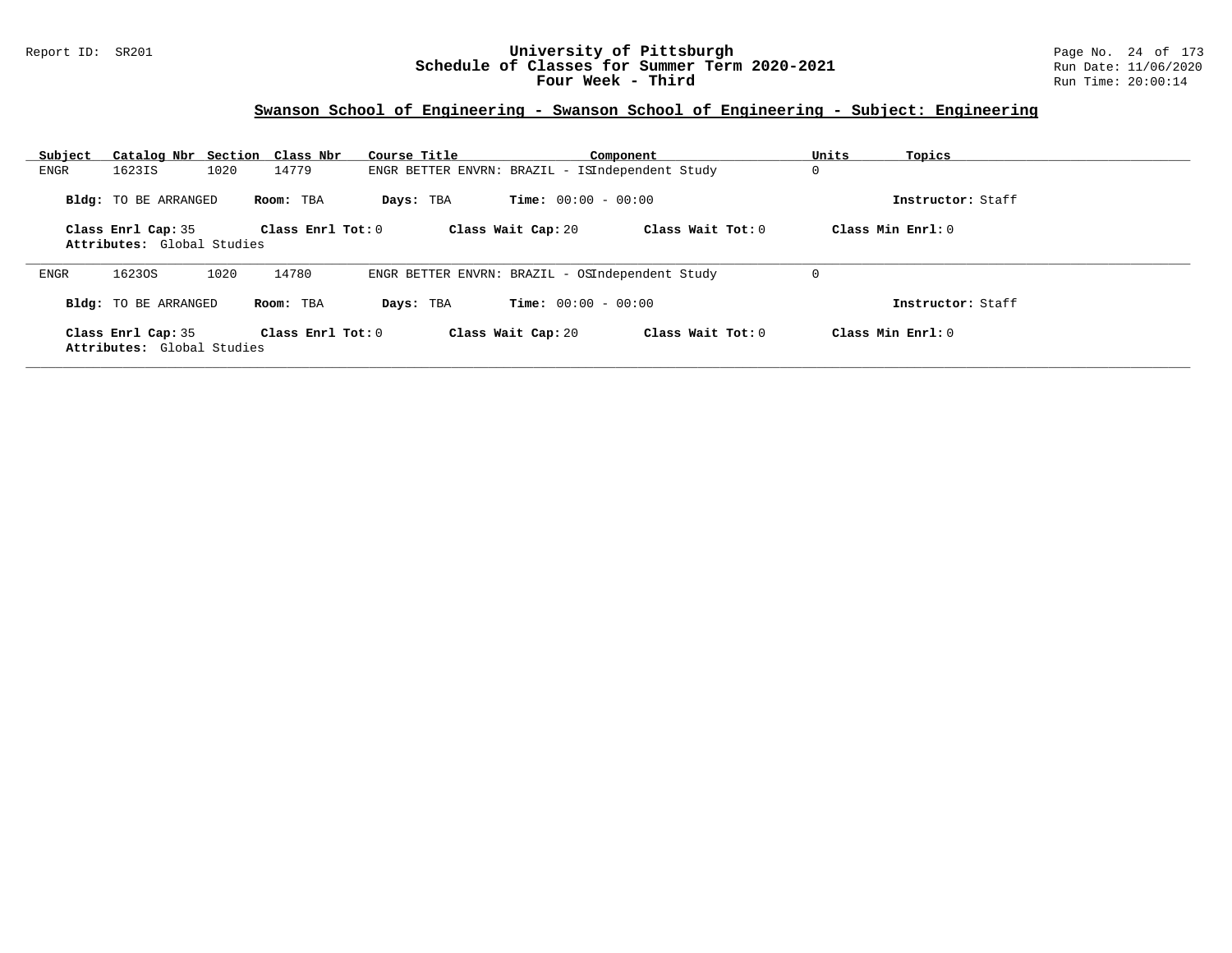#### Report ID: SR201 **University of Pittsburgh** Page No. 25 of 173 **Schedule of Classes for Summer Term 2020-2021** Run Date: 11/06/2020 **Six Week - First Run Time: 20:00:14**

# **Swanson School of Engineering - Chemical and Petroleum Engineering - Subject: Chemical Engineering**

| Subject | Catalog Nbr Section Class Nbr |      |                   | Course Title    | Component             | Units             | Topics            |  |
|---------|-------------------------------|------|-------------------|-----------------|-----------------------|-------------------|-------------------|--|
| CHE     | 1097                          | 1450 | 14077             | SPECIAL PROJECT | Directed Studies      | $_{+}$ - 12       |                   |  |
|         |                               |      |                   |                 |                       |                   |                   |  |
|         | <b>Bldg:</b> TO BE ARRANGED   |      | Room: TBA         | Days: TBA       | $Time: 00:00 - 00:00$ |                   | Instructor:       |  |
|         | Class Enrl Cap: 25            |      | Class Enrl Tot: 0 |                 | Class Wait Cap: 20    | Class Wait Tot: 0 | Class Min Enrl: 0 |  |

**\_\_\_\_\_\_\_\_\_\_\_\_\_\_\_\_\_\_\_\_\_\_\_\_\_\_\_\_\_\_\_\_\_\_\_\_\_\_\_\_\_\_\_\_\_\_\_\_\_\_\_\_\_\_\_\_\_\_\_\_\_\_\_\_\_\_\_\_\_\_\_\_\_\_\_\_\_\_\_\_\_\_\_\_\_\_\_\_\_\_\_\_\_\_\_\_\_\_\_\_\_\_\_\_\_\_\_\_\_\_\_\_\_\_\_\_\_\_\_\_\_\_\_\_\_\_\_\_\_\_\_\_\_\_\_\_\_\_\_\_\_\_\_\_\_\_\_\_\_\_\_\_\_\_\_\_**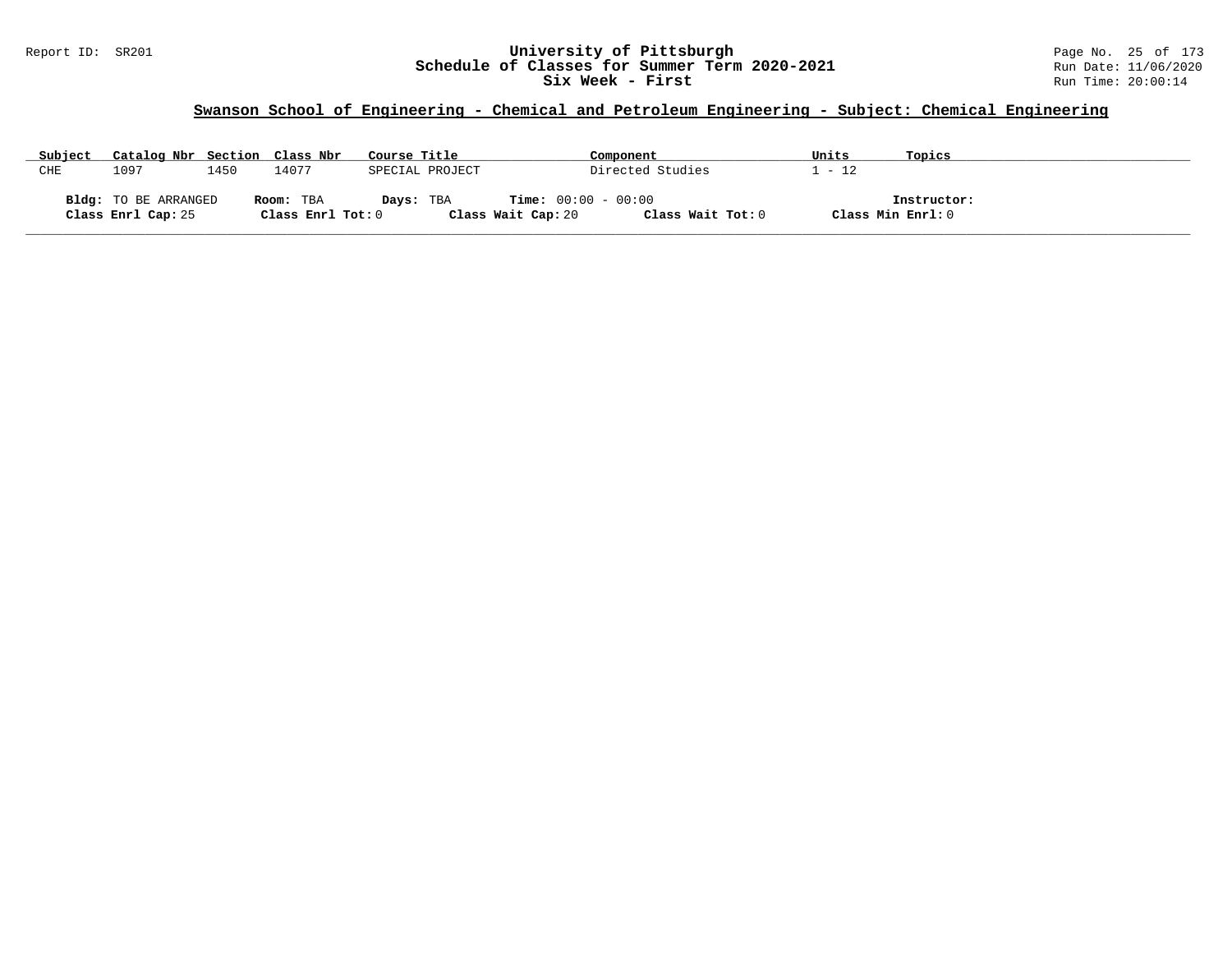### Report ID: SR201 **University of Pittsburgh** Page No. 26 of 173 **Schedule of Classes for Summer Term 2020-2021** Run Date: 11/06/2020 **Six Week - First Run Time: 20:00:14**

| Subject              | Catalog Nbr Section Class Nbr               | Course Title                                                                               | Component                                                                                           | Units<br>Topics   |  |
|----------------------|---------------------------------------------|--------------------------------------------------------------------------------------------|-----------------------------------------------------------------------------------------------------|-------------------|--|
| 1255<br><b>ENGR</b>  | 1200<br>16757                               | STUDY ABROAD: KOREA                                                                        | Independent Study                                                                                   | $1 - 18$          |  |
| Bldg: TO BE ARRANGED |                                             | Room: TBA $Days:$ TBA $Time: 00:00 - 00:00$                                                |                                                                                                     | Instructor: Staff |  |
|                      |                                             |                                                                                            | Class Enrl Cap: 35 Class Enrl Tot: 0 Class Wait Cap: 20 Class Wait Tot: 0 Class Min Enrl: 0         |                   |  |
| 1255<br>ENGR         | 1205<br>16758                               | STUDY ABROAD: KOREA Independent Study                                                      |                                                                                                     | $1 - 18$          |  |
| Bldg: TO BE ARRANGED |                                             | Room: TBA $Days:$ TBA $Time: 00:00 - 00:00$                                                |                                                                                                     | Instructor: Staff |  |
|                      |                                             |                                                                                            | Class Enrl Cap: 35 Class Enrl Tot: 0 Class Wait Cap: 20 Class Wait Tot: 0 Class Min Enrl: 0         |                   |  |
| 1255<br>ENGR         | 1210 16759                                  |                                                                                            | STUDY ABROAD: KOREA Independent Study                                                               | $1 - 18$          |  |
| Bldg: TO BE ARRANGED |                                             | Room: TBA $Days:$ TBA $Time: 00:00 - 00:00$                                                |                                                                                                     | Instructor: Staff |  |
|                      |                                             |                                                                                            | Class Enrl Cap: 35 Class Enrl Tot: 0 Class Wait Cap: 20 Class Wait Tot: 0 Class Min Enrl: 0         |                   |  |
| 1255<br>ENGR         | 1215 16760                                  |                                                                                            | STUDY ABROAD: KOREA Independent Study                                                               | $1 - 18$          |  |
| Bldg: TO BE ARRANGED |                                             | Room: TBA $Days:$ TBA $Time: 00:00 - 00:00$                                                |                                                                                                     | Instructor: Staff |  |
|                      |                                             |                                                                                            | Class Enrl Cap: 35 Class Enrl Tot: 0 Class Wait Cap: 20 Class Wait Tot: 0 Class Min Enrl: 0         |                   |  |
| 1258<br>ENGR         | 1200<br>16753                               | STUDY ABROAD: POLAND Independent Study                                                     |                                                                                                     | $1 - 18$          |  |
| Bldg: TO BE ARRANGED |                                             | Room: TBA $Days:$ TBA $Time: 00:00 - 00:00$                                                |                                                                                                     | Instructor: Staff |  |
| Class Enrl Cap: 35   | Attributes: Russian & East European Studies |                                                                                            | Class Enrl Tot: 0 $\qquad$ Class Wait Cap: 20 $\qquad$ Class Wait Tot: 0 $\qquad$ Class Min Enrl: 0 |                   |  |
| 1258<br>ENGR         | 1205<br>16754                               | STUDY ABROAD: POLAND Independent Study                                                     |                                                                                                     | $1 - 18$          |  |
|                      |                                             | <b>Bldg:</b> TO BE ARRANGED <b>ROOM:</b> TBA <b>Days:</b> TBA <b>Time:</b> $00:00 - 00:00$ |                                                                                                     | Instructor: Staff |  |
| Class Enrl Cap: 35   | Attributes: Russian & East European Studies |                                                                                            | Class Enrl Tot: $0$ Class Wait Cap: $20$ Class Wait Tot: $0$                                        | Class Min Enrl: 0 |  |
| 1258<br>ENGR         | 1210<br>16755                               |                                                                                            | STUDY ABROAD: POLAND Independent Study                                                              | $1 - 18$          |  |
| Bldg: TO BE ARRANGED |                                             | Room: TBA $Days:$ TBA Time: $00:00 - 00:00$                                                |                                                                                                     | Instructor: Staff |  |
| Class Enrl Cap: 35   | Attributes: Russian & East European Studies |                                                                                            | Class Enrl Tot: $0$ Class Wait Cap: $20$ Class Wait Tot: $0$                                        | Class Min Enrl: 0 |  |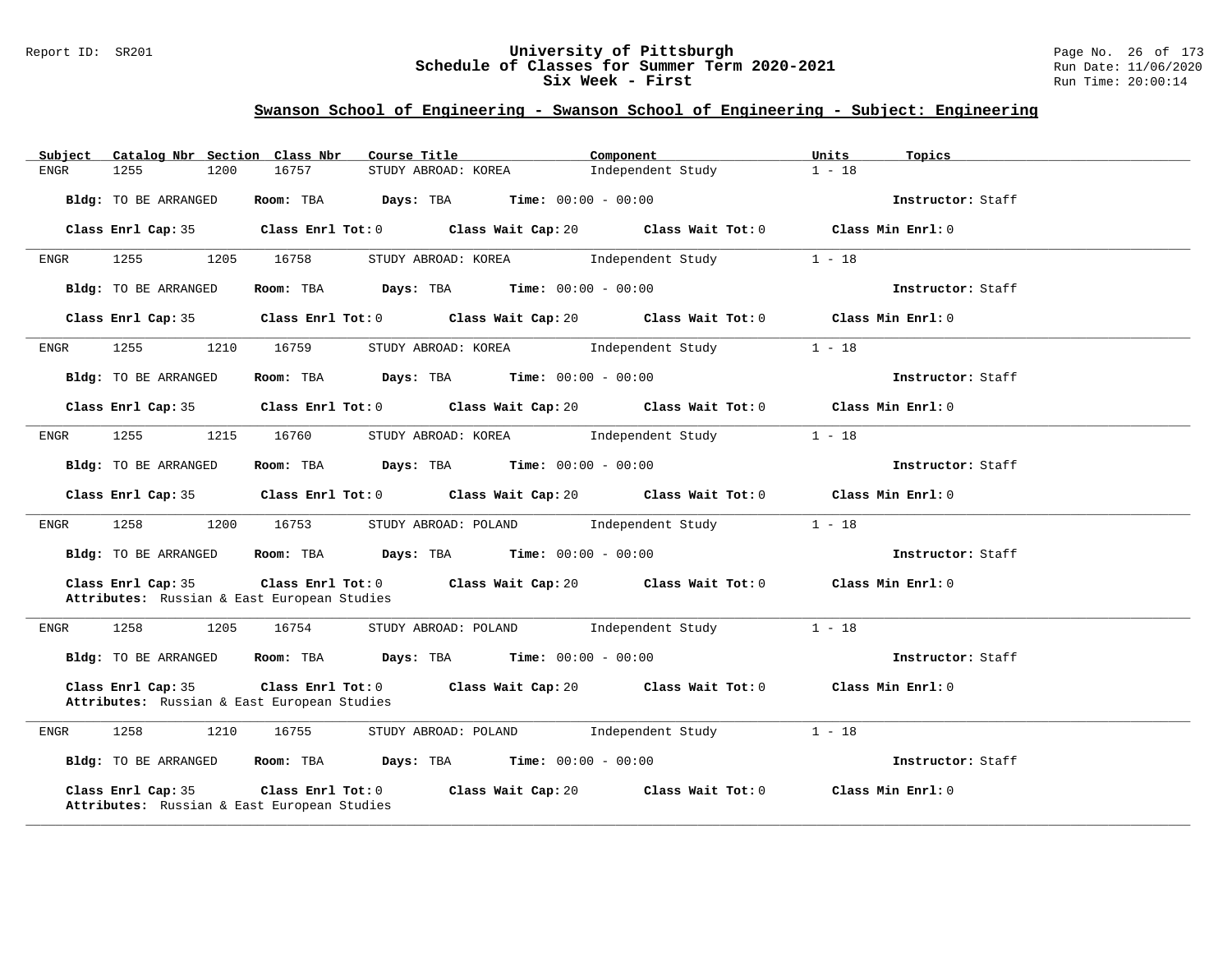### Report ID: SR201 **University of Pittsburgh** Page No. 27 of 173 **Schedule of Classes for Summer Term 2020-2021** Run Date: 11/06/2020 **Six Week - First Run Time: 20:00:14**

| Subject | Catalog Nbr Section Class Nbr                                     |      |                   | Course Title         |                    | Component                    | Units | Topics              |
|---------|-------------------------------------------------------------------|------|-------------------|----------------------|--------------------|------------------------------|-------|---------------------|
| ENGR    | 1258                                                              | 1215 | 16756             | STUDY ABROAD: POLAND |                    | Independent Study            | $-18$ |                     |
|         | <b>Bldg:</b> TO BE ARRANGED                                       |      | Room: TBA         | Days: TBA            |                    | <b>Time:</b> $00:00 - 00:00$ |       | Instructor: Staff   |
|         | Class Enrl Cap: 35<br>Attributes: Russian & East European Studies |      | Class Enrl Tot: 0 |                      | Class Wait Cap: 20 | Class Wait Tot: 0            |       | Class Min $Enrl: 0$ |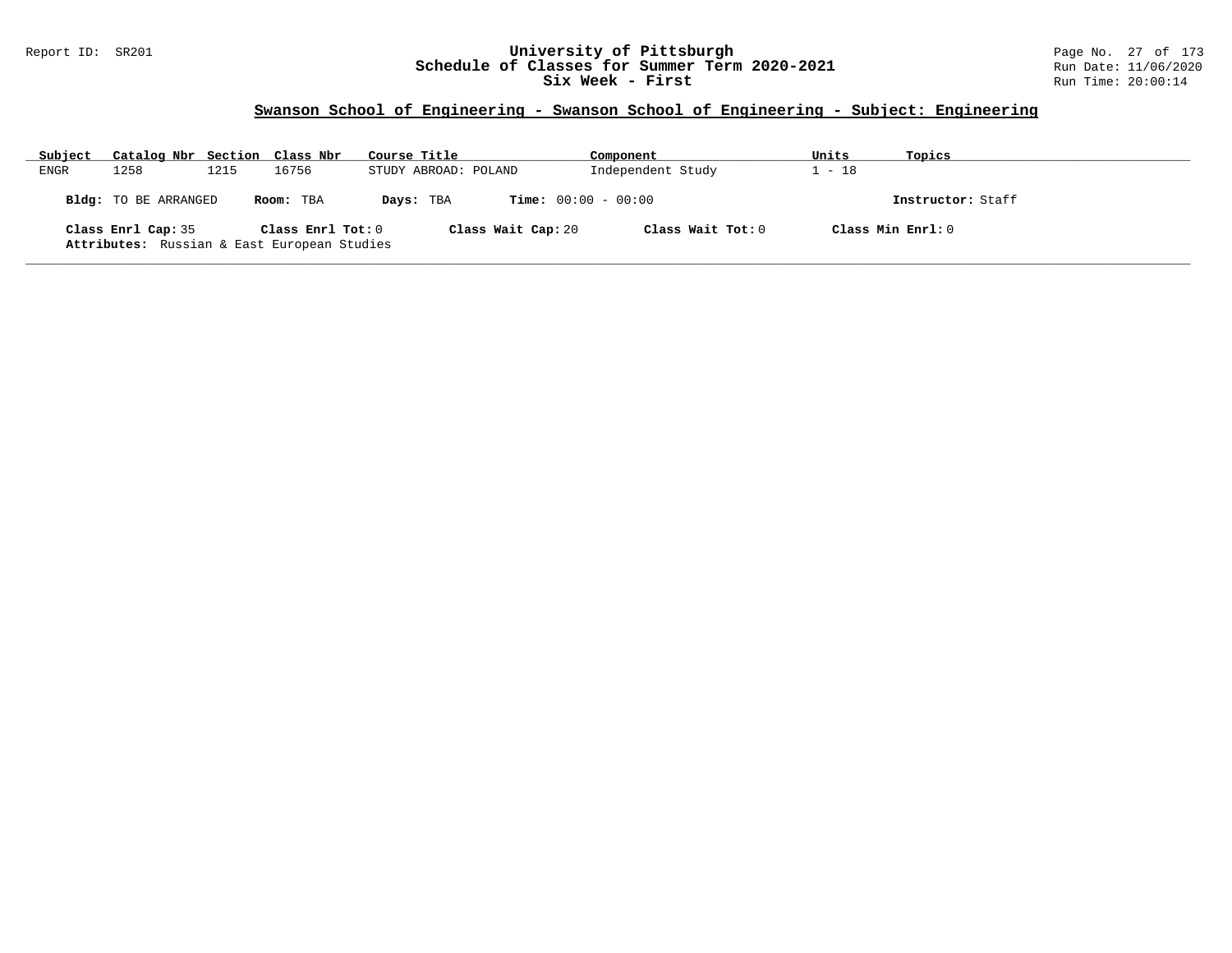### Report ID: SR201 **University of Pittsburgh** Page No. 28 of 173 **Schedule of Classes for Summer Term 2020-2021** Run Date: 11/06/2020 **Six Week - First Run Time: 20:00:14**

### **Swanson School of Engineering - Industrial Engineering - Subject: Industrial Engineering**

| Subject   | Catalog Nbr Section Class Nbr |      |                   | Course Title                                                |                    | Component                    | Units | Topics                           |
|-----------|-------------------------------|------|-------------------|-------------------------------------------------------------|--------------------|------------------------------|-------|----------------------------------|
| IΕ        | 1082                          | 1010 | 19646             | PROBLSTC METH IN OPERATNS RES Lecture                       |                    |                              |       |                                  |
| Bldg: TBA |                               |      | Room: TBA         | Days: MWTh                                                  |                    | <b>Time:</b> $11:00 - 13:15$ |       | Instructor: Maillart, Lisa Marie |
|           | Class Enrl Cap: 40            |      | Class Enrl Tot: 0 | <b>Room Characteristics:</b> PeopleSoft - Scheduled (PS)(1) | Class Wait Cap: 20 | Class Wait Tot: 0            |       | Class Min Enrl: 0                |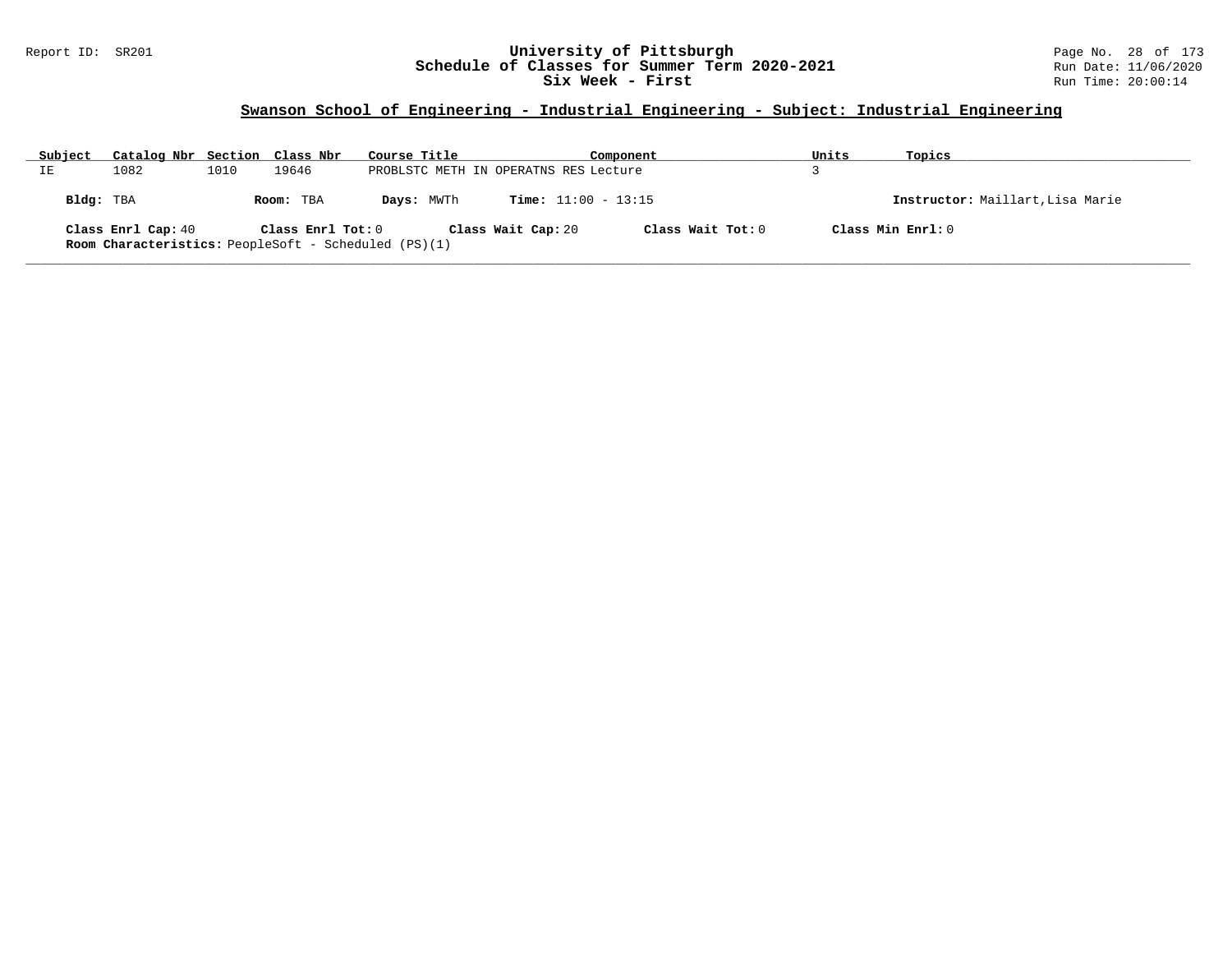### Report ID: SR201 **University of Pittsburgh** Page No. 29 of 173 **Schedule of Classes for Summer Term 2020-2021** Run Date: 11/06/2020 **Six Week - Second Run Time: 20:00:14**

### **Swanson School of Engineering - Chemical and Petroleum Engineering - Subject: Chemical Engineering**

| Subject    | Catalog Nbr Section Class Nbr | Course Title                                                   | Component                                                                                                                      | Units<br>Topics              |
|------------|-------------------------------|----------------------------------------------------------------|--------------------------------------------------------------------------------------------------------------------------------|------------------------------|
| CHE        | 1097<br>1460                  | 14066<br>SPECIAL PROJECT                                       | Directed Studies                                                                                                               | $1 - 12$                     |
|            | Bldg: TO BE ARRANGED          | Room: TBA $Days:$ TBA $Time: 00:00 - 00:00$                    |                                                                                                                                | Instructor: Enick, Robert M  |
|            |                               |                                                                | Class Enrl Cap: 25 Class Enrl Tot: 0 Class Wait Cap: 20 Class Wait Tot: 0 Class Min Enrl: 0                                    |                              |
|            |                               | CHE 3004 1015 11720 PRACTICUM                                  | Practicum                                                                                                                      | $\mathbf{1}$                 |
|            | Bldg: TO BE ARRANGED          | Room: TBA $Days:$ TBA $Time: 00:00 - 00:00$                    |                                                                                                                                | Instructor: Parker, Robert S |
|            |                               |                                                                | Class Enrl Cap: 10 $\qquad$ Class Enrl Tot: 0 $\qquad$ Class Wait Cap: 0 $\qquad$ Class Wait Tot: 0 $\qquad$ Class Min Enrl: 0 |                              |
|            |                               | CHE 3004 1020 19233 PRACTICUM                                  | Practicum                                                                                                                      | $\overline{1}$               |
|            | Bldg: TO BE ARRANGED          | Room: TBA $Days:$ TBA $Time:$ 00:00 - 00:00                    |                                                                                                                                | Instructor: Veser, Goetz     |
|            |                               |                                                                | Class Enrl Cap: 35 Class Enrl Tot: 0 Class Wait Cap: 0 Class Wait Tot: 0 Class Min Enrl: 0                                     |                              |
| <b>CHE</b> |                               | 3004 1030 19234 PRACTICUM                                      | Practicum                                                                                                                      | $\mathbf{1}$                 |
|            | Bldg: TO BE ARRANGED          | Room: TBA $\rule{1em}{0.15mm}$ Days: TBA Time: $00:00 - 00:00$ |                                                                                                                                | Instructor: Staff            |
|            |                               |                                                                | Class Enrl Cap: 35 Class Enrl Tot: 0 Class Wait Cap: 0 Class Wait Tot: 0 Class Min Enrl: 0                                     |                              |
|            |                               | CHE 3004 1040 19235 PRACTICUM                                  | Practicum                                                                                                                      | $\mathbf{1}$                 |
|            | Bldg: TO BE ARRANGED          | Room: TBA $Days:$ TBA $Time: 00:00 - 00:00$                    |                                                                                                                                | Instructor: Johnson, J Karl  |
|            |                               |                                                                | Class Enrl Cap: 35 Class Enrl Tot: 0 Class Wait Cap: 0 Class Wait Tot: 0 Class Min Enrl: 0                                     |                              |
| CHE        | 3004                          | 1050 19236<br>PRACTICUM                                        | Practicum                                                                                                                      | $\mathbf{1}$                 |
|            | Bldg: TO BE ARRANGED          | Room: TBA $Days:$ TBA $Time: 00:00 - 00:00$                    |                                                                                                                                | Instructor: Staff            |
|            |                               |                                                                | Class Enrl Cap: 35 Class Enrl Tot: 0 Class Wait Cap: 0 Class Wait Tot: 0 Class Min Enrl: 0                                     |                              |
|            |                               | CHE 3004 1060 19237 PRACTICUM                                  | Practicum                                                                                                                      | $\mathbf{1}$                 |
|            | Bldg: TO BE ARRANGED          | Room: TBA $Days:$ TBA $Time: 00:00 - 00:00$                    |                                                                                                                                | Instructor: Staff            |
|            |                               |                                                                | Class Enrl Cap: 35 Class Enrl Tot: 0 Class Wait Cap: 0 Class Wait Tot: 0 Class Min Enrl: 0                                     |                              |
| CHE        | 3004                          | 1070 19238 PRACTICUM                                           | Practicum                                                                                                                      | $\mathbf{1}$                 |
|            | Bldg: TO BE ARRANGED          | Room: TBA $\rule{1em}{0.15mm}$ Days: TBA Time: $00:00 - 00:00$ |                                                                                                                                | Instructor: Staff            |
|            |                               |                                                                | Class Enrl Cap: 35 Class Enrl Tot: 0 Class Wait Cap: 0 Class Wait Tot: 0 Class Min Enrl: 0                                     |                              |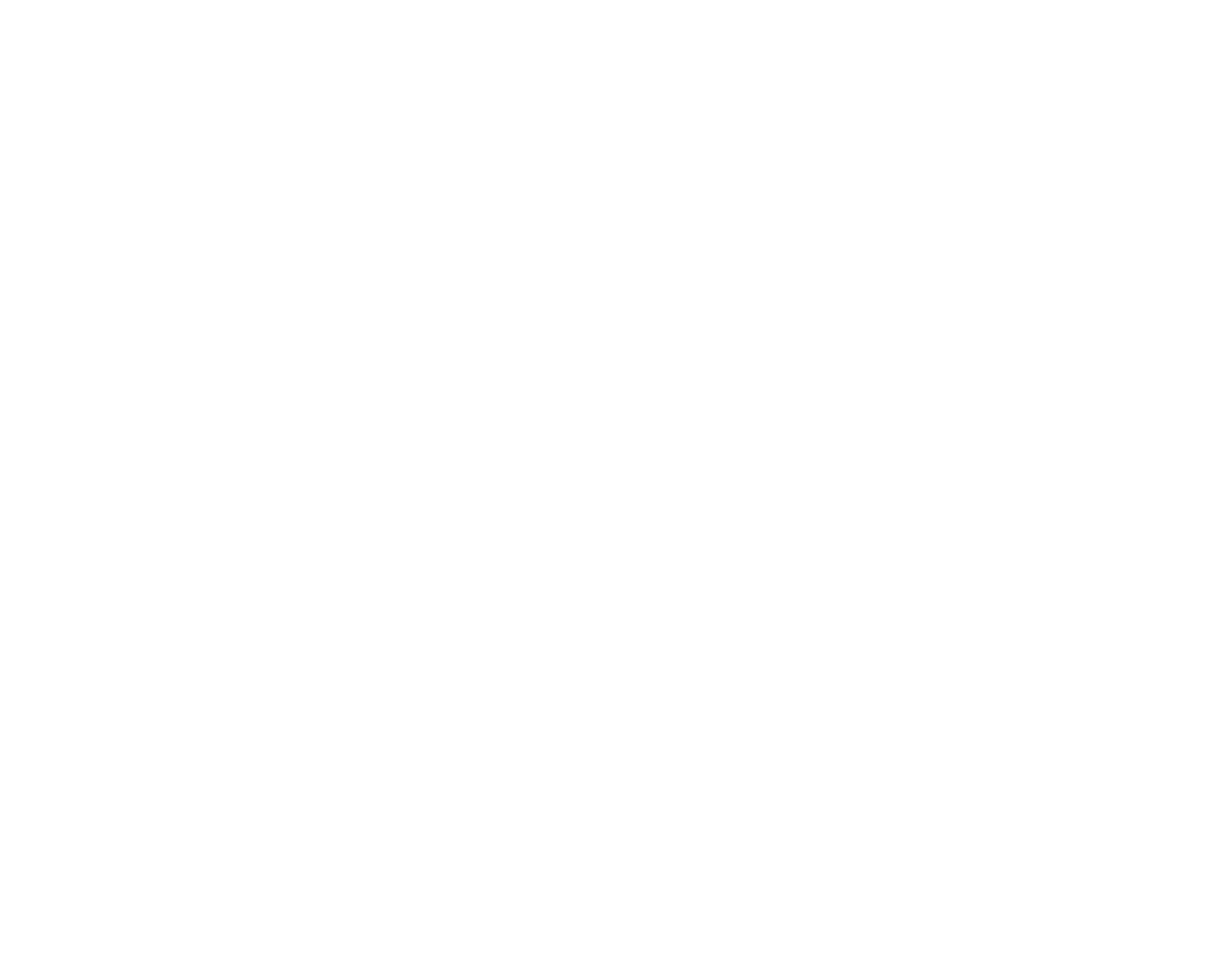### Report ID: SR201 **University of Pittsburgh** Page No. 31 of 173 **Schedule of Classes for Summer Term 2020-2021** Run Date: 11/06/2020 **Six Week - Second Run Time: 20:00:14**

| Catalog Nbr Section Class Nbr<br>Subject                          | Course Title<br>Component                                                                     | Units<br>Topics               |
|-------------------------------------------------------------------|-----------------------------------------------------------------------------------------------|-------------------------------|
| 1011<br>1200<br>ENGR                                              | 20494<br>MODERN MACHINING PROCESSES<br>Lecture                                                | $\overline{2}$                |
| Bldg: TO BE ARRANGED                                              | <b>Days:</b> MWF <b>Time:</b> $08:30 - 10:00$<br>Room: TBA                                    | Instructor: Beatty, Robert L. |
| Class Enrl Cap: 35                                                | $Class$ $Enr1$ $Tot: 0$<br>Class Wait Cap: 20 Class Wait Tot: 0                               | Class Min Enrl: 0             |
| 1012<br>1100<br>ENGR                                              | 20495<br>MOD MACHINING PROCESSES LAB 1 Credit Laboratory                                      | $\mathbf{1}$                  |
| Bldg: TO BE ARRANGED                                              | <b>Days:</b> MWF <b>Time:</b> $10:00 - 12:30$<br>Room: TBA                                    | Instructor: Beatty, Robert L. |
| Class Enrl Cap: 35                                                | Class Enrl Tot: 0 Class Wait Cap: 20 Class Wait Tot: 0                                        | Class Min Enrl: 0             |
| 1013<br>1100<br>ENGR                                              | 20496<br>MOD MACHINING PROCESSES LAB 2 Credit Laboratory                                      | $\overline{3}$                |
| Bldg: TO BE ARRANGED                                              | <b>Days:</b> MWF <b>Time:</b> $08:30 - 15:30$<br>Room: TBA                                    | Instructor: Beatty, Robert L. |
| Class Enrl Cap: 35                                                | Class Enrl Tot: 0 Class Wait Cap: 20 Class Wait Tot: 0                                        | Class Min Enrl: 0             |
| 1206<br>1200<br>ENGR                                              | 11691<br>PITT ENGINRING IN AUSTRALIA 2KIndependent Study                                      | $1 - 18$                      |
| Bldg: TO BE ARRANGED                                              | Room: TBA<br><b>Days:</b> TBA <b>Time:</b> $00:00 - 00:00$                                    | Instructor: Staff             |
| Class Enrl Cap: 25                                                | Class Enrl Tot: $0$ Class Wait Cap: $20$ Class Wait Tot: $0$ Class Min Enrl: $0$              |                               |
| 1208<br>1200<br>ENGR                                              | 11693<br>PITT ENGINRING AUSTRALIA 2K NPIndependent Study                                      | $1 - 18$                      |
| Bldg: TO BE ARRANGED                                              | <b>Days:</b> TBA <b>Time:</b> $00:00 - 00:00$<br>Room: TBA                                    | Instructor: Staff             |
| Class Enrl Cap: 25                                                | Class Enrl Tot: $0$ Class Wait Cap: $20$ Class Wait Tot: $0$ Class Min Enrl: $0$              |                               |
| 1229<br>1010<br>ENGR                                              | 17967<br>STUDY ABROAD: TURKEY<br>Independent Study                                            | $1 - 18$                      |
| Bldg: TO BE ARRANGED                                              | <b>Days:</b> TBA <b>Time:</b> $00:00 - 00:00$<br>Room: TBA                                    | Instructor: Staff             |
| Class Enrl Cap: 35<br>Attributes: Russian & East European Studies | Class Wait Cap: 20 $\qquad$ Class Wait Tot: 0 $\qquad$ Class Min Enrl: 0<br>Class Enrl Tot: 0 |                               |
| 1229<br>1015<br>ENGR                                              | 17968<br>STUDY ABROAD: TURKEY Independent Study                                               | $1 - 18$                      |
| Bldg: TO BE ARRANGED                                              | Room: TBA $Days:$ TBA $Time: 00:00 - 00:00$                                                   | Instructor: Staff             |
| Class Enrl Cap: 35<br>Attributes: Russian & East European Studies | Class Enrl Tot: 0<br>Class Wait Cap: 20<br>Class Wait Tot: 0                                  | Class Min Enrl: 0             |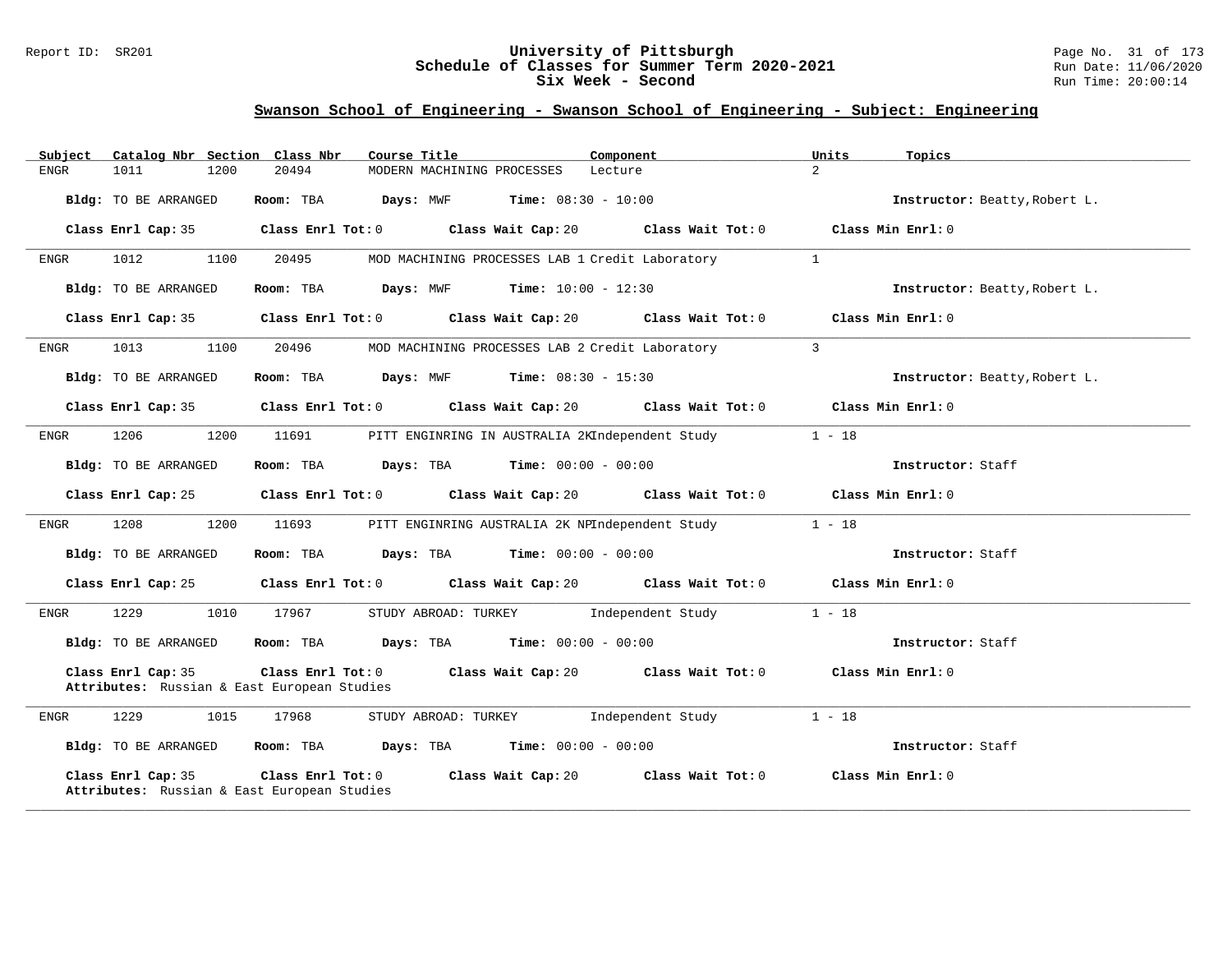### Report ID: SR201 **University of Pittsburgh** Page No. 32 of 173 **Schedule of Classes for Summer Term 2020-2021** Run Date: 11/06/2020 **Six Week - Second Run Time: 20:00:14**

| Catalog Nbr Section Class Nbr<br>Subject                          | Course Title                                                                                | Component<br>Units                        | Topics                                   |
|-------------------------------------------------------------------|---------------------------------------------------------------------------------------------|-------------------------------------------|------------------------------------------|
| 1229<br>1020<br>ENGR                                              | 17969<br>STUDY ABROAD: TURKEY                                                               | $1 - 18$<br>Independent Study             |                                          |
| Bldg: TO BE ARRANGED                                              | Room: TBA $Days: TBA$ Time: $00:00 - 00:00$                                                 |                                           | Instructor: Staff                        |
| Class Enrl Cap: 35                                                | Class Enrl Tot: 0 Class Wait Cap: 20 Class Wait Tot: 0                                      |                                           | Class Min Enrl: 0                        |
| Attributes: Russian & East European Studies                       |                                                                                             |                                           |                                          |
| ENGR<br>1229<br>1025                                              | 17970<br>STUDY ABROAD: TURKEY Independent Study                                             | $1 - 18$                                  |                                          |
| Bldg: TO BE ARRANGED                                              | Room: TBA $\rule{1em}{0.15mm}$ Days: TBA $\rule{1.15mm}]{0.15mm}$ Time: $00:00 - 00:00$     |                                           | Instructor: Staff                        |
| Class Enrl Cap: 35<br>Attributes: Russian & East European Studies | Class Enrl Tot: 0 Class Wait Cap: 20 Class Wait Tot: 0 Class Min Enrl: 0                    |                                           |                                          |
| 1229<br>1030<br>ENGR                                              | 17971<br>STUDY ABROAD: TURKEY                                                               | $1 - 18$<br>Independent Study             |                                          |
| Bldg: TO BE ARRANGED                                              | Room: TBA $Days:$ TBA $Time: 00:00 - 00:00$                                                 |                                           | Instructor: Staff                        |
| Class Enrl Cap: 35<br>Attributes: Russian & East European Studies | Class Enrl Tot: $0$ Class Wait Cap: $20$ Class Wait Tot: $0$ Class Min Enrl: $0$            |                                           |                                          |
| 1350<br>1350<br>ENGR                                              | SUMMER EDGE: MUNICH Independent Study<br>16771                                              | $1 - 15$                                  |                                          |
| <b>Bldg:</b> TO BE ARRANGED                                       | Room: TBA $\rule{1em}{0.15mm}$ Days: TBA $\rule{1.5mm}{0.15mm}$ Time: $00:00 - 00:00$       |                                           | Instructor: Staff                        |
|                                                                   | Class Enrl Cap: 35 Class Enrl Tot: 0 Class Wait Cap: 20 Class Wait Tot: 0 Class Min Enrl: 0 |                                           |                                          |
| 1350<br>1355<br>ENGR                                              | 16782<br>SUMMER EDGE: MUNICH FRIED STREEP Independent Study                                 | $1 - 15$                                  |                                          |
| Bldg: TO BE ARRANGED                                              | <b>Days:</b> TBA <b>Time:</b> $00:00 - 00:00$<br>Room: TBA                                  |                                           | Instructor: Staff                        |
| Class Enrl Cap: 35                                                | Class Enrl Tot: 0 Class Wait Cap: 20 Class Wait Tot: 0 Class Min Enrl: 0                    |                                           |                                          |
| 1350<br>1360<br>ENGR                                              | 16783<br>SUMMER EDGE: MUNICH                                                                | $1 - 15$<br>Independent Study             |                                          |
| Bldg: TO BE ARRANGED                                              | Room: TBA $Days:$ TBA $Time: 00:00 - 00:00$                                                 |                                           | Instructor: Staff                        |
| Class Enrl Cap: 35                                                | Class Enrl Tot: 0 Class Wait Cap: 20 Class Wait Tot: 0                                      |                                           | Class Min Enrl: 0                        |
| 1350IS<br>1350<br>ENGR                                            | 16770<br>SUMMER EDGE: MUNICH - IS                                                           | $\Omega$<br>Independent Study             |                                          |
| Bldg: TO BE ARRANGED                                              | $Time: 00:00 - 00:00$<br>Room: TBA Days: TBA                                                |                                           | Instructor: Staff                        |
| Class Enrl Cap: 35<br>Reserve Capacity:                           | Class Wait Cap: 20<br>Class Enrl Tot: 0<br>01-FEB-2021 Summer Edge                          | Class Wait Tot: 0<br>Reserve Enrl Cap: 35 | Class Min Enrl: 0<br>Reserve Enrl Tot: 0 |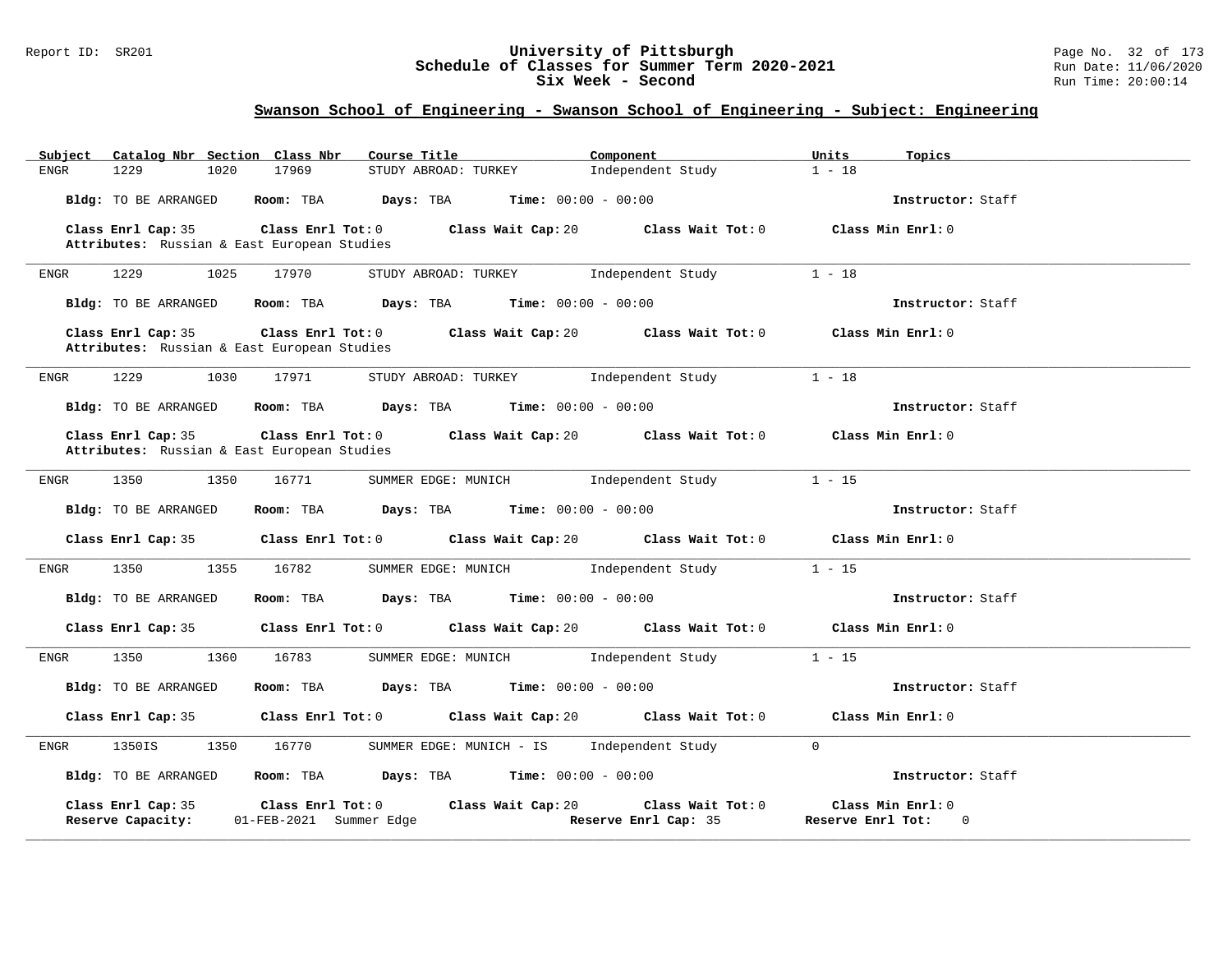### Report ID: SR201 **University of Pittsburgh** Page No. 33 of 173 **Schedule of Classes for Summer Term 2020-2021** Run Date: 11/06/2020 **Six Week - Second Run Time: 20:00:14**

| Catalog Nbr Section Class Nbr<br>Subject | Course Title                                                                                            | Component<br>Units                                                                    | Topics                              |
|------------------------------------------|---------------------------------------------------------------------------------------------------------|---------------------------------------------------------------------------------------|-------------------------------------|
| <b>ENGR</b><br>1350OS<br>1350            | 16769<br>SUMMER EDGE: MUNICH - OS                                                                       | $\Omega$<br>Independent Study                                                         |                                     |
| Bldg: TO BE ARRANGED                     | Room: TBA Days: TBA<br><b>Time:</b> $00:00 - 00:00$                                                     |                                                                                       | Instructor: Staff                   |
| Class Enrl Cap: 35                       | Class Enrl Tot: 0 Class Wait Cap: 20<br>Reserve Capacity: 01-FEB-2021 Summer Edge                       | Class Wait Tot: 0<br>Class Min Enrl: 0<br>Reserve Enrl Cap: 35<br>Reserve Enrl Tot: 0 |                                     |
| 1350<br>1351 720<br>ENGR                 | 16768<br>SUMMER EDGE: AUSTRALIA                                                                         | $1 - 15$<br>Independent Study                                                         |                                     |
| Bldg: TO BE ARRANGED                     | Room: TBA $Days:$ TBA $Time: 00:00 - 00:00$                                                             |                                                                                       | Instructor: Staff                   |
| Class Enrl Cap: 35                       | Class Enrl Tot: 0 Class Wait Cap: 20                                                                    | Class Min Enrl: 0<br>Class Wait Tot: 0                                                |                                     |
| 1351IS<br>1350<br>ENGR                   | 16767<br>SUMMER EDGE: AUSTRALIA - IS Independent Study                                                  | $\Omega$                                                                              |                                     |
| Bldg: TO BE ARRANGED                     | Room: TBA Days: TBA<br><b>Time:</b> $00:00 - 00:00$                                                     |                                                                                       | Instructor: Staff                   |
| Class Enrl Cap: 35<br>Reserve Capacity:  | Class Enrl Tot: 0 Class Wait Cap: 20 Class Wait Tot: 0<br>01-FEB-2021 Summer Edge Reserve Enrl Cap: 35  | Class Min Enrl: 0<br>Reserve Enrl Tot: 0                                              |                                     |
| 1351OS<br>1350<br>ENGR                   | 16766<br>SUMMER EDGE: AUSTRALIA - OS Independent Study                                                  | $\Omega$                                                                              |                                     |
| Bldg: TO BE ARRANGED                     | Room: TBA<br>Days: TBA<br><b>Time:</b> $00:00 - 00:00$                                                  |                                                                                       | Instructor: Staff                   |
| Class Enrl Cap: 35                       | Class Enrl Tot: 0 Class Wait Cap: 20<br>Reserve Capacity: 01-FEB-2021 Summer Edge Reserve Enrl Cap: 35  | Class Wait Tot: 0<br>Class Min Enrl: 0<br>Reserve Enrl Tot: 0                         |                                     |
| 1352<br>1350<br>ENGR                     | 16765<br>STUDY ABROAD: NETHERLANDS                                                                      | $1 - 18$<br>Independent Study                                                         |                                     |
| Bldg: TO BE ARRANGED                     | Room: TBA<br><b>Days:</b> TBA <b>Time:</b> $00:00 - 00:00$                                              |                                                                                       | Instructor: Harries, Kent Alexander |
|                                          |                                                                                                         |                                                                                       | Lalley, Kristine                    |
| Class Enrl Cap: 35                       | Class Enrl Tot: $0$ Class Wait Cap: $20$ Class Wait Tot: $0$                                            | Class Min $Err1:0$                                                                    |                                     |
| 1352IS<br>1350<br>ENGR                   | 16763<br>SUMMER EDGE: BRAZIL - IS                                                                       | Independent Study<br>$\mathbf{0}$                                                     |                                     |
| Bldg: TO BE ARRANGED                     | Room: TBA Days: TBA<br>$Time: 00:00 - 00:00$                                                            |                                                                                       | Instructor: Staff                   |
| Class Enrl Cap: 35<br>Reserve Capacity:  | Class Enrl Tot: 0 Class Wait Cap: 20<br>01-FEB-2021 Summer Edge <b>Energy Strategy Property Cap:</b> 35 | Class Wait Tot: 0<br>Class Min Enrl: 0<br>Reserve Enrl Tot: 0                         |                                     |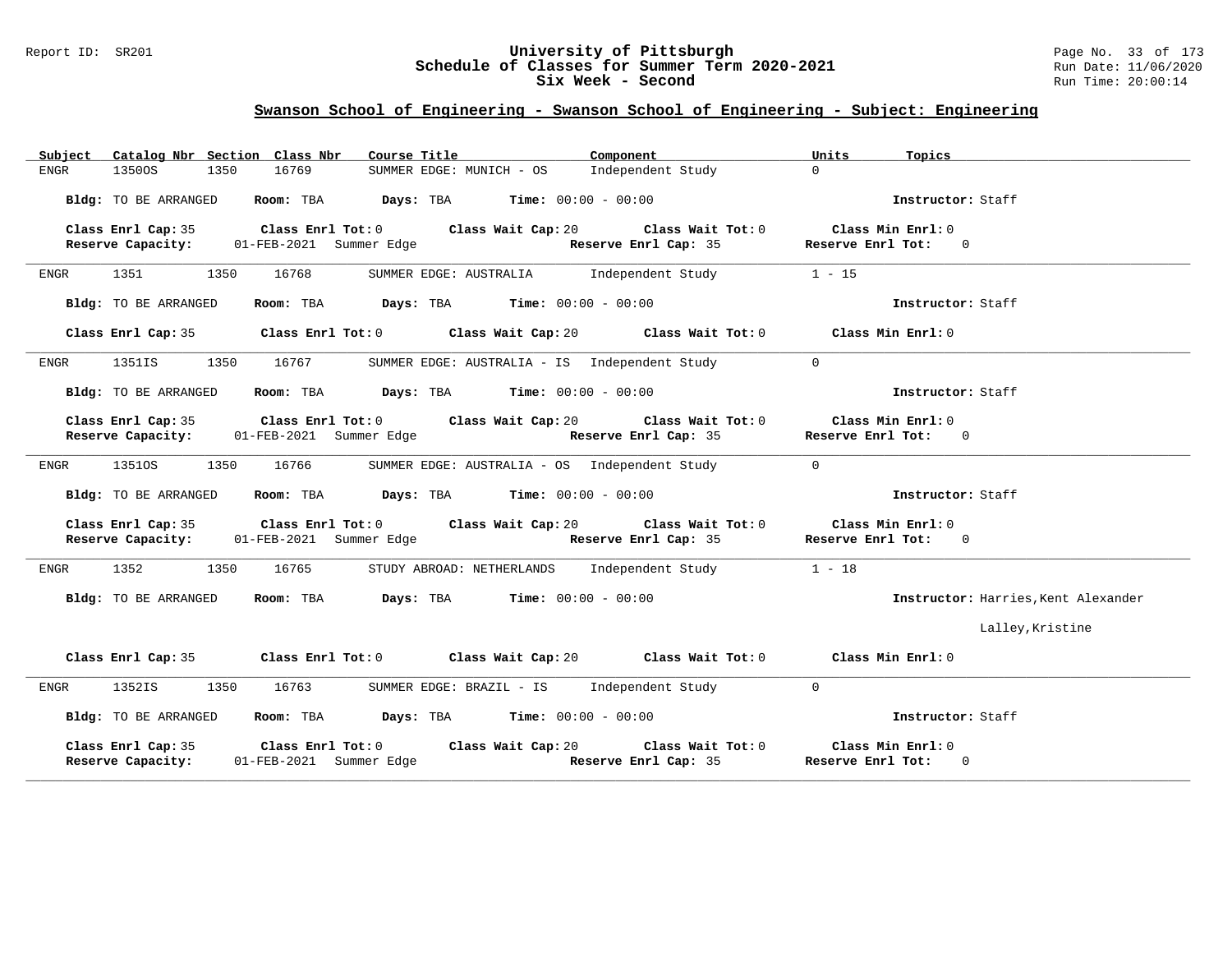### Report ID: SR201 **University of Pittsburgh** Page No. 34 of 173 **Schedule of Classes for Summer Term 2020-2021** Run Date: 11/06/2020 **Six Week - Second Run Time: 20:00:14**

| Subject | Catalog Nbr Section Class Nbr           |      |                   | Course Title            |           |                          | Component                                 | Units             | Topics            |
|---------|-----------------------------------------|------|-------------------|-------------------------|-----------|--------------------------|-------------------------------------------|-------------------|-------------------|
| ENGR    | 13520S                                  | 1350 | 16764             |                         |           | SUMMER EDGE: BRAZIL - OS | Independent Study                         |                   |                   |
|         | <b>Bldg:</b> TO BE ARRANGED             |      | Room: TBA         |                         | Days: TBA |                          | <b>Time:</b> $00:00 - 00:00$              |                   | Instructor: Staff |
|         | Class Enrl Cap: 35<br>Reserve Capacity: |      | Class Enrl Tot: 0 | 01-FEB-2021 Summer Edge |           | Class Wait Cap: 20       | Class Wait Tot: 0<br>Reserve Enrl Cap: 35 | Reserve Enrl Tot: | Class Min Enrl: 0 |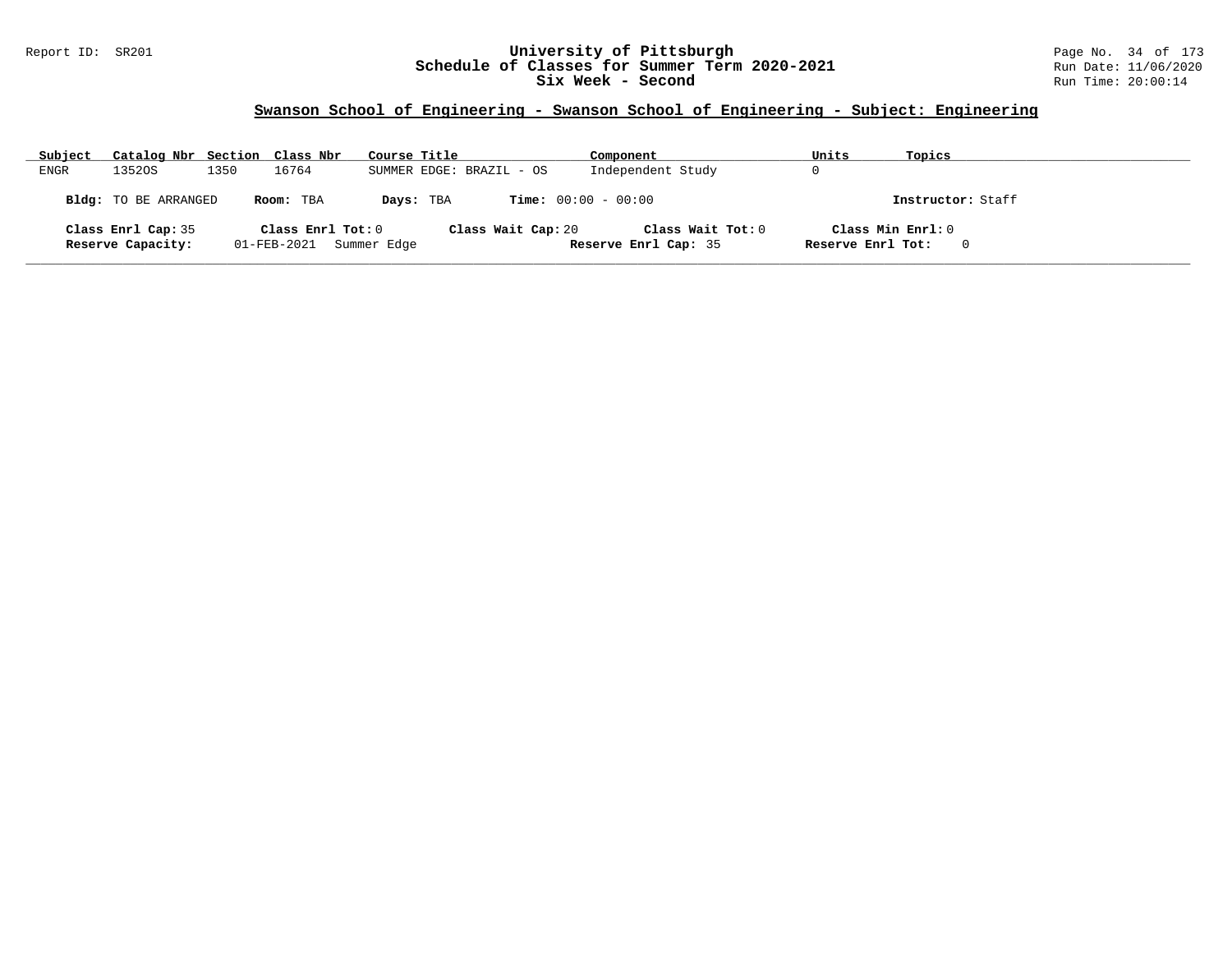### Report ID: SR201 **University of Pittsburgh** Page No. 35 of 173 **Schedule of Classes for Summer Term 2020-2021** Run Date: 11/06/2020 **Six Week - Second Run Time: 20:00:14**

# **Swanson School of Engineering - Industrial Engineering - Subject: Industrial Engineering**

| Subject                                  | Catalog Nbr Section Class Nbr |      |                   | Course Title                 |                    | Component         | Units                       | Topics            |
|------------------------------------------|-------------------------------|------|-------------------|------------------------------|--------------------|-------------------|-----------------------------|-------------------|
| IΕ                                       | 1098                          | 1210 | 18273             | SPECIAL PROJECTS             | Directed Studies   |                   | $-4$                        |                   |
| <b>Bldg:</b> TO BE ARRANGED<br>Room: TBA |                               |      | Days: TBA         | <b>Time:</b> $00:00 - 00:00$ |                    |                   | Instructor: Bursic, Karen M |                   |
|                                          | Class Enrl Cap: 12            |      | Class Enrl Tot: 0 |                              | Class Wait Cap: 10 | Class Wait Tot: 0 |                             | Class Min Enrl: 0 |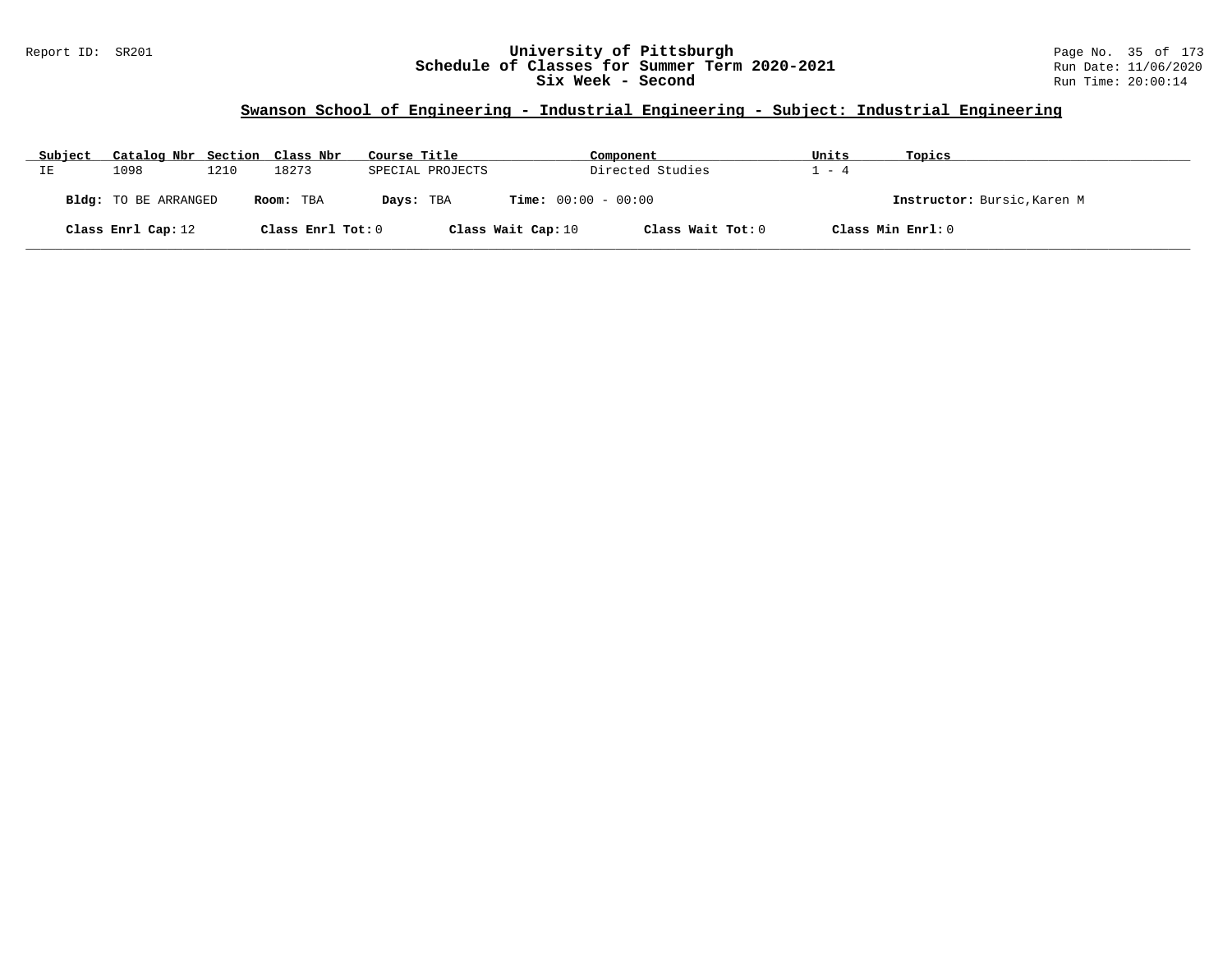### Report ID: SR201 **University of Pittsburgh** Page No. 36 of 173 **Schedule of Classes for Summer Term 2020-2021** Run Date: 11/06/2020 **Six Week - Second Run Time: 20:00:14**

# **Swanson School of Engineering - Mechanical Engineering - Subject: Mechanical Engineering**

| Subject | Catalog Nbr Section Class Nbr |      |                   | Course Title  |                              | Component         | Units             | Topics            |
|---------|-------------------------------|------|-------------------|---------------|------------------------------|-------------------|-------------------|-------------------|
| MЕ      | 3997                          | 1200 | 18283             | RESEARCH, PHD |                              | Directed Studies  | $-12$             |                   |
|         | <b>Bldg:</b> TO BE ARRANGED   |      | Room: TBA         | Days: TBA     | <b>Time:</b> $00:00 - 00:00$ |                   |                   | Instructor: Staff |
|         | Class Enrl Cap: 35            |      | Class Enrl Tot: 0 |               | Class Wait Cap: 0            | Class Wait Tot: 0 | Class Min Enrl: 0 |                   |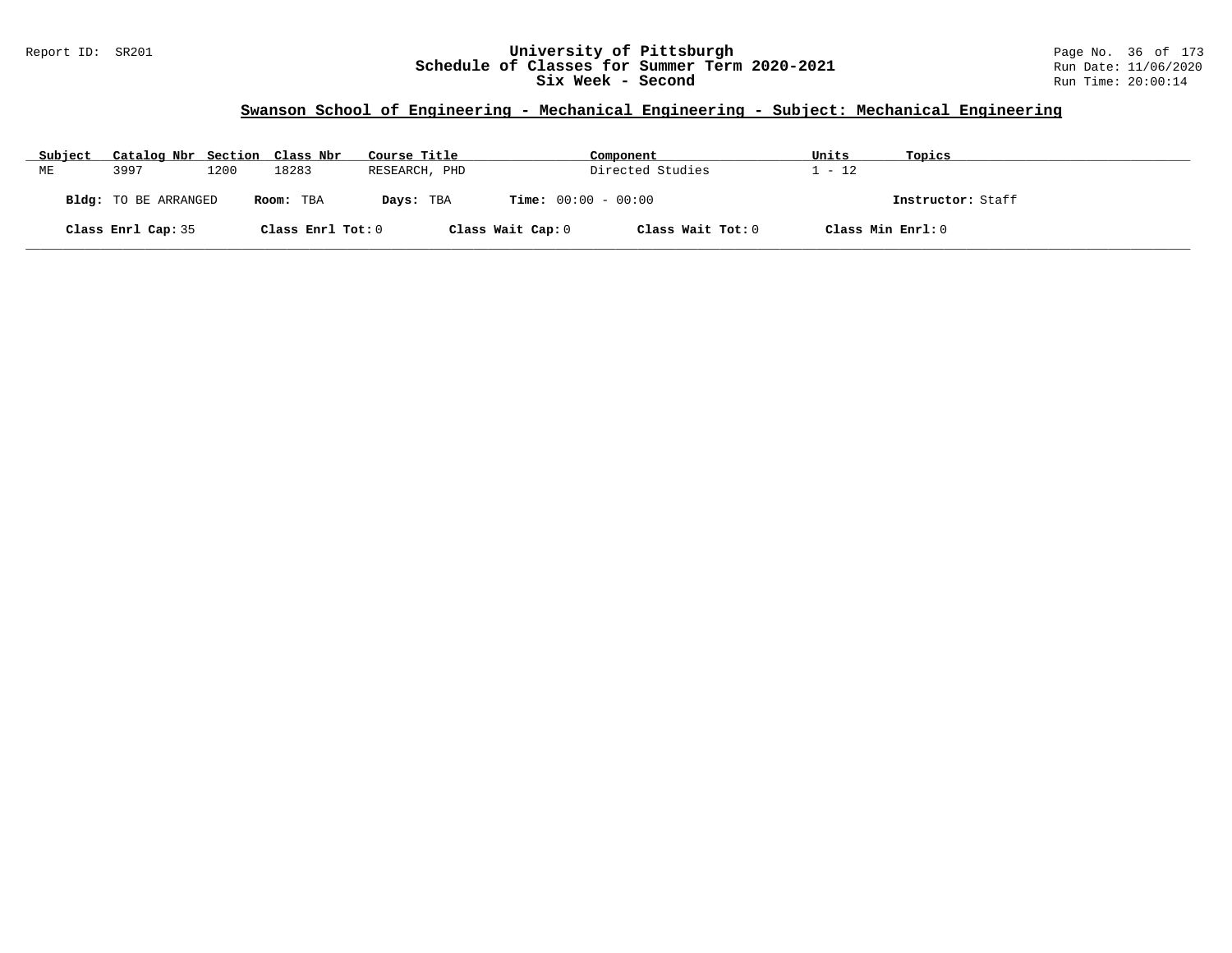#### Report ID: SR201 **University of Pittsburgh** Page No. 37 of 173 **Schedule of Classes for Summer Term 2020-2021** Run Date: 11/06/2020 **Summer Term** Run Time: 20:00:14

## **Swanson School of Engineering - Bioengineering Program - Subject: Bioengineering**

| Subject       | Catalog Nbr Section Class Nbr |                   | Course Title                |                              | Component         | Units    | Topics                                |
|---------------|-------------------------------|-------------------|-----------------------------|------------------------------|-------------------|----------|---------------------------------------|
| <b>BIOENG</b> | 1095<br>1010                  | 11700             | SPECIAL PROJECTS            |                              | Directed Studies  | $1 - 6$  |                                       |
|               | Bldg: TO BE ARRANGED          | Room: TBA         | Days: TBA                   | <b>Time:</b> $00:00 - 00:00$ |                   |          | Instructor: Mahboobin, Arash          |
|               | Class Enrl Cap: 35            | Class Enrl Tot: 0 |                             | Class Wait Cap: 20           | Class Wait Tot: 0 |          | Class Min Enrl: 0                     |
| <b>BIOENG</b> | 2095<br>1010                  | 11650             | GRADUATE PROJECTS           |                              | Directed Studies  | $1 - 6$  |                                       |
|               | <b>Bldg:</b> TO BE ARRANGED   | Room: TBA         | Days: TBA                   | <b>Time:</b> $00:00 - 00:00$ |                   |          | Instructor: Federspiel, William       |
|               |                               |                   |                             |                              |                   |          | Gurleyik, Kilichan                    |
|               |                               |                   |                             |                              |                   |          | Wagner, William R                     |
|               |                               |                   |                             |                              |                   |          | Sigal, Ian Alejandro                  |
|               | Class Enrl Cap: 35            | Class Enrl Tot: 0 |                             | Class Wait Cap: 0            | Class Wait Tot: 0 |          | Class Min Enrl: 0                     |
| <b>BIOENG</b> | 2250<br>1010                  | 11737             | CARDIO CLINICAL INTERNSHIPS |                              | Clinical          | $1 - 6$  |                                       |
|               | <b>Bldg:</b> TO BE ARRANGED   | Room: TBA         | Days: TBA                   | <b>Time:</b> $00:00 - 00:00$ |                   |          | Instructor: Schaub Jr, Richard D      |
|               | Class Enrl Cap: 30            | Class Enrl Tot: 0 |                             | Class Wait Cap: 0            | Class Wait Tot: 0 |          | Class Min Enrl: 0                     |
| <b>BIOENG</b> | 2999<br>1010                  | 11651             | M.S. THESIS                 |                              | Thesis Research   | $1 - 12$ |                                       |
|               | <b>Bldg:</b> TO BE ARRANGED   | Room: TBA         | Days: TBA                   | Time: $00:00 - 00:00$        |                   |          | Instructor: Shroff, Sanjeev Govinddas |
|               |                               |                   |                             |                              |                   |          | Schneider, Walter                     |
|               | Class Enrl Cap: 35            | Class Enrl Tot: 0 |                             | Class Wait Cap: 0            | Class Wait Tot: 0 |          | Class Min Enrl: 0                     |
| <b>BIOENG</b> | 3095<br>1010                  | 11652             | GRADUATE PROJECTS           |                              | Directed Studies  | $1 - 6$  |                                       |
|               | <b>Bldg:</b> TO BE ARRANGED   | Room: TBA         | Days: TBA                   | <b>Time:</b> $00:00 - 00:00$ |                   |          | Instructor: Borovetz, Harvey S        |
|               |                               |                   |                             |                              |                   |          | Beschorner, Kurt E.                   |
|               | Class Enrl Cap: 35            | Class Enrl Tot: 0 |                             | Class Wait Cap: 0            | Class Wait Tot: 0 |          | Class Min Enrl: 0                     |
| <b>BIOENG</b> | 3997<br>1020                  | 11753             | RESEARCH, PHD               |                              | Thesis Research   | $1 - 15$ |                                       |
|               | <b>Bldg:</b> TO BE ARRANGED   | Room: TBA         | Days: TBA                   | Time: $00:00 - 00:00$        |                   |          | Instructor: Shroff, Sanjeev Govinddas |
|               |                               |                   |                             |                              |                   |          | Collinger, Jennifer Lynn              |
|               | Class Enrl Cap: 35            | Class Enrl Tot: 0 |                             | Class Wait Cap: 0            | Class Wait Tot: 0 |          | Class Min Enrl: 0                     |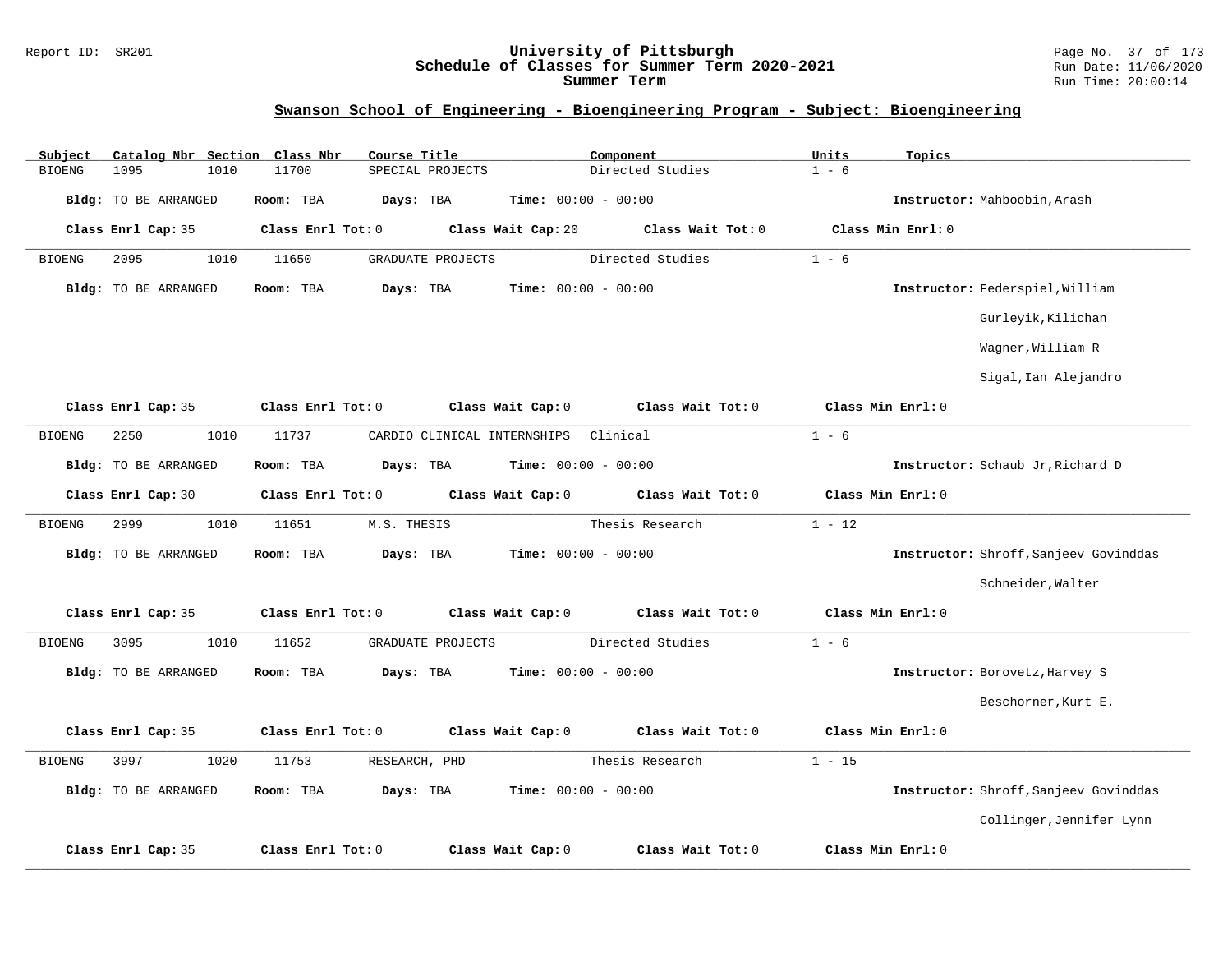| <b>BIOENG</b> | 3999                 | 1010 | 11653             | PH.D. DISSERTATION |                              | Thesis Research   | $1 - 15$          |                                  |
|---------------|----------------------|------|-------------------|--------------------|------------------------------|-------------------|-------------------|----------------------------------|
|               | Bldg: TO BE ARRANGED |      | Room: TBA         | Days: TBA          | <b>Time:</b> $00:00 - 00:00$ |                   |                   | Instructor: Ibrahim, Tamer Selim |
|               |                      |      |                   |                    |                              |                   |                   | Beschorner, Kurt E.              |
|               | Class Enrl Cap: 35   |      | Class Enrl Tot: 0 |                    | Class Wait Cap: 0            | Class Wait Tot: 0 | Class Min Enrl: 0 |                                  |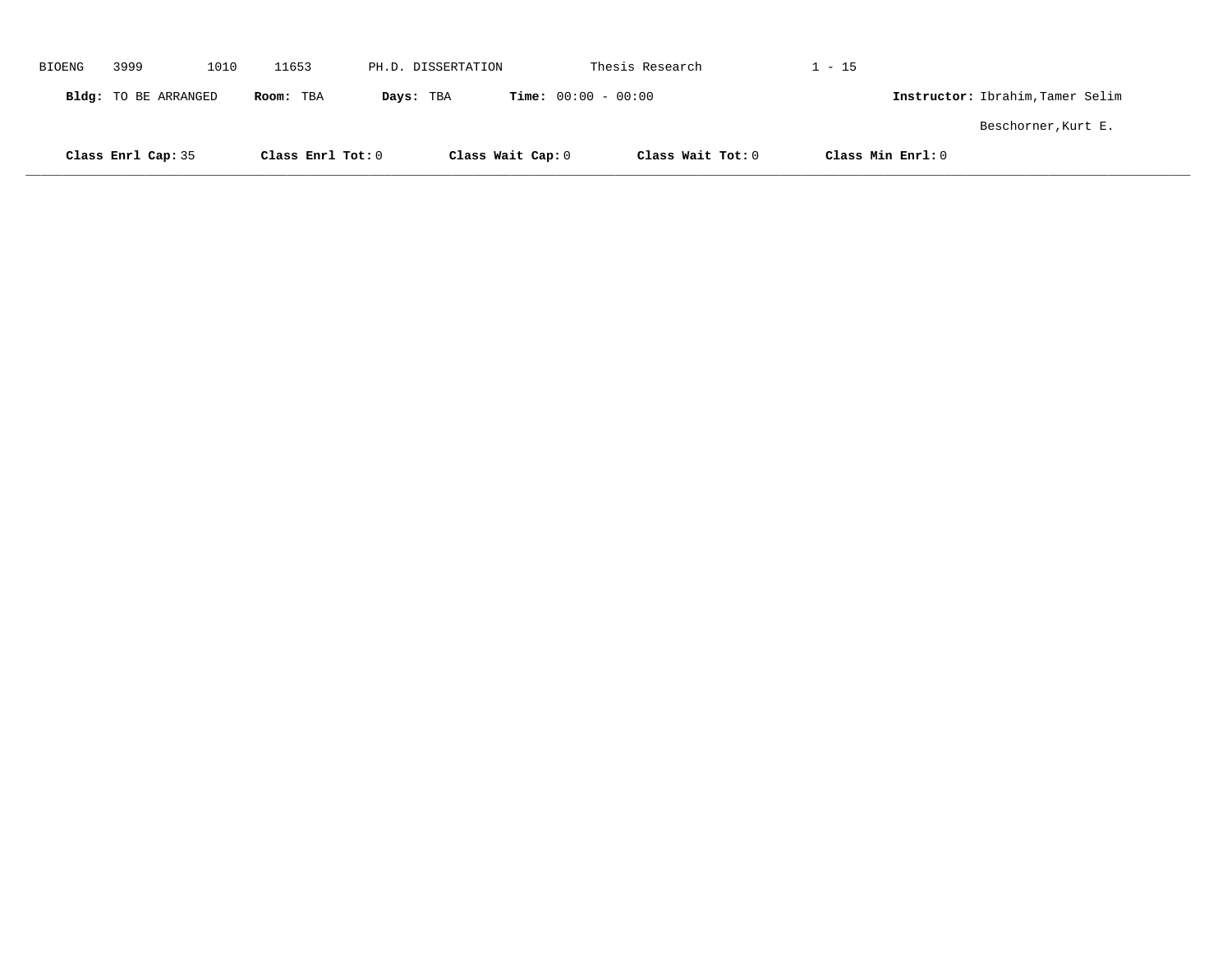|             | Subject Catalog Nbr Section Class Nbr |      |            |                     | Course Title         |                                                                                      | Component                                                                                   | Units         | Topics                              |
|-------------|---------------------------------------|------|------------|---------------------|----------------------|--------------------------------------------------------------------------------------|---------------------------------------------------------------------------------------------|---------------|-------------------------------------|
| <b>CEE</b>  | 1335                                  | 1010 | 20551      |                     | DESIGN OF STRUCTURES |                                                                                      | Lecture                                                                                     | $\mathcal{R}$ |                                     |
|             |                                       |      |            |                     |                      |                                                                                      |                                                                                             |               |                                     |
|             |                                       |      |            |                     |                      | Bldg: Benedum Hall <b>Room:</b> 00319 <b>Days:</b> TuTh <b>Time:</b> $18:30 - 20:10$ |                                                                                             |               | Instructor: Staff                   |
|             |                                       |      |            |                     |                      |                                                                                      |                                                                                             |               |                                     |
|             |                                       |      |            |                     |                      |                                                                                      | Class Enrl Cap: 35 Class Enrl Tot: 0 Class Wait Cap: 20 Class Wait Tot: 0 Class Min Enrl: 0 |               |                                     |
|             | CEE 1996 1010 11611 SPECIAL PROJECTS  |      |            |                     |                      |                                                                                      | Directed Studies                                                                            | $1 - 4$       |                                     |
|             |                                       |      |            |                     |                      |                                                                                      |                                                                                             |               |                                     |
|             | Bldg: WEB Based Class                 |      |            |                     |                      | Room: TBA $\rule{1em}{0.15mm}$ Days: TBA Time: $00:00 - 00:00$                       |                                                                                             |               | Instructor: Oyler, John F           |
|             |                                       |      |            |                     |                      |                                                                                      |                                                                                             |               |                                     |
|             |                                       |      |            |                     |                      |                                                                                      | Class Enrl Cap: 15 Class Enrl Tot: 0 Class Wait Cap: 10 Class Wait Tot: 0 Class Min Enrl: 0 |               |                                     |
|             |                                       |      |            |                     |                      |                                                                                      |                                                                                             |               |                                     |
|             | CEE 1996 1011 14372                   |      |            |                     |                      |                                                                                      | SPECIAL PROJECTS Directed Studies 1 - 4                                                     |               |                                     |
|             |                                       |      |            |                     |                      |                                                                                      |                                                                                             |               |                                     |
|             | Bldg: TO BE ARRANGED                  |      |            |                     |                      | Room: TBA $Days:$ TBA $Time: 00:00 - 00:00$                                          |                                                                                             |               | Instructor: Abad, Jorge Darwin      |
|             |                                       |      |            |                     |                      |                                                                                      | Class Enrl Cap: 15 Class Enrl Tot: 0 Class Wait Cap: 10 Class Wait Tot: 0 Class Min Enrl: 0 |               |                                     |
|             |                                       |      |            |                     |                      |                                                                                      |                                                                                             |               |                                     |
| ${\rm CEE}$ | 1996                                  | 1012 | 14371      |                     |                      |                                                                                      | SPECIAL PROJECTS Directed Studies                                                           | $1 - 4$       |                                     |
|             |                                       |      |            |                     |                      |                                                                                      |                                                                                             |               |                                     |
|             | Bldg: TO BE ARRANGED                  |      |            |                     |                      | Room: TBA $Days:$ TBA $Time: 00:00 - 00:00$                                          |                                                                                             |               | Instructor: Oyler, John F           |
|             |                                       |      |            |                     |                      |                                                                                      |                                                                                             |               |                                     |
|             |                                       |      |            |                     |                      |                                                                                      | Class Enrl Cap: 15 Class Enrl Tot: 0 Class Wait Cap: 10 Class Wait Tot: 0 Class Min Enrl: 0 |               |                                     |
|             |                                       |      |            |                     |                      |                                                                                      | CEE 1996 1013 13571 SPECIAL PROJECTS Directed Studies                                       | $1 - 4$       |                                     |
|             |                                       |      |            |                     |                      |                                                                                      |                                                                                             |               |                                     |
|             | Bldg: TO BE ARRANGED                  |      |            | Room: TBA Days: TBA |                      | <b>Time:</b> $00:00 - 00:00$                                                         |                                                                                             |               | Instructor:                         |
|             | Class Enrl Cap: 15                    |      |            |                     |                      |                                                                                      | Class Enrl Tot: 0 Class Wait Cap: 10 Class Wait Tot: 0 Class Min Enrl: 0                    |               |                                     |
|             |                                       |      |            |                     |                      |                                                                                      |                                                                                             |               |                                     |
|             |                                       |      |            |                     |                      |                                                                                      | CEE 1996 1015 11783 SPECIAL PROJECTS Directed Studies 1 - 4                                 |               |                                     |
|             |                                       |      |            |                     |                      |                                                                                      |                                                                                             |               |                                     |
|             | Bldg: TO BE ARRANGED                  |      |            |                     |                      | Room: TBA $Days:$ TBA $Time: 00:00 - 00:00$                                          |                                                                                             |               | Instructor: Budny, Daniel David     |
|             |                                       |      |            |                     |                      |                                                                                      | Class Enrl Cap: 15 Class Enrl Tot: 0 Class Wait Cap: 10 Class Wait Tot: 0 Class Min Enrl: 0 |               |                                     |
|             |                                       |      |            |                     |                      |                                                                                      |                                                                                             |               |                                     |
|             | CEE 1996 1020 11784                   |      |            |                     | SPECIAL PROJECTS     |                                                                                      | Directed Studies                                                                            | $1 - 4$       |                                     |
|             |                                       |      |            |                     |                      |                                                                                      |                                                                                             |               |                                     |
|             | Bldg: TO BE ARRANGED                  |      |            |                     |                      | Room: TBA $Days:$ TBA Time: $00:00 - 00:00$                                          |                                                                                             |               | Instructor: Casson, Leonard W       |
|             |                                       |      |            |                     |                      |                                                                                      |                                                                                             |               |                                     |
|             |                                       |      |            |                     |                      |                                                                                      | Class Enrl Cap: 15 Class Enrl Tot: 0 Class Wait Cap: 10 Class Wait Tot: 0 Class Min Enrl: 0 |               |                                     |
| CEE         | 1996                                  |      | 1025 11785 |                     |                      |                                                                                      | SPECIAL PROJECTS Directed Studies 1 - 4                                                     |               |                                     |
|             |                                       |      |            |                     |                      |                                                                                      |                                                                                             |               |                                     |
|             | Bldg: TO BE ARRANGED                  |      |            |                     |                      | Room: TBA $\rule{1em}{0.15mm}$ Days: TBA Time: $00:00 - 00:00$                       |                                                                                             |               | Instructor: Harries, Kent Alexander |
|             |                                       |      |            |                     |                      |                                                                                      |                                                                                             |               |                                     |
|             |                                       |      |            |                     |                      |                                                                                      | Class Enrl Cap: 15 (class Enrl Tot: 0 (class Wait Cap: 10 (class Wait Tot: 0 $\sim$         |               | Class Min Enrl: 0                   |
|             |                                       |      |            |                     |                      |                                                                                      |                                                                                             |               |                                     |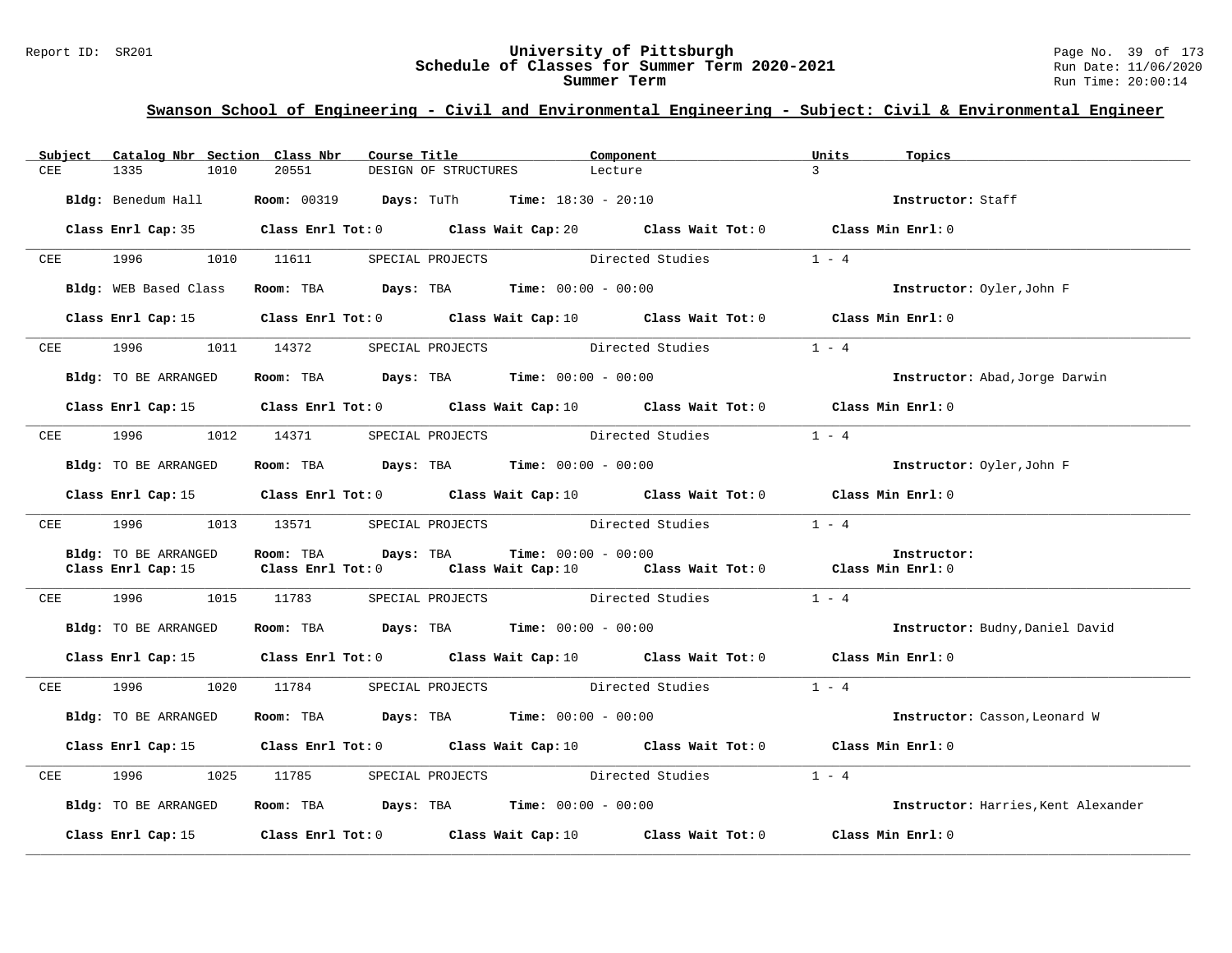#### Report ID: SR201 **University of Pittsburgh** Page No. 40 of 173 **Schedule of Classes for Summer Term 2020-2021** Run Date: 11/06/2020 **Summer Term** Run Time: 20:00:14

|            | Subject    |                      | Catalog Nbr Section Class Nbr                                  | Course Title     |                              | Component                                                                                           | Units   | Topics                                 |
|------------|------------|----------------------|----------------------------------------------------------------|------------------|------------------------------|-----------------------------------------------------------------------------------------------------|---------|----------------------------------------|
| <b>CEE</b> |            | 1996<br>1030         | 11786                                                          | SPECIAL PROJECTS |                              | Directed Studies                                                                                    | $1 - 4$ |                                        |
|            |            | Bldg: TO BE ARRANGED | Room: TBA $Days:$ TBA $Time: 00:00 - 00:00$                    |                  |                              |                                                                                                     |         | Instructor: Lin, Jeen-Shang            |
|            |            |                      |                                                                |                  |                              | Class Enrl Cap: 15 Class Enrl Tot: 0 Class Wait Cap: 10 Class Wait Tot: 0 Class Min Enrl: 0         |         |                                        |
| CEE        |            | 1996 1997            | 1035 11787                                                     | SPECIAL PROJECTS |                              | Directed Studies                                                                                    | $1 - 4$ |                                        |
|            |            | Bldg: TO BE ARRANGED | Room: TBA $Days:$ TBA $Time: 00:00 - 00:00$                    |                  |                              |                                                                                                     |         | Instructor: Neufeld, Ronald D          |
|            |            |                      |                                                                |                  |                              | Class Enrl Cap: 15 Class Enrl Tot: 0 Class Wait Cap: 10 Class Wait Tot: 0 Class Min Enrl: 0         |         |                                        |
|            |            |                      |                                                                |                  |                              | CEE 1996 1040 11788 SPECIAL PROJECTS Directed Studies 1 - 4                                         |         |                                        |
|            |            | Bldg: TO BE ARRANGED | Room: TBA<br>Days: TBA                                         |                  | <b>Time:</b> $00:00 - 00:00$ |                                                                                                     |         | Instructor:                            |
|            |            | Class Enrl Cap: 15   |                                                                |                  |                              | Class Enrl Tot: 0 $\qquad$ Class Wait Cap: 10 $\qquad$ Class Wait Tot: 0 $\qquad$ Class Min Enrl: 0 |         |                                        |
|            |            |                      | CEE 1996 1045 11789                                            |                  |                              | SPECIAL PROJECTS Directed Studies 1 - 4                                                             |         |                                        |
|            |            | Bldg: TO BE ARRANGED | Room: TBA $\rule{1em}{0.15mm}$ Days: TBA Time: $00:00 - 00:00$ |                  |                              |                                                                                                     |         | Instructor: Bilec, Melissa M           |
|            |            |                      |                                                                |                  |                              | Class Enrl Cap: 15 Class Enrl Tot: 0 Class Wait Cap: 10 Class Wait Tot: 0 Class Min Enrl: 0         |         |                                        |
| CEE        |            | 1996<br>1050         | 11790                                                          |                  |                              | SPECIAL PROJECTS Directed Studies 1 - 4                                                             |         |                                        |
|            |            | Bldg: TO BE ARRANGED | Room: TBA $Days:$ TBA $Time: 00:00 - 00:00$                    |                  |                              |                                                                                                     |         | Instructor: Torkamani, Morteza A M     |
|            |            |                      |                                                                |                  |                              | Class Enrl Cap: 15 Class Enrl Tot: 0 Class Wait Cap: 10 Class Wait Tot: 0 Class Min Enrl: 0         |         |                                        |
|            | <b>CEE</b> | 1996                 | 1055 11791 SPECIAL PROJECTS Directed Studies                   |                  |                              |                                                                                                     | $1 - 4$ |                                        |
|            |            | Bldg: TO BE ARRANGED | Room: TBA $Days:$ TBA $Time: 00:00 - 00:00$                    |                  |                              |                                                                                                     |         | Instructor: Vallejo, Luis E            |
|            |            |                      |                                                                |                  |                              | Class Enrl Cap: 15 Class Enrl Tot: 0 Class Wait Cap: 10 Class Wait Tot: 0 Class Min Enrl: 0         |         |                                        |
| CEE        |            | 1996 — 1996          | 1060 11792                                                     | SPECIAL PROJECTS |                              | Directed Studies                                                                                    | $1 - 4$ |                                        |
|            |            | Bldg: TO BE ARRANGED | Room: TBA $\rule{1em}{0.15mm}$ Days: TBA Time: $00:00 - 00:00$ |                  |                              |                                                                                                     |         | Instructor: Vandenbossche, Julie Marie |
|            |            |                      |                                                                |                  |                              | Class Enrl Cap: 15 Class Enrl Tot: 0 Class Wait Cap: 10 Class Wait Tot: 0 Class Min Enrl: 0         |         |                                        |
| CEE        |            | 1996<br>1065         | 11793                                                          |                  |                              | SPECIAL PROJECTS Directed Studies 1 - 4                                                             |         |                                        |
|            |            | Bldg: TO BE ARRANGED | Room: TBA $\rule{1em}{0.15mm}$ Days: TBA Time: $00:00 - 00:00$ |                  |                              |                                                                                                     |         | Instructor: Liang, Xu                  |
|            |            |                      | Class Enrl Cap: $15$ Class Enrl Tot: 0 Class Wait Cap: $10$    |                  |                              | Class Wait Tot: 0                                                                                   |         | Class Min Enrl: 0                      |
|            |            |                      |                                                                |                  |                              |                                                                                                     |         |                                        |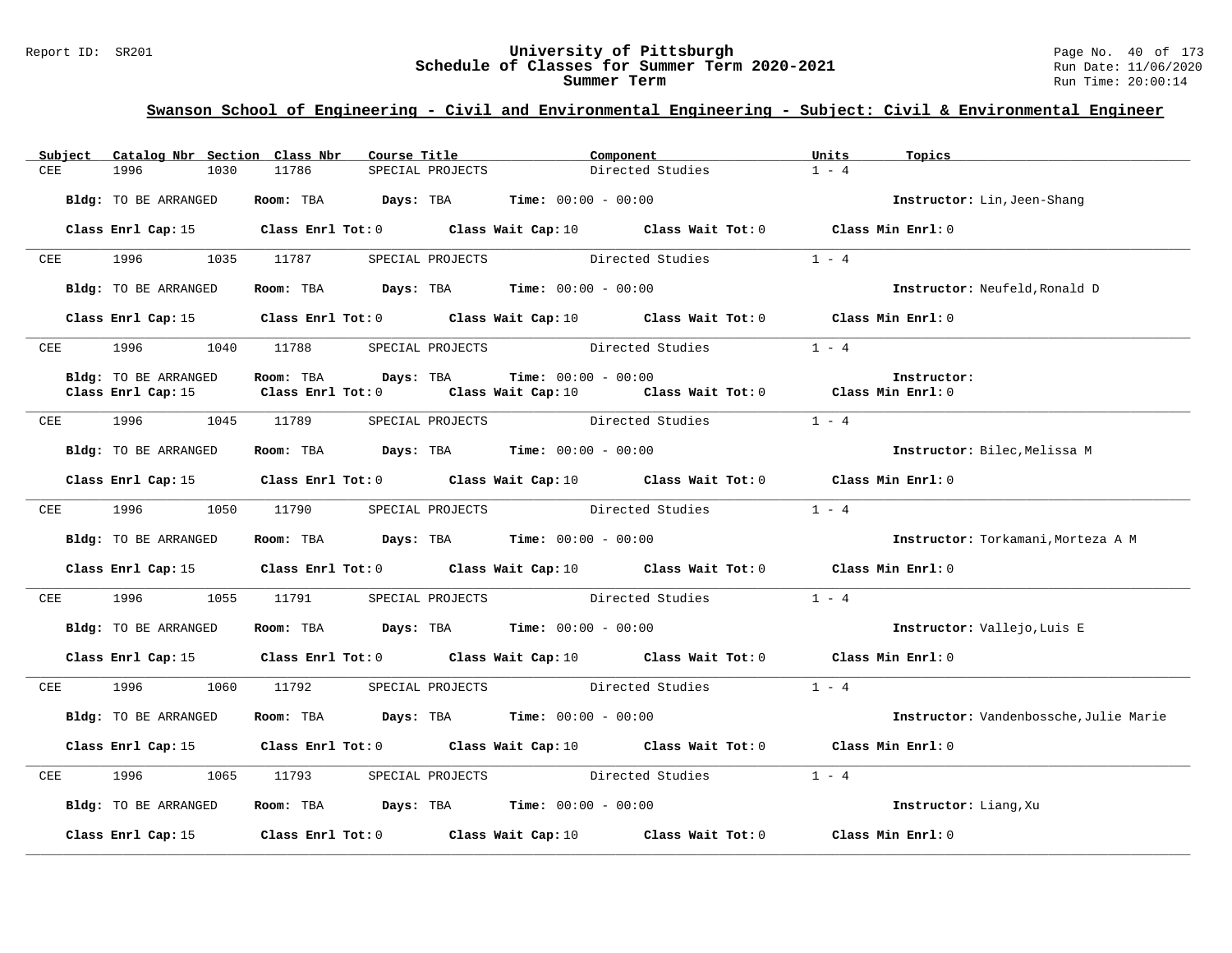#### Report ID: SR201 **University of Pittsburgh** Page No. 41 of 173 **Schedule of Classes for Summer Term 2020-2021** Run Date: 11/06/2020 **Summer Term** Run Time: 20:00:14

|            | Subject Catalog Nbr Section Class Nbr | Course Title           |                                                                                                     | Component        | Units<br>Topics |                                     |
|------------|---------------------------------------|------------------------|-----------------------------------------------------------------------------------------------------|------------------|-----------------|-------------------------------------|
| <b>CEE</b> | 1996<br>1070                          | 11794                  | SPECIAL PROJECTS                                                                                    | Directed Studies | $1 - 4$         |                                     |
|            | Bldg: TO BE ARRANGED                  |                        | Room: TBA $Days:$ TBA $Time: 00:00 - 00:00$                                                         |                  |                 | Instructor: Rizzo, Piervincenzo     |
|            |                                       |                        | Class Enrl Cap: 15 Class Enrl Tot: 0 Class Wait Cap: 10 Class Wait Tot: 0 Class Min Enrl: 0         |                  |                 |                                     |
| CEE        | 1996 1997                             | 1075 11795             | SPECIAL PROJECTS                                                                                    | Directed Studies | $1 - 4$         |                                     |
|            | Bldg: TO BE ARRANGED                  |                        | Room: TBA Days: TBA Time: $00:00 - 00:00$                                                           |                  |                 | Instructor: Vidic, Radisav          |
|            |                                       |                        | Class Enrl Cap: 15 Class Enrl Tot: 0 Class Wait Cap: 10 Class Wait Tot: 0 Class Min Enrl: 0         |                  |                 |                                     |
| CEE        | 1996 1080 13569                       |                        | SPECIAL PROJECTS Directed Studies                                                                   |                  | $1 - 4$         |                                     |
|            | Bldg: TO BE ARRANGED                  | Room: TBA<br>Days: TBA | <b>Time:</b> $00:00 - 00:00$                                                                        |                  | Instructor:     |                                     |
|            | Class Enrl Cap: 15                    |                        | Class Enrl Tot: 0 $\qquad$ Class Wait Cap: 10 $\qquad$ Class Wait Tot: 0 $\qquad$ Class Min Enrl: 0 |                  |                 |                                     |
| CEE        | 1996 1085 14369                       |                        | SPECIAL PROJECTS Directed Studies                                                                   |                  | $1 - 4$         |                                     |
|            | Bldg: TO BE ARRANGED                  |                        | Room: TBA $\rule{1em}{0.15mm}$ Days: TBA $\rule{1.5mm}{0.15mm}$ Time: $00:00 - 00:00$               |                  |                 | Instructor: Brigham, John C         |
|            |                                       |                        | Class Enrl Cap: 15 Class Enrl Tot: 0 Class Wait Cap: 10 Class Wait Tot: 0 Class Min Enrl: 0         |                  |                 |                                     |
| CEE        | 1996<br>1090                          | 13570                  | SPECIAL PROJECTS Directed Studies                                                                   |                  | $1 - 4$         |                                     |
|            | Bldg: TO BE ARRANGED                  |                        | Room: TBA $\rule{1em}{0.15mm}$ Days: TBA Time: $00:00 - 00:00$                                      |                  |                 | Instructor: Iannacchione, Anthony T |
|            |                                       |                        | Class Enrl Cap: 15 Class Enrl Tot: 0 Class Wait Cap: 10 Class Wait Tot: 0 Class Min Enrl: 0         |                  |                 |                                     |
| CEE        | 1996 7                                |                        | 1095 14370 SPECIAL PROJECTS Directed Studies                                                        |                  | $1 - 4$         |                                     |
|            | Bldg: TO BE ARRANGED                  |                        | Room: TBA $Days:$ TBA $Time: 00:00 - 00:00$                                                         |                  |                 | Instructor: Khanna, Vikas           |
|            |                                       |                        | Class Enrl Cap: 15 Class Enrl Tot: 0 Class Wait Cap: 10 Class Wait Tot: 0 Class Min Enrl: 0         |                  |                 |                                     |
| CEE        | 2996 70                               | 1010 11612             | SPEC INVSTGTN FOR M.S. STUDNTSDirected Studies                                                      |                  | $1 - 9$         |                                     |
|            | Bldg: WEB Based Class                 |                        | <b>Room:</b> TBA $Days: TBA$ <b>Time:</b> $00:00 - 00:00$                                           |                  |                 | Instructor: Casson, Leonard W       |
|            |                                       |                        | Class Enrl Cap: 15 Class Enrl Tot: 0 Class Wait Cap: 0 Class Wait Tot: 0 Class Min Enrl: 0          |                  |                 |                                     |
| CEE        | 2996                                  | 1011 13574             | SPEC INVSTGTN FOR M.S. STUDNTSDirected Studies                                                      |                  | $1 - 9$         |                                     |
|            |                                       |                        | Bldg: WEB Based Class Room: TBA Days: TBA Time: 00:00 - 00:00                                       |                  |                 | Instructor: Alavi, Amirhossein      |
|            |                                       |                        | Class Enrl Cap: 15 Class Enrl Tot: 0 Class Wait Cap: 0 Class Wait Tot: 0 Class Min Enrl: 0          |                  |                 |                                     |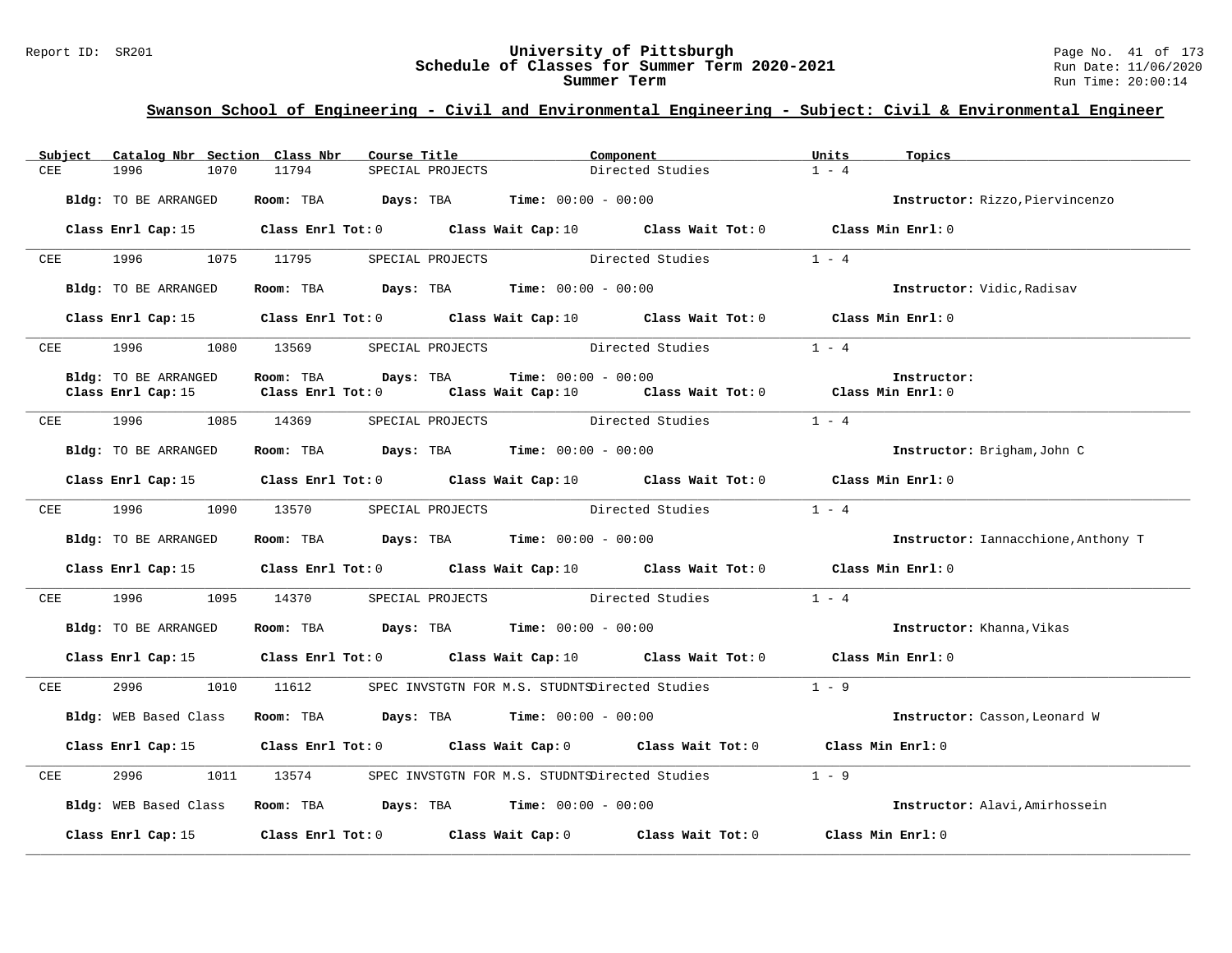#### Report ID: SR201 **University of Pittsburgh** Page No. 42 of 173 **Schedule of Classes for Summer Term 2020-2021** Run Date: 11/06/2020 **Summer Term** Run Time: 20:00:14

| Subject      | Catalog Nbr Section Class Nbr | Course Title                                                                                        | Component                                      |                                                | Units<br>Topics                      |
|--------------|-------------------------------|-----------------------------------------------------------------------------------------------------|------------------------------------------------|------------------------------------------------|--------------------------------------|
| CEE          | 2996<br>1012                  | 14375                                                                                               | SPEC INVSTGTN FOR M.S. STUDNTSDirected Studies |                                                | $1 - 9$                              |
|              | Bldg: TO BE ARRANGED          | Room: TBA                                                                                           | <b>Days:</b> TBA <b>Time:</b> $00:00 - 00:00$  |                                                | Instructor: Iannacchione, Anthony T  |
|              |                               | Class Enrl Cap: 15 $\qquad$ Class Enrl Tot: 0 $\qquad$ Class Wait Cap: 0 $\qquad$ Class Wait Tot: 0 |                                                |                                                | Class Min Enrl: 0                    |
| CEE          | 2996<br>1013                  | 14057                                                                                               | SPEC INVSTGTN FOR M.S. STUDNTSDirected Studies |                                                | $1 - 9$                              |
|              | <b>Bldg:</b> TO BE ARRANGED   | Room: TBA $Days:$ TBA $Time: 00:00 - 00:00$                                                         |                                                |                                                | Instructor: Sebastian, John T        |
|              |                               | Class Enrl Cap: 15 $\,$ Class Enrl Tot: 0 $\,$ Class Wait Cap: 0 $\,$ Class Wait Tot: 0 $\,$        |                                                |                                                | Class Min Enrl: 0                    |
| CEE          | 2996                          | 1014 14376                                                                                          | SPEC INVSTGTN FOR M.S. STUDNTSDirected Studies |                                                | $1 - 9$                              |
|              | Bldg: TO BE ARRANGED          | Room: TBA $Days:$ TBA $Time: 00:00 - 00:00$                                                         |                                                |                                                | Instructor: Khanna, Vikas            |
|              |                               | Class Enrl Cap: 15 Class Enrl Tot: 0 Class Wait Cap: 0 Class Wait Tot: 0                            |                                                |                                                | Class Min Enrl: 0                    |
| ${\rm CEE}$  | 2996<br>1015                  | 11796                                                                                               | SPEC INVSTGTN FOR M.S. STUDNTSDirected Studies |                                                | $1 - 9$                              |
|              | Bldg: WEB Based Class         | Room: TBA $Days:$ TBA $Time: 00:00 - 00:00$                                                         |                                                |                                                | Instructor: Harries, Kent Alexander  |
|              | Class Enrl Cap: 15            | Class Enrl Tot: 0 Class Wait Cap: 0 Class Wait Tot: 0                                               |                                                |                                                | Class Min Enrl: 0                    |
| CEE          | 2996 — 100                    | 1020 11797                                                                                          |                                                | SPEC INVSTGTN FOR M.S. STUDNTSDirected Studies | $1 - 9$                              |
|              | Bldg: WEB Based Class         | Room: TBA $Days:$ TBA $Time: 00:00 - 00:00$                                                         |                                                |                                                | Instructor: Gilbertson, Leanne Marie |
|              | Class Enrl Cap: 15            | Class Enrl Tot: 0 Class Wait Cap: 0 Class Wait Tot: 0                                               |                                                |                                                | Class Min Enrl: 0                    |
| $_{\rm CEE}$ | 2996<br>1025                  | 11798                                                                                               |                                                | SPEC INVSTGTN FOR M.S. STUDNTSDirected Studies | $1 - 9$                              |
|              | <b>Bldg:</b> WEB Based Class  | Room: TBA $Days:$ TBA $Time: 00:00 - 00:00$                                                         |                                                |                                                | Instructor: Lin, Jeen-Shang          |
|              | Class Enrl Cap: 15            | Class Enrl Tot: 0 Class Wait Cap: 0 Class Wait Tot: 0 Class Min Enrl: 0                             |                                                |                                                |                                      |
| CEE          | 2996<br>1030                  | 11799                                                                                               |                                                | SPEC INVSTGTN FOR M.S. STUDNTSDirected Studies | $1 - 9$                              |
|              | Bldg: WEB Based Class         | Room: TBA                                                                                           | <b>Days:</b> TBA <b>Time:</b> $00:00 - 00:00$  |                                                | Instructor: Yu, Qiang                |
|              | Class Enrl Cap: 15            | Class Enrl Tot: 0 Class Wait Cap: 0 Class Wait Tot: 0                                               |                                                |                                                | Class Min Enrl: 0                    |
| CEE          | 2996<br>1035                  | 11800                                                                                               | SPEC INVSTGTN FOR M.S. STUDNTSDirected Studies |                                                | $1 - 9$                              |
|              | Bldg: WEB Based Class         | Room: TBA $Days:$ TBA $Time: 00:00 - 00:00$                                                         |                                                |                                                | Instructor: Magalotti, Mark Joseph   |
|              | Class Enrl Cap: 15            | Class Enrl Tot: 0 Class Wait Cap: 0 Class Wait Tot: 0                                               |                                                |                                                | Class Min Enrl: 0                    |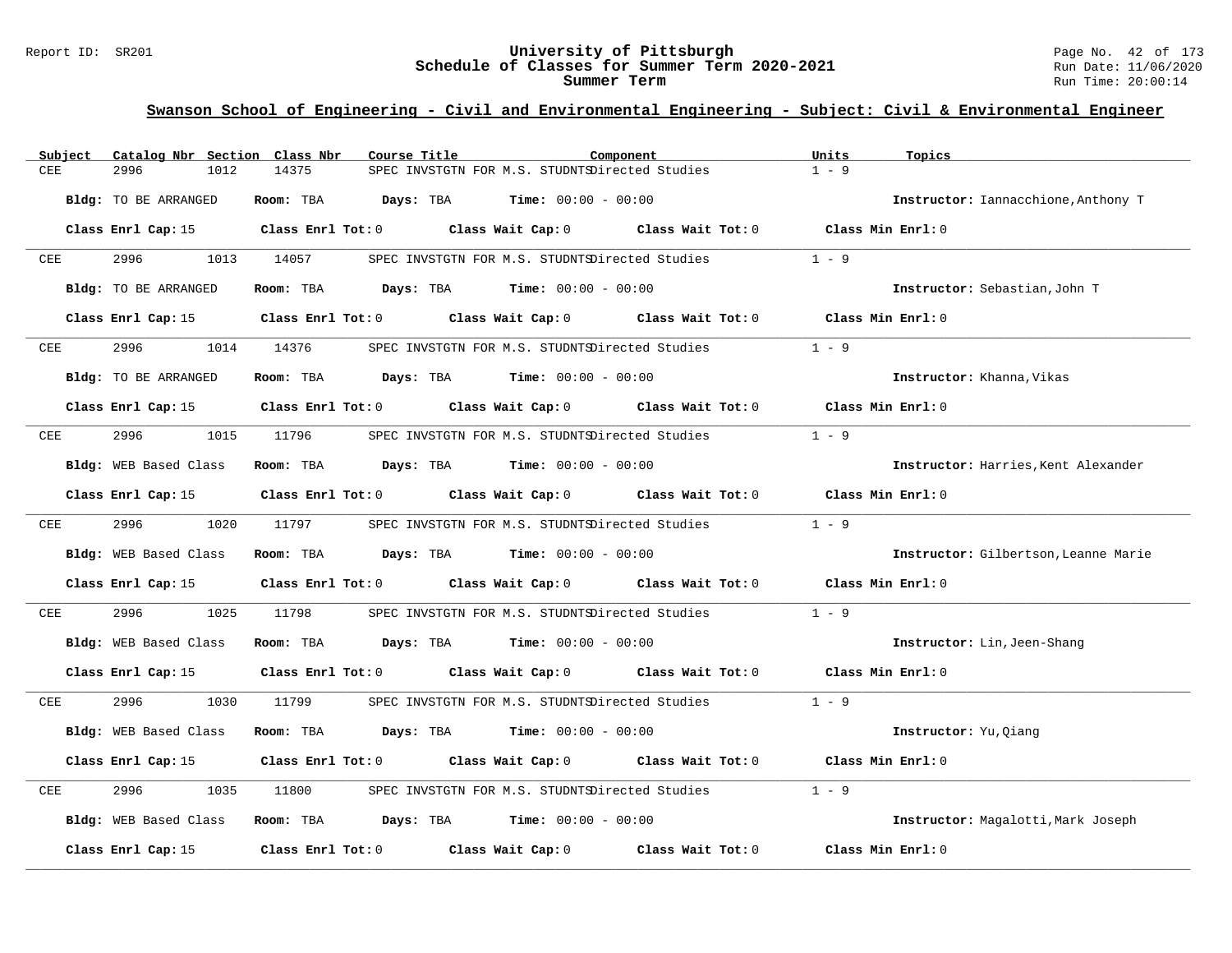| CEE | 2996<br>1040          | 11801      | SPEC INVSTGTN FOR M.S. STUDNTSDirected Studies                                                      | $1 - 9$                                |
|-----|-----------------------|------------|-----------------------------------------------------------------------------------------------------|----------------------------------------|
|     | Bldg: WEB Based Class |            | Room: TBA $Days:$ TBA $Time: 00:00 - 00:00$                                                         | Instructor: Budny, Daniel David        |
|     |                       |            | Class Enrl Cap: 15 Class Enrl Tot: 0 Class Wait Cap: 0 Class Wait Tot: 0 Class Min Enrl: 0          |                                        |
| CEE | 2996 1999             | 1045 11802 | SPEC INVSTGTN FOR M.S. STUDNTSDirected Studies 1 - 9                                                |                                        |
|     | Bldg: WEB Based Class |            | Room: TBA Days: TBA Time: $00:00 - 00:00$                                                           | Instructor: Rizzo, Piervincenzo        |
|     |                       |            | Class Enrl Cap: 15 Class Enrl Tot: 0 Class Wait Cap: 0 Class Wait Tot: 0 Class Min Enrl: 0          |                                        |
| CEE |                       |            | 2996 1050 11803 SPEC INVSTGTN FOR M.S. STUDNTSDirected Studies 1 - 9                                |                                        |
|     |                       |            | Bldg: WEB Based Class Room: TBA Days: TBA Time: 00:00 - 00:00                                       | Instructor: Torkamani, Morteza A M     |
|     |                       |            | Class Enrl Cap: 15 Class Enrl Tot: 0 Class Wait Cap: 0 Class Wait Tot: 0 Class Min Enrl: 0          |                                        |
| CEE |                       |            | 2996 1055 11804 SPEC INVSTGTN FOR M.S. STUDNTSDirected Studies 1 - 9                                |                                        |
|     | Bldg: WEB Based Class |            | Room: TBA $Days:$ TBA $Time: 00:00 - 00:00$                                                         | Instructor: Vallejo, Luis E            |
|     |                       |            | Class Enrl Cap: 15 Class Enrl Tot: 0 Class Wait Cap: 0 Class Wait Tot: 0 Class Min Enrl: 0          |                                        |
| CEE |                       |            | 2996 1060 11805 SPEC INVSTGTN FOR M.S. STUDNTSDirected Studies                                      | $1 - 9$                                |
|     | Bldg: WEB Based Class |            | Room: TBA $Days:$ TBA $Time: 00:00 - 00:00$                                                         | Instructor: Vandenbossche, Julie Marie |
|     |                       |            | Class Enrl Cap: 15 Class Enrl Tot: 0 Class Wait Cap: 0 Class Wait Tot: 0 Class Min Enrl: 0          |                                        |
| CEE | 2996                  |            | 1065 11806 SPEC INVSTGTN FOR M.S. STUDNTSDirected Studies                                           | $1 - 9$                                |
|     |                       |            | Bldg: WEB Based Class Room: TBA Days: TBA Time: 00:00 - 00:00                                       | Instructor: Vidic, Radisav             |
|     |                       |            | Class Enrl Cap: 15 $\qquad$ Class Enrl Tot: 0 $\qquad$ Class Wait Cap: 0 $\qquad$ Class Wait Tot: 0 | Class Min Enrl: 0                      |
| CEE | 2996 1999             |            | 1075 11807 SPEC INVSTGTN FOR M.S. STUDNTSDirected Studies                                           | $1 - 9$                                |
|     | Bldg: WEB Based Class |            | Room: TBA $Days:$ TBA Time: $00:00 - 00:00$                                                         | Instructor: Liang, Xu                  |
|     | Class Enrl Cap: 15    |            | Class Enrl Tot: $0$ Class Wait Cap: $0$ Class Wait Tot: $0$                                         | Class Min Enrl: 0                      |
|     | CEE 2996              |            | 1080 13572 SPEC INVSTGTN FOR M.S. STUDNTSDirected Studies 1 - 9                                     |                                        |
|     |                       |            | Bldg: WEB Based Class Room: TBA Days: TBA Time: 00:00 - 00:00                                       | Instructor: Bilec, Melissa M           |
|     | Class Enrl Cap: 15    |            | Class Enrl Tot: 0 $\qquad$ Class Wait Cap: 0 $\qquad$ Class Wait Tot: 0 $\qquad$ Class Min Enrl: 0  |                                        |
| CEE |                       |            | 2996 1085 14373 SPEC INVSTGTN FOR M.S. STUDNTSDirected Studies 1 - 9                                |                                        |
|     | Bldg: TO BE ARRANGED  |            | Room: TBA $Days:$ TBA $Time: 00:00 - 00:00$                                                         | Instructor: Brigham, John C            |
|     | Class Enrl Cap: 15    |            | Class Enrl Tot: $0$ Class Wait Cap: $0$ Class Wait Tot: $0$                                         | Class Min Enrl: 0                      |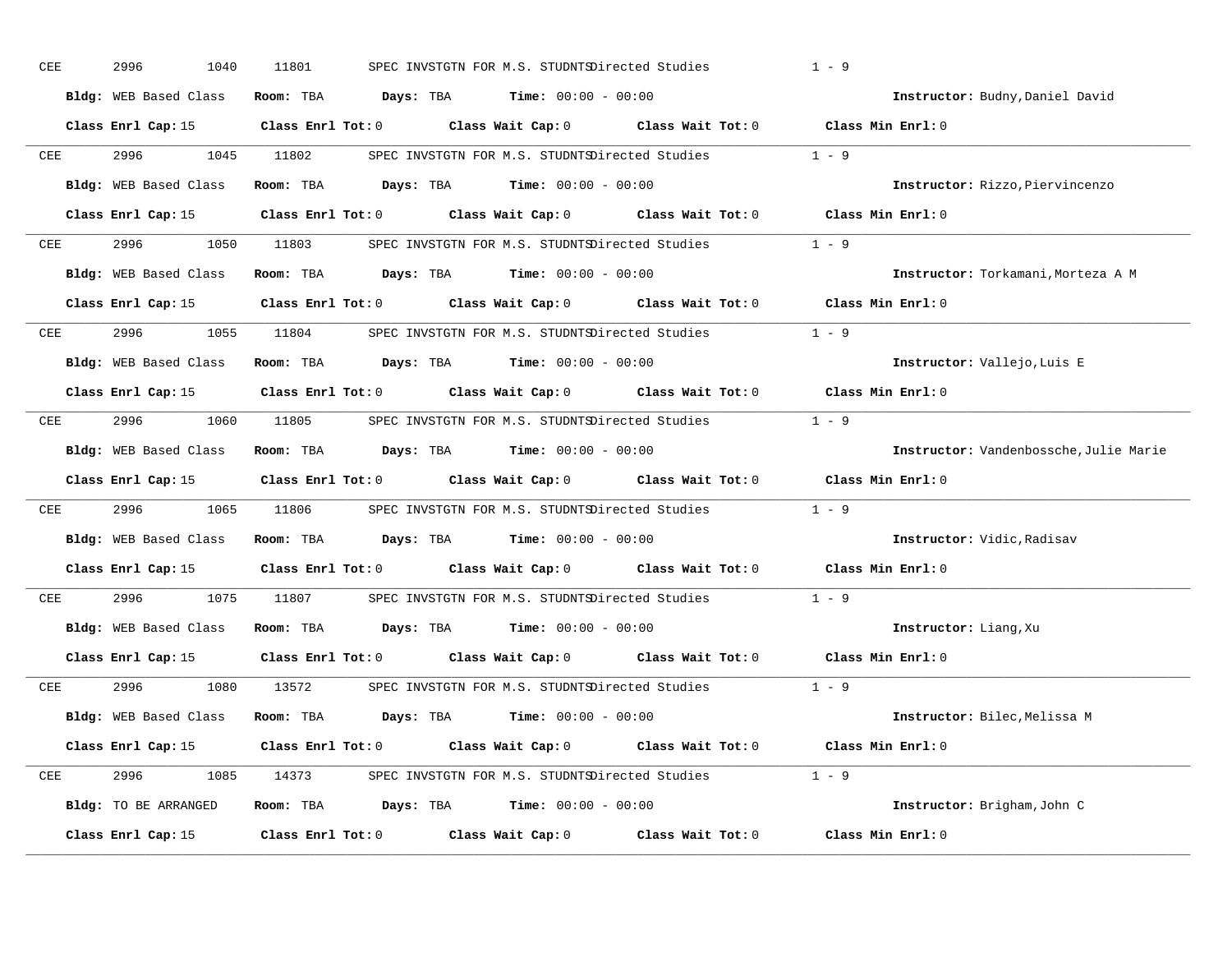#### Report ID: SR201 **University of Pittsburgh** Page No. 44 of 173 **Schedule of Classes for Summer Term 2020-2021** Run Date: 11/06/2020 **Summer Term** Run Time: 20:00:14

| Subject    | Catalog Nbr Section Class Nbr | Course Title                                                   | Component                                                                                  | Units<br>Topics               |  |
|------------|-------------------------------|----------------------------------------------------------------|--------------------------------------------------------------------------------------------|-------------------------------|--|
| CEE        | 2996<br>1090                  | 13573                                                          | SPEC INVSTGTN FOR M.S. STUDNTSDirected Studies                                             | $1 - 9$                       |  |
|            | Bldg: WEB Based Class         | Room: TBA $Days:$ TBA $Time: 00:00 - 00:00$                    |                                                                                            | Instructor: Bunger, Andrew P  |  |
|            |                               |                                                                | Class Enrl Cap: 15 Class Enrl Tot: 0 Class Wait Cap: 0 Class Wait Tot: 0 Class Min Enrl: 0 |                               |  |
|            |                               |                                                                |                                                                                            |                               |  |
|            |                               |                                                                | CEE 2996 1095 14374 SPEC INVSTGTN FOR M.S. STUDNTSDirected Studies                         | $1 - 9$                       |  |
|            | Bldg: TO BE ARRANGED          | Room: TBA $Days:$ TBA $Time: 00:00 - 00:00$                    |                                                                                            | Instructor:                   |  |
|            | Class Enrl Cap: 15            |                                                                | Class Enrl Tot: 0 Class Wait Cap: 0 Class Wait Tot: 0 Class Min Enrl: 0                    |                               |  |
| CEE        |                               | 2999 1010 11613 M.S. THESIS                                    | Thesis Research                                                                            | $1 - 15$                      |  |
|            | Bldg: WEB Based Class         | Room: TBA $\rule{1em}{0.15mm}$ Days: TBA Time: $00:00 - 00:00$ |                                                                                            | Instructor: Vidic, Radisav    |  |
|            |                               |                                                                | Class Enrl Cap: 35 Class Enrl Tot: 0 Class Wait Cap: 0 Class Wait Tot: 0 Class Min Enrl: 0 |                               |  |
| <b>CEE</b> |                               | 2999 1011 13575 M.S. THESIS                                    | Thesis Research $1 - 15$                                                                   |                               |  |
|            |                               |                                                                |                                                                                            |                               |  |
|            |                               | Bldg: WEB Based Class Room: TBA Days: TBA Time: 00:00 - 00:00  |                                                                                            | Instructor: Bilec, Melissa M  |  |
|            |                               |                                                                | Class Enrl Cap: 35 Class Enrl Tot: 0 Class Wait Cap: 0 Class Wait Tot: 0 Class Min Enrl: 0 |                               |  |
| CEE        | 2999<br>1012                  | 13576                                                          | M.S. THESIS COMPARENT Thesis Research 1 - 15                                               |                               |  |
|            | Bldg: WEB Based Class         | Room: TBA $\rule{1em}{0.15mm}$ Days: TBA Time: $00:00 - 00:00$ |                                                                                            | Instructor: Sun, Hao          |  |
|            |                               |                                                                | Class Enrl Cap: 35 Class Enrl Tot: 0 Class Wait Cap: 0 Class Wait Tot: 0 Class Min Enrl: 0 |                               |  |
| <b>CEE</b> |                               | 2999 1013 13577 M.S. THESIS                                    | Thesis Research                                                                            | $1 - 15$                      |  |
|            | Bldg: WEB Based Class         | Room: TBA $Days: TBA$ Time: $00:00 - 00:00$                    |                                                                                            | Instructor: Staff             |  |
|            |                               |                                                                |                                                                                            |                               |  |
|            |                               |                                                                |                                                                                            |                               |  |
|            |                               |                                                                | Class Enrl Cap: 35 Class Enrl Tot: 0 Class Wait Cap: 0 Class Wait Tot: 0 Class Min Enrl: 0 |                               |  |
| CEE        | 2999 1014 14058               | M.S. THESIS                                                    | Thesis Research                                                                            | $1 - 15$                      |  |
|            | Bldg: WEB Based Class         | Room: TBA Days: TBA Time: $00:00 - 00:00$                      |                                                                                            | Instructor: Liang, Xu         |  |
|            |                               |                                                                | Class Enrl Cap: 35 Class Enrl Tot: 0 Class Wait Cap: 0 Class Wait Tot: 0 Class Min Enrl: 0 |                               |  |
| CEE        | 2999                          | 1015 11808                                                     | M.S. THESIS Thesis Research 1 - 15                                                         |                               |  |
|            |                               | Bldg: WEB Based Class Room: TBA Days: TBA Time: 00:00 - 00:00  |                                                                                            | Instructor: Casson, Leonard W |  |
|            |                               |                                                                | Class Enrl Cap: 35 Class Enrl Tot: 0 Class Wait Cap: 0 Class Wait Tot: 0 Class Min Enrl: 0 |                               |  |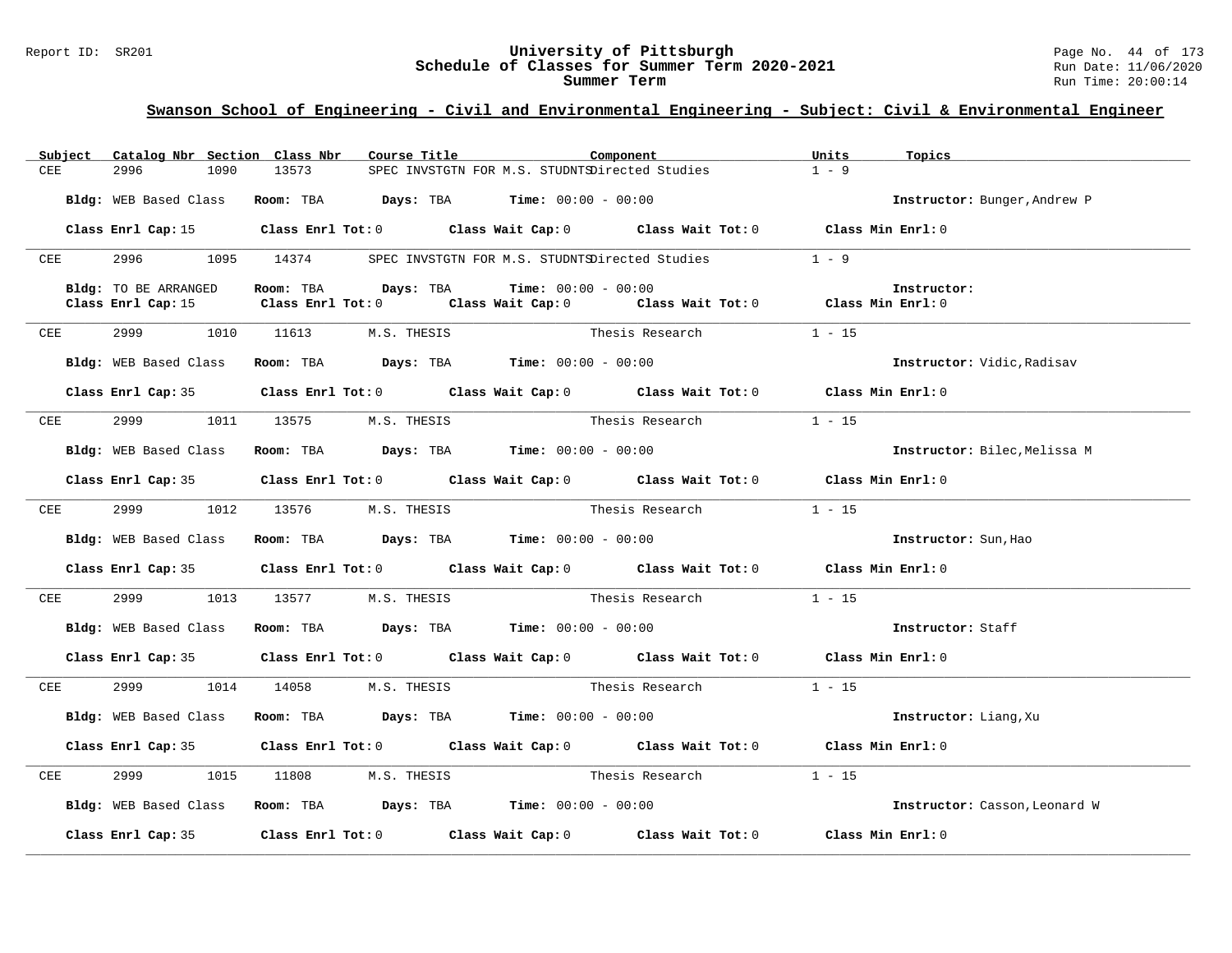# Report ID: SR201 **University of Pittsburgh University of Pittsburgh** Page No. 45 of 173<br>**Schedule of Classes for Summer Term 2020-2021** Run Date: 11/06/2020 Schedule of Classes for Summer Term 2020-2021

| Subject            | Catalog Nbr Section Class Nbr | Course Title                                                  | Component                                                                                                           | Units<br>Topics                     |
|--------------------|-------------------------------|---------------------------------------------------------------|---------------------------------------------------------------------------------------------------------------------|-------------------------------------|
| <b>CEE</b>         | 2999<br>1016                  | 14059<br>M.S. THESIS                                          | Thesis Research                                                                                                     | $1 - 15$                            |
|                    |                               | Bldg: WEB Based Class Room: TBA Days: TBA Time: 00:00 - 00:00 |                                                                                                                     | Instructor: Brigham, John C         |
|                    |                               |                                                               | Class Enrl Cap: 35 Class Enrl Tot: 0 Class Wait Cap: 0 Class Wait Tot: 0 Class Min Enrl: 0                          |                                     |
| CEE                | 2999<br>1020                  | 11809<br>M.S. THESIS                                          | Thesis Research                                                                                                     | $1 - 15$                            |
|                    | Bldg: WEB Based Class         | Room: TBA $Days:$ TBA $Time: 00:00 - 00:00$                   |                                                                                                                     | Instructor: Harries, Kent Alexander |
|                    |                               |                                                               | Class Enrl Cap: 35 Class Enrl Tot: 0 Class Wait Cap: 0 Class Wait Tot: 0 Class Min Enrl: 0                          |                                     |
| CEE                | 2999                          |                                                               | 1025 11810 M.S. THESIS Thesis Research 1 - 15                                                                       |                                     |
|                    | Bldg: WEB Based Class         | Room: TBA $Days:$ TBA $Time: 00:00 - 00:00$                   |                                                                                                                     | Instructor:                         |
|                    | Class Enrl Cap: 35            |                                                               | Class Enrl Tot: $0$ Class Wait Cap: $0$ Class Wait Tot: $0$ Class Min Enrl: $0$                                     |                                     |
| CEE                | 2999                          | 1030 11811                                                    | M.S. THESIS COMPARES Thesis Research 1 - 15                                                                         |                                     |
|                    | Bldg: WEB Based Class         | Room: TBA $Days:$ TBA $Time: 00:00 - 00:00$                   |                                                                                                                     | Instructor: Lin, Jeen-Shang         |
|                    |                               |                                                               | Class Enrl Cap: 35 Class Enrl Tot: 0 Class Wait Cap: 0 Class Wait Tot: 0 Class Min Enrl: 0                          |                                     |
| CEE                | 2999 — 200                    |                                                               | 1035 11812 M.S. THESIS Thesis Research                                                                              | $1 - 15$                            |
|                    | Bldg: WEB Based Class         | Room: TBA $Days: TBA$ Time: $00:00 - 00:00$                   |                                                                                                                     | Instructor: Budny, Daniel David     |
|                    |                               |                                                               | Class Enrl Cap: 35 Class Enrl Tot: 0 Class Wait Cap: 0 Class Wait Tot: 0 Class Min Enrl: 0                          |                                     |
| CEE                | 2999                          | 1040 11813 M.S. THESIS                                        | Thesis Research                                                                                                     | $1 - 15$                            |
|                    |                               | Bldg: WEB Based Class Room: TBA Days: TBA Time: 00:00 - 00:00 |                                                                                                                     | Instructor: Rizzo, Piervincenzo     |
|                    |                               |                                                               | Class Enrl Cap: 35 Class Enrl Tot: 0 Class Wait Cap: 0 Class Wait Tot: 0 Class Min Enrl: 0                          |                                     |
| <b>CEE</b>         |                               | 2999 1045 14358 M.S. THESIS                                   | Thesis Research $1 - 15$                                                                                            |                                     |
|                    | Bldg: TO BE ARRANGED          | Room: TBA Days: TBA                                           | $Time: 00:00 - 00:00$<br>Class Enrl Cap: 15 Class Enrl Tot: 0 Class Wait Cap: 0 Class Wait Tot: 0 Class Min Enrl: 0 | Instructor:                         |
| CEE                |                               | 2999 1050 11845 M.S. THESIS                                   | Thesis Research $1 - 15$                                                                                            |                                     |
| Class Enrl Cap: 35 | Bldg: TO BE ARRANGED          | Room: TBA Days: TBA                                           | $Time: 00:00 - 00:00$                                                                                               | Instructor:                         |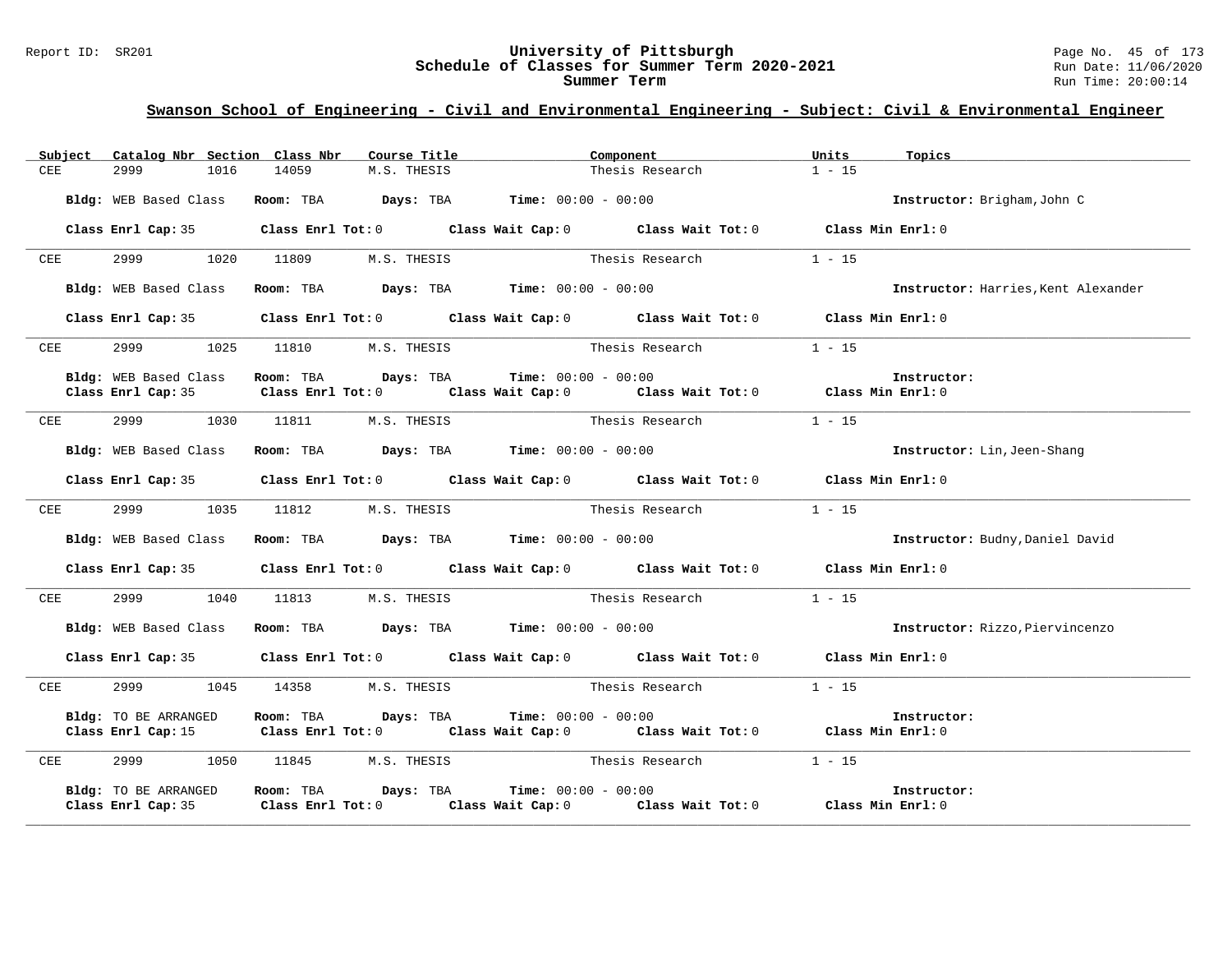#### Report ID: SR201 **University of Pittsburgh** Page No. 46 of 173 **Schedule of Classes for Summer Term 2020-2021** Run Date: 11/06/2020 **Summer Term** Run Time: 20:00:14

| Subject    | Catalog Nbr Section Class Nbr | Course Title                                                                          | Component                                                                                          | Units<br>Topics                        |
|------------|-------------------------------|---------------------------------------------------------------------------------------|----------------------------------------------------------------------------------------------------|----------------------------------------|
| CEE        | 2999<br>1055                  | 14359<br>M.S. THESIS                                                                  | Thesis Research                                                                                    | $1 - 15$                               |
|            |                               |                                                                                       |                                                                                                    |                                        |
|            | Bldg: TO BE ARRANGED          | Room: TBA $Days:$ TBA $Time: 00:00 - 00:00$                                           |                                                                                                    | Instructor: Iannacchione, Anthony T    |
|            |                               |                                                                                       |                                                                                                    |                                        |
|            |                               |                                                                                       | Class Enrl Cap: 15 (Class Enrl Tot: 0 (Class Wait Cap: 0 (Class Wait Tot: 0 (Class Min Enrl: 0)    |                                        |
| CEE        |                               | 2999 1060 11846 M.S. THESIS                                                           | Thesis Research                                                                                    | $1 - 15$                               |
|            |                               |                                                                                       |                                                                                                    |                                        |
|            | Bldg: TO BE ARRANGED          | Room: TBA Days: TBA                                                                   | $Time: 00:00 - 00:00$                                                                              | Instructor:                            |
|            | Class Enrl Cap: 35            |                                                                                       | Class Enrl Tot: 0 $\qquad$ Class Wait Cap: 0 $\qquad$ Class Wait Tot: 0 $\qquad$ Class Min Enrl: 0 |                                        |
|            |                               |                                                                                       |                                                                                                    |                                        |
| CEE        |                               | 2999 1065 14360 M.S. THESIS                                                           | Thesis Research                                                                                    | $1 - 15$                               |
|            |                               |                                                                                       |                                                                                                    |                                        |
|            | Bldg: TO BE ARRANGED          | Room: TBA $Days:$ TBA $Time: 00:00 - 00:00$                                           |                                                                                                    | Instructor: Khanna, Vikas              |
|            |                               |                                                                                       |                                                                                                    |                                        |
|            |                               |                                                                                       | Class Enrl Cap: 15 Class Enrl Tot: 0 Class Wait Cap: 0 Class Wait Tot: 0 Class Min Enrl: 0         |                                        |
| CEE        | 2999                          | 1070 11847 M.S. THESIS                                                                | Thesis Research                                                                                    | $1 - 15$                               |
|            |                               |                                                                                       |                                                                                                    |                                        |
|            | Bldg: TO BE ARRANGED          | Room: TBA $Days: TBA$ Time: $00:00 - 00:00$                                           |                                                                                                    | Instructor: Torkamani, Morteza A M     |
|            |                               |                                                                                       |                                                                                                    |                                        |
|            |                               |                                                                                       | Class Enrl Cap: 35 Class Enrl Tot: 0 Class Wait Cap: 0 Class Wait Tot: 0 Class Min Enrl: 0         |                                        |
|            |                               |                                                                                       |                                                                                                    |                                        |
| CEE        | 2999                          |                                                                                       | 1075 14361 M.S. THESIS Thesis Research                                                             | $1 - 15$                               |
|            |                               |                                                                                       |                                                                                                    |                                        |
|            | Bldg: TO BE ARRANGED          | Room: TBA $\rule{1em}{0.15mm}$ Days: TBA $\rule{1.5mm}{0.15mm}$ Time: $00:00 - 00:00$ |                                                                                                    | Instructor: Staff                      |
|            |                               |                                                                                       | Class Enrl Cap: 15 Class Enrl Tot: 0 Class Wait Cap: 0 Class Wait Tot: 0 Class Min Enrl: 0         |                                        |
|            |                               |                                                                                       |                                                                                                    |                                        |
| <b>CEE</b> |                               | 2999 1080 11848 M.S. THESIS                                                           | Thesis Research                                                                                    | $1 - 15$                               |
|            |                               |                                                                                       |                                                                                                    |                                        |
|            | Bldg: TO BE ARRANGED          | Room: TBA $Days:$ TBA $Time: 00:00 - 00:00$                                           |                                                                                                    | Instructor: Vallejo, Luis E            |
|            |                               |                                                                                       |                                                                                                    |                                        |
|            |                               |                                                                                       | Class Enrl Cap: 35 Class Enrl Tot: 0 Class Wait Cap: 0 Class Wait Tot: 0 Class Min Enrl: 0         |                                        |
|            |                               |                                                                                       |                                                                                                    |                                        |
| CEE        | 2999<br>1090                  | 11849<br>M.S. THESIS                                                                  | Thesis Research                                                                                    | $1 - 15$                               |
|            | Bldg: TO BE ARRANGED          | Room: TBA $\rule{1em}{0.15mm}$ Days: TBA Time: $00:00 - 00:00$                        |                                                                                                    | Instructor: Vandenbossche, Julie Marie |
|            |                               |                                                                                       |                                                                                                    |                                        |
|            |                               |                                                                                       | Class Enrl Cap: 35 Class Enrl Tot: 0 Class Wait Cap: 0 Class Wait Tot: 0 Class Min Enrl: 0         |                                        |
|            |                               |                                                                                       |                                                                                                    |                                        |
|            |                               | 11615                                                                                 | SPEC INVSTGTN FOR PH.D. STDNT Directed Studies                                                     | $1 - 6$                                |
| CEE        | 3996<br>1010                  |                                                                                       |                                                                                                    |                                        |
|            |                               |                                                                                       |                                                                                                    |                                        |
|            | Bldg: WEB Based Class         | Room: TBA $Days:$ TBA $Time: 00:00 - 00:00$                                           |                                                                                                    | Instructor: Casson, Leonard W          |
|            |                               |                                                                                       |                                                                                                    |                                        |
|            | Class Enrl Cap: 15            |                                                                                       | Class Enrl Tot: 0 Class Wait Cap: 0 Class Wait Tot: 0 Class Min Enrl: 0                            |                                        |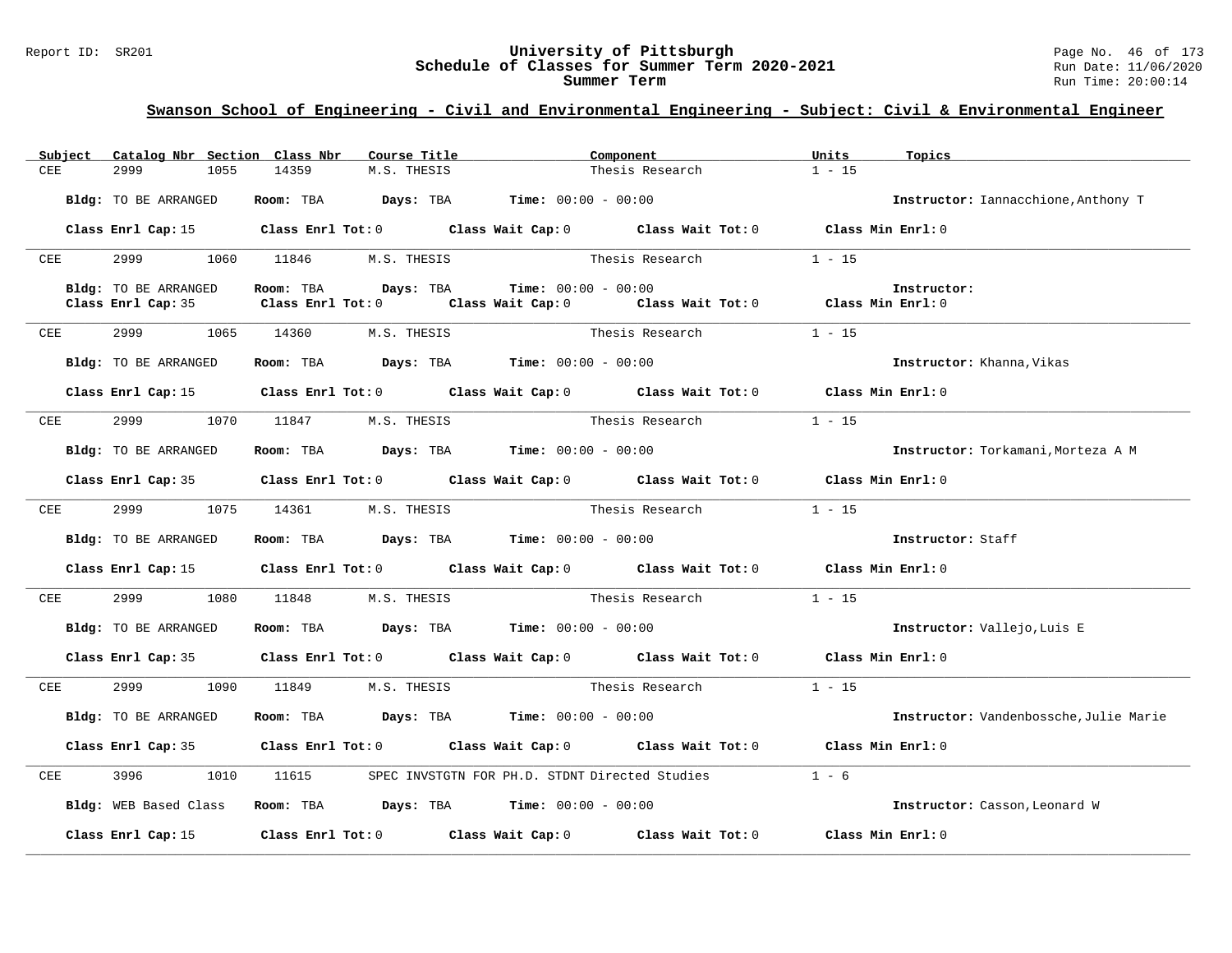#### Report ID: SR201 **University of Pittsburgh** Page No. 47 of 173 **Schedule of Classes for Summer Term 2020-2021** Run Date: 11/06/2020 **Summer Term** Run Time: 20:00:14

|            | Subject Catalog Nbr Section Class Nbr | Course Title <b>Source Search</b><br>Component                                                  | Units<br>Topics                     |
|------------|---------------------------------------|-------------------------------------------------------------------------------------------------|-------------------------------------|
| CEE        | 3996<br>1011                          | 13580<br>SPEC INVSTGTN FOR PH.D. STDNT Directed Studies                                         | $1 - 6$                             |
|            | Bldg: WEB Based Class                 | Room: TBA $Days: TBA$ Time: $00:00 - 00:00$                                                     | Instructor:                         |
|            |                                       | Class Enrl Cap: 15 Class Enrl Tot: 0 Class Wait Cap: 0 Class Wait Tot: 0 Class Min Enrl: 0      |                                     |
|            |                                       |                                                                                                 |                                     |
| CEE        | 3996 1012 14365                       | SPEC INVSTGTN FOR PH.D. STDNT Directed Studies                                                  | $1 - 6$                             |
|            |                                       |                                                                                                 | Instructor: Staff                   |
|            | Bldg: TO BE ARRANGED                  | Room: TBA Days: TBA Time: $00:00 - 00:00$                                                       |                                     |
|            |                                       | Class Enrl Cap: 15 Class Enrl Tot: 0 Class Wait Cap: 0 Class Wait Tot: 0 Class Min Enrl: 0      |                                     |
|            |                                       |                                                                                                 |                                     |
| CEE        | 3996<br>1013                          | 14060<br>SPEC INVSTGTN FOR PH.D. STDNT Directed Studies                                         | $1 - 6$                             |
|            | Bldg: TO BE ARRANGED                  | Room: TBA $Days:$ TBA $Time: 00:00 - 00:00$                                                     | Instructor: Brigham, John C         |
|            |                                       |                                                                                                 |                                     |
|            |                                       | Class Enrl Cap: 15 Class Enrl Tot: 0 Class Wait Cap: 0 Class Wait Tot: 0 Class Min Enrl: 0      |                                     |
| CEE        | 3996 399<br>1015                      | 11814 SPEC INVSTGTN FOR PH.D. STDNT Directed Studies                                            | $1 - 6$                             |
|            |                                       |                                                                                                 |                                     |
|            | Bldg: WEB Based Class                 | Room: TBA $Days:$ TBA $Time: 00:00 - 00:00$                                                     | Instructor: Harries, Kent Alexander |
|            |                                       |                                                                                                 |                                     |
|            |                                       | Class Enrl Cap: 15 Class Enrl Tot: 0 Class Wait Cap: 0 Class Wait Tot: 0 Class Min Enrl: 0      |                                     |
| CEE        |                                       | 3996 1020 11815 SPEC INVSTGTN FOR PH.D. STDNT Directed Studies                                  | $1 - 6$                             |
|            |                                       |                                                                                                 |                                     |
|            | Bldg: WEB Based Class                 | Room: TBA $Days:$ TBA $Time: 00:00 - 00:00$                                                     | Instructor: Staff                   |
|            |                                       | Class Enrl Cap: 15 (Class Enrl Tot: 0 (Class Wait Cap: 0 (Class Wait Tot: 0 (Class Min Enrl: 0) |                                     |
|            |                                       |                                                                                                 |                                     |
| CEE        |                                       | 3996 1025 11816 SPEC INVSTGTN FOR PH.D. STDNT Directed Studies                                  | $1 - 6$                             |
|            |                                       |                                                                                                 |                                     |
|            | Bldg: WEB Based Class                 | Room: TBA $Days:$ TBA $Time: 00:00 - 00:00$                                                     | Instructor: Lin, Jeen-Shang         |
|            |                                       | Class Enrl Cap: 15 Class Enrl Tot: 0 Class Wait Cap: 0 Class Wait Tot: 0 Class Min Enrl: 0      |                                     |
|            |                                       |                                                                                                 |                                     |
| CEE        |                                       | 3996 1030 11817 SPEC INVSTGTN FOR PH.D. STDNT Directed Studies                                  | $1 - 6$                             |
|            | Bldg: WEB Based Class                 | Room: TBA Days: TBA<br><b>Time:</b> $00:00 - 00:00$                                             | Instructor:                         |
|            |                                       | Class Enrl Cap: 15 (Class Enrl Tot: 0 (Class Wait Cap: 0 (Class Wait Tot: 0 (Class Min Enrl: 0) |                                     |
|            |                                       |                                                                                                 |                                     |
| <b>CEE</b> |                                       | 3996 1035 11818 SPEC INVSTGTN FOR PH.D. STDNT Directed Studies 1 - 6                            |                                     |
|            |                                       | Bldg: WEB Based Class Room: TBA Days: TBA<br>$Time: 00:00 - 00:00$                              | Instructor:                         |
|            | Class Enrl Cap: 15                    | Class Enrl Tot: $0$ class Wait Cap: $0$ class Wait Tot: $0$ class Min Enrl: $0$                 |                                     |
|            |                                       |                                                                                                 |                                     |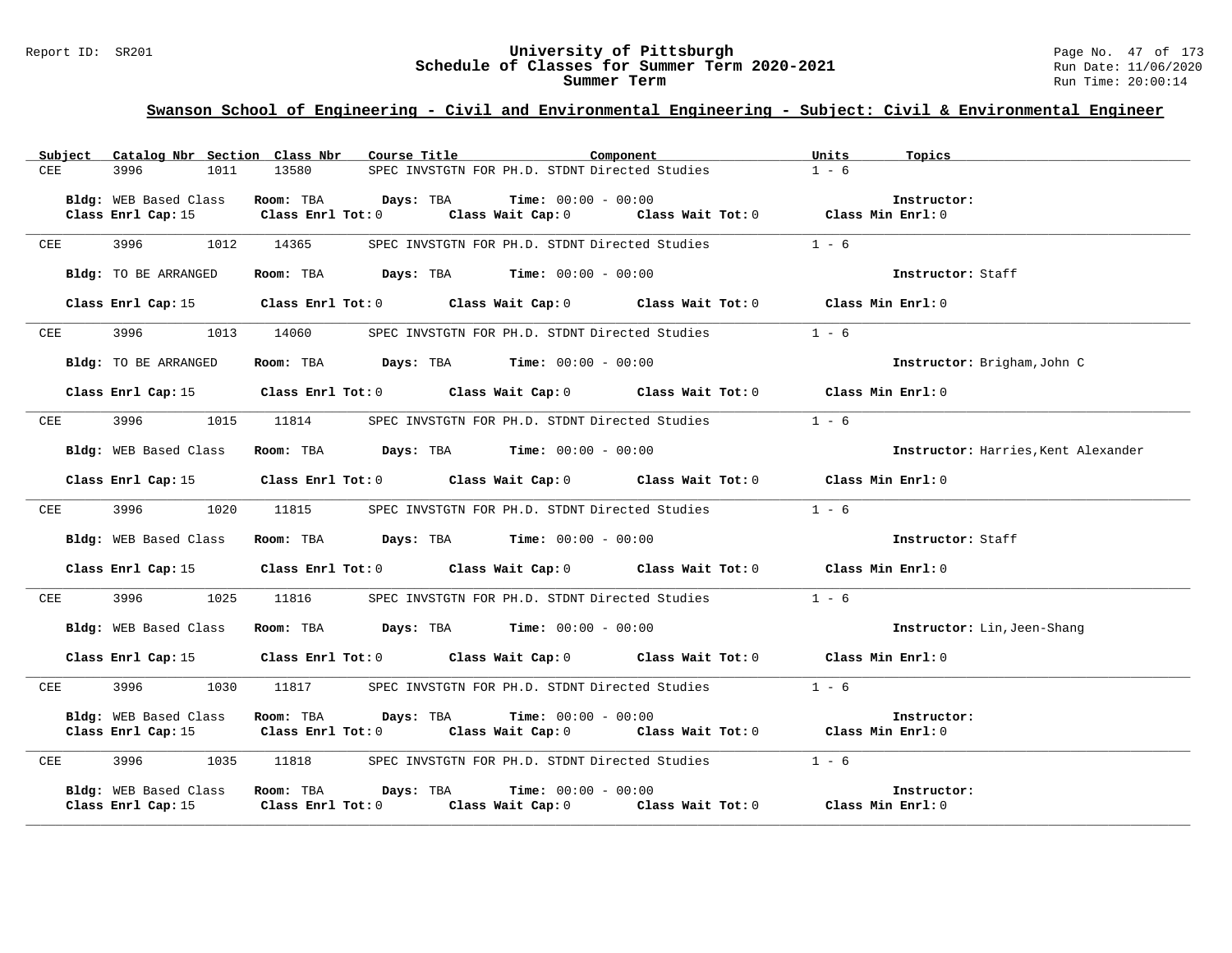#### Report ID: SR201 **University of Pittsburgh** Page No. 48 of 173 **Schedule of Classes for Summer Term 2020-2021** Run Date: 11/06/2020 **Summer Term** Run Time: 20:00:14

| Subject    | Catalog Nbr Section Class Nbr | Course Title                                                                                   | Component                                                                                | Units<br>Topics   |                                        |
|------------|-------------------------------|------------------------------------------------------------------------------------------------|------------------------------------------------------------------------------------------|-------------------|----------------------------------------|
| <b>CEE</b> | 3996<br>1040                  | 11819                                                                                          | SPEC INVSTGTN FOR PH.D. STDNT Directed Studies                                           | $1 - 6$           |                                        |
|            | Bldg: WEB Based Class         |                                                                                                | Room: TBA $Days: TBA$ Time: $00:00 - 00:00$                                              |                   | Instructor: Budny, Daniel David        |
|            |                               | Class Enrl Cap: 15 Class Enrl Tot: 0 Class Wait Cap: 0 Class Wait Tot: 0 Class Min Enrl: 0     |                                                                                          |                   |                                        |
| CEE        | 3996                          | 1045 11820                                                                                     | SPEC INVSTGTN FOR PH.D. STDNT Directed Studies                                           | $1 - 6$           |                                        |
|            | Bldg: WEB Based Class         |                                                                                                | Room: TBA $\rule{1em}{0.15mm}$ Days: TBA $\qquad$ Time: $00:00 - 00:00$                  |                   | Instructor: Rizzo, Piervincenzo        |
|            | Class Enrl Cap: 15            |                                                                                                | Class Enrl Tot: $0$ Class Wait Cap: $0$ Class Wait Tot: $0$ Class Min Enrl: $0$          |                   |                                        |
| CEE        | 3996 — 100                    | 1050 11821                                                                                     | SPEC INVSTGTN FOR PH.D. STDNT Directed Studies $1 - 6$                                   |                   |                                        |
|            | Bldg: WEB Based Class         |                                                                                                | Room: TBA $Days:$ TBA $Time: 00:00 - 00:00$                                              |                   | Instructor: Torkamani, Morteza A M     |
|            | Class Enrl Cap: 15            |                                                                                                | Class Enrl Tot: $0$ Class Wait Cap: $0$ Class Wait Tot: $0$ Class Min Enrl: $0$          |                   |                                        |
| CEE        | 3996<br>1055                  | 11822                                                                                          | SPEC INVSTGTN FOR PH.D. STDNT Directed Studies                                           | $1 - 6$           |                                        |
|            | Bldg: WEB Based Class         |                                                                                                | <b>Room:</b> TBA <b>Days:</b> TBA <b>Time:</b> 00:00 - 00:00                             |                   | Instructor: Vallejo, Luis E            |
|            |                               | Class Enrl Cap: 15 (Class Enrl Tot: 0 (Class Wait Cap: 0 (Class Wait Tot: 0 (Class Min Enrl: 0 |                                                                                          |                   |                                        |
| CEE        | 3996 — 100<br>1060            | 11823                                                                                          | SPEC INVSTGTN FOR PH.D. STDNT Directed Studies                                           | $1 - 6$           |                                        |
|            | Bldg: WEB Based Class         |                                                                                                | Room: TBA $Days:$ TBA $Time: 00:00 - 00:00$                                              |                   | Instructor: Vandenbossche, Julie Marie |
|            |                               | Class Enrl Cap: 15 Class Enrl Tot: 0 Class Wait Cap: 0 Class Wait Tot: 0 Class Min Enrl: 0     |                                                                                          |                   |                                        |
| CEE        | 3996 700                      | 1065 11824                                                                                     | SPEC INVSTGTN FOR PH.D. STDNT Directed Studies                                           | $1 - 6$           |                                        |
|            | Bldg: WEB Based Class         |                                                                                                | Room: TBA $Days:$ TBA $Time: 00:00 - 00:00$                                              |                   | Instructor: Vidic, Radisav             |
|            | Class Enrl Cap: 15            |                                                                                                | Class Enrl Tot: 0 Class Wait Cap: 0 Class Wait Tot: 0                                    | Class Min Enrl: 0 |                                        |
| CEE        | 3996<br>1070                  | 11825                                                                                          | SPEC INVSTGTN FOR PH.D. STDNT Directed Studies                                           | $1 - 6$           |                                        |
|            | Bldg: WEB Based Class         |                                                                                                | Room: TBA $\rule{1em}{0.15mm}$ Days: TBA $\rule{1.15mm}]{0.15mm}$ Time: $0.000 - 0.0000$ |                   | Instructor: Liang, Xu                  |
|            |                               | Class Enrl Cap: 15 Class Enrl Tot: 0 Class Wait Cap: 0 Class Wait Tot: 0 Class Min Enrl: 0     |                                                                                          |                   |                                        |
| CEE        | 3996<br>1075                  | 14362                                                                                          | SPEC INVSTGTN FOR PH.D. STDNT Directed Studies                                           | $1 - 6$           |                                        |
|            | Bldg: TO BE ARRANGED          | Room: TBA<br>Days: TBA                                                                         | <b>Time:</b> $00:00 - 00:00$                                                             | Instructor:       |                                        |
|            | Class Enrl Cap: 15            | Class Enrl Tot: 0                                                                              | Class Wait Cap: 0 Class Wait Tot: 0                                                      | Class Min Enrl: 0 |                                        |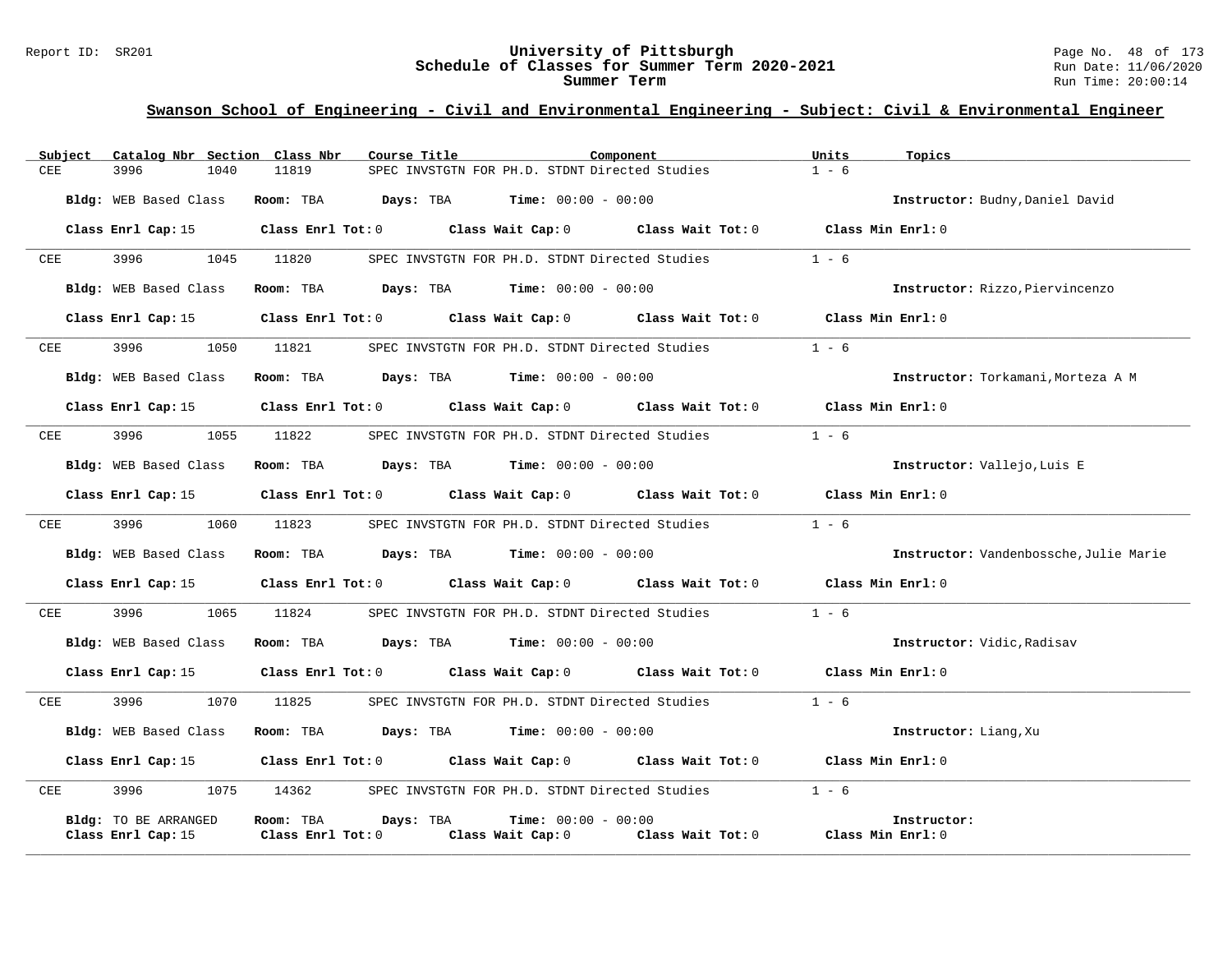# Report ID: SR201 **19 CHE CONFERITY OF Pittsburgh University of Pittsburgh** Page No. 49 of 173 **Schedule of Classes for Summer Term 2020-2021** Run Date: 11/06/2020 Schedule of Classes for Summer Term 2020-2021

|            |            | Subject Catalog Nbr Section Class Nbr      | Course Title                                                                                                      |                                                | Component        | Units<br>Topics |                                     |
|------------|------------|--------------------------------------------|-------------------------------------------------------------------------------------------------------------------|------------------------------------------------|------------------|-----------------|-------------------------------------|
| <b>CEE</b> |            | 3996<br>1080                               | 13578                                                                                                             | SPEC INVSTGTN FOR PH.D. STDNT Directed Studies |                  | $1 - 6$         |                                     |
|            |            | Bldg: WEB Based Class                      | <b>Room:</b> TBA $Days:$ TBA $Time: 00:00 - 00:00$                                                                |                                                |                  |                 | Instructor: Bilec, Melissa M        |
|            |            |                                            | Class Enrl Cap: 15 Class Enrl Tot: 0 Class Wait Cap: 0 Class Wait Tot: 0 Class Min Enrl: 0                        |                                                |                  |                 |                                     |
| CEE        |            | 3996<br>1085                               | 14363                                                                                                             | SPEC INVSTGTN FOR PH.D. STDNT Directed Studies |                  | $1 - 6$         |                                     |
|            |            | Bldg: TO BE ARRANGED                       | Room: TBA $Days:$ TBA $Time: 00:00 - 00:00$                                                                       |                                                |                  |                 | Instructor: Iannacchione, Anthony T |
|            |            |                                            | Class Enrl Cap: 15 Class Enrl Tot: 0 Class Wait Cap: 0 Class Wait Tot: 0 Class Min Enrl: 0                        |                                                |                  |                 |                                     |
|            | CEE        | 3996                                       | 1090 13579 SPEC INVSTGTN FOR PH.D. STDNT Directed Studies 1 - 6                                                   |                                                |                  |                 |                                     |
|            |            | Bldg: WEB Based Class                      | Room: TBA $Days: TBA$ Time: $00:00 - 00:00$                                                                       |                                                |                  | Instructor:     |                                     |
|            |            | Class Enrl Cap: 15                         | Class Enrl Tot: $0$ Class Wait Cap: $0$ Class Wait Tot: $0$ Class Min Enrl: $0$                                   |                                                |                  |                 |                                     |
| CEE        |            | 3996                                       | 1095 14364                                                                                                        | SPEC INVSTGTN FOR PH.D. STDNT Directed Studies |                  | $1 - 6$         |                                     |
|            |            | Bldg: TO BE ARRANGED                       | <b>Room:</b> TBA $Days:$ TBA $Time: 00:00 - 00:00$                                                                |                                                |                  |                 | Instructor: Khanna, Vikas           |
|            |            |                                            | Class Enrl Cap: 15 Class Enrl Tot: 0 Class Wait Cap: 0 Class Wait Tot: 0 Class Min Enrl: 0                        |                                                |                  |                 |                                     |
| CEE        |            |                                            | 3997 1010 11614 RESEARCH, PH.D Directed Studies                                                                   |                                                |                  | $1 - 15$        |                                     |
|            |            | Bldg: WEB Based Class                      | Room: TBA $Days:$ TBA $Time: 00:00 - 00:00$                                                                       |                                                |                  |                 | Instructor: Casson, Leonard W       |
|            |            |                                            | Class Enrl Cap: 25 Class Enrl Tot: 0 Class Wait Cap: 0 Class Wait Tot: 0 Class Min Enrl: 0                        |                                                |                  |                 |                                     |
|            | CEE        |                                            | 3997 1011 13582 RESEARCH, PH.D                                                                                    |                                                | Directed Studies | $1 - 15$        |                                     |
|            |            |                                            | Bldg: WEB Based Class Room: TBA Days: TBA Time: 00:00 - 00:00                                                     |                                                |                  |                 | Instructor: Bunger, Andrew P        |
|            |            |                                            | Class Enrl Cap: 25 Class Enrl Tot: 0 Class Wait Cap: 0 Class Wait Tot: 0 Class Min Enrl: 0                        |                                                |                  |                 |                                     |
|            | <b>CEE</b> |                                            | 3997 1012 13583 RESEARCH, PH.D Directed Studies                                                                   |                                                |                  | $1 - 15$        |                                     |
|            |            | Bldg: WEB Based Class                      | Room: TBA Days: TBA<br>Class Enrl Cap: 25 Class Enrl Tot: 0 Class Wait Cap: 0 Class Wait Tot: 0 Class Min Enrl: 0 | <b>Time:</b> $00:00 - 00:00$                   |                  | Instructor:     |                                     |
|            | CEE        |                                            | 3997 1013 14061 RESEARCH, PH.D Directed Studies                                                                   |                                                |                  | $1 - 15$        |                                     |
|            |            | Bldg: TO BE ARRANGED<br>Class Enrl Cap: 25 | Room: TBA Days: TBA<br>Class Enrl Tot: $0$ class Wait Cap: $0$ class Wait Tot: $0$ class Min Enrl: $0$            | <b>Time:</b> $00:00 - 00:00$                   |                  | Instructor:     |                                     |
|            |            |                                            |                                                                                                                   |                                                |                  |                 |                                     |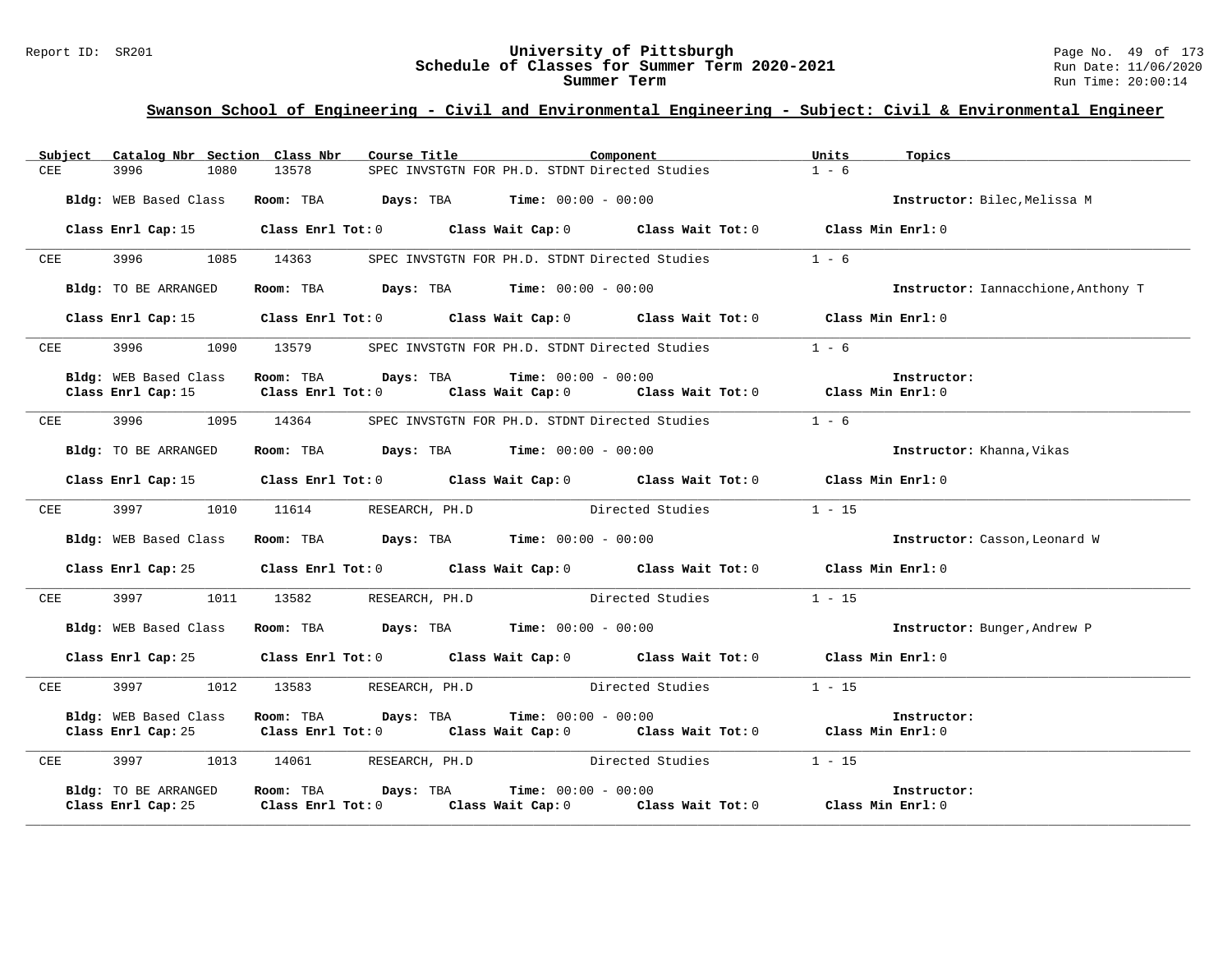# Report ID: SR201 **1988 Chedule of Classes for Summer Term 2020-2021** Page No. 50 of 173<br>**Schedule of Classes for Summer Term 2020-2021** Run Date: 11/06/2020 Schedule of Classes for Summer Term 2020-2021

| Subject                  | Catalog Nbr Section Class Nbr               | Course Title                                                                             | Component                                                                                          | Units<br>Topics                     |
|--------------------------|---------------------------------------------|------------------------------------------------------------------------------------------|----------------------------------------------------------------------------------------------------|-------------------------------------|
| <b>CEE</b>               | 3997<br>1015                                | 11826<br>RESEARCH, PH.D                                                                  | Directed Studies                                                                                   | $1 - 15$                            |
|                          | Bldg: WEB Based Class                       | Room: TBA $Days:$ TBA $Time: 00:00 - 00:00$                                              |                                                                                                    | Instructor: Harries, Kent Alexander |
|                          |                                             |                                                                                          | Class Enrl Cap: 25 Class Enrl Tot: 0 Class Wait Cap: 0 Class Wait Tot: 0 Class Min Enrl: 0         |                                     |
| CEE                      | 3997<br>1020                                | 11827                                                                                    | RESEARCH, PH.D Directed Studies                                                                    | $1 - 15$                            |
|                          | Bldg: WEB Based Class                       | Room: TBA $\rule{1em}{0.15mm}$ Days: TBA $\rule{1.15mm}]{0.15mm}$ Time: $0.000 - 0.0000$ |                                                                                                    | Instructor: Staff                   |
|                          | Class Enrl Cap: 25                          |                                                                                          | Class Enrl Tot: 0 Class Wait Cap: 0 Class Wait Tot: 0 Class Min Enrl: 0                            |                                     |
| CEE                      |                                             | 3997 1025 11828 RESEARCH, PH.D                                                           | Directed Studies                                                                                   | $1 - 15$                            |
|                          | Bldg: WEB Based Class                       | Room: TBA $Days:$ TBA $Time: 00:00 - 00:00$                                              |                                                                                                    | Instructor: Liang, Xu               |
|                          | Class Enrl Cap: 25                          |                                                                                          | Class Enrl Tot: 0 Class Wait Cap: 0 Class Wait Tot: 0 Class Min Enrl: 0                            |                                     |
| <b>CEE</b>               | 3997 1030 11829                             |                                                                                          | RESEARCH, PH.D Directed Studies                                                                    | $1 - 15$                            |
|                          | Bldg: WEB Based Class                       | Room: TBA $\rule{1em}{0.15mm}$ Days: TBA $\rule{1.5mm}{0.15mm}$ Time: $00:00 - 00:00$    |                                                                                                    | <b>Instructor:</b> Lin, Jeen-Shang  |
|                          | Class Enrl Cap: 25                          |                                                                                          | Class Enrl Tot: $0$ Class Wait Cap: $0$ Class Wait Tot: $0$ Class Min Enrl: $0$                    |                                     |
| $CEE$ and $CEE$ and $SE$ | 3997 — 100<br>1035                          | 11830 RESEARCH, PH.D                                                                     | Directed Studies                                                                                   | $1 - 15$                            |
|                          | Bldg: WEB Based Class<br>Class Enrl Cap: 25 | Room: TBA $Days:$ TBA Time: $00:00 - 00:00$                                              | Class Enrl Tot: 0 $\qquad$ Class Wait Cap: 0 $\qquad$ Class Wait Tot: 0 $\qquad$ Class Min Enrl: 0 | Instructor:                         |
| CEE                      | 3997<br>1040                                |                                                                                          | 11831 RESEARCH, PH.D Directed Studies                                                              | $1 - 15$                            |
|                          | Bldg: WEB Based Class<br>Class Enrl Cap: 25 | Room: TBA $Days:$ TBA $Time: 00:00 - 00:00$                                              | Class Enrl Tot: 0 $\qquad$ Class Wait Cap: 0 $\qquad$ Class Wait Tot: 0 $\qquad$ Class Min Enrl: 0 | Instructor:                         |
| CEE                      | 3997 — 100<br>1045                          |                                                                                          | 11832 RESEARCH, PH.D Directed Studies                                                              | $1 - 15$                            |
|                          | Bldg: WEB Based Class                       | Room: TBA $Days:$ TBA $Time:$ $00:00 - 00:00$                                            |                                                                                                    | Instructor: Budny, Daniel David     |
|                          |                                             |                                                                                          | Class Enrl Cap: 25 Class Enrl Tot: 0 Class Wait Cap: 0 Class Wait Tot: 0 Class Min Enrl: 0         |                                     |
| CEE                      | 1050                                        |                                                                                          | 11833 RESEARCH, PH.D Directed Studies                                                              | $1 - 15$                            |
|                          | Bldg: WEB Based Class                       | Room: TBA $\rule{1em}{0.15mm}$ Days: TBA Time: $00:00 - 00:00$                           |                                                                                                    | Instructor: Rizzo, Piervincenzo     |
|                          |                                             |                                                                                          | Class Enrl Cap: 25 Class Enrl Tot: 0 Class Wait Cap: 0 Class Wait Tot: 0 Class Min Enrl: 0         |                                     |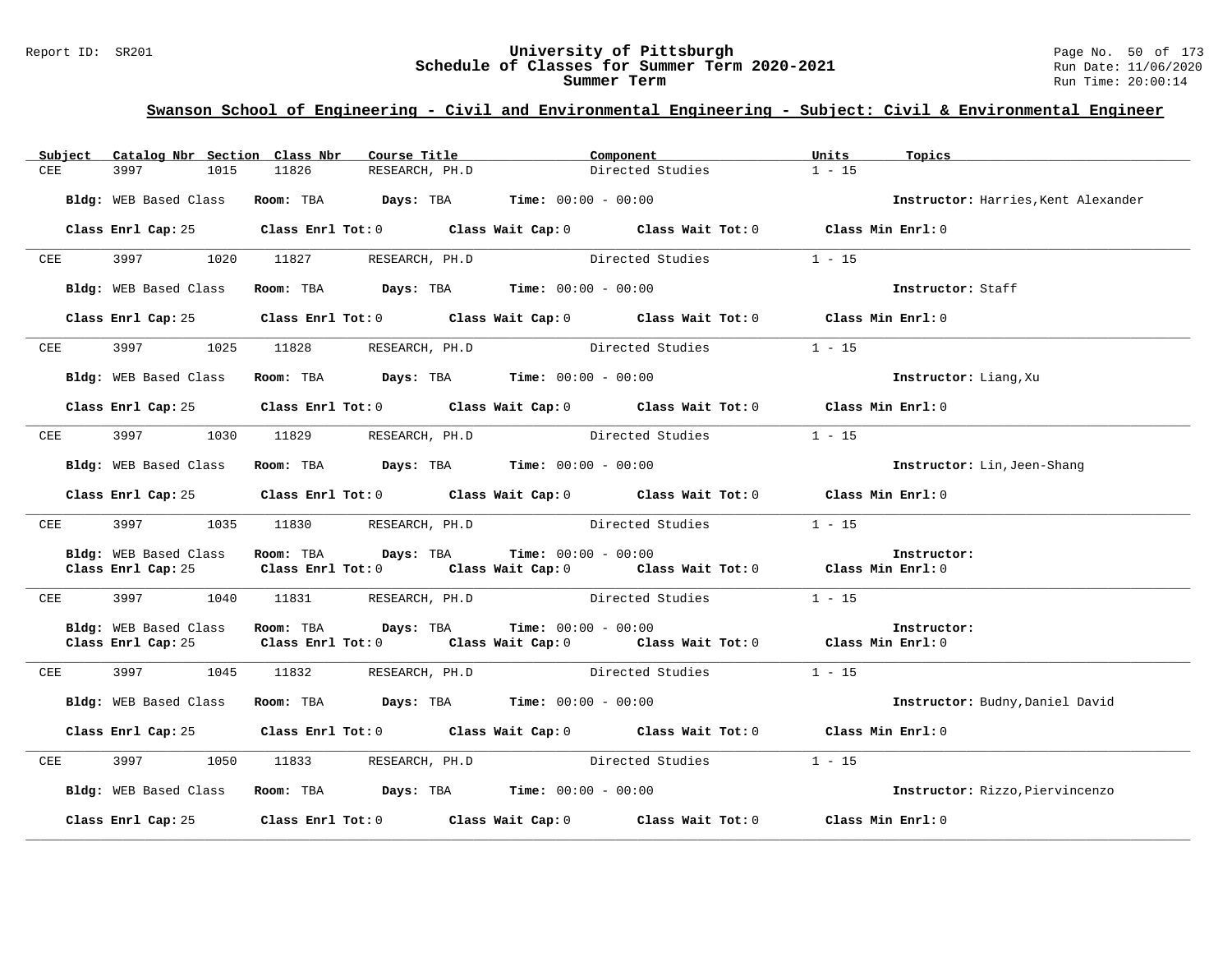#### Report ID: SR201 **University of Pittsburgh** Page No. 51 of 173 **Schedule of Classes for Summer Term 2020-2021** Run Date: 11/06/2020 **Summer Term** Run Time: 20:00:14

| Subject | Catalog Nbr Section Class Nbr | Course Title                                                   | Component                                                                                  | Units<br>Topics                        |
|---------|-------------------------------|----------------------------------------------------------------|--------------------------------------------------------------------------------------------|----------------------------------------|
| CEE     | 3997<br>1055                  | 11834<br>RESEARCH, PH.D                                        | Directed Studies                                                                           | $1 - 15$                               |
|         | Bldg: WEB Based Class         | <b>Room:</b> TBA $Days:$ TBA $Time: 00:00 - 00:00$             |                                                                                            | Instructor: Torkamani, Morteza A M     |
|         |                               |                                                                | Class Enrl Cap: 25 Class Enrl Tot: 0 Class Wait Cap: 0 Class Wait Tot: 0 Class Min Enrl: 0 |                                        |
| CEE     |                               | 3997 1060 11850 RESEARCH, PH.D                                 | Directed Studies                                                                           | $1 - 15$                               |
|         | Bldg: TO BE ARRANGED          | Room: TBA $Days:$ TBA $Time: 00:00 - 00:00$                    |                                                                                            | Instructor: Vallejo, Luis E            |
|         |                               |                                                                | Class Enrl Cap: 25 Class Enrl Tot: 0 Class Wait Cap: 0 Class Wait Tot: 0 Class Min Enrl: 0 |                                        |
| CEE     | 3997 399                      | 1065 14366<br>RESEARCH, PH.D                                   | Directed Studies                                                                           | $1 - 15$                               |
|         | Bldg: TO BE ARRANGED          | Room: TBA $Days:$ TBA $Time: 00:00 - 00:00$                    |                                                                                            | Instructor: Brigham, John C            |
|         |                               |                                                                | Class Enrl Cap: 15 Class Enrl Tot: 0 Class Wait Cap: 0 Class Wait Tot: 0 Class Min Enrl: 0 |                                        |
| CEE     |                               |                                                                | 3997 1070 11851 RESEARCH, PH.D Directed Studies                                            | $1 - 15$                               |
|         | Bldg: TO BE ARRANGED          | Room: TBA $Days:$ TBA $Time: 00:00 - 00:00$                    |                                                                                            | Instructor: Vandenbossche, Julie Marie |
|         |                               |                                                                | Class Enrl Cap: 25 Class Enrl Tot: 0 Class Wait Cap: 0 Class Wait Tot: 0 Class Min Enrl: 0 |                                        |
|         |                               |                                                                | CEE 3997 1075 14367 RESEARCH, PH.D Directed Studies                                        | $1 - 15$                               |
|         | Bldg: TO BE ARRANGED          | Room: TBA $Days:$ TBA $Time: 00:00 - 00:00$                    |                                                                                            | Instructor: Iannacchione, Anthony T    |
|         |                               |                                                                | Class Enrl Cap: 15 Class Enrl Tot: 0 Class Wait Cap: 0 Class Wait Tot: 0 Class Min Enrl: 0 |                                        |
| CEE     | 3997<br>1080                  |                                                                | 11852 RESEARCH, PH.D Directed Studies                                                      | $1 - 15$                               |
|         | Bldg: TO BE ARRANGED          | Room: TBA $Days:$ TBA $Time: 00:00 - 00:00$                    |                                                                                            | Instructor: Vidic, Radisav             |
|         |                               |                                                                | Class Enrl Cap: 25 Class Enrl Tot: 0 Class Wait Cap: 0 Class Wait Tot: 0 Class Min Enrl: 0 |                                        |
| CEE     | 3997<br>1085                  |                                                                | 14368 RESEARCH, PH.D Directed Studies 1 - 15                                               |                                        |
|         | Bldg: TO BE ARRANGED          | Room: TBA $Days:$ TBA $Time: 00:00 - 00:00$                    |                                                                                            | Instructor: Khanna, Vikas              |
|         |                               |                                                                | Class Enrl Cap: 15 Class Enrl Tot: 0 Class Wait Cap: 0 Class Wait Tot: 0                   | Class Min Enrl: 0                      |
| CEE     | 3997<br>1090                  | 13581                                                          | RESEARCH, PH.D Directed Studies                                                            | $1 - 15$                               |
|         | Bldg: WEB Based Class         | Room: TBA $\rule{1em}{0.15mm}$ Days: TBA Time: $00:00 - 00:00$ |                                                                                            | Instructor: Bilec, Melissa M           |
|         | Class Enrl Cap: 25            |                                                                | Class Enrl Tot: 0 Class Wait Cap: 0 Class Wait Tot: 0                                      | Class Min Enrl: 0                      |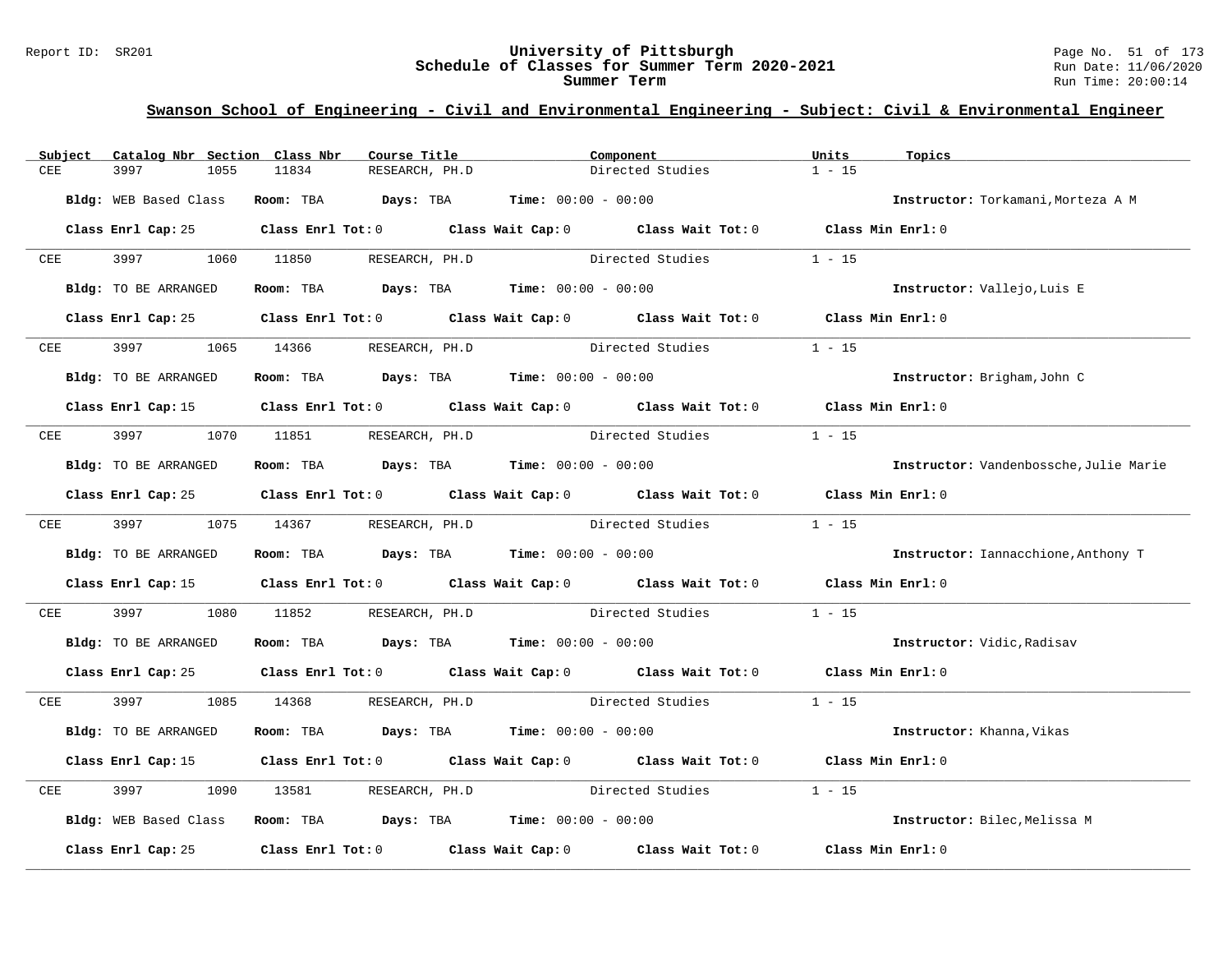| CEE | 3997 3997            | 1095 14499                                                    | RESEARCH, PH.D Directed Studies                                                            | $1 - 15$                            |
|-----|----------------------|---------------------------------------------------------------|--------------------------------------------------------------------------------------------|-------------------------------------|
|     | Bldg: TO BE ARRANGED | Room: TBA $Days:$ TBA $Time: 00:00 - 00:00$                   |                                                                                            | Instructor: Staff                   |
|     |                      |                                                               | Class Enrl Cap: 15 Class Enrl Tot: 0 Class Wait Cap: 0 Class Wait Tot: 0 Class Min Enrl: 0 |                                     |
|     |                      |                                                               | CEE 3999 1010 11616 PH.D. DISSERTATION Thesis Research 1 - 15                              |                                     |
|     |                      | Bldg: WEB Based Class Room: TBA Days: TBA Time: 00:00 - 00:00 |                                                                                            | Instructor: Yu, Qiang               |
|     |                      |                                                               | Class Enrl Cap: 35 Class Enrl Tot: 0 Class Wait Cap: 0 Class Wait Tot: 0 Class Min Enrl: 0 |                                     |
|     |                      |                                                               | CEE 3999 1011 13585 PH.D. DISSERTATION Thesis Research 1 - 15                              |                                     |
|     |                      | Bldg: WEB Based Class Room: TBA Days: TBA Time: 00:00 - 00:00 |                                                                                            | Instructor: Bunger, Andrew P        |
|     |                      |                                                               | Class Enrl Cap: 35 Class Enrl Tot: 0 Class Wait Cap: 0 Class Wait Tot: 0 Class Min Enrl: 0 |                                     |
|     |                      |                                                               | CEE 3999 1012 14357 PH.D. DISSERTATION Thesis Research                                     | $1 - 15$                            |
|     | Bldg: TO BE ARRANGED | Room: TBA $Days:$ TBA $Time: 00:00 - 00:00$                   |                                                                                            | Instructor: Staff                   |
|     |                      |                                                               | Class Enrl Cap: 15 Class Enrl Tot: 0 Class Wait Cap: 0 Class Wait Tot: 0 Class Min Enrl: 0 |                                     |
|     |                      |                                                               | CEE 3999 1013 13586 PH.D. DISSERTATION Thesis Research 1 - 15                              |                                     |
|     |                      | Bldg: WEB Based Class Room: TBA Days: TBA Time: 00:00 - 00:00 | Class Enrl Cap: 35 Class Enrl Tot: 0 Class Wait Cap: 0 Class Wait Tot: 0 Class Min Enrl: 0 | Instructor:                         |
|     |                      |                                                               | CEE 3999 1014 14062 PH.D. DISSERTATION Thesis Research 1 - 15                              |                                     |
|     | Bldg: TO BE ARRANGED | Room: TBA $Days:$ TBA $Time: 00:00 - 00:00$                   | Class Enrl Cap: 35 Class Enrl Tot: 0 Class Wait Cap: 0 Class Wait Tot: 0 Class Min Enrl: 0 | Instructor:                         |
|     |                      |                                                               | CEE 3999 1015 11835 PH.D. DISSERTATION Thesis Research 1 - 15                              |                                     |
|     |                      | Bldg: WEB Based Class Room: TBA Days: TBA Time: 00:00 - 00:00 |                                                                                            | Instructor: Casson, Leonard W       |
|     |                      |                                                               | Class Enrl Cap: 35 Class Enrl Tot: 0 Class Wait Cap: 0 Class Wait Tot: 0 Class Min Enrl: 0 |                                     |
|     |                      |                                                               | CEE 3999 1020 11836 PH.D. DISSERTATION Thesis Research 1 - 15                              |                                     |
|     |                      | Bldg: WEB Based Class Room: TBA Days: TBA Time: 00:00 - 00:00 |                                                                                            | Instructor: Harries, Kent Alexander |
|     |                      |                                                               | Class Enrl Cap: 35 Class Enrl Tot: 0 Class Wait Cap: 0 Class Wait Tot: 0 Class Min Enrl: 0 |                                     |
|     |                      | CEE 3999 1025 11837 PH.D. DISSERTATION Thesis Research        |                                                                                            | $1 - 15$                            |
|     |                      | Bldg: WEB Based Class Room: TBA Days: TBA Time: 00:00 - 00:00 |                                                                                            | Instructor: Lin, Jeen-Shang         |
|     |                      |                                                               | Class Enrl Cap: 35 Class Enrl Tot: 0 Class Wait Cap: 0 Class Wait Tot: 0 Class Min Enrl: 0 |                                     |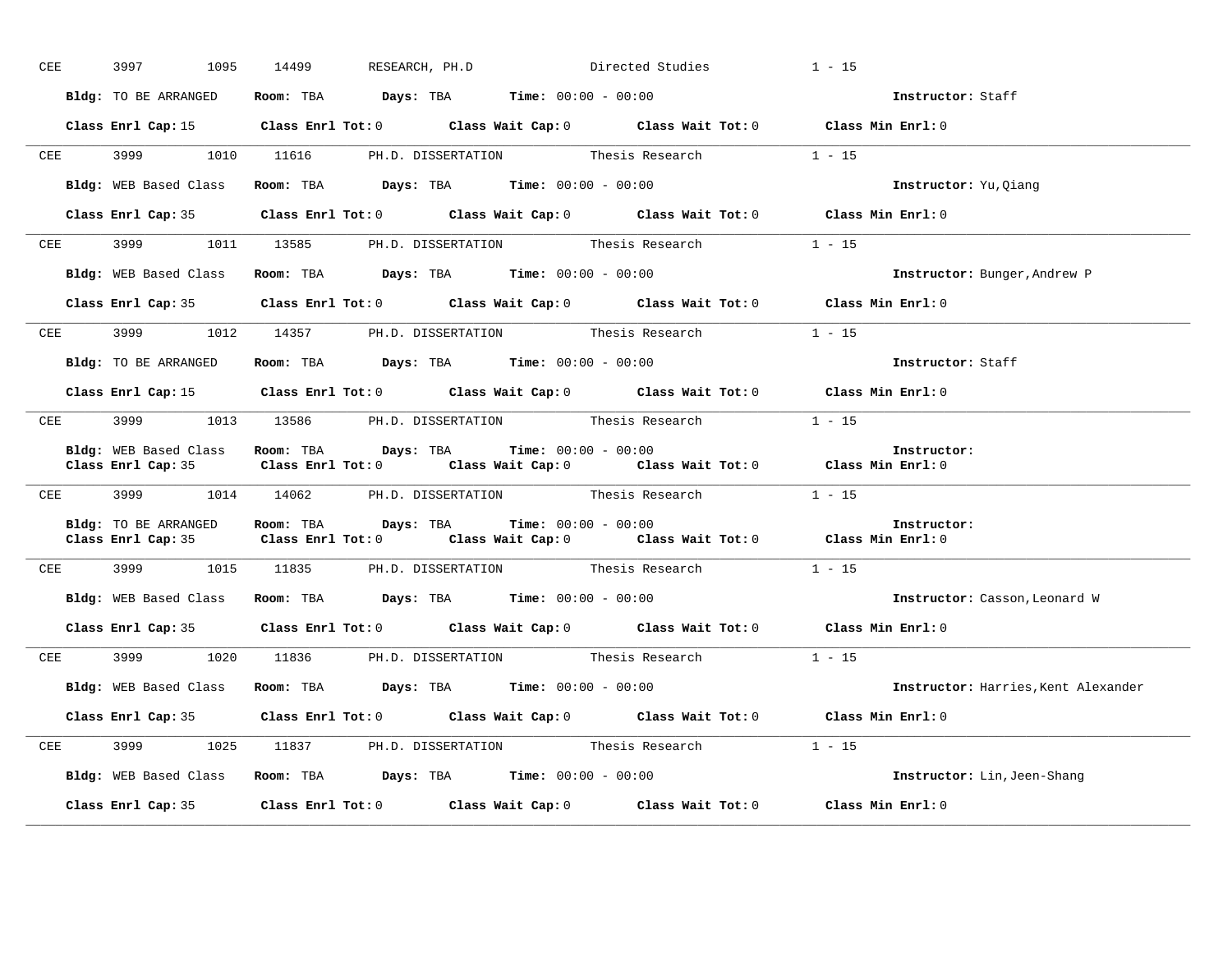#### Report ID: SR201 **University of Pittsburgh** Page No. 53 of 173 **Schedule of Classes for Summer Term 2020-2021** Run Date: 11/06/2020 **Summer Term** Run Time: 20:00:14

|            |            | Subject Catalog Nbr Section Class Nbr | Course Title                                                                                                              | Component                    | Units<br>Topics                        |
|------------|------------|---------------------------------------|---------------------------------------------------------------------------------------------------------------------------|------------------------------|----------------------------------------|
| <b>CEE</b> |            | 3999<br>1030                          | 11838<br>PH.D. DISSERTATION                                                                                               | Thesis Research              | $1 - 15$                               |
|            |            |                                       |                                                                                                                           |                              |                                        |
|            |            | Bldg: WEB Based Class                 | Room: TBA Davs: TBA<br>Class Enrl Tot: 0 $\qquad$ Class Wait Cap: 0 $\qquad$ Class Wait Tot: 0 $\qquad$ Class Min Enrl: 0 | <b>Time:</b> $00:00 - 00:00$ | Instructor:                            |
|            |            | Class Enrl Cap: 35                    |                                                                                                                           |                              |                                        |
| CEE        |            | 3999<br>1035                          | PH.D. DISSERTATION Thesis Research<br>11839                                                                               |                              | $1 - 15$                               |
|            |            |                                       |                                                                                                                           |                              |                                        |
|            |            | Bldg: WEB Based Class                 | Room: TBA $Days:$ TBA $Time: 00:00 - 00:00$                                                                               |                              | Instructor: Budny, Daniel David        |
|            |            |                                       | Class Enrl Tot: 0 Class Wait Cap: 0 Class Wait Tot: 0 Class Min Enrl: 0                                                   |                              |                                        |
|            |            | Class Enrl Cap: 35                    |                                                                                                                           |                              |                                        |
|            | CEE        |                                       | 3999 1040 11840 PH.D. DISSERTATION Thesis Research                                                                        |                              | $1 - 15$                               |
|            |            |                                       |                                                                                                                           |                              |                                        |
|            |            | Bldg: WEB Based Class                 | Room: TBA $Days:$ TBA Time: $00:00 - 00:00$                                                                               |                              | Instructor: Rizzo, Piervincenzo        |
|            |            |                                       |                                                                                                                           |                              |                                        |
|            |            |                                       | Class Enrl Cap: 35 Class Enrl Tot: 0 Class Wait Cap: 0 Class Wait Tot: 0 Class Min Enrl: 0                                |                              |                                        |
|            | CEE        |                                       | 3999 1045 11841 PH.D. DISSERTATION Thesis Research                                                                        |                              | $1 - 15$                               |
|            |            |                                       |                                                                                                                           |                              |                                        |
|            |            | Bldg: WEB Based Class                 | Room: TBA $\rule{1em}{0.15mm}$ Days: TBA Time: $00:00 - 00:00$                                                            |                              | Instructor: Torkamani, Morteza A M     |
|            |            |                                       |                                                                                                                           |                              |                                        |
|            |            |                                       | Class Enrl Cap: 35 Class Enrl Tot: 0 Class Wait Cap: 0 Class Wait Tot: 0 Class Min Enrl: 0                                |                              |                                        |
| CEE        |            | 3999<br>1050                          | 11842 PH.D. DISSERTATION Thesis Research                                                                                  |                              | $1 - 15$                               |
|            |            |                                       |                                                                                                                           |                              |                                        |
|            |            | Bldg: WEB Based Class                 | Room: TBA $\rule{1em}{0.15mm}$ Days: TBA $\rule{1.5mm}{0.15mm}$ Time: $00:00 - 00:00$                                     |                              | Instructor: Vallejo, Luis E            |
|            |            |                                       | Class Enrl Cap: 35 Class Enrl Tot: 0 Class Wait Cap: 0 Class Wait Tot: 0 Class Min Enrl: 0                                |                              |                                        |
|            |            |                                       |                                                                                                                           |                              |                                        |
|            | <b>CEE</b> |                                       | 3999 1055 11843 PH.D. DISSERTATION Thesis Research                                                                        |                              | $1 - 15$                               |
|            |            |                                       |                                                                                                                           |                              |                                        |
|            |            | Bldg: WEB Based Class                 | Room: TBA $Days:$ TBA $Time: 00:00 - 00:00$                                                                               |                              | Instructor: Vandenbossche, Julie Marie |
|            |            |                                       | Class Enrl Cap: 35 Class Enrl Tot: 0 Class Wait Cap: 0 Class Wait Tot: 0 Class Min Enrl: 0                                |                              |                                        |
|            |            |                                       |                                                                                                                           |                              |                                        |
| CEE        |            | 3999 (1984)<br>1060                   |                                                                                                                           |                              | $1 - 15$                               |
|            |            |                                       |                                                                                                                           |                              |                                        |
|            |            | Bldg: WEB Based Class                 | Room: TBA $Days:$ TBA Time: $00:00 - 00:00$                                                                               |                              | Instructor: Vidic, Radisav             |
|            |            |                                       | Class Enrl Cap: 35 Class Enrl Tot: 0 Class Wait Cap: 0 Class Wait Tot: 0 Class Min Enrl: 0                                |                              |                                        |
|            |            |                                       |                                                                                                                           |                              |                                        |
| CEE        |            | 3999<br>1070                          | 11853 PH.D. DISSERTATION Thesis Research 1 - 15                                                                           |                              |                                        |
|            |            |                                       |                                                                                                                           |                              |                                        |
|            |            | Bldg: TO BE ARRANGED                  | Room: TBA $\rule{1em}{0.15mm}$ Days: TBA Time: $00:00 - 00:00$                                                            |                              | Instructor: Liang, Xu                  |
|            |            | Class Enrl Cap: 35                    | Class Enrl Tot: 0 Class Wait Cap: 0 Class Wait Tot: 0 Class Min Enrl: 0                                                   |                              |                                        |
|            |            |                                       |                                                                                                                           |                              |                                        |
|            |            |                                       |                                                                                                                           |                              |                                        |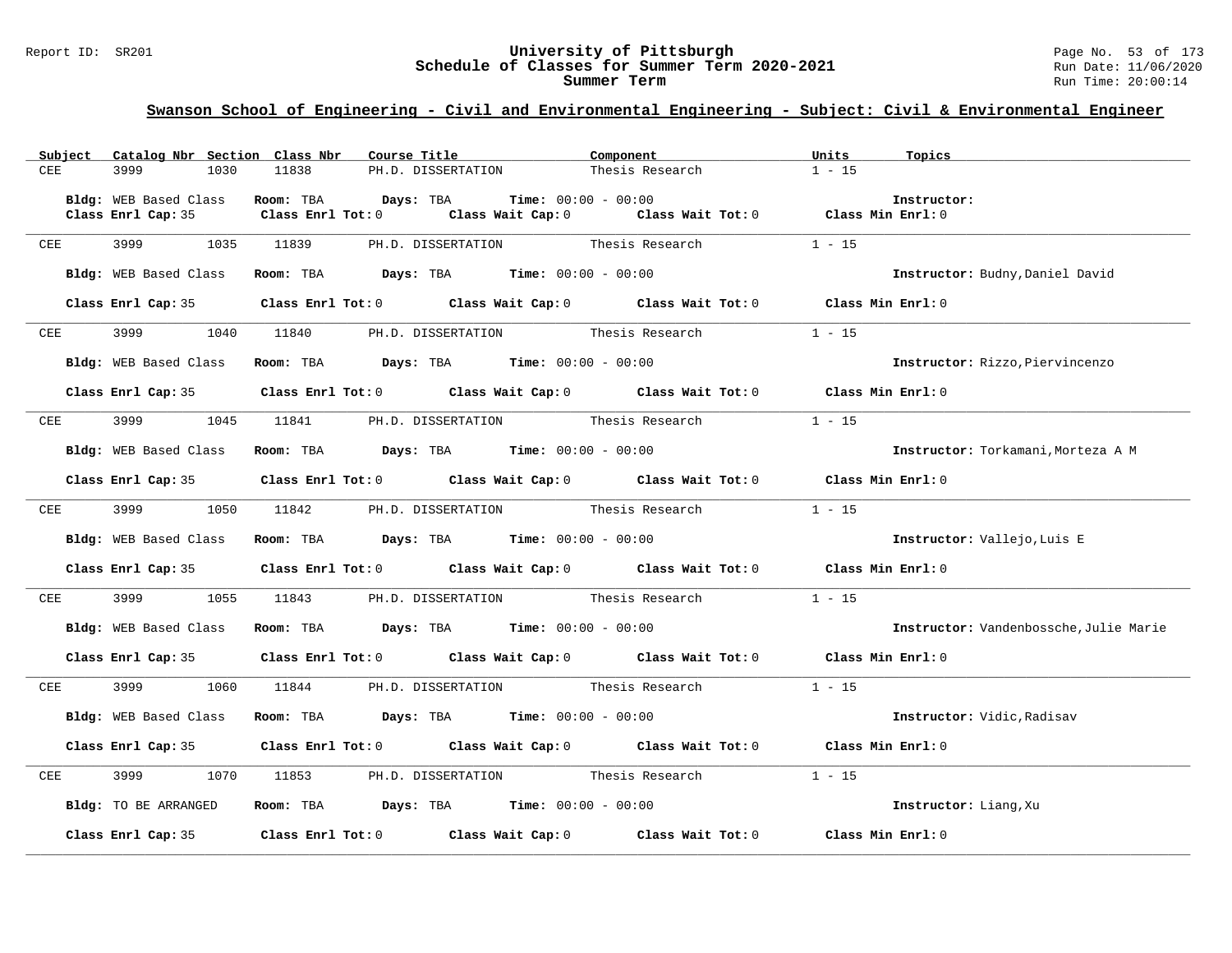#### Report ID: SR201 **University of Pittsburgh** Page No. 54 of 173 **Schedule of Classes for Summer Term 2020-2021** Run Date: 11/06/2020 **Summer Term** Run Time: 20:00:14

| Subject | Catalog Nbr Section Class Nbr |                   | Course Title                                                | Component                                                                                          | Units<br>Topics                     |
|---------|-------------------------------|-------------------|-------------------------------------------------------------|----------------------------------------------------------------------------------------------------|-------------------------------------|
| CEE     | 1075<br>3999                  | 14354             | PH.D. DISSERTATION                                          | Thesis Research                                                                                    | $1 - 15$                            |
|         | Bldg: TO BE ARRANGED          | Room: TBA         | <b>Days:</b> TBA <b>Time:</b> $00:00 - 00:00$               |                                                                                                    | Instructor: Brigham, John C         |
|         | Class Enrl Cap: 15            |                   | Class Enrl Tot: $0$ Class Wait Cap: $0$ Class Wait Tot: $0$ |                                                                                                    | Class Min Enrl: 0                   |
| CEE     | 1080<br>3999                  | 11854             | PH.D. DISSERTATION                                          | Thesis Research                                                                                    | $1 - 15$                            |
|         | Bldg: TO BE ARRANGED          | Room: TBA         | <b>Days:</b> TBA <b>Time:</b> $00:00 - 00:00$               |                                                                                                    | Instructor:                         |
|         | Class Enrl Cap: 35            |                   |                                                             | Class Enrl Tot: 0 $\qquad$ Class Wait Cap: 0 $\qquad$ Class Wait Tot: 0 $\qquad$ Class Min Enrl: 0 |                                     |
| CEE     | 1085<br>3999                  | 14355             | PH.D. DISSERTATION                                          | Thesis Research                                                                                    | $1 - 15$                            |
|         | Bldg: TO BE ARRANGED          | Room: TBA         | <b>Days:</b> TBA <b>Time:</b> $00:00 - 00:00$               |                                                                                                    | Instructor: Iannacchione, Anthony T |
|         | Class Enrl Cap: 15            |                   | Class Enrl Tot: $0$ Class Wait Cap: $0$ Class Wait Tot: $0$ |                                                                                                    | Class Min Enrl: 0                   |
| CEE     | 1090<br>3999                  | 13584             | PH.D. DISSERTATION                                          | Thesis Research                                                                                    | $1 - 15$                            |
|         | Bldg: WEB Based Class         | Room: TBA         | <b>Days:</b> TBA <b>Time:</b> $00:00 - 00:00$               |                                                                                                    | Instructor: Bilec. Melissa M        |
|         | Class Enrl Cap: 35            |                   | Class Enrl Tot: $0$ Class Wait Cap: $0$ Class Wait Tot: $0$ |                                                                                                    | Class Min Enrl: 0                   |
| CEE     | 1095<br>3999                  | 14356             | PH.D. DISSERTATION                                          | Thesis Research                                                                                    | $1 - 15$                            |
|         | Bldg: TO BE ARRANGED          | Room: TBA         | <b>Days:</b> TBA <b>Time:</b> $00:00 - 00:00$               |                                                                                                    | Instructor: Khanna, Vikas           |
|         | Class Enrl Cap: 15            | Class Enrl Tot: 0 | Class Wait Cap: 0                                           | Class Wait Tot: 0                                                                                  | Class Min Enrl: 0                   |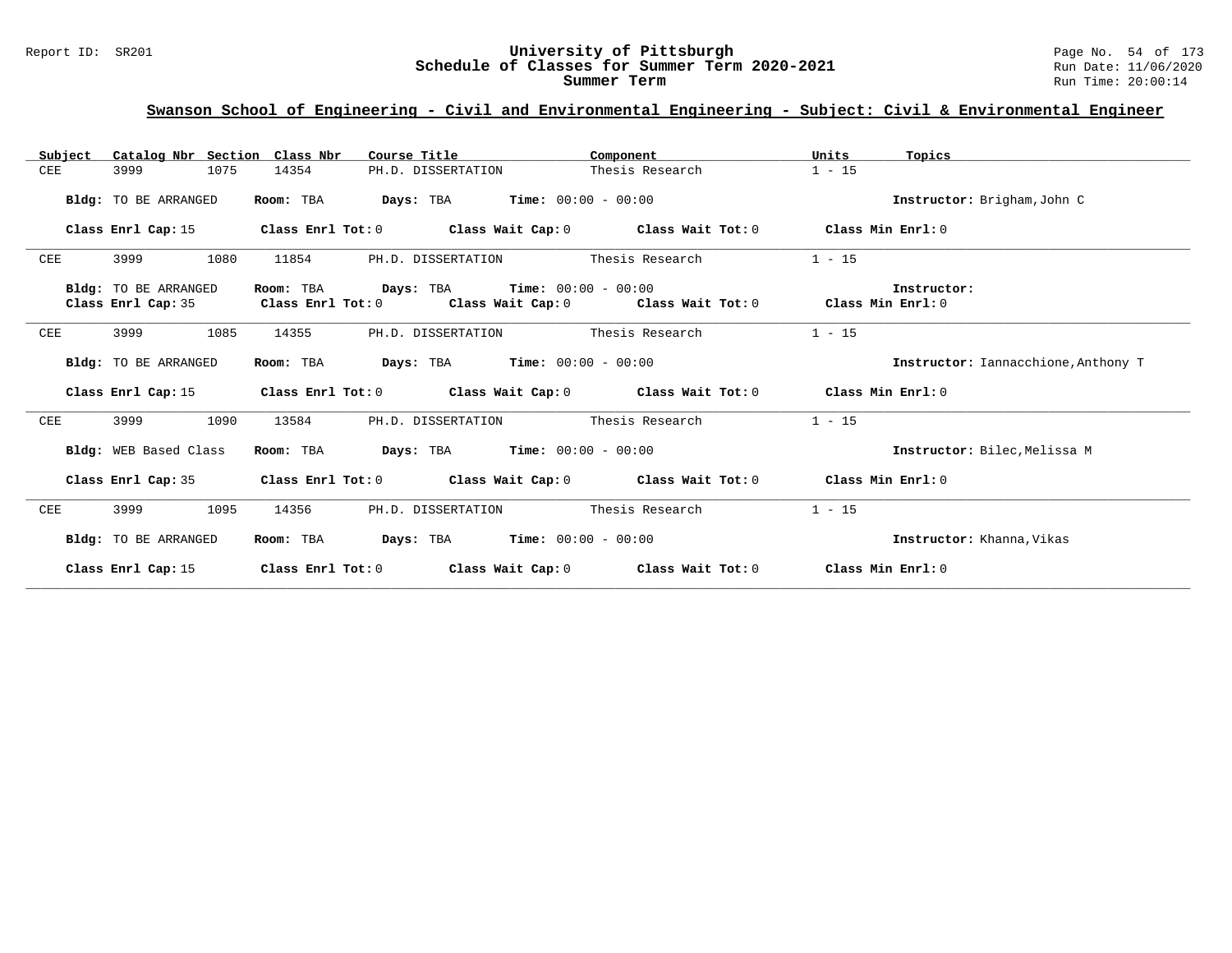## **Swanson School of Engineering - Civil and Environmental Engineering - Subject: Public Works & Engr Admin**

| Subject | Catalog Nbr Section Class Nbr |                       | Course Title                                   |                              | Component         | Units             | Topics            |
|---------|-------------------------------|-----------------------|------------------------------------------------|------------------------------|-------------------|-------------------|-------------------|
| PWEA    | 1010<br>2996                  | 11647                 | SPEC INVSTGTN FOR MPW STUDENTSDirected Studies |                              | $1 - 6$           |                   |                   |
|         | Bldg: WEB Based Class         | Room: TBA             | Days: TBA                                      | <b>Time:</b> $00:00 - 00:00$ |                   |                   | Instructor: Staff |
|         | Class Enrl Cap: 20            | Class Enrl Tot: 0     |                                                | Class Wait Cap: 0            | Class Wait Tot: 0 | Class Min Enrl: 0 |                   |
| PWEA    | 2997<br>1010                  | 11646                 | RESEARCH, M.P.W.                               |                              | Directed Studies  | $1 - 15$          |                   |
|         | Bldg: WEB Based Class         | Room: TBA             | Days: TBA                                      | <b>Time:</b> $00:00 - 00:00$ |                   |                   | Instructor: Staff |
|         | Class Enrl Cap: 15            | Class $Enr1$ Tot: $0$ |                                                | Class Wait Cap: 0            | Class Wait Tot: 0 | Class Min Enrl: 0 |                   |
| PWEA    | 2999<br>1010                  | 11648                 | M.P.W. THESIS                                  |                              | Thesis Research   | $1 - 15$          |                   |
|         | Bldg: WEB Based Class         | Room: TBA             | Days: TBA                                      | <b>Time:</b> $00:00 - 00:00$ |                   |                   | Instructor: Staff |
|         | Class Enrl Cap: 15            | Class Enrl Tot: 0     |                                                | Class Wait Cap: 0            | Class Wait Tot: 0 | Class Min Enrl: 0 |                   |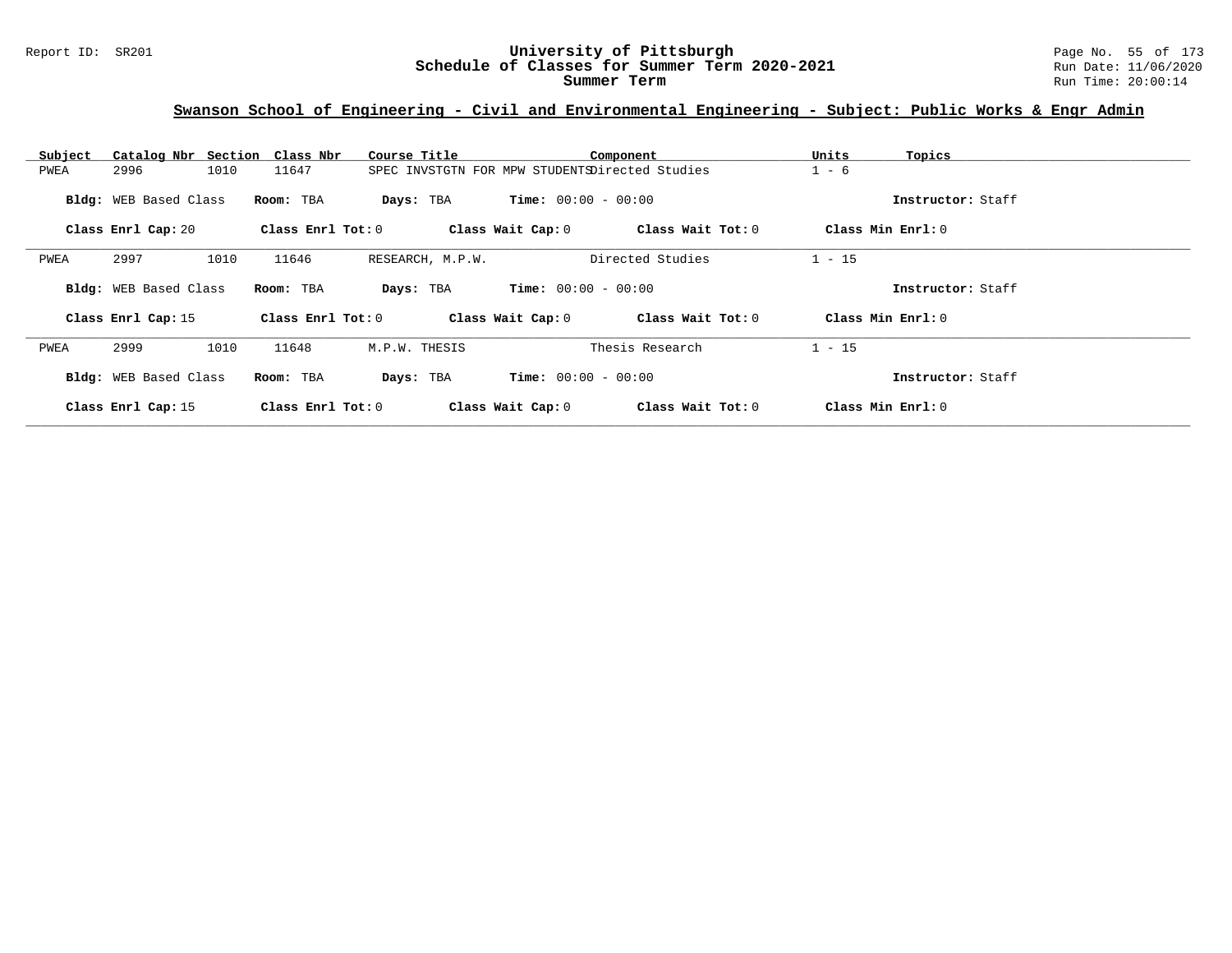| Subject   | Catalog Nbr Section Class Nbr | Course Title             |                                                                                                                                                                                                                                    | Component           | Units<br>Topics                          |
|-----------|-------------------------------|--------------------------|------------------------------------------------------------------------------------------------------------------------------------------------------------------------------------------------------------------------------------|---------------------|------------------------------------------|
| CHE       | 0400<br>1010                  | 11745                    | REACTIVE PROCESS ENGINEERING Lecture                                                                                                                                                                                               |                     | 5                                        |
| Bldg: TBA |                               | Room: TBA<br>Days: MWF   | <b>Time:</b> $09:00 - 10:50$                                                                                                                                                                                                       |                     | Instructor: Rodriquez, Joaquin           |
| Bldg: TBA |                               | Room: TBA<br>Days: MWF   | <b>Time:</b> $09:00 - 10:50$                                                                                                                                                                                                       |                     | Instructor: Rodriquez, Joaquin           |
|           | Class Enrl Cap: 72            | Class Enrl Tot: 0        | Class Wait Cap: 20                                                                                                                                                                                                                 | Class Wait Tot: $0$ | Class Min $Enr1: 0$                      |
| CHE       | 1020<br>0400                  | 11746                    | REACTIVE PROCESS ENGINEERING Recitation                                                                                                                                                                                            |                     | 5                                        |
|           | Bldg: WEB Based Class         | Days: Tu<br>Room: TBA    | <b>Time:</b> $09:00 - 10:50$                                                                                                                                                                                                       |                     | Instructor: Maldonado, Alexander Michael |
|           | Bldg: WEB Based Class         | Room: TBA<br>Days: Tu    | <b>Time:</b> $09:00 - 10:50$                                                                                                                                                                                                       |                     | Instructor: Maldonado, Alexander Michael |
|           | Class Enrl Cap: 72            | Class Enrl Tot: 0        | Class Wait Cap: 20                                                                                                                                                                                                                 | Class Wait Tot: 0   | Class Min Enrl: 0                        |
| CHE       | 0401<br>1010                  | 11744                    | REACTIVE PROCESS ENGR LAB                                                                                                                                                                                                          | Practicum           | $\mathbf{1}$                             |
|           | Bldg: WEB Based Class         | Room: TBA<br>Days: Th    | Time: $09:00 - 10:50$                                                                                                                                                                                                              |                     | Instructor: McMahon, Michael D           |
|           | Bldg: Benedum Hall            | Room: 00938B<br>Days: Th | Time: $09:00 - 10:50$                                                                                                                                                                                                              |                     | Instructor: McMahon, Michael D           |
|           | Class Enrl Cap: 72            | Class Enrl Tot: 0        | Class Wait Cap: 20                                                                                                                                                                                                                 | Class Wait Tot: 0   | Class Min Enrl: 0                        |
|           |                               |                          | <b></b> This class has an additional fee. For more information go to <a <br="" href="http://www.registrar.pitt.edu">target="_blank"&gt;http://www.registrar.pitt.edu/</a> , and click on Faculty and Staff, then Course and Class. |                     |                                          |
| CHE       | 0613<br>1000                  | 16383                    | SYS ENGNR 2: PROCESS DESIGN<br>Lecture                                                                                                                                                                                             |                     | 5                                        |
| Bldg: TBA |                               | Room: TBA                | <b>Time:</b> $09:00 - 10:50$<br>Days: MTuWF                                                                                                                                                                                        |                     | Instructor: Baled, Hseen Omran           |
|           | Class Enrl Cap: 84            | Class Enrl Tot: 0        | Class Wait Cap: 20                                                                                                                                                                                                                 | Class Wait Tot: 0   | Class Min Enrl: 0                        |
|           |                               |                          | <b></b> This class has an additional fee. For more information go to <a <br="" href="http://www.registrar.pitt.edu">target="_blank"&gt;http://www.registrar.pitt.edu/</a> , and click on Faculty and Staff, then Course and Class. |                     |                                          |
| CHE       | 1097<br>1010                  | 11617                    | SPECIAL PROJECT                                                                                                                                                                                                                    | Directed Studies    | $1 - 12$                                 |
|           | <b>Bldg:</b> TO BE ARRANGED   | Room: TBA                | <b>Time:</b> $00:00 - 00:00$<br>Days: TBA                                                                                                                                                                                          |                     | Instructor: Banerjee, Ipsita             |
|           | Class Enrl Cap: 25            | Class Enrl Tot: $0$      | Class Wait Cap: 20                                                                                                                                                                                                                 | Class Wait Tot: 0   | Class Min $Enr1: 0$                      |
| CHE       | 1097<br>1015                  | 14072                    | SPECIAL PROJECT                                                                                                                                                                                                                    | Directed Studies    | $1 - 12$                                 |
|           | Bldg: TO BE ARRANGED          | Room: TBA                | Days: TBA<br><b>Time:</b> $00:00 - 00:00$                                                                                                                                                                                          |                     | Instructor: Johnson, J Karl              |
|           | Class Enrl Cap: 25            | Class Enrl Tot: 0        | Class Wait Cap: 20                                                                                                                                                                                                                 | Class Wait Tot: 0   | Class Min Enrl: 0                        |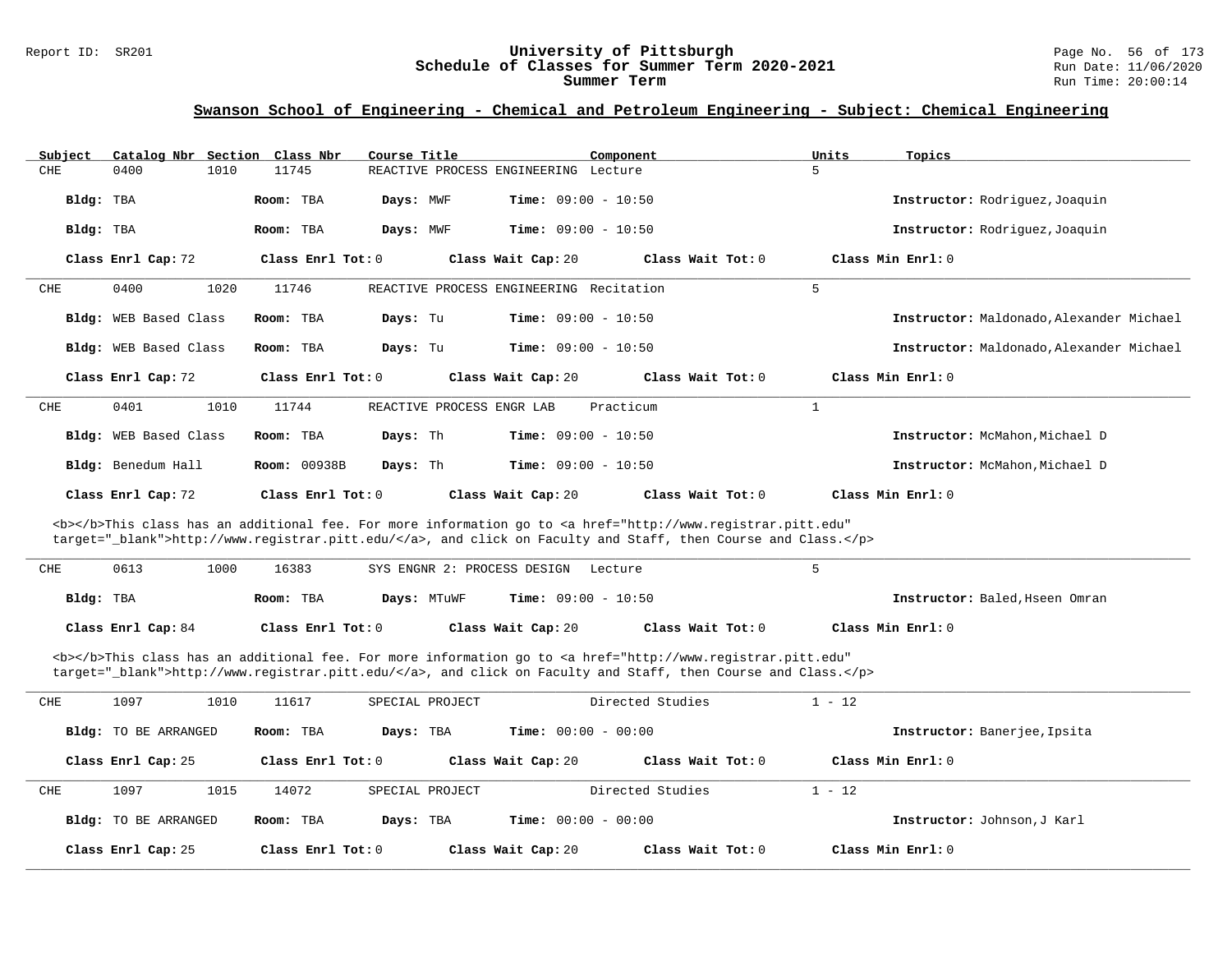| CHE | 1097<br>1020                        | 14064 | SPECIAL PROJECT |                                                                                            | Directed Studies                                                                            | $1 - 12$                                                                                    |
|-----|-------------------------------------|-------|-----------------|--------------------------------------------------------------------------------------------|---------------------------------------------------------------------------------------------|---------------------------------------------------------------------------------------------|
|     | Bldg: TO BE ARRANGED                |       |                 | Room: TBA $Days:$ TBA $Time: 00:00 - 00:00$                                                |                                                                                             | Instructor: Bayles, Taryn Melkus                                                            |
|     |                                     |       |                 |                                                                                            | Class Enrl Cap: 25 Class Enrl Tot: 0 Class Wait Cap: 20 Class Wait Tot: 0 Class Min Enrl: 0 |                                                                                             |
|     |                                     |       |                 |                                                                                            | CHE 1097 1025 14073 SPECIAL PROJECT Directed Studies 1 - 12                                 |                                                                                             |
|     | Bldg: TO BE ARRANGED                |       |                 | Room: TBA $Days:$ TBA Time: $00:00 - 00:00$                                                |                                                                                             | Instructor: Keith, John A                                                                   |
|     |                                     |       |                 |                                                                                            | Class Enrl Cap: 25 Class Enrl Tot: 0 Class Wait Cap: 20 Class Wait Tot: 0 Class Min Enrl: 0 |                                                                                             |
|     |                                     |       |                 |                                                                                            | CHE 1097 1030 14065 SPECIAL PROJECT Directed Studies 1 - 12                                 |                                                                                             |
|     |                                     |       |                 | <b>Bldg:</b> TO BE ARRANGED <b>Room:</b> TBA <b>Days:</b> TBA <b>Time:</b> $00:00 - 00:00$ |                                                                                             | Instructor: Beckman, Eric J                                                                 |
|     |                                     |       |                 |                                                                                            |                                                                                             | Class Enrl Cap: 25 Class Enrl Tot: 0 Class Wait Cap: 20 Class Wait Tot: 0 Class Min Enrl: 0 |
|     | CHE 1097 1035 14074 SPECIAL PROJECT |       |                 |                                                                                            | Directed Studies 1 - 12                                                                     |                                                                                             |
|     | Bldg: TO BE ARRANGED                |       |                 | Room: TBA $Days:$ TBA $Time: 00:00 - 00:00$                                                |                                                                                             | Instructor: Kumta, Prashant N                                                               |
|     |                                     |       |                 |                                                                                            | Class Enrl Cap: 25 Class Enrl Tot: 0 Class Wait Cap: 20 Class Wait Tot: 0 Class Min Enrl: 0 |                                                                                             |
|     |                                     |       |                 |                                                                                            | CHE 1097 1045 14075 SPECIAL PROJECT Directed Studies 1 - 12                                 |                                                                                             |
|     | Bldg: TO BE ARRANGED                |       |                 | Room: TBA $Days:$ TBA $Time: 00:00 - 00:00$                                                |                                                                                             | Instructor: Li, Lei                                                                         |
|     |                                     |       |                 |                                                                                            |                                                                                             | Class Enrl Cap: 25 Class Enrl Tot: 0 Class Wait Cap: 20 Class Wait Tot: 0 Class Min Enrl: 0 |
|     |                                     |       |                 |                                                                                            | CHE 1097 1050 14067 SPECIAL PROJECT Directed Studies 1 - 12                                 |                                                                                             |
|     | Bldg: TO BE ARRANGED                |       |                 | Room: TBA $\rule{1em}{0.15mm}$ Days: TBA Time: $00:00 - 00:00$                             |                                                                                             | Instructor: Bourmpakis, Ioannis                                                             |
|     |                                     |       |                 |                                                                                            |                                                                                             | Class Enrl Cap: 25 Class Enrl Tot: 0 Class Wait Cap: 20 Class Wait Tot: 0 Class Min Enrl: 0 |
|     |                                     |       |                 |                                                                                            | CHE 1097 1055 14076 SPECIAL PROJECT Directed Studies                                        | $1 - 12$                                                                                    |
|     |                                     |       |                 | Bldg: TO BE ARRANGED Room: TBA Days: TBA Time: 00:00 - 00:00                               |                                                                                             | Instructor: McCarthy, Joseph John                                                           |
|     |                                     |       |                 |                                                                                            |                                                                                             | Class Enrl Cap: 25 Class Enrl Tot: 0 Class Wait Cap: 20 Class Wait Tot: 0 Class Min Enrl: 0 |
|     | CHE 1097 1060 14068 SPECIAL PROJECT |       |                 |                                                                                            | Directed Studies 1 - 12                                                                     |                                                                                             |
|     | Bldg: TO BE ARRANGED                |       |                 | Room: TBA $Days:$ TBA $Time: 00:00 - 00:00$                                                |                                                                                             | Instructor: Enick, Robert M                                                                 |
|     |                                     |       |                 |                                                                                            | Class Enrl Cap: 25 Class Enrl Tot: 0 Class Wait Cap: 20 Class Wait Tot: 0 Class Min Enrl: 0 |                                                                                             |
|     |                                     |       |                 |                                                                                            |                                                                                             |                                                                                             |
|     |                                     |       |                 |                                                                                            | CHE 1097 1065 14078 SPECIAL PROJECT Directed Studies 1 - 12                                 |                                                                                             |
|     |                                     |       |                 | Bldg: TO BE ARRANGED Room: TBA Days: TBA Time: 00:00 - 00:00                               |                                                                                             | Instructor: McKone, James R                                                                 |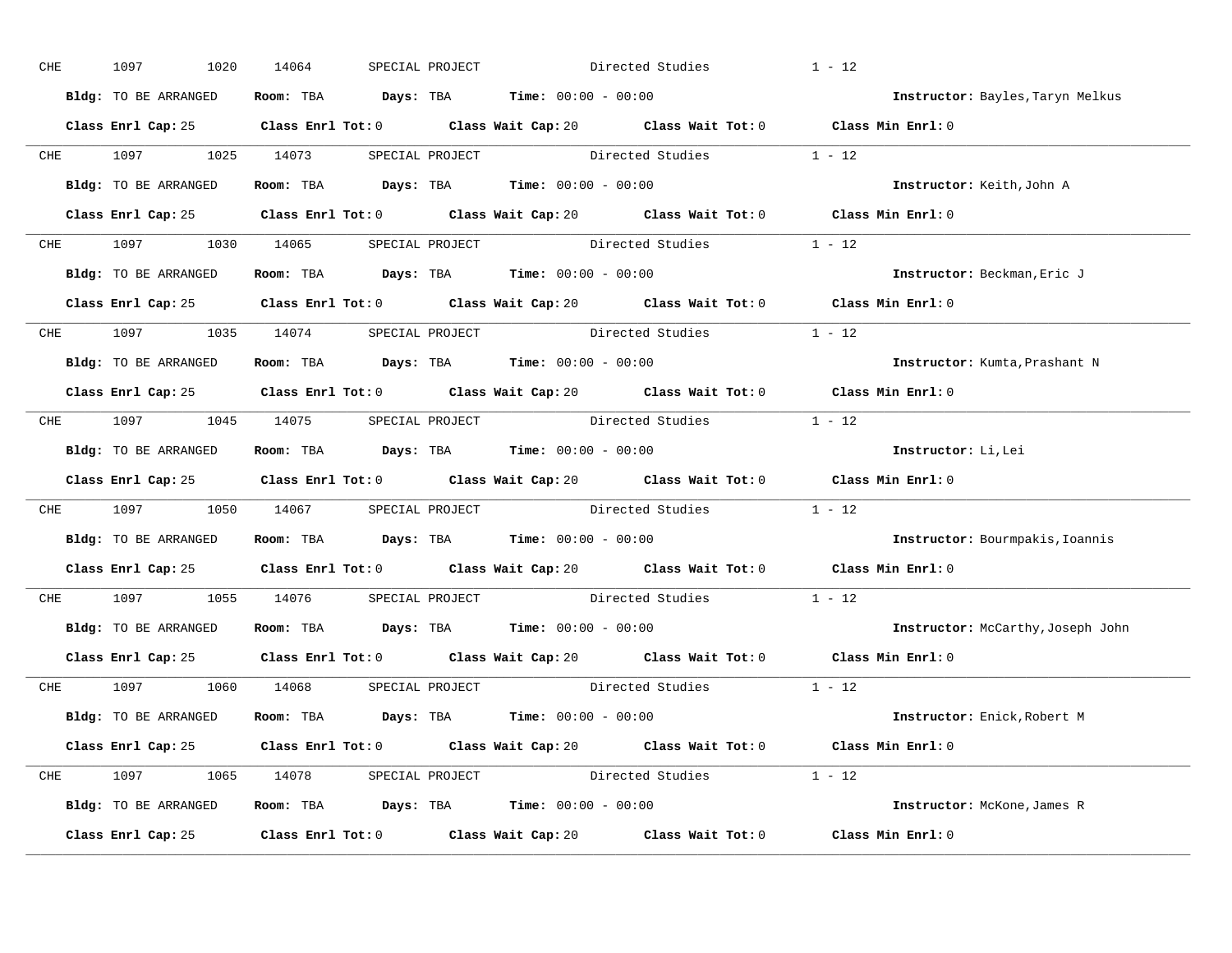#### Report ID: SR201 **University of Pittsburgh** Page No. 58 of 173 **Schedule of Classes for Summer Term 2020-2021** Run Date: 11/06/2020 **Summer Term** Run Time: 20:00:14

|     | Subject    | Catalog Nbr Section Class Nbr |      |            | Course Title |                  |                                             | Component                                                                                   | Units             | Topics                                |
|-----|------------|-------------------------------|------|------------|--------------|------------------|---------------------------------------------|---------------------------------------------------------------------------------------------|-------------------|---------------------------------------|
| CHE |            | 1097                          | 1070 | 14079      |              | SPECIAL PROJECT  |                                             | Directed Studies                                                                            | $1 - 12$          |                                       |
|     |            | <b>Bldg:</b> TO BE ARRANGED   |      |            |              |                  | Room: TBA $Days:$ TBA $Time: 00:00 - 00:00$ |                                                                                             |                   | Instructor: Parker, Robert S          |
|     |            |                               |      |            |              |                  |                                             | Class Enrl Cap: 25 Class Enrl Tot: 0 Class Wait Cap: 20 Class Wait Tot: 0 Class Min Enrl: 0 |                   |                                       |
|     | <b>CHE</b> | 1097                          |      | 1075 16377 |              | SPECIAL PROJECT  |                                             | Directed Studies                                                                            | $1 - 12$          |                                       |
|     |            | Bldg: TO BE ARRANGED          |      |            |              |                  | Room: TBA $Days:$ TBA $Time: 00:00 - 00:00$ |                                                                                             |                   | Instructor: Shoemaker, Jason Edward   |
|     |            |                               |      |            |              |                  |                                             | Class Enrl Cap: 30 Class Enrl Tot: 0 Class Wait Cap: 20 Class Wait Tot: 0 Class Min Enrl: 0 |                   |                                       |
|     | <b>CHE</b> | 1097                          |      | 1080 16378 |              | SPECIAL PROJECT  |                                             | Directed Studies                                                                            | $1 - 12$          |                                       |
|     |            | <b>Bldg:</b> TO BE ARRANGED   |      |            |              |                  | Room: TBA $Days:$ TBA $Time: 00:00 - 00:00$ |                                                                                             |                   | Instructor: Velankar, Sachin Shankar  |
|     |            |                               |      |            |              |                  |                                             | Class Enrl Cap: 30 Class Enrl Tot: 0 Class Wait Cap: 20 Class Wait Tot: 0 Class Min Enrl: 0 |                   |                                       |
|     |            | CHE 1097 1085 16379           |      |            |              | SPECIAL PROJECT  |                                             | Directed Studies                                                                            | $1 - 12$          |                                       |
|     |            | Bldg: TO BE ARRANGED          |      |            |              |                  | Room: TBA $Days:$ TBA $Time: 00:00 - 00:00$ |                                                                                             |                   | Instructor: Veser, Goetz              |
|     |            |                               |      |            |              |                  |                                             | Class Enrl Cap: 30 Class Enrl Tot: 0 Class Wait Cap: 20 Class Wait Tot: 0 Class Min Enrl: 0 |                   |                                       |
|     |            | CHE 1097 1090 14071           |      |            |              |                  |                                             | SPECIAL PROJECT Directed Studies                                                            | $1 - 12$          |                                       |
|     |            | Bldg: TO BE ARRANGED          |      |            |              |                  | Room: TBA $Days:$ TBA $Time: 00:00 - 00:00$ |                                                                                             |                   | Instructor: Fullerton Shirey, Susan K |
|     |            |                               |      |            |              |                  |                                             | Class Enrl Cap: 25 Class Enrl Tot: 0 Class Wait Cap: 20 Class Wait Tot: 0 Class Min Enrl: 0 |                   |                                       |
| CHE |            | 1097                          | 1095 | 16380      |              |                  |                                             | SPECIAL PROJECT Directed Studies                                                            | $1 - 12$          |                                       |
|     |            | Bldg: TO BE ARRANGED          |      |            |              |                  | Room: TBA $Days:$ TBA $Time: 00:00 - 00:00$ |                                                                                             |                   | Instructor: Wilmer, Christopher Eli   |
|     |            |                               |      |            |              |                  |                                             | Class Enrl Cap: 30 Class Enrl Tot: 0 Class Wait Cap: 20 Class Wait Tot: 0 Class Min Enrl: 0 |                   |                                       |
|     | <b>CHE</b> | 2910                          |      | 1005 14098 |              |                  |                                             | SPECIAL PROJECTS 1ndependent Study 1 - 12                                                   |                   |                                       |
|     |            | Bldg: TO BE ARRANGED          |      |            |              |                  | Room: TBA $Days:$ TBA $Time: 00:00 - 00:00$ |                                                                                             |                   | Instructor: Wilmer, Christopher Eli   |
|     |            |                               |      |            |              |                  |                                             | Class Enrl Cap: 35 Class Enrl Tot: 0 Class Wait Cap: 0 Class Wait Tot: 0 Class Min Enrl: 0  |                   |                                       |
| CHE |            | 2910                          | 1010 | 11618      |              | SPECIAL PROJECTS | Independent Study                           |                                                                                             | $1 - 12$          |                                       |
|     |            | Bldg: TO BE ARRANGED          |      |            |              |                  | Room: TBA $Days:$ TBA $Time: 00:00 - 00:00$ |                                                                                             |                   | Instructor: Banerjee, Ipsita          |
|     |            | Class Enrl Cap: 15            |      |            |              |                  |                                             | Class Enrl Tot: $0$ Class Wait Cap: $0$ Class Wait Tot: $0$                                 | Class Min Enrl: 0 |                                       |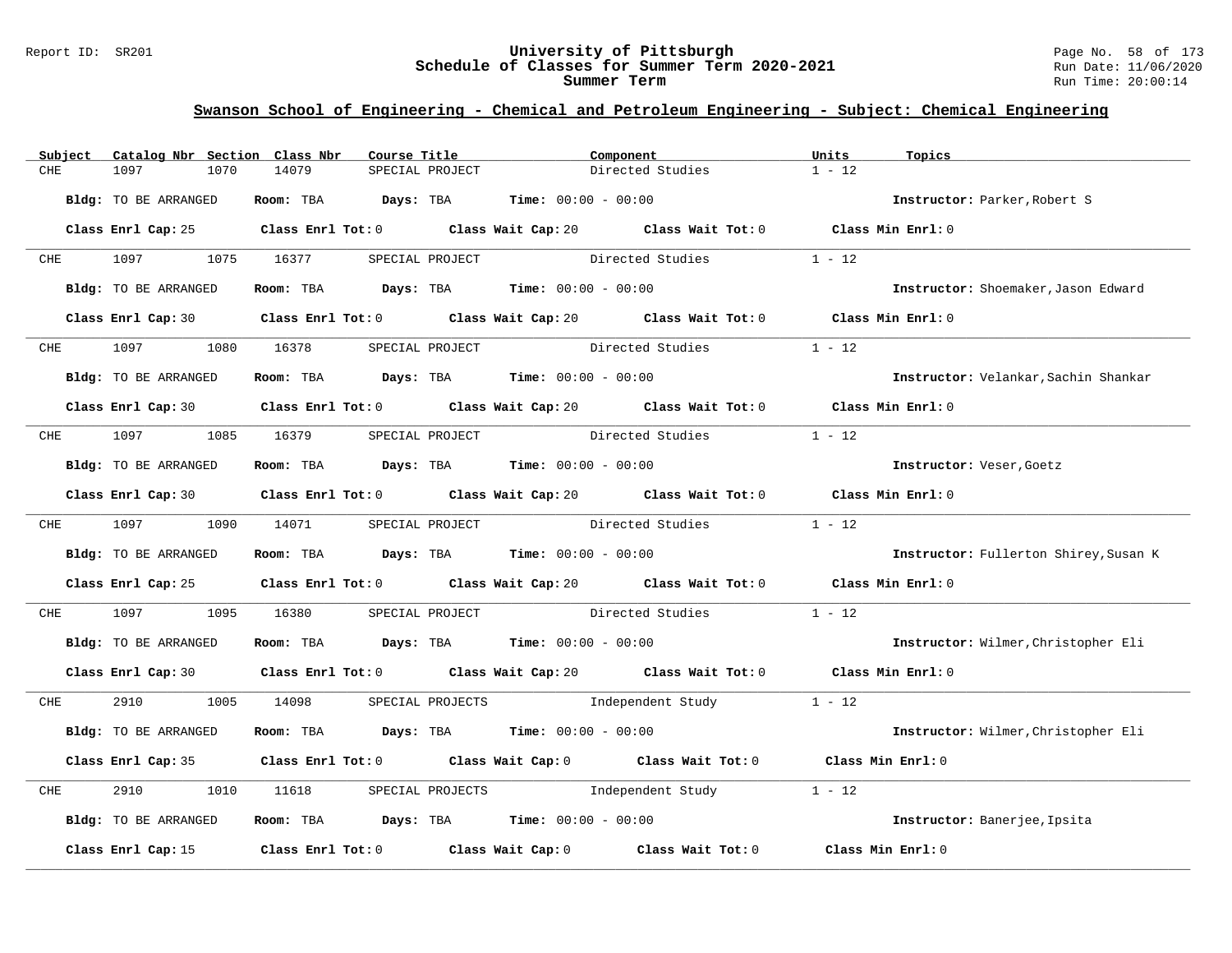| ${\rm CHE}$                                                                                         | 2910<br>1015         | 14089<br>SPECIAL PROJECTS                                                             | Independent Study                                                                               | $1 - 12$                          |
|-----------------------------------------------------------------------------------------------------|----------------------|---------------------------------------------------------------------------------------|-------------------------------------------------------------------------------------------------|-----------------------------------|
|                                                                                                     | Bldg: TO BE ARRANGED | Room: TBA $Days:$ TBA $Time: 00:00 - 00:00$                                           |                                                                                                 | Instructor: Klinzing, George E    |
|                                                                                                     |                      |                                                                                       | Class Enrl Cap: 15 (Class Enrl Tot: 0 (Class Wait Cap: 0 (Class Wait Tot: 0 (Class Min Enrl: 0) |                                   |
| <b>CHE</b>                                                                                          | 2910 1020 14081      |                                                                                       | SPECIAL PROJECTS 1ndependent Study 1 - 12                                                       |                                   |
|                                                                                                     | Bldg: TO BE ARRANGED | Room: TBA $\rule{1em}{0.15mm}$ Days: TBA Time: $00:00 - 00:00$                        |                                                                                                 | Instructor: Bayles, Taryn Melkus  |
|                                                                                                     |                      |                                                                                       | Class Enrl Cap: 15 Class Enrl Tot: 0 Class Wait Cap: 0 Class Wait Tot: 0 Class Min Enrl: 0      |                                   |
|                                                                                                     |                      |                                                                                       | CHE 2910 1025 14090 SPECIAL PROJECTS Independent Study 1 - 12                                   |                                   |
|                                                                                                     | Bldg: TO BE ARRANGED | Room: TBA $Days:$ TBA $Time:$ 00:00 - 00:00                                           |                                                                                                 | Instructor: Kumta, Prashant N     |
|                                                                                                     |                      |                                                                                       | Class Enrl Cap: 15 Class Enrl Tot: 0 Class Wait Cap: 0 Class Wait Tot: 0 Class Min Enrl: 0      |                                   |
|                                                                                                     |                      |                                                                                       | CHE 2910 1030 14082 SPECIAL PROJECTS Independent Study 1 - 12                                   |                                   |
|                                                                                                     | Bldg: TO BE ARRANGED | Room: TBA $\rule{1em}{0.15mm}$ Days: TBA $\rule{1.5mm}{0.15mm}$ Time: $00:00 - 00:00$ |                                                                                                 | Instructor: Beckman, Eric J       |
|                                                                                                     |                      |                                                                                       | Class Enrl Cap: 15 Class Enrl Tot: 0 Class Wait Cap: 0 Class Wait Tot: 0 Class Min Enrl: 0      |                                   |
|                                                                                                     |                      |                                                                                       | CHE 2910 1035 14091 SPECIAL PROJECTS Independent Study 1 - 12                                   |                                   |
|                                                                                                     | Bldg: TO BE ARRANGED | Room: TBA $\rule{1em}{0.15mm}$ Days: TBA Time: $00:00 - 00:00$                        |                                                                                                 | Instructor: Li, Lei               |
|                                                                                                     |                      |                                                                                       | Class Enrl Cap: 15 Class Enrl Tot: 0 Class Wait Cap: 0 Class Wait Tot: 0 Class Min Enrl: 0      |                                   |
| <b>CHE</b>                                                                                          |                      |                                                                                       | 2910 1040 14083 SPECIAL PROJECTS Independent Study 1 - 12                                       |                                   |
|                                                                                                     | Bldg: TO BE ARRANGED | Room: TBA $Days:$ TBA Time: $00:00 - 00:00$                                           |                                                                                                 | Instructor: Bourmpakis, Ioannis   |
|                                                                                                     |                      |                                                                                       | Class Enrl Cap: 15 Class Enrl Tot: 0 Class Wait Cap: 0 Class Wait Tot: 0 Class Min Enrl: 0      |                                   |
| <b>CHE</b>                                                                                          |                      |                                                                                       | 2910 1045 14092 SPECIAL PROJECTS Independent Study 1 - 12                                       |                                   |
|                                                                                                     | Bldg: TO BE ARRANGED | Room: TBA $\rule{1em}{0.15mm}$ Days: TBA Time: $00:00 - 00:00$                        |                                                                                                 | Instructor: Little, Steven R      |
|                                                                                                     |                      |                                                                                       | Class Enrl Cap: 15 Class Enrl Tot: 0 Class Wait Cap: 0 Class Wait Tot: 0 Class Min Enrl: 0      |                                   |
|                                                                                                     |                      | CHE 2910 1050 14084 SPECIAL PROJECTS                                                  | Independent Study 1 - 12                                                                        |                                   |
|                                                                                                     | Bldg: TO BE ARRANGED |                                                                                       | Room: TBA $Days:$ TBA $Time: 00:00 - 00:00$                                                     | Instructor: Enick, Robert M       |
|                                                                                                     |                      |                                                                                       | Class Enrl Cap: 15 Class Enrl Tot: 0 Class Wait Cap: 0 Class Wait Tot: 0 Class Min Enrl: 0      |                                   |
|                                                                                                     |                      |                                                                                       | CHE 2910 1055 14093 SPECIAL PROJECTS Independent Study 1 - 12                                   |                                   |
|                                                                                                     | Bldg: TO BE ARRANGED |                                                                                       | Room: TBA $Days:$ TBA $Time: 00:00 - 00:00$                                                     | Instructor: McCarthy, Joseph John |
| Class Enrl Cap: 15 $\qquad$ Class Enrl Tot: 0 $\qquad$ Class Wait Cap: 0 $\qquad$ Class Wait Tot: 0 |                      |                                                                                       |                                                                                                 |                                   |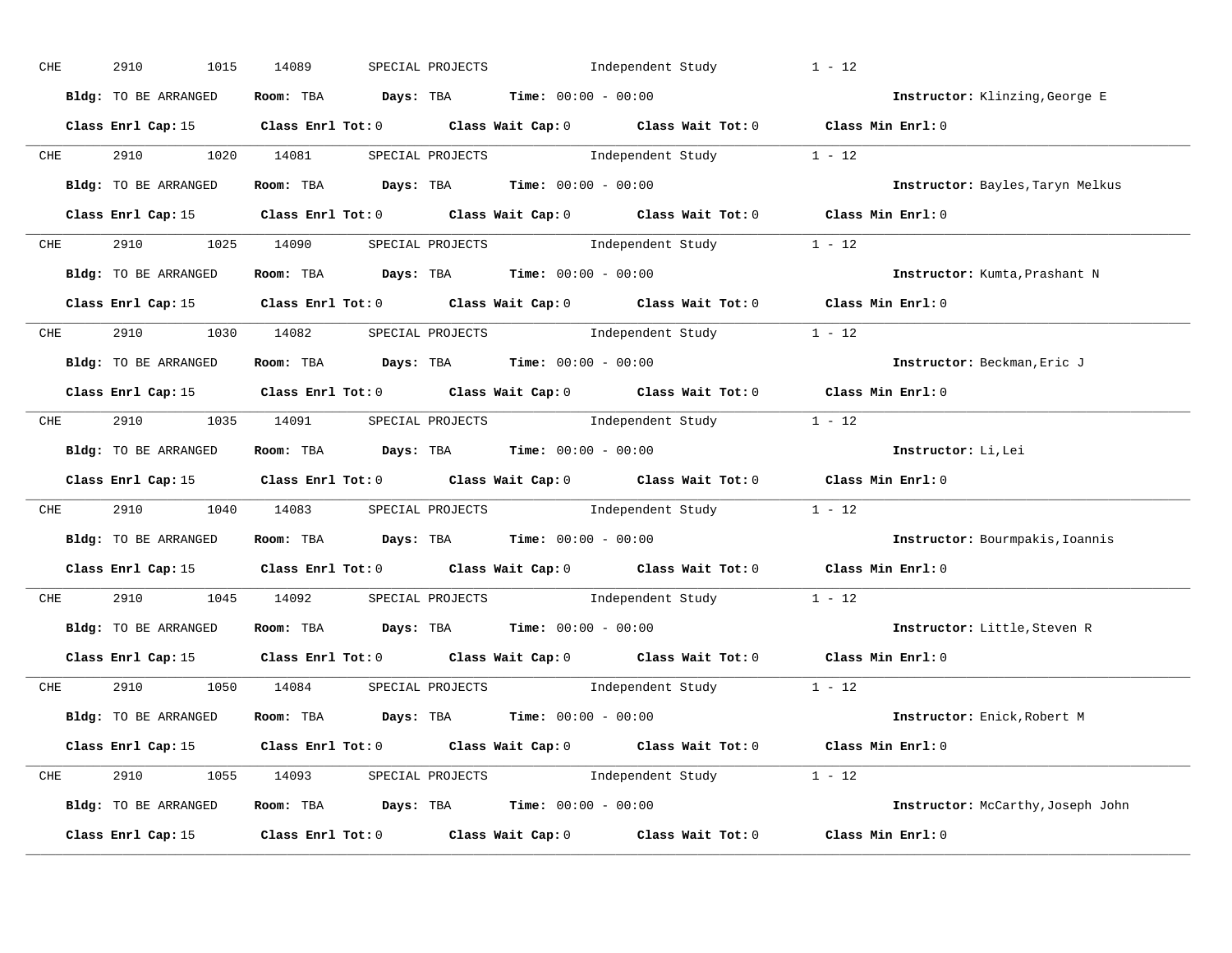#### Report ID: SR201 **University of Pittsburgh** Page No. 60 of 173 **Schedule of Classes for Summer Term 2020-2021** Run Date: 11/06/2020 **Summer Term** Run Time: 20:00:14

| Subject         | Catalog Nbr Section Class Nbr | Course Title                                                                           |                              | Component                                                                                       | Units<br>Topics                       |  |
|-----------------|-------------------------------|----------------------------------------------------------------------------------------|------------------------------|-------------------------------------------------------------------------------------------------|---------------------------------------|--|
| CHE             | 2910<br>1060                  | 14085                                                                                  | SPECIAL PROJECTS             | Independent Study                                                                               | $1 - 12$                              |  |
|                 | Bldg: TO BE ARRANGED          | Room: TBA Days: TBA                                                                    | <b>Time:</b> $00:00 - 00:00$ |                                                                                                 | Instructor: Federspiel, William       |  |
|                 |                               |                                                                                        |                              |                                                                                                 |                                       |  |
|                 |                               |                                                                                        |                              | Class Enrl Cap: 15 (Class Enrl Tot: 0 (Class Wait Cap: 0 (Class Wait Tot: 0 (Class Min Enrl: 0  |                                       |  |
| <b>CHE</b>      | 2910                          | 1065 14094                                                                             | SPECIAL PROJECTS             | Independent Study                                                                               | $1 - 12$                              |  |
|                 | Bldg: TO BE ARRANGED          | Room: TBA $Days:$ TBA $Time: 00:00 - 00:00$                                            |                              |                                                                                                 | Instructor: McKone, James R           |  |
|                 |                               |                                                                                        |                              | Class Enrl Cap: 15 Class Enrl Tot: 0 Class Wait Cap: 0 Class Wait Tot: 0 Class Min Enrl: 0      |                                       |  |
|                 |                               |                                                                                        |                              |                                                                                                 |                                       |  |
| $CHE$ and $CHE$ | 2910                          | 1070 14086                                                                             | SPECIAL PROJECTS             | Independent Study                                                                               | $1 - 12$                              |  |
|                 | Bldg: TO BE ARRANGED          | Room: TBA $Days:$ TBA $Time: 00:00 - 00:00$                                            |                              |                                                                                                 | Instructor: Fullerton Shirey, Susan K |  |
|                 |                               |                                                                                        |                              | Class Enrl Cap: 15 (class Enrl Tot: 0 (class Wait Cap: 0 (class Wait Tot: 0 (class Min Enrl: 0) |                                       |  |
| CHE             | 2910 7                        | 1075 14095                                                                             |                              | SPECIAL PROJECTS 1ndependent Study                                                              | $1 - 12$                              |  |
|                 | Bldg: TO BE ARRANGED          | Room: TBA $\rule{1em}{0.15mm}$ Days: TBA $\rule{1.15mm}{0.15mm}$ Time: $00:00 - 00:00$ |                              |                                                                                                 | Instructor: Parker, Robert S          |  |
|                 |                               |                                                                                        |                              | Class Enrl Cap: 15 Class Enrl Tot: 0 Class Wait Cap: 0 Class Wait Tot: 0 Class Min Enrl: 0      |                                       |  |
|                 |                               |                                                                                        |                              |                                                                                                 |                                       |  |
| <b>CHE</b>      | 2910                          | 1080 14087                                                                             |                              | SPECIAL PROJECTS 1ndependent Study 1 - 12                                                       |                                       |  |
|                 | Bldg: TO BE ARRANGED          | Room: TBA $Days:$ TBA $Time: 00:00 - 00:00$                                            |                              |                                                                                                 | Instructor: Johnson, J Karl           |  |
|                 |                               |                                                                                        |                              | Class Enrl Cap: 15 Class Enrl Tot: 0 Class Wait Cap: 0 Class Wait Tot: 0 Class Min Enrl: 0      |                                       |  |
| CHE             | 2910<br>1085                  | 14096                                                                                  |                              | SPECIAL PROJECTS 1ndependent Study 1 - 12                                                       |                                       |  |
|                 | Bldg: TO BE ARRANGED          | Room: TBA $Days:$ TBA $Time: 00:00 - 00:00$                                            |                              |                                                                                                 | Instructor: Velankar, Sachin Shankar  |  |
|                 |                               |                                                                                        |                              | Class Enrl Cap: 15 Class Enrl Tot: 0 Class Wait Cap: 0 Class Wait Tot: 0 Class Min Enrl: 0      |                                       |  |
| CHE             | 2910                          | 1090 14088                                                                             |                              | SPECIAL PROJECTS 1ndependent Study 1 - 12                                                       |                                       |  |
|                 | Bldg: TO BE ARRANGED          | Room: TBA $Days:$ TBA $Time: 00:00 - 00:00$                                            |                              |                                                                                                 | Instructor: Keith, John A             |  |
|                 |                               |                                                                                        |                              | Class Enrl Cap: 15 Class Enrl Tot: 0 Class Wait Cap: 0 Class Wait Tot: 0 Class Min Enrl: 0      |                                       |  |
| CHE             | 2910<br>1095                  | 14097                                                                                  |                              | SPECIAL PROJECTS 1 and independent Study 1 - 12                                                 |                                       |  |
|                 | Bldg: TO BE ARRANGED          | Room: TBA $Days:$ TBA $Time: 00:00 - 00:00$                                            |                              |                                                                                                 | Instructor: Veser, Goetz              |  |
|                 | Class Enrl Cap: 15            |                                                                                        |                              | Class Enrl Tot: $0$ Class Wait Cap: $0$ Class Wait Tot: $0$                                     | Class Min Enrl: 0                     |  |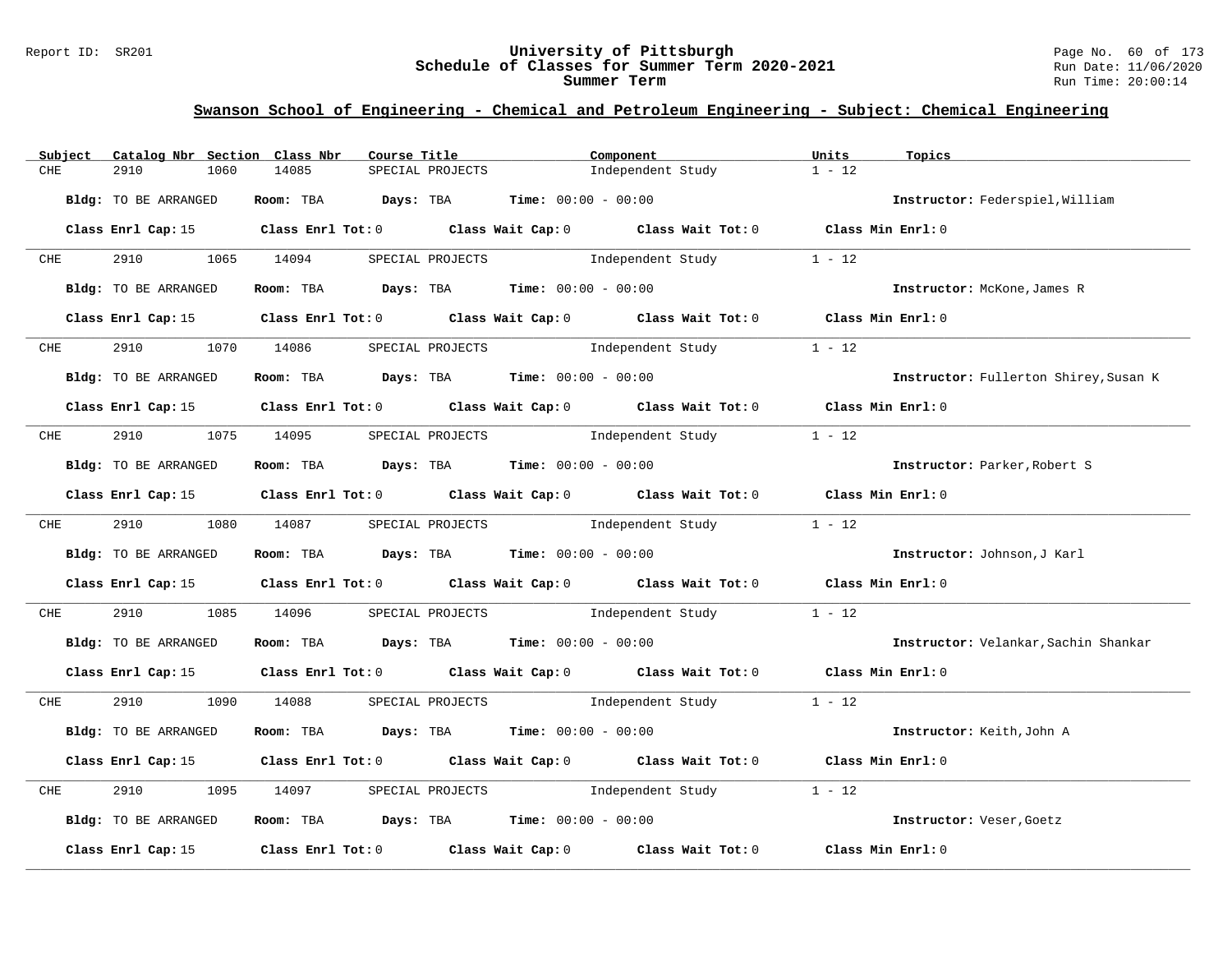| CHE        | 2980<br>1005         | 14115<br>MS RESEARCH METHODOLOGY<br>Practicum                                              | $\mathbf{1}$                          |
|------------|----------------------|--------------------------------------------------------------------------------------------|---------------------------------------|
|            | Bldg: TO BE ARRANGED | Room: TBA $\rule{1em}{0.15mm}$ Days: TBA Time: $00:00 - 00:00$                             | Instructor: Leu, Paul W               |
|            |                      | Class Enrl Cap: 35 Class Enrl Tot: 0 Class Wait Cap: 0 Class Wait Tot: 0 Class Min Enrl: 0 |                                       |
|            |                      | CHE 2980 1010 11654 MS RESEARCH METHODOLOGY Practicum                                      | $\mathbf{1}$                          |
|            | Bldg: TO BE ARRANGED | Room: TBA Days: TBA Time: $00:00 - 00:00$                                                  | Instructor: Banerjee, Ipsita          |
|            |                      | Class Enrl Cap: 35 Class Enrl Tot: 0 Class Wait Cap: 0 Class Wait Tot: 0 Class Min Enrl: 0 |                                       |
|            |                      | CHE 2980 1020 14099 MS RESEARCH METHODOLOGY Practicum                                      | $\mathbf{1}$                          |
|            |                      | Bldg: TO BE ARRANGED Room: TBA Days: TBA Time: 00:00 - 00:00                               | Instructor: Bayles, Taryn Melkus      |
|            |                      | Class Enrl Cap: 35 Class Enrl Tot: 0 Class Wait Cap: 0 Class Wait Tot: 0 Class Min Enrl: 0 |                                       |
|            |                      | CHE 2980 1025 14100 MS RESEARCH METHODOLOGY Practicum                                      | <sup>1</sup>                          |
|            | Bldg: TO BE ARRANGED | Room: TBA $\rule{1em}{0.15mm}$ Days: TBA Time: $00:00 - 00:00$                             | Instructor: Beckman, Eric J           |
|            |                      | Class Enrl Cap: 35 Class Enrl Tot: 0 Class Wait Cap: 0 Class Wait Tot: 0                   | Class Min Enrl: 0                     |
| CHE        |                      | 2980 1030 14101 MS RESEARCH METHODOLOGY Practicum                                          | $\overline{1}$                        |
|            | Bldg: TO BE ARRANGED | Room: TBA $\rule{1em}{0.15mm}$ Days: TBA Time: $00:00 - 00:00$                             | Instructor: Bourmpakis, Ioannis       |
|            |                      | Class Enrl Cap: 35 Class Enrl Tot: 0 Class Wait Cap: 0 Class Wait Tot: 0                   | Class Min Enrl: 0                     |
| CHE        |                      | 2980 1035 14102 MS RESEARCH METHODOLOGY Practicum                                          | $\mathbf{1}$                          |
|            | Bldg: TO BE ARRANGED | Room: TBA $\rule{1em}{0.15mm}$ Days: TBA Time: $00:00 - 00:00$                             | Instructor: Fullerton Shirey, Susan K |
|            |                      | Class Enrl Cap: 35 Class Enrl Tot: 0 Class Wait Cap: 0 Class Wait Tot: 0                   | Class Min Enrl: 0                     |
| <b>CHE</b> |                      | 2980 1040 14103 MS RESEARCH METHODOLOGY Practicum                                          | $\mathbf{1}$                          |
|            | Bldg: TO BE ARRANGED | Room: TBA $Days:$ TBA Time: $00:00 - 00:00$                                                | Instructor: Johnson, J Karl           |
|            | Class Enrl Cap: 35   | Class Enrl Tot: $0$ Class Wait Cap: $0$ Class Wait Tot: $0$                                | Class Min Enrl: 0                     |
|            |                      | CHE 2980 1045 14104 MS RESEARCH METHODOLOGY Practicum                                      | $\overline{1}$                        |
|            | Bldg: TO BE ARRANGED | Room: TBA $Days:$ TBA $Time: 00:00 - 00:00$                                                | Instructor: Keith, John A             |
|            |                      | Class Enrl Cap: 35 Class Enrl Tot: 0 Class Wait Cap: 0 Class Wait Tot: 0 Class Min Enrl: 0 |                                       |
|            |                      | CHE 2980 1050 14105 MS RESEARCH METHODOLOGY Practicum                                      | $\mathbf{1}$                          |
|            | Bldg: TO BE ARRANGED | Room: TBA $Days:$ TBA $Time: 00:00 - 00:00$                                                | Instructor: Kumta, Prashant N         |
|            | Class Enrl Cap: 35   | Class Enrl Tot: $0$ Class Wait Cap: $0$ Class Wait Tot: $0$                                | Class Min Enrl: 0                     |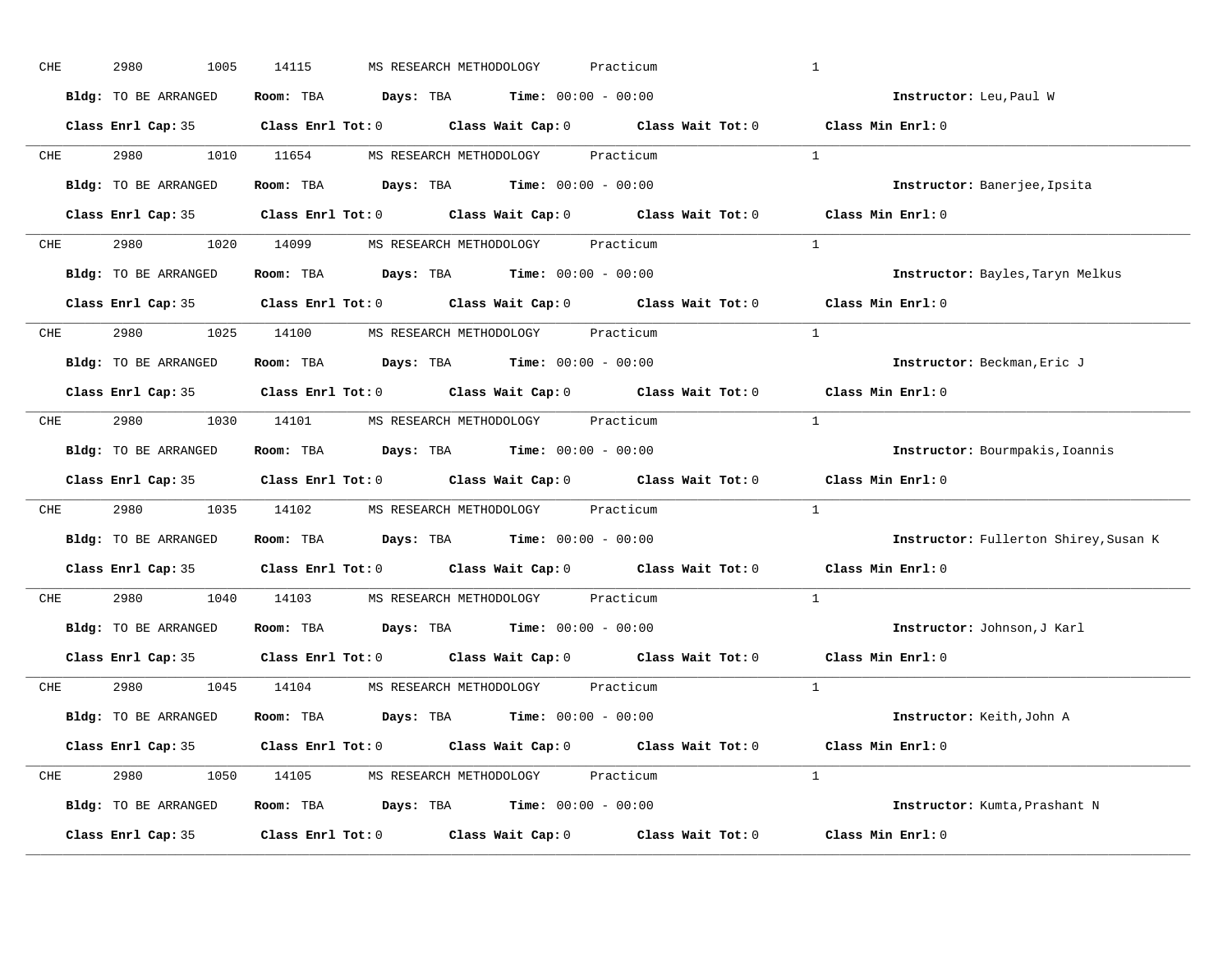#### Report ID: SR201 **University of Pittsburgh** Page No. 62 of 173 **Schedule of Classes for Summer Term 2020-2021** Run Date: 11/06/2020 **Summer Term** Run Time: 20:00:14

| Catalog Nbr Section Class Nbr<br>Subject | Course Title                                                                                        | Component<br>Units        | Topics                               |
|------------------------------------------|-----------------------------------------------------------------------------------------------------|---------------------------|--------------------------------------|
| 2980<br>1055<br>CHE                      | 14106<br>MS RESEARCH METHODOLOGY                                                                    | $\mathbf{1}$<br>Practicum |                                      |
| Bldg: TO BE ARRANGED                     | Room: TBA $Days:$ TBA $Time: 00:00 - 00:00$                                                         |                           | Instructor: Li, Lei                  |
|                                          | Class Enrl Cap: 35 Class Enrl Tot: 0 Class Wait Cap: 0 Class Wait Tot: 0 Class Min Enrl: 0          |                           |                                      |
| 2980 1060 14107<br><b>CHE</b>            | MS RESEARCH METHODOLOGY Practicum                                                                   | $\mathbf{1}$              |                                      |
| Bldg: TO BE ARRANGED                     | <b>Room:</b> TBA <b>Days:</b> TBA <b>Time:</b> 00:00 - 00:00                                        |                           | Instructor: McCarthy, Joseph John    |
|                                          | Class Enrl Cap: 35 Class Enrl Tot: 0 Class Wait Cap: 0 Class Wait Tot: 0 Class Min Enrl: 0          |                           |                                      |
| <b>CHE</b>                               | 2980 1065 14108 MS RESEARCH METHODOLOGY Practicum                                                   | $\overline{1}$            |                                      |
| Bldg: TO BE ARRANGED                     | Room: TBA $\rule{1em}{0.15mm}$ Days: TBA Time: $00:00 - 00:00$                                      |                           | Instructor: McKone, James R          |
|                                          | Class Enrl Cap: 35 Class Enrl Tot: 0 Class Wait Cap: 0 Class Wait Tot: 0 Class Min Enrl: 0          |                           |                                      |
| 2980 70<br>CHE                           | 1070 14109 MS RESEARCH METHODOLOGY Practicum                                                        | $\mathbf{1}$              |                                      |
| Bldg: TO BE ARRANGED                     | Room: TBA $Days:$ TBA $Time: 00:00 - 00:00$                                                         |                           | Instructor: Morsi, Badie I           |
|                                          | Class Enrl Cap: 35 Class Enrl Tot: 0 Class Wait Cap: 0 Class Wait Tot: 0 Class Min Enrl: 0          |                           |                                      |
| <b>CHE</b>                               | 2980 1075 14110 MS RESEARCH METHODOLOGY Practicum                                                   | $\mathbf{1}$              |                                      |
| Bldg: TO BE ARRANGED                     | Room: TBA $Days: TBA$ Time: $00:00 - 00:00$                                                         |                           | Instructor: Parker, Robert S         |
|                                          | Class Enrl Cap: 35 Class Enrl Tot: 0 Class Wait Cap: 0 Class Wait Tot: 0 Class Min Enrl: 0          |                           |                                      |
| 2980<br>1080<br>CHE                      | 14111 MS RESEARCH METHODOLOGY Practicum                                                             | $\mathbf{1}$              |                                      |
| Bldg: TO BE ARRANGED                     | Room: TBA $Days:$ TBA $Time: 00:00 - 00:00$                                                         |                           | Instructor: Shoemaker, Jason Edward  |
|                                          | Class Enrl Cap: 35 Class Enrl Tot: 0 Class Wait Cap: 0 Class Wait Tot: 0 Class Min Enrl: 0          |                           |                                      |
| 2980 70<br>CHE                           | 1085 14112 MS RESEARCH METHODOLOGY Practicum                                                        | $\mathbf{1}$              |                                      |
| Bldg: TO BE ARRANGED                     | Room: TBA $Days:$ TBA $Time: 00:00 - 00:00$                                                         |                           | Instructor: Velankar, Sachin Shankar |
|                                          | Class Enrl Cap: 35 Class Enrl Tot: 0 Class Wait Cap: 0 Class Wait Tot: 0 Class Min Enrl: 0          |                           |                                      |
| 2980<br>1090<br>CHE                      | 14113 MS RESEARCH METHODOLOGY Practicum                                                             | $\mathbf{1}$              |                                      |
| Bldg: TO BE ARRANGED                     | Room: TBA $Days:$ TBA $Time: 00:00 - 00:00$                                                         |                           | Instructor: Veser, Goetz             |
|                                          | Class Enrl Cap: 35 $\qquad$ Class Enrl Tot: 0 $\qquad$ Class Wait Cap: 0 $\qquad$ Class Wait Tot: 0 |                           | Class Min Enrl: 0                    |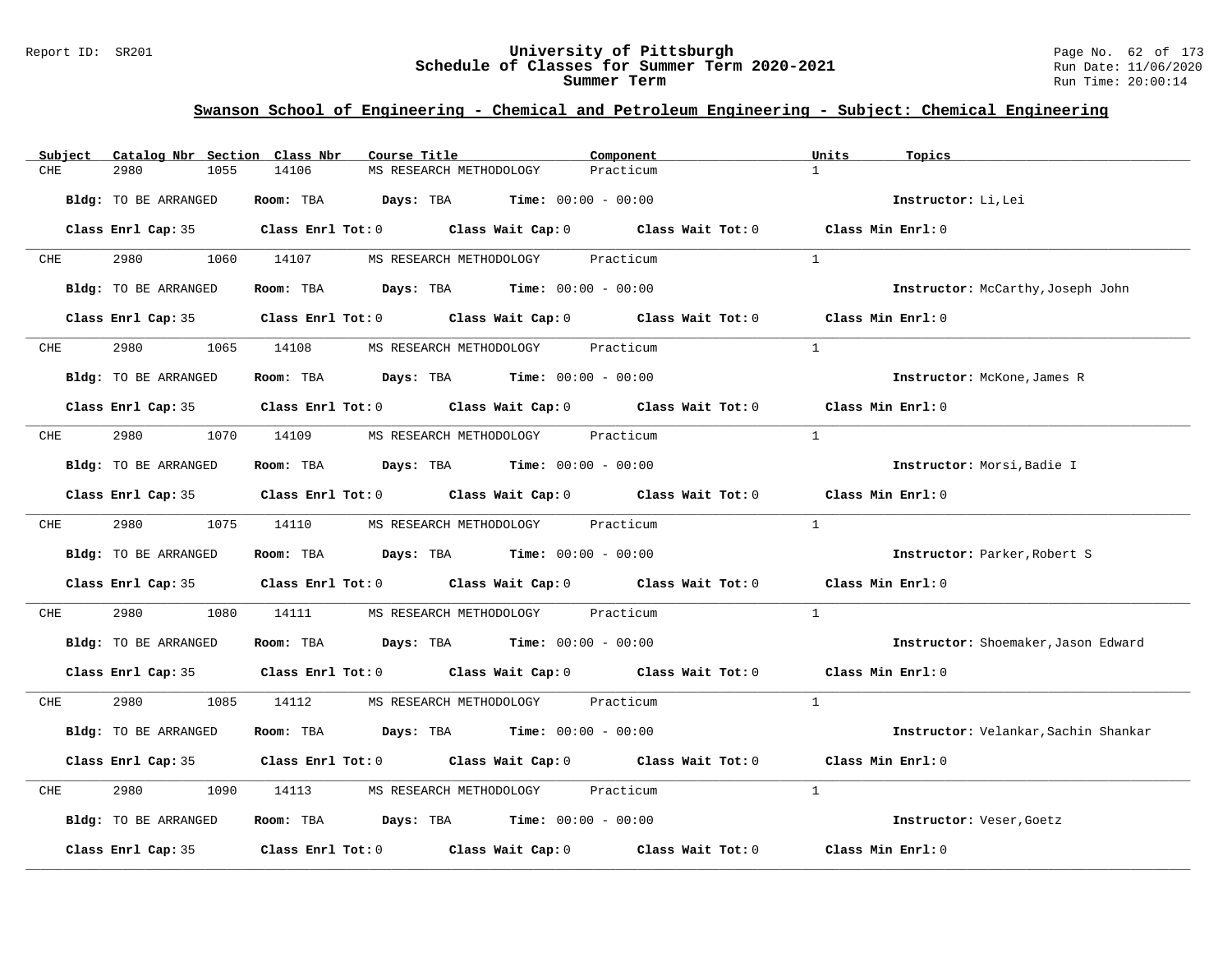| CHE        | 2980<br>1095         | 14114<br>MS RESEARCH METHODOLOGY                                                      | Practicum                                                                                                                      | $\mathbf{1}$                          |
|------------|----------------------|---------------------------------------------------------------------------------------|--------------------------------------------------------------------------------------------------------------------------------|---------------------------------------|
|            | Bldg: TO BE ARRANGED | Room: TBA $\rule{1em}{0.15mm}$ Days: TBA Time: $00:00 - 00:00$                        |                                                                                                                                | Instructor: Wagner, William R         |
|            |                      |                                                                                       | Class Enrl Cap: 35 Class Enrl Tot: 0 Class Wait Cap: 0 Class Wait Tot: 0 Class Min Enrl: 0                                     |                                       |
|            |                      |                                                                                       | CHE 2999 1010 11619 M.S. THESIS Thesis Research 1 - 15                                                                         |                                       |
|            | Bldg: TO BE ARRANGED | Room: TBA $\rule{1em}{0.15mm}$ Days: TBA Time: $00:00 - 00:00$                        |                                                                                                                                | Instructor: Banerjee, Ipsita          |
|            |                      |                                                                                       | Class Enrl Cap: 70 Class Enrl Tot: 0 Class Wait Cap: 0 Class Wait Tot: 0 Class Min Enrl: 0                                     |                                       |
|            |                      | CHE 2999 1015 14116 M.S. THESIS                                                       | Thesis Research $1 - 15$                                                                                                       |                                       |
|            |                      | Bldg: TO BE ARRANGED Room: TBA Days: TBA Time: $00:00 - 00:00$                        |                                                                                                                                | Instructor: Wang, Guofeng             |
|            |                      |                                                                                       | Class Enrl Cap: 70 Class Enrl Tot: 0 Class Wait Cap: 0 Class Wait Tot: 0 Class Min Enrl: 0                                     |                                       |
|            |                      | CHE 2999 1020 14117 M.S. THESIS                                                       | Thesis Research 1 - 15                                                                                                         |                                       |
|            | Bldg: TO BE ARRANGED | Room: TBA $\rule{1em}{0.15mm}$ Days: TBA $\rule{1.5mm}{0.15mm}$ Time: $00:00 - 00:00$ |                                                                                                                                | Instructor: Beckman, Eric J           |
|            |                      |                                                                                       | Class Enrl Cap: 70 Class Enrl Tot: 0 Class Wait Cap: 0 Class Wait Tot: 0 Class Min Enrl: 0                                     |                                       |
|            |                      | CHE 2999 1025 14118 M.S. THESIS                                                       | Thesis Research                                                                                                                | $1 - 15$                              |
|            | Bldg: TO BE ARRANGED | Room: TBA $\rule{1em}{0.15mm}$ Days: TBA Time: $00:00 - 00:00$                        |                                                                                                                                | Instructor: Bourmpakis, Ioannis       |
|            |                      |                                                                                       | Class Enrl Cap: 70 Class Enrl Tot: 0 Class Wait Cap: 0 Class Wait Tot: 0 Class Min Enrl: 0                                     |                                       |
| CHE        |                      |                                                                                       | 2999 1030 14119 M.S. THESIS Thesis Research 1 - 15                                                                             |                                       |
|            | Bldg: TO BE ARRANGED | Room: TBA $\rule{1em}{0.15mm}$ Days: TBA $\rule{1.5mm}{0.15mm}$ Time: $00:00 - 00:00$ |                                                                                                                                | Instructor: Fullerton Shirey, Susan K |
|            |                      |                                                                                       | Class Enrl Cap: 70 Class Enrl Tot: 0 Class Wait Cap: 0 Class Wait Tot: 0                                                       | Class Min Enrl: 0                     |
| <b>CHE</b> |                      | 2999 1035 14120 M.S. THESIS                                                           | Thesis Research                                                                                                                | $1 - 15$                              |
|            | Bldg: TO BE ARRANGED | Room: TBA $Days:$ TBA $Time: 00:00 - 00:00$                                           |                                                                                                                                | Instructor: Johnson, J Karl           |
|            | Class Enrl Cap: 70   |                                                                                       | Class Enrl Tot: $0$ Class Wait Cap: $0$ Class Wait Tot: $0$                                                                    | Class Min Enrl: 0                     |
|            |                      | CHE 2999 1040 14121 M.S. THESIS                                                       | Thesis Research                                                                                                                | $1 - 15$                              |
|            | Bldg: TO BE ARRANGED | Room: TBA $Days:$ TBA $Time: 00:00 - 00:00$                                           |                                                                                                                                | Instructor: Keith,John A              |
|            |                      |                                                                                       | Class Enrl Cap: 70 $\qquad$ Class Enrl Tot: 0 $\qquad$ Class Wait Cap: 0 $\qquad$ Class Wait Tot: 0 $\qquad$ Class Min Enrl: 0 |                                       |
|            |                      | CHE 2999 1045 14122 M.S. THESIS                                                       | Thesis Research $1 - 15$                                                                                                       |                                       |
|            | Bldg: TO BE ARRANGED | Room: TBA $\rule{1em}{0.15mm}$ Days: TBA Time: $00:00 - 00:00$                        |                                                                                                                                | Instructor: Kumta, Prashant N         |
|            | Class Enrl Cap: 70   |                                                                                       | Class Enrl Tot: $0$ Class Wait Cap: $0$ Class Wait Tot: $0$                                                                    | Class Min Enrl: 0                     |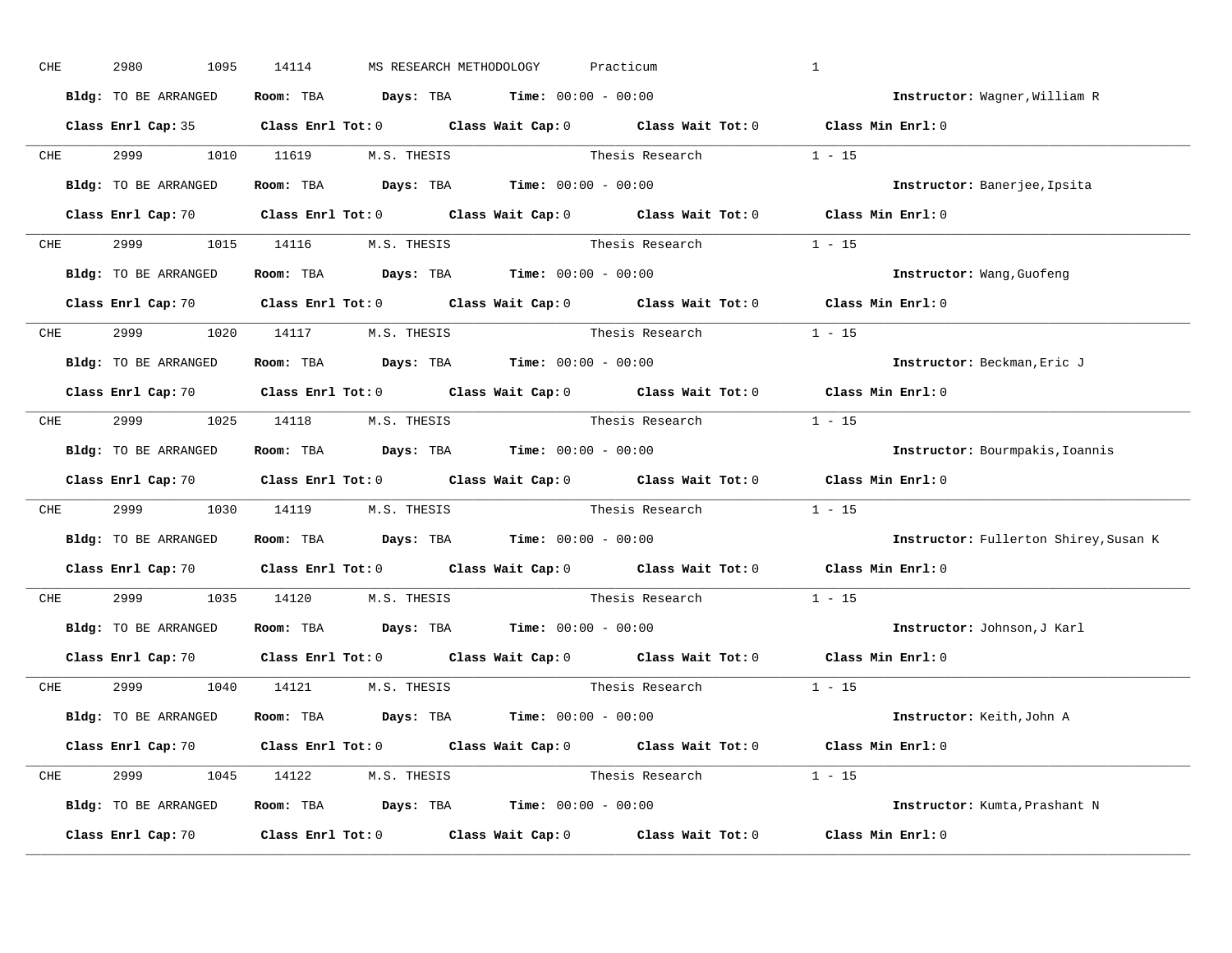#### Report ID: SR201 **University of Pittsburgh** Page No. 64 of 173 **Schedule of Classes for Summer Term 2020-2021** Run Date: 11/06/2020 **Summer Term** Run Time: 20:00:14

| Catalog Nbr Section Class Nbr<br>Subject | Course Title                                                                          | Component                                                                                                                      | Units<br>Topics                      |
|------------------------------------------|---------------------------------------------------------------------------------------|--------------------------------------------------------------------------------------------------------------------------------|--------------------------------------|
| CHE<br>2999<br>1050                      | 14123<br>M.S. THESIS                                                                  | Thesis Research                                                                                                                | $1 - 15$                             |
| Bldg: TO BE ARRANGED                     | Room: TBA $Days:$ TBA $Time: 00:00 - 00:00$                                           |                                                                                                                                | Instructor: Li, Lei                  |
|                                          |                                                                                       | Class Enrl Cap: 70 $\qquad$ Class Enrl Tot: 0 $\qquad$ Class Wait Cap: 0 $\qquad$ Class Wait Tot: 0 $\qquad$ Class Min Enrl: 0 |                                      |
| 2999 — 100<br><b>CHE</b>                 | 1055 14124<br>M.S. THESIS                                                             | Thesis Research                                                                                                                | $1 - 15$                             |
| Bldg: TO BE ARRANGED                     | Room: TBA $Days:$ TBA $Time: 00:00 - 00:00$                                           |                                                                                                                                | Instructor: McCarthy, Joseph John    |
|                                          |                                                                                       | Class Enrl Cap: 70 $\qquad$ Class Enrl Tot: 0 $\qquad$ Class Wait Cap: 0 $\qquad$ Class Wait Tot: 0 $\qquad$ Class Min Enrl: 0 |                                      |
| 2999 — 200<br><b>CHE</b>                 | 1060 14125 M.S. THESIS                                                                | Thesis Research                                                                                                                | $1 - 15$                             |
| Bldg: TO BE ARRANGED                     | Room: TBA $Days:$ TBA $Time: 00:00 - 00:00$                                           |                                                                                                                                | Instructor: McKone, James R          |
|                                          |                                                                                       | Class Enrl Cap: 70 $\qquad$ Class Enrl Tot: 0 $\qquad$ Class Wait Cap: 0 $\qquad$ Class Wait Tot: 0 $\qquad$ Class Min Enrl: 0 |                                      |
| CHE 2999                                 | 1065 14126 M.S. THESIS Thesis Research                                                |                                                                                                                                | $1 - 15$                             |
| Bldg: TO BE ARRANGED                     | Room: TBA $Days:$ TBA $Time: 00:00 - 00:00$                                           |                                                                                                                                | Instructor: Morsi, Badie I           |
|                                          |                                                                                       | Class Enrl Cap: 70 $\qquad$ Class Enrl Tot: 0 $\qquad$ Class Wait Cap: 0 $\qquad$ Class Wait Tot: 0 $\qquad$ Class Min Enrl: 0 |                                      |
|                                          | CHE 2999 1070 14127 M.S. THESIS                                                       | Thesis Research                                                                                                                | $1 - 15$                             |
| Bldg: TO BE ARRANGED                     | Room: TBA $\rule{1em}{0.15mm}$ Days: TBA $\rule{1.5mm}{0.15mm}$ Time: $00:00 - 00:00$ |                                                                                                                                | Instructor: Parker, Robert S         |
|                                          |                                                                                       | Class Enrl Cap: 70 Class Enrl Tot: 0 Class Wait Cap: 0 Class Wait Tot: 0 Class Min Enrl: 0                                     |                                      |
| 2999<br>CHE                              | 1075 14128                                                                            | M.S. THESIS Thesis Research                                                                                                    | $1 - 15$                             |
| Bldg: TO BE ARRANGED                     | Room: TBA $Days:$ TBA $Time: 00:00 - 00:00$                                           |                                                                                                                                | Instructor: Shoemaker, Jason Edward  |
|                                          |                                                                                       | Class Enrl Cap: 70 $\qquad$ Class Enrl Tot: 0 $\qquad$ Class Wait Cap: 0 $\qquad$ Class Wait Tot: 0 $\qquad$ Class Min Enrl: 0 |                                      |
| CHE 2999                                 | 1080 14129 M.S. THESIS                                                                | Thesis Research                                                                                                                | $1 - 15$                             |
| Bldg: TO BE ARRANGED                     | Room: TBA $Days:$ TBA $Time: 00:00 - 00:00$                                           |                                                                                                                                | Instructor: Velankar, Sachin Shankar |
|                                          |                                                                                       | Class Enrl Cap: 70 Class Enrl Tot: 0 Class Wait Cap: 0 Class Wait Tot: 0 Class Min Enrl: 0                                     |                                      |
| 2999<br>CHE                              | 1085 14130 M.S. THESIS                                                                | Thesis Research                                                                                                                | $1 - 15$                             |
| Bldg: TO BE ARRANGED                     | Room: TBA $Days:$ TBA $Time: 00:00 - 00:00$                                           |                                                                                                                                | Instructor: Veser, Goetz             |
| Class Enrl Cap: 70                       |                                                                                       | Class Enrl Tot: $0$ Class Wait Cap: $0$ Class Wait Tot: $0$ Class Min Enrl: $0$                                                |                                      |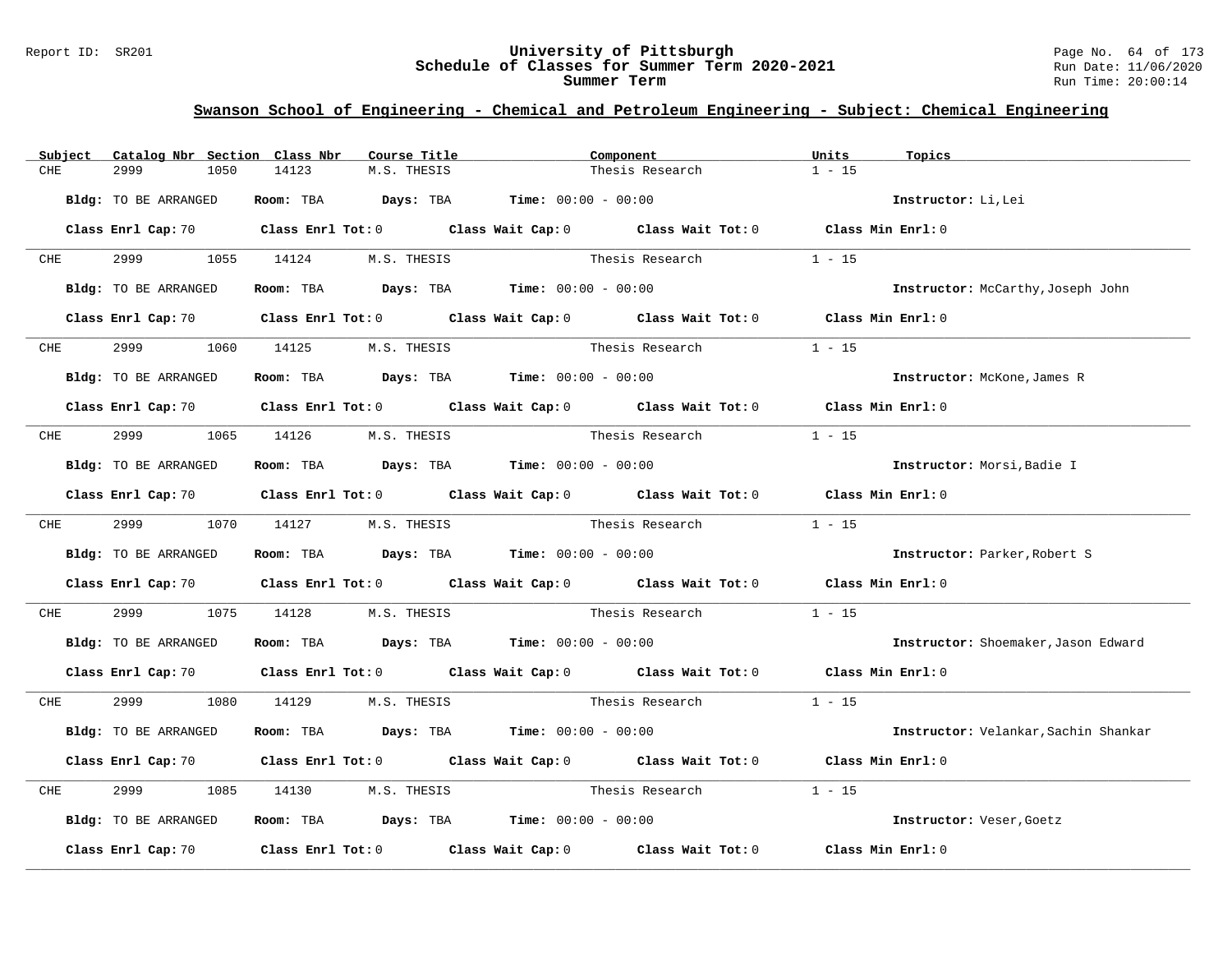| CHE        | 2999<br>1090         | 14131<br>M.S. THESIS                                                                       | Thesis Research                                                                                                                | $1 - 15$                          |
|------------|----------------------|--------------------------------------------------------------------------------------------|--------------------------------------------------------------------------------------------------------------------------------|-----------------------------------|
|            | Bldg: TO BE ARRANGED | Room: TBA $\rule{1em}{0.15mm}$ Days: TBA $\rule{1.5mm}{0.15mm}$ Time: $00:00 - 00:00$      |                                                                                                                                | Instructor: Wagner, William R     |
|            |                      |                                                                                            | Class Enrl Cap: 70 $\qquad$ Class Enrl Tot: 0 $\qquad$ Class Wait Cap: 0 $\qquad$ Class Wait Tot: 0 $\qquad$ Class Min Enrl: 0 |                                   |
|            |                      |                                                                                            | CHE 2999 1095 14132 M.S. THESIS Thesis Research 1 - 15                                                                         |                                   |
|            | Bldg: TO BE ARRANGED | Room: TBA $\rule{1em}{0.15mm}$ Days: TBA Time: $00:00 - 00:00$                             |                                                                                                                                | Instructor: Leu, Paul W           |
|            |                      |                                                                                            | Class Enrl Cap: 70 Class Enrl Tot: 0 Class Wait Cap: 0 Class Wait Tot: 0 Class Min Enrl: 0                                     |                                   |
|            |                      | CHE 3004 1010 18172 PRACTICUM                                                              | Practicum                                                                                                                      | $\mathbf{1}$                      |
|            |                      | <b>Bldg:</b> TO BE ARRANGED <b>Room:</b> TBA <b>Days:</b> TBA <b>Time:</b> $00:00 - 00:00$ |                                                                                                                                | Instructor: Keith, John A         |
|            |                      |                                                                                            | Class Enrl Cap: 35 Class Enrl Tot: 0 Class Wait Cap: 0 Class Wait Tot: 0 Class Min Enrl: 0                                     |                                   |
|            |                      | CHE 3004 1090 19246 PRACTICUM                                                              | Practicum                                                                                                                      | $\mathbf{1}$                      |
|            | Bldg: TO BE ARRANGED | Room: TBA $\rule{1em}{0.15mm}$ Days: TBA Time: $00:00 - 00:00$                             |                                                                                                                                | Instructor: McCarthy, Joseph John |
|            |                      |                                                                                            | Class Enrl Cap: 35 Class Enrl Tot: 0 Class Wait Cap: 0 Class Wait Tot: 0 Class Min Enrl: 0                                     |                                   |
|            |                      | CHE 3004 1092 19248 PRACTICUM                                                              | Practicum                                                                                                                      | $\overline{1}$                    |
|            | Bldg: TO BE ARRANGED | Room: TBA $\rule{1em}{0.15mm}$ Days: TBA Time: $00:00 - 00:00$                             |                                                                                                                                | Instructor: Staff                 |
|            |                      |                                                                                            | Class Enrl Cap: 35 Class Enrl Tot: 0 Class Wait Cap: 0 Class Wait Tot: 0 Class Min Enrl: 0                                     |                                   |
|            |                      | CHE 3004 1093 19249 PRACTICUM                                                              | Practicum                                                                                                                      | $\mathbf{1}$                      |
|            | Bldg: TO BE ARRANGED | Room: TBA $Days: TBA$ Time: $00:00 - 00:00$                                                |                                                                                                                                | Instructor: Staff                 |
|            |                      |                                                                                            | Class Enrl Cap: 35 Class Enrl Tot: 0 Class Wait Cap: 0 Class Wait Tot: 0 Class Min Enrl: 0                                     |                                   |
| <b>CHE</b> |                      | 3004 1094 19250 PRACTICUM                                                                  | Practicum                                                                                                                      | $\mathbf{1}$                      |
|            |                      | Bldg: TO BE ARRANGED Room: TBA Days: TBA Time: 00:00 - 00:00                               |                                                                                                                                | Instructor: Staff                 |
|            |                      |                                                                                            | Class Enrl Cap: 35 Class Enrl Tot: 0 Class Wait Cap: 0 Class Wait Tot: 0 Class Min Enrl: 0                                     |                                   |
|            |                      | CHE 3004 1095 19251 PRACTICUM                                                              | Practicum                                                                                                                      | $\overline{1}$                    |
|            | Bldg: TO BE ARRANGED | Room: TBA $Days:$ TBA $Time: 00:00 - 00:00$                                                |                                                                                                                                | Instructor: Staff                 |
|            |                      |                                                                                            | Class Enrl Cap: 35 Class Enrl Tot: 0 Class Wait Cap: 0 Class Wait Tot: 0 Class Min Enrl: 0                                     |                                   |
|            |                      | CHE 3004 1096 19252 PRACTICUM                                                              | Practicum                                                                                                                      | $\sim$ 1                          |
|            |                      | Bldg: TO BE ARRANGED Room: TBA Days: TBA Time: 00:00 - 00:00                               |                                                                                                                                | Instructor: Johnson, J Karl       |
|            |                      |                                                                                            | Class Enrl Cap: 35 Class Enrl Tot: 0 Class Wait Cap: 0 Class Wait Tot: 0 Class Min Enrl: 0                                     |                                   |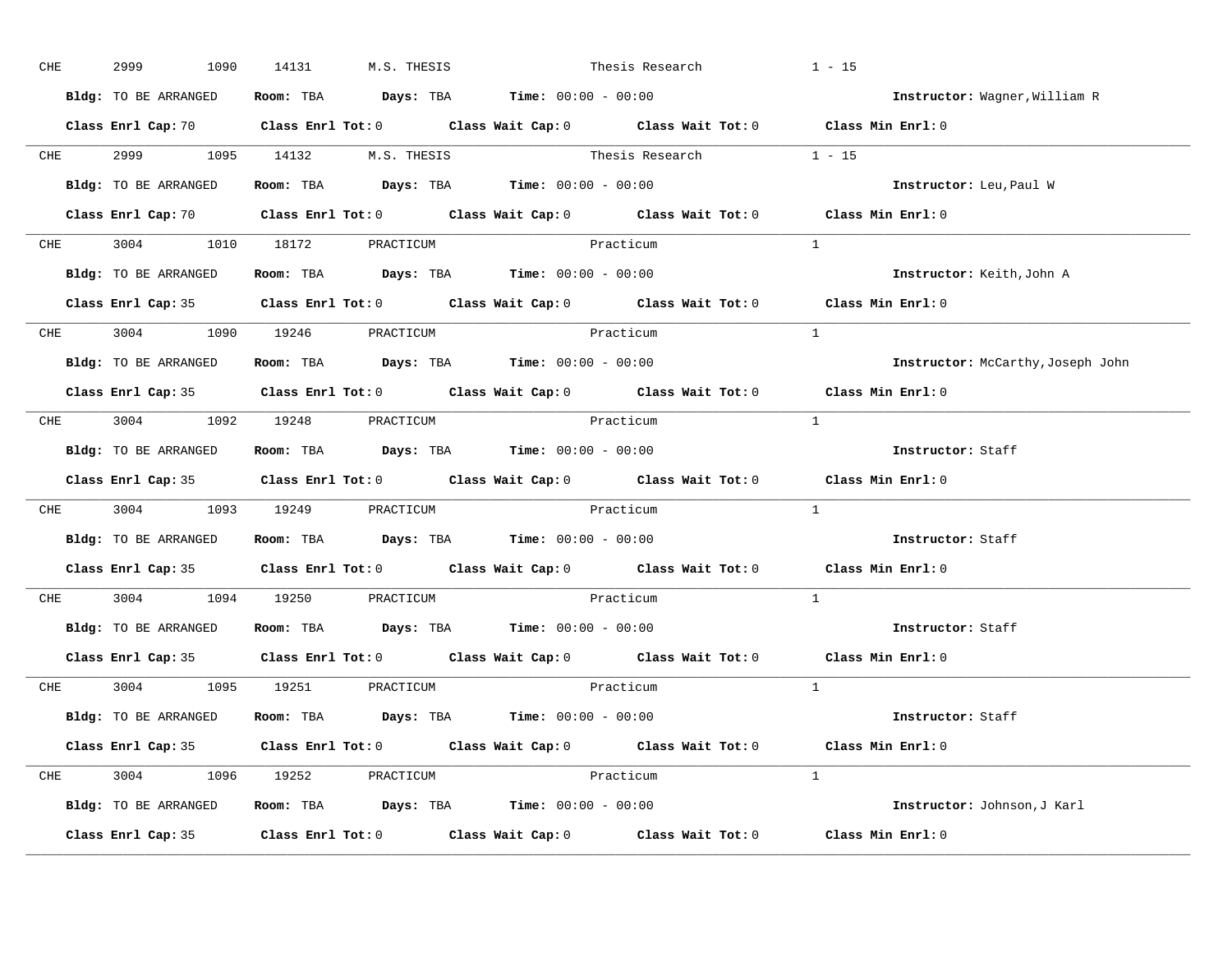#### Report ID: SR201 **University of Pittsburgh** Page No. 66 of 173 **Schedule of Classes for Summer Term 2020-2021** Run Date: 11/06/2020 **Summer Term** Run Time: 20:00:14

| Subject    | Catalog Nbr Section Class Nbr | Course Title                                                                          | Component                                                                                                                      | Units<br>Topics                       |
|------------|-------------------------------|---------------------------------------------------------------------------------------|--------------------------------------------------------------------------------------------------------------------------------|---------------------------------------|
| CHE        | 3910<br>1010                  | 11620<br>INDIVIDUAL STUDY                                                             | Independent Study                                                                                                              | $1 - 3$                               |
|            | Bldg: TO BE ARRANGED          | Room: TBA Days: TBA                                                                   | <b>Time:</b> $00:00 - 00:00$                                                                                                   | Instructor: Banerjee, Ipsita          |
|            |                               |                                                                                       | Class Enrl Cap: 20 $\qquad$ Class Enrl Tot: 0 $\qquad$ Class Wait Cap: 0 $\qquad$ Class Wait Tot: 0 $\qquad$ Class Min Enrl: 0 |                                       |
| <b>CHE</b> | 3910 3910                     | 1015 14133<br>INDIVIDUAL STUDY                                                        | Independent Study                                                                                                              | $1 - 3$                               |
|            | <b>Bldg:</b> TO BE ARRANGED   | Room: TBA $Days: TBA$ Time: $00:00 - 00:00$                                           |                                                                                                                                | Instructor: Beckman, Eric J           |
|            |                               |                                                                                       | Class Enrl Cap: 20 Class Enrl Tot: 0 Class Wait Cap: 0 Class Wait Tot: 0 Class Min Enrl: 0                                     |                                       |
| <b>CHE</b> | 3910 3910                     |                                                                                       | 1020 14134 INDIVIDUAL STUDY Independent Study                                                                                  | $1 - 3$                               |
|            | Bldg: TO BE ARRANGED          | Room: TBA $\rule{1em}{0.15mm}$ Days: TBA Time: $00:00 - 00:00$                        |                                                                                                                                | Instructor: Bourmpakis, Ioannis       |
|            |                               |                                                                                       | Class Enrl Cap: 20 Class Enrl Tot: 0 Class Wait Cap: 0 Class Wait Tot: 0 Class Min Enrl: 0                                     |                                       |
| CHE        | 3910                          | 1025 14135                                                                            | INDIVIDUAL STUDY 1ndependent Study                                                                                             | $1 - 3$                               |
|            | Bldg: TO BE ARRANGED          | Room: TBA $Days:$ TBA $Time: 00:00 - 00:00$                                           |                                                                                                                                | Instructor: Federspiel, William       |
|            |                               |                                                                                       | Class Enrl Cap: 20 Class Enrl Tot: 0 Class Wait Cap: 0 Class Wait Tot: 0 Class Min Enrl: 0                                     |                                       |
| <b>CHE</b> | 3910                          | 1030 14136                                                                            | INDIVIDUAL STUDY 1ndependent Study                                                                                             | $1 - 3$                               |
|            | Bldg: TO BE ARRANGED          | Room: TBA $\rule{1em}{0.15mm}$ Days: TBA $\rule{1.5mm}{0.15mm}$ Time: $00:00 - 00:00$ |                                                                                                                                | Instructor: Fullerton Shirey, Susan K |
|            |                               |                                                                                       | Class Enrl Cap: 20 Class Enrl Tot: 0 Class Wait Cap: 0 Class Wait Tot: 0 Class Min Enrl: 0                                     |                                       |
| CHE        | 3910<br>1035                  | 14137                                                                                 | INDIVIDUAL STUDY                 Independent Study                                                                             | $1 - 3$                               |
|            | Bldg: TO BE ARRANGED          | Room: TBA $Days:$ TBA $Time: 00:00 - 00:00$                                           |                                                                                                                                | Instructor: Johnson, J Karl           |
|            |                               |                                                                                       | Class Enrl Cap: 20 Class Enrl Tot: 0 Class Wait Cap: 0 Class Wait Tot: 0 Class Min Enrl: 0                                     |                                       |
| CHE        | 3910 3910                     |                                                                                       | 1040 14138 INDIVIDUAL STUDY 1 and Endependent Study 1 - 3                                                                      |                                       |
|            | Bldg: TO BE ARRANGED          | Room: TBA $Days:$ TBA $Time: 00:00 - 00:00$                                           |                                                                                                                                | Instructor: Keith, John A             |
|            |                               |                                                                                       | Class Enrl Cap: 20 Class Enrl Tot: 0 Class Wait Cap: 0 Class Wait Tot: 0 Class Min Enrl: 0                                     |                                       |
| CHE        | 3910<br>1045                  | 14139                                                                                 | INDIVIDUAL STUDY 1ndependent Study                                                                                             | $1 - 3$                               |
|            | Bldg: TO BE ARRANGED          | Room: TBA $Days:$ TBA $Time: 00:00 - 00:00$                                           |                                                                                                                                | Instructor: Kumta, Prashant N         |
|            | Class Enrl Cap: 20            |                                                                                       | Class Enrl Tot: $0$ Class Wait Cap: $0$ Class Wait Tot: $0$                                                                    | Class Min Enrl: 0                     |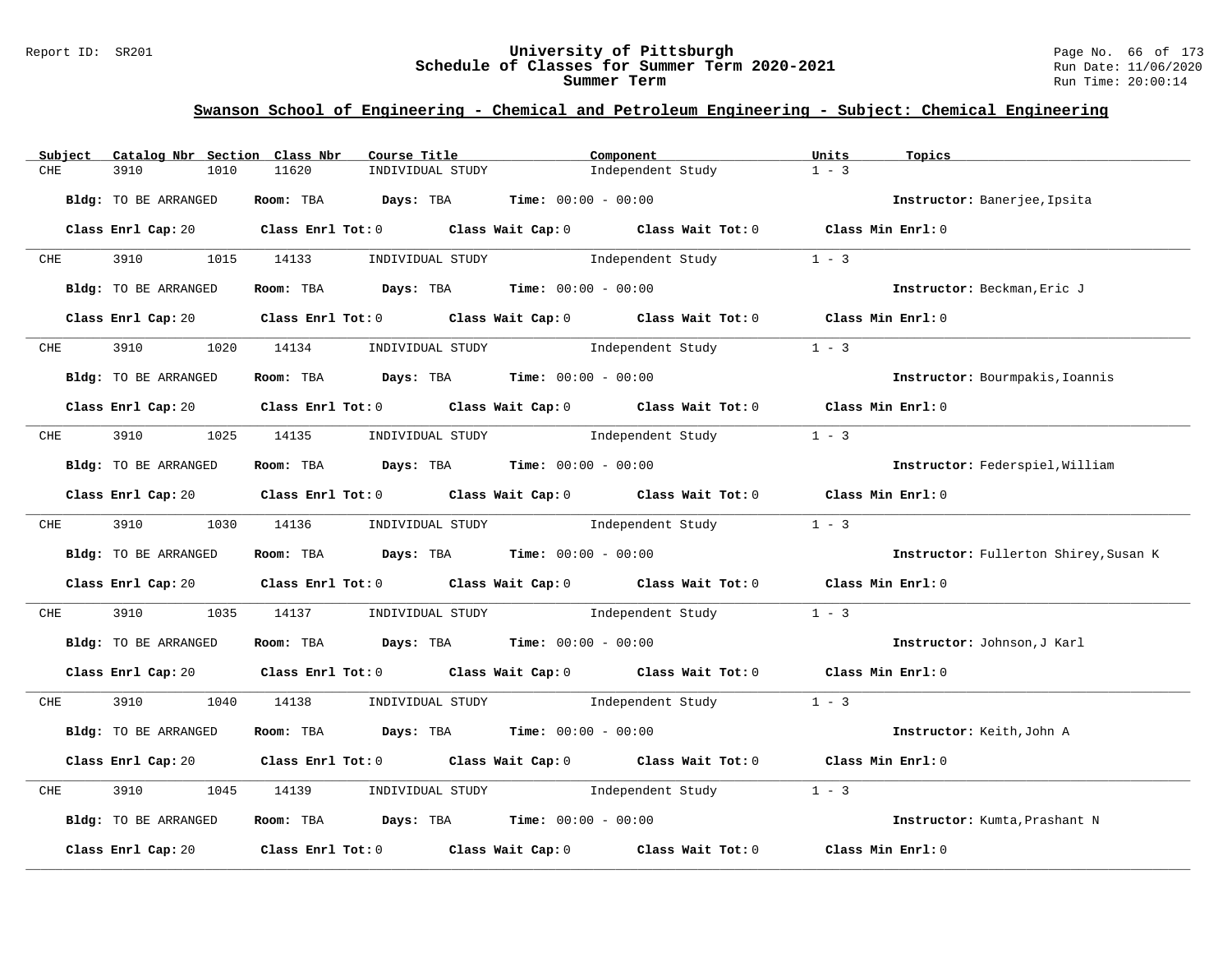| CHE        | 3910<br>1050         | 14140                                                                                      | INDIVIDUAL STUDY 1ndependent Study                                                         | $1 - 3$                              |
|------------|----------------------|--------------------------------------------------------------------------------------------|--------------------------------------------------------------------------------------------|--------------------------------------|
|            | Bldg: TO BE ARRANGED | Room: TBA $Days:$ TBA $Time: 00:00 - 00:00$                                                |                                                                                            | Instructor: Li, Lei                  |
|            |                      |                                                                                            | Class Enrl Cap: 20 Class Enrl Tot: 0 Class Wait Cap: 0 Class Wait Tot: 0 Class Min Enrl: 0 |                                      |
|            |                      |                                                                                            | CHE 3910 1055 14141 INDIVIDUAL STUDY Independent Study 1 - 3                               |                                      |
|            | Bldg: TO BE ARRANGED | Room: TBA $Days:$ TBA $Time: 00:00 - 00:00$                                                |                                                                                            | Instructor: Little, Steven R         |
|            |                      |                                                                                            | Class Enrl Cap: 20 Class Enrl Tot: 0 Class Wait Cap: 0 Class Wait Tot: 0 Class Min Enrl: 0 |                                      |
|            |                      |                                                                                            | CHE 3910 1060 14142 INDIVIDUAL STUDY Independent Study 1 - 3                               |                                      |
|            |                      | <b>Bldg:</b> TO BE ARRANGED <b>ROOM:</b> TBA <b>Days:</b> TBA <b>Time:</b> $00:00 - 00:00$ |                                                                                            | Instructor: McCarthy, Joseph John    |
|            |                      |                                                                                            | Class Enrl Cap: 20 Class Enrl Tot: 0 Class Wait Cap: 0 Class Wait Tot: 0 Class Min Enrl: 0 |                                      |
|            |                      |                                                                                            | CHE 3910 1065 14143 INDIVIDUAL STUDY Independent Study 1 - 3                               |                                      |
|            | Bldg: TO BE ARRANGED | Room: TBA $Days:$ TBA $Time: 00:00 - 00:00$                                                |                                                                                            | Instructor: McKone, James R          |
|            |                      |                                                                                            | Class Enrl Cap: 20 Class Enrl Tot: 0 Class Wait Cap: 0 Class Wait Tot: 0 Class Min Enrl: 0 |                                      |
|            |                      |                                                                                            | CHE 3910 1070 14144 INDIVIDUAL STUDY Independent Study 1 - 3                               |                                      |
|            | Bldg: TO BE ARRANGED | Room: TBA $Days:$ TBA $Time:$ $00:00 - 00:00$                                              |                                                                                            | Instructor: Morsi, Badie I           |
|            |                      |                                                                                            | Class Enrl Cap: 20 Class Enrl Tot: 0 Class Wait Cap: 0 Class Wait Tot: 0 Class Min Enrl: 0 |                                      |
|            |                      |                                                                                            | CHE 3910 1075 14145 INDIVIDUAL STUDY Independent Study 1 - 3                               |                                      |
|            | Bldg: TO BE ARRANGED | Room: TBA $Days$ : TBA Time: $00:00 - 00:00$                                               |                                                                                            | Instructor: Parker, Robert S         |
|            |                      |                                                                                            | Class Enrl Cap: 20 Class Enrl Tot: 0 Class Wait Cap: 0 Class Wait Tot: 0 Class Min Enrl: 0 |                                      |
| <b>CHE</b> |                      |                                                                                            | 3910 1080 14146 INDIVIDUAL STUDY Independent Study 1 - 3                                   |                                      |
|            |                      | Bldg: TO BE ARRANGED Room: TBA Days: TBA Time: 00:00 - 00:00                               |                                                                                            | Instructor: Shoemaker, Jason Edward  |
|            | Class Enrl Cap: 20   |                                                                                            | Class Enrl Tot: $0$ Class Wait Cap: $0$ Class Wait Tot: $0$                                | Class Min Enrl: 0                    |
|            |                      |                                                                                            | CHE 3910 1085 14147 INDIVIDUAL STUDY Independent Study 1 - 3                               |                                      |
|            | Bldg: TO BE ARRANGED | Room: TBA $Days: TBA$ Time: $00:00 - 00:00$                                                |                                                                                            | Instructor: Velankar, Sachin Shankar |
|            |                      |                                                                                            | Class Enrl Cap: 20 Class Enrl Tot: 0 Class Wait Cap: 0 Class Wait Tot: 0 Class Min Enrl: 0 |                                      |
|            |                      |                                                                                            | CHE 3910 1090 14148 INDIVIDUAL STUDY Independent Study 1 - 3                               |                                      |
|            |                      |                                                                                            | Bldg: TO BE ARRANGED Room: TBA Days: TBA Time: 00:00 - 00:00                               | Instructor: Veser, Goetz             |
|            | Class Enrl Cap: 20   |                                                                                            | Class Enrl Tot: $0$ Class Wait Cap: $0$ Class Wait Tot: $0$ Class Min Enrl: $0$            |                                      |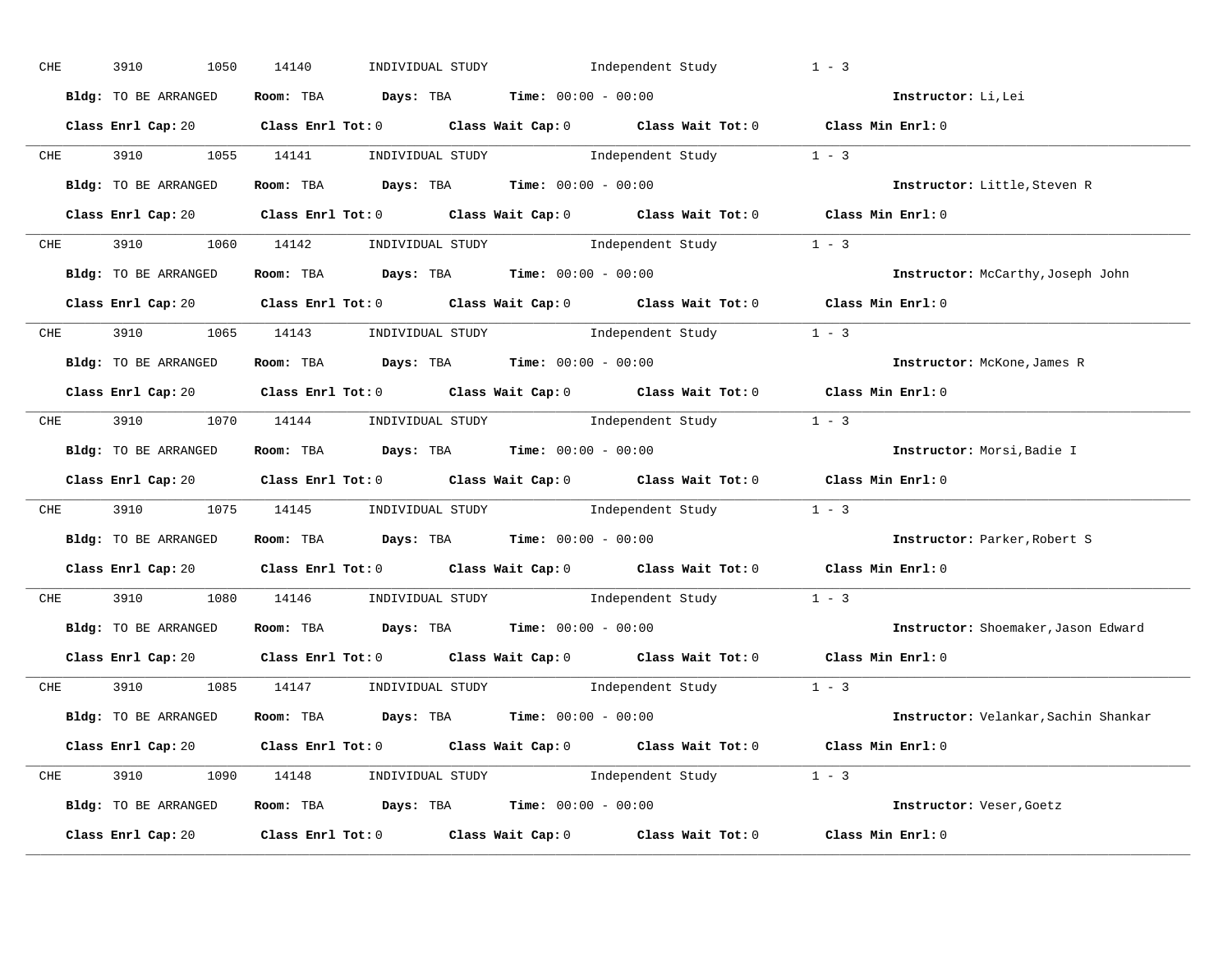#### Report ID: SR201 **University of Pittsburgh** Page No. 68 of 173 **Schedule of Classes for Summer Term 2020-2021** Run Date: 11/06/2020 **Summer Term** Run Time: 20:00:14

| Subject              | Catalog Nbr Section Class Nbr<br>Course Title                                                                                                                                                                                 | Component                          | Units<br>Topics                     |
|----------------------|-------------------------------------------------------------------------------------------------------------------------------------------------------------------------------------------------------------------------------|------------------------------------|-------------------------------------|
| CHE<br>3910          | 14149<br>1095<br>INDIVIDUAL STUDY                                                                                                                                                                                             | Independent Study                  | $1 - 3$                             |
| Bldg: TO BE ARRANGED | Days: TBA<br>Room: TBA                                                                                                                                                                                                        | <b>Time:</b> $00:00 - 00:00$       | Instructor: Wilmer, Christopher Eli |
|                      | Class Enrl Cap: 20 $\qquad$ Class Enrl Tot: 0 $\qquad$ Class Wait Cap: 0 $\qquad$ Class Wait Tot: 0 $\qquad$ Class Min Enrl: 0                                                                                                |                                    |                                     |
| 3980 3980<br>CHE     | 1005 14158<br>PHD RESEARCH METHODOLOGY                                                                                                                                                                                        | Practicum                          | $\mathbf{1}$                        |
| Bldg: TO BE ARRANGED | Room: TBA $Days:$ TBA $Time: 00:00 - 00:00$                                                                                                                                                                                   |                                    | Instructor: Little, Steven R        |
|                      | Class Enrl Cap: 35 $\,$ Class Enrl Tot: 0 $\,$ Class Wait Cap: 0 $\,$ Class Wait Tot: 0 $\,$ Class Enrl Tot: 0 $\,$ Class Enrl Tot: 0 $\,$ Class Enrl Tot: 0 $\,$ Class Enrl Tot: 0 $\,$ Class Enrl Tot: 0 $\,$ Class Enrl To |                                    | Class Min Enrl: 0                   |
| 3980<br>CHE          | 1010 11655                                                                                                                                                                                                                    | PHD RESEARCH METHODOLOGY Practicum | $\mathbf{1}$                        |
| Bldg: TO BE ARRANGED | Room: TBA $Days:$ TBA $Time: 00:00 - 00:00$                                                                                                                                                                                   |                                    | Instructor: Banerjee, Ipsita        |
|                      | Class Enrl Cap: 35 $\qquad$ Class Enrl Tot: 0 $\qquad$ Class Wait Cap: 0 $\qquad$ Class Wait Tot: 0                                                                                                                           |                                    | Class Min Enrl: 0                   |
| 3980<br>CHE          | 1015 14159                                                                                                                                                                                                                    | PHD RESEARCH METHODOLOGY Practicum | $\mathbf{1}$                        |
| Bldg: TO BE ARRANGED | Room: TBA $Days:$ TBA $Time: 00:00 - 00:00$                                                                                                                                                                                   |                                    | Instructor: McCarthy, Joseph John   |
|                      | Class Enrl Cap: 35 Class Enrl Tot: 0 Class Wait Cap: 0 Class Wait Tot: 0                                                                                                                                                      |                                    | Class Min Enrl: 0                   |
| CHE 3980             | 1020 14150                                                                                                                                                                                                                    | PHD RESEARCH METHODOLOGY Practicum | $\mathbf{1}$                        |
| Bldg: TO BE ARRANGED | Room: TBA $Days:$ TBA $Time: 00:00 - 00:00$                                                                                                                                                                                   |                                    | Instructor: Beckman, Eric J         |
|                      | Class Enrl Cap: 35 Class Enrl Tot: 0 Class Wait Cap: 0 Class Wait Tot: 0                                                                                                                                                      |                                    | Class Min Enrl: 0                   |
| 3980<br>CHE          | 1025<br>14160                                                                                                                                                                                                                 | PHD RESEARCH METHODOLOGY Practicum | $\mathbf{1}$                        |
| Bldg: TO BE ARRANGED | Room: TBA $Days:$ TBA $Time: 00:00 - 00:00$                                                                                                                                                                                   |                                    | Instructor: McKone, James R         |
|                      | Class Enrl Cap: 35 Class Enrl Tot: 0 Class Wait Cap: 0 Class Wait Tot: 0 Class Min Enrl: 0                                                                                                                                    |                                    |                                     |
| 3980<br>CHE          | 1030 14151                                                                                                                                                                                                                    | PHD RESEARCH METHODOLOGY Practicum | $\mathbf{1}$                        |
| Bldg: TO BE ARRANGED | Room: TBA $Days:$ TBA $Time: 00:00 - 00:00$                                                                                                                                                                                   |                                    | Instructor: Bourmpakis, Ioannis     |
|                      | Class Enrl Cap: 35 Class Enrl Tot: 0 Class Wait Cap: 0 Class Wait Tot: 0                                                                                                                                                      |                                    | Class Min Enrl: 0                   |
| 3980<br>CHE          | 1035<br>14161                                                                                                                                                                                                                 | PHD RESEARCH METHODOLOGY Practicum | <sup>1</sup>                        |
| Bldg: TO BE ARRANGED | Room: TBA $Days:$ TBA $Time: 00:00 - 00:00$                                                                                                                                                                                   |                                    | Instructor: Morsi, Badie I          |
| Class Enrl Cap: 35   | Class Enrl Tot: 0 $\qquad$ Class Wait Cap: 0 $\qquad$ Class Wait Tot: 0                                                                                                                                                       |                                    | Class Min Enrl: 0                   |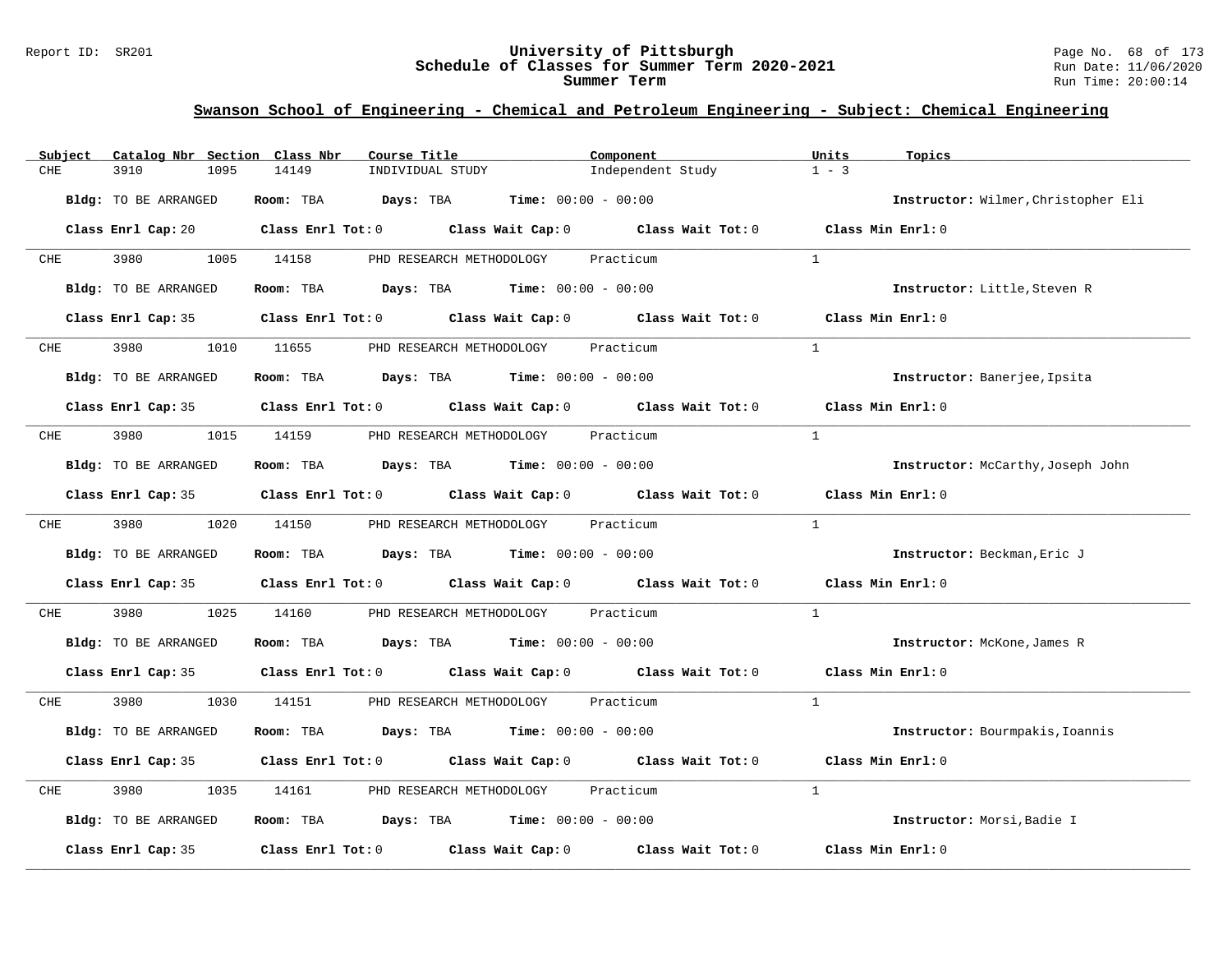| CHE        | 3980<br>1040         | 14152<br>PHD RESEARCH METHODOLOGY<br>Practicum                                                      | $\mathbf{1}$                          |
|------------|----------------------|-----------------------------------------------------------------------------------------------------|---------------------------------------|
|            | Bldg: TO BE ARRANGED | Room: TBA $Days:$ TBA $Time: 00:00 - 00:00$                                                         | Instructor: Federspiel, William       |
|            |                      | Class Enrl Cap: 35 $\qquad$ Class Enrl Tot: 0 $\qquad$ Class Wait Cap: 0 $\qquad$ Class Wait Tot: 0 | Class Min Enrl: 0                     |
| <b>CHE</b> |                      | 3980 1045 14162 PHD RESEARCH METHODOLOGY Practicum                                                  | <sup>1</sup>                          |
|            | Bldg: TO BE ARRANGED | Room: TBA $Days:$ TBA $Time: 00:00 - 00:00$                                                         | Instructor: Parker, Robert S          |
|            |                      | Class Enrl Cap: 35 Class Enrl Tot: 0 Class Wait Cap: 0 Class Wait Tot: 0 Class Min Enrl: 0          |                                       |
| CHE        |                      | 3980 1050 14153 PHD RESEARCH METHODOLOGY Practicum                                                  | $\overline{1}$                        |
|            | Bldg: TO BE ARRANGED | <b>Room:</b> TBA $\qquad \qquad$ Days: TBA $\qquad \qquad$ Time: $00:00 - 00:00$                    | Instructor: Fullerton Shirey, Susan K |
|            |                      | Class Enrl Cap: 35 $\qquad$ Class Enrl Tot: 0 $\qquad$ Class Wait Cap: 0 $\qquad$ Class Wait Tot: 0 | Class Min Enrl: 0                     |
|            |                      | CHE 3980 1055 14163 PHD RESEARCH METHODOLOGY Practicum                                              | $\overline{1}$                        |
|            | Bldg: TO BE ARRANGED | Room: TBA $Days:$ TBA $Time: 00:00 - 00:00$                                                         | Instructor: Shoemaker, Jason Edward   |
|            |                      | Class Enrl Cap: 35 Class Enrl Tot: 0 Class Wait Cap: 0 Class Wait Tot: 0                            | Class Min Enrl: 0                     |
| CHE        |                      | 3980 1060 14154 PHD RESEARCH METHODOLOGY Practicum                                                  | $\frac{1}{2}$                         |
|            | Bldg: TO BE ARRANGED | Room: TBA $\rule{1em}{0.15mm}$ Days: TBA Time: $00:00 - 00:00$                                      | Instructor: Johnson, J Karl           |
|            |                      |                                                                                                     |                                       |
|            |                      | Class Enrl Cap: 35 Class Enrl Tot: 0 Class Wait Cap: 0 Class Wait Tot: 0                            | Class Min Enrl: 0                     |
| CHE        |                      | 3980 1065 14164 PHD RESEARCH METHODOLOGY Practicum                                                  | <sup>1</sup>                          |
|            | Bldg: TO BE ARRANGED | Room: TBA $Days:$ TBA $Time: 00:00 - 00:00$                                                         | Instructor: Velankar, Sachin Shankar  |
|            |                      | Class Enrl Cap: 35 Class Enrl Tot: 0 Class Wait Cap: 0 Class Wait Tot: 0                            | Class Min Enrl: 0                     |
| <b>CHE</b> |                      | 3980 1070 14155 PHD RESEARCH METHODOLOGY Practicum                                                  | $\mathbf{1}$                          |
|            | Bldg: TO BE ARRANGED | Room: TBA $\rule{1em}{0.15mm}$ Days: TBA Time: $00:00 - 00:00$                                      | Instructor: Keith, John A             |
|            | Class Enrl Cap: 35   | Class Enrl Tot: $0$ Class Wait Cap: $0$ Class Wait Tot: $0$                                         | Class Min Enrl: 0                     |
|            |                      | CHE 3980 1075 14165 PHD RESEARCH METHODOLOGY Practicum                                              | $\mathbf{1}$                          |
|            | Bldg: TO BE ARRANGED | Room: TBA $\rule{1em}{0.15mm}$ Days: TBA Time: $00:00 - 00:00$                                      | Instructor: Veser, Goetz              |
|            |                      | Class Enrl Cap: 35 Class Enrl Tot: 0 Class Wait Cap: 0 Class Wait Tot: 0 Class Min Enrl: 0          |                                       |
|            |                      | CHE 3980 1080 14156 PHD RESEARCH METHODOLOGY Practicum                                              | $\mathbf{1}$                          |
|            | Bldg: TO BE ARRANGED | Room: TBA $Days: TBA$ Time: $00:00 - 00:00$                                                         | Instructor: Kumta, Prashant N         |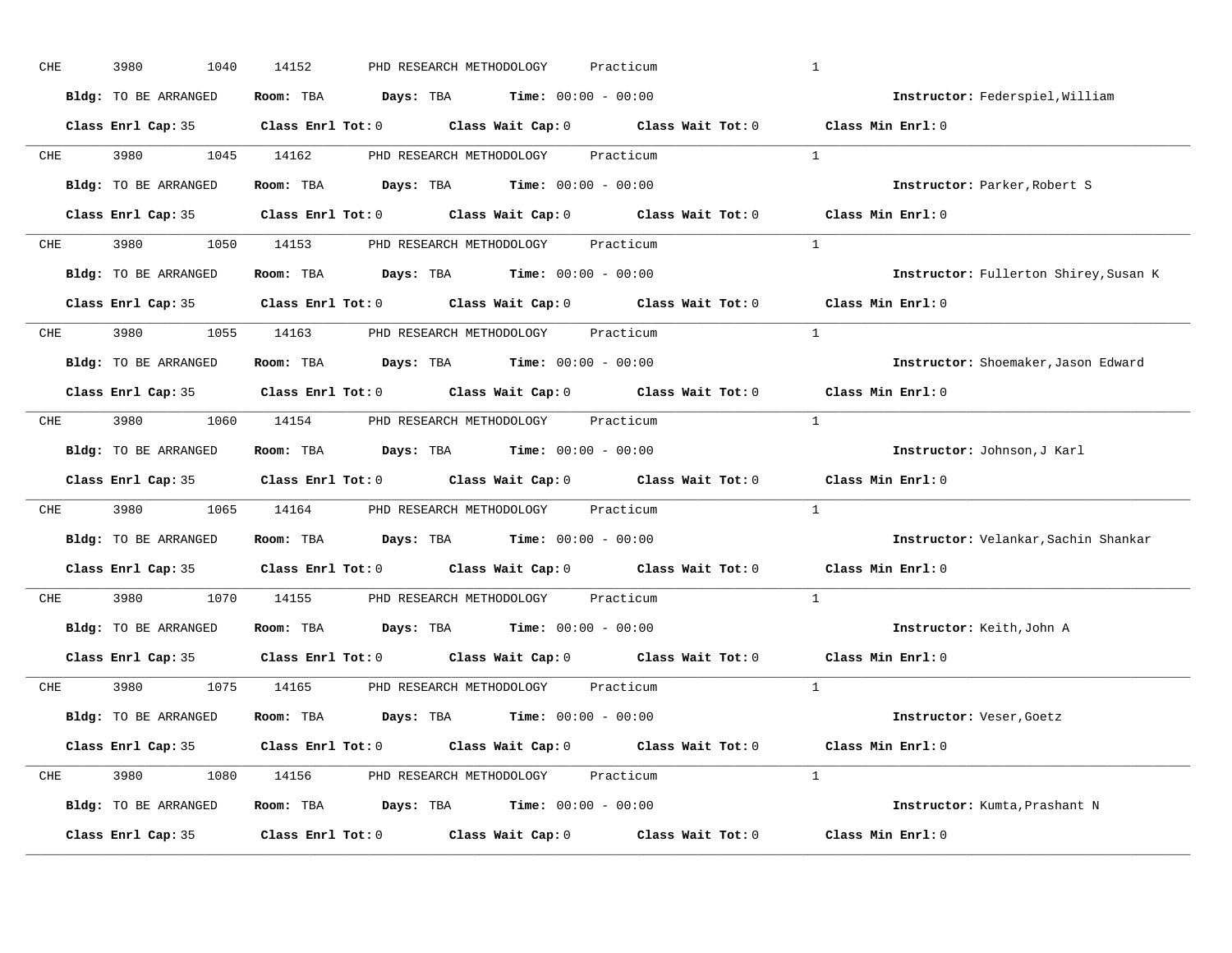| Catalog Nbr Section Class Nbr<br>Subject | Course Title                                                                                        | Component       | Units<br>Topics                     |
|------------------------------------------|-----------------------------------------------------------------------------------------------------|-----------------|-------------------------------------|
| CHE<br>3980<br>1085                      | 14166<br>PHD RESEARCH METHODOLOGY                                                                   | Practicum       | $\mathbf{1}$                        |
| Bldg: TO BE ARRANGED                     | <b>Days:</b> TBA <b>Time:</b> $00:00 - 00:00$<br>Room: TBA                                          |                 | Instructor: Wilmer, Christopher Eli |
|                                          | Class Enrl Cap: 35 Class Enrl Tot: 0 Class Wait Cap: 0 Class Wait Tot: 0 Class Min Enrl: 0          |                 |                                     |
| 3980 3980<br>CHE                         | 1090 14157<br>PHD RESEARCH METHODOLOGY                                                              | Practicum       | 1                                   |
| Bldg: TO BE ARRANGED                     | Room: TBA $Days:$ TBA $Time: 00:00 - 00:00$                                                         |                 | Instructor: Li, Lei                 |
|                                          | Class Enrl Cap: 35 Class Enrl Tot: 0 Class Wait Cap: 0 Class Wait Tot: 0                            |                 | Class Min Enrl: 0                   |
| 3990<br><b>CHE</b>                       | 1005 14182 ADVANCED GRADUATE PROJECTS                                                               | Thesis Research | $1 - 15$                            |
| Bldg: TO BE ARRANGED                     | <b>Room:</b> TBA <b>Days:</b> TBA <b>Time:</b> 00:00 - 00:00                                        |                 | Instructor: Veser, Goetz            |
|                                          | Class Enrl Cap: 30 Class Enrl Tot: 0 Class Wait Cap: 0 Class Wait Tot: 0 Class Min Enrl: 0          |                 |                                     |
| 3990<br>CHE                              | 1010 11621 ADVANCED GRADUATE PROJECTS                                                               | Thesis Research | $1 - 15$                            |
| Bldg: TO BE ARRANGED                     | Room: TBA $Days:$ TBA $Time: 00:00 - 00:00$                                                         |                 | Instructor: Banerjee, Ipsita        |
|                                          | Class Enrl Cap: 30 Class Enrl Tot: 0 Class Wait Cap: 0 Class Wait Tot: 0 Class Min Enrl: 0          |                 |                                     |
| 3990 3990<br>CHE                         | 1015 14183<br>ADVANCED GRADUATE PROJECTS Thesis Research                                            |                 | $1 - 15$                            |
| Bldg: TO BE ARRANGED                     | Room: TBA $Days:$ TBA $Time: 00:00 - 00:00$                                                         |                 | Instructor: Wilmer, Christopher Eli |
|                                          | Class Enrl Cap: 30 Class Enrl Tot: 0 Class Wait Cap: 0 Class Wait Tot: 0 Class Min Enrl: 0          |                 |                                     |
| CHE<br>3990<br>1020                      | 14167 ADVANCED GRADUATE PROJECTS                                                                    | Thesis Research | $1 - 15$                            |
| Bldg: TO BE ARRANGED                     | Room: TBA $Days:$ TBA $Time: 00:00 - 00:00$                                                         |                 | Instructor: Beckman, Eric J         |
|                                          | Class Enrl Cap: 30 Class Enrl Tot: 0 Class Wait Cap: 0 Class Wait Tot: 0 Class Min Enrl: 0          |                 |                                     |
| 3990 700<br>CHE                          | 1025 14168<br>ADVANCED GRADUATE PROJECTS Thesis Research                                            |                 | $1 - 15$                            |
| Bldg: TO BE ARRANGED                     | Room: TBA $Days:$ TBA $Time: 00:00 - 00:00$                                                         |                 | Instructor: Bourmpakis, Ioannis     |
|                                          | Class Enrl Cap: 30 $\qquad$ Class Enrl Tot: 0 $\qquad$ Class Wait Cap: 0 $\qquad$ Class Wait Tot: 0 |                 | Class Min Enrl: 0                   |
| 3990<br>1030<br>CHE                      | 14169<br>ADVANCED GRADUATE PROJECTS                                                                 | Thesis Research | $1 - 15$                            |
| Bldg: TO BE ARRANGED                     | Room: TBA $\rule{1em}{0.15mm}$ Days: TBA $\rule{1.5mm}{0.15mm}$ Time: $00:00 - 00:00$               |                 | Instructor: Federspiel, William     |
| Class Enrl Cap: 30                       | Class Enrl Tot: $0$ Class Wait Cap: $0$ Class Wait Tot: $0$                                         |                 | Class Min Enrl: 0                   |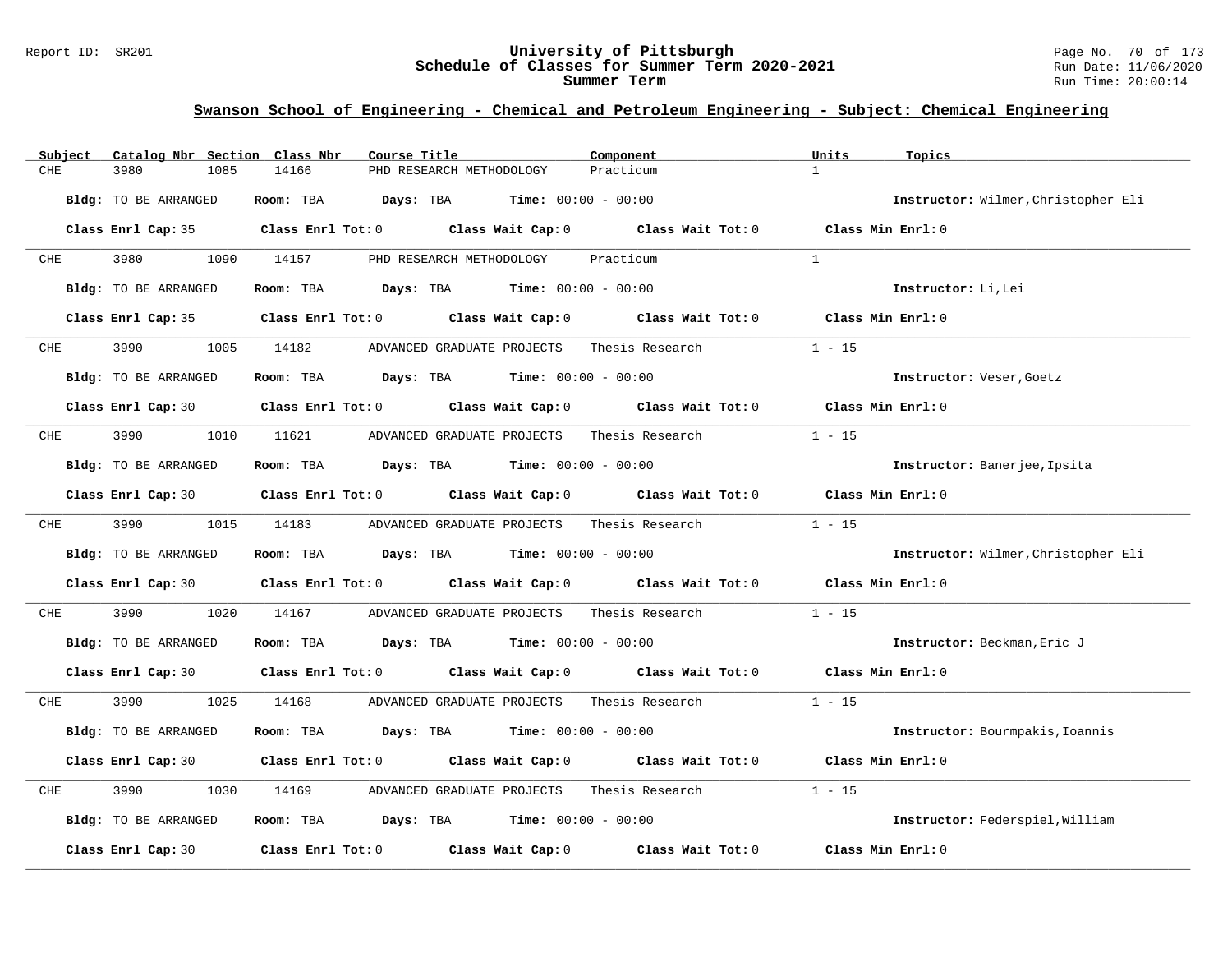| CHE        | 3990<br>1035         | 14170<br>Thesis Research<br>ADVANCED GRADUATE PROJECTS                                              | $1 - 15$                            |
|------------|----------------------|-----------------------------------------------------------------------------------------------------|-------------------------------------|
|            | Bldg: TO BE ARRANGED | Room: TBA $Days:$ TBA $Time: 00:00 - 00:00$                                                         | Instructor: Johnson, J Karl         |
|            |                      | Class Enrl Cap: 30 Class Enrl Tot: 0 Class Wait Cap: 0 Class Wait Tot: 0 Class Min Enrl: 0          |                                     |
|            | CHE 3990 1040 14171  | Thesis Research 1 - 15<br>ADVANCED GRADUATE PROJECTS                                                |                                     |
|            | Bldg: TO BE ARRANGED | Room: TBA $Days:$ TBA $Time: 00:00 - 00:00$                                                         | Instructor: Keith, John A           |
|            |                      | Class Enrl Cap: 30 Class Enrl Tot: 0 Class Wait Cap: 0 Class Wait Tot: 0 Class Min Enrl: 0          |                                     |
|            |                      | CHE 3990 1045 14172 ADVANCED GRADUATE PROJECTS Thesis Research 1 - 15                               |                                     |
|            | Bldg: TO BE ARRANGED | Room: TBA $Days:$ TBA $Time: 00:00 - 00:00$                                                         | Instructor: Kumta, Prashant N       |
|            |                      | Class Enrl Cap: 30 Class Enrl Tot: 0 Class Wait Cap: 0 Class Wait Tot: 0 Class Min Enrl: 0          |                                     |
|            |                      | CHE 3990 1050 14173 ADVANCED GRADUATE PROJECTS Thesis Research                                      | $1 - 15$                            |
|            | Bldg: TO BE ARRANGED | Room: TBA $Days:$ TBA $Time: 00:00 - 00:00$                                                         | Instructor: Li, Lei                 |
|            |                      | Class Enrl Cap: 30 Class Enrl Tot: 0 Class Wait Cap: 0 Class Wait Tot: 0 Class Min Enrl: 0          |                                     |
| CHE        |                      | 3990 1055 14174 ADVANCED GRADUATE PROJECTS Thesis Research 1 - 15                                   |                                     |
|            | Bldg: TO BE ARRANGED | Room: TBA $Days: TBA$ Time: $00:00 - 00:00$                                                         | Instructor: Little, Steven R        |
|            |                      | Class Enrl Cap: 30 Class Enrl Tot: 0 Class Wait Cap: 0 Class Wait Tot: 0 Class Min Enrl: 0          |                                     |
| <b>CHE</b> |                      | 3990 1060 14175 ADVANCED GRADUATE PROJECTS Thesis Research                                          | $1 - 15$                            |
|            | Bldg: TO BE ARRANGED | Room: TBA $Days:$ TBA $Time: 00:00 - 00:00$                                                         | Instructor: McCarthy, Joseph John   |
|            |                      | Class Enrl Cap: 30 $\qquad$ Class Enrl Tot: 0 $\qquad$ Class Wait Cap: 0 $\qquad$ Class Wait Tot: 0 | Class Min Enrl: 0                   |
| <b>CHE</b> | 3990 700             | 1065 14176 ADVANCED GRADUATE PROJECTS Thesis Research                                               | $1 - 15$                            |
|            | Bldg: TO BE ARRANGED | Room: TBA $Days:$ TBA Time: $00:00 - 00:00$                                                         | Instructor: McKone, James R         |
|            |                      | Class Enrl Cap: 30 Class Enrl Tot: 0 Class Wait Cap: 0 Class Wait Tot: 0                            | Class Min Enrl: 0                   |
|            |                      | CHE 3990 1070 14177 ADVANCED GRADUATE PROJECTS<br>Thesis Research $1 - 15$                          |                                     |
|            | Bldg: TO BE ARRANGED | Room: TBA $Days:$ TBA $Time: 00:00 - 00:00$                                                         | Instructor: Morsi, Badie I          |
|            |                      | Class Enrl Cap: 30 Class Enrl Tot: 0 Class Wait Cap: 0 Class Wait Tot: 0 Class Min Enrl: 0          |                                     |
|            |                      | CHE 3990 1080 14179 ADVANCED GRADUATE PROJECTS Thesis Research 1 - 15                               |                                     |
|            | Bldg: TO BE ARRANGED | <b>Room:</b> TBA $\qquad \qquad$ Days: TBA $\qquad \qquad$ Time: $00:00 - 00:00$                    | Instructor: Shoemaker, Jason Edward |
|            | Class Enrl Cap: 30   | Class Enrl Tot: $0$ Class Wait Cap: $0$ Class Wait Tot: $0$                                         | Class Min Enrl: 0                   |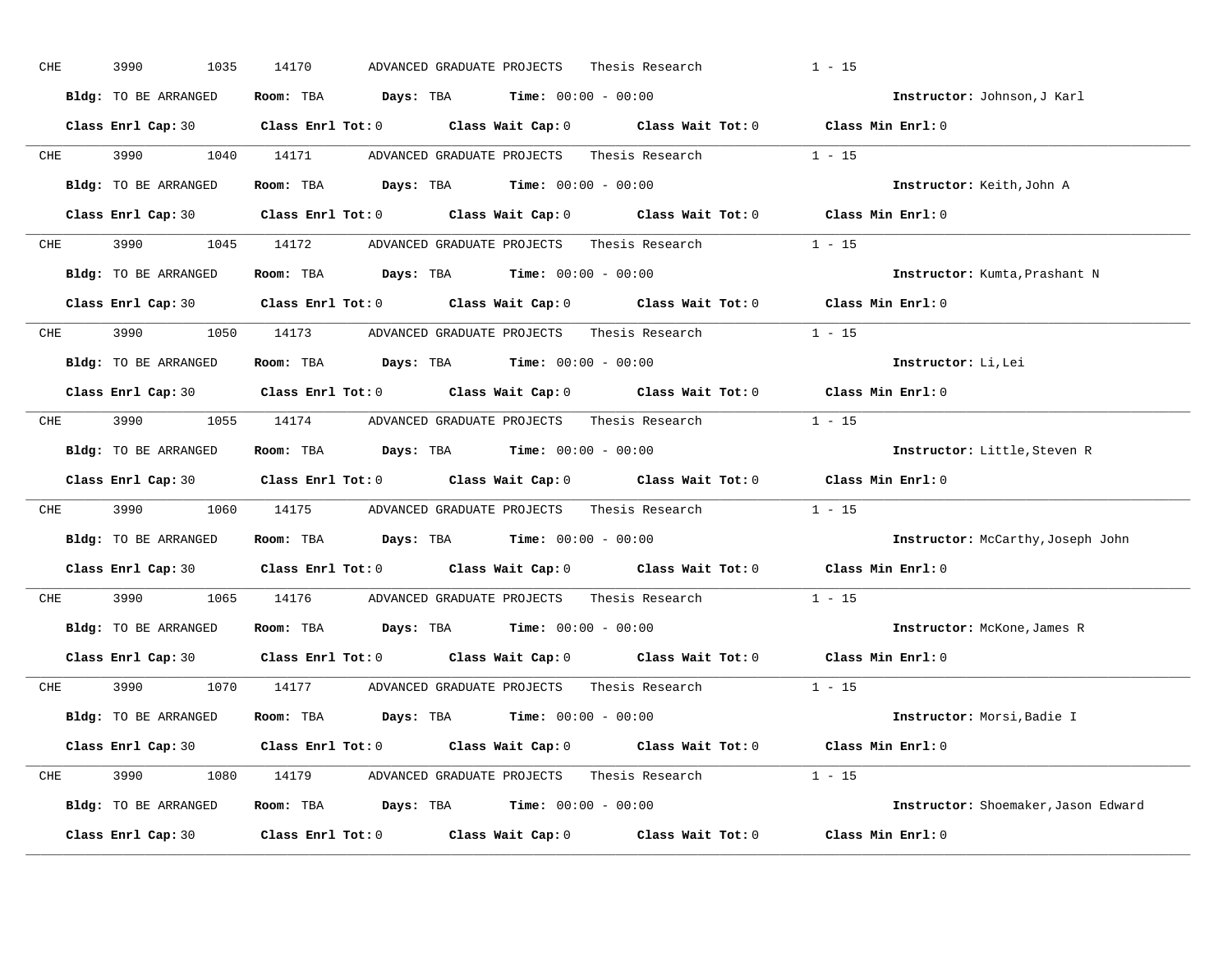#### Report ID: SR201 **University of Pittsburgh** Page No. 72 of 173 **Schedule of Classes for Summer Term 2020-2021** Run Date: 11/06/2020 **Summer Term** Run Time: 20:00:14

| Subject    | Catalog Nbr Section Class Nbr | Course Title                                                                                    | Component                          | Units<br>Topics                       |
|------------|-------------------------------|-------------------------------------------------------------------------------------------------|------------------------------------|---------------------------------------|
| CHE        | 3990<br>1090                  | 14181<br>ADVANCED GRADUATE PROJECTS                                                             | Thesis Research                    | $1 - 15$                              |
|            | Bldg: TO BE ARRANGED          | Room: TBA $Days:$ TBA $Time: 00:00 - 00:00$                                                     |                                    | Instructor: Velankar, Sachin Shankar  |
|            |                               | Class Enrl Cap: 30 Class Enrl Tot: 0 Class Wait Cap: 0 Class Wait Tot: 0 Class Min Enrl: 0      |                                    |                                       |
| CHE        | 3999 (1988)                   | 1005 14199<br>PH.D. DISSERTATION Thesis Research                                                |                                    | $1 - 15$                              |
|            | Bldg: TO BE ARRANGED          | Room: TBA $Days: TBA$ Time: $00:00 - 00:00$                                                     |                                    | Instructor: Veser, Goetz              |
|            |                               | Class Enrl Cap: 45 (Class Enrl Tot: 0 (Class Wait Cap: 0 (Class Wait Tot: 0 (Class Min Enrl: 0) |                                    |                                       |
| <b>CHE</b> | 3999 (1989)                   | 1010 11622 PH.D. DISSERTATION Thesis Research                                                   |                                    | $1 - 15$                              |
|            | Bldg: TO BE ARRANGED          | Room: TBA $\rule{1em}{0.15mm}$ Days: TBA Time: $00:00 - 00:00$                                  |                                    | Instructor: Banerjee, Ipsita          |
|            |                               | Class Enrl Cap: 45 Class Enrl Tot: 0 Class Wait Cap: 0 Class Wait Tot: 0 Class Min Enrl: 0      |                                    |                                       |
| CHE        | 3999                          | 1015 14184<br>PH.D. DISSERTATION Thesis Research                                                |                                    | $1 - 15$                              |
|            | Bldg: TO BE ARRANGED          | Room: TBA $\rule{1em}{0.15mm}$ Days: TBA Time: $00:00 - 00:00$                                  |                                    | Instructor: Beckman, Eric J           |
|            |                               | Class Enrl Cap: 45 (Class Enrl Tot: 0 (Class Wait Cap: 0 (Class Wait Tot: 0 (Class Min Enrl: 0) |                                    |                                       |
|            |                               | CHE 3999 1020 14185 PH.D. DISSERTATION Thesis Research                                          |                                    | $1 - 15$                              |
|            | Bldg: TO BE ARRANGED          | Room: TBA $Days:$ TBA $Time: 00:00 - 00:00$                                                     |                                    | Instructor: Bourmpakis, Ioannis       |
|            |                               | Class Enrl Cap: 45 (Class Enrl Tot: 0 (Class Wait Cap: 0 (Class Wait Tot: 0 (Class Min Enrl: 0) |                                    |                                       |
| CHE        | 3999<br>1025                  | 14186                                                                                           | PH.D. DISSERTATION Thesis Research | $1 - 15$                              |
|            | Bldg: TO BE ARRANGED          | Room: TBA $Days:$ TBA $Time: 00:00 - 00:00$                                                     |                                    | Instructor: Federspiel, William       |
|            |                               | Class Enrl Cap: 45 (Class Enrl Tot: 0 (Class Wait Cap: 0 (Class Wait Tot: 0 (Class Min Enrl: 0) |                                    |                                       |
| CHE        | 3999 700                      | 1030 14187 PH.D. DISSERTATION Thesis Research                                                   |                                    | $1 - 15$                              |
|            | Bldg: TO BE ARRANGED          | Room: TBA $Days:$ TBA $Time: 00:00 - 00:00$                                                     |                                    | Instructor: Fullerton Shirey, Susan K |
|            |                               | Class Enrl Cap: 45 Class Enrl Tot: 0 Class Wait Cap: 0 Class Wait Tot: 0 Class Min Enrl: 0      |                                    |                                       |
| CHE        | 3999<br>1035                  | PH.D. DISSERTATION Thesis Research<br>14188                                                     |                                    | $1 - 15$                              |
|            | Bldg: TO BE ARRANGED          | Room: TBA $Days:$ TBA $Time: 00:00 - 00:00$                                                     |                                    | Instructor: Johnson, J Karl           |
|            | Class Enrl Cap: 45            | Class Enrl Tot: $0$ Class Wait Cap: $0$ Class Wait Tot: $0$                                     |                                    | Class Min Enrl: 0                     |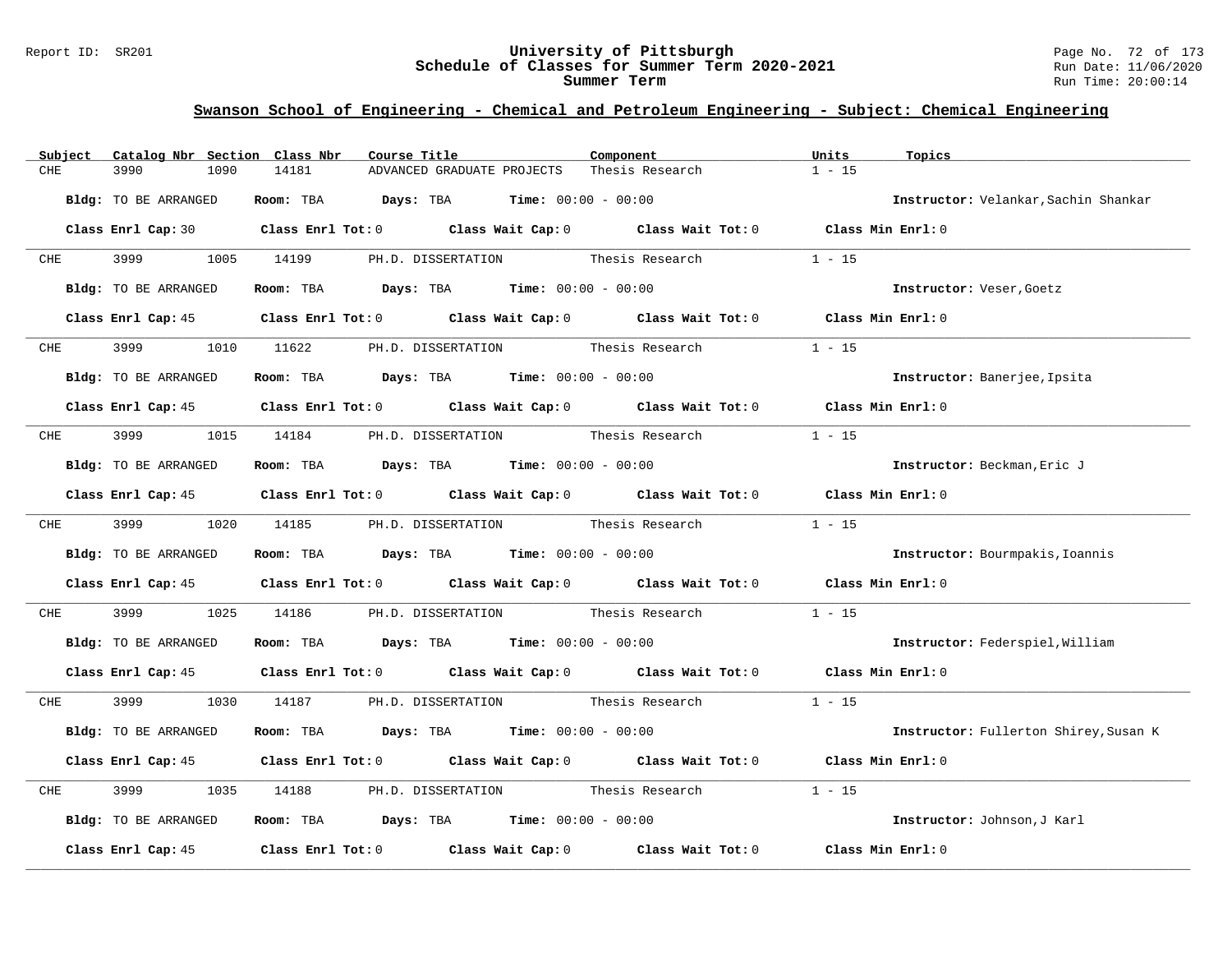| CHE        | 3999<br>1040         | 14189<br>PH.D. DISSERTATION Thesis Research                                                    | $1 - 15$ |                                     |
|------------|----------------------|------------------------------------------------------------------------------------------------|----------|-------------------------------------|
|            | Bldg: TO BE ARRANGED | Room: TBA $Days:$ TBA $Time: 00:00 - 00:00$                                                    |          | Instructor: Keith, John A           |
|            |                      | Class Enrl Cap: 45 Class Enrl Tot: 0 Class Wait Cap: 0 Class Wait Tot: 0 Class Min Enrl: 0     |          |                                     |
|            |                      | CHE 3999 1045 14190 PH.D. DISSERTATION Thesis Research 1 - 15                                  |          |                                     |
|            | Bldg: TO BE ARRANGED | Room: TBA $Days:$ TBA Time: $00:00 - 00:00$                                                    |          | Instructor: Kumta, Prashant N       |
|            |                      | Class Enrl Cap: 45 (Class Enrl Tot: 0 (Class Wait Cap: 0 (Class Wait Tot: 0 (Class Min Enrl: 0 |          |                                     |
|            |                      | CHE 3999 1050 14191 PH.D. DISSERTATION Thesis Research 1 - 15                                  |          |                                     |
|            |                      | Bldg: TO BE ARRANGED Room: TBA Days: TBA Time: 00:00 - 00:00                                   |          | Instructor: Li, Lei                 |
|            |                      | Class Enrl Cap: 45 Class Enrl Tot: 0 Class Wait Cap: 0 Class Wait Tot: 0 Class Min Enrl: 0     |          |                                     |
|            |                      | CHE 3999 1055 14192 PH.D. DISSERTATION Thesis Research 1 - 15                                  |          |                                     |
|            | Bldg: TO BE ARRANGED | Room: TBA $\rule{1em}{0.15mm}$ Days: TBA Time: $00:00 - 00:00$                                 |          | Instructor: Little, Steven R        |
|            |                      | Class Enrl Cap: 45 Class Enrl Tot: 0 Class Wait Cap: 0 Class Wait Tot: 0 Class Min Enrl: 0     |          |                                     |
|            |                      | CHE 3999 1060 14193 PH.D. DISSERTATION Thesis Research 1 - 15                                  |          |                                     |
|            | Bldg: TO BE ARRANGED | Room: TBA $\rule{1em}{0.15mm}$ Days: TBA Time: $00:00 - 00:00$                                 |          | Instructor: McCarthy, Joseph John   |
|            |                      | Class Enrl Cap: 45 Class Enrl Tot: 0 Class Wait Cap: 0 Class Wait Tot: 0 Class Min Enrl: 0     |          |                                     |
|            |                      | CHE 3999 1065 14194 PH.D. DISSERTATION Thesis Research 1 - 15                                  |          |                                     |
|            |                      | Bldg: TO BE ARRANGED ROOM: TBA Days: TBA Time: 00:00 - 00:00                                   |          | Instructor: McKone, James R         |
|            |                      | Class Enrl Cap: 45 Class Enrl Tot: 0 Class Wait Cap: 0 Class Wait Tot: 0                       |          | Class Min Enrl: 0                   |
| <b>CHE</b> |                      | 3999 1070 14195 PH.D. DISSERTATION Thesis Research                                             | $1 - 15$ |                                     |
|            |                      | <b>Bldg:</b> TO BE ARRANGED <b>Room:</b> TBA <b>Days:</b> TBA <b>Time:</b> $00:00 - 00:00$     |          | Instructor: Morsi, Badie I          |
|            |                      | Class Enrl Cap: 45 Class Enrl Tot: 0 Class Wait Cap: 0 Class Wait Tot: 0 Class Min Enrl: 0     |          |                                     |
|            |                      | CHE 3999 1080 14196 PH.D. DISSERTATION Thesis Research                                         | $1 - 15$ |                                     |
|            | Bldg: TO BE ARRANGED | Room: TBA $\rule{1em}{0.15mm}$ Days: TBA $\rule{1.5mm}{0.15mm}$ Time: $00:00 - 00:00$          |          | Instructor: Parker, Robert S        |
|            |                      | Class Enrl Cap: 45 Class Enrl Tot: 0 Class Wait Cap: 0 Class Wait Tot: 0 Class Min Enrl: 0     |          |                                     |
|            |                      | CHE 3999 1085 14197 PH.D. DISSERTATION Thesis Research 1 - 15                                  |          |                                     |
|            |                      | Bldg: TO BE ARRANGED Room: TBA Days: TBA Time: 00:00 - 00:00                                   |          | Instructor: Shoemaker, Jason Edward |
|            |                      | Class Enrl Cap: 45 Class Enrl Tot: 0 Class Wait Cap: 0 Class Wait Tot: 0 Class Min Enrl: 0     |          |                                     |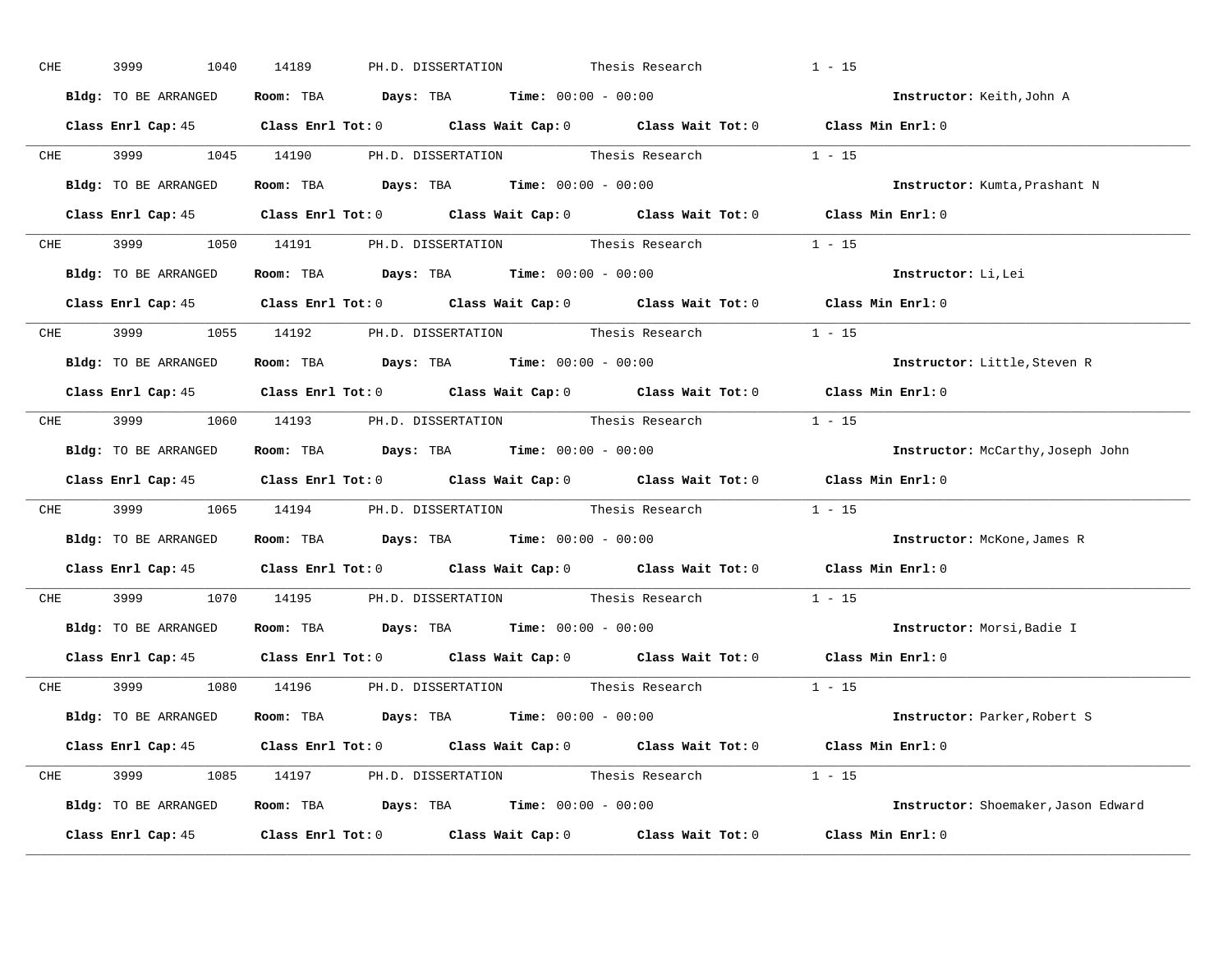## **Swanson School of Engineering - Chemical and Petroleum Engineering - Subject: Chemical Engineering**

| Subject |                             | Catalog Nbr Section Class Nbr | Course Title       | Component                    | Units               | Topics                               |
|---------|-----------------------------|-------------------------------|--------------------|------------------------------|---------------------|--------------------------------------|
| CHE     | 3999                        | 14198<br>1090                 | PH.D. DISSERTATION | Thesis Research              | $1 - 15$            |                                      |
|         | <b>Bldg:</b> TO BE ARRANGED | Room: TBA                     | Days: TBA          | <b>Time:</b> $00:00 - 00:00$ |                     | Instructor: Velankar, Sachin Shankar |
|         | Class Enrl Cap: 45          | Class Enrl Tot: $0$           | Class Wait Cap: 0  | Class Wait Tot: $0$          | Class Min $Enrl: 0$ |                                      |
| CHE     | 3999                        | 14200<br>1095                 | PH.D. DISSERTATION | Thesis Research              | $1 - 15$            |                                      |
|         |                             |                               |                    | <b>Time:</b> $00:00 - 00:00$ |                     |                                      |
|         | <b>Bldg:</b> TO BE ARRANGED | Room: TBA                     | Days: TBA          |                              |                     | Instructor: Wilmer, Christopher Eli  |
|         | Class Enrl Cap: 45          | Class Enrl Tot: $0$           | Class Wait Cap: 0  | Class Wait Tot: $0$          | Class Min $Enrl: 0$ |                                      |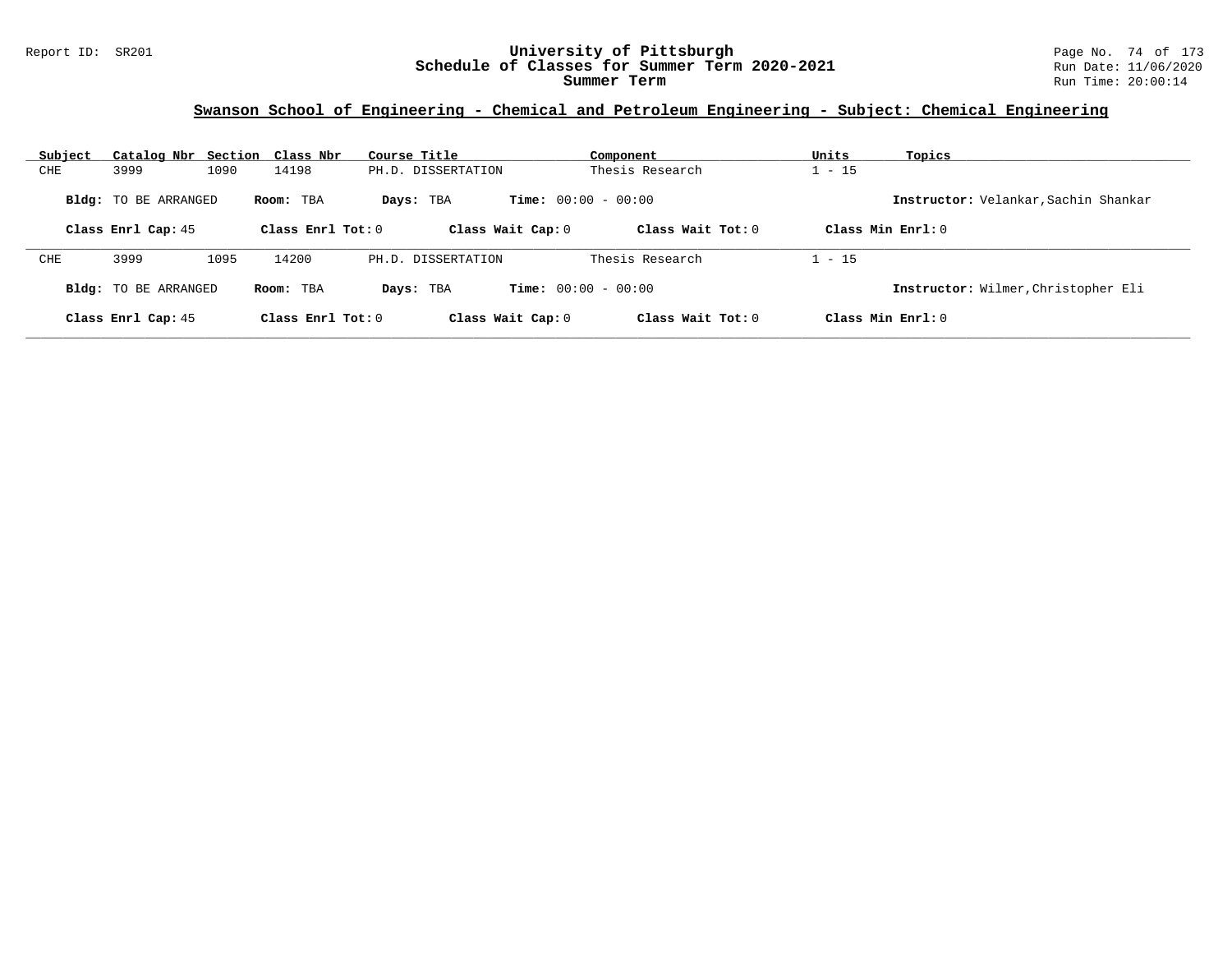#### Report ID: SR201 **University of Pittsburgh** Page No. 75 of 173 **Schedule of Classes for Summer Term 2020-2021** Run Date: 11/06/2020 **Summer Term** Run Time: 20:00:14

## **Swanson School of Engineering - Chemical and Petroleum Engineering - Subject: Petroleum Engineering**

| Subject | Catalog Nbr Section Class Nbr | Course Title                                                                                                                    |                  | Component        |                  | Units   | Topics                       |
|---------|-------------------------------|---------------------------------------------------------------------------------------------------------------------------------|------------------|------------------|------------------|---------|------------------------------|
| PETE    | 1097<br>1010                  | 11671                                                                                                                           | SPECIAL PROJECTS |                  | Directed Studies | $1 - 6$ |                              |
|         | Bldg: TO BE ARRANGED          | Room: TBA $Days:$ TBA $Time: 00:00 - 00:00$                                                                                     |                  |                  |                  |         | Instructor: Bunger, Andrew P |
|         |                               | Class Enrl Cap: 10 Class Enrl Tot: 0 Class Wait Cap: 10 Class Wait Tot: 0 Class Min Enrl: 0                                     |                  |                  |                  |         |                              |
|         |                               | PETE 1097 1020 15953 SPECIAL PROJECTS                                                                                           |                  | Directed Studies |                  | $1 - 6$ |                              |
|         | Bldg: TO BE ARRANGED          | Room: TBA $Days:$ TBA Time: $00:00 - 00:00$                                                                                     |                  |                  |                  |         | Instructor: Enick, Robert M  |
|         |                               | Class Enrl Cap: 10 $\qquad$ Class Enrl Tot: 0 $\qquad$ Class Wait Cap: 10 $\qquad$ Class Wait Tot: 0 $\qquad$ Class Min Enrl: 0 |                  |                  |                  |         |                              |
|         | PETE 1097                     | 1030 15954 SPECIAL PROJECTS                                                                                                     |                  | Directed Studies |                  | $1 - 6$ |                              |
|         | Bldg: TO BE ARRANGED          | Room: TBA $Days:$ TBA $Time:$ 00:00 - 00:00                                                                                     |                  |                  |                  |         | Instructor: Iezzi, Andrew    |
|         |                               | Class Enrl Cap: 10 $\qquad$ Class Enrl Tot: 0 $\qquad$ Class Wait Cap: 10 $\qquad$ Class Wait Tot: 0 $\qquad$ Class Min Enrl: 0 |                  |                  |                  |         |                              |
|         |                               | PETE 1097 1040 15955 SPECIAL PROJECTS Directed Studies                                                                          |                  |                  |                  | $1 - 6$ |                              |
|         | Bldg: TO BE ARRANGED          | Room: TBA $Days: TBA$ Time: $00:00 - 00:00$                                                                                     |                  |                  |                  |         | Instructor: Morsi, Badie I   |
|         |                               | Class Enrl Cap: 10 $\qquad$ Class Enrl Tot: 0 $\qquad$ Class Wait Cap: 10 $\qquad$ Class Wait Tot: 0 $\qquad$ Class Min Enrl: 0 |                  |                  |                  |         |                              |
|         |                               | PETE 1097 1050 15956 SPECIAL PROJECTS Directed Studies 1 - 6                                                                    |                  |                  |                  |         |                              |
|         | Bldg: TO BE ARRANGED          | Room: TBA $Days:$ TBA $Time: 00:00 - 00:00$                                                                                     |                  |                  |                  |         | Instructor: Veser, Goetz     |
|         |                               | Class Enrl Cap: 10 $\qquad$ Class Enrl Tot: 0 $\qquad$ Class Wait Cap: 10 $\qquad$ Class Wait Tot: 0 $\qquad$ Class Min Enrl: 0 |                  |                  |                  |         |                              |
| PETE    | 2910                          | 1010 16189 SPECIAL PROJECTS 1ndependent Study 1 - 12                                                                            |                  |                  |                  |         |                              |
|         | Bldg: TO BE ARRANGED          | Room: TBA $Days:$ TBA $Time: 00:00 - 00:00$                                                                                     |                  |                  |                  |         | Instructor: Bunger, Andrew P |
|         |                               | Class Enrl Cap: 35 Class Enrl Tot: 0 Class Wait Cap: 0 Class Wait Tot: 0 Class Min Enrl: 0                                      |                  |                  |                  |         |                              |
|         |                               | PETE 2910 1020 16190 SPECIAL PROJECTS Independent Study 1 - 12                                                                  |                  |                  |                  |         |                              |
|         | Bldg: TO BE ARRANGED          | Room: TBA $Days:$ TBA $Time: 00:00 - 00:00$                                                                                     |                  |                  |                  |         | Instructor: Enick, Robert M  |
|         |                               | Class Enrl Cap: 35 Class Enrl Tot: 0 Class Wait Cap: 0 Class Wait Tot: 0 Class Min Enrl: 0                                      |                  |                  |                  |         |                              |
| PETE    | 2910                          | 1030 16191 SPECIAL PROJECTS Independent Study 1 - 12                                                                            |                  |                  |                  |         |                              |
|         | Bldg: TO BE ARRANGED          | Room: TBA $Days:$ TBA $Time: 00:00 - 00:00$                                                                                     |                  |                  |                  |         | Instructor: Iezzi, Andrew    |
|         |                               | Class Enrl Cap: 35 Class Enrl Tot: 0 Class Wait Cap: 0 Class Wait Tot: 0 Class Min Enrl: 0                                      |                  |                  |                  |         |                              |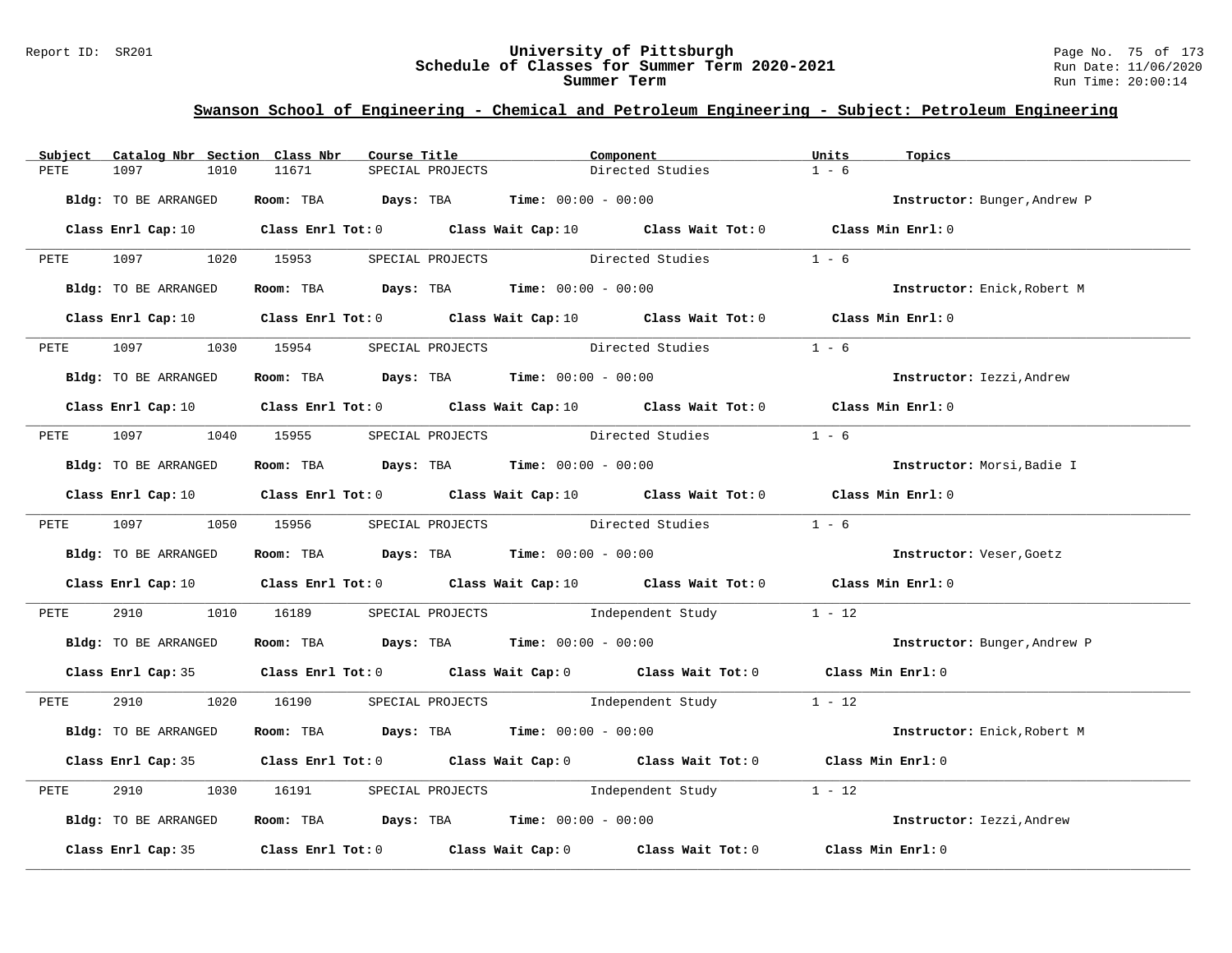| PETE | 2910<br>1040         | 16192                                                          | SPECIAL PROJECTS 1ndependent Study                                                             | $1 - 12$                     |
|------|----------------------|----------------------------------------------------------------|------------------------------------------------------------------------------------------------|------------------------------|
|      | Bldg: TO BE ARRANGED | Room: TBA $Days:$ TBA $Time: 00:00 - 00:00$                    |                                                                                                | Instructor: Morsi, Badie I   |
|      |                      |                                                                | Class Enrl Cap: 35 Class Enrl Tot: 0 Class Wait Cap: 0 Class Wait Tot: 0 Class Min Enrl: 0     |                              |
| PETE | 2980 7               | 1010 16185 MS RESEARCH METHODOLOGY Practicum                   |                                                                                                | $\mathbf{1}$                 |
|      | Bldg: TO BE ARRANGED | Room: TBA $\rule{1em}{0.15mm}$ Days: TBA Time: $00:00 - 00:00$ |                                                                                                | Instructor: Bunger, Andrew P |
|      |                      |                                                                | Class Enrl Cap: 35 Class Enrl Tot: 0 Class Wait Cap: 0 Class Wait Tot: 0 Class Min Enrl: 0     |                              |
| PETE |                      | 2980 1020 16186 MS RESEARCH METHODOLOGY Practicum              |                                                                                                | $\overline{1}$               |
|      | Bldg: TO BE ARRANGED | Room: TBA $Days:$ TBA Time: $00:00 - 00:00$                    |                                                                                                | Instructor: Enick, Robert M  |
|      |                      |                                                                | Class Enrl Cap: 35 Class Enrl Tot: 0 Class Wait Cap: 0 Class Wait Tot: 0 Class Min Enrl: 0     |                              |
| PETE |                      | 2980 1030 16187 MS RESEARCH METHODOLOGY Practicum              |                                                                                                | $\overline{1}$               |
|      | Bldg: TO BE ARRANGED | Room: TBA $Days:$ TBA $Time: 00:00 - 00:00$                    |                                                                                                | Instructor: Iezzi, Andrew    |
|      |                      |                                                                | Class Enrl Cap: 35 Class Enrl Tot: 0 Class Wait Cap: 0 Class Wait Tot: 0 Class Min Enrl: 0     |                              |
| PETE | 2980                 | 1040 16188 MS RESEARCH METHODOLOGY Practicum                   |                                                                                                | $\mathbf{1}$                 |
|      | Bldg: TO BE ARRANGED | Room: TBA $Days:$ TBA $Time: 00:00 - 00:00$                    |                                                                                                | Instructor: Morsi, Badie I   |
|      |                      |                                                                | Class Enrl Cap: 35 Class Enrl Tot: 0 Class Wait Cap: 0 Class Wait Tot: 0 Class Min Enrl: 0     |                              |
| PETE |                      | 2999 1010 11645 M.S. THESIS                                    | Thesis Research $1 - 12$                                                                       |                              |
|      | Bldg: TO BE ARRANGED | Room: TBA $Days:$ TBA $Time: 00:00 - 00:00$                    |                                                                                                | Instructor: Bunger, Andrew P |
|      |                      |                                                                | Class Enrl Cap: 15 (Class Enrl Tot: 0 (Class Wait Cap: 0 (Class Wait Tot: 0 (Class Min Enrl: 0 |                              |
| PETE |                      | 2999 1015 16381 M.S. THESIS                                    | Thesis Research                                                                                | $1 - 12$                     |
|      | Bldg: TO BE ARRANGED | Room: TBA $\rule{1em}{0.15mm}$ Days: TBA Time: $00:00 - 00:00$ |                                                                                                | Instructor: Iezzi, Andrew    |
|      |                      |                                                                | Class Enrl Cap: 30 Class Enrl Tot: 0 Class Wait Cap: 0 Class Wait Tot: 0 Class Min Enrl: 0     |                              |
| PETE |                      |                                                                | 1020 16382 M.S. THESIS Thesis Research 1 - 12                                                  |                              |
|      | Bldg: TO BE ARRANGED | Room: TBA $Days:$ TBA Time: $00:00 - 00:00$                    |                                                                                                | Instructor: Morsi, Badie I   |
|      |                      |                                                                | Class Enrl Cap: 30 Class Enrl Tot: 0 Class Wait Cap: 0 Class Wait Tot: 0 Class Min Enrl: 0     |                              |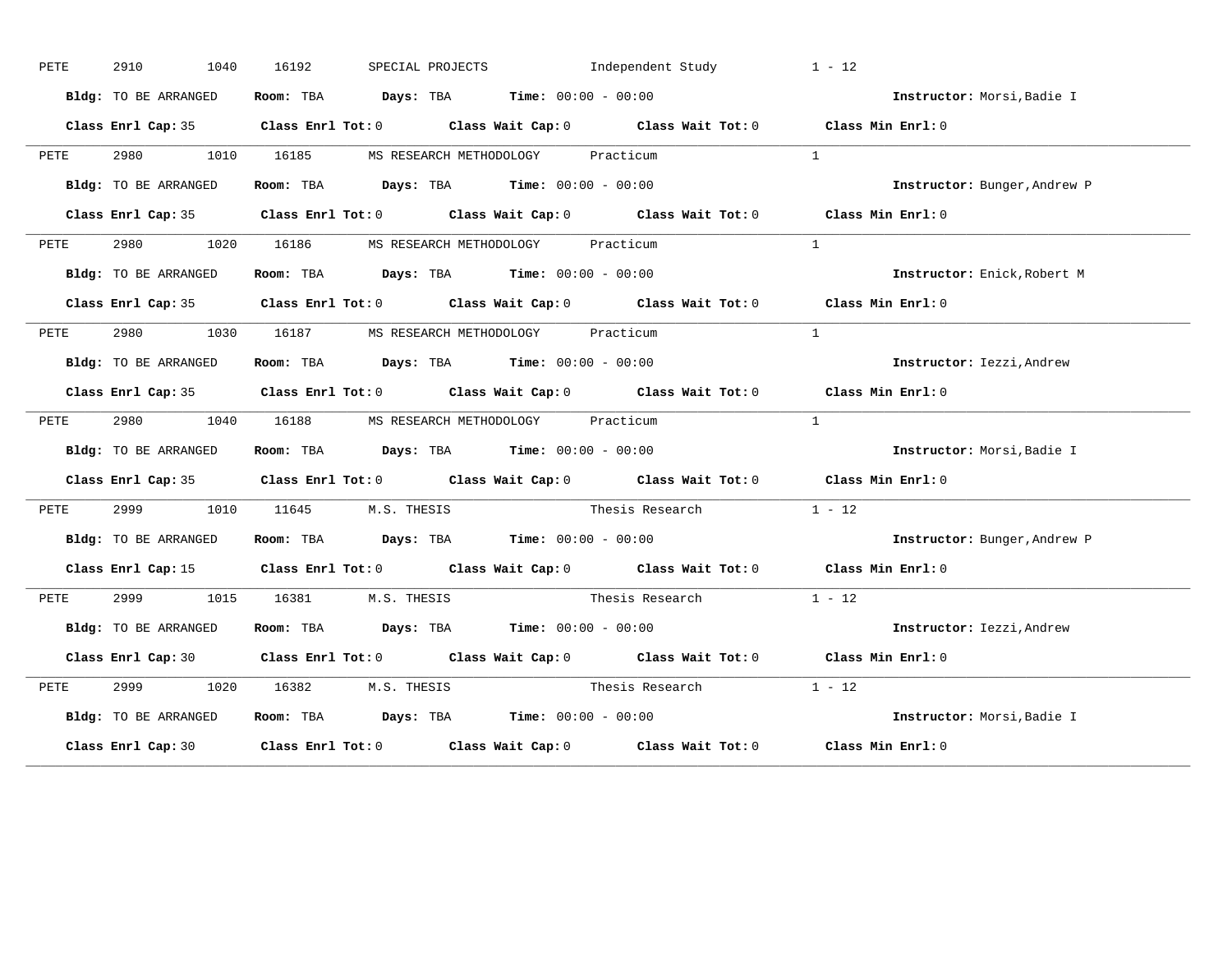#### Report ID: SR201 **University of Pittsburgh** Page No. 77 of 173 **Schedule of Classes for Summer Term 2020-2021** Run Date: 11/06/2020 **Summer Term** Run Time: 20:00:14

| Subject | Catalog Nbr Section Class Nbr | Course Title                                                                    | Component                                                                                                           | Units<br>Topics                       |
|---------|-------------------------------|---------------------------------------------------------------------------------|---------------------------------------------------------------------------------------------------------------------|---------------------------------------|
| ECE     | 1155<br>1010                  | 20347<br>INFORMATION SECURITY                                                   | Lecture                                                                                                             | $\mathcal{L}$                         |
|         | Bldg: WEB Based Class         | <b>Room:</b> TBA $\qquad \qquad$ Days: TuTh $\qquad \qquad$ Time: 10:30 - 12:15 |                                                                                                                     | Instructor: Staff                     |
|         |                               |                                                                                 | Class Enrl Cap: 30 Class Enrl Tot: 0 Class Wait Cap: 20 Class Wait Tot: 0                                           | Class Min Enrl: 0                     |
| ECE     | 1259<br>1210                  | 20589                                                                           | ELECTROMAGNETICS Lecture                                                                                            | $\mathbf{3}$                          |
|         | Bldg: Benedum Hall            | <b>Room:</b> 01211A <b>Days:</b> TuTh <b>Time:</b> $08:30 - 10:15$              |                                                                                                                     | Instructor: Kerestes, Robert John     |
|         | Bldg: Benedum Hall            | <b>Room:</b> 01211B <b>Days:</b> TuTh <b>Time:</b> $08:30 - 10:15$              |                                                                                                                     | Instructor: Kerestes, Robert John     |
|         |                               |                                                                                 | Class Enrl Cap: 32 Class Enrl Tot: 0 Class Wait Cap: 20 Class Wait Tot: 0 Class Min Enrl: 0                         |                                       |
| ECE     | 2990                          |                                                                                 | 1010 16855 MBA/MS GRADUATE PROJECTS Directed Studies                                                                | 1.5                                   |
|         | Bldg: TO BE ARRANGED          | Room: TBA $Days:$ TBA $Time: 00:00 - 00:00$                                     |                                                                                                                     | Instructor: George, Alan D            |
|         |                               |                                                                                 | Class Enrl Cap: 35 Class Enrl Tot: 0 Class Wait Cap: 0 Class Wait Tot: 0 Class Min Enrl: 0                          |                                       |
| ECE     | 2990 72<br>1020               |                                                                                 | 16856 MBA/MS GRADUATE PROJECTS Directed Studies                                                                     | 1.5                                   |
|         | Bldg: TO BE ARRANGED          | Room: TBA $Days:$ TBA $Time: 00:00 - 00:00$                                     |                                                                                                                     | Instructor: Grainger, Brandon Michael |
|         |                               |                                                                                 | Class Enrl Cap: 35 Class Enrl Tot: 0 Class Wait Cap: 0 Class Wait Tot: 0 Class Min Enrl: 0                          |                                       |
| ECE     | 2990 720                      | 1030 16857 MBA/MS GRADUATE PROJECTS Directed Studies                            |                                                                                                                     | 1.5                                   |
|         | Bldg: TO BE ARRANGED          | Room: TBA $\rule{1em}{0.15mm}$ Days: TBA Time: $00:00 - 00:00$                  |                                                                                                                     | Instructor: Staff                     |
|         |                               |                                                                                 | Class Enrl Cap: 35 Class Enrl Tot: 0 Class Wait Cap: 0 Class Wait Tot: 0 Class Min Enrl: 0                          |                                       |
| ECE     | 2990 700                      | 1040 16858 MBA/MS GRADUATE PROJECTS Directed Studies                            |                                                                                                                     | 1.5                                   |
|         | Bldg: TO BE ARRANGED          | Room: TBA $\rule{1em}{0.15mm}$ Days: TBA Time: $00:00 - 00:00$                  |                                                                                                                     | Instructor: Staff                     |
|         |                               |                                                                                 | Class Enrl Cap: 35 Class Enrl Tot: 0 Class Wait Cap: 0 Class Wait Tot: 0 Class Min Enrl: 0                          |                                       |
| ECE     | 2990                          | 1050 16859 MBA/MS GRADUATE PROJECTS Directed Studies                            |                                                                                                                     | 1.5                                   |
|         | Bldg: TO BE ARRANGED          | Room: TBA $Days:$ TBA Time: $00:00 - 00:00$                                     |                                                                                                                     | Instructor: Staff                     |
|         |                               |                                                                                 | Class Enrl Cap: 35 $\,$ Class Enrl Tot: 0 $\,$ Class Wait Cap: 0 $\,$ Class Wait Tot: 0 $\,$ Class Wait Tot: 0 $\,$ | Class Min Enrl: 0                     |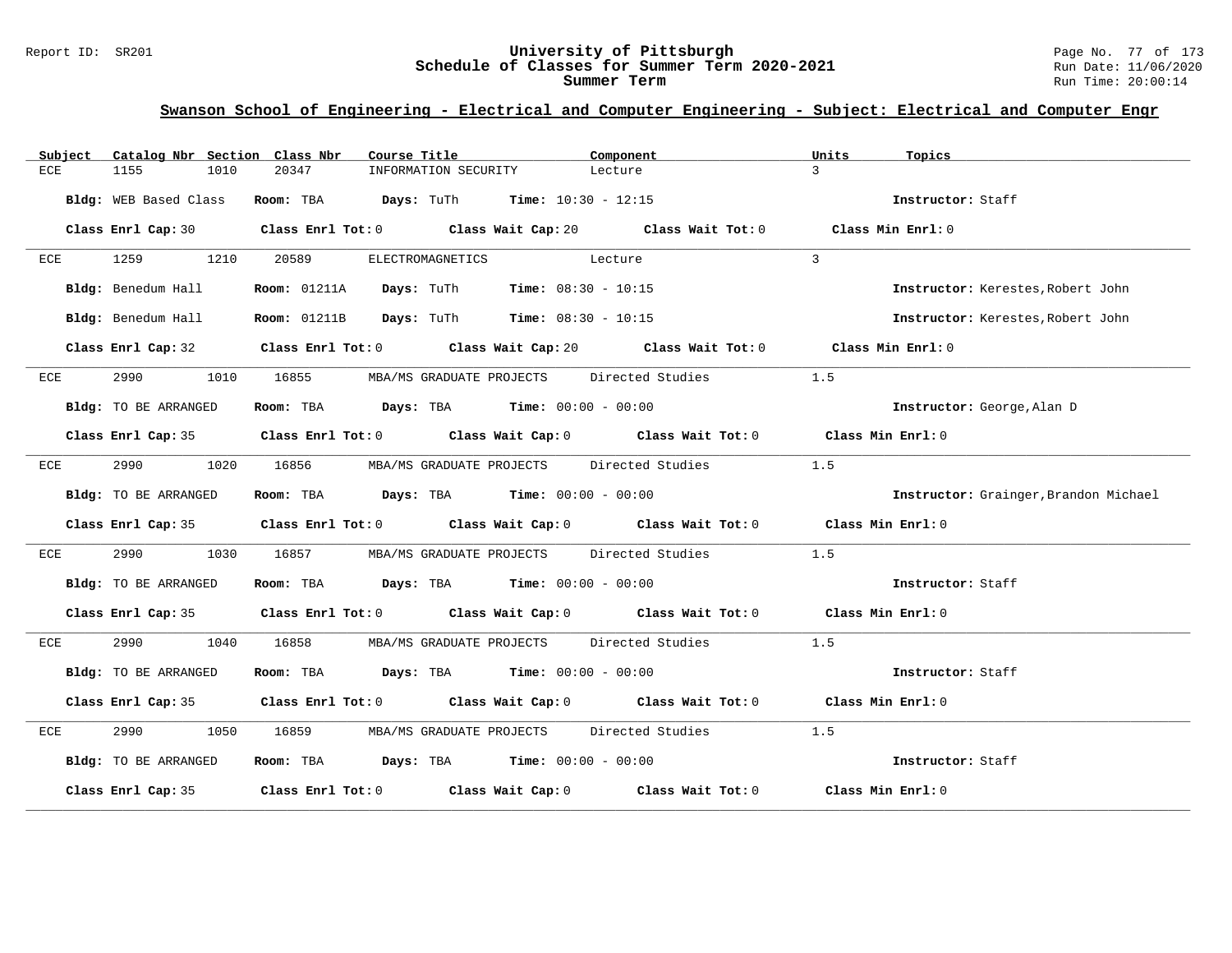#### Report ID: SR201 **University of Pittsburgh** Page No. 78 of 173 **Schedule of Classes for Summer Term 2020-2021** Run Date: 11/06/2020 **Summer Term** Run Time: 20:00:14

| Subject Catalog Nbr Section Class Nbr | Course Title                                                                               | Component        | Units<br>Topics   |
|---------------------------------------|--------------------------------------------------------------------------------------------|------------------|-------------------|
| 2990<br>1060<br>ECE                   | 16860<br>MBA/MS GRADUATE PROJECTS                                                          | Directed Studies | 1.5               |
| Bldg: TO BE ARRANGED                  | Room: TBA $Days:$ TBA $Time: 00:00 - 00:00$                                                |                  | Instructor: Staff |
|                                       |                                                                                            |                  |                   |
|                                       | Class Enrl Cap: 35 Class Enrl Tot: 0 Class Wait Cap: 0 Class Wait Tot: 0 Class Min Enrl: 0 |                  |                   |
|                                       | ECE 2990 1070 16861 MBA/MS GRADUATE PROJECTS Directed Studies                              | 1.5              |                   |
| Bldg: TO BE ARRANGED                  | Room: TBA $Days:$ TBA $Time:$ $00:00 - 00:00$                                              |                  | Instructor: Staff |
|                                       |                                                                                            |                  |                   |
|                                       | Class Enrl Cap: 35 Class Enrl Tot: 0 Class Wait Cap: 0 Class Wait Tot: 0 Class Min Enrl: 0 |                  |                   |
|                                       | ECE 2990 1080 16862 MBA/MS GRADUATE PROJECTS Directed Studies                              |                  | 1.5               |
| Bldg: TO BE ARRANGED                  | Room: TBA $Days:$ TBA $Time: 00:00 - 00:00$                                                |                  | Instructor: Staff |
|                                       | Class Enrl Cap: 35 Class Enrl Tot: 0 Class Wait Cap: 0 Class Wait Tot: 0 Class Min Enrl: 0 |                  |                   |
|                                       | ECE 2990 1090 16863 MBA/MS GRADUATE PROJECTS Directed Studies 1.5                          |                  |                   |
|                                       | Bldg: TO BE ARRANGED ROOM: TBA Days: TBA Time: 00:00 - 00:00                               |                  | Instructor: Staff |
|                                       | Class Enrl Cap: 35 Class Enrl Tot: 0 Class Wait Cap: 0 Class Wait Tot: 0 Class Min Enrl: 0 |                  |                   |
|                                       | ECE 2990 1100 16864 MBA/MS GRADUATE PROJECTS Directed Studies 1.5                          |                  |                   |
|                                       |                                                                                            |                  |                   |
| Bldg: TO BE ARRANGED                  | Room: TBA $\rule{1em}{0.15mm}$ Days: TBA Time: $00:00 - 00:00$                             |                  | Instructor: Staff |
|                                       | Class Enrl Cap: 35 Class Enrl Tot: 0 Class Wait Cap: 0 Class Wait Tot: 0 Class Min Enrl: 0 |                  |                   |
| ECE                                   | 2990 1110 16865 MBA/MS GRADUATE PROJECTS Directed Studies 1.5                              |                  |                   |
| Bldg: TO BE ARRANGED                  | Room: TBA $\rule{1em}{0.15mm}$ Days: TBA Time: $00:00 - 00:00$                             |                  | Instructor: Staff |
|                                       | Class Enrl Cap: 35 Class Enrl Tot: 0 Class Wait Cap: 0 Class Wait Tot: 0 Class Min Enrl: 0 |                  |                   |
|                                       | ECE 2990 1120 16866 MBA/MS GRADUATE PROJECTS Directed Studies 1.5                          |                  |                   |
| Bldg: TO BE ARRANGED                  | Room: TBA $Days:$ TBA $Time: 00:00 - 00:00$                                                |                  | Instructor: Staff |
|                                       |                                                                                            |                  |                   |
|                                       | Class Enrl Cap: 35 Class Enrl Tot: 0 Class Wait Cap: 0 Class Wait Tot: 0 Class Min Enrl: 0 |                  |                   |
| 2990 700<br>ECE                       | 1130 16867 MBA/MS GRADUATE PROJECTS Directed Studies 1.5                                   |                  |                   |
| Bldg: TO BE ARRANGED                  | Room: TBA $Days:$ TBA Time: $00:00 - 00:00$                                                |                  | Instructor: Staff |
|                                       | Class Enrl Cap: 35 Class Enrl Tot: 0 Class Wait Cap: 0 Class Wait Tot: 0 Class Min Enrl: 0 |                  |                   |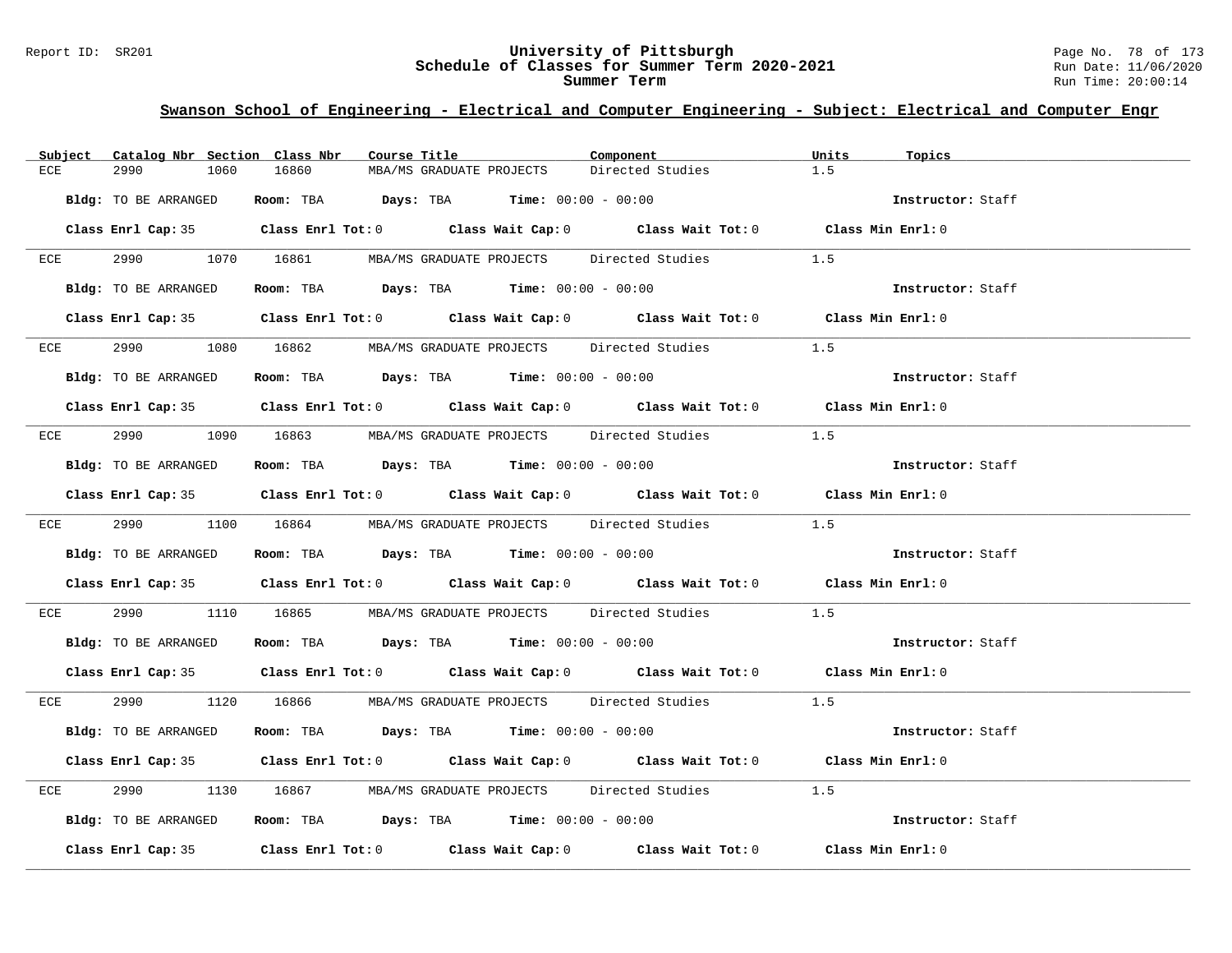| ECE | 2990 1140            | 16868<br>MBA/MS GRADUATE PROJECTS Directed Studies                                         | 1.5                       |
|-----|----------------------|--------------------------------------------------------------------------------------------|---------------------------|
|     | Bldg: TO BE ARRANGED | Room: TBA $\rule{1em}{0.15mm}$ Days: TBA $\rule{1.5mm}{0.15mm}$ Time: $00:00 - 00:00$      | Instructor: Staff         |
|     |                      | Class Enrl Cap: 35 Class Enrl Tot: 0 Class Wait Cap: 0 Class Wait Tot: 0 Class Min Enrl: 0 |                           |
|     |                      | ECE 2990 1150 16869 MBA/MS GRADUATE PROJECTS Directed Studies 1.5                          |                           |
|     | Bldg: TO BE ARRANGED | Room: TBA $\rule{1em}{0.15mm}$ Days: TBA Time: $00:00 - 00:00$                             | Instructor: Staff         |
|     |                      | Class Enrl Cap: 35 Class Enrl Tot: 0 Class Wait Cap: 0 Class Wait Tot: 0 Class Min Enrl: 0 |                           |
|     |                      | ECE 2990 1160 16870 MBA/MS GRADUATE PROJECTS Directed Studies 1.5                          |                           |
|     |                      | <b>Bldg:</b> TO BE ARRANGED <b>Room:</b> TBA <b>Days:</b> TBA <b>Time:</b> $00:00 - 00:00$ | Instructor: Staff         |
|     |                      | Class Enrl Cap: 35 Class Enrl Tot: 0 Class Wait Cap: 0 Class Wait Tot: 0 Class Min Enrl: 0 |                           |
|     |                      | ECE 2990 1170 16871 MBA/MS GRADUATE PROJECTS Directed Studies 1.5                          |                           |
|     | Bldg: TO BE ARRANGED | Room: TBA $\rule{1em}{0.15mm}$ Days: TBA Time: $00:00 - 00:00$                             | Instructor: Staff         |
|     |                      | Class Enrl Cap: 35 Class Enrl Tot: 0 Class Wait Cap: 0 Class Wait Tot: 0 Class Min Enrl: 0 |                           |
|     |                      | ECE 2990 1180 16872 MBA/MS GRADUATE PROJECTS Directed Studies 1.5                          |                           |
|     |                      | Bldg: TO BE ARRANGED Room: TBA Days: TBA Time: 00:00 - 00:00                               | Instructor: Staff         |
|     |                      | Class Enrl Cap: 35 Class Enrl Tot: 0 Class Wait Cap: 0 Class Wait Tot: 0 Class Min Enrl: 0 |                           |
|     |                      | ECE 2990 1190 16873 MBA/MS GRADUATE PROJECTS Directed Studies 1.5                          |                           |
|     |                      | Bldg: TO BE ARRANGED ROOM: TBA Days: TBA Time: 00:00 - 00:00                               | Instructor: Staff         |
|     |                      | Class Enrl Cap: 35 Class Enrl Tot: 0 Class Wait Cap: 0 Class Wait Tot: 0 Class Min Enrl: 0 |                           |
|     |                      | ECE 2990 1200 16874 MBA/MS GRADUATE PROJECTS Directed Studies                              | 1.5                       |
|     |                      | Bldg: TO BE ARRANGED ROOM: TBA Days: TBA Time: 00:00 - 00:00                               | Instructor: Staff         |
|     |                      | Class Enrl Cap: 35 Class Enrl Tot: 0 Class Wait Cap: 0 Class Wait Tot: 0 Class Min Enrl: 0 |                           |
|     |                      | ECE 2990 1250 16164 MBA/MS GRADUATE PROJECTS Directed Studies 1.5                          |                           |
|     |                      | Bldg: WEB Based Class Room: TBA Days: TBA Time: 00:00 - 00:00                              | Instructor: Mao, Zhi-Hong |
|     |                      | Class Enrl Cap: 35 Class Enrl Tot: 0 Class Wait Cap: 0 Class Wait Tot: 0 Class Min Enrl: 0 |                           |
|     |                      | Directed Studies 1 - 12<br>ECE 2997 1001 13521 RESEARCH, MS                                |                           |
|     |                      | Bldg: WEB Based Class Room: TBA Days: TBA Time: 00:00 - 00:00                              | Instructor: Yang, Jun     |
|     |                      | Class Enrl Cap: 35 Class Enrl Tot: 0 Class Wait Cap: 0 Class Wait Tot: 0 Class Min Enrl: 0 |                           |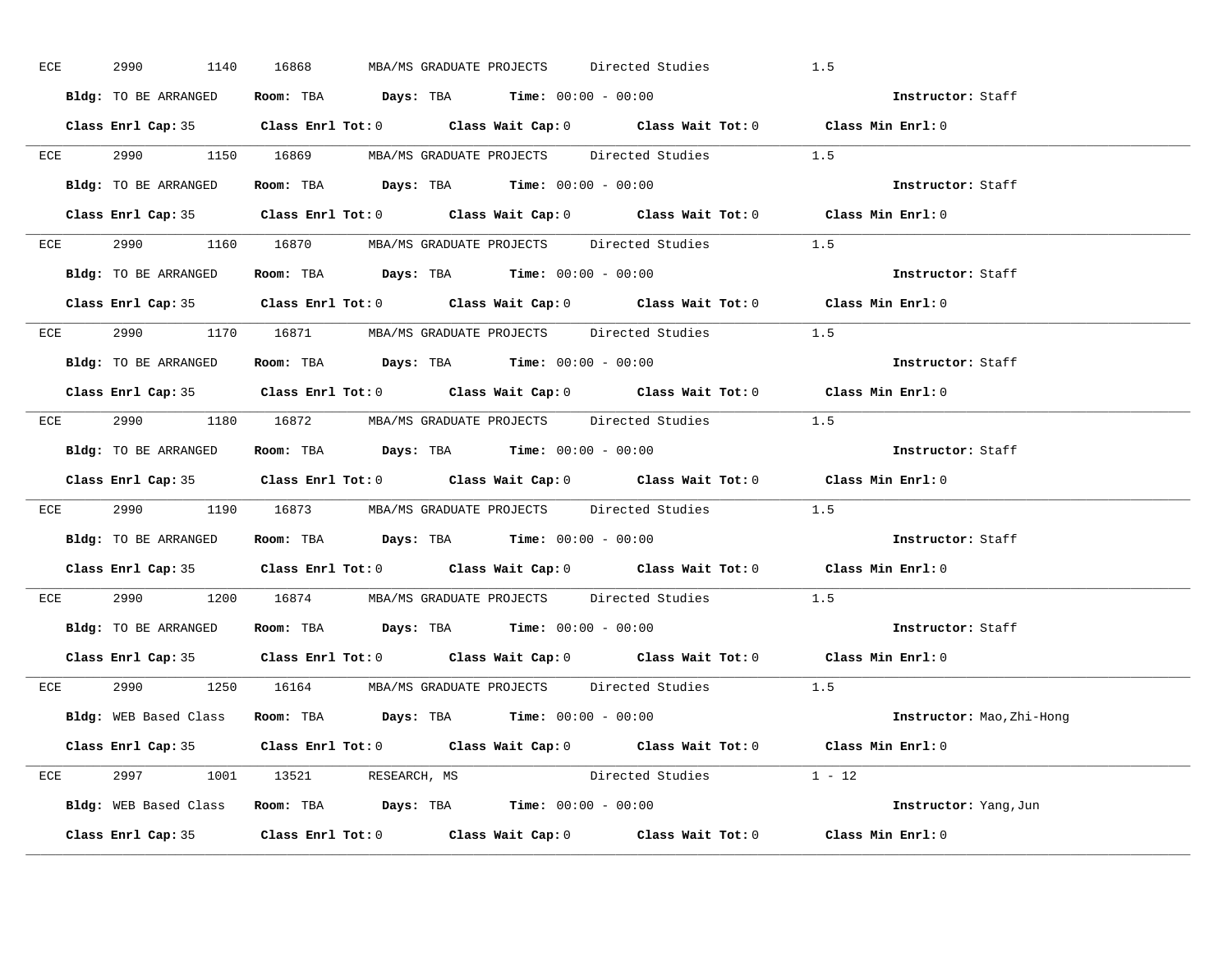#### Report ID: SR201 **University of Pittsburgh** Page No. 80 of 173 **Schedule of Classes for Summer Term 2020-2021** Run Date: 11/06/2020 **Summer Term** Run Time: 20:00:14

| Subject    | Catalog Nbr Section Class Nbr | Course Title                                                                             | Component                                                                                          | Units<br>Topics                          |
|------------|-------------------------------|------------------------------------------------------------------------------------------|----------------------------------------------------------------------------------------------------|------------------------------------------|
| <b>ECE</b> | 2997<br>1002                  | 13522<br>RESEARCH, MS                                                                    | Directed Studies                                                                                   | $1 - 12$                                 |
|            | Bldg: WEB Based Class         | Room: TBA $\rule{1em}{0.15mm}$ Days: TBA Time: $00:00 - 00:00$                           |                                                                                                    | Instructor: Yun, Minhee                  |
|            |                               |                                                                                          | Class Enrl Cap: 35 Class Enrl Tot: 0 Class Wait Cap: 0 Class Wait Tot: 0 Class Min Enrl: 0         |                                          |
| ECE        | 2997<br>1003                  | 13523<br>RESEARCH, MS                                                                    | Directed Studies                                                                                   | $1 - 12$                                 |
|            | Bldg: WEB Based Class         | Room: TBA $\rule{1em}{0.15mm}$ Days: TBA $\rule{1.15mm}]{0.15mm}$ Time: $0.000 - 0.0000$ |                                                                                                    | Instructor: Reed, Gregory F.             |
|            |                               |                                                                                          | Class Enrl Cap: 35 Class Enrl Tot: 0 Class Wait Cap: 0 Class Wait Tot: 0 Class Min Enrl: 0         |                                          |
| ECE        | 2997<br>1004                  | 13524<br>RESEARCH, MS                                                                    | Directed Studies                                                                                   | $1 - 12$                                 |
|            | Bldg: WEB Based Class         | Room: TBA $\rule{1em}{0.15mm}$ Days: TBA Time: $00:00 - 00:00$                           |                                                                                                    | Instructor: Sejdic, Ervin                |
|            | Class Enrl Cap: 35            |                                                                                          | Class Enrl Tot: 0 $\qquad$ Class Wait Cap: 0 $\qquad$ Class Wait Tot: 0 $\qquad$ Class Min Enrl: 0 |                                          |
| ECE        | 2997<br>1005                  | 13511                                                                                    | RESEARCH, MS Directed Studies                                                                      | $1 - 12$                                 |
|            |                               | Bldg: WEB Based Class Room: TBA Days: TBA Time: 00:00 - 00:00                            |                                                                                                    | Instructor: Bayoumy, Mohamed Ashraf Saad |
|            |                               |                                                                                          |                                                                                                    | Zaghloul Mohamed                         |
|            |                               |                                                                                          | Class Enrl Cap: 35 Class Enrl Tot: 0 Class Wait Cap: 0 Class Wait Tot: 0 Class Min Enrl: 0         |                                          |
| ECE        | 2997                          | 1010 11623 RESEARCH, MS                                                                  | Directed Studies                                                                                   | $1 - 12$                                 |
|            | Bldg: WEB Based Class         | Room: TBA $Days:$ TBA $Time: 00:00 - 00:00$                                              |                                                                                                    | Instructor: Abdelhakim, Mai Mahmoud      |
|            | Class Enrl Cap: 35            |                                                                                          | Class Enrl Tot: 0 $\qquad$ Class Wait Cap: 0 $\qquad$ Class Wait Tot: 0 $\qquad$ Class Min Enrl: 0 |                                          |
| ECE        | 2997                          | 1015 13512 RESEARCH, MS                                                                  | Directed Studies                                                                                   | $1 - 12$                                 |
|            | Bldg: WEB Based Class         | Room: TBA $Days:$ TBA $Time: 00:00 - 00:00$                                              |                                                                                                    | Instructor: Staff                        |
|            | Class Enrl Cap: 35            |                                                                                          | Class Enrl Tot: 0 $\qquad$ Class Wait Cap: 0 $\qquad$ Class Wait Tot: 0 $\qquad$ Class Min Enrl: 0 |                                          |
| ECE        |                               | 2997 1020 13503 RESEARCH, MS                                                             | Directed Studies                                                                                   | $1 - 12$                                 |
|            |                               | Bldg: WEB Based Class Room: TBA Days: TBA Time: 00:00 - 00:00                            |                                                                                                    | Instructor: Chen, Peng                   |
|            |                               |                                                                                          | Class Enrl Cap: 35 Class Enrl Tot: 0 Class Wait Cap: 0 Class Wait Tot: 0 Class Min Enrl: 0         |                                          |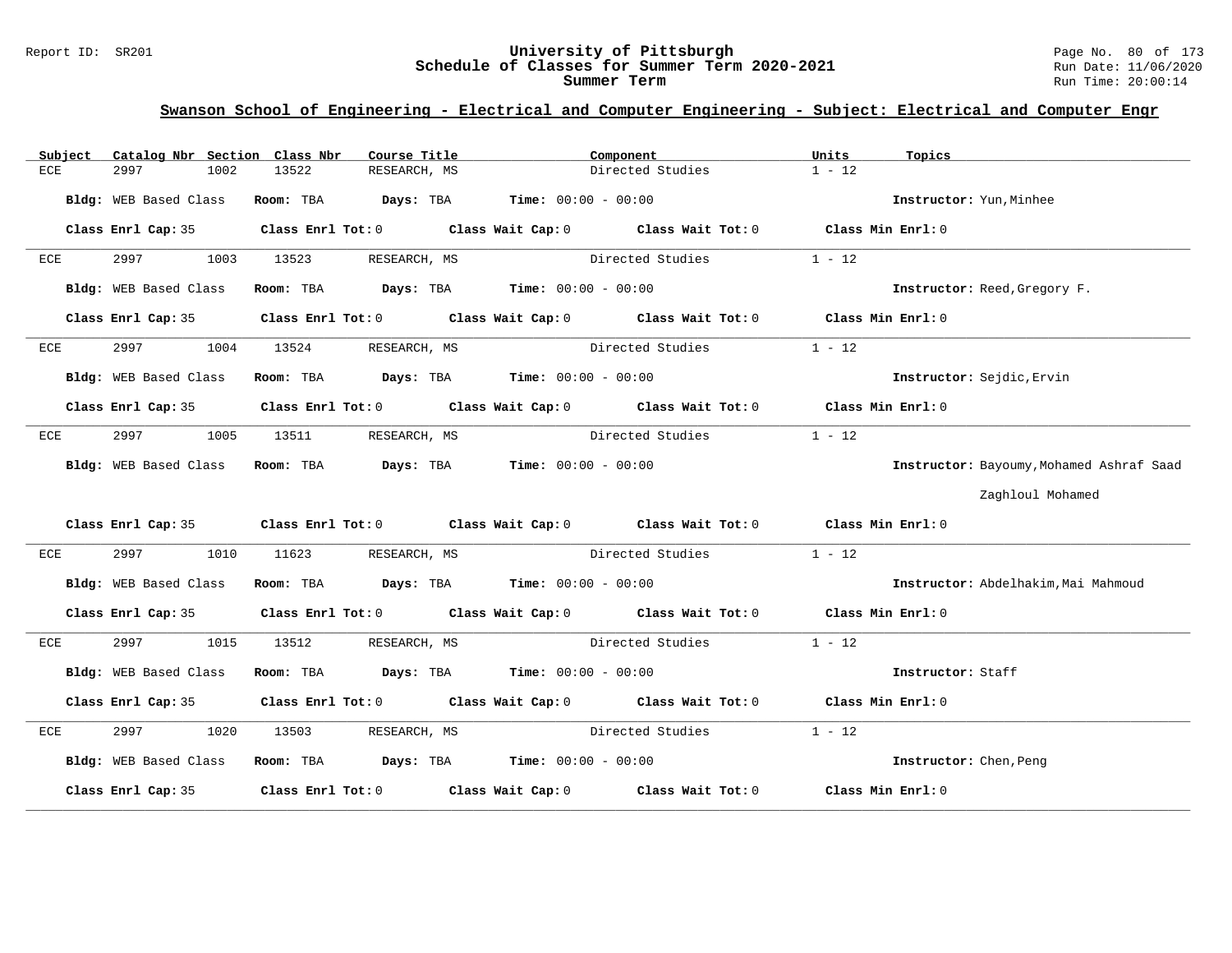#### Report ID: SR201 **University of Pittsburgh** Page No. 81 of 173 **Schedule of Classes for Summer Term 2020-2021** Run Date: 11/06/2020 **Summer Term** Run Time: 20:00:14

| Subject     | Catalog Nbr Section Class Nbr |                                                                | Course Title | Component        |                                                                                            | Units    | Topics                                |
|-------------|-------------------------------|----------------------------------------------------------------|--------------|------------------|--------------------------------------------------------------------------------------------|----------|---------------------------------------|
| 2997<br>ECE | 1025                          | 13513                                                          | RESEARCH, MS |                  | Directed Studies                                                                           | $1 - 12$ |                                       |
|             | Bldg: WEB Based Class         | Room: TBA $Days:$ TBA $Time: 00:00 - 00:00$                    |              |                  |                                                                                            |          | Instructor: Huppert, Theodore J       |
|             |                               |                                                                |              |                  | Class Enrl Cap: 35 Class Enrl Tot: 0 Class Wait Cap: 0 Class Wait Tot: 0 Class Min Enrl: 0 |          |                                       |
| ECE         |                               | 2997 1030 13504 RESEARCH, MS                                   |              | Directed Studies |                                                                                            | $1 - 12$ |                                       |
|             | Bldg: WEB Based Class         | Room: TBA $Days:$ TBA $Time: 00:00 - 00:00$                    |              |                  |                                                                                            |          | Instructor: Gao, Wei                  |
|             |                               |                                                                |              |                  | Class Enrl Cap: 35 Class Enrl Tot: 0 Class Wait Cap: 0 Class Wait Tot: 0 Class Min Enrl: 0 |          |                                       |
| ECE         | 2997 — 200                    | 1035 13514                                                     | RESEARCH, MS | Directed Studies |                                                                                            | $1 - 12$ |                                       |
|             | Bldg: WEB Based Class         | Room: TBA $Days: TBA$ Time: $00:00 - 00:00$                    |              |                  |                                                                                            |          | Instructor: Youngblood, Nathan        |
|             |                               |                                                                |              |                  | Class Enrl Cap: 35 Class Enrl Tot: 0 Class Wait Cap: 0 Class Wait Tot: 0 Class Min Enrl: 0 |          |                                       |
|             |                               | ECE 2997 1040 13505 RESEARCH, MS                               |              | Directed Studies |                                                                                            | $1 - 12$ |                                       |
|             | Bldg: WEB Based Class         | Room: TBA $Days:$ TBA Time: $00:00 - 00:00$                    |              |                  |                                                                                            |          | Instructor: El-Jaroudi, Amro          |
|             |                               |                                                                |              |                  | Class Enrl Cap: 35 Class Enrl Tot: 0 Class Wait Cap: 0 Class Wait Tot: 0 Class Min Enrl: 0 |          |                                       |
|             |                               | ECE 2997 1045 13515 RESEARCH, MS                               |              |                  | Directed Studies 1 - 12                                                                    |          |                                       |
|             | Bldg: WEB Based Class         | Room: TBA $\rule{1em}{0.15mm}$ Days: TBA Time: $00:00 - 00:00$ |              |                  |                                                                                            |          | Instructor: Li, Guangyong             |
|             |                               |                                                                |              |                  | Class Enrl Cap: 35 Class Enrl Tot: 0 Class Wait Cap: 0 Class Wait Tot: 0 Class Min Enrl: 0 |          |                                       |
| ECE         | 2997 — 2007<br>1050           | 13506                                                          |              |                  | RESEARCH, MS Directed Studies                                                              | $1 - 12$ |                                       |
|             |                               | Bldg: WEB Based Class Room: TBA Days: TBA Time: 00:00 - 00:00  |              |                  |                                                                                            |          | Instructor: Grainger, Brandon Michael |
|             |                               |                                                                |              |                  | Class Enrl Cap: 35 Class Enrl Tot: 0 Class Wait Cap: 0 Class Wait Tot: 0 Class Min Enrl: 0 |          |                                       |
|             |                               | ECE 2997 1055 13516 RESEARCH, MS                               |              |                  | Directed Studies 1 - 12                                                                    |          |                                       |
|             | Bldg: WEB Based Class         | Room: TBA $Days:$ TBA $Time: 00:00 - 00:00$                    |              |                  |                                                                                            |          | Instructor: Staff                     |
|             |                               |                                                                |              |                  | Class Enrl Cap: 35 Class Enrl Tot: 0 Class Wait Cap: 0 Class Wait Tot: 0 Class Min Enrl: 0 |          |                                       |
| 2997<br>ECE | 1060                          | 13507                                                          | RESEARCH, MS |                  | Directed Studies                                                                           | $1 - 12$ |                                       |
|             |                               | Bldg: WEB Based Class Room: TBA Days: TBA Time: 00:00 - 00:00  |              |                  |                                                                                            |          | Instructor: Hu, Jingtong              |
|             |                               |                                                                |              |                  | Class Enrl Cap: 35 Class Enrl Tot: 0 Class Wait Cap: 0 Class Wait Tot: 0 Class Min Enrl: 0 |          |                                       |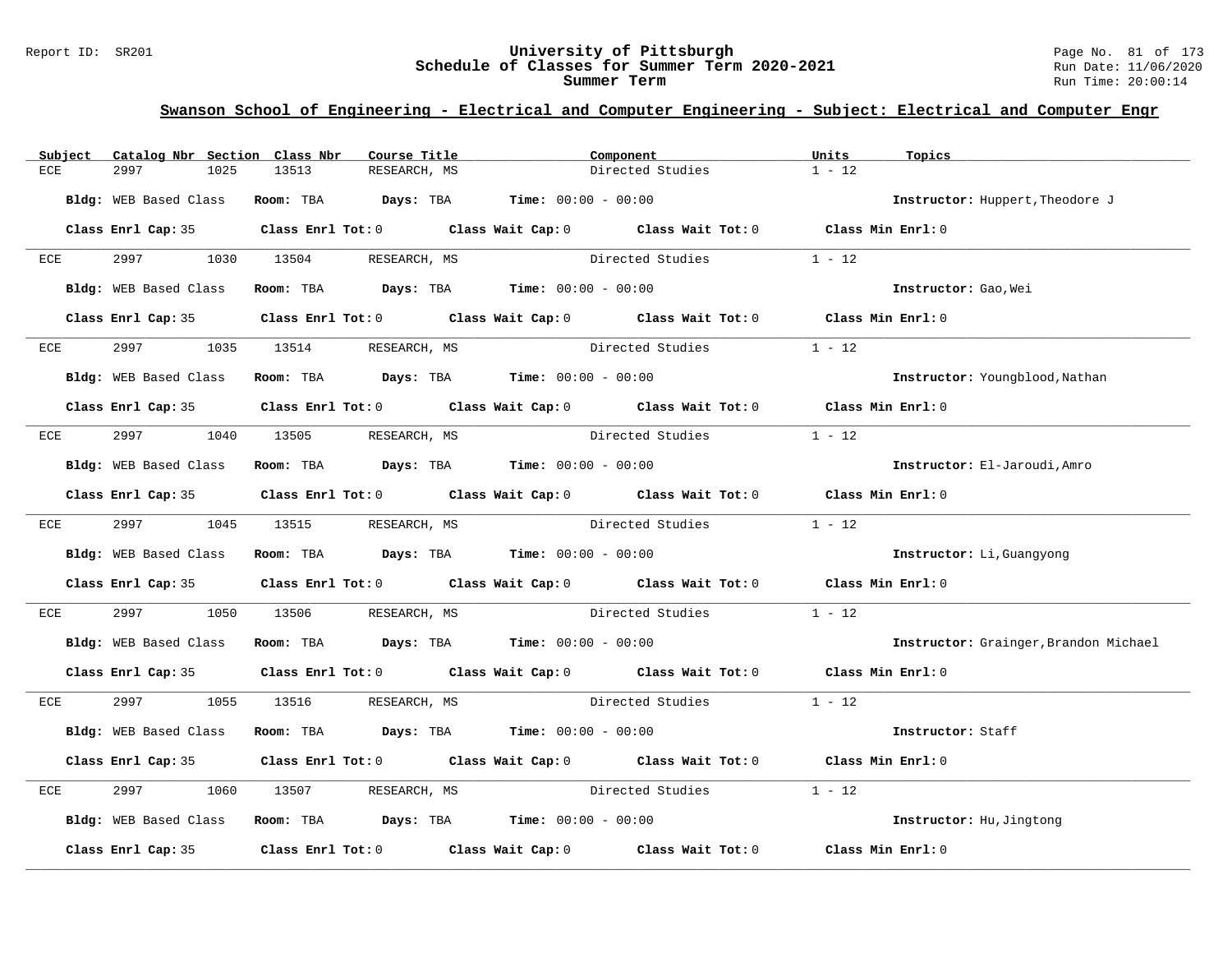| ECE |     | 2997 | 1065                  | 13517 | RESEARCH, MS                     |                                                               | Directed Studies                                                                           |          | $1 - 12$                           |
|-----|-----|------|-----------------------|-------|----------------------------------|---------------------------------------------------------------|--------------------------------------------------------------------------------------------|----------|------------------------------------|
|     |     |      | Bldg: WEB Based Class |       |                                  | Room: TBA $Days:$ TBA $Time: 00:00 - 00:00$                   |                                                                                            |          | Instructor: Mao, Zhi-Hong          |
|     |     |      |                       |       |                                  |                                                               | Class Enrl Cap: 35 Class Enrl Tot: 0 Class Wait Cap: 0 Class Wait Tot: 0 Class Min Enrl: 0 |          |                                    |
|     |     |      |                       |       | ECE 2997 1070 13508 RESEARCH, MS |                                                               | Directed Studies 1 - 12                                                                    |          |                                    |
|     |     |      |                       |       |                                  | Bldg: WEB Based Class Room: TBA Days: TBA Time: 00:00 - 00:00 |                                                                                            |          | Instructor: George, Alan D         |
|     |     |      |                       |       |                                  |                                                               | Class Enrl Cap: 35 Class Enrl Tot: 0 Class Wait Cap: 0 Class Wait Tot: 0 Class Min Enrl: 0 |          |                                    |
|     |     |      |                       |       | ECE 2997 1075 13518 RESEARCH, MS |                                                               | Directed Studies 1 - 12                                                                    |          |                                    |
|     |     |      |                       |       |                                  | Bldg: WEB Based Class Room: TBA Days: TBA Time: 00:00 - 00:00 |                                                                                            |          | Instructor: Kwasinski, Alexis      |
|     |     |      |                       |       |                                  |                                                               | Class Enrl Cap: 35 Class Enrl Tot: 0 Class Wait Cap: 0 Class Wait Tot: 0 Class Min Enrl: 0 |          |                                    |
|     |     |      |                       |       | ECE 2997 1080 13509 RESEARCH, MS |                                                               | Directed Studies                                                                           | $1 - 12$ |                                    |
|     |     |      |                       |       |                                  | Bldg: WEB Based Class Room: TBA Days: TBA Time: 00:00 - 00:00 |                                                                                            |          | Instructor: Jones, Alexander Keith |
|     |     |      |                       |       |                                  |                                                               | Class Enrl Cap: 35 Class Enrl Tot: 0 Class Wait Cap: 0 Class Wait Tot: 0 Class Min Enrl: 0 |          |                                    |
|     |     |      |                       |       |                                  |                                                               | ECE 2997 1085 13519 RESEARCH, MS Directed Studies 1 - 12                                   |          |                                    |
|     |     |      |                       |       |                                  | Bldg: WEB Based Class Room: TBA Days: TBA Time: 00:00 - 00:00 |                                                                                            |          | Instructor: Akcakaya, Murat        |
|     |     |      |                       |       |                                  |                                                               | Class Enrl Cap: 35 Class Enrl Tot: 0 Class Wait Cap: 0 Class Wait Tot: 0 Class Min Enrl: 0 |          |                                    |
|     | ECE |      |                       |       |                                  |                                                               | 2997 1090 13510 RESEARCH, MS Directed Studies 1 - 12                                       |          |                                    |
|     |     |      |                       |       |                                  | Bldg: WEB Based Class Room: TBA Days: TBA Time: 00:00 - 00:00 |                                                                                            |          | Instructor: Kim, Hong Koo          |
|     |     |      |                       |       |                                  |                                                               | Class Enrl Cap: 35 Class Enrl Tot: 0 Class Wait Cap: 0 Class Wait Tot: 0 Class Min Enrl: 0 |          |                                    |
|     | ECE |      |                       |       | 2997 1095 13520 RESEARCH, MS     |                                                               | Directed Studies                                                                           |          | $1 - 12$                           |
|     |     |      |                       |       |                                  | Bldg: WEB Based Class Room: TBA Days: TBA Time: 00:00 - 00:00 |                                                                                            |          | Instructor: Sun, Mingui            |
|     |     |      |                       |       |                                  |                                                               | Class Enrl Cap: 35 Class Enrl Tot: 0 Class Wait Cap: 0 Class Wait Tot: 0 Class Min Enrl: 0 |          |                                    |
|     |     |      |                       |       |                                  |                                                               | ECE 2998 1001 13543 GRADUATE PROJECTS Directed Studies 3                                   |          |                                    |
|     |     |      |                       |       |                                  | Bldg: WEB Based Class Room: TBA Days: TBA Time: 00:00 - 00:00 |                                                                                            |          | Instructor: Yang, Jun              |
|     |     |      |                       |       |                                  |                                                               | Class Enrl Cap: 35 Class Enrl Tot: 0 Class Wait Cap: 0 Class Wait Tot: 0 Class Min Enrl: 0 |          |                                    |
|     |     |      |                       |       |                                  |                                                               | ECE 2998 1002 13544 GRADUATE PROJECTS Directed Studies 3                                   |          |                                    |
|     |     |      |                       |       |                                  | Bldg: WEB Based Class Room: TBA Days: TBA Time: 00:00 - 00:00 |                                                                                            |          | Instructor: Yun, Minhee            |
|     |     |      |                       |       |                                  |                                                               | Class Enrl Cap: 35 Class Enrl Tot: 0 Class Wait Cap: 0 Class Wait Tot: 0 Class Min Enrl: 0 |          |                                    |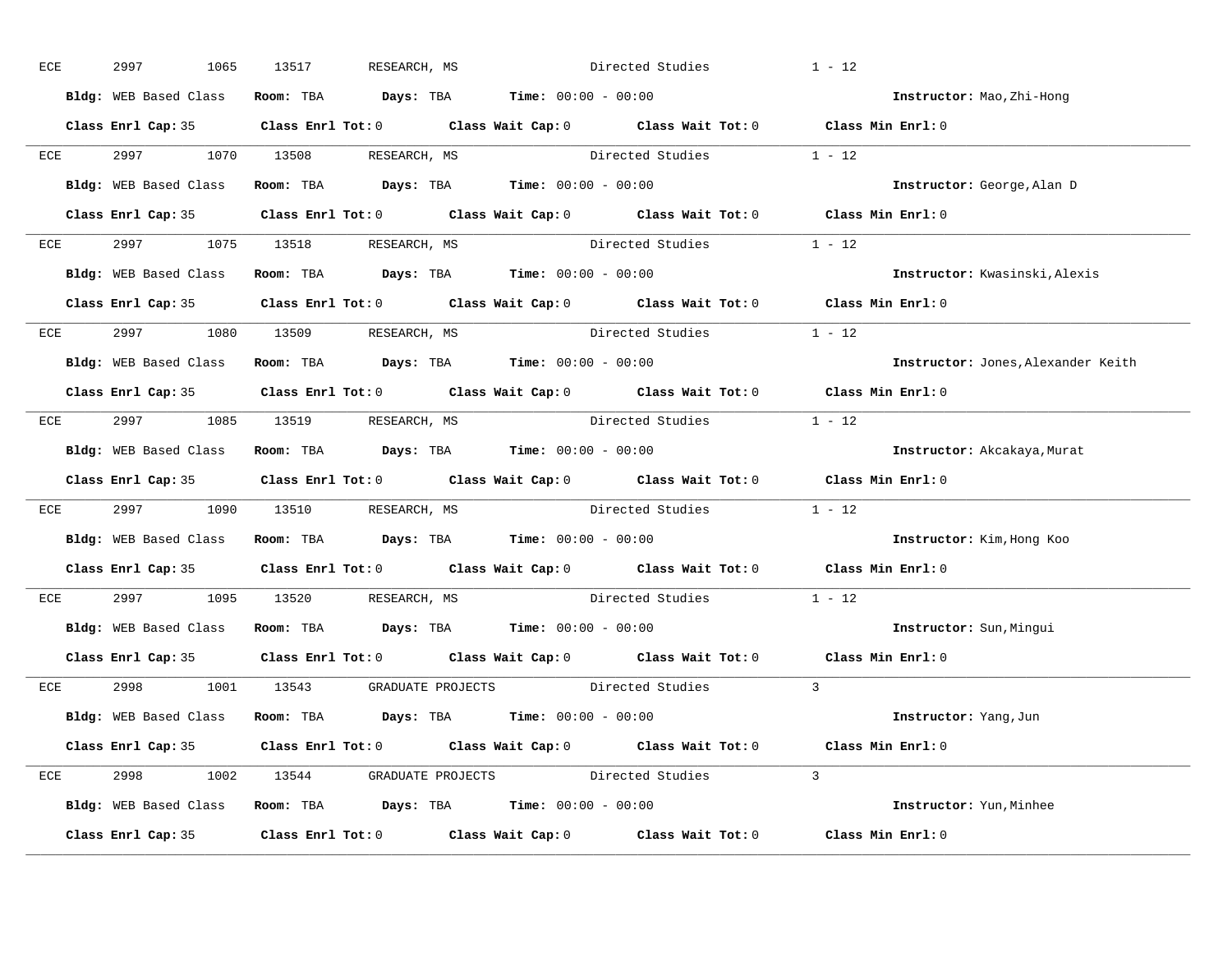#### Report ID: SR201 **University of Pittsburgh** Page No. 83 of 173 **Schedule of Classes for Summer Term 2020-2021** Run Date: 11/06/2020 **Summer Term** Run Time: 20:00:14

| Subject | Catalog Nbr Section Class Nbr | Course Title                                                                           | Component                                                                                  | Units<br>Topics                     |
|---------|-------------------------------|----------------------------------------------------------------------------------------|--------------------------------------------------------------------------------------------|-------------------------------------|
| ECE     | 2998<br>1003                  | 13545<br>GRADUATE PROJECTS                                                             | Directed Studies                                                                           | $\mathcal{R}$                       |
|         | Bldg: WEB Based Class         | Room: TBA $Days:$ TBA $Time: 00:00 - 00:00$                                            |                                                                                            | Instructor: Reed, Gregory F.        |
|         |                               |                                                                                        | Class Enrl Cap: 35 Class Enrl Tot: 0 Class Wait Cap: 0 Class Wait Tot: 0 Class Min Enrl: 0 |                                     |
|         |                               | ECE 2998 1004 13546 GRADUATE PROJECTS Directed Studies                                 |                                                                                            | $\mathcal{L}$                       |
|         | Bldg: WEB Based Class         | Room: TBA $\rule{1em}{0.15mm}$ Days: TBA $\rule{1.15mm}{0.15mm}$ Time: $00:00 - 00:00$ |                                                                                            | Instructor: Dickerson, Samuel J     |
|         |                               |                                                                                        | Class Enrl Cap: 35 Class Enrl Tot: 0 Class Wait Cap: 0 Class Wait Tot: 0 Class Min Enrl: 0 |                                     |
|         |                               |                                                                                        | ECE 2998 1005 13533 GRADUATE PROJECTS Directed Studies 3                                   |                                     |
|         |                               | Bldg: WEB Based Class Room: TBA Days: TBA Time: 00:00 - 00:00                          |                                                                                            | Instructor: Huang, Heng             |
|         |                               |                                                                                        | Class Enrl Cap: 35 Class Enrl Tot: 0 Class Wait Cap: 0 Class Wait Tot: 0 Class Min Enrl: 0 |                                     |
| ECE     |                               |                                                                                        | 2998 1010 11624 GRADUATE PROJECTS Directed Studies 3                                       |                                     |
|         |                               | Bldg: WEB Based Class Room: TBA Days: TBA Time: 00:00 - 00:00                          |                                                                                            | Instructor: Jacobs, Steven P        |
|         |                               |                                                                                        | Class Enrl Cap: 35 Class Enrl Tot: 0 Class Wait Cap: 0 Class Wait Tot: 0 Class Min Enrl: 0 |                                     |
|         |                               |                                                                                        | ECE 2998 1015 13534 GRADUATE PROJECTS Directed Studies 3                                   |                                     |
|         |                               | Bldg: WEB Based Class Room: TBA Days: TBA Time: 00:00 - 00:00                          |                                                                                            | Instructor: Abdelhakim, Mai Mahmoud |
|         |                               |                                                                                        | Class Enrl Cap: 35 Class Enrl Tot: 0 Class Wait Cap: 0 Class Wait Tot: 0 Class Min Enrl: 0 |                                     |
| ECE     | 2998 70                       |                                                                                        | 1020 13525 GRADUATE PROJECTS Directed Studies                                              | $\overline{3}$                      |
|         | Bldg: WEB Based Class         | Room: TBA $\rule{1em}{0.15mm}$ Days: TBA Time: $00:00 - 00:00$                         |                                                                                            | <b>Instructor:</b> Chen, Peng       |
|         |                               |                                                                                        | Class Enrl Cap: 35 Class Enrl Tot: 0 Class Wait Cap: 0 Class Wait Tot: 0 Class Min Enrl: 0 |                                     |
|         |                               | ECE 2998 1025 13535 GRADUATE PROJECTS Directed Studies                                 | $\sim$ 3                                                                                   |                                     |
|         | Bldg: WEB Based Class         | Room: TBA $Days:$ TBA $Time: 00:00 - 00:00$                                            |                                                                                            | Instructor: Akcakaya, Murat         |
|         |                               |                                                                                        | Class Enrl Cap: 35 Class Enrl Tot: 0 Class Wait Cap: 0 Class Wait Tot: 0 Class Min Enrl: 0 |                                     |
| ECE     | 2998                          |                                                                                        | 1030 13526 GRADUATE PROJECTS Directed Studies                                              | $\overline{3}$                      |
|         |                               | Bldg: WEB Based Class Room: TBA Days: TBA Time: 00:00 - 00:00                          |                                                                                            | Instructor: Gao, Wei                |
|         |                               |                                                                                        | Class Enrl Cap: 35 Class Enrl Tot: 0 Class Wait Cap: 0 Class Wait Tot: 0 Class Min Enrl: 0 |                                     |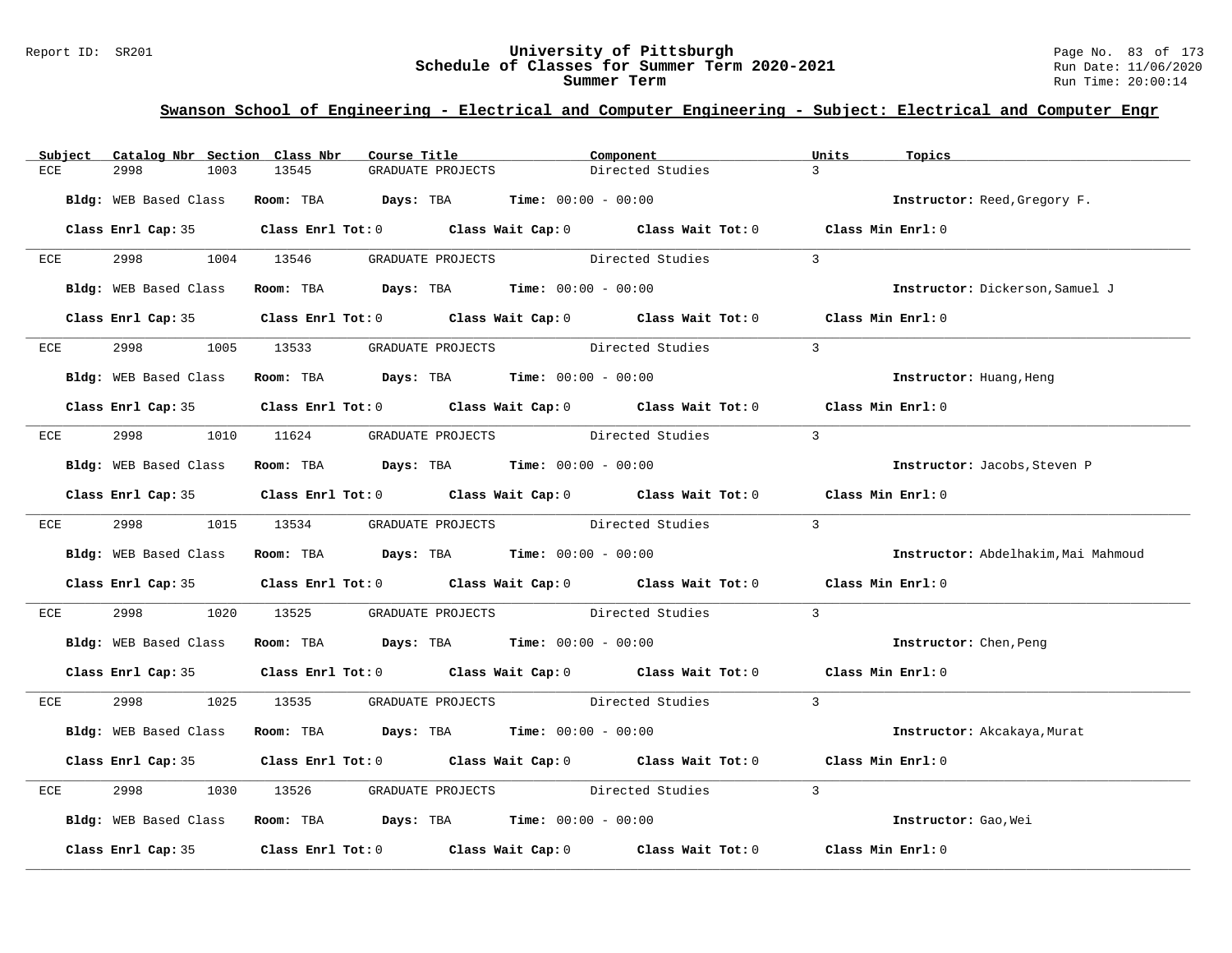| ECE | 2998<br>1035                                                  | 13536 | GRADUATE PROJECTS |  | Directed Studies                                                                                    |          | $\overline{3}$                                                                             |
|-----|---------------------------------------------------------------|-------|-------------------|--|-----------------------------------------------------------------------------------------------------|----------|--------------------------------------------------------------------------------------------|
|     | Bldg: WEB Based Class Room: TBA Days: TBA Time: 00:00 - 00:00 |       |                   |  |                                                                                                     |          | Instructor: Kerestes, Robert John                                                          |
|     |                                                               |       |                   |  |                                                                                                     |          | Class Enrl Cap: 35 Class Enrl Tot: 0 Class Wait Cap: 0 Class Wait Tot: 0 Class Min Enrl: 0 |
|     |                                                               |       |                   |  | ECE 2998 1040 13527 GRADUATE PROJECTS Directed Studies 3                                            |          |                                                                                            |
|     | Bldg: WEB Based Class Room: TBA Days: TBA Time: 00:00 - 00:00 |       |                   |  |                                                                                                     |          | Instructor: El-Jaroudi, Amro                                                               |
|     |                                                               |       |                   |  |                                                                                                     |          | Class Enrl Cap: 35 Class Enrl Tot: 0 Class Wait Cap: 0 Class Wait Tot: 0 Class Min Enrl: 0 |
|     |                                                               |       |                   |  | ECE 2998 1045 13537 GRADUATE PROJECTS Directed Studies 3                                            |          |                                                                                            |
|     | Bldg: WEB Based Class Room: TBA Days: TBA Time: 00:00 - 00:00 |       |                   |  |                                                                                                     |          | Instructor: Li, Guangyong                                                                  |
|     |                                                               |       |                   |  |                                                                                                     |          | Class Enrl Cap: 35 Class Enrl Tot: 0 Class Wait Cap: 0 Class Wait Tot: 0 Class Min Enrl: 0 |
|     | ECE 2998 1050 13528 GRADUATE PROJECTS Directed Studies        |       |                   |  |                                                                                                     | $\sim$ 3 |                                                                                            |
|     | Bldg: WEB Based Class Room: TBA Days: TBA Time: 00:00 - 00:00 |       |                   |  |                                                                                                     |          | Instructor: George, Alan D                                                                 |
|     |                                                               |       |                   |  |                                                                                                     |          | Class Enrl Cap: 35 Class Enrl Tot: 0 Class Wait Cap: 0 Class Wait Tot: 0 Class Min Enrl: 0 |
|     |                                                               |       |                   |  | ECE 2998 1055 13538 GRADUATE PROJECTS Directed Studies 3                                            |          |                                                                                            |
|     | Bldg: WEB Based Class Room: TBA Days: TBA Time: 00:00 - 00:00 |       |                   |  |                                                                                                     |          | Instructor: Staff                                                                          |
|     |                                                               |       |                   |  |                                                                                                     |          | Class Enrl Cap: 35 Class Enrl Tot: 0 Class Wait Cap: 0 Class Wait Tot: 0 Class Min Enrl: 0 |
| ECE |                                                               |       |                   |  | 2998 1060 13529 GRADUATE PROJECTS Directed Studies 3                                                |          |                                                                                            |
|     | Bldg: WEB Based Class Room: TBA Days: TBA Time: 00:00 - 00:00 |       |                   |  |                                                                                                     |          | Instructor: Grainger, Brandon Michael                                                      |
|     |                                                               |       |                   |  | Class Enrl Cap: 35 $\qquad$ Class Enrl Tot: 0 $\qquad$ Class Wait Cap: 0 $\qquad$ Class Wait Tot: 0 |          | Class Min Enrl: 0                                                                          |
| ECE | 2998 1065 13539 GRADUATE PROJECTS Directed Studies            |       |                   |  |                                                                                                     |          | $\overline{3}$                                                                             |
|     | Bldg: WEB Based Class Room: TBA Days: TBA Time: 00:00 - 00:00 |       |                   |  |                                                                                                     |          | Instructor: Mao, Zhi-Hong                                                                  |
|     |                                                               |       |                   |  | Class Enrl Cap: 35 Class Enrl Tot: 0 Class Wait Cap: 0 Class Wait Tot: 0                            |          | Class Min Enrl: 0                                                                          |
|     |                                                               |       |                   |  | ECE 2998 1070 13530 GRADUATE PROJECTS Directed Studies 3                                            |          |                                                                                            |
|     | Bldg: WEB Based Class Room: TBA Days: TBA Time: 00:00 - 00:00 |       |                   |  |                                                                                                     |          | Instructor: Hu, Jingtong                                                                   |
|     |                                                               |       |                   |  |                                                                                                     |          | Class Enrl Cap: 35 Class Enrl Tot: 0 Class Wait Cap: 0 Class Wait Tot: 0 Class Min Enrl: 0 |
|     |                                                               |       |                   |  | ECE 2998 1075 13540 GRADUATE PROJECTS Directed Studies 3                                            |          |                                                                                            |
|     | Bldg: WEB Based Class Room: TBA Days: TBA Time: 00:00 - 00:00 |       |                   |  |                                                                                                     |          | Instructor: Kwasinski, Alexis                                                              |
|     |                                                               |       |                   |  |                                                                                                     |          | Class Enrl Cap: 35 Class Enrl Tot: 0 Class Wait Cap: 0 Class Wait Tot: 0 Class Min Enrl: 0 |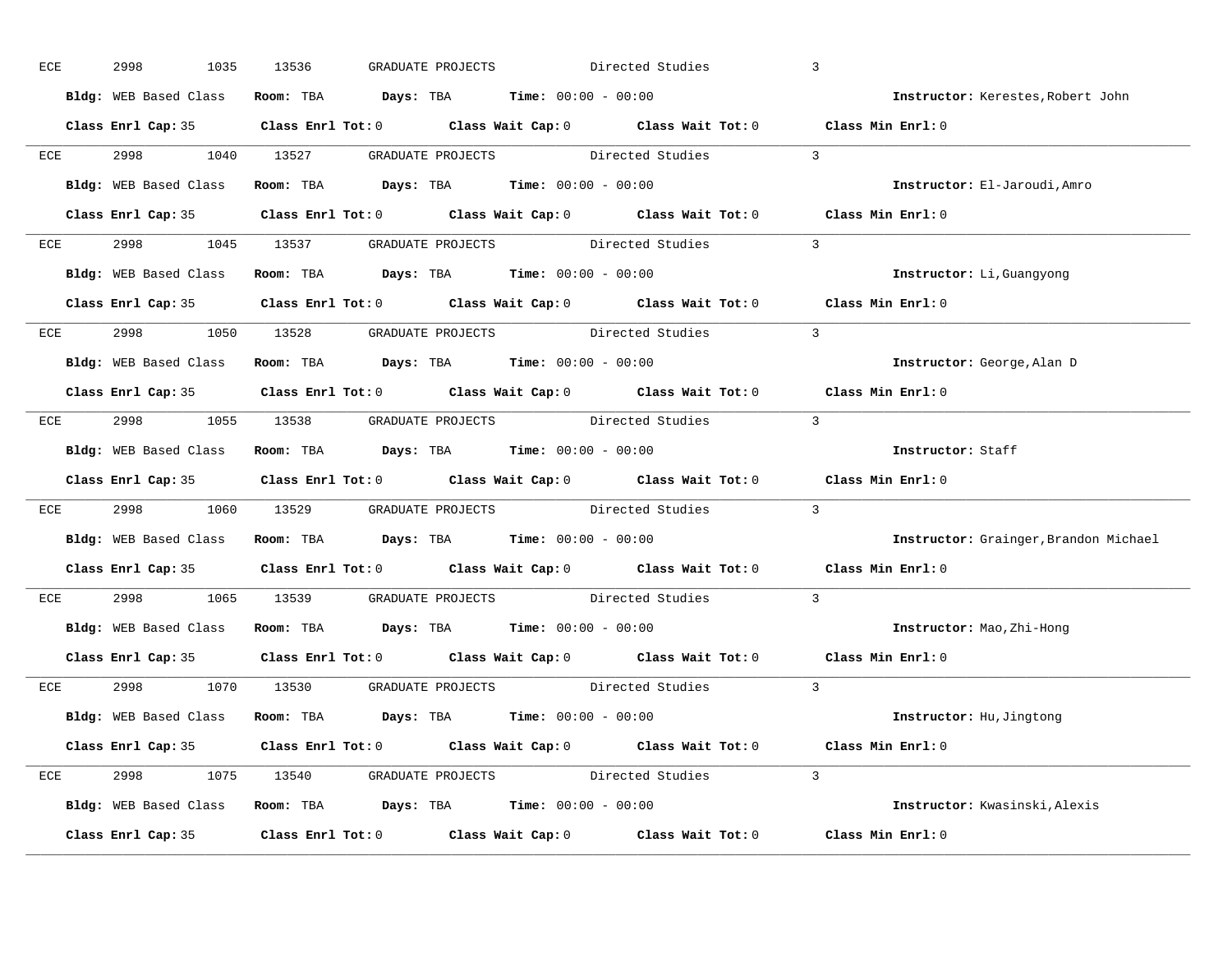# Report ID: SR201 **University of Pittsburgh University of Pittsburgh** Page No. 85 of 173<br>**Schedule of Classes for Summer Term 2020-2021** Run Date: 11/06/2020 Schedule of Classes for Summer Term 2020-2021

| Catalog Nbr Section Class Nbr<br>Subject | Course Title                                                  | Component                                                                                  | Units<br>Topics                          |
|------------------------------------------|---------------------------------------------------------------|--------------------------------------------------------------------------------------------|------------------------------------------|
| 1080<br>ECE<br>2998                      | GRADUATE PROJECTS<br>13531                                    | Directed Studies                                                                           | $\mathcal{E}$                            |
| Bldg: WEB Based Class                    | Room: TBA                                                     | <b>Days:</b> TBA <b>Time:</b> $00:00 - 00:00$                                              | Instructor: Jones, Alexander Keith       |
|                                          |                                                               | Class Enrl Cap: 35 Class Enrl Tot: 0 Class Wait Cap: 0 Class Wait Tot: 0 Class Min Enrl: 0 |                                          |
| 2998 — 100<br>ECE                        | 1085 13541                                                    | GRADUATE PROJECTS Directed Studies                                                         | $\overline{3}$                           |
|                                          | Bldg: WEB Based Class Room: TBA Days: TBA Time: 00:00 - 00:00 |                                                                                            | Instructor: Bayoumy, Mohamed Ashraf Saad |
|                                          |                                                               |                                                                                            | Zaghloul Mohamed                         |
|                                          |                                                               | Class Enrl Cap: 35 Class Enrl Tot: 0 Class Wait Cap: 0 Class Wait Tot: 0 Class Min Enrl: 0 |                                          |
| 2998<br>ECE<br>1090                      | 13532                                                         | GRADUATE PROJECTS Directed Studies                                                         | $\mathcal{E}$                            |
| Bldg: WEB Based Class                    | Room: TBA $Days:$ TBA $Time: 00:00 - 00:00$                   |                                                                                            | Instructor: Kim, Hong Koo                |
|                                          |                                                               | Class Enrl Cap: 35 Class Enrl Tot: 0 Class Wait Cap: 0 Class Wait Tot: 0 Class Min Enrl: 0 |                                          |
| 2998<br>1095<br>ECE                      | 13542                                                         | GRADUATE PROJECTS Directed Studies                                                         | $\overline{3}$                           |
| Bldg: WEB Based Class                    | Room: TBA $Days:$ TBA $Time: 00:00 - 00:00$                   |                                                                                            | Instructor: Huppert, Theodore J          |
|                                          |                                                               | Class Enrl Cap: 35 Class Enrl Tot: 0 Class Wait Cap: 0 Class Wait Tot: 0 Class Min Enrl: 0 |                                          |
| 2999<br>1001<br>ECE                      | 13565<br>MS THESIS                                            | Thesis Research                                                                            | $1 - 12$                                 |
| Bldg: WEB Based Class                    | Room: TBA $Days:$ TBA $Time: 00:00 - 00:00$                   |                                                                                            | Instructor: Yang, Jun                    |
|                                          |                                                               | Class Enrl Cap: 35 Class Enrl Tot: 0 Class Wait Cap: 0 Class Wait Tot: 0 Class Min Enrl: 0 |                                          |
| 2999<br>1002<br>ECE                      | 13566<br>MS THESIS                                            | Thesis Research                                                                            | $1 - 12$                                 |
| Bldg: WEB Based Class                    | Room: TBA $Days:$ TBA $Time: 00:00 - 00:00$                   |                                                                                            | Instructor: Yun, Minhee                  |
| Class Enrl Cap: 35                       |                                                               | Class Enrl Tot: $0$ Class Wait Cap: $0$ Class Wait Tot: $0$ Class Min Enrl: $0$            |                                          |
| 2999 72<br>1003<br>ECE                   | 13567<br>MS THESIS                                            | Thesis Research                                                                            | $1 - 12$                                 |
| Bldg: WEB Based Class                    | Room: TBA $Days:$ TBA $Time: 00:00 - 00:00$                   |                                                                                            | Instructor: Reed, Gregory F.             |
| Class Enrl Cap: 35                       |                                                               | Class Enrl Tot: $0$ Class Wait Cap: $0$ Class Wait Tot: $0$                                | Class Min Enrl: 0                        |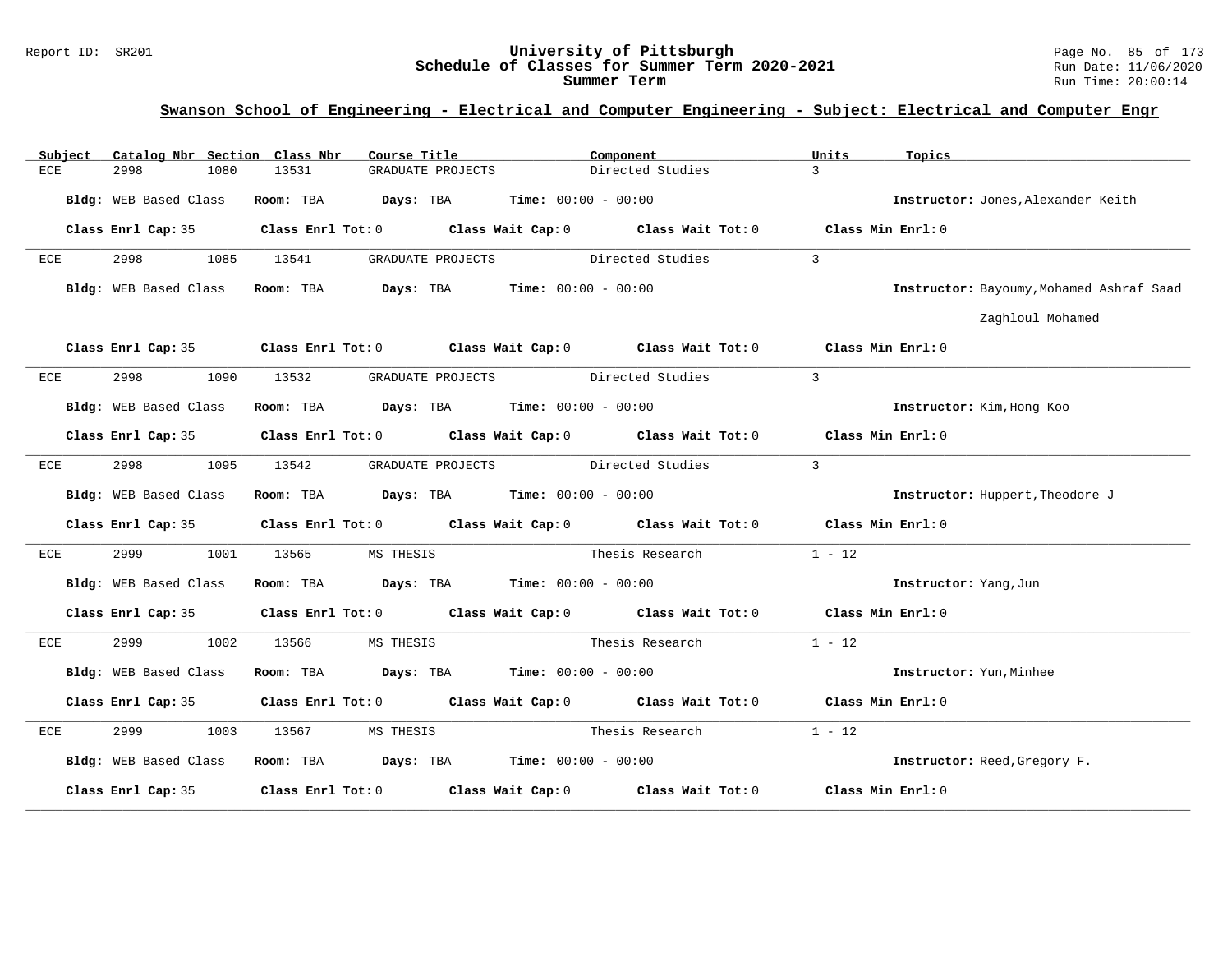#### Report ID: SR201 **University of Pittsburgh** Page No. 86 of 173 **Schedule of Classes for Summer Term 2020-2021** Run Date: 11/06/2020 **Summer Term** Run Time: 20:00:14

| Subject | Catalog Nbr Section Class Nbr | Course Title                                                  | Component                                                                                  | Units<br>Topics                        |
|---------|-------------------------------|---------------------------------------------------------------|--------------------------------------------------------------------------------------------|----------------------------------------|
| ECE     | 2999<br>1004                  | 13568<br>MS THESIS                                            | Thesis Research                                                                            | $1 - 12$                               |
|         | Bldg: WEB Based Class         | Room: TBA $Days:$ TBA $Time: 00:00 - 00:00$                   |                                                                                            | Instructor: Dickerson, Samuel J        |
|         |                               |                                                               | Class Enrl Cap: 35 Class Enrl Tot: 0 Class Wait Cap: 0 Class Wait Tot: 0 Class Min Enrl: 0 |                                        |
| ECE     |                               | 2999 1005 13555 MS THESIS                                     | Thesis Research                                                                            | $1 - 12$                               |
|         | Bldg: WEB Based Class         | Room: TBA $Days:$ TBA $Time: 00:00 - 00:00$                   |                                                                                            | Instructor: Huang, Heng                |
|         |                               |                                                               | Class Enrl Cap: 35 Class Enrl Tot: 0 Class Wait Cap: 0 Class Wait Tot: 0 Class Min Enrl: 0 |                                        |
| ECE     | 2999                          | 1010 11625 MS THESIS                                          | Thesis Research                                                                            | $1 - 12$                               |
|         | Bldg: WEB Based Class         | Room: TBA $Days:$ TBA $Time: 00:00 - 00:00$                   |                                                                                            | Instructor: Akcakaya, Murat            |
|         |                               |                                                               | Class Enrl Cap: 35 Class Enrl Tot: 0 Class Wait Cap: 0 Class Wait Tot: 0 Class Min Enrl: 0 |                                        |
| ECE     |                               | 2999 1015 13556 MS THESIS                                     | Thesis Research                                                                            | $1 - 12$                               |
|         | Bldg: WEB Based Class         | Room: TBA $Days: TBA$ Time: $00:00 - 00:00$                   |                                                                                            | Instructor: Staff                      |
|         |                               |                                                               | Class Enrl Cap: 35 Class Enrl Tot: 0 Class Wait Cap: 0 Class Wait Tot: 0 Class Min Enrl: 0 |                                        |
|         |                               | ECE 2999 1020 13547 MS THESIS                                 | Thesis Research 1 - 12                                                                     |                                        |
|         | Bldg: WEB Based Class         | Room: TBA $Days:$ TBA Time: $00:00 - 00:00$                   |                                                                                            | Instructor: Chen, Peng                 |
|         |                               |                                                               | Class Enrl Cap: 35 Class Enrl Tot: 0 Class Wait Cap: 0 Class Wait Tot: 0 Class Min Enrl: 0 |                                        |
| ECE     | 2999 — 200                    | 1025 13557<br>MS THESIS                                       | Thesis Research                                                                            | $1 - 12$                               |
|         |                               | Bldg: WEB Based Class Room: TBA Days: TBA Time: 00:00 - 00:00 |                                                                                            | Instructor: Jacobs, Steven P           |
|         |                               |                                                               | Class Enrl Cap: 35 Class Enrl Tot: 0 Class Wait Cap: 0 Class Wait Tot: 0 Class Min Enrl: 0 |                                        |
|         |                               | ECE 2999 1030 13548 MS THESIS                                 |                                                                                            |                                        |
|         | Bldg: WEB Based Class         | Room: TBA $Days:$ TBA $Time: 00:00 - 00:00$                   |                                                                                            | Instructor: Gao, Wei                   |
|         |                               |                                                               | Class Enrl Cap: 35 Class Enrl Tot: 0 Class Wait Cap: 0 Class Wait Tot: 0 Class Min Enrl: 0 |                                        |
| ECE     | 2999<br>1035                  | 13558 MS THESIS                                               | Thesis Research                                                                            | $1 - 12$                               |
|         |                               | Bldg: WEB Based Class Room: TBA Days: TBA Time: 00:00 - 00:00 |                                                                                            | Instructor: Dallal, Ahmed Hassan Sayed |
|         |                               |                                                               | Class Enrl Cap: 35 Class Enrl Tot: 0 Class Wait Cap: 0 Class Wait Tot: 0 Class Min Enrl: 0 |                                        |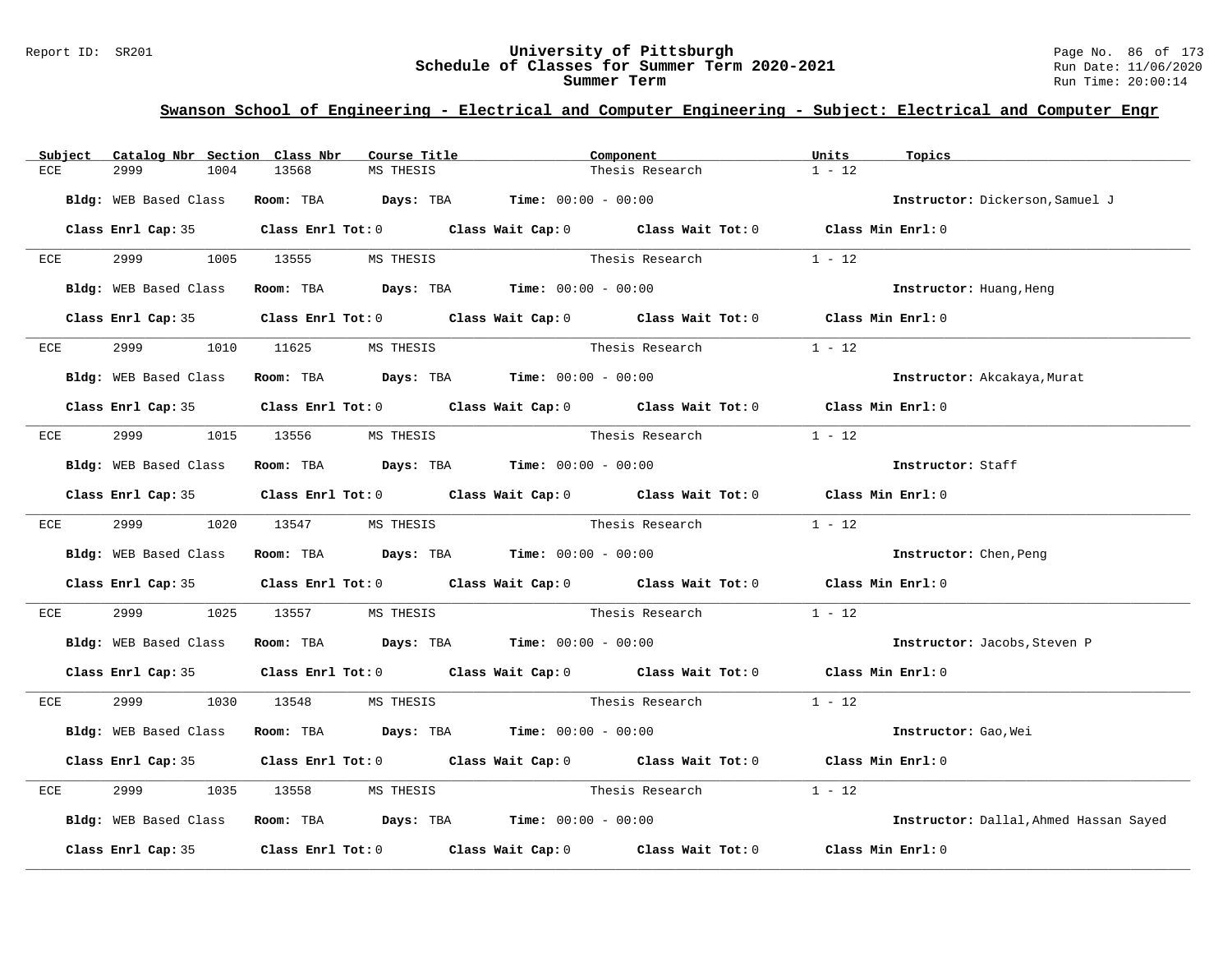|     | 2999 | 1040                          | 13549 | MS THESIS |                                                                                          | Thesis Research                                                                                     | $1 - 12$                              |
|-----|------|-------------------------------|-------|-----------|------------------------------------------------------------------------------------------|-----------------------------------------------------------------------------------------------------|---------------------------------------|
|     |      | Bldg: WEB Based Class         |       |           | Room: TBA $\rule{1em}{0.15mm}$ Days: TBA $\rule{1.15mm}]{0.15mm}$ Time: $0.000 - 0.0000$ |                                                                                                     | Instructor: El-Jaroudi, Amro          |
|     |      |                               |       |           |                                                                                          | Class Enrl Cap: 35 Class Enrl Tot: 0 Class Wait Cap: 0 Class Wait Tot: 0 Class Min Enrl: 0          |                                       |
| ECE |      |                               |       |           | 2999 1045 13559 MS THESIS                                                                | Thesis Research $1 - 12$                                                                            |                                       |
|     |      | Bldg: WEB Based Class         |       |           | Room: TBA $Days:$ TBA $Time: 00:00 - 00:00$                                              |                                                                                                     | Instructor: Li, Guangyong             |
|     |      | Class Enrl Cap: 35            |       |           |                                                                                          | Class Enrl Tot: 0 Class Wait Cap: 0 Class Wait Tot: 0 Class Min Enrl: 0                             |                                       |
|     |      | ECE 2999 1050 13550 MS THESIS |       |           |                                                                                          | Thesis Research $1 - 12$                                                                            |                                       |
|     |      |                               |       |           | Bldg: WEB Based Class Room: TBA Days: TBA Time: 00:00 - 00:00                            |                                                                                                     | Instructor: George, Alan D            |
|     |      |                               |       |           |                                                                                          | Class Enrl Cap: 35 $\qquad$ Class Enrl Tot: 0 $\qquad$ Class Wait Cap: 0 $\qquad$ Class Wait Tot: 0 | Class Min Enrl: 0                     |
|     |      | ECE 2999 1055 13560 MS THESIS |       |           |                                                                                          | Thesis Research $1 - 12$                                                                            |                                       |
|     |      |                               |       |           | Bldg: WEB Based Class Room: TBA Days: TBA Time: 00:00 - 00:00                            |                                                                                                     | Instructor: Staff                     |
|     |      |                               |       |           |                                                                                          | Class Enrl Cap: 35 Class Enrl Tot: 0 Class Wait Cap: 0 Class Wait Tot: 0 Class Min Enrl: 0          |                                       |
|     |      | ECE 2999 1060 13551 MS THESIS |       |           |                                                                                          | Thesis Research 1 - 12                                                                              |                                       |
|     |      |                               |       |           | Bldg: WEB Based Class Room: TBA Days: TBA Time: 00:00 - 00:00                            |                                                                                                     | Instructor: Grainger, Brandon Michael |
|     |      |                               |       |           |                                                                                          |                                                                                                     |                                       |
|     |      |                               |       |           |                                                                                          | Class Enrl Cap: 35 Class Enrl Tot: 0 Class Wait Cap: 0 Class Wait Tot: 0 Class Min Enrl: 0          |                                       |
| ECE |      |                               |       |           |                                                                                          | 2999 1065 13561 MS THESIS Thesis Research 1 - 12                                                    |                                       |
|     |      |                               |       |           | Bldg: WEB Based Class Room: TBA Days: TBA Time: 00:00 - 00:00                            |                                                                                                     | Instructor: Mao, Zhi-Hong             |
|     |      |                               |       |           |                                                                                          | Class Enrl Cap: 35 Class Enrl Tot: 0 Class Wait Cap: 0 Class Wait Tot: 0                            | Class Min Enrl: 0                     |
| ECE |      | 2999 1070 13552 MS THESIS     |       |           |                                                                                          | Thesis Research                                                                                     | $1 - 12$                              |
|     |      |                               |       |           | Bldg: WEB Based Class Room: TBA Days: TBA Time: 00:00 - 00:00                            |                                                                                                     | Instructor: Hu, Jingtong              |
|     |      |                               |       |           |                                                                                          | Class Enrl Cap: 35 $\qquad$ Class Enrl Tot: 0 $\qquad$ Class Wait Cap: 0 $\qquad$ Class Wait Tot: 0 | Class Min Enrl: 0                     |
|     |      | ECE 2999 1075 13562 MSTHESIS  |       |           |                                                                                          | Thesis Research                                                                                     | $1 - 12$                              |
|     |      |                               |       |           | Bldg: WEB Based Class Room: TBA Days: TBA Time: 00:00 - 00:00                            |                                                                                                     | Instructor: Kwasinski, Alexis         |
|     |      |                               |       |           |                                                                                          | Class Enrl Cap: 35 Class Enrl Tot: 0 Class Wait Cap: 0 Class Wait Tot: 0 Class Min Enrl: 0          |                                       |
|     |      | ECE 2999 1080 13553 MS THESIS |       |           |                                                                                          | Thesis Research $1 - 12$                                                                            |                                       |
|     |      |                               |       |           | Bldg: WEB Based Class Room: TBA Days: TBA Time: 00:00 - 00:00                            |                                                                                                     | Instructor: Jones, Alexander Keith    |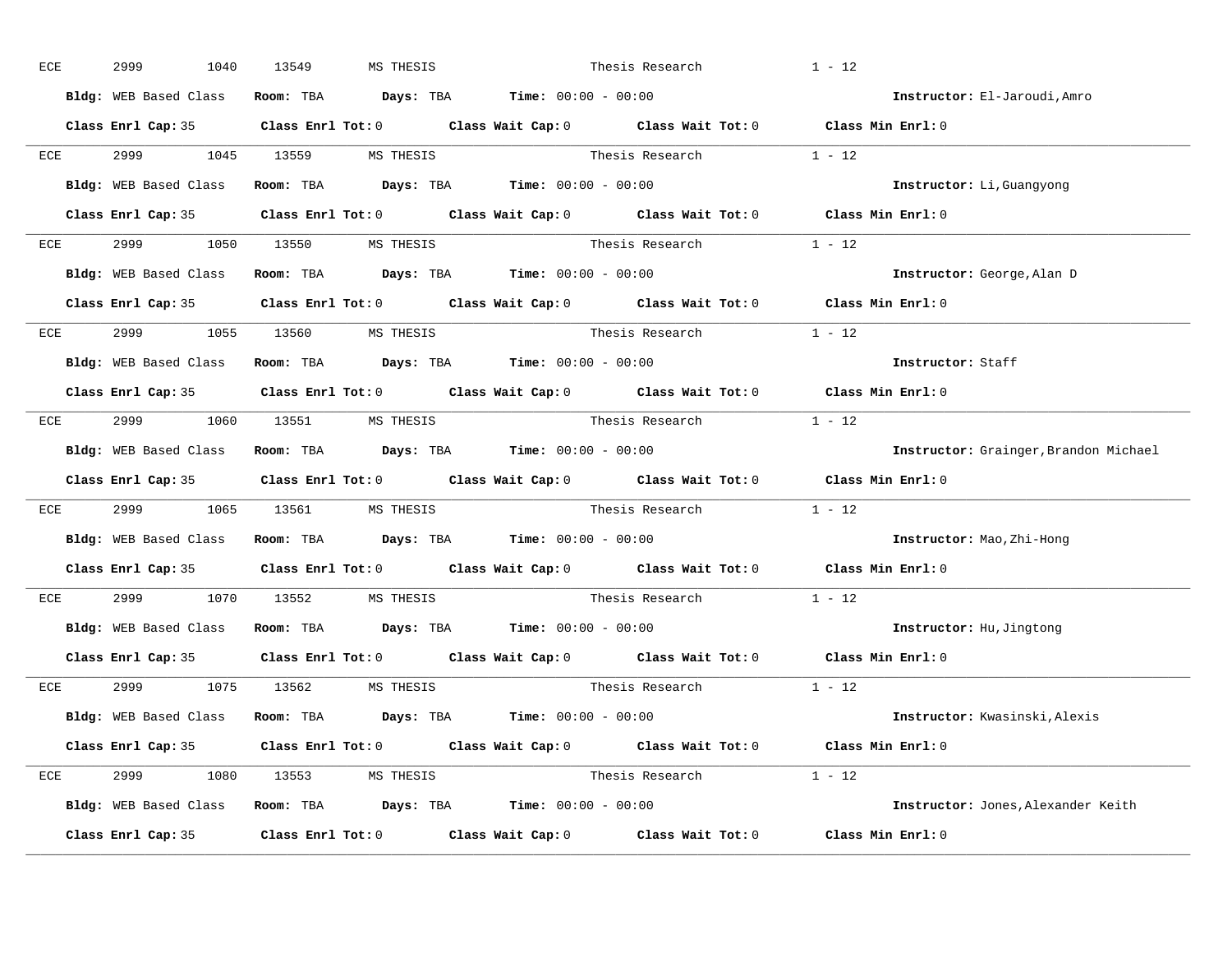#### Report ID: SR201 **University of Pittsburgh** Page No. 88 of 173 **Schedule of Classes for Summer Term 2020-2021** Run Date: 11/06/2020 **Summer Term** Run Time: 20:00:14

| Subject               |                       | Catalog Nbr Section Class Nbr | Course Title <b>Source Search</b>                                       |           | Component                                                                                  | Units             | Topics                                   |
|-----------------------|-----------------------|-------------------------------|-------------------------------------------------------------------------|-----------|--------------------------------------------------------------------------------------------|-------------------|------------------------------------------|
| ECE<br>2999           | 1085                  | 13563                         | MS THESIS                                                               |           | Thesis Research                                                                            | $1 - 12$          |                                          |
| Bldg: WEB Based Class |                       |                               | Room: TBA $Days:$ TBA $Time: 00:00 - 00:00$                             |           |                                                                                            |                   | Instructor: Barati, Masoud               |
|                       |                       |                               |                                                                         |           | Class Enrl Cap: 35 Class Enrl Tot: 0 Class Wait Cap: 0 Class Wait Tot: 0 Class Min Enrl: 0 |                   |                                          |
| 2999<br>ECE           |                       | 1090 13554                    | MS THESIS                                                               |           | Thesis Research                                                                            | $1 - 12$          |                                          |
|                       | Bldg: Benedum Hall    |                               | <b>Room:</b> $00348$ <b>Days:</b> TBA <b>Time:</b> $00:00 - 00:00$      |           |                                                                                            |                   | Instructor: Kim, Hong Koo                |
|                       |                       |                               |                                                                         |           | Class Enrl Cap: 35 Class Enrl Tot: 0 Class Wait Cap: 0 Class Wait Tot: 0 Class Min Enrl: 0 |                   |                                          |
| 2999<br>ECE           | 1095                  | 13564                         | MS THESIS                                                               |           | Thesis Research                                                                            | $1 - 12$          |                                          |
|                       | Bldg: WEB Based Class |                               | Room: TBA $Days:$ TBA $Time: 00:00 - 00:00$                             |           |                                                                                            |                   | Instructor: Bayoumy, Mohamed Ashraf Saad |
|                       |                       |                               |                                                                         |           |                                                                                            |                   | Zaghloul Mohamed                         |
|                       |                       |                               |                                                                         |           | Class Enrl Cap: 35 Class Enrl Tot: 0 Class Wait Cap: 0 Class Wait Tot: 0 Class Min Enrl: 0 |                   |                                          |
| 3000<br>ECE           | 1010                  | 11719                         | PRACTICUM                                                               | Practicum |                                                                                            | $\mathbf{1}$      |                                          |
| Bldg: TO BE ARRANGED  |                       |                               | Room: TBA $Days:$ TBA $Time: 00:00 - 00:00$                             |           |                                                                                            |                   | Instructor: Staff                        |
|                       |                       |                               |                                                                         |           | Class Enrl Cap: 99 Class Enrl Tot: 0 Class Wait Cap: 0 Class Wait Tot: 0 Class Min Enrl: 0 |                   |                                          |
| 3000<br>ECE           |                       | 1011 14895                    | PRACTICUM                                                               | Practicum |                                                                                            | $\mathbf{1}$      |                                          |
| Bldg: TO BE ARRANGED  |                       |                               | Room: TBA $Days:$ TBA $Time: 00:00 - 00:00$                             |           |                                                                                            |                   | Instructor: Chen, Peng                   |
|                       |                       |                               |                                                                         |           | Class Enrl Cap: 99 Class Enrl Tot: 0 Class Wait Cap: 0 Class Wait Tot: 0 Class Min Enrl: 0 |                   |                                          |
| ECE                   | 3000 000<br>1012      | 14896                         | PRACTICUM                                                               | Practicum |                                                                                            | $\mathbf{1}$      |                                          |
| Bldg: TO BE ARRANGED  |                       |                               | Room: TBA $\rule{1em}{0.15mm}$ Days: TBA $\qquad$ Time: $00:00 - 00:00$ |           |                                                                                            |                   | Instructor: Huang, Heng                  |
|                       |                       |                               |                                                                         |           | Class Enrl Cap: 35 Class Enrl Tot: 0 Class Wait Cap: 0 Class Wait Tot: 0 Class Min Enrl: 0 |                   |                                          |
| ECE                   | 3000 000              | 1013 14897                    | PRACTICUM                                                               | Practicum |                                                                                            | $\mathbf{1}$      |                                          |
| Bldg: TO BE ARRANGED  |                       |                               | Room: TBA $\rule{1em}{0.15mm}$ Days: TBA Time: $00:00 - 00:00$          |           |                                                                                            |                   | Instructor: El-Jaroudi, Amro             |
| Class Enrl Cap: 35    |                       |                               |                                                                         |           | Class Enrl Tot: $0$ Class Wait Cap: $0$ Class Wait Tot: $0$                                | Class Min Enrl: 0 |                                          |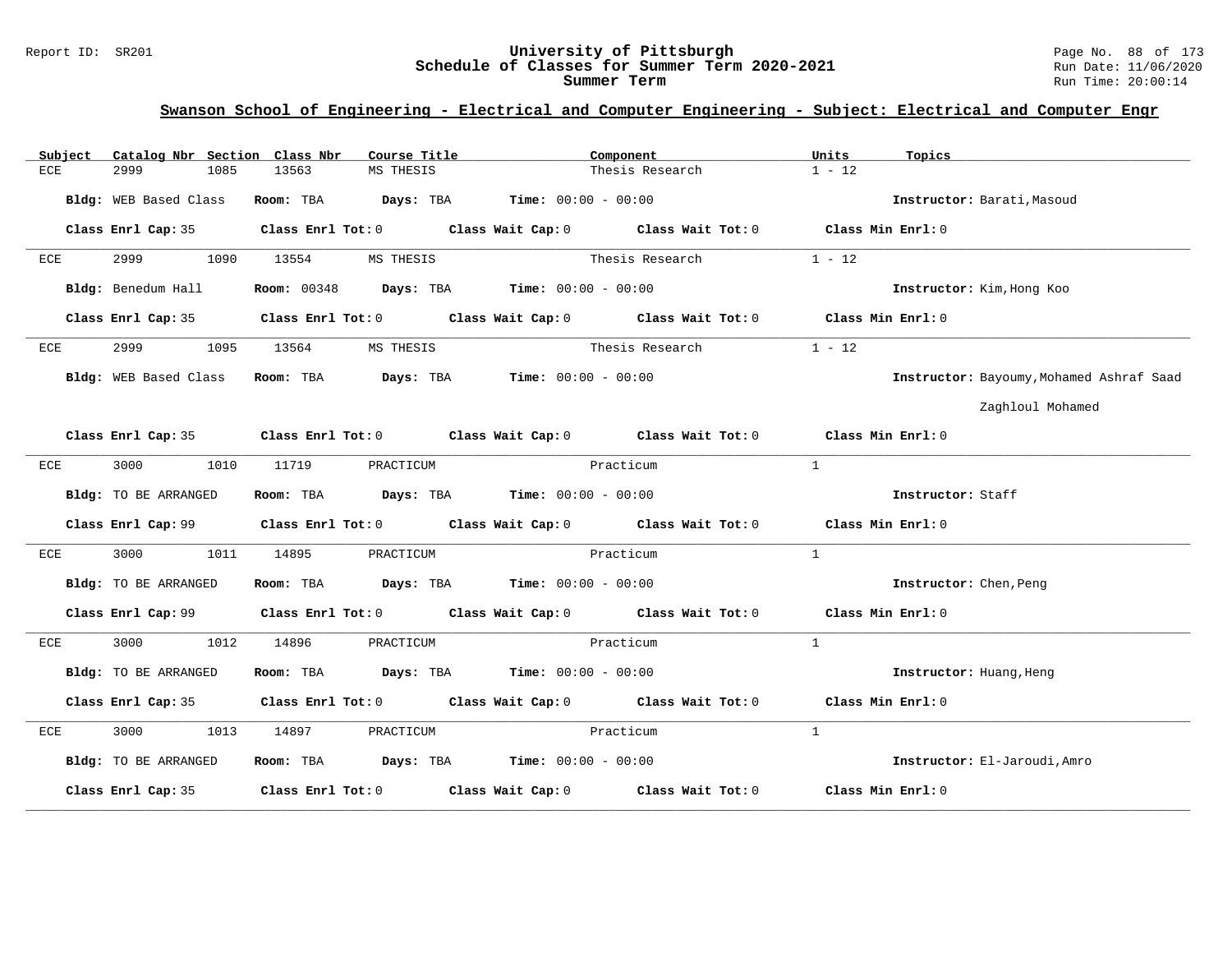#### Report ID: SR201 **University of Pittsburgh** Page No. 89 of 173 **Schedule of Classes for Summer Term 2020-2021** Run Date: 11/06/2020 **Summer Term** Run Time: 20:00:14

| Catalog Nbr Section Class Nbr<br>Subject | Course Title                                                   | Component                                                                                  | Units<br>Topics                       |
|------------------------------------------|----------------------------------------------------------------|--------------------------------------------------------------------------------------------|---------------------------------------|
| ECE<br>3000<br>1014                      | 14898<br>PRACTICUM                                             | Practicum                                                                                  | $\mathbf{1}$                          |
| Bldg: TO BE ARRANGED                     | Room: TBA $Days: TBA$ Time: $00:00 - 00:00$                    |                                                                                            | Instructor: Grainger, Brandon Michael |
|                                          |                                                                | Class Enrl Cap: 35 Class Enrl Tot: 0 Class Wait Cap: 0 Class Wait Tot: 0 Class Min Enrl: 0 |                                       |
| 3000 1015 14899<br>ECE                   | PRACTICUM                                                      | Practicum                                                                                  | $\overline{1}$                        |
| Bldg: TO BE ARRANGED                     | Room: TBA $Days:$ TBA $Time: 00:00 - 00:00$                    |                                                                                            | Instructor: Jones, Alexander Keith    |
|                                          |                                                                | Class Enrl Cap: 35 Class Enrl Tot: 0 Class Wait Cap: 0 Class Wait Tot: 0                   | Class Min Enrl: 0                     |
| 3000 1016 14900<br>ECE                   | PRACTICUM                                                      | Practicum                                                                                  | $\overline{1}$                        |
| Bldg: TO BE ARRANGED                     | Room: TBA Days: TBA Time: $00:00 - 00:00$                      |                                                                                            | Instructor: Hu, Jingtong              |
|                                          |                                                                | Class Enrl Cap: 35 Class Enrl Tot: 0 Class Wait Cap: 0 Class Wait Tot: 0                   | Class Min Enrl: 0                     |
| ECE                                      | 3000 1017 14901 PRACTICUM                                      | Practicum                                                                                  | $\mathbf{1}$                          |
| Bldg: TO BE ARRANGED                     | Room: TBA $Days: TBA$ Time: $00:00 - 00:00$                    |                                                                                            | Instructor: Kim, Hong Koo             |
|                                          |                                                                | Class Enrl Cap: 35 Class Enrl Tot: 0 Class Wait Cap: 0 Class Wait Tot: 0 Class Min Enrl: 0 |                                       |
| ECE                                      | 3000 1018 14902 PRACTICUM                                      | Practicum                                                                                  | <sup>1</sup>                          |
| Bldg: TO BE ARRANGED                     | Room: TBA $\rule{1em}{0.15mm}$ Days: TBA Time: $00:00 - 00:00$ |                                                                                            | Instructor: Li, Guangyong             |
|                                          |                                                                | Class Enrl Cap: 35 Class Enrl Tot: 0 Class Wait Cap: 0 Class Wait Tot: 0                   | Class Min Enrl: 0                     |
| 3000<br>ECE                              | 1019 14903<br>PRACTICUM                                        | Practicum                                                                                  | $\mathbf{1}$                          |
| Bldg: TO BE ARRANGED                     | Room: TBA $Days:$ TBA $Time: 00:00 - 00:00$                    |                                                                                            | Instructor: Miskov- Zivanov, Natasa   |
|                                          |                                                                | Class Enrl Cap: 35 Class Enrl Tot: 0 Class Wait Cap: 0 Class Wait Tot: 0 Class Min Enrl: 0 |                                       |
| ECE                                      | 3000 1020 13450 PRACTICUM                                      | Practicum                                                                                  | $\mathbf{1}$                          |
| Bldg: TO BE ARRANGED                     | Room: TBA $Days:$ TBA $Time: 00:00 - 00:00$                    |                                                                                            | Instructor: Sejdic, Ervin             |
|                                          |                                                                | Class Enrl Cap: 35 Class Enrl Tot: 0 Class Wait Cap: 0 Class Wait Tot: 0                   | Class Min Enrl: 0                     |
| 3000<br>1021<br>ECE                      | 14904<br>PRACTICUM                                             | Practicum                                                                                  | $\mathbf{1}$                          |
| Bldg: TO BE ARRANGED                     | Room: TBA $Days:$ TBA $Time: 00:00 - 00:00$                    |                                                                                            | Instructor: Mohanram, Kartik          |
| Class Enrl Cap: 35                       |                                                                | Class Enrl Tot: $0$ Class Wait Cap: $0$ Class Wait Tot: $0$                                | Class Min Enrl: 0                     |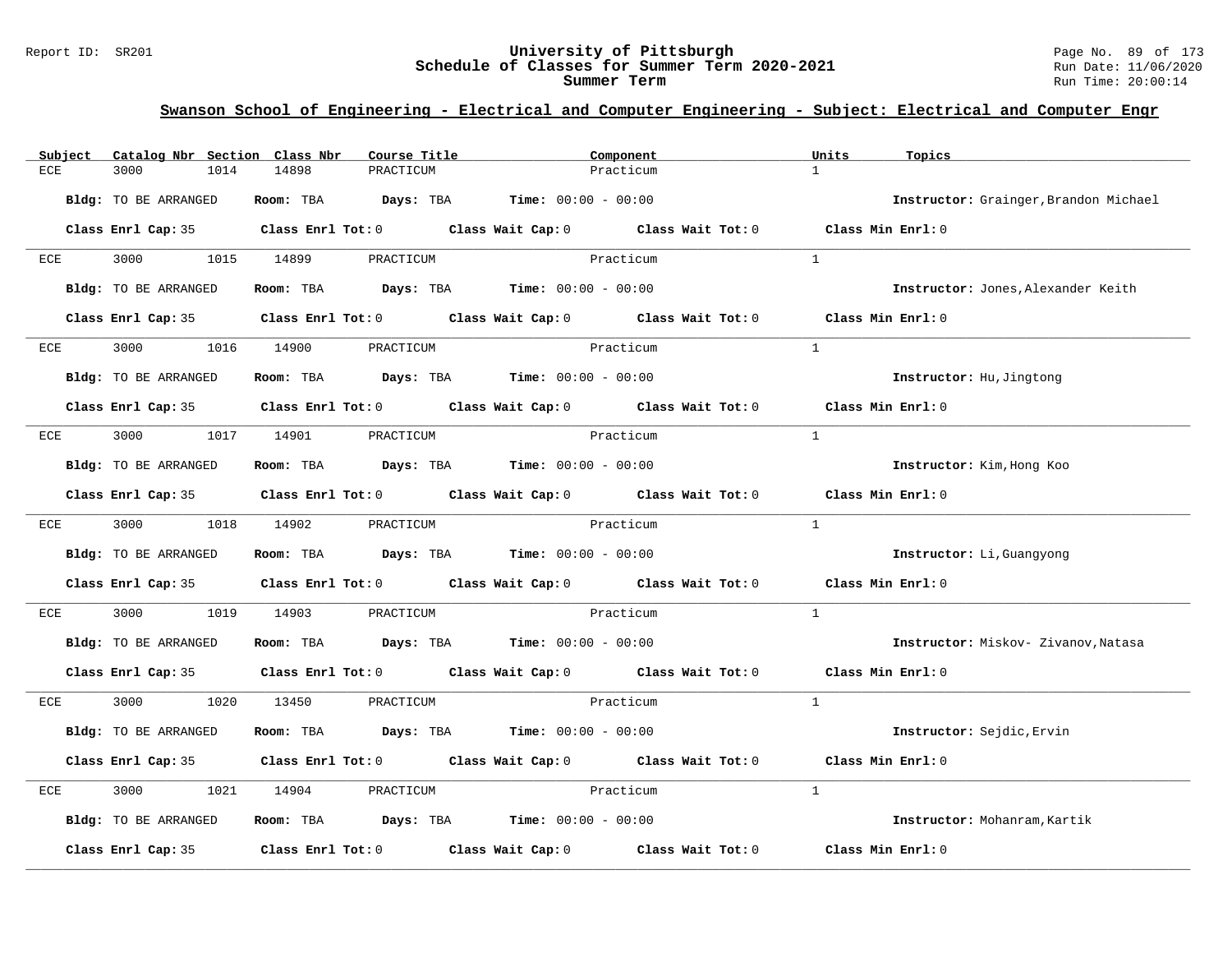| ECE |     | 3000<br>1022                                                  | 14905 | PRACTICUM | Practicum                                                      |                                                                          | $\mathbf{1}$                                                                               |
|-----|-----|---------------------------------------------------------------|-------|-----------|----------------------------------------------------------------|--------------------------------------------------------------------------|--------------------------------------------------------------------------------------------|
|     |     | Bldg: TO BE ARRANGED                                          |       |           | Room: TBA $\rule{1em}{0.15mm}$ Days: TBA Time: $00:00 - 00:00$ |                                                                          | Instructor: Gao, Wei                                                                       |
|     |     |                                                               |       |           |                                                                |                                                                          | Class Enrl Cap: 35 Class Enrl Tot: 0 Class Wait Cap: 0 Class Wait Tot: 0 Class Min Enrl: 0 |
|     |     | ECE 3000 1023 14906 PRACTICUM Practicum                       |       |           |                                                                |                                                                          | $\overline{1}$                                                                             |
|     |     | Bldg: TO BE ARRANGED                                          |       |           | Room: TBA $\rule{1em}{0.15mm}$ Days: TBA Time: $00:00 - 00:00$ |                                                                          | Instructor: George, Alan D                                                                 |
|     |     |                                                               |       |           |                                                                |                                                                          | Class Enrl Cap: 35 Class Enrl Tot: 0 Class Wait Cap: 0 Class Wait Tot: 0 Class Min Enrl: 0 |
|     |     | ECE 3000 1030 13451 PRACTICUM                                 |       |           | Practicum                                                      |                                                                          | $\mathbf{1}$                                                                               |
|     |     | Bldg: TO BE ARRANGED Room: TBA Days: TBA Time: 00:00 - 00:00  |       |           |                                                                |                                                                          | Instructor: Reed, Gregory F.                                                               |
|     |     |                                                               |       |           |                                                                |                                                                          | Class Enrl Cap: 35 Class Enrl Tot: 0 Class Wait Cap: 0 Class Wait Tot: 0 Class Min Enrl: 0 |
|     |     | ECE 3000 1040 13452 PRACTICUM                                 |       |           | Practicum                                                      |                                                                          | $\overline{1}$                                                                             |
|     |     | Bldg: TO BE ARRANGED                                          |       |           | Room: TBA $\rule{1em}{0.15mm}$ Days: TBA Time: $00:00 - 00:00$ |                                                                          | Instructor: Mao, Zhi-Hong                                                                  |
|     |     |                                                               |       |           |                                                                |                                                                          | Class Enrl Cap: 35 Class Enrl Tot: 0 Class Wait Cap: 0 Class Wait Tot: 0 Class Min Enrl: 0 |
|     |     | ECE 3000 1050 13453 PRACTICUM                                 |       |           | Practicum                                                      |                                                                          | $\overline{1}$                                                                             |
|     |     | Bldg: TO BE ARRANGED                                          |       |           | Room: TBA $\rule{1em}{0.15mm}$ Days: TBA Time: $00:00 - 00:00$ |                                                                          | Instructor: Akcakaya, Murat                                                                |
|     |     |                                                               |       |           |                                                                |                                                                          | Class Enrl Cap: 35 Class Enrl Tot: 0 Class Wait Cap: 0 Class Wait Tot: 0 Class Min Enrl: 0 |
|     |     | ECE 3000 1060 13454 PRACTICUM                                 |       |           | Practicum                                                      |                                                                          | 1                                                                                          |
|     |     | Bldg: TO BE ARRANGED                                          |       |           | Room: TBA $Days: TBA$ Time: $00:00 - 00:00$                    |                                                                          | Instructor: Yang, Jun                                                                      |
|     |     |                                                               |       |           |                                                                | Class Enrl Cap: 35 Class Enrl Tot: 0 Class Wait Cap: 0 Class Wait Tot: 0 | Class Min Enrl: 0                                                                          |
|     | ECE | 3997 1001 13473 RESEARCH, PHD                                 |       |           | Directed Studies                                               |                                                                          | $1 - 12$                                                                                   |
|     |     | Bldg: WEB Based Class Room: TBA Days: TBA Time: 00:00 - 00:00 |       |           |                                                                |                                                                          | Instructor: Zhan, Liang                                                                    |
|     |     | Class Enrl Cap: 35                                            |       |           |                                                                | Class Enrl Tot: $0$ Class Wait Cap: $0$ Class Wait Tot: $0$              | Class Min Enrl: 0                                                                          |
|     |     | ECE 3997 1002 13474 RESEARCH, PHD                             |       |           |                                                                | Directed Studies 1 - 12                                                  |                                                                                            |
|     |     | Bldg: WEB Based Class Room: TBA Days: TBA Time: 00:00 - 00:00 |       |           |                                                                |                                                                          | Instructor: Yang, Jun                                                                      |
|     |     |                                                               |       |           |                                                                |                                                                          | Class Enrl Cap: 35 Class Enrl Tot: 0 Class Wait Cap: 0 Class Wait Tot: 0 Class Min Enrl: 0 |
|     |     | ECE 3997 1003 13475 RESEARCH, PHD                             |       |           |                                                                | Directed Studies 1 - 12                                                  |                                                                                            |
|     |     | Bldg: WEB Based Class Room: TBA Days: TBA Time: 00:00 - 00:00 |       |           |                                                                |                                                                          | Instructor: Yun, Minhee                                                                    |
|     |     |                                                               |       |           |                                                                |                                                                          | Class Enrl Cap: 35 Class Enrl Tot: 0 Class Wait Cap: 0 Class Wait Tot: 0 Class Min Enrl: 0 |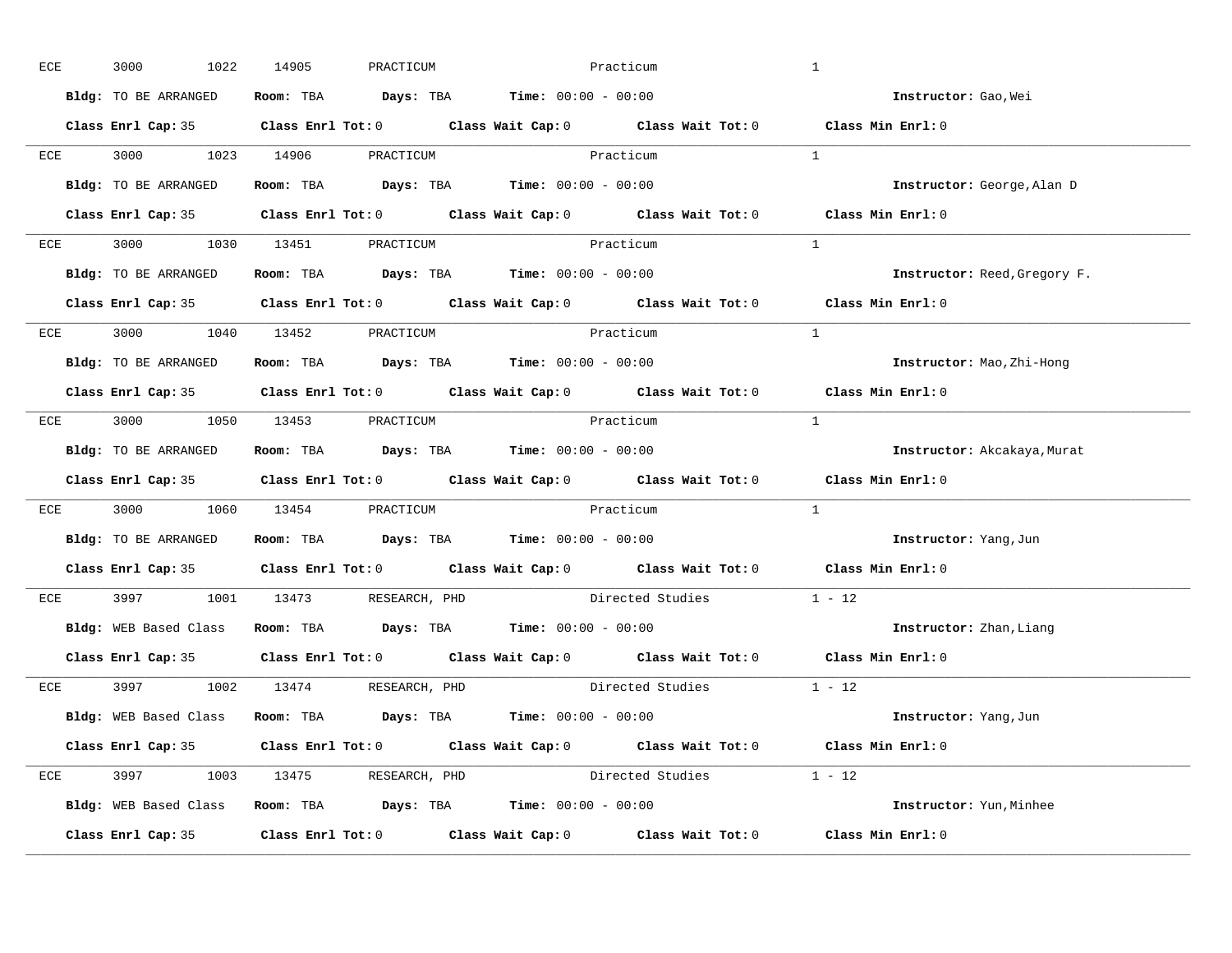#### Report ID: SR201 **University of Pittsburgh** Page No. 91 of 173 **Schedule of Classes for Summer Term 2020-2021** Run Date: 11/06/2020 **Summer Term** Run Time: 20:00:14

| Subject | Catalog Nbr Section Class Nbr | Course Title                                                  | Component                                                                                  | Units<br>Topics               |
|---------|-------------------------------|---------------------------------------------------------------|--------------------------------------------------------------------------------------------|-------------------------------|
| ECE     | 3997<br>1004                  | 13476<br>RESEARCH, PHD                                        | Directed Studies                                                                           | $1 - 12$                      |
|         |                               | Bldg: WEB Based Class Room: TBA Days: TBA Time: 00:00 - 00:00 |                                                                                            | Instructor: Reed, Gregory F.  |
|         |                               |                                                               | Class Enrl Cap: 35 Class Enrl Tot: 0 Class Wait Cap: 0 Class Wait Tot: 0 Class Min Enrl: 0 |                               |
|         |                               | ECE 3997 1005 13463 RESEARCH, PHD                             | Directed Studies                                                                           | $1 - 12$                      |
|         | Bldg: WEB Based Class         | Room: TBA $Days:$ TBA $Time: 00:00 - 00:00$                   |                                                                                            | Instructor: Kim, Hong Koo     |
|         |                               |                                                               | Class Enrl Cap: 35 Class Enrl Tot: 0 Class Wait Cap: 0 Class Wait Tot: 0 Class Min Enrl: 0 |                               |
| ECE     | 3997 — 100                    | 1010 11626 RESEARCH, PHD                                      | Directed Studies                                                                           | $1 - 12$                      |
|         |                               | Bldg: WEB Based Class Room: TBA Days: TBA Time: 00:00 - 00:00 |                                                                                            | Instructor: Sejdic, Ervin     |
|         |                               |                                                               | Class Enrl Cap: 35 Class Enrl Tot: 0 Class Wait Cap: 0 Class Wait Tot: 0 Class Min Enrl: 0 |                               |
|         |                               |                                                               | ECE 3997 1015 13464 RESEARCH, PHD Directed Studies                                         | $1 - 12$                      |
|         |                               | Bldg: WEB Based Class Room: TBA Days: TBA Time: 00:00 - 00:00 |                                                                                            | Instructor: Huang, Heng       |
|         |                               |                                                               | Class Enrl Cap: 35 Class Enrl Tot: 0 Class Wait Cap: 0 Class Wait Tot: 0 Class Min Enrl: 0 |                               |
|         |                               |                                                               | ECE 3997 1020 13455 RESEARCH, PHD Directed Studies 1 - 12                                  |                               |
|         | Bldg: WEB Based Class         | Room: TBA Days: TBA Time: $00:00 - 00:00$                     |                                                                                            | Instructor: Kwasinski, Alexis |
|         |                               |                                                               | Class Enrl Cap: 35 Class Enrl Tot: 0 Class Wait Cap: 0 Class Wait Tot: 0 Class Min Enrl: 0 |                               |
| ECE     | 3997 399                      |                                                               | 1025 13465 RESEARCH, PHD Directed Studies                                                  | $1 - 12$                      |
|         |                               | Bldg: WEB Based Class Room: TBA Days: TBA Time: 00:00 - 00:00 |                                                                                            | Instructor: Staff             |
|         |                               |                                                               | Class Enrl Cap: 35 Class Enrl Tot: 0 Class Wait Cap: 0 Class Wait Tot: 0 Class Min Enrl: 0 |                               |
|         |                               | ECE 3997 1030 13456 RESEARCH, PHD                             | Directed Studies 1 - 12                                                                    |                               |
|         | Bldg: WEB Based Class         | Room: TBA $Days:$ TBA Time: $00:00 - 00:00$                   |                                                                                            | <b>Instructor:</b> Chen, Peng |
|         |                               |                                                               | Class Enrl Cap: 35 Class Enrl Tot: 0 Class Wait Cap: 0 Class Wait Tot: 0 Class Min Enrl: 0 |                               |
| ECE     | 3997                          |                                                               | 1035 13466 RESEARCH, PHD Directed Studies                                                  | $1 - 12$                      |
|         |                               | Bldg: WEB Based Class Room: TBA Days: TBA Time: 00:00 - 00:00 |                                                                                            | Instructor: Barati, Masoud    |
|         |                               |                                                               | Class Enrl Cap: 35 Class Enrl Tot: 0 Class Wait Cap: 0 Class Wait Tot: 0 Class Min Enrl: 0 |                               |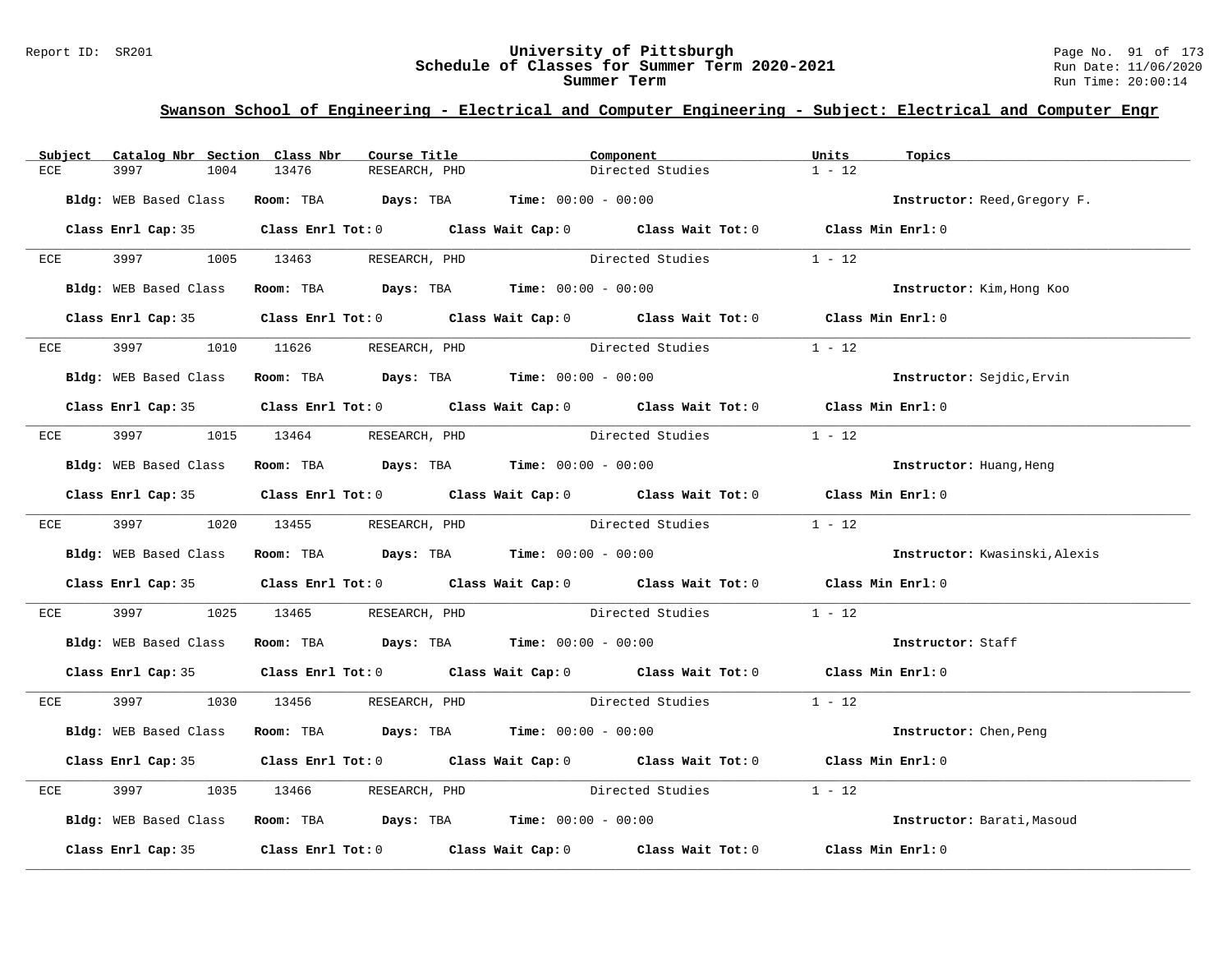| <b>ECE</b> | 3997<br>1040                                                  | 13457                                              | RESEARCH, PHD                                 | Directed Studies                                                                           | $1 - 12$                                 |
|------------|---------------------------------------------------------------|----------------------------------------------------|-----------------------------------------------|--------------------------------------------------------------------------------------------|------------------------------------------|
|            | Bldg: WEB Based Class                                         | Room: TBA                                          | $Days: TBA$ Time: $00:00 - 00:00$             |                                                                                            | Instructor: Gao, Wei                     |
|            |                                                               |                                                    |                                               | Class Enrl Cap: 35 Class Enrl Tot: 0 Class Wait Cap: 0 Class Wait Tot: 0 Class Min Enrl: 0 |                                          |
| ECE        | 3997                                                          | 1045 13467                                         | RESEARCH, PHD                                 | Directed Studies                                                                           | $1 - 12$                                 |
|            | Bldg: WEB Based Class                                         | Room: TBA                                          | <b>Days:</b> TBA <b>Time:</b> $00:00 - 00:00$ |                                                                                            | Instructor: Bayoumy, Mohamed Ashraf Saad |
|            |                                                               |                                                    |                                               |                                                                                            | Zaghloul Mohamed                         |
|            |                                                               |                                                    |                                               | Class Enrl Cap: 35 Class Enrl Tot: 0 Class Wait Cap: 0 Class Wait Tot: 0 Class Min Enrl: 0 |                                          |
| ECE        |                                                               | 3997 1050 13458 RESEARCH, PHD                      |                                               | Directed Studies 1 - 12                                                                    |                                          |
|            | Bldg: WEB Based Class                                         | <b>Room:</b> TBA $Days:$ TBA $Time: 00:00 - 00:00$ |                                               |                                                                                            | Instructor: El-Jaroudi, Amro             |
|            |                                                               |                                                    |                                               | Class Enrl Cap: 35 Class Enrl Tot: 0 Class Wait Cap: 0 Class Wait Tot: 0 Class Min Enrl: 0 |                                          |
| ECE        | 3997 1055 13468 RESEARCH, PHD                                 |                                                    |                                               | Directed Studies                                                                           | $1 - 12$                                 |
|            | Bldg: WEB Based Class Room: TBA Days: TBA Time: 00:00 - 00:00 |                                                    |                                               |                                                                                            | Instructor: Li, Guangyong                |
|            |                                                               |                                                    |                                               | Class Enrl Cap: 35 Class Enrl Tot: 0 Class Wait Cap: 0 Class Wait Tot: 0 Class Min Enrl: 0 |                                          |
| ECE        |                                                               | 3997 1060 13459 RESEARCH, PHD                      |                                               | Directed Studies                                                                           | $1 - 12$                                 |
|            | Bldg: WEB Based Class                                         | Room: TBA $Days:$ TBA $Time: 00:00 - 00:00$        |                                               |                                                                                            | Instructor: George, Alan D               |
|            |                                                               |                                                    |                                               | Class Enrl Cap: 35 Class Enrl Tot: 0 Class Wait Cap: 0 Class Wait Tot: 0 Class Min Enrl: 0 |                                          |
| ECE        | 3997 — 100                                                    | 1065 13469                                         | RESEARCH, PHD                                 | Directed Studies                                                                           | $1 - 12$                                 |
|            | Bldg: WEB Based Class                                         |                                                    |                                               | Room: TBA Days: TBA Time: $00:00 - 00:00$                                                  | Instructor: Huppert, Theodore J          |
|            |                                                               |                                                    |                                               | Class Enrl Cap: 35 Class Enrl Tot: 0 Class Wait Cap: 0 Class Wait Tot: 0 Class Min Enrl: 0 |                                          |
| ECE        |                                                               | 3997 1070 13460 RESEARCH, PHD                      |                                               | Directed Studies                                                                           | $1 - 12$                                 |
|            | Bldg: WEB Based Class                                         | Room: TBA $Days:$ TBA $Time: 00:00 - 00:00$        |                                               |                                                                                            | Instructor: Grainger, Brandon Michael    |
|            |                                                               |                                                    |                                               | Class Enrl Cap: 35 Class Enrl Tot: 0 Class Wait Cap: 0 Class Wait Tot: 0                   | Class Min Enrl: 0                        |
| ECE        | 3997<br>1075                                                  | 13470                                              | RESEARCH, PHD                                 | Directed Studies                                                                           | $1 - 12$                                 |
|            | Bldg: WEB Based Class                                         |                                                    |                                               | Room: TBA $Days:$ TBA $Time:$ $00:00 - 00:00$                                              | Instructor: Mao, Zhi-Hong                |
|            |                                                               |                                                    |                                               | Class Enrl Cap: 35 Class Enrl Tot: 0 Class Wait Cap: 0 Class Wait Tot: 0                   | Class Min Enrl: 0                        |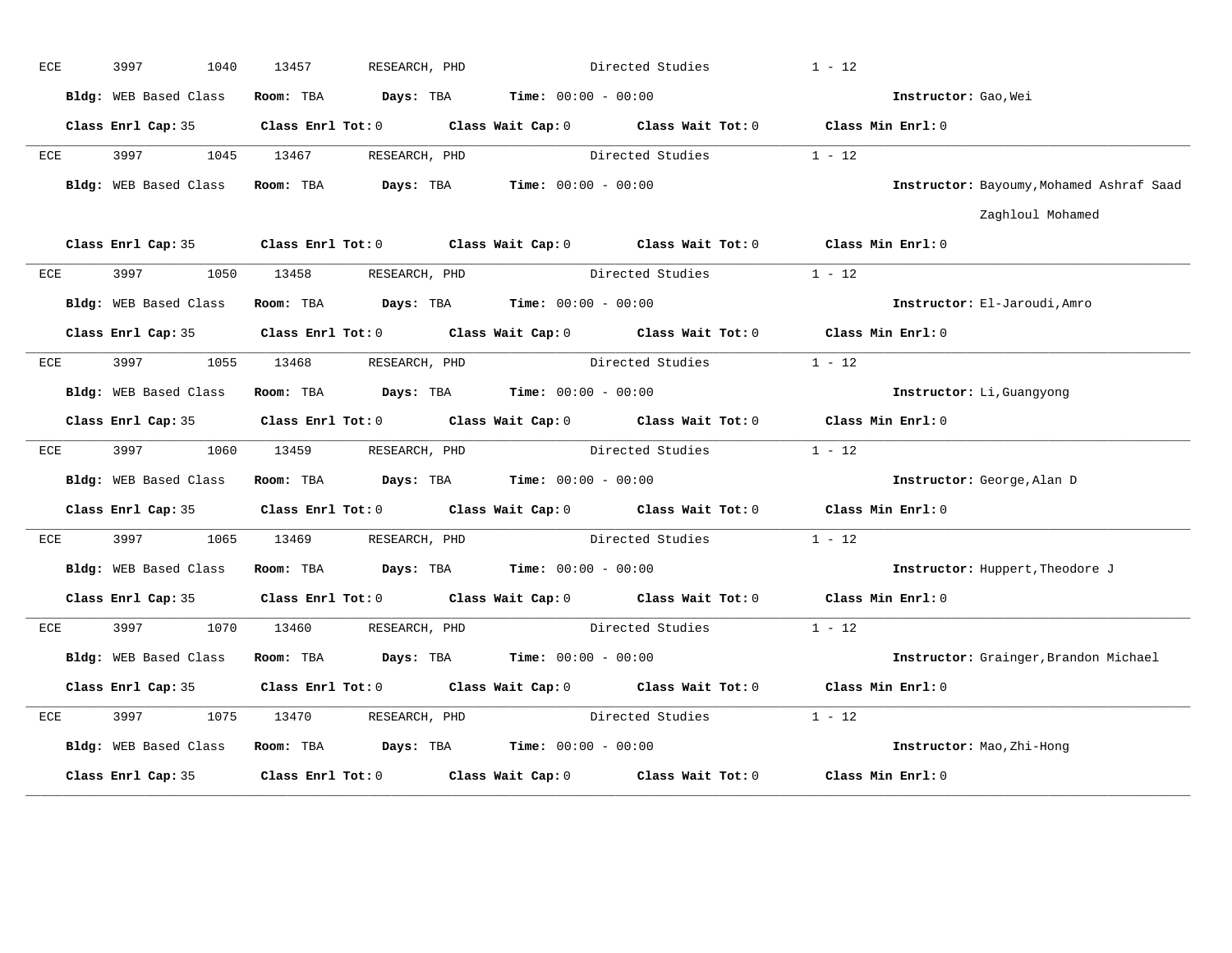#### Report ID: SR201 **University of Pittsburgh** Page No. 93 of 173 **Schedule of Classes for Summer Term 2020-2021** Run Date: 11/06/2020 **Summer Term** Run Time: 20:00:14

| Catalog Nbr Section Class Nbr<br>Subject | Course Title                                                                            | Component                                                                                  | Units<br>Topics                    |
|------------------------------------------|-----------------------------------------------------------------------------------------|--------------------------------------------------------------------------------------------|------------------------------------|
| 3997<br>1080<br>ECE                      | 13461<br>RESEARCH, PHD                                                                  | Directed Studies                                                                           | $1 - 12$                           |
| Bldg: WEB Based Class                    | Room: TBA $Days:$ TBA $Time: 00:00 - 00:00$                                             |                                                                                            | Instructor: Hu, Jingtong           |
|                                          |                                                                                         | Class Enrl Cap: 35 Class Enrl Tot: 0 Class Wait Cap: 0 Class Wait Tot: 0 Class Min Enrl: 0 |                                    |
| ECE                                      | 3997 1085 13471 RESEARCH, PHD                                                           | Directed Studies                                                                           | $1 - 12$                           |
| Bldg: WEB Based Class                    | Room: TBA $Days:$ TBA $Time: 00:00 - 00:00$                                             |                                                                                            | Instructor: Lee, In Hee            |
|                                          |                                                                                         | Class Enrl Cap: 35 Class Enrl Tot: 0 Class Wait Cap: 0 Class Wait Tot: 0 Class Min Enrl: 0 |                                    |
| ECE<br>3997 — 100                        | RESEARCH, PHD<br>1090 13462                                                             | Directed Studies                                                                           | $1 - 12$                           |
| Bldg: WEB Based Class                    | Room: TBA $Days:$ TBA $Time: 00:00 - 00:00$                                             |                                                                                            | Instructor: Jones, Alexander Keith |
|                                          |                                                                                         | Class Enrl Cap: 35 Class Enrl Tot: 0 Class Wait Cap: 0 Class Wait Tot: 0 Class Min Enrl: 0 |                                    |
|                                          | ECE 3997 1095 13472 RESEARCH, PHD                                                       | Directed Studies                                                                           | $1 - 12$                           |
|                                          | Bldg: WEB Based Class Room: TBA Days: TBA Time: 00:00 - 00:00                           |                                                                                            | Instructor: Youngblood, Nathan     |
|                                          |                                                                                         | Class Enrl Cap: 35 Class Enrl Tot: 0 Class Wait Cap: 0 Class Wait Tot: 0 Class Min Enrl: 0 |                                    |
|                                          | $ECE$ 3998 1010 20257 PHD PROJECT                                                       | Independent Study                                                                          | $3 - 15$                           |
| Bldg: TO BE ARRANGED                     | Room: TBA $Days:$ TBA $Time: 00:00 - 00:00$                                             |                                                                                            | Instructor: Staff                  |
|                                          |                                                                                         | Class Enrl Cap: 35 Class Enrl Tot: 0 Class Wait Cap: 0 Class Wait Tot: 0 Class Min Enrl: 0 |                                    |
| 3998 — 100<br>ECE                        |                                                                                         | 1015 20258 PHD PROJECT 101 Independent Study 3 - 15                                        |                                    |
| Bldg: TO BE ARRANGED                     | Room: TBA $Days:$ TBA $Time:$ $00:00 - 00:00$                                           |                                                                                            | Instructor: Staff                  |
|                                          |                                                                                         | Class Enrl Cap: 35 Class Enrl Tot: 0 Class Wait Cap: 0 Class Wait Tot: 0 Class Min Enrl: 0 |                                    |
|                                          | ECE 3998 1020 20259 PHD PROJECT                                                         | Independent Study 3 - 15                                                                   |                                    |
| Bldg: TO BE ARRANGED                     | Room: TBA $Days:$ TBA $Time: 00:00 - 00:00$                                             |                                                                                            | Instructor: Staff                  |
|                                          |                                                                                         | Class Enrl Cap: 35 Class Enrl Tot: 0 Class Wait Cap: 0 Class Wait Tot: 0 Class Min Enrl: 0 |                                    |
| 3998<br>1025<br>ECE                      |                                                                                         | 20260 PHD PROJECT 10 Independent Study 3 - 15                                              |                                    |
| Bldg: TO BE ARRANGED                     | Room: TBA $\rule{1em}{0.15mm}$ Days: TBA $\rule{1.15mm}]{0.15mm}$ Time: $00:00 - 00:00$ |                                                                                            | Instructor: Staff                  |
|                                          |                                                                                         | Class Enrl Cap: 35 Class Enrl Tot: 0 Class Wait Cap: 0 Class Wait Tot: 0 Class Min Enrl: 0 |                                    |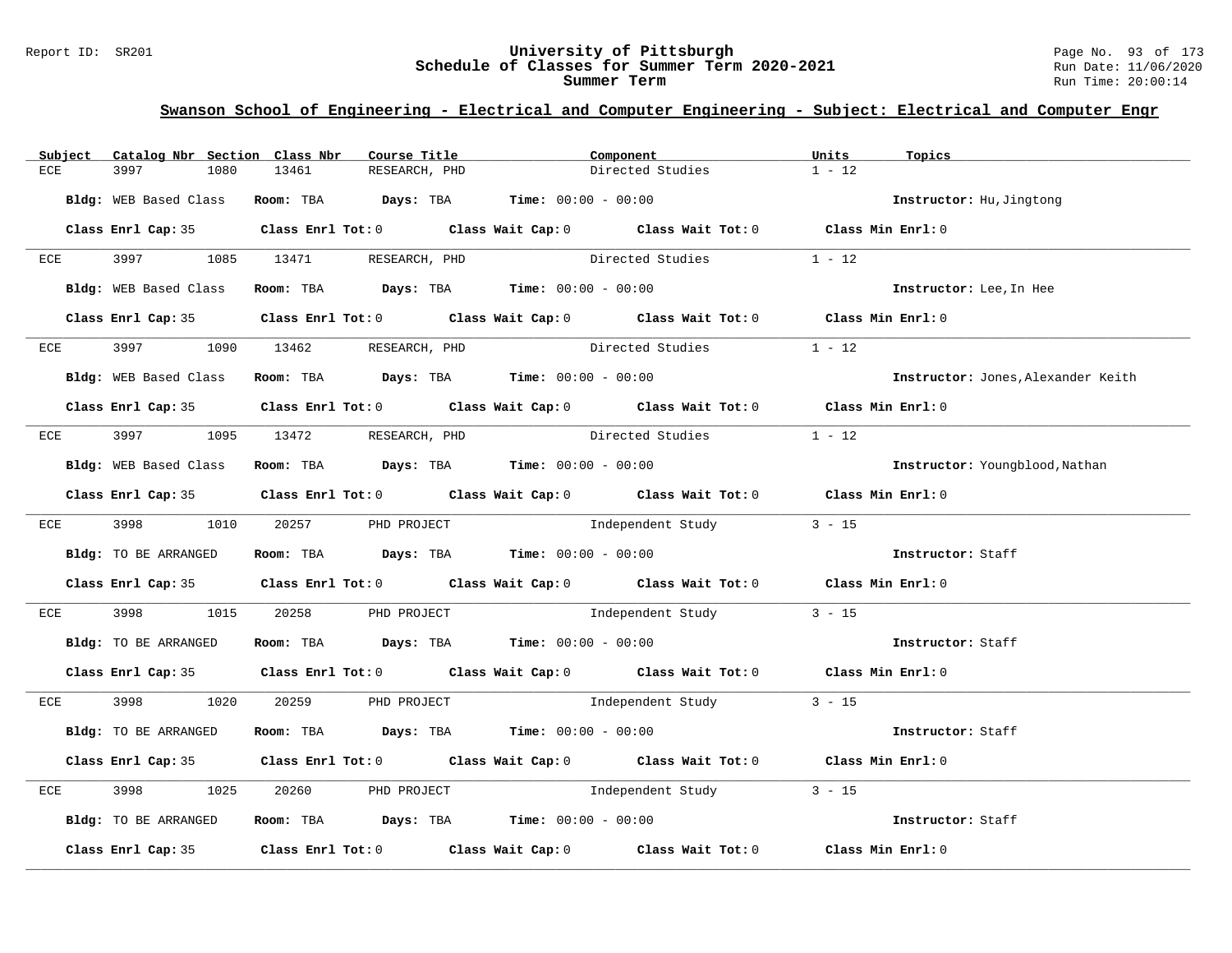|  | ECE 3998 1030                                                | 20261 PHD PROJECT | Independent Study                                              |                                                                                            | $3 - 15$                                                                                   |
|--|--------------------------------------------------------------|-------------------|----------------------------------------------------------------|--------------------------------------------------------------------------------------------|--------------------------------------------------------------------------------------------|
|  | Bldg: TO BE ARRANGED                                         |                   | Room: TBA $Days:$ TBA Time: $00:00 - 00:00$                    |                                                                                            | Instructor: Staff                                                                          |
|  |                                                              |                   |                                                                | Class Enrl Cap: 35 Class Enrl Tot: 0 Class Wait Cap: 0 Class Wait Tot: 0 Class Min Enrl: 0 |                                                                                            |
|  |                                                              |                   |                                                                | ECE 3998 1035 20262 PHD PROJECT 101 Independent Study 3 - 15                               |                                                                                            |
|  | Bldg: TO BE ARRANGED                                         |                   | Room: TBA $\rule{1em}{0.15mm}$ Days: TBA Time: $00:00 - 00:00$ |                                                                                            | Instructor: Staff                                                                          |
|  |                                                              |                   |                                                                | Class Enrl Cap: 35 Class Enrl Tot: 0 Class Wait Cap: 0 Class Wait Tot: 0 Class Min Enrl: 0 |                                                                                            |
|  | ECE 3998 1040 20263 PHD PROJECT                              |                   |                                                                | Independent Study 3 - 15                                                                   |                                                                                            |
|  |                                                              |                   |                                                                | Bldg: TO BE ARRANGED Room: TBA Days: TBA Time: 00:00 - 00:00                               | <b>Instructor:</b> Staff                                                                   |
|  |                                                              |                   |                                                                | Class Enrl Cap: 35 Class Enrl Tot: 0 Class Wait Cap: 0 Class Wait Tot: 0 Class Min Enrl: 0 |                                                                                            |
|  | ECE 3998 1045 20264 PHD PROJECT                              |                   |                                                                | Independent Study 3 - 15                                                                   |                                                                                            |
|  | Bldg: TO BE ARRANGED                                         |                   |                                                                | Room: TBA $\rule{1em}{0.15mm}$ Days: TBA $\rule{1.15mm}]{0.15mm}$ Time: $0.000 - 0.000$    | Instructor: Staff                                                                          |
|  |                                                              |                   |                                                                | Class Enrl Cap: 35 Class Enrl Tot: 0 Class Wait Cap: 0 Class Wait Tot: 0 Class Min Enrl: 0 |                                                                                            |
|  | ECE 3998 1050 20265 PHD PROJECT                              |                   |                                                                | Independent Study 3 - 15                                                                   |                                                                                            |
|  | Bldg: TO BE ARRANGED Room: TBA Days: TBA Time: TBA           |                   |                                                                |                                                                                            | Instructor: Staff                                                                          |
|  |                                                              |                   |                                                                |                                                                                            | Class Enrl Cap: 35 Class Enrl Tot: 0 Class Wait Cap: 0 Class Wait Tot: 0 Class Min Enrl: 0 |
|  |                                                              |                   |                                                                | ECE 3998 1055 20266 PHD PROJECT 101 Independent Study 3 - 15                               |                                                                                            |
|  | Bldg: TO BE ARRANGED ROOM: TBA Days: TBA Time: 00:00 - 00:00 |                   |                                                                |                                                                                            | Instructor: Staff                                                                          |
|  |                                                              |                   |                                                                |                                                                                            | Class Enrl Cap: 35 Class Enrl Tot: 0 Class Wait Cap: 0 Class Wait Tot: 0 Class Min Enrl: 0 |
|  | ECE 3998 1060 20267 PHD PROJECT                              |                   |                                                                | Independent Study 3 - 15                                                                   |                                                                                            |
|  | Bldg: TO BE ARRANGED Room: TBA Days: TBA Time: 00:00 - 00:00 |                   |                                                                |                                                                                            | Instructor: Staff                                                                          |
|  |                                                              |                   |                                                                | Class Enrl Cap: 35 Class Enrl Tot: 0 Class Wait Cap: 0 Class Wait Tot: 0 Class Min Enrl: 0 |                                                                                            |
|  | $ECE$ 3998 1065 20268 PHD PROJECT                            |                   |                                                                | Independent Study 3 - 15                                                                   |                                                                                            |
|  |                                                              |                   |                                                                | Bldg: TO BE ARRANGED Room: TBA Days: TBA Time: 00:00 - 00:00                               | <b>Instructor:</b> Staff                                                                   |
|  |                                                              |                   |                                                                | Class Enrl Cap: 35 Class Enrl Tot: 0 Class Wait Cap: 0 Class Wait Tot: 0 Class Min Enrl: 0 |                                                                                            |
|  | ECE 3998 1070 20269 PHD PROJECT                              |                   |                                                                | Independent Study 3 - 15                                                                   |                                                                                            |
|  |                                                              |                   |                                                                | Bldg: TO BE ARRANGED Room: TBA Days: TBA Time: 00:00 - 00:00                               | Instructor: Staff                                                                          |
|  |                                                              |                   |                                                                | Class Enrl Cap: 35 Class Enrl Tot: 0 Class Wait Cap: 0 Class Wait Tot: 0 Class Min Enrl: 0 |                                                                                            |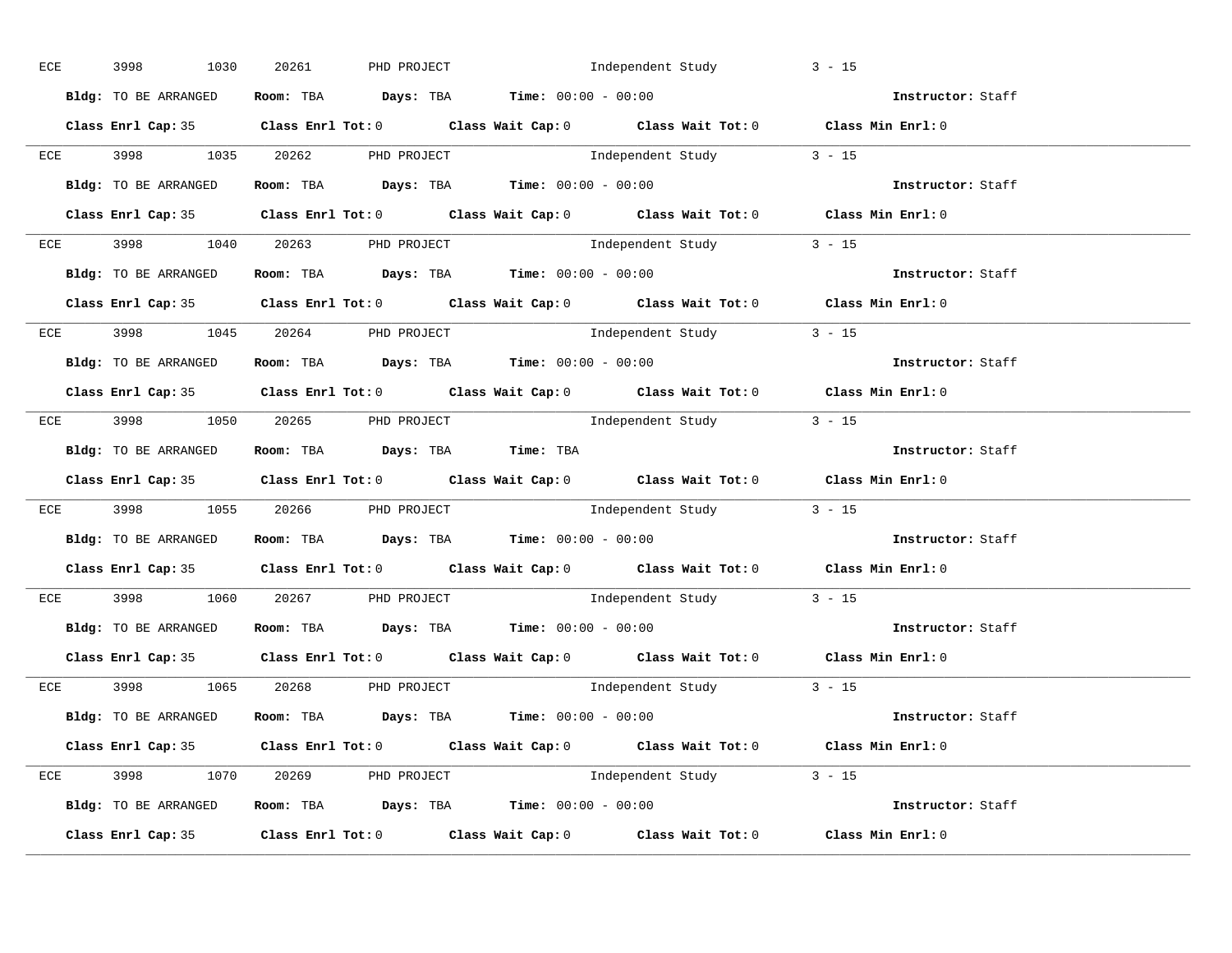#### Report ID: SR201 **University of Pittsburgh** Page No. 95 of 173 **Schedule of Classes for Summer Term 2020-2021** Run Date: 11/06/2020 **Summer Term** Run Time: 20:00:14

| Subject | Catalog Nbr Section Class Nbr | Course Title                                                   | Component                                                                                  | Units<br>Topics   |
|---------|-------------------------------|----------------------------------------------------------------|--------------------------------------------------------------------------------------------|-------------------|
| ECE     | 3998<br>1075                  | 20270<br>PHD PROJECT                                           | Independent Study                                                                          | $3 - 15$          |
|         |                               |                                                                |                                                                                            |                   |
|         | Bldg: TO BE ARRANGED          | Room: TBA $Days:$ TBA $Time: 00:00 - 00:00$                    |                                                                                            | Instructor: Staff |
|         |                               |                                                                | Class Enrl Cap: 35 Class Enrl Tot: 0 Class Wait Cap: 0 Class Wait Tot: 0 Class Min Enrl: 0 |                   |
|         |                               |                                                                |                                                                                            |                   |
|         |                               | ECE 3998 1080 20271 PHD PROJECT                                | Independent Study 3 - 15                                                                   |                   |
|         | Bldg: TO BE ARRANGED          |                                                                | <b>Room:</b> TBA <b>Days:</b> TBA <b>Time:</b> 00:00 - 00:00                               | Instructor: Staff |
|         |                               |                                                                |                                                                                            |                   |
|         |                               |                                                                | Class Enrl Cap: 35 Class Enrl Tot: 0 Class Wait Cap: 0 Class Wait Tot: 0 Class Min Enrl: 0 |                   |
|         |                               |                                                                |                                                                                            |                   |
| ECE     |                               | 1085 20272 PHD PROJECT                                         | Independent Study                                                                          | $3 - 15$          |
|         | Bldg: TO BE ARRANGED          | Room: TBA Days: TBA Time: $00:00 - 00:00$                      |                                                                                            | Instructor: Staff |
|         |                               |                                                                |                                                                                            |                   |
|         |                               |                                                                | Class Enrl Cap: 35 Class Enrl Tot: 0 Class Wait Cap: 0 Class Wait Tot: 0 Class Min Enrl: 0 |                   |
|         |                               | $ECE$ 3998 1090 20273 PHD PROJECT                              | Independent Study                                                                          | $3 - 15$          |
|         |                               |                                                                |                                                                                            |                   |
|         | Bldg: TO BE ARRANGED          | Room: TBA  Days: TBA Time: $00:00 - 00:00$                     |                                                                                            | Instructor: Staff |
|         |                               |                                                                |                                                                                            |                   |
|         |                               |                                                                | Class Enrl Cap: 35 Class Enrl Tot: 0 Class Wait Cap: 0 Class Wait Tot: 0 Class Min Enrl: 0 |                   |
|         |                               | ECE 3998 1095 20274 PHD PROJECT                                | Independent Study 3 - 15                                                                   |                   |
|         |                               |                                                                |                                                                                            |                   |
|         | Bldg: TO BE ARRANGED          | Room: TBA $Days:$ TBA Time: $00:00 - 00:00$                    |                                                                                            | Instructor: Staff |
|         |                               |                                                                |                                                                                            |                   |
|         |                               |                                                                | Class Enrl Cap: 35 Class Enrl Tot: 0 Class Wait Cap: 0 Class Wait Tot: 0 Class Min Enrl: 0 |                   |
| ECE     | 3998 — 100                    |                                                                | 1100 20275 PHD PROJECT 100 Independent Study 3 - 15                                        |                   |
|         |                               |                                                                |                                                                                            |                   |
|         | Bldg: TO BE ARRANGED          | Room: TBA Days: TBA Time: $00:00 - 00:00$                      |                                                                                            | Instructor: Staff |
|         |                               |                                                                | Class Enrl Cap: 35 Class Enrl Tot: 0 Class Wait Cap: 0 Class Wait Tot: 0 Class Min Enrl: 0 |                   |
|         |                               |                                                                |                                                                                            |                   |
|         |                               | ECE 3998 1105 20276 PHD PROJECT                                | Independent Study 3 - 15                                                                   |                   |
|         |                               |                                                                |                                                                                            |                   |
|         | Bldg: TO BE ARRANGED          | Room: TBA $\rule{1em}{0.15mm}$ Days: TBA Time: $00:00 - 00:00$ |                                                                                            | Instructor: Staff |
|         |                               |                                                                | Class Enrl Cap: 35 Class Enrl Tot: 0 Class Wait Cap: 0 Class Wait Tot: 0 Class Min Enrl: 0 |                   |
|         |                               |                                                                |                                                                                            |                   |
| ECE     | 3998<br>1110                  |                                                                | 20277 PHD PROJECT 1000 Independent Study 3 - 15                                            |                   |
|         |                               | Room: TBA $\rule{1em}{0.15mm}$ Days: TBA Time: $00:00 - 00:00$ |                                                                                            |                   |
|         | Bldg: TO BE ARRANGED          |                                                                |                                                                                            | Instructor: Staff |
|         |                               |                                                                | Class Enrl Cap: 35 Class Enrl Tot: 0 Class Wait Cap: 0 Class Wait Tot: 0 Class Min Enrl: 0 |                   |
|         |                               |                                                                |                                                                                            |                   |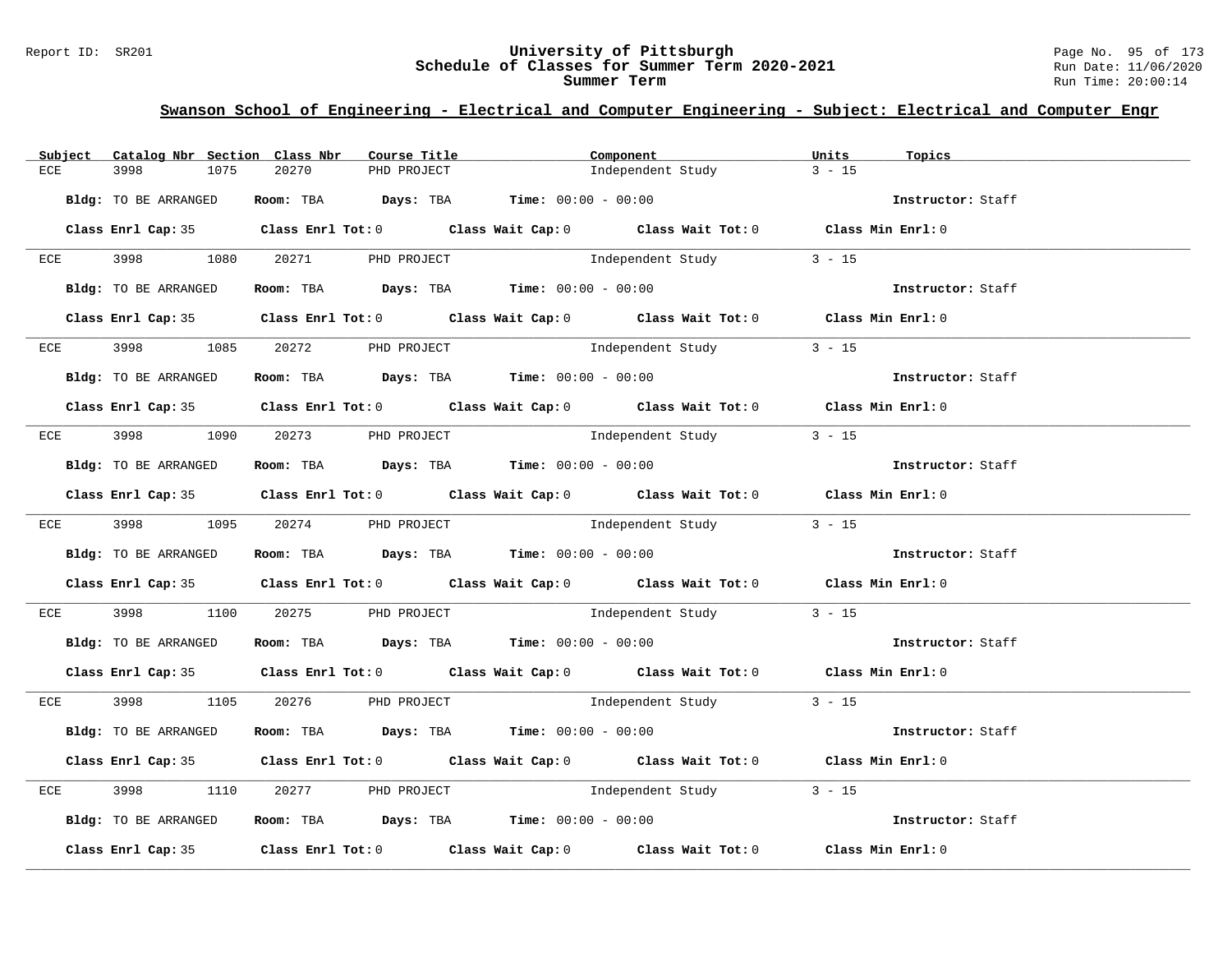|  | ECE 3998 1115                                                                              |  |                                                                |                                                                                            | $3 - 15$                                                                                   |
|--|--------------------------------------------------------------------------------------------|--|----------------------------------------------------------------|--------------------------------------------------------------------------------------------|--------------------------------------------------------------------------------------------|
|  | Bldg: TO BE ARRANGED                                                                       |  | Room: TBA $Days:$ TBA Time: $00:00 - 00:00$                    |                                                                                            | Instructor: Staff                                                                          |
|  |                                                                                            |  |                                                                | Class Enrl Cap: 35 Class Enrl Tot: 0 Class Wait Cap: 0 Class Wait Tot: 0 Class Min Enrl: 0 |                                                                                            |
|  |                                                                                            |  |                                                                | ECE 3998 1120 20279 PHD PROJECT 10 Independent Study 3 - 15                                |                                                                                            |
|  | Bldg: TO BE ARRANGED                                                                       |  | Room: TBA $\rule{1em}{0.15mm}$ Days: TBA Time: $00:00 - 00:00$ |                                                                                            | Instructor: Staff                                                                          |
|  |                                                                                            |  |                                                                |                                                                                            | Class Enrl Cap: 35 Class Enrl Tot: 0 Class Wait Cap: 0 Class Wait Tot: 0 Class Min Enrl: 0 |
|  | ECE 3998 1125 20280 PHD PROJECT                                                            |  |                                                                | Independent Study 3 - 15                                                                   |                                                                                            |
|  |                                                                                            |  |                                                                | Bldg: TO BE ARRANGED Room: TBA Days: TBA Time: 00:00 - 00:00                               | <b>Instructor:</b> Staff                                                                   |
|  |                                                                                            |  |                                                                |                                                                                            | Class Enrl Cap: 35 Class Enrl Tot: 0 Class Wait Cap: 0 Class Wait Tot: 0 Class Min Enrl: 0 |
|  | ECE 3998 1130 20281 PHD PROJECT                                                            |  |                                                                | Independent Study 3 - 15                                                                   |                                                                                            |
|  | Bldg: TO BE ARRANGED                                                                       |  |                                                                | Room: TBA $\rule{1em}{0.15mm}$ Days: TBA $\rule{1.15mm}]{0.15mm}$ Time: $0.000 - 0.000$    | Instructor: Staff                                                                          |
|  |                                                                                            |  |                                                                |                                                                                            | Class Enrl Cap: 35 Class Enrl Tot: 0 Class Wait Cap: 0 Class Wait Tot: 0 Class Min Enrl: 0 |
|  | ECE 3998 1135 20282 PHD PROJECT                                                            |  |                                                                | Independent Study 3 - 15                                                                   |                                                                                            |
|  | Bldg: TO BE ARRANGED Room: TBA Days: TBA Time: 00:00 - 00:00                               |  |                                                                |                                                                                            | Instructor: Staff                                                                          |
|  |                                                                                            |  |                                                                |                                                                                            | Class Enrl Cap: 35 Class Enrl Tot: 0 Class Wait Cap: 0 Class Wait Tot: 0 Class Min Enrl: 0 |
|  |                                                                                            |  |                                                                | ECE 3998 1140 20283 PHD PROJECT 10 Independent Study 3 - 15                                |                                                                                            |
|  | Bldg: TO BE ARRANGED ROOM: TBA Days: TBA Time: 00:00 - 00:00                               |  |                                                                |                                                                                            | Instructor: Staff                                                                          |
|  |                                                                                            |  |                                                                |                                                                                            | Class Enrl Cap: 35 Class Enrl Tot: 0 Class Wait Cap: 0 Class Wait Tot: 0 Class Min Enrl: 0 |
|  | ECE 3998 1145 20284 PHD PROJECT                                                            |  |                                                                | Independent Study 3 - 15                                                                   |                                                                                            |
|  | <b>Bldg:</b> TO BE ARRANGED <b>Room:</b> TBA <b>Days:</b> TBA <b>Time:</b> $00:00 - 00:00$ |  |                                                                |                                                                                            | Instructor: Staff                                                                          |
|  |                                                                                            |  |                                                                |                                                                                            | Class Enrl Cap: 35 Class Enrl Tot: 0 Class Wait Cap: 0 Class Wait Tot: 0 Class Min Enrl: 0 |
|  | $ECE$ 3998 1150 20285 PHD PROJECT                                                          |  |                                                                | Independent Study 3 - 15                                                                   |                                                                                            |
|  |                                                                                            |  |                                                                | Bldg: TO BE ARRANGED Room: TBA Days: TBA Time: 00:00 - 00:00                               | <b>Instructor:</b> Staff                                                                   |
|  |                                                                                            |  |                                                                | Class Enrl Cap: 35 Class Enrl Tot: 0 Class Wait Cap: 0 Class Wait Tot: 0 Class Min Enrl: 0 |                                                                                            |
|  | ECE 3998 1155 20286 PHD PROJECT                                                            |  |                                                                | Independent Study 3 - 15                                                                   |                                                                                            |
|  |                                                                                            |  |                                                                | Bldg: TO BE ARRANGED Room: TBA Days: TBA Time: 00:00 - 00:00                               | Instructor: Staff                                                                          |
|  |                                                                                            |  |                                                                |                                                                                            | Class Enrl Cap: 35 Class Enrl Tot: 0 Class Wait Cap: 0 Class Wait Tot: 0 Class Min Enrl: 0 |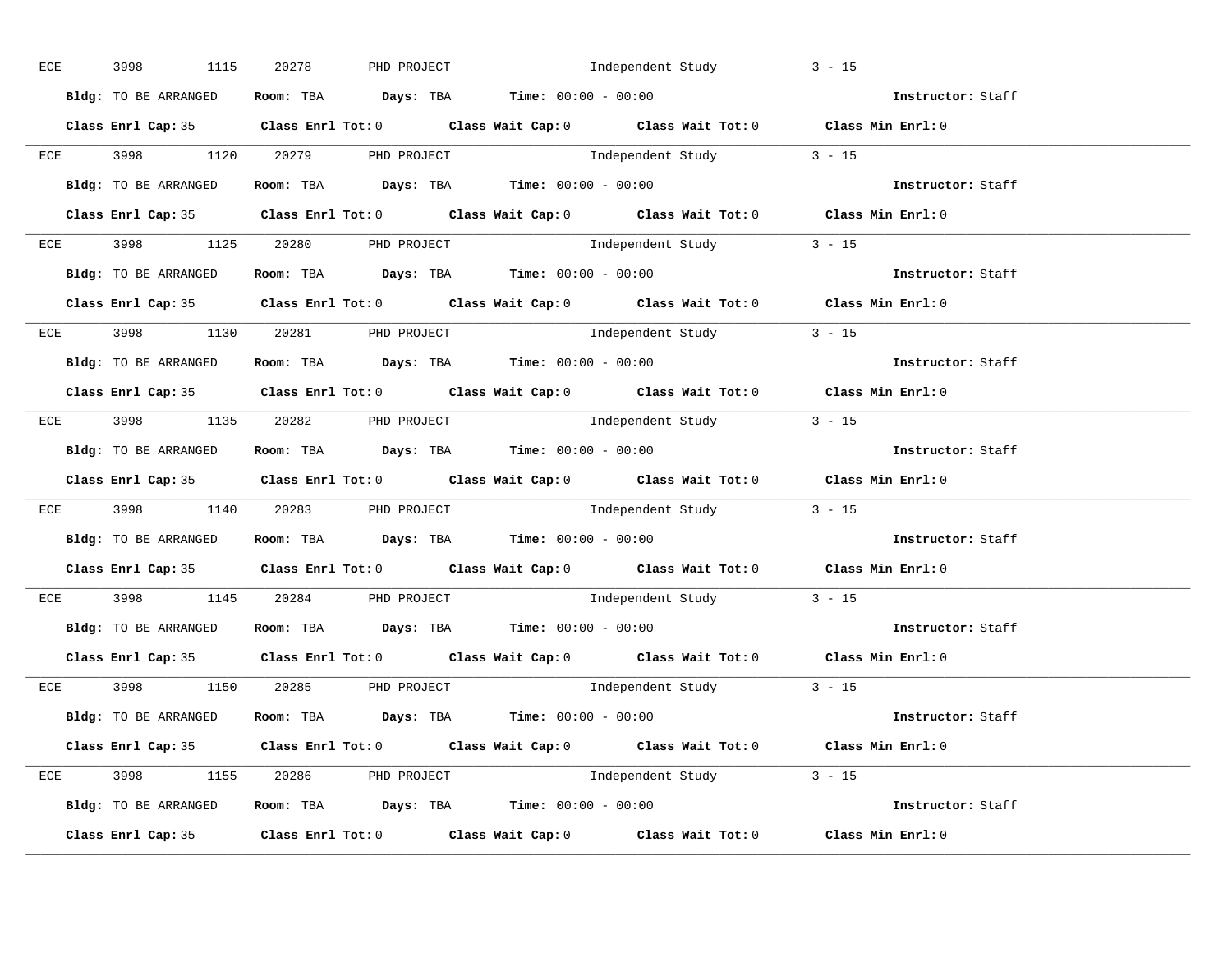#### Report ID: SR201 **University of Pittsburgh** Page No. 97 of 173 **Schedule of Classes for Summer Term 2020-2021** Run Date: 11/06/2020 **Summer Term** Run Time: 20:00:14

| Subject | Catalog Nbr Section Class Nbr | Course Title | Component                                                                                  |                 | Units<br>Topics               |  |
|---------|-------------------------------|--------------|--------------------------------------------------------------------------------------------|-----------------|-------------------------------|--|
| ECE     | 3999<br>1001                  | 13499        | PHD DISSERTATION                                                                           | Thesis Research | $1 - 12$                      |  |
|         | Bldg: WEB Based Class         |              | Room: TBA $Days:$ TBA $Time: 00:00 - 00:00$                                                |                 | Instructor: Sun, Mingui       |  |
|         |                               |              | Class Enrl Cap: 35 Class Enrl Tot: 0 Class Wait Cap: 0 Class Wait Tot: 0 Class Min Enrl: 0 |                 |                               |  |
| ECE     |                               |              | 3999 1002 13500 PHD DISSERTATION Thesis Research                                           |                 | $1 - 12$                      |  |
|         |                               |              | Bldg: WEB Based Class Room: TBA Days: TBA Time: 00:00 - 00:00                              |                 | Instructor: Yang, Jun         |  |
|         |                               |              | Class Enrl Cap: 35 Class Enrl Tot: 0 Class Wait Cap: 0 Class Wait Tot: 0 Class Min Enrl: 0 |                 |                               |  |
| ECE     | 3999 — 100                    |              | 1003 13501 PHD DISSERTATION Thesis Research                                                |                 | $1 - 12$                      |  |
|         |                               |              | Bldg: WEB Based Class Room: TBA Days: TBA Time: 00:00 - 00:00                              |                 | Instructor: Yun, Minhee       |  |
|         |                               |              | Class Enrl Cap: 35 Class Enrl Tot: 0 Class Wait Cap: 0 Class Wait Tot: 0 Class Min Enrl: 0 |                 |                               |  |
|         |                               |              | ECE 3999 1004 13502 PHD DISSERTATION Thesis Research                                       |                 | $1 - 12$                      |  |
|         |                               |              | Bldg: WEB Based Class Room: TBA Days: TBA Time: 00:00 - 00:00                              |                 | Instructor: Reed, Gregory F.  |  |
|         |                               |              | Class Enrl Cap: 35 Class Enrl Tot: 0 Class Wait Cap: 0 Class Wait Tot: 0 Class Min Enrl: 0 |                 |                               |  |
|         |                               |              | ECE 3999 1005 13489 PHD DISSERTATION Thesis Research 1 - 12                                |                 |                               |  |
|         |                               |              | Bldg: WEB Based Class Room: TBA Days: TBA Time: 00:00 - 00:00                              |                 | Instructor: Kim, Hong Koo     |  |
|         |                               |              | Class Enrl Cap: 35 Class Enrl Tot: 0 Class Wait Cap: 0 Class Wait Tot: 0 Class Min Enrl: 0 |                 |                               |  |
| ECE     |                               |              | 1010 11627 PHD DISSERTATION Thesis Research                                                |                 | $1 - 12$                      |  |
|         |                               |              | Bldg: WEB Based Class Room: TBA Days: TBA Time: 00:00 - 00:00                              |                 | Instructor: Gao, Wei          |  |
|         |                               |              | Class Enrl Cap: 35 Class Enrl Tot: 0 Class Wait Cap: 0 Class Wait Tot: 0 Class Min Enrl: 0 |                 |                               |  |
|         |                               |              | ECE 3999 1015 13490 PHD DISSERTATION Thesis Research 1 - 12                                |                 |                               |  |
|         |                               |              | Bldg: WEB Based Class Room: TBA Days: TBA Time: 00:00 - 00:00                              |                 | Instructor: Hu, Jingtong      |  |
|         |                               |              | Class Enrl Cap: 35 Class Enrl Tot: 0 Class Wait Cap: 0 Class Wait Tot: 0 Class Min Enrl: 0 |                 |                               |  |
| ECE     | 3999                          |              | 1020 13481 PHD DISSERTATION Thesis Research                                                |                 | $1 - 12$                      |  |
|         |                               |              | Bldg: WEB Based Class Room: TBA Days: TBA Time: 00:00 - 00:00                              |                 | Instructor: Kwasinski, Alexis |  |
|         |                               |              | Class Enrl Cap: 35 Class Enrl Tot: 0 Class Wait Cap: 0 Class Wait Tot: 0 Class Min Enrl: 0 |                 |                               |  |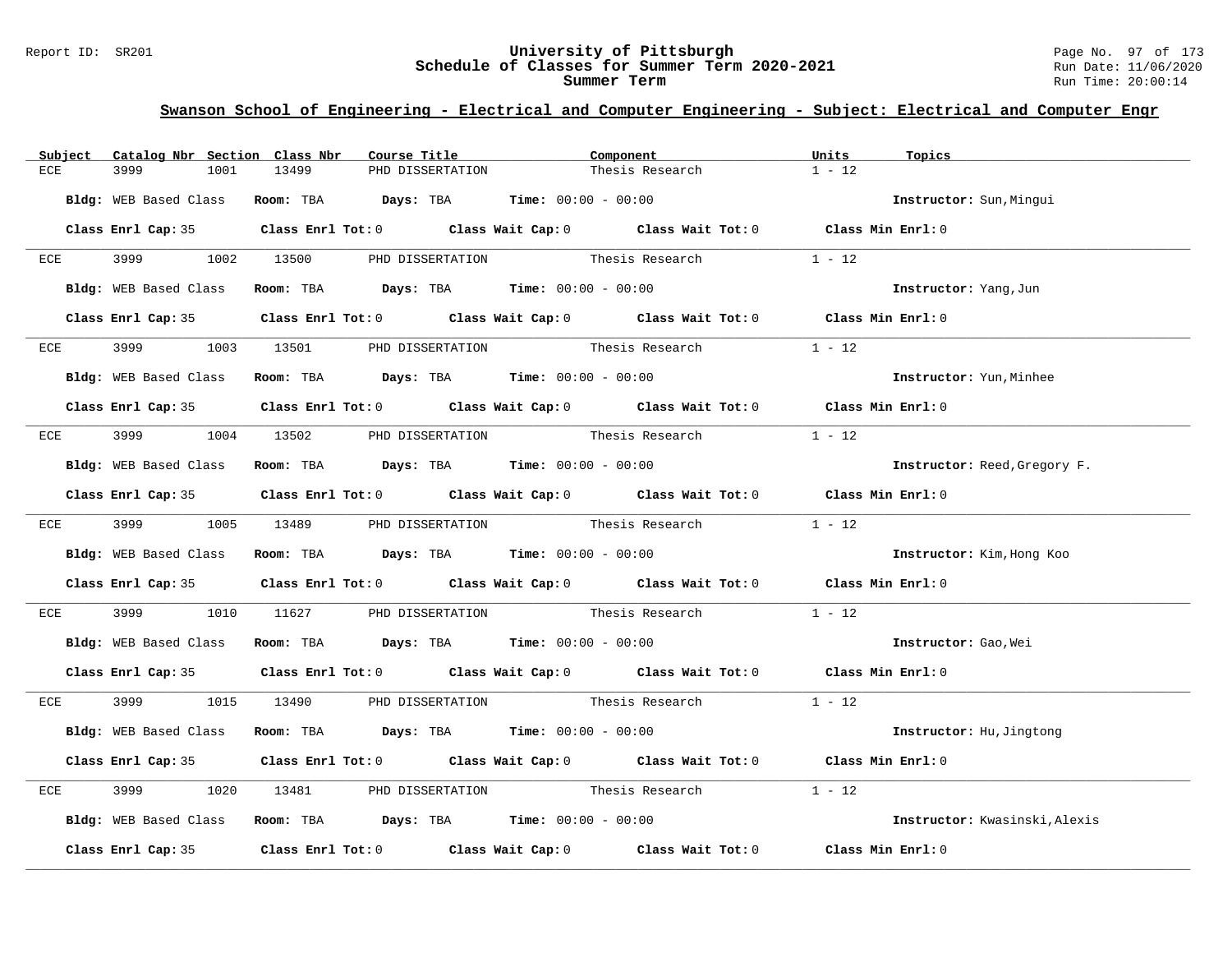| ECE | 3999 | 1025 | 13491 | PHD DISSERTATION |                                                                                   | Thesis Research                                             | $1 - 12$                                                                                   |
|-----|------|------|-------|------------------|-----------------------------------------------------------------------------------|-------------------------------------------------------------|--------------------------------------------------------------------------------------------|
|     |      |      |       |                  | Bldg: WEB Based Class Room: TBA Days: TBA Time: 00:00 - 00:00                     |                                                             | Instructor: Staff                                                                          |
|     |      |      |       |                  |                                                                                   |                                                             | Class Enrl Cap: 35 Class Enrl Tot: 0 Class Wait Cap: 0 Class Wait Tot: 0 Class Min Enrl: 0 |
|     |      |      |       |                  |                                                                                   | ECE 3999 1030 13482 PHD DISSERTATION Thesis Research 1 - 12 |                                                                                            |
|     |      |      |       |                  | Bldg: WEB Based Class Room: TBA Days: TBA Time: 00:00 - 00:00                     |                                                             | Instructor: Chen, Peng                                                                     |
|     |      |      |       |                  |                                                                                   |                                                             | Class Enrl Cap: 35 Class Enrl Tot: 0 Class Wait Cap: 0 Class Wait Tot: 0 Class Min Enrl: 0 |
|     |      |      |       |                  |                                                                                   | ECE 3999 1035 13492 PHD DISSERTATION Thesis Research 1 - 12 |                                                                                            |
|     |      |      |       |                  | Bldg: WEB Based Class Room: TBA Days: TBA Time: 00:00 - 00:00                     |                                                             | Instructor: Huang, Heng                                                                    |
|     |      |      |       |                  |                                                                                   |                                                             | Class Enrl Cap: 35 Class Enrl Tot: 0 Class Wait Cap: 0 Class Wait Tot: 0 Class Min Enrl: 0 |
|     |      |      |       |                  |                                                                                   | ECE 3999 1040 13483 PHD DISSERTATION Thesis Research 1 - 12 |                                                                                            |
|     |      |      |       |                  | Bldg: WEB Based Class Room: TBA Days: TBA Time: 00:00 - 00:00                     |                                                             | Instructor: Abdelhakim, Mai Mahmoud                                                        |
|     |      |      |       |                  |                                                                                   |                                                             | Class Enrl Cap: 35 Class Enrl Tot: 0 Class Wait Cap: 0 Class Wait Tot: 0 Class Min Enrl: 0 |
|     |      |      |       |                  |                                                                                   | ECE 3999 1045 13493 PHD DISSERTATION Thesis Research 1 - 12 |                                                                                            |
|     |      |      |       |                  | Bldg: WEB Based Class Room: TBA Days: TBA Time: 00:00 - 00:00                     |                                                             | Instructor: Barati, Masoud                                                                 |
|     |      |      |       |                  |                                                                                   |                                                             | Class Enrl Cap: 35 Class Enrl Tot: 0 Class Wait Cap: 0 Class Wait Tot: 0 Class Min Enrl: 0 |
|     |      |      |       |                  |                                                                                   | ECE 3999 1050 13484 PHD DISSERTATION Thesis Research 1 - 12 |                                                                                            |
|     |      |      |       |                  | Bldg: WEB Based Class Room: TBA Days: TBA Time: 00:00 - 00:00                     |                                                             | Instructor: El-Jaroudi, Amro                                                               |
|     |      |      |       |                  |                                                                                   |                                                             | Class Enrl Cap: 35 Class Enrl Tot: 0 Class Wait Cap: 0 Class Wait Tot: 0 Class Min Enrl: 0 |
| ECE |      |      |       |                  |                                                                                   | 3999 1055 13494 PHD DISSERTATION Thesis Research            | $1 - 12$                                                                                   |
|     |      |      |       |                  | Bldg: Benedum Hall <b>Room:</b> 00348 <b>Days:</b> TBA <b>Time:</b> 00:00 - 00:00 |                                                             | Instructor: Li, Guangyong                                                                  |
|     |      |      |       |                  |                                                                                   |                                                             | Class Enrl Cap: 35 Class Enrl Tot: 0 Class Wait Cap: 0 Class Wait Tot: 0 Class Min Enrl: 0 |
|     |      |      |       |                  |                                                                                   | ECE 3999 1060 13485 PHD_DISSERTATION Thesis_Research 1 - 12 |                                                                                            |
|     |      |      |       |                  | Bldg: WEB Based Class Room: TBA Days: TBA Time: 00:00 - 00:00                     |                                                             | Instructor: George, Alan D                                                                 |
|     |      |      |       |                  |                                                                                   |                                                             | Class Enrl Cap: 35 Class Enrl Tot: 0 Class Wait Cap: 0 Class Wait Tot: 0 Class Min Enrl: 0 |
|     |      |      |       |                  |                                                                                   | ECE 3999 1065 13495 PHD DISSERTATION Thesis Research 1 - 12 |                                                                                            |
|     |      |      |       |                  | Bldg: WEB Based Class Room: TBA Days: TBA Time: 00:00 - 00:00                     |                                                             | Instructor: Dickerson, Samuel J                                                            |
|     |      |      |       |                  |                                                                                   |                                                             | Class Enrl Cap: 35 Class Enrl Tot: 0 Class Wait Cap: 0 Class Wait Tot: 0 Class Min Enrl: 0 |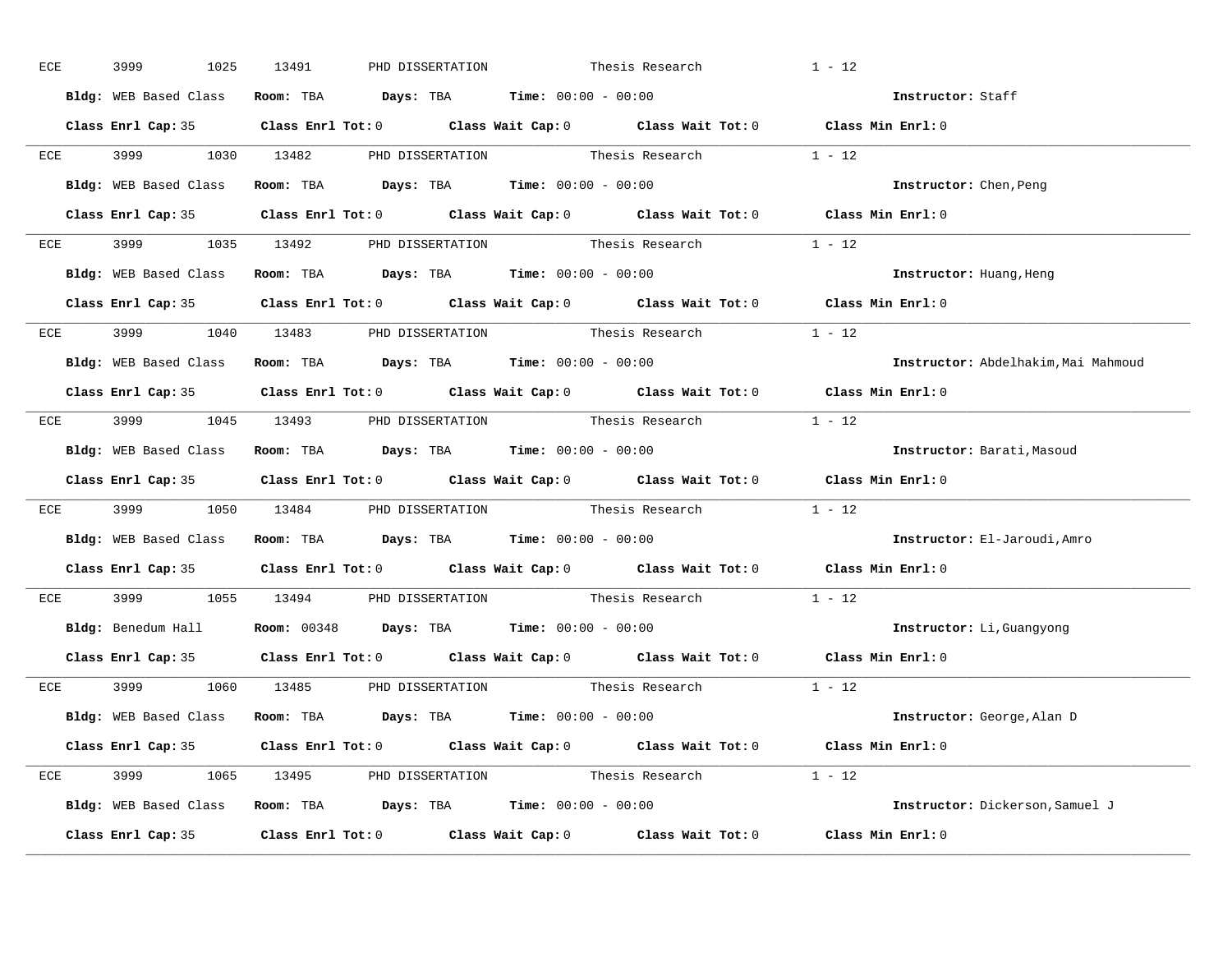#### Report ID: SR201 **University of Pittsburgh** Page No. 99 of 173 **Schedule of Classes for Summer Term 2020-2021** Run Date: 11/06/2020 **Summer Term** Run Time: 20:00:14

| Catalog Nbr Section Class Nbr<br>Subject | Course Title                                | Component                                                                                          | Units<br>Topics                          |
|------------------------------------------|---------------------------------------------|----------------------------------------------------------------------------------------------------|------------------------------------------|
| 1070<br>ECE<br>3999                      | 13486<br>PHD DISSERTATION                   | Thesis Research                                                                                    | $1 - 12$                                 |
| Bldg: WEB Based Class                    | Room: TBA                                   | <b>Days:</b> TBA <b>Time:</b> $00:00 - 00:00$                                                      | Instructor: Grainger, Brandon Michael    |
| Class Enrl Cap: 35                       |                                             | Class Enrl Tot: 0 $\qquad$ Class Wait Cap: 0 $\qquad$ Class Wait Tot: 0 $\qquad$ Class Min Enrl: 0 |                                          |
| 3999<br>1075<br>ECE                      | 13496<br>PHD DISSERTATION                   | Thesis Research                                                                                    | $1 - 12$                                 |
| Bldg: WEB Based Class                    | Room: TBA                                   | $\texttt{Davis:}$ TBA $\texttt{Time:}$ 00:00 - 00:00                                               | Instructor: Mao, Zhi-Hong                |
| Class Enrl Cap: 35                       |                                             | Class Enrl Tot: 0 Class Wait Cap: 0 Class Wait Tot: 0 Class Min Enrl: 0                            |                                          |
| 3999<br>1080<br>ECE                      | PHD DISSERTATION<br>13487                   | Thesis Research                                                                                    | $1 - 12$                                 |
| Bldg: WEB Based Class                    | Room: TBA $Days:$ TBA $Time: 00:00 - 00:00$ |                                                                                                    | Instructor: Grainger, Brandon Michael    |
| Class Enrl Cap: 35                       |                                             | Class Enrl Tot: 0 $\qquad$ Class Wait Cap: 0 $\qquad$ Class Wait Tot: 0 $\qquad$ Class Min Enrl: 0 |                                          |
| 3999<br>1085<br>ECE                      | 13497<br>PHD DISSERTATION                   | Thesis Research                                                                                    | $1 - 12$                                 |
| Bldg: WEB Based Class                    | Room: TBA $Days:$ TBA $Time: 00:00 - 00:00$ |                                                                                                    | Instructor: Bayoumy, Mohamed Ashraf Saad |
|                                          |                                             |                                                                                                    | Zaghloul Mohamed                         |
| Class Enrl Cap: 35                       |                                             | Class Enrl Tot: $0$ Class Wait Cap: $0$ Class Wait Tot: $0$ Class Min Enrl: $0$                    |                                          |
| 3999<br>1090<br>ECE                      | 13488<br>PHD DISSERTATION                   | Thesis Research                                                                                    | $1 - 12$                                 |
| Bldg: WEB Based Class                    | Room: TBA                                   | $\texttt{Davis:}$ TBA $\texttt{Time:}$ 00:00 - 00:00                                               | Instructor: Jones, Alexander Keith       |
| Class Enrl Cap: 35                       |                                             | Class Enrl Tot: 0 Class Wait Cap: 0 Class Wait Tot: 0 Class Min Enrl: 0                            |                                          |
| 3999<br>1095<br>ECE                      | 13498<br>PHD DISSERTATION                   | Thesis Research                                                                                    | $1 - 12$                                 |
| Bldg: WEB Based Class                    | Room: TBA $Days:$ TBA $Time: 00:00 - 00:00$ |                                                                                                    | Instructor: Huppert, Theodore J          |
|                                          |                                             | Class Enrl Cap: 35 Class Enrl Tot: 0 Class Wait Cap: 0 Class Wait Tot: 0 Class Min Enrl: 0         |                                          |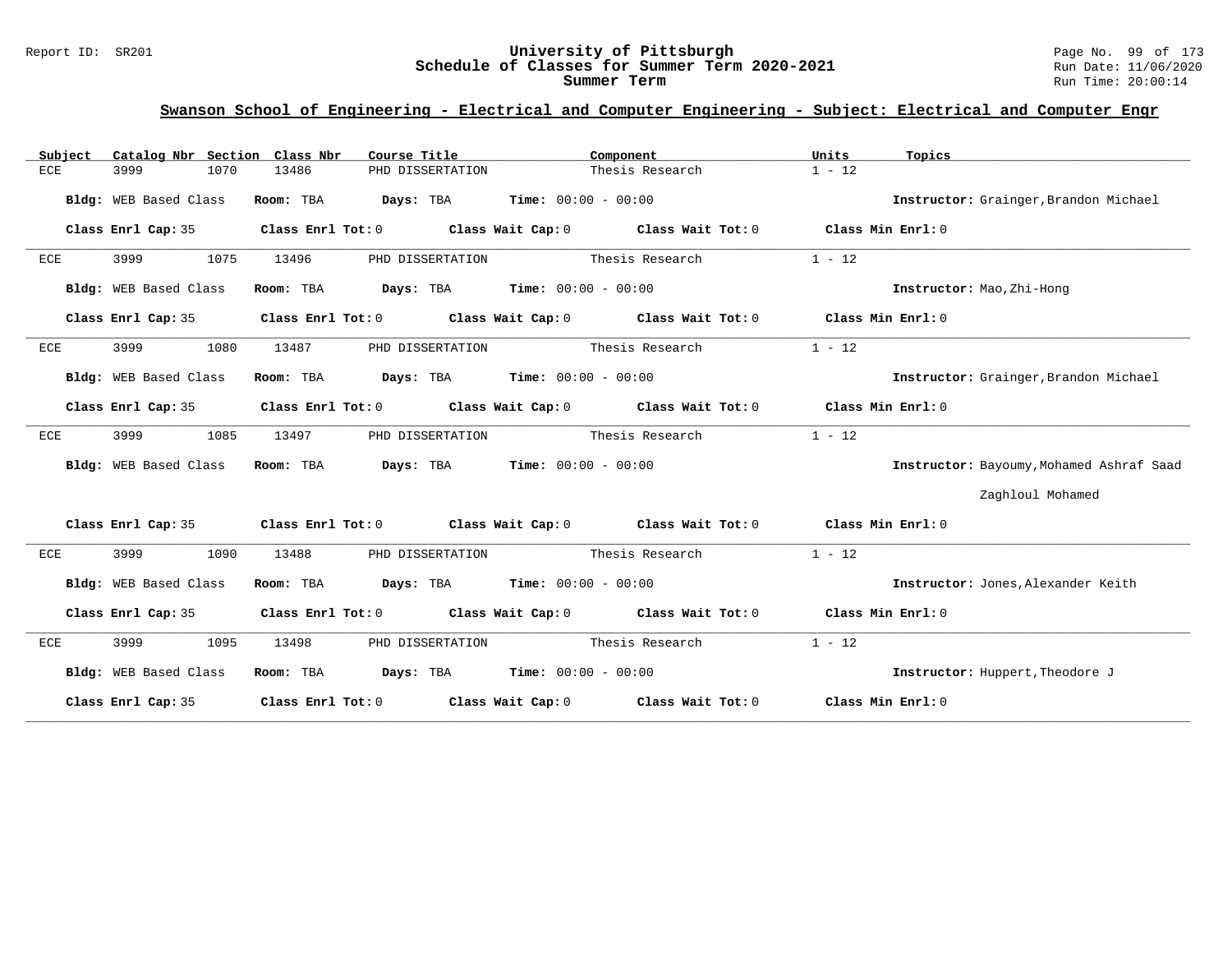#### Report ID: SR201 **University of Pittsburgh** Page No. 100 of 173 **Schedule of Classes for Summer Term 2020-2021** Run Date: 11/06/2020 **Summer Term** Run Time: 20:00:14

| Catalog Nbr Section Class Nbr<br>Subject                 | Course Title                                                            | Component                                                                                            | Units<br>Topics                |
|----------------------------------------------------------|-------------------------------------------------------------------------|------------------------------------------------------------------------------------------------------|--------------------------------|
| 0031<br>ENGR<br>1010                                     | 18199<br>PLUS 3 ITALY                                                   | Lecture                                                                                              | $\mathcal{L}$                  |
| Bldg: TO BE ARRANGED                                     | <b>Room:</b> TBA $Days:$ TBA $Time: 00:00 - 00:00$                      |                                                                                                      | Instructor: Bursic, Karen M    |
| Class Enrl Cap: 30<br>Attributes: Latin American Studies |                                                                         | Class Enrl Tot: $0$ Class Wait Cap: $20$ Class Wait Tot: $0$                                         | Class Min Enrl: 0              |
| 0031IS<br>1010<br>ENGR                                   | 18200                                                                   | PLUS 3 ITALY - IS Lecture                                                                            | $\Omega$                       |
| Bldg: TO BE ARRANGED                                     | Room: TBA $Days:$ TBA $Time: 00:00 - 00:00$                             |                                                                                                      | Instructor: Staff              |
|                                                          |                                                                         | Class Enrl Cap: 15 Class Enrl Tot: 0 Class Wait Cap: 10 Class Wait Tot: 0                            | Class Min Enrl: 0              |
| 1010<br>ENGR<br>00310S                                   | 18201 PLUS 3 ITALY - OS Lecture                                         |                                                                                                      | $\Omega$                       |
| Bldg: TO BE ARRANGED                                     | Room: TBA $\rule{1em}{0.15mm}$ Days: TBA $\qquad$ Time: $00:00 - 00:00$ |                                                                                                      | Instructor: Staff              |
|                                                          |                                                                         | Class Enrl Cap: 15 Class Enrl Tot: 0 Class Wait Cap: 10 Class Wait Tot: 0 Class Min Enrl: 0          |                                |
| 0035<br>1010<br>ENGR                                     | 19640<br>PLUS 3 KOREA                                                   | Independent Study                                                                                    | $\overline{3}$                 |
| Bldg: TO BE ARRANGED                                     | Room: TBA $Days:$ TBA $Time: 00:00 - 00:00$                             |                                                                                                      | Instructor: Yun, Minhee        |
|                                                          |                                                                         |                                                                                                      | Lalley, Kristine               |
|                                                          |                                                                         | Class Enrl Cap: 35 Class Enrl Tot: 0 Class Wait Cap: 20 Class Wait Tot: 0                            | Class Min Enrl: 0              |
| 0035IS<br>1010<br>ENGR                                   | 19641                                                                   | PLUS 3 KOREA-IS [Independent Study                                                                   | $\Omega$                       |
| Bldg: TO BE ARRANGED                                     | Room: TBA $\rule{1em}{0.15mm}$ Days: TBA Time: $00:00 - 00:00$          |                                                                                                      | Instructor: Staff              |
|                                                          |                                                                         | Class Enrl Cap: 35 $\qquad$ Class Enrl Tot: 0 $\qquad$ Class Wait Cap: 20 $\qquad$ Class Wait Tot: 0 | Class Min Enrl: 0              |
| 00350S<br>1010<br>ENGR                                   | 19642                                                                   | PLUS 3 KOREA-OS                    Independent Study                                                 | $\mathbf{0}$                   |
| Bldg: TO BE ARRANGED                                     | Room: TBA $Days:$ TBA $Time: 00:00 - 00:00$                             |                                                                                                      | Instructor: Staff              |
|                                                          |                                                                         | Class Enrl Cap: 35 Class Enrl Tot: 0 Class Wait Cap: 20 Class Wait Tot: 0                            | Class Min Enrl: 0              |
| 0135<br>1010<br>ENGR                                     | 11715 STATICS & MECHC OF MATERIALS lLecture                             |                                                                                                      | $\mathcal{L}$                  |
| Bldg: TBA                                                |                                                                         |                                                                                                      | Instructor: Smolinski, Patrick |
| Class Enrl Cap: 48                                       | Class Enrl Tot: 0 Class Wait Cap: 20                                    | Class Wait Tot: 0                                                                                    | Class Min Enrl: 0              |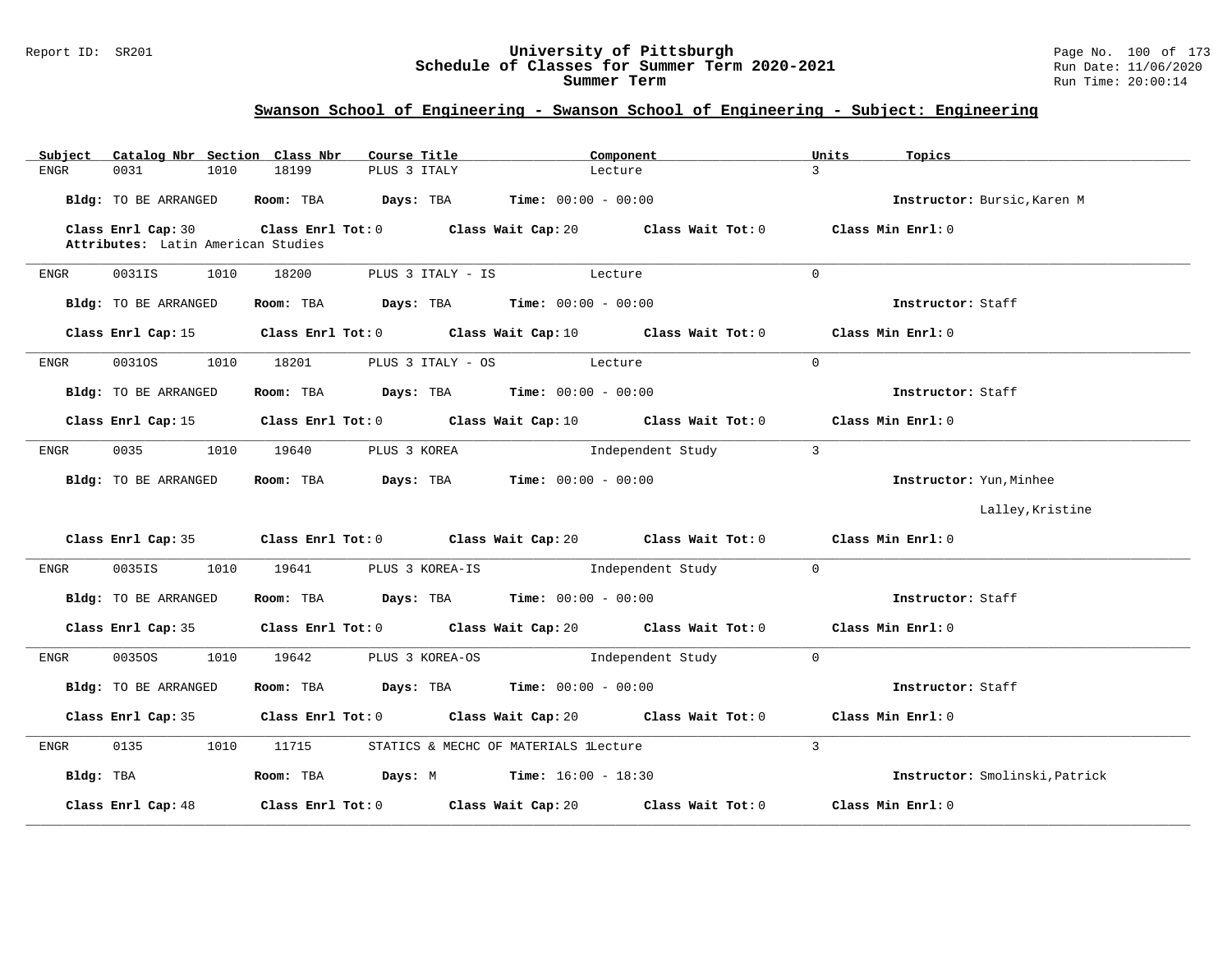#### Report ID: SR201 **University of Pittsburgh** Page No. 101 of 173 **Schedule of Classes for Summer Term 2020-2021** Run Date: 11/06/2020 **Summer Term** Run Time: 20:00:14

| Catalog Nbr Section Class Nbr<br>Subject | Course Title                                            | Component                               | Units<br>Topics                  |
|------------------------------------------|---------------------------------------------------------|-----------------------------------------|----------------------------------|
| 0145<br>1010<br><b>ENGR</b>              | 11716                                                   | STATICS & MECHC OF MATERIALS 2Lecture   | $\overline{3}$                   |
| Bldg: TBA                                | Room: TBA<br>Days: M                                    | <b>Time:</b> $16:00 - 18:30$            | Instructor: Slaughter, William S |
| Class Enrl Cap: 50                       | Class Enrl Tot: 0                                       | Class Wait Cap: 20<br>Class Wait Tot: 0 | Class Min Enrl: 0                |
|                                          | Room Characteristics: Media - Data Projector/Monitor(1) |                                         |                                  |
| 1000<br>1010<br>ENGR                     | 19681<br>LAB EXPERIENCES                                | Internship                              | $\Omega$                         |
| Bldg: TO BE ARRANGED                     | Room: TBA<br>Days: TBA                                  | <b>Time:</b> $00:00 - 00:00$            | Instructor: Mahboobin, Arash     |
| Class Enrl Cap: 30                       | Class Enrl Tot: 0                                       | Class Wait Cap: 20 Class Wait Tot: 0    | Class Min Enrl: 0                |
| 1000<br>1015<br>ENGR                     | 19682<br>LAB EXPERIENCES                                | Internship                              | $\mathbf 0$                      |
| Bldg: TO BE ARRANGED                     | Days: TBA<br>Room: TBA                                  | <b>Time:</b> $00:00 - 00:00$            | Instructor: Bayles, Taryn Melkus |
| Class Enrl Cap: 30                       | Class Enrl Tot: 0                                       | Class Wait Cap: 20<br>Class Wait Tot: 0 | Class Min Enrl: 0                |
| 1000<br>1020<br>ENGR                     | LAB EXPERIENCES<br>19683                                | Internship                              | $\Omega$                         |
| Bldg: TO BE ARRANGED                     | Room: TBA<br>Days: TBA                                  | <b>Time:</b> $00:00 - 00:00$            | Instructor: Casson, Leonard W    |
| Class Enrl Cap: 30                       | Class Enrl Tot: 0                                       | Class Wait Cap: 20 Class Wait Tot: 0    | Class Min Enrl: 0                |
| 1000<br>1025<br>ENGR                     | 19684<br>LAB EXPERIENCES                                | Internship                              | $\mathbf{0}$                     |
| Bldg: TO BE ARRANGED                     | Room: TBA<br>Days: TBA                                  | <b>Time:</b> $00:00 - 00:00$            | Instructor: Slaughter, William S |
|                                          |                                                         |                                         | Smolinski, Patrick               |
|                                          |                                                         |                                         | Nettleship, Ian                  |
| Class Enrl Cap: 30                       | Class Enrl Tot: 0                                       | Class Wait Cap: 20<br>Class Wait Tot: 0 | Class Min Enrl: 0                |
| 1000<br>1030<br>ENGR                     | 19685<br>LAB EXPERIENCES                                | Internship                              | $\Omega$                         |
| Bldg: TO BE ARRANGED                     | Room: TBA<br>Days: TBA                                  | <b>Time:</b> $00:00 - 00:00$            | Instructor: Bursic, Karen M      |
| Class Enrl Cap: 30                       | Class Enrl Tot: 0                                       | Class Wait Cap: 20 Class Wait Tot: 0    | Class Min Enrl: 0                |
| 1000<br>1035<br>ENGR                     | 19686<br>LAB EXPERIENCES                                | Internship                              | $\Omega$                         |
| Bldg: TO BE ARRANGED                     | Days: TBA<br>Room: TBA                                  | <b>Time:</b> $00:00 - 00:00$            | Instructor: Dickerson, Samuel J  |
|                                          |                                                         |                                         | Kerestes, Robert John            |
| Class Enrl Cap: 30                       | Class Enrl Tot: 0                                       | Class Wait Cap: 20<br>Class Wait Tot: 0 | Class Min Enrl: 0                |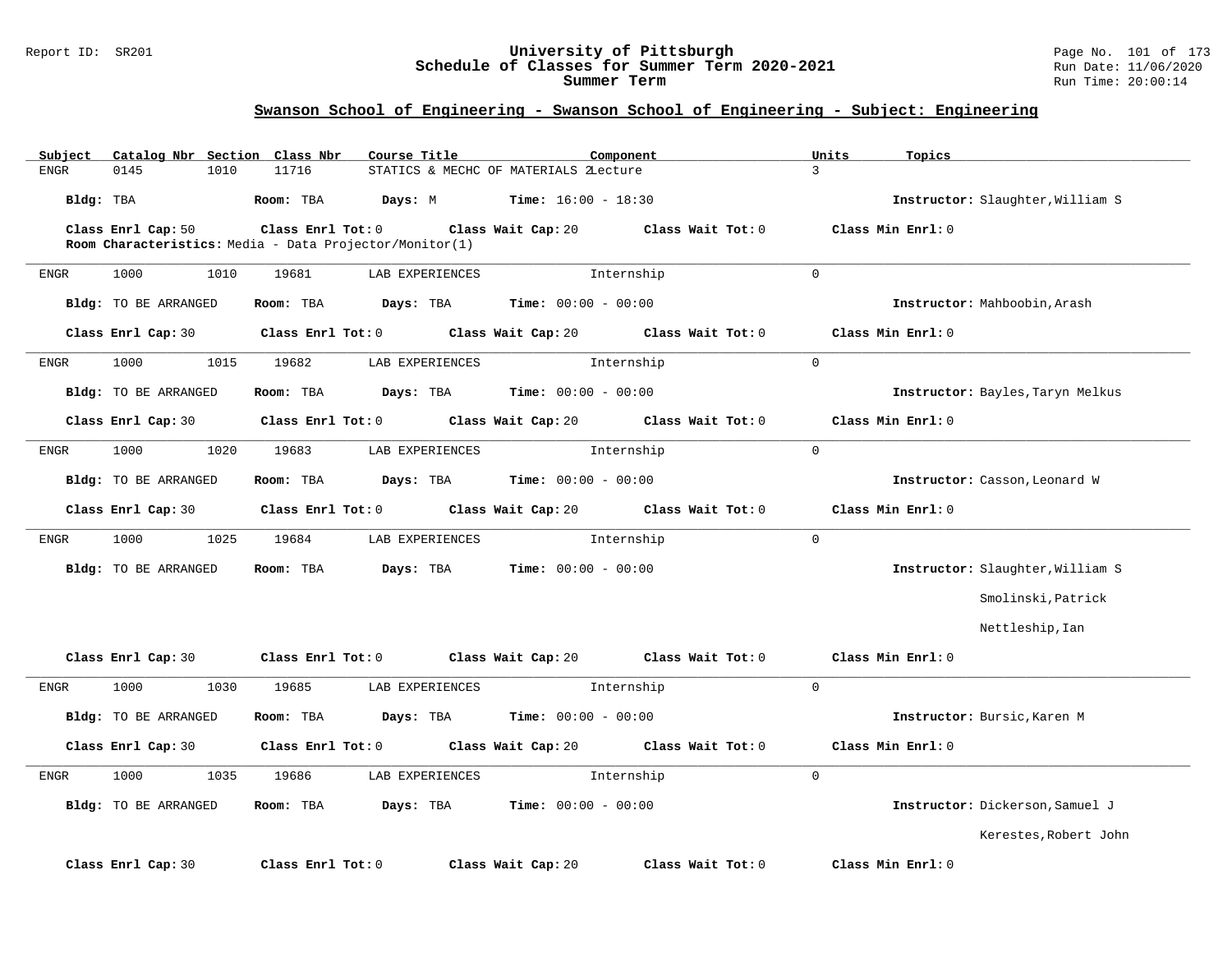| <b>ENGR</b>                                                                                                                                                                                                                        | 1030<br>1050                                       | 17862                                                                                                                                  | ENGR HUMANITY SVC LRNG PROJECTIndependent Study                                                                                                                                                                                    |                   | $1 - 3$                                  |  |
|------------------------------------------------------------------------------------------------------------------------------------------------------------------------------------------------------------------------------------|----------------------------------------------------|----------------------------------------------------------------------------------------------------------------------------------------|------------------------------------------------------------------------------------------------------------------------------------------------------------------------------------------------------------------------------------|-------------------|------------------------------------------|--|
|                                                                                                                                                                                                                                    | <b>Bldg:</b> TO BE ARRANGED                        | Room: TBA                                                                                                                              | Time: $00:00 - 00:00$<br>Days: TBA                                                                                                                                                                                                 |                   | Instructor: Staff                        |  |
|                                                                                                                                                                                                                                    | Class Enrl Cap: 40                                 | Class Enrl Tot: 0                                                                                                                      | Class Wait Cap: 20                                                                                                                                                                                                                 | Class Wait Tot: 0 | Class Min Enrl: 0                        |  |
| <b>ENGR</b>                                                                                                                                                                                                                        | 1050<br>1010                                       | 11855                                                                                                                                  | PRODUCT REALIZATION<br>Lecture                                                                                                                                                                                                     |                   | 3                                        |  |
| Bldg: TBA                                                                                                                                                                                                                          |                                                    | Room: TBA                                                                                                                              | Time: $18:00 - 20:35$<br>Days: Tu                                                                                                                                                                                                  |                   | Instructor: Winter, Eric Francis Michael |  |
|                                                                                                                                                                                                                                    | Class Enrl Cap: 25                                 | Class Enrl Tot: 0<br>Room Characteristics: PeopleSoft - Scheduled (PS)(1)<br>Combined Section ID: 0037(ENGR/1050/1050/1050/1050/2051)- | Class Wait Cap: 20<br>ENGR 2051(#11862)                                                                                                                                                                                            | Class Wait Tot: 0 | Class Min Enrl: 0                        |  |
| <b>ENGR</b>                                                                                                                                                                                                                        | 1090J<br>1500                                      | 18320                                                                                                                                  | ENGINEERING COOPERTV PROG UPJ Independent Study                                                                                                                                                                                    |                   | $\mathbf{1}$                             |  |
|                                                                                                                                                                                                                                    | <b>Bldg:</b> TO BE ARRANGED                        | Room: TBA                                                                                                                              | $Time: 00:00 - 00:00$<br>Davs: TBA                                                                                                                                                                                                 |                   | Instructor: Barcic, Maureen A.           |  |
|                                                                                                                                                                                                                                    |                                                    |                                                                                                                                        |                                                                                                                                                                                                                                    |                   | Frankovic, Chris Ann                     |  |
|                                                                                                                                                                                                                                    | Class Enrl Cap: 400                                | Class Enrl Tot: 0                                                                                                                      | Class Wait Cap: 20                                                                                                                                                                                                                 | Class Wait Tot: 0 | Class Min Enrl: 0                        |  |
| <b>ENGR</b>                                                                                                                                                                                                                        | 1090P<br>1500                                      | 18321                                                                                                                                  | ENGINEERING COOPERTV PROGRAM Independent Study                                                                                                                                                                                     |                   | $\mathbf{1}$                             |  |
|                                                                                                                                                                                                                                    | Bldg: TO BE ARRANGED                               | Room: TBA                                                                                                                              | Days: TBA<br><b>Time:</b> $00:00 - 00:00$                                                                                                                                                                                          |                   | Instructor: Barcic, Maureen A.           |  |
|                                                                                                                                                                                                                                    |                                                    |                                                                                                                                        |                                                                                                                                                                                                                                    |                   | Frankovic. Chris Ann                     |  |
|                                                                                                                                                                                                                                    | Class Enrl Cap: 400                                | Class Enrl Tot: 0                                                                                                                      | Class Wait Cap: 20                                                                                                                                                                                                                 | Class Wait Tot: 0 | Class Min Enrl: 0                        |  |
| <b>ENGR</b>                                                                                                                                                                                                                        | 1091<br>1010                                       | 11656                                                                                                                                  | ARTS AND SCIENCES CO-OP                                                                                                                                                                                                            | Independent Study | $\mathbf{1}$                             |  |
|                                                                                                                                                                                                                                    | Bldg: WEB Based Class                              | Room: TBA                                                                                                                              | Days: TBA<br><b>Time:</b> $00:00 - 00:00$                                                                                                                                                                                          |                   | Instructor: Barcic, Maureen A.           |  |
|                                                                                                                                                                                                                                    |                                                    |                                                                                                                                        |                                                                                                                                                                                                                                    |                   | Frankovic, Chris Ann                     |  |
|                                                                                                                                                                                                                                    | Class Enrl Cap: 200<br>Attributes: Capstone Course | Class Enrl Tot: 0                                                                                                                      | Class Wait Cap: 20                                                                                                                                                                                                                 | Class Wait Tot: 0 | Class Min Enrl: 0                        |  |
| <b></b> This class has an additional fee. For more information go to <a <br="" href="http://www.registrar.pitt.edu">target="_blank"&gt;http://www.registrar.pitt.edu/</a> , and click on Faculty and Staff, then Course and Class. |                                                    |                                                                                                                                        |                                                                                                                                                                                                                                    |                   |                                          |  |
| <b>ENGR</b>                                                                                                                                                                                                                        | 1092<br>1010                                       | 11660                                                                                                                                  | ENGRG INT'L COOPERTV PROGRAM Independent Study                                                                                                                                                                                     |                   | $\mathbf{1}$                             |  |
|                                                                                                                                                                                                                                    | <b>Bldg:</b> TO BE ARRANGED                        | Room: TBA                                                                                                                              | Days: TBA<br>Time: $00:00 - 00:00$                                                                                                                                                                                                 |                   | Instructor: Barcic, Maureen A.           |  |
|                                                                                                                                                                                                                                    |                                                    |                                                                                                                                        |                                                                                                                                                                                                                                    |                   | Frankovic, Chris Ann                     |  |
|                                                                                                                                                                                                                                    | Class Enrl Cap: 120                                | Class Enrl Tot: 0                                                                                                                      | Class Wait Cap: 20                                                                                                                                                                                                                 | Class Wait Tot: 0 | Class Min Enrl: 0                        |  |
|                                                                                                                                                                                                                                    |                                                    |                                                                                                                                        | <b></b> This class has an additional fee. For more information go to <a <br="" href="http://www.registrar.pitt.edu">target="_blank"&gt;http://www.registrar.pitt.edu/</a> , and click on Faculty and Staff, then Course and Class. |                   |                                          |  |

**\_\_\_\_\_\_\_\_\_\_\_\_\_\_\_\_\_\_\_\_\_\_\_\_\_\_\_\_\_\_\_\_\_\_\_\_\_\_\_\_\_\_\_\_\_\_\_\_\_\_\_\_\_\_\_\_\_\_\_\_\_\_\_\_\_\_\_\_\_\_\_\_\_\_\_\_\_\_\_\_\_\_\_\_\_\_\_\_\_\_\_\_\_\_\_\_\_\_\_\_\_\_\_\_\_\_\_\_\_\_\_\_\_\_\_\_\_\_\_\_\_\_\_\_\_\_\_\_\_\_\_\_\_\_\_\_\_\_\_\_\_\_\_\_\_\_\_\_\_\_\_\_\_\_\_\_**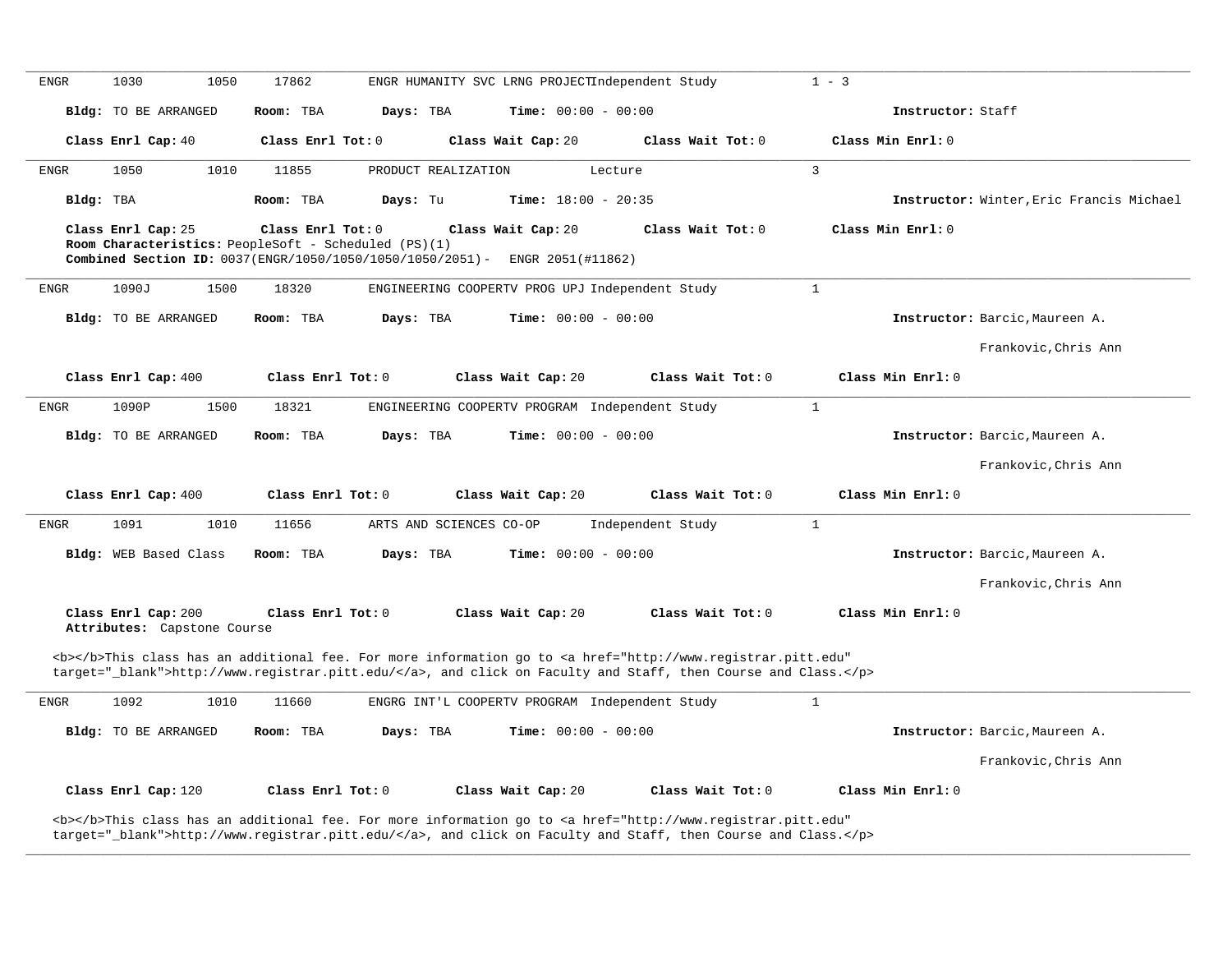#### Report ID: SR201 **University of Pittsburgh** Page No. 103 of 173 **Schedule of Classes for Summer Term 2020-2021** Run Date: 11/06/2020 **Summer Term** Run Time: 20:00:14

| Subject |                                                          |      | Catalog Nbr Section Class Nbr | Course Title |                             | Component                                                                                                                                                                                                                          | Units          | Topics                         |
|---------|----------------------------------------------------------|------|-------------------------------|--------------|-----------------------------|------------------------------------------------------------------------------------------------------------------------------------------------------------------------------------------------------------------------------------|----------------|--------------------------------|
| ENGR    | 1093                                                     | 1010 | 11687                         |              | CMP SCI COOPERATIVE PROGRAM | Independent Study                                                                                                                                                                                                                  | $\mathbf{1}$   |                                |
|         | Bldg: TO BE ARRANGED                                     |      | Room: TBA                     | Days: TBA    |                             | <b>Time:</b> $00:00 - 00:00$                                                                                                                                                                                                       |                | Instructor: Barcic, Maureen A. |
|         |                                                          |      |                               |              |                             |                                                                                                                                                                                                                                    |                | Ramirez, John C                |
|         |                                                          |      |                               |              |                             |                                                                                                                                                                                                                                    |                | Frankovic, Chris Ann           |
|         | Class Enrl Cap: 260                                      |      | Class Enrl Tot: 0             |              | Class Wait Cap: 20          | Class Wait Tot: 0                                                                                                                                                                                                                  |                | Class Min $Enrl: 0$            |
|         |                                                          |      |                               |              |                             | <b></b> This class has an additional fee. For more information go to <a <br="" href="http://www.registrar.pitt.edu">target="_blank"&gt;http://www.registrar.pitt.edu/</a> , and click on Faculty and Staff, then Course and Class. |                |                                |
| ENGR    | 1099                                                     | 1010 | 18237                         |              | SPECIAL PROJECT             | Directed Studies                                                                                                                                                                                                                   | $\overline{3}$ |                                |
|         | Bldg: TO BE ARRANGED                                     |      | Room: TBA                     | Days: TBA    |                             | <b>Time:</b> $00:00 - 00:00$                                                                                                                                                                                                       |                | Instructor: Staff              |
|         | Class Enrl Cap: 25                                       |      | Class Enrl Tot: 0             |              | Class Wait Cap: 20          | Class Wait Tot: 0                                                                                                                                                                                                                  |                | Class Min Enrl: 0              |
| ENGR    | 1099                                                     | 1015 | 18238                         |              | SPECIAL PROJECT             | Directed Studies                                                                                                                                                                                                                   | 3              |                                |
|         | <b>Bldg:</b> TO BE ARRANGED                              |      | Room: TBA                     | Days: TBA    |                             | <b>Time:</b> $00:00 - 00:00$                                                                                                                                                                                                       |                | Instructor: Staff              |
|         | Class Enrl Cap: 25                                       |      | Class Enrl Tot: 0             |              | Class Wait Cap: 20          | Class Wait Tot: 0                                                                                                                                                                                                                  |                | Class Min Enrl: 0              |
| ENGR    | 1099                                                     | 1020 | 18239                         |              | SPECIAL PROJECT             | Directed Studies                                                                                                                                                                                                                   | $\mathbf{3}$   |                                |
|         | <b>Bldg:</b> TO BE ARRANGED                              |      | Room: TBA                     | Days: TBA    |                             | <b>Time:</b> $00:00 - 00:00$                                                                                                                                                                                                       |                | Instructor: Staff              |
|         | Class Enrl Cap: 25                                       |      | Class Enrl Tot: 0             |              | Class Wait Cap: 20          | Class Wait Tot: 0                                                                                                                                                                                                                  |                | Class Min Enrl: 0              |
| ENGR    | 1200                                                     | 1010 | 11657                         |              | STUDY ABROAD: MEXICO        | Independent Study                                                                                                                                                                                                                  | $1 - 18$       |                                |
|         | <b>Bldg:</b> TO BE ARRANGED                              |      | Room: TBA                     | Days: TBA    |                             | <b>Time:</b> $00:00 - 00:00$                                                                                                                                                                                                       |                | Instructor: Staff              |
|         | Class Enrl Cap: 25<br>Attributes: Latin American Studies |      | Class Enrl Tot: 0             |              | Class Wait Cap: 20          | Class Wait Tot: 0                                                                                                                                                                                                                  |                | Class Min Enrl: 0              |
| ENGR    | 1200                                                     | 1015 | 11658                         |              | STUDY ABROAD: MEXICO        | Independent Study                                                                                                                                                                                                                  | $1 - 18$       |                                |
|         | Bldg: TO BE ARRANGED                                     |      | Room: TBA                     | Days: TBA    |                             | <b>Time:</b> $00:00 - 00:00$                                                                                                                                                                                                       |                | Instructor: Staff              |
|         | Class Enrl Cap: 25<br>Attributes: Latin American Studies |      | Class Enrl Tot: 0             |              | Class Wait Cap: 20          | Class Wait Tot: 0                                                                                                                                                                                                                  |                | Class Min Enrl: 0              |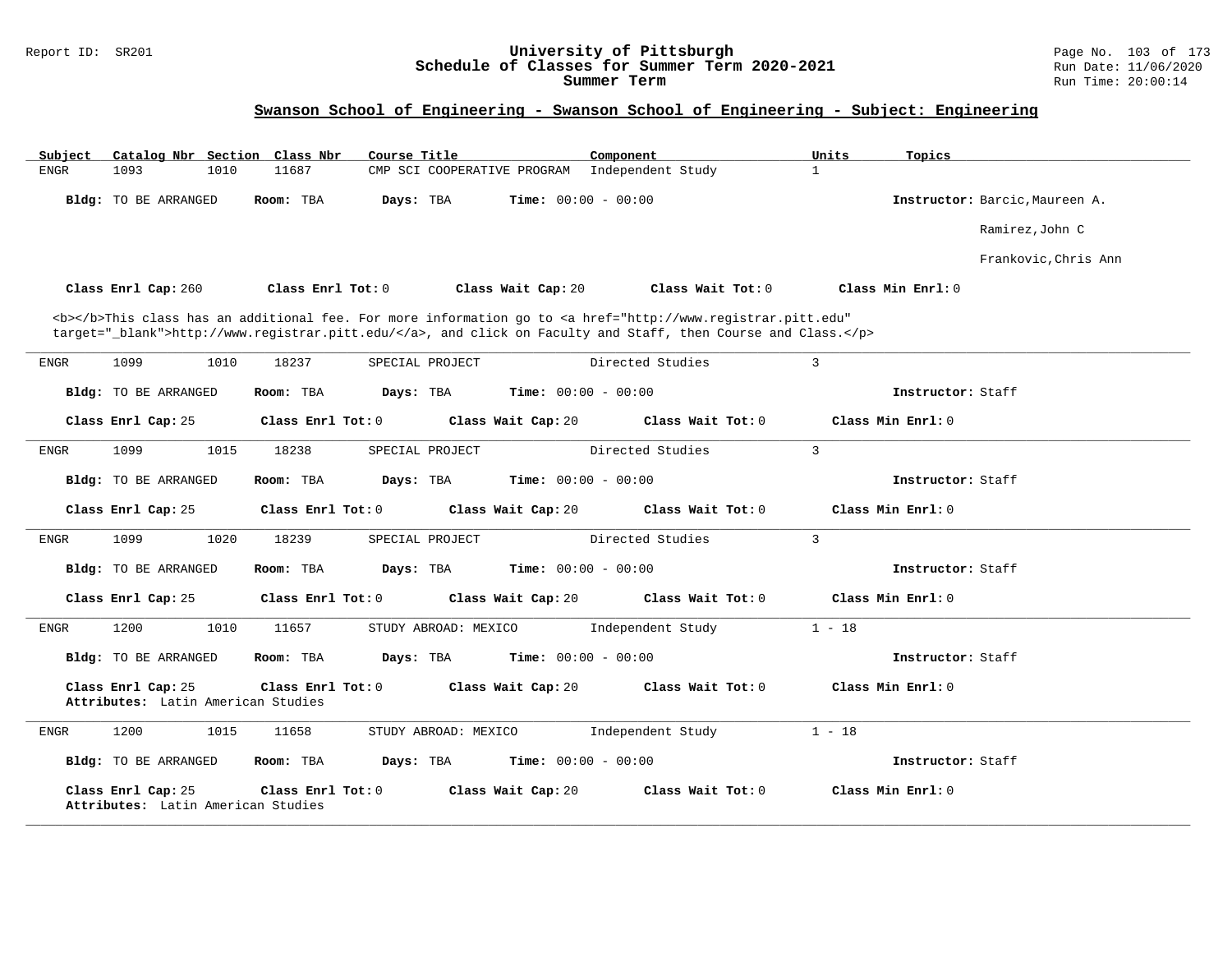#### Report ID: SR201 **University of Pittsburgh** Page No. 104 of 173 **Schedule of Classes for Summer Term 2020-2021** Run Date: 11/06/2020 **Summer Term** Run Time: 20:00:14

| Catalog Nbr Section Class Nbr<br>Subject                 | Course Title                                                                                        | Component         | Units<br>Topics   |
|----------------------------------------------------------|-----------------------------------------------------------------------------------------------------|-------------------|-------------------|
| 1200<br>1020<br>ENGR                                     | 11706<br>STUDY ABROAD: MEXICO                                                                       | Independent Study | $1 - 18$          |
| Bldg: TO BE ARRANGED                                     | Room: TBA Days: TBA Time: $00:00 - 00:00$                                                           |                   | Instructor: Staff |
| Class Enrl Cap: 25<br>Attributes: Latin American Studies | Class Enrl Tot: 0 $\qquad$ Class Wait Cap: 20 $\qquad$ Class Wait Tot: 0 $\qquad$ Class Min Enrl: 0 |                   |                   |
| 1200<br>1025<br>ENGR                                     | 11727<br>STUDY ABROAD: MEXICO Independent Study                                                     |                   | $1 - 18$          |
| Bldg: TO BE ARRANGED                                     | Room: TBA $Days:$ TBA $Time: 00:00 - 00:00$                                                         |                   | Instructor: Staff |
|                                                          |                                                                                                     |                   |                   |
| Class Enrl Cap: 25<br>Attributes: Latin American Studies | Class Enrl Tot: 0 $\qquad$ Class Wait Cap: 20 $\qquad$ Class Wait Tot: 0 $\qquad$ Class Min Enrl: 0 |                   |                   |
|                                                          |                                                                                                     |                   |                   |
| 1201<br>1010<br>ENGR                                     | STUDY ABROAD: ISRAEL 1ndependent Study<br>18510                                                     |                   | $1 - 18$          |
| Bldg: TO BE ARRANGED                                     | Room: TBA $Days: TBA$ Time: $00:00 - 00:00$                                                         |                   | Instructor: Staff |
| Class Enrl Cap: 20                                       | Class Enrl Tot: $0$ Class Wait Cap: $20$ Class Wait Tot: $0$ Class Min Enrl: $0$                    |                   |                   |
| 1201<br>1015<br>ENGR                                     | STUDY ABROAD: ISRAEL Independent Study<br>19225                                                     |                   | $1 - 18$          |
| Bldg: TO BE ARRANGED                                     | Room: TBA $\rule{1em}{0.15mm}$ Days: TBA $\rule{1.5mm}{0.15mm}$ Time: $00:00 - 00:00$               |                   | Instructor: Staff |
| Class Enrl Cap: 35                                       | Class Enrl Tot: 0 Class Wait Cap: 20 Class Wait Tot: 0 Class Min Enrl: 0                            |                   |                   |
| 1201<br>1020<br>ENGR                                     | STUDY ABROAD: ISRAEL 1ndependent Study<br>19226                                                     |                   | $1 - 18$          |
| Bldg: TO BE ARRANGED                                     | Room: TBA $Days: TBA$ Time: $00:00 - 00:00$                                                         |                   | Instructor: Staff |
|                                                          | Class Enrl Cap: 35 Class Enrl Tot: 0 Class Wait Cap: 20 Class Wait Tot: 0 Class Min Enrl: 0         |                   |                   |
| 1025<br>ENGR                                             | STUDY ABROAD: ISRAEL Independent Study<br>19227                                                     |                   | $1 - 18$          |
| Bldg: TO BE ARRANGED                                     | Room: TBA $\rule{1em}{0.15mm}$ Days: TBA Time: $00:00 - 00:00$                                      |                   | Instructor: Staff |
|                                                          | Class Enrl Cap: 35 Class Enrl Tot: 0 Class Wait Cap: 20 Class Wait Tot: 0 Class Min Enrl: 0         |                   |                   |
| 1201<br>1030<br>ENGR                                     | STUDY ABROAD: ISRAEL Independent Study<br>19228                                                     |                   | $1 - 18$          |
| Bldg: TO BE ARRANGED                                     | Room: TBA $Days:$ TBA $Time: 00:00 - 00:00$                                                         |                   | Instructor: Staff |
| Class Enrl Cap: 35                                       | Class Enrl Tot: $0$ Class Wait Cap: $20$ Class Wait Tot: $0$                                        |                   | Class Min Enrl: 0 |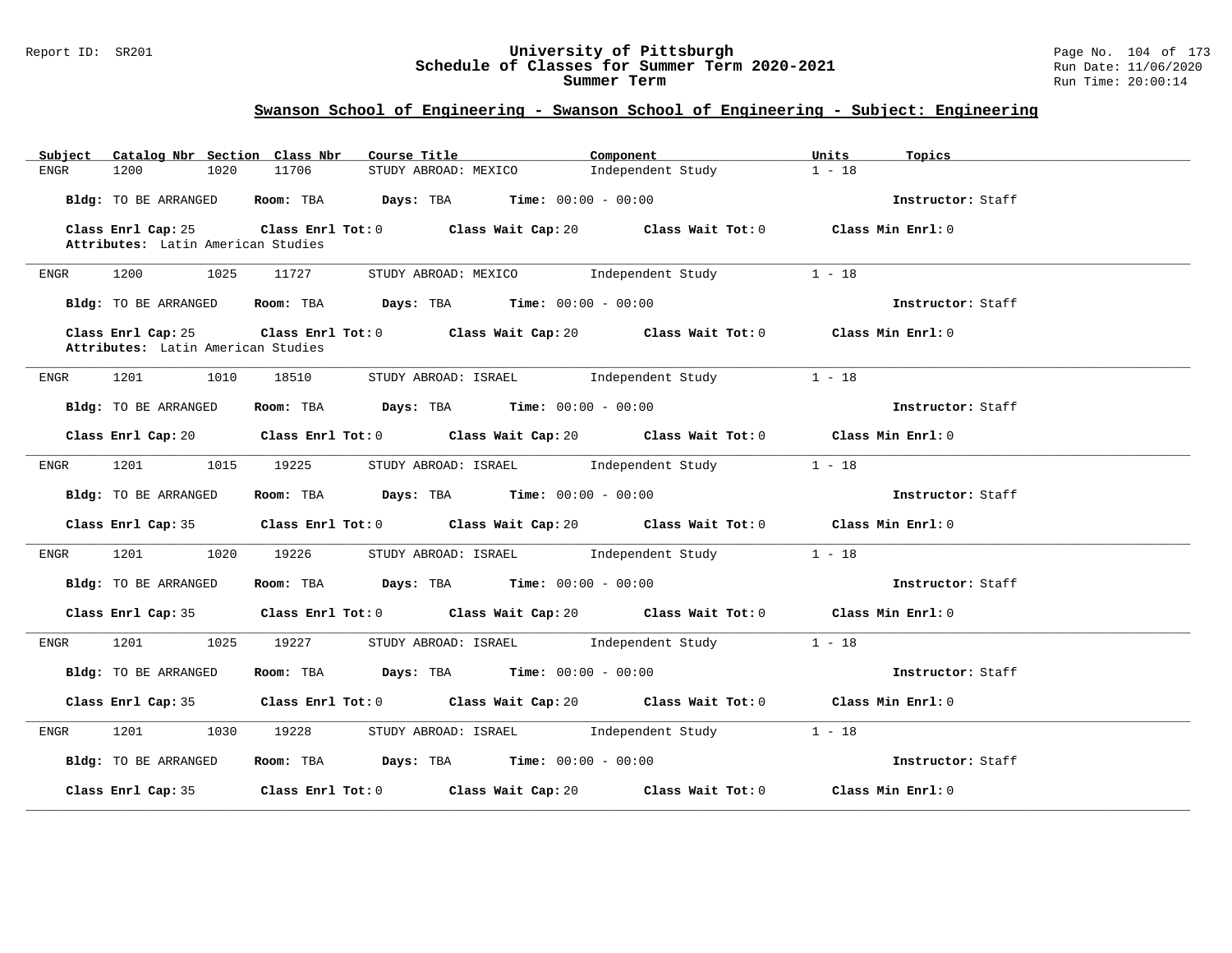#### Report ID: SR201 **University of Pittsburgh** Page No. 105 of 173 **Schedule of Classes for Summer Term 2020-2021** Run Date: 11/06/2020 **Summer Term** Run Time: 20:00:14

| Catalog Nbr Section Class Nbr<br>Subject                 | Course Title                                                                                       | Component         | Units<br>Topics   |
|----------------------------------------------------------|----------------------------------------------------------------------------------------------------|-------------------|-------------------|
| 1201<br>1035<br>ENGR                                     | 19229<br>STUDY ABROAD: ISRAEL                                                                      | Independent Study | $1 - 18$          |
| Bldg: TO BE ARRANGED                                     | Room: TBA $Days:$ TBA $Time: 00:00 - 00:00$                                                        |                   | Instructor: Staff |
|                                                          | Class Enrl Cap: 35 Class Enrl Tot: 0 Class Wait Cap: 20 Class Wait Tot: 0 Class Min Enrl: 0        |                   |                   |
| 1201<br>1040<br>ENGR                                     | 19230<br>STUDY ABROAD: ISRAEL Independent Study                                                    |                   | $1 - 18$          |
| Bldg: TO BE ARRANGED                                     | Room: TBA $Days:$ TBA $Time: 00:00 - 00:00$                                                        |                   | Instructor: Staff |
|                                                          | Class Enrl Cap: 35 Class Enrl Tot: 0 Class Wait Cap: 20 Class Wait Tot: 0 Class Min Enrl: 0        |                   |                   |
| 1209<br>ENGR                                             | 1010 11695<br>STUDY ABROAD: COSTA RICA Independent Study                                           |                   | $1 - 18$          |
| Bldg: TO BE ARRANGED                                     | Room: TBA $Days:$ TBA $Time: 00:00 - 00:00$                                                        |                   | Instructor: Staff |
| Class Enrl Cap: 1<br>Attributes: Latin American Studies  | Class Enrl Tot: $0$ Class Wait Cap: $1$ Class Wait Tot: $0$ Class Min Enrl: $0$                    |                   |                   |
| 1209<br>1015<br>ENGR                                     | 11696 11                                                                                           | Independent Study | $1 - 18$          |
|                                                          | STUDY ABROAD: COSTA RICA                                                                           |                   |                   |
| Bldg: TO BE ARRANGED                                     | <b>Room:</b> TBA $Days: TBA$ <b>Time:</b> $00:00 - 00:00$                                          |                   | Instructor: Staff |
| Class Enrl Cap: 1<br>Attributes: Latin American Studies  | Class Enrl Tot: 0 $\qquad$ Class Wait Cap: 1 $\qquad$ Class Wait Tot: 0 $\qquad$ Class Min Enrl: 0 |                   |                   |
| 1209<br>1020<br>ENGR                                     | 11707 STUDY ABROAD: COSTA RICA Independent Study                                                   |                   | $1 - 18$          |
| Bldg: TO BE ARRANGED                                     | Room: TBA $Days:$ TBA $Time: 00:00 - 00:00$                                                        |                   | Instructor: Staff |
| Class Enrl Cap: 25<br>Attributes: Latin American Studies | Class Enrl Tot: 0 Class Wait Cap: 20 Class Wait Tot: 0 Class Min Enrl: 0                           |                   |                   |
| 1209 1050<br>ENGR                                        | 11876<br>STUDY ABROAD: COSTA RICA Independent Study                                                |                   | $1 - 18$          |
| Bldg: TO BE ARRANGED                                     | <b>Room:</b> TBA $\qquad \qquad$ Days: TBA $\qquad \qquad$ Time: $00:00 - 00:00$                   |                   | Instructor: Staff |
| Class Enrl Cap: 35<br>Attributes: Latin American Studies | Class Enrl Tot: $0$ Class Wait Cap: $20$ Class Wait Tot: $0$ Class Min Enrl: $0$                   |                   |                   |
| 1210<br>1010<br>ENGR                                     | 11670<br>INSA LYON: FRANCE The Independent Study                                                   |                   | $1 - 18$          |
| Bldg: TO BE ARRANGED                                     | Room: TBA $Days:$ TBA Time: $00:00 - 00:00$                                                        |                   | Instructor: Staff |
| Class Enrl Cap: 25                                       | Class Enrl Tot: 0 Class Wait Cap: 20                                                               | Class Wait Tot: 0 | Class Min Enrl: 0 |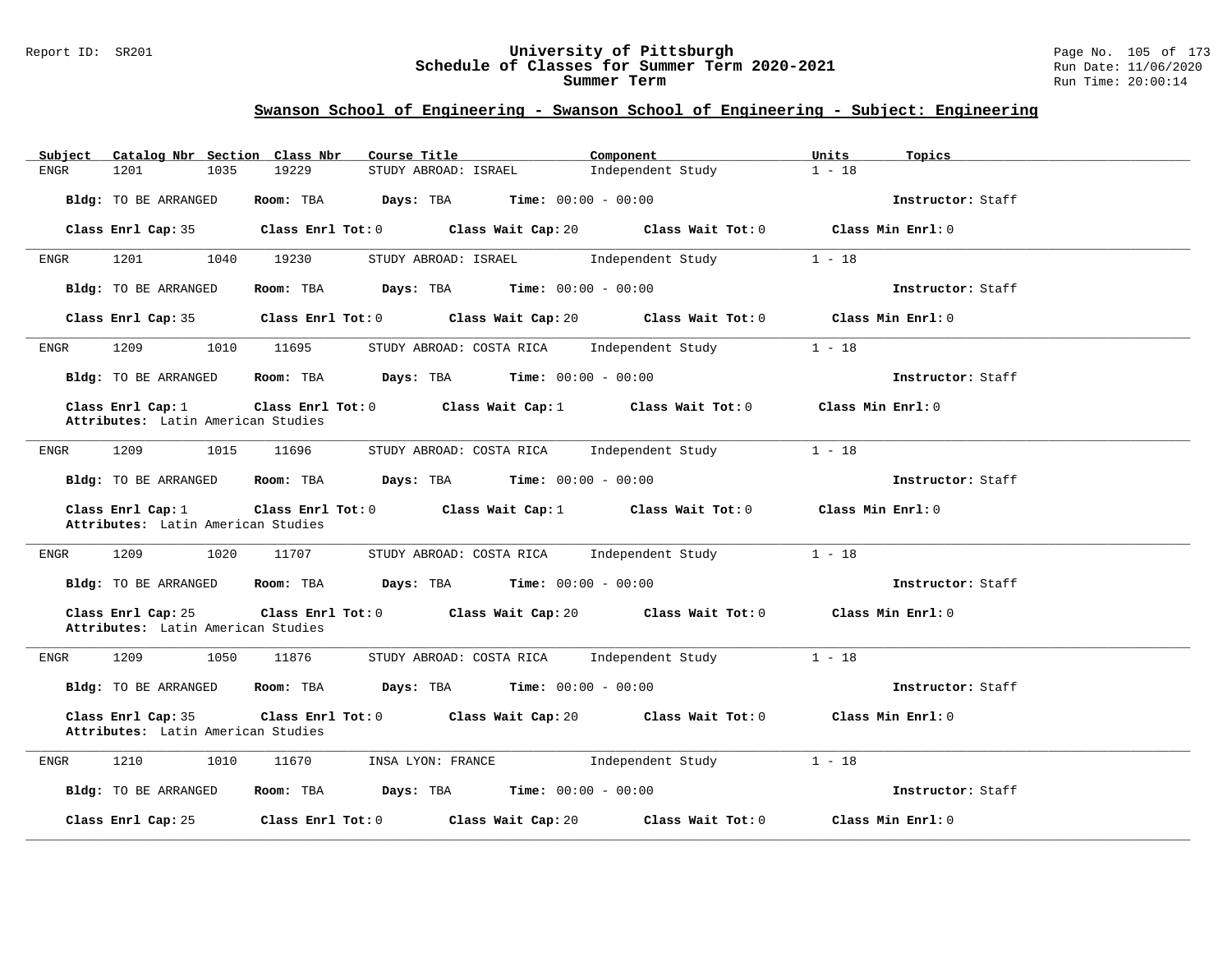#### Report ID: SR201 **University of Pittsburgh** Page No. 106 of 173 **Schedule of Classes for Summer Term 2020-2021** Run Date: 11/06/2020 **Summer Term** Run Time: 20:00:14

| Subject      | Catalog Nbr Section Class Nbr |       | Course Title                                                                                | Component         | Units<br>Topics   |
|--------------|-------------------------------|-------|---------------------------------------------------------------------------------------------|-------------------|-------------------|
| 1210<br>ENGR | 1015                          | 11669 | INSA LYON: FRANCE                                                                           | Independent Study | $1 - 18$          |
|              | Bldg: TO BE ARRANGED          |       | Room: TBA $Days:$ TBA $Time: 00:00 - 00:00$                                                 |                   | Instructor: Staff |
|              |                               |       | Class Enrl Cap: 25 Class Enrl Tot: 0 Class Wait Cap: 20 Class Wait Tot: 0 Class Min Enrl: 0 |                   |                   |
|              |                               |       | ENGR 1210IS 1010 19310 INSALYON: FRANCE IS Lecture                                          |                   | $\Omega$          |
|              | Bldg: TO BE ARRANGED          |       | Room: TBA $Days:$ TBA $Time: 00:00 - 00:00$                                                 |                   | Instructor: Staff |
|              |                               |       | Class Enrl Cap: 35 Class Enrl Tot: 0 Class Wait Cap: 20 Class Wait Tot: 0 Class Min Enrl: 0 |                   |                   |
|              |                               |       | ENGR 12100S 1010 19309 INSALYON: FRANCE OS Lecture                                          |                   | $\Omega$          |
|              | Bldg: TO BE ARRANGED          |       | Room: TBA $Days:$ TBA $Time:$ 00:00 - 00:00                                                 |                   | Instructor: Staff |
|              |                               |       | Class Enrl Cap: 35 Class Enrl Tot: 0 Class Wait Cap: 20 Class Wait Tot: 0 Class Min Enrl: 0 |                   |                   |
|              |                               |       | ENGR 1211 1010 11722 STUDY ABROAD: SWITZERLAND Independent Study 1 - 18                     |                   |                   |
|              | Bldg: TO BE ARRANGED          |       | Room: TBA $Days: TBA$ Time: $00:00 - 00:00$                                                 |                   | Instructor: Staff |
|              |                               |       | Class Enrl Cap: 25 Class Enrl Tot: 0 Class Wait Cap: 20 Class Wait Tot: 0 Class Min Enrl: 0 |                   |                   |
|              |                               |       | ENGR 1211 1015 19207 STUDY ABROAD: SWITZERLAND Independent Study 1 - 18                     |                   |                   |
|              | Bldg: TO BE ARRANGED          |       | Room: TBA $\rule{1em}{0.15mm}$ Days: TBA Time: $00:00 - 00:00$                              |                   | Instructor: Staff |
|              |                               |       | Class Enrl Cap: 35 Class Enrl Tot: 0 Class Wait Cap: 20 Class Wait Tot: 0 Class Min Enrl: 0 |                   |                   |
| ENGR         | 1211 \                        |       | 1020 19208 STUDY ABROAD: SWITZERLAND Independent Study 1 - 18                               |                   |                   |
|              | Bldg: TO BE ARRANGED          |       | Room: TBA Days: TBA Time: $00:00 - 00:00$                                                   |                   | Instructor: Staff |
|              |                               |       | Class Enrl Cap: 35 Class Enrl Tot: 0 Class Wait Cap: 20 Class Wait Tot: 0 Class Min Enrl: 0 |                   |                   |
|              |                               |       | ENGR 1211 1025 19209 STUDY ABROAD: SWITZERLAND Independent Study 1 - 18                     |                   |                   |
|              | Bldg: TO BE ARRANGED          |       | Room: TBA $Days:$ TBA $Time: 00:00 - 00:00$                                                 |                   | Instructor: Staff |
|              |                               |       | Class Enrl Cap: 35 Class Enrl Tot: 0 Class Wait Cap: 20 Class Wait Tot: 0 Class Min Enrl: 0 |                   |                   |
| ENGR         | 1211 \                        |       | 1030 19210 STUDY ABROAD: SWITZERLAND Independent Study 1 - 18                               |                   |                   |
|              | Bldg: TO BE ARRANGED          |       | Room: TBA $\rule{1em}{0.15mm}$ Days: TBA Time: $00:00 - 00:00$                              |                   | Instructor: Staff |
|              |                               |       | Class Enrl Cap: 35 Class Enrl Tot: 0 Class Wait Cap: 20 Class Wait Tot: 0 Class Min Enrl: 0 |                   |                   |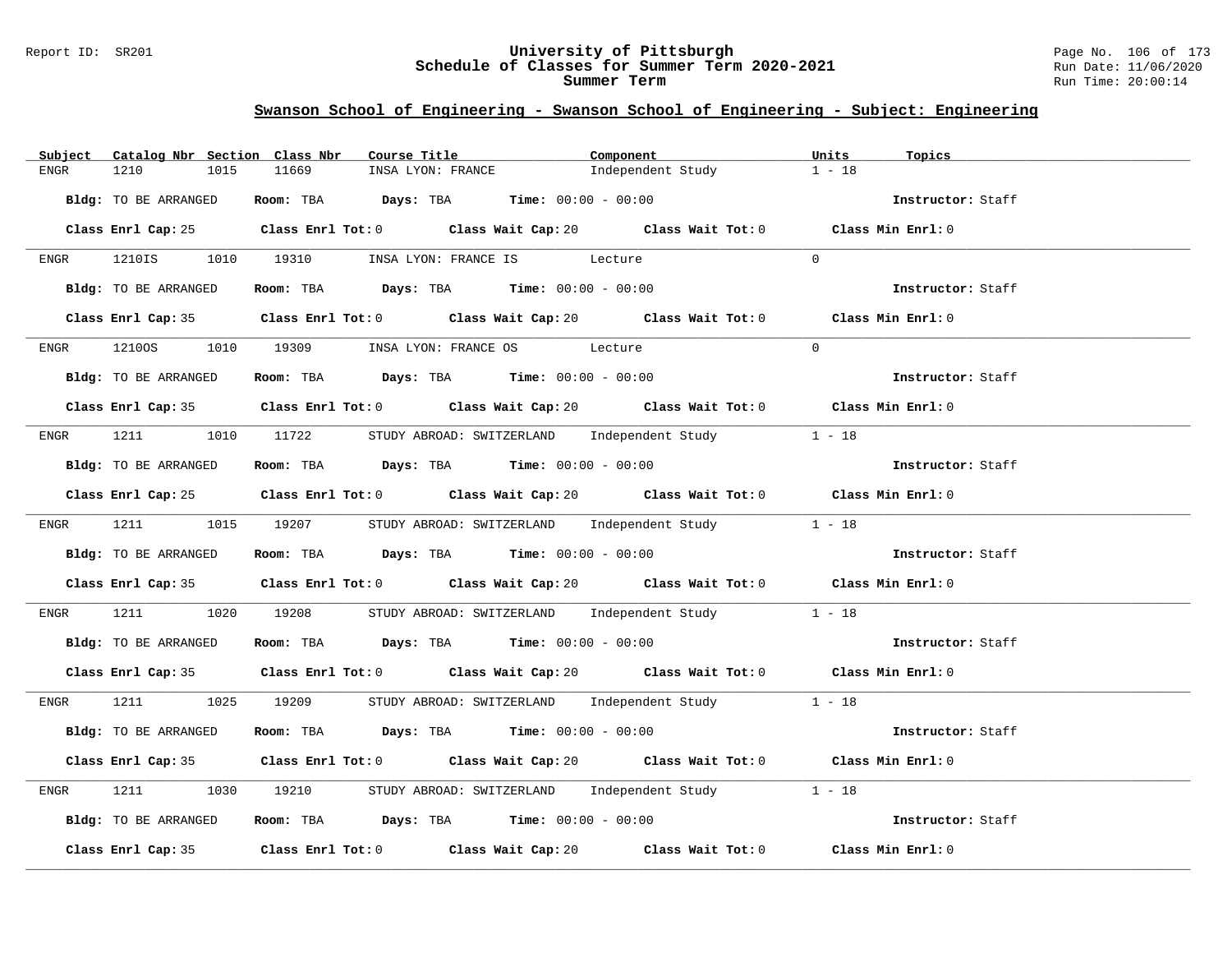| ENGR | 1211 1035 19211      | STUDY ABROAD: SWITZERLAND Independent Study                                                 | $1 - 18$          |
|------|----------------------|---------------------------------------------------------------------------------------------|-------------------|
|      | Bldg: TO BE ARRANGED | Room: TBA $Days:$ TBA $Time: 00:00 - 00:00$                                                 | Instructor: Staff |
|      |                      | Class Enrl Cap: 35 Class Enrl Tot: 0 Class Wait Cap: 20 Class Wait Tot: 0 Class Min Enrl: 0 |                   |
|      |                      | ENGR 1211 1040 19212 STUDY ABROAD: SWITZERLAND Independent Study 1 - 18                     |                   |
|      | Bldg: TO BE ARRANGED | Room: TBA $Days:$ TBA $Time: 00:00 - 00:00$                                                 | Instructor: Staff |
|      |                      | Class Enrl Cap: 35 Class Enrl Tot: 0 Class Wait Cap: 20 Class Wait Tot: 0 Class Min Enrl: 0 |                   |
|      |                      | ENGR 1212 1010 11723 STUDY ABROAD: FRANCE Independent Study 1 - 18                          |                   |
|      |                      | Bldg: TO BE ARRANGED Room: TBA Days: TBA Time: 00:00 - 00:00                                | Instructor: Staff |
|      |                      | Class Enrl Cap: 25 Class Enrl Tot: 0 Class Wait Cap: 20 Class Wait Tot: 0 Class Min Enrl: 0 |                   |
|      |                      | ENGR 1212 1015 19213 STUDY ABROAD: FRANCE Independent Study 1 - 18                          |                   |
|      | Bldg: TO BE ARRANGED | Room: TBA $\rule{1em}{0.15mm}$ Days: TBA $\rule{1.15mm}]{0.15mm}$ Time: $00:00 - 00:00$     | Instructor: Staff |
|      |                      | Class Enrl Cap: 35 Class Enrl Tot: 0 Class Wait Cap: 20 Class Wait Tot: 0 Class Min Enrl: 0 |                   |
|      |                      | ENGR 1212 1020 19214 STUDY ABROAD: FRANCE Independent Study 1 - 18                          |                   |
|      |                      | Bldg: TO BE ARRANGED ROOM: TBA Days: TBA Time: 00:00 - 00:00                                | Instructor: Staff |
|      |                      | Class Enrl Cap: 35 Class Enrl Tot: 0 Class Wait Cap: 20 Class Wait Tot: 0 Class Min Enrl: 0 |                   |
|      |                      | ENGR 1212 1025 19215 STUDYABROAD: FRANCE Independent Study 1 - 18                           |                   |
|      |                      | <b>Bldg:</b> TO BE ARRANGED <b>ROOM:</b> TBA <b>Days:</b> TBA <b>Time:</b> $00:00 - 00:00$  | Instructor: Staff |
|      |                      | Class Enrl Cap: 35 Class Enrl Tot: 0 Class Wait Cap: 20 Class Wait Tot: 0 Class Min Enrl: 0 |                   |
|      |                      | ENGR 1212 1030 19216 STUDY ABROAD: FRANCE Independent Study 1 - 18                          |                   |
|      |                      | Bldg: TO BE ARRANGED Room: TBA Days: TBA Time: 00:00 - 00:00                                | Instructor: Staff |
|      |                      | Class Enrl Cap: 35 Class Enrl Tot: 0 Class Wait Cap: 20 Class Wait Tot: 0 Class Min Enrl: 0 |                   |
|      |                      | ENGR 1212 1035 19217 STUDY ABROAD: FRANCE Independent Study 1 - 18                          |                   |
|      |                      | Bldg: TO BE ARRANGED Room: TBA Days: TBA Time: 00:00 - 00:00                                | Instructor: Staff |
|      |                      | Class Enrl Cap: 35 Class Enrl Tot: 0 Class Wait Cap: 20 Class Wait Tot: 0 Class Min Enrl: 0 |                   |
|      |                      | ENGR 1212 1040 19218 STUDY ABROAD: FRANCE Independent Study 1 - 18                          |                   |
|      |                      | Bldg: TO BE ARRANGED Room: TBA Days: TBA Time: $00:00 - 00:00$                              |                   |
|      |                      | Class Enrl Cap: 35 Class Enrl Tot: 0 Class Wait Cap: 20 Class Wait Tot: 0                   | Class Min Enrl: 0 |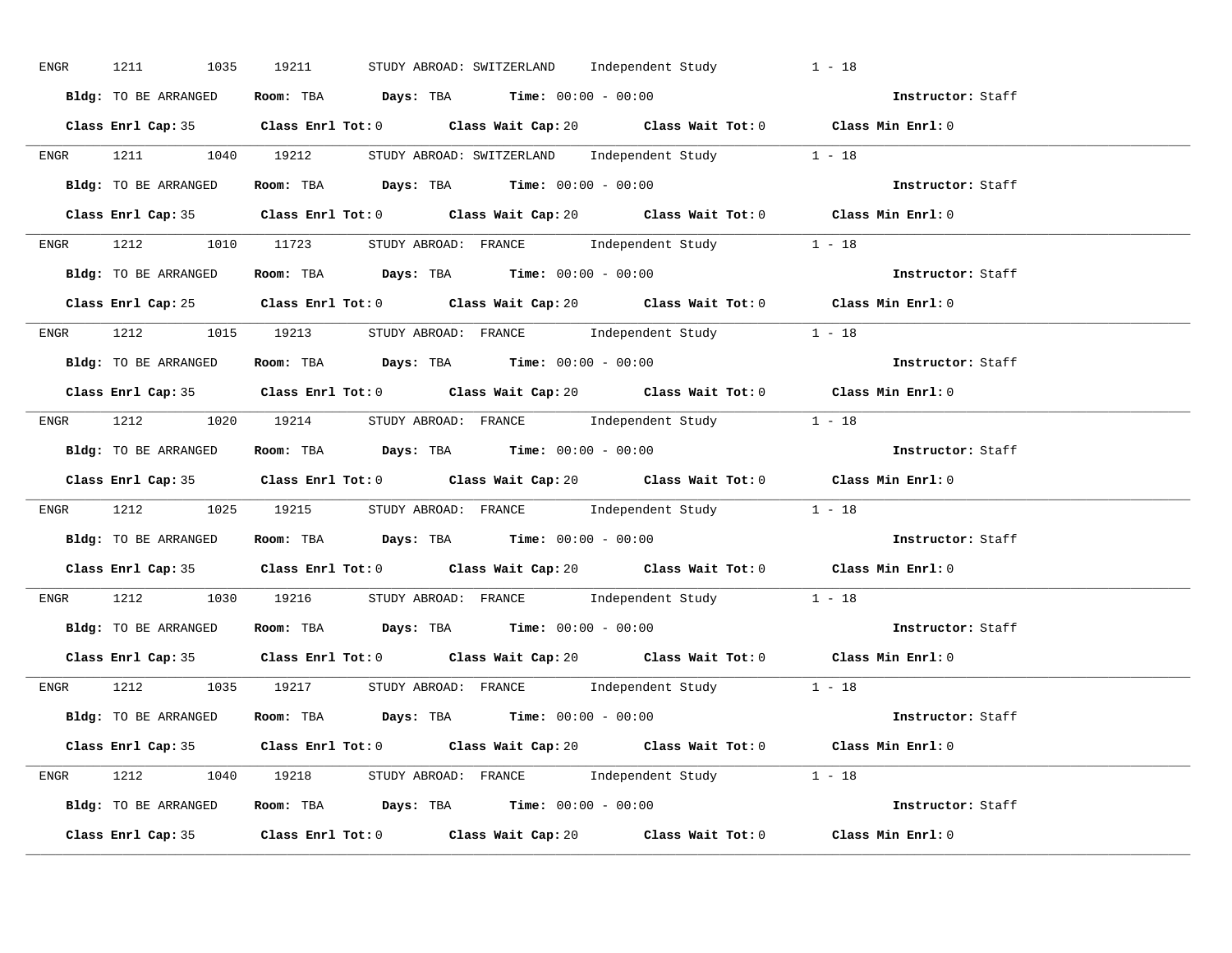#### Report ID: SR201 **University of Pittsburgh** Page No. 108 of 173 **Schedule of Classes for Summer Term 2020-2021** Run Date: 11/06/2020 **Summer Term** Run Time: 20:00:14

| Catalog Nbr Section Class Nbr<br>Subject | Course Title                                                                                | Component         | Units<br>Topics   |
|------------------------------------------|---------------------------------------------------------------------------------------------|-------------------|-------------------|
| 1214<br>1010<br>ENGR                     | 11741<br>STUDY ABROAD: GHANA                                                                | Independent Study | $3 - 18$          |
| Bldg: TO BE ARRANGED                     | Room: TBA $Days:$ TBA $Time: 00:00 - 00:00$                                                 |                   | Instructor: Staff |
|                                          | Class Enrl Cap: 25 Class Enrl Tot: 0 Class Wait Cap: 20 Class Wait Tot: 0 Class Min Enrl: 0 |                   |                   |
|                                          | ENGR 1214 1015 11740 STUDY ABROAD: GHANA Independent Study                                  |                   | $3 - 18$          |
| Bldg: TO BE ARRANGED                     | Room: TBA $Days:$ TBA $Time: 00:00 - 00:00$                                                 |                   | Instructor: Staff |
|                                          | Class Enrl Cap: 25 Class Enrl Tot: 0 Class Wait Cap: 20 Class Wait Tot: 0 Class Min Enrl: 0 |                   |                   |
|                                          | ENGR 1215 1010 19795 STUDY ABROAD: HONG KONG Independent Study 1 - 18                       |                   |                   |
| Bldg: TO BE ARRANGED                     | Room: TBA Days: TBA Time: $00:00 - 00:00$                                                   |                   | Instructor: Staff |
|                                          | Class Enrl Cap: 35 Class Enrl Tot: 0 Class Wait Cap: 20 Class Wait Tot: 0 Class Min Enrl: 0 |                   |                   |
|                                          | ENGR 1215 1020 19798 STUDY ABROAD: HONG KONG Independent Study 1 - 18                       |                   |                   |
| Bldg: TO BE ARRANGED                     | Room: TBA Days: TBA Time: $00:00 - 00:00$                                                   |                   | Instructor: Staff |
|                                          | Class Enrl Cap: 35 Class Enrl Tot: 0 Class Wait Cap: 20 Class Wait Tot: 0 Class Min Enrl: 0 |                   |                   |
|                                          | ENGR 1215 1030 19799 STUDY ABROAD: HONG KONG Independent Study 1 - 18                       |                   |                   |
| Bldg: TO BE ARRANGED                     | <b>Room:</b> TBA <b>Days:</b> TBA <b>Time:</b> 00:00 - 00:00                                |                   | Instructor: Staff |
|                                          | Class Enrl Cap: 35 Class Enrl Tot: 0 Class Wait Cap: 20 Class Wait Tot: 0 Class Min Enrl: 0 |                   |                   |
| 1215<br>ENGR                             | 1040 19800 STUDY ABROAD: HONG KONG Independent Study 1 - 18                                 |                   |                   |
| Bldg: TO BE ARRANGED                     | Room: TBA $Days$ : TBA Time: $00:00 - 00:00$                                                |                   | Instructor: Staff |
|                                          | Class Enrl Cap: 35 Class Enrl Tot: 0 Class Wait Cap: 20 Class Wait Tot: 0 Class Min Enrl: 0 |                   |                   |
|                                          | ENGR 1215 1050 19801 STUDY ABROAD: HONG KONG Independent Study 1 - 18                       |                   |                   |
| Bldg: TO BE ARRANGED                     | Room: TBA $Days:$ TBA $Time:$ $00:00 - 00:00$                                               |                   | Instructor: Staff |
|                                          | Class Enrl Cap: 35 Class Enrl Tot: 0 Class Wait Cap: 20 Class Wait Tot: 0 Class Min Enrl: 0 |                   |                   |
| 1215<br>ENGR                             | 1060 19802 STUDY ABROAD: HONG KONG Independent Study 1 - 18                                 |                   |                   |
| Bldg: TO BE ARRANGED                     | Room: TBA $Days:$ TBA $Time:$ $00:00 - 00:00$                                               |                   | Instructor: Staff |
|                                          | Class Enrl Cap: 35 Class Enrl Tot: 0 Class Wait Cap: 20 Class Wait Tot: 0 Class Min Enrl: 0 |                   |                   |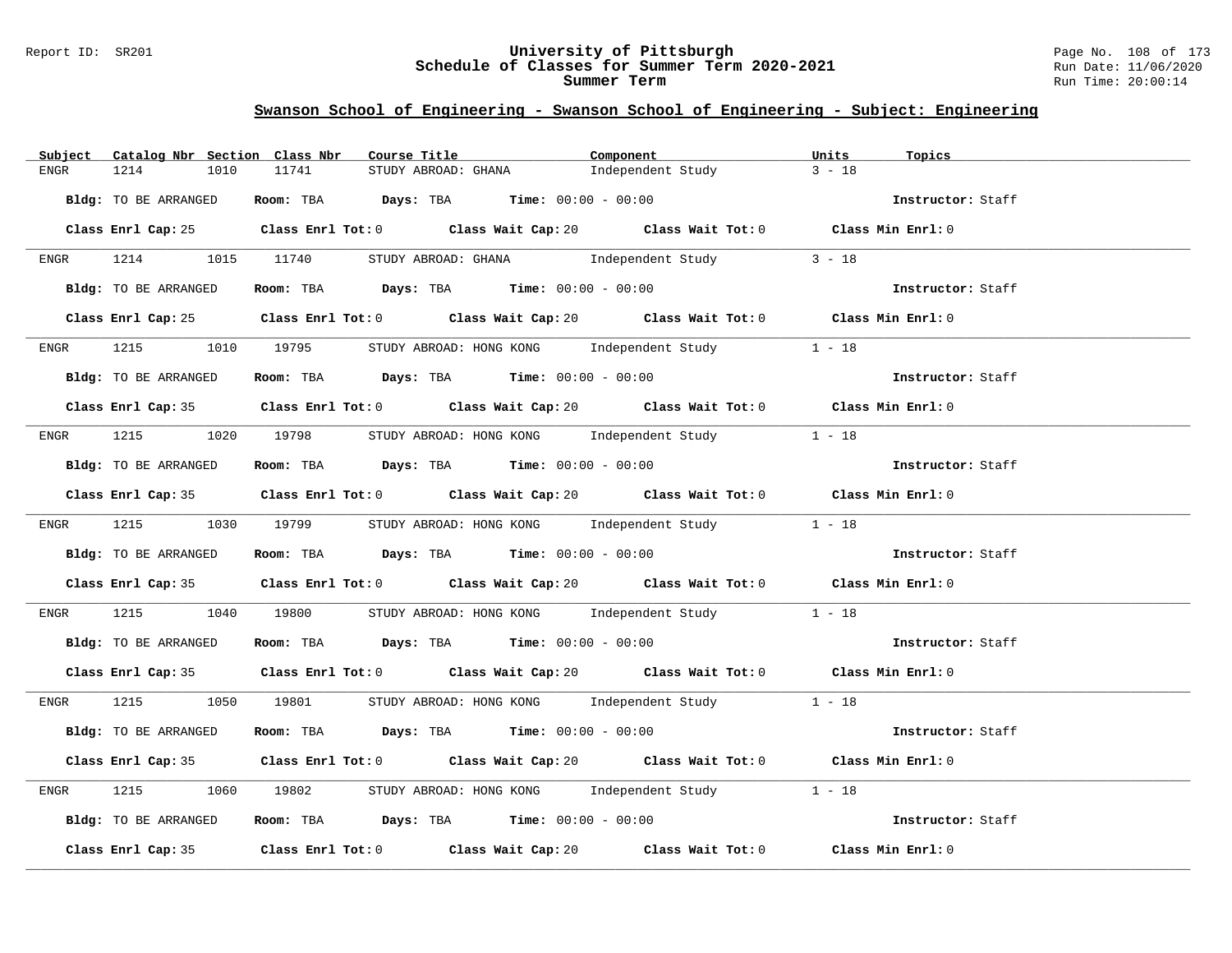| ENGR | 1217<br>1010         | 19796<br>STUDY ABROAD: SINGAPORE Independent Study                                          | $1 - 18$          |
|------|----------------------|---------------------------------------------------------------------------------------------|-------------------|
|      | Bldg: TO BE ARRANGED | Room: TBA $Days:$ TBA $Time: 00:00 - 00:00$                                                 | Instructor: Staff |
|      |                      | Class Enrl Cap: 35 Class Enrl Tot: 0 Class Wait Cap: 20 Class Wait Tot: 0 Class Min Enrl: 0 |                   |
|      |                      | ENGR 1217 1020 19803 STUDY ABROAD: SINGAPORE Independent Study 1 - 18                       |                   |
|      | Bldg: TO BE ARRANGED | Room: TBA $\rule{1em}{0.15mm}$ Days: TBA Time: $00:00 - 00:00$                              | Instructor: Staff |
|      |                      | Class Enrl Cap: 35 Class Enrl Tot: 0 Class Wait Cap: 20 Class Wait Tot: 0 Class Min Enrl: 0 |                   |
|      |                      | ENGR 1217 1030 19804 STUDY ABROAD: SINGAPORE Independent Study 1 - 18                       |                   |
|      |                      | Bldg: TO BE ARRANGED Room: TBA Days: TBA Time: 00:00 - 00:00                                | Instructor: Staff |
|      |                      | Class Enrl Cap: 35 Class Enrl Tot: 0 Class Wait Cap: 20 Class Wait Tot: 0 Class Min Enrl: 0 |                   |
|      |                      | ENGR 1217 1040 19805 STUDY ABROAD: SINGAPORE Independent Study 1 - 18                       |                   |
|      | Bldg: TO BE ARRANGED | Room: TBA $\rule{1em}{0.15mm}$ Days: TBA $\rule{1.15mm}]{0.15mm}$ Time: $00:00 - 00:00$     | Instructor: Staff |
|      |                      | Class Enrl Cap: 35 Class Enrl Tot: 0 Class Wait Cap: 20 Class Wait Tot: 0 Class Min Enrl: 0 |                   |
|      |                      | ENGR 1217 1050 19806 STUDY ABROAD: SINGAPORE Independent Study 1 - 18                       |                   |
|      | Bldg: TO BE ARRANGED | Room: TBA $Days:$ TBA Time: $00:00 - 00:00$                                                 | Instructor: Staff |
|      |                      | Class Enrl Cap: 35 Class Enrl Tot: 0 Class Wait Cap: 20 Class Wait Tot: 0 Class Min Enrl: 0 |                   |
|      |                      | ENGR 1218 1010 11756 STUDY ABROAD: SEMESTER-AT-SEA Independent Study 1 - 15                 |                   |
|      | Bldg: TO BE ARRANGED | Room: TBA $\rule{1em}{0.15mm}$ Days: TBA Time: $00:00 - 00:00$                              | Instructor: Staff |
|      |                      | Class Enrl Cap: 35 Class Enrl Tot: 0 Class Wait Cap: 20 Class Wait Tot: 0 Class Min Enrl: 0 |                   |
| ENGR |                      | 1218 1020 11757 STUDY ABROAD: SEMESTER-AT-SEA Independent Study 1 - 15                      |                   |
|      |                      | Bldg: TO BE ARRANGED Room: TBA Days: TBA Time: 00:00 - 00:00                                | Instructor: Staff |
|      |                      | Class Enrl Cap: 35 Class Enrl Tot: 0 Class Wait Cap: 20 Class Wait Tot: 0 Class Min Enrl: 0 |                   |
|      |                      | ENGR 1218 1030 11758 STUDY ABROAD: SEMESTER-AT-SEA Independent Study 1 - 15                 |                   |
|      | Bldg: TO BE ARRANGED | Room: TBA $Days:$ TBA $Time:$ $00:00 - 00:00$                                               | Instructor: Staff |
|      |                      | Class Enrl Cap: 35 Class Enrl Tot: 0 Class Wait Cap: 20 Class Wait Tot: 0 Class Min Enrl: 0 |                   |
|      |                      | ENGR 1218 1040 11759 STUDY ABROAD: SEMESTER-AT-SEA Independent Study 1 - 15                 |                   |
|      |                      | Bldg: TO BE ARRANGED Room: TBA Days: TBA Time: 00:00 - 00:00                                | Instructor: Staff |
|      |                      | Class Enrl Cap: 35 Class Enrl Tot: 0 Class Wait Cap: 20 Class Wait Tot: 0                   | Class Min Enrl: 0 |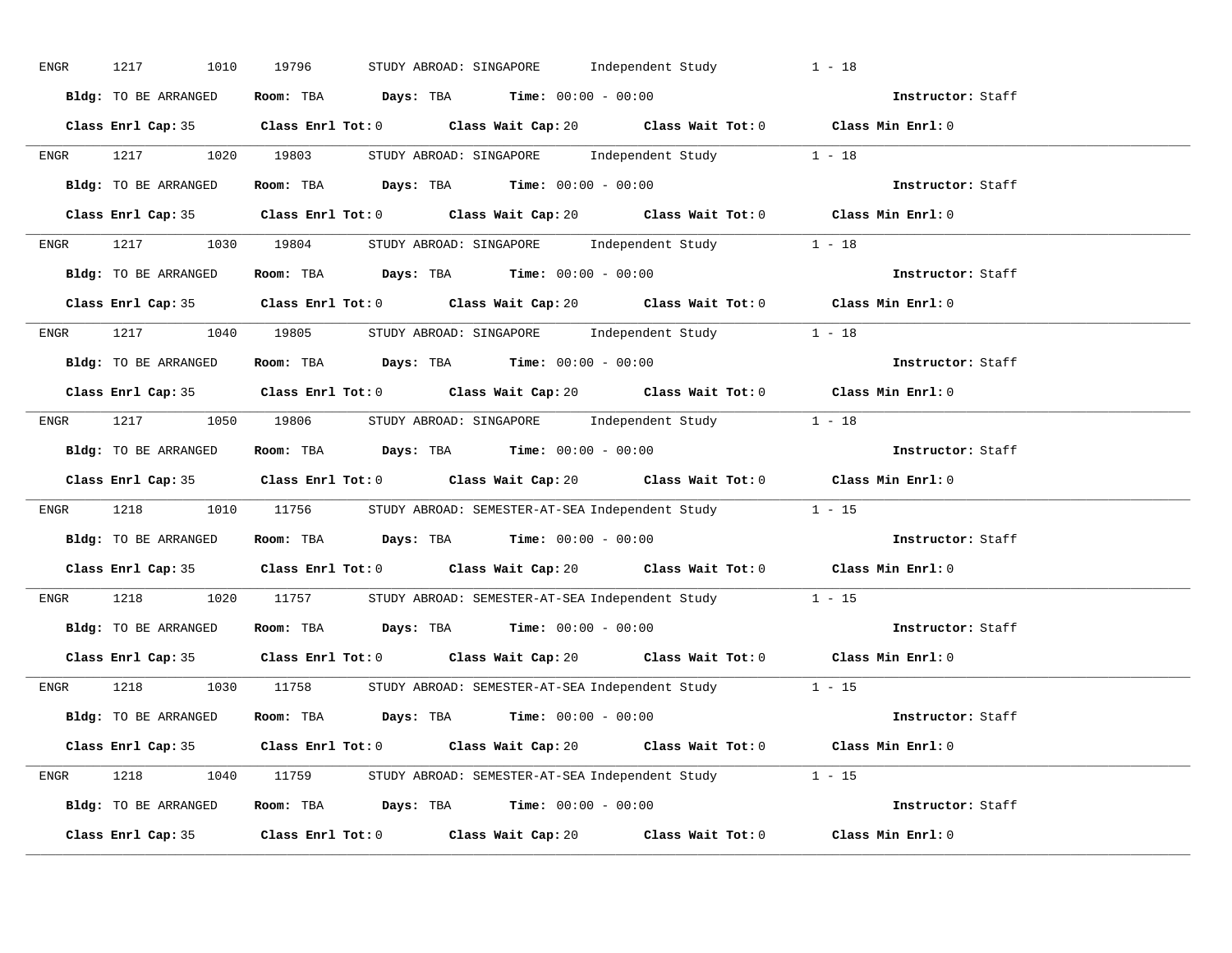### Report ID: SR201 **University of Pittsburgh** Page No. 110 of 173 **Schedule of Classes for Summer Term 2020-2021** Run Date: 11/06/2020 **Summer Term** Run Time: 20:00:14

| Catalog Nbr Section Class Nbr<br>Subject | Course Title<br>Component                                                                   | Units<br>Topics   |
|------------------------------------------|---------------------------------------------------------------------------------------------|-------------------|
| 1218<br>1050<br>ENGR                     | 11760<br>STUDY ABROAD: SEMESTER-AT-SEA Independent Study                                    | $1 - 15$          |
| Bldg: TO BE ARRANGED                     | Room: TBA $Days:$ TBA $Time: 00:00 - 00:00$                                                 | Instructor: Staff |
|                                          | Class Enrl Cap: 35 Class Enrl Tot: 0 Class Wait Cap: 20 Class Wait Tot: 0 Class Min Enrl: 0 |                   |
|                                          | ENGR 1218 1070 11875 STUDY ABROAD: SEMESTER-AT-SEA Independent Study                        | $1 - 15$          |
| Bldg: TO BE ARRANGED                     | Room: TBA $Days: TBA$ Time: $00:00 - 00:00$                                                 | Instructor: Staff |
|                                          | Class Enrl Cap: 35 Class Enrl Tot: 0 Class Wait Cap: 20 Class Wait Tot: 0 Class Min Enrl: 0 |                   |
|                                          | ENGR 1219 1010 11761 STUDY ABROAD: ECUADOR Independent Study                                | $1 - 15$          |
| Bldg: TO BE ARRANGED                     | Room: TBA Days: TBA Time: $00:00 - 00:00$                                                   | Instructor: Staff |
|                                          | Class Enrl Cap: 35 Class Enrl Tot: 0 Class Wait Cap: 20 Class Wait Tot: 0 Class Min Enrl: 0 |                   |
|                                          | ENGR 1219 1020 11762 STUDY ABROAD: ECUADOR Independent Study 1 - 15                         |                   |
| Bldg: TO BE ARRANGED                     | Room: TBA $Days:$ TBA $Time: 00:00 - 00:00$                                                 | Instructor: Staff |
|                                          | Class Enrl Cap: 35 Class Enrl Tot: 0 Class Wait Cap: 20 Class Wait Tot: 0 Class Min Enrl: 0 |                   |
|                                          | ENGR 1219 1030 11763 STUDY ABROAD: ECUADOR Independent Study 1 - 15                         |                   |
| Bldg: TO BE ARRANGED                     | Room: TBA $\rule{1em}{0.15mm}$ Days: TBA Time: $00:00 - 00:00$                              | Instructor: Staff |
|                                          | Class Enrl Cap: 35 Class Enrl Tot: 0 Class Wait Cap: 20 Class Wait Tot: 0 Class Min Enrl: 0 |                   |
| ENGR                                     | 1219 1040 11764 STUDY ABROAD: ECUADOR Independent Study 1 - 15                              |                   |
| Bldg: TO BE ARRANGED                     | Room: TBA $Days:$ TBA $Time:$ $00:00 - 00:00$                                               | Instructor: Staff |
|                                          | Class Enrl Cap: 35 Class Enrl Tot: 0 Class Wait Cap: 20 Class Wait Tot: 0 Class Min Enrl: 0 |                   |
|                                          | ENGR 1219 1050 11765 STUDY ABROAD: ECUADOR Independent Study 1 - 15                         |                   |
| Bldg: TO BE ARRANGED                     | Room: TBA $Days$ : TBA $Time: 00:00 - 00:00$                                                | Instructor: Staff |
|                                          | Class Enrl Cap: 35 Class Enrl Tot: 0 Class Wait Cap: 20 Class Wait Tot: 0 Class Min Enrl: 0 |                   |
| 1220<br>ENGR                             | 1010 11688 STUDY ABROAD: CANADA Independent Study 1 - 18                                    |                   |
| Bldg: TO BE ARRANGED                     | <b>ROOM:</b> TBA $Days$ : TBA $Time: 00:00 - 00:00$                                         | Instructor: Staff |
|                                          | Class Enrl Cap: 30 Class Enrl Tot: 0 Class Wait Cap: 20 Class Wait Tot: 0 Class Min Enrl: 0 |                   |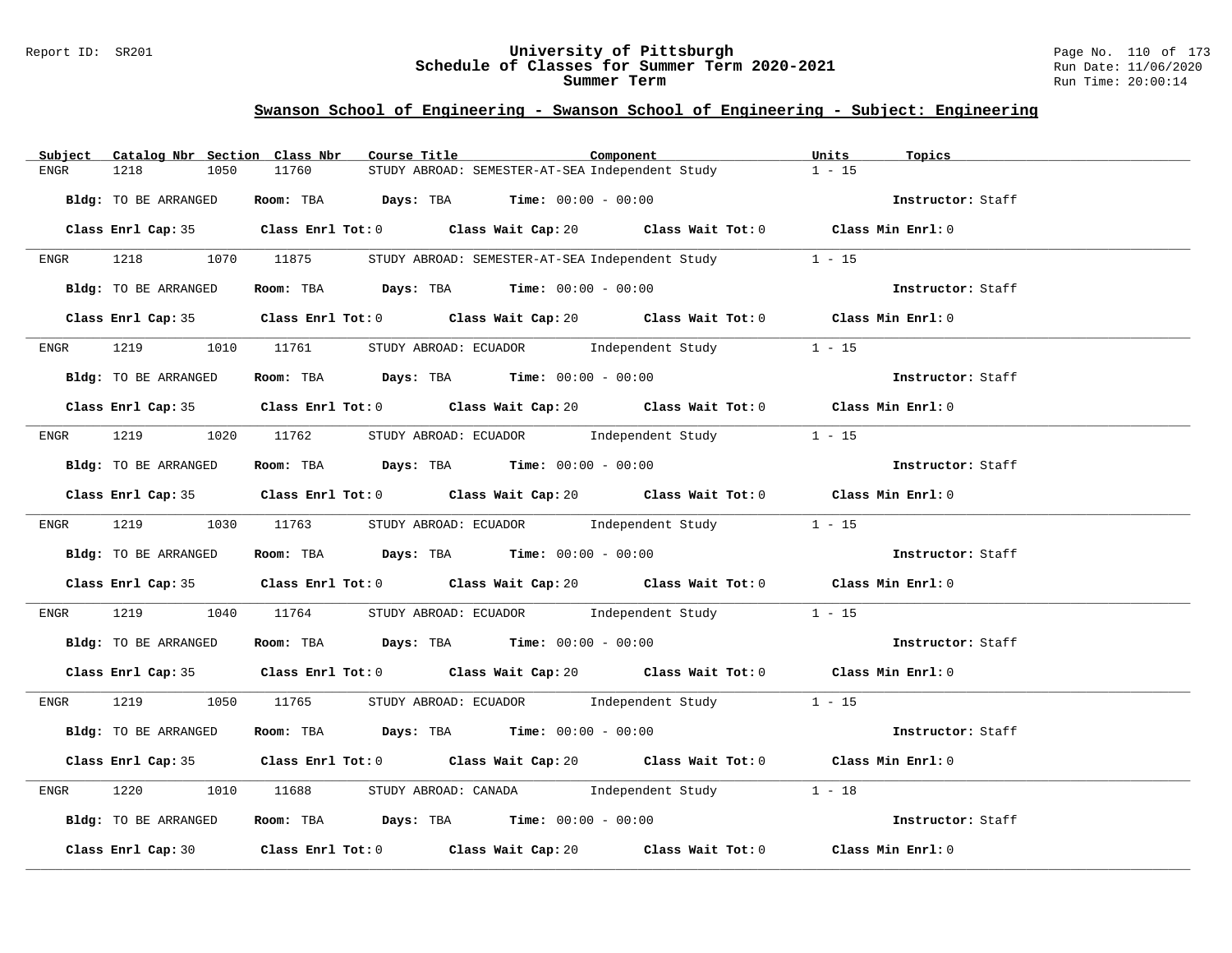| ENGR        | 1220<br>1015         | 11689<br>STUDY ABROAD: CANADA                                                                                                                     | Independent Study        | $1 - 18$          |
|-------------|----------------------|---------------------------------------------------------------------------------------------------------------------------------------------------|--------------------------|-------------------|
|             | Bldg: TO BE ARRANGED | Room: TBA $Days:$ TBA $Time: 00:00 - 00:00$                                                                                                       |                          | Instructor: Staff |
|             |                      | Class Enrl Cap: 30 $\qquad$ Class Enrl Tot: 0 $\qquad$ Class Wait Cap: 20 $\qquad$ Class Wait Tot: 0                                              |                          | Class Min Enrl: 0 |
| ENGR        | 1220                 | 1020 11690<br>STUDY ABROAD: CANADA 1ndependent Study 1 - 18                                                                                       |                          |                   |
|             | Bldg: TO BE ARRANGED | Room: TBA $\rule{1em}{0.15mm}$ Days: TBA Time: $00:00 - 00:00$                                                                                    |                          | Instructor: Staff |
|             |                      | Class Enrl Cap: 30 Class Enrl Tot: 0 Class Wait Cap: 20 Class Wait Tot: 0 Class Min Enrl: 0                                                       |                          |                   |
| ENGR        | 1222                 | STUDY ABROAD: RUSSIA 1ndependent Study 1 - 18<br>1010 11747                                                                                       |                          |                   |
|             | Bldg: TO BE ARRANGED | Room: TBA $\rule{1em}{0.15mm}$ Days: TBA Time: $00:00 - 00:00$                                                                                    |                          | Instructor: Staff |
|             | Class Enrl Cap: 0    | Class Enrl Tot: 0 $\qquad$ Class Wait Cap: 0 $\qquad$ Class Wait Tot: 0 $\qquad$ Class Min Enrl: 0<br>Attributes: Russian & East European Studies |                          |                   |
| <b>ENGR</b> | 1222                 | STUDY ABROAD: RUSSIA 1 - 18<br>1020 11748                                                                                                         |                          |                   |
|             |                      | <b>Bldg:</b> TO BE ARRANGED <b>Room:</b> TBA <b>Days:</b> TBA <b>Time:</b> $00:00 - 00:00$                                                        |                          | Instructor: Staff |
|             | Class Enrl Cap: 0    | Class Enrl Tot: $0$ Class Wait Cap: $0$ Class Wait Tot: $0$ Class Min Enrl: $0$<br>Attributes: Russian & East European Studies                    |                          |                   |
| ENGR        | 1222                 | 1030 11749<br>STUDY ABROAD: RUSSIA 1ndependent Study                                                                                              |                          | $1 - 18$          |
|             |                      | Bldg: TO BE ARRANGED Room: TBA Days: TBA Time: 00:00 - 00:00                                                                                      |                          | Instructor: Staff |
|             | Class Enrl Cap: 0    | Class Enrl Tot: 0 Class Wait Cap: 0 Class Wait Tot: 0 Class Min Enrl: 0<br>Attributes: Russian & East European Studies                            |                          |                   |
| ENGR        | 1222                 | 1040 11750 STUDY ABROAD: RUSSIA Independent Study 1 - 18                                                                                          |                          |                   |
|             |                      | <b>Bldg:</b> TO BE ARRANGED <b>ROOM:</b> TBA <b>Days:</b> TBA <b>Time:</b> $00:00 - 00:00$                                                        |                          | Instructor: Staff |
|             | Class Enrl Cap: 0    | Class Enrl Tot: $0$ Class Wait Cap: $0$ Class Wait Tot: $0$ Class Min Enrl: $0$<br>Attributes: Russian & East European Studies                    |                          |                   |
| ENGR        | 1222 1050 11751      | STUDY ABROAD: RUSSIA                                                                                                                              | Independent Study 1 - 18 |                   |
|             |                      | Bldg: TO BE ARRANGED Room: TBA Days: TBA Time: 00:00 - 00:00                                                                                      |                          | Instructor: Staff |
|             | Class Enrl Cap: 0    | Class Enrl Tot: 0 Class Wait Cap: 0 Class Wait Tot: 0 Class Min Enrl: 0<br>Attributes: Russian & East European Studies                            |                          |                   |
| ENGR        | 1225 1010            | 18251 STUDY ABROAD: SOUTH AFRICA Independent Study 1 - 18                                                                                         |                          |                   |
|             | Bldg: TO BE ARRANGED | Room: TBA $Days:$ TBA $Time:$ $00:00 - 00:00$                                                                                                     |                          | Instructor: Staff |
|             | Class Enrl Cap: 35   | $Class$ $Enr1$ $Tot: 0$<br>Class Wait Cap: 20                                                                                                     | Class Wait Tot: 0        | Class Min Enrl: 0 |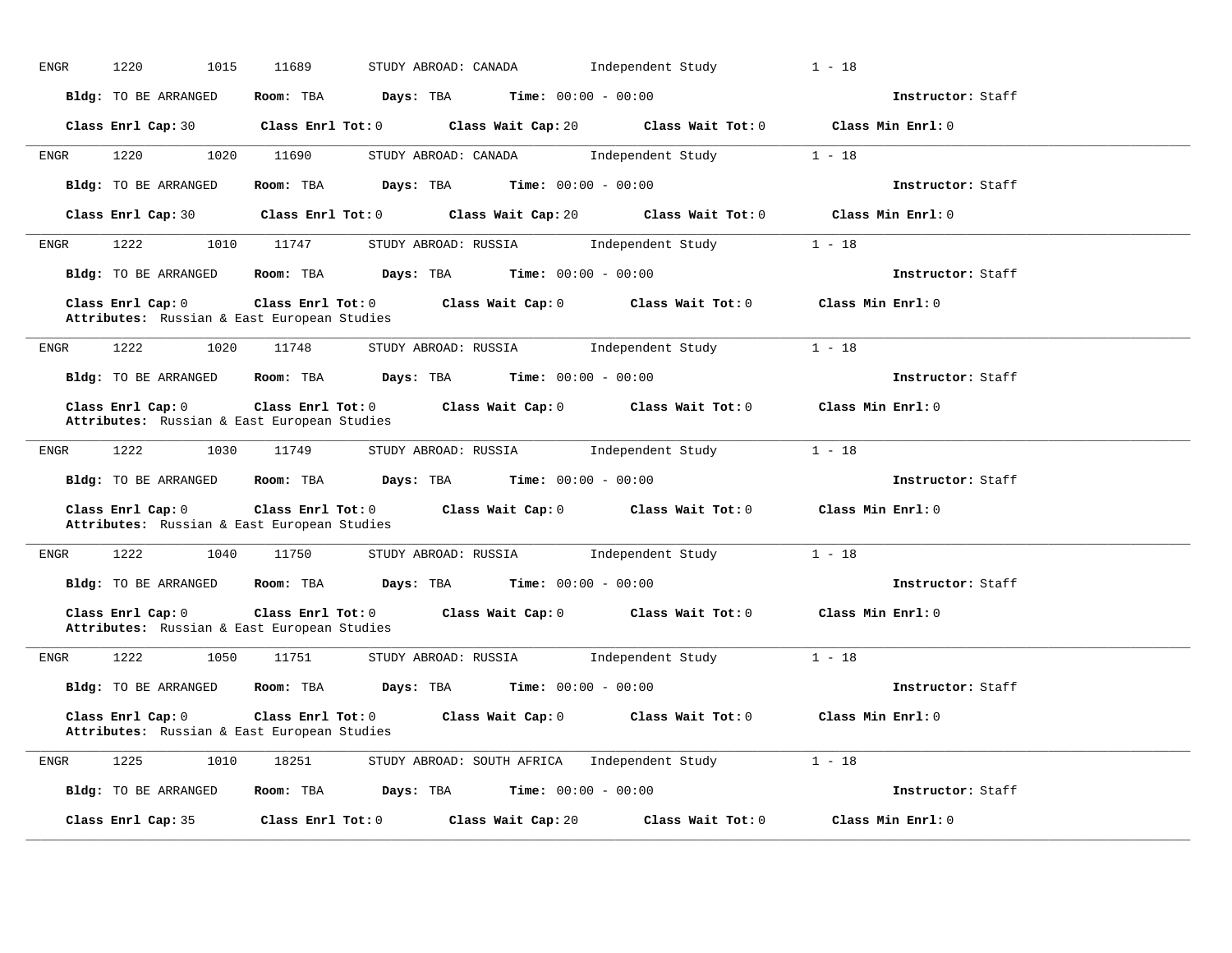### Report ID: SR201 **University of Pittsburgh** Page No. 112 of 173 **Schedule of Classes for Summer Term 2020-2021** Run Date: 11/06/2020 **Summer Term** Run Time: 20:00:14

| Catalog Nbr Section Class Nbr<br>Subject                          | Course Title                                                             | Component                            | Units<br>Topics              |
|-------------------------------------------------------------------|--------------------------------------------------------------------------|--------------------------------------|------------------------------|
| 1225<br>1015<br>ENGR                                              | 18252<br>STUDY ABROAD: SOUTH AFRICA                                      | Independent Study                    | $1 - 18$                     |
| Bldg: TO BE ARRANGED                                              | <b>Time:</b> $00:00 - 00:00$<br>Room: TBA<br>Days: TBA                   |                                      | Instructor: Staff            |
| Class Enrl Cap: 35                                                | $Class$ $Enr1$ $Tot: 0$                                                  | Class Wait Cap: 20 Class Wait Tot: 0 | Class Min Enrl: 0            |
| 1225<br>1020<br>ENGR                                              | 18253<br>STUDY ABROAD: SOUTH AFRICA Independent Study                    |                                      | $1 - 18$                     |
| Bldg: TO BE ARRANGED                                              | Room: TBA<br>Days: TBA<br><b>Time:</b> $00:00 - 00:00$                   |                                      | Instructor: Staff            |
| Class Enrl Cap: 35                                                | Class Enrl Tot: 0 Class Wait Cap: 20 Class Wait Tot: 0 Class Min Enrl: 0 |                                      |                              |
| 1225<br>1025<br>ENGR                                              | 18254<br>STUDY ABROAD: SOUTH AFRICA Independent Study                    |                                      | $1 - 18$                     |
| Bldg: TO BE ARRANGED                                              | $Days: TBA$ Time: $00:00 - 00:00$<br>Room: TBA                           |                                      | Instructor: Staff            |
| Class Enrl Cap: 35                                                | Class Enrl Tot: 0 Class Wait Cap: 20 Class Wait Tot: 0 Class Min Enrl: 0 |                                      |                              |
| 1225<br>1030<br>ENGR                                              | 18255<br>STUDY ABROAD: SOUTH AFRICA Independent Study                    |                                      | $1 - 18$                     |
| Bldg: TO BE ARRANGED                                              | Room: TBA $Days:$ TBA $Time: 00:00 - 00:00$                              |                                      | Instructor: Staff            |
| Class Enrl Cap: 35                                                | Class Enrl Tot: 0 Class Wait Cap: 20                                     | Class Wait Tot: 0                    | Class Min Enrl: 0            |
| 1226<br>1010<br>ENGR                                              | 11766<br>STUDY ABROAD: HUNGARY                                           | Independent Study                    | $1 - 18$                     |
| Bldg: TO BE ARRANGED                                              | <b>Room:</b> TBA <b>Days:</b> TBA <b>Time:</b> 00:00 - 00:00             |                                      | Instructor: Lalley, Kristine |
| Class Enrl Cap: 25<br>Attributes: Russian & East European Studies | Class Enrl Tot: 0 Class Wait Cap: 20 Class Wait Tot: 0 Class Min Enrl: 0 |                                      |                              |
| 1226<br>1020<br>ENGR                                              | 11767<br>STUDY ABROAD: HUNGARY                                           | Independent Study                    | $1 - 18$                     |
| Bldg: TO BE ARRANGED                                              | Room: TBA $Days:$ TBA $Time: 00:00 - 00:00$                              |                                      | Instructor: Lalley, Kristine |
| Class Enrl Cap: 25<br>Attributes: Russian & East European Studies | Class Enrl Tot: 0<br>Class Wait Cap: 20                                  | Class Wait Tot: 0                    | Class Min Enrl: 0            |
| 1226<br>1030<br>ENGR                                              | 11768<br>STUDY ABROAD: HUNGARY Independent Study                         |                                      | $1 - 18$                     |
| Bldg: TO BE ARRANGED                                              | Room: TBA $Days: TBA$ Time: $00:00 - 00:00$                              |                                      | Instructor: Staff            |
| Class Enrl Cap: 25<br>Attributes: Russian & East European Studies | Class Enrl Tot: 0<br>Class Wait Cap: 20                                  | Class Wait Tot: 0                    | Class Min Enrl: 0            |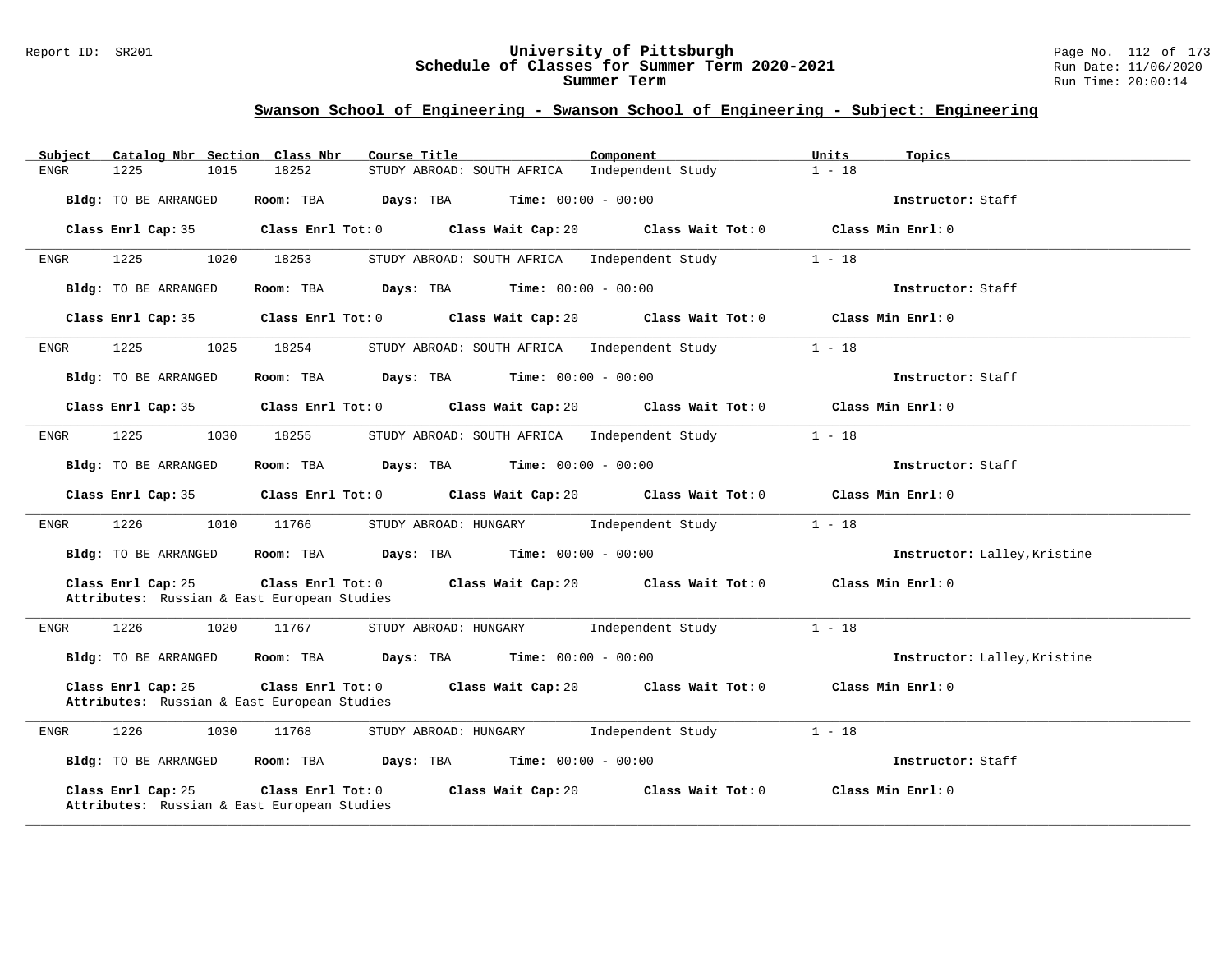#### Report ID: SR201 **University of Pittsburgh** Page No. 113 of 173 **Schedule of Classes for Summer Term 2020-2021** Run Date: 11/06/2020 **Summer Term** Run Time: 20:00:14

| Catalog Nbr Section Class Nbr<br>Subject                          | Course Title                                                                                        | Component<br>Units            | Topics            |
|-------------------------------------------------------------------|-----------------------------------------------------------------------------------------------------|-------------------------------|-------------------|
| 1226<br>1040<br>ENGR                                              | 11769<br>STUDY ABROAD: HUNGARY                                                                      | Independent Study<br>$1 - 18$ |                   |
| Bldg: TO BE ARRANGED                                              | Room: TBA $Days:$ TBA $Time: 00:00 - 00:00$                                                         |                               | Instructor: Staff |
| Class Enrl Cap: 25<br>Attributes: Russian & East European Studies | Class Enrl Tot: $0$ Class Wait Cap: $20$ Class Wait Tot: $0$                                        |                               | Class Min Enrl: 0 |
| 1226<br>1050<br>ENGR                                              | 11770<br>STUDY ABROAD: HUNGARY Independent Study                                                    | $1 - 18$                      |                   |
| Bldg: TO BE ARRANGED                                              | Room: TBA $Days:$ TBA $Time: 00:00 - 00:00$                                                         |                               | Instructor: Staff |
| Class Enrl Cap: 25<br>Attributes: Russian & East European Studies | Class Enrl Tot: 0 Class Wait Cap: 20 Class Wait Tot: 0                                              |                               | Class Min Enrl: 0 |
| 1228<br>1010<br>ENGR                                              | 11752<br>EXCH URUGUAY-UNIV MONTEVIDEO Independent Study                                             | $\overline{3}$                |                   |
| Bldg: TO BE ARRANGED                                              | <b>Room:</b> TBA <b>Days:</b> TBA <b>Time:</b> 00:00 - 00:00                                        |                               | Instructor: Staff |
| Class Enrl Cap: 35<br>Attributes: Latin American Studies          | Class Enrl Tot: $0$ Class Wait Cap: $20$ Class Wait Tot: $0$ Class Min Enrl: $0$                    |                               |                   |
| 1230<br>1010<br><b>ENGR</b>                                       | 18256<br>STUDY ABROAD: DENMARK Independent Study                                                    | $1 - 18$                      |                   |
| Bldg: TO BE ARRANGED                                              | Room: TBA $\rule{1em}{0.15mm}$ Days: TBA $\rule{1.5mm}{0.15mm}$ Time: $00:00 - 00:00$               |                               | Instructor: Staff |
| Class Enrl Cap: 35                                                | Class Enrl Tot: 0 $\qquad$ Class Wait Cap: 20 $\qquad$ Class Wait Tot: 0 $\qquad$ Class Min Enrl: 0 |                               |                   |
| 1230<br>1015<br>ENGR                                              | 18257<br>STUDY ABROAD: DENMARK Independent Study                                                    | $1 - 18$                      |                   |
| Bldg: TO BE ARRANGED                                              | Room: TBA $Days:$ TBA $Time: 00:00 - 00:00$                                                         |                               | Instructor: Staff |
| Class Enrl Cap: 35                                                | Class Enrl Tot: 0 Class Wait Cap: 20 Class Wait Tot: 0 Class Min Enrl: 0                            |                               |                   |
| 1230<br>1020<br>ENGR                                              | 18258<br>STUDY ABROAD: DENMARK Independent Study                                                    | $1 - 18$                      |                   |
| Bldg: TO BE ARRANGED                                              | <b>Room:</b> TBA <b>Days:</b> TBA <b>Time:</b> 00:00 - 00:00                                        |                               | Instructor: Staff |
| Class Enrl Cap: 35                                                | Class Enrl Tot: $0$ Class Wait Cap: $20$ Class Wait Tot: $0$ Class Min Enrl: $0$                    |                               |                   |
| 1230<br>1025<br>ENGR                                              | STUDY ABROAD: DENMARK Independent Study<br>18259                                                    | $1 - 18$                      |                   |
| Bldg: TO BE ARRANGED                                              | Room: TBA $Days:$ TBA Time: $00:00 - 00:00$                                                         |                               | Instructor: Staff |
| Class Enrl Cap: 35                                                | Class Enrl Tot: $0$ Class Wait Cap: $20$                                                            | Class Wait Tot: 0             | Class Min Enrl: 0 |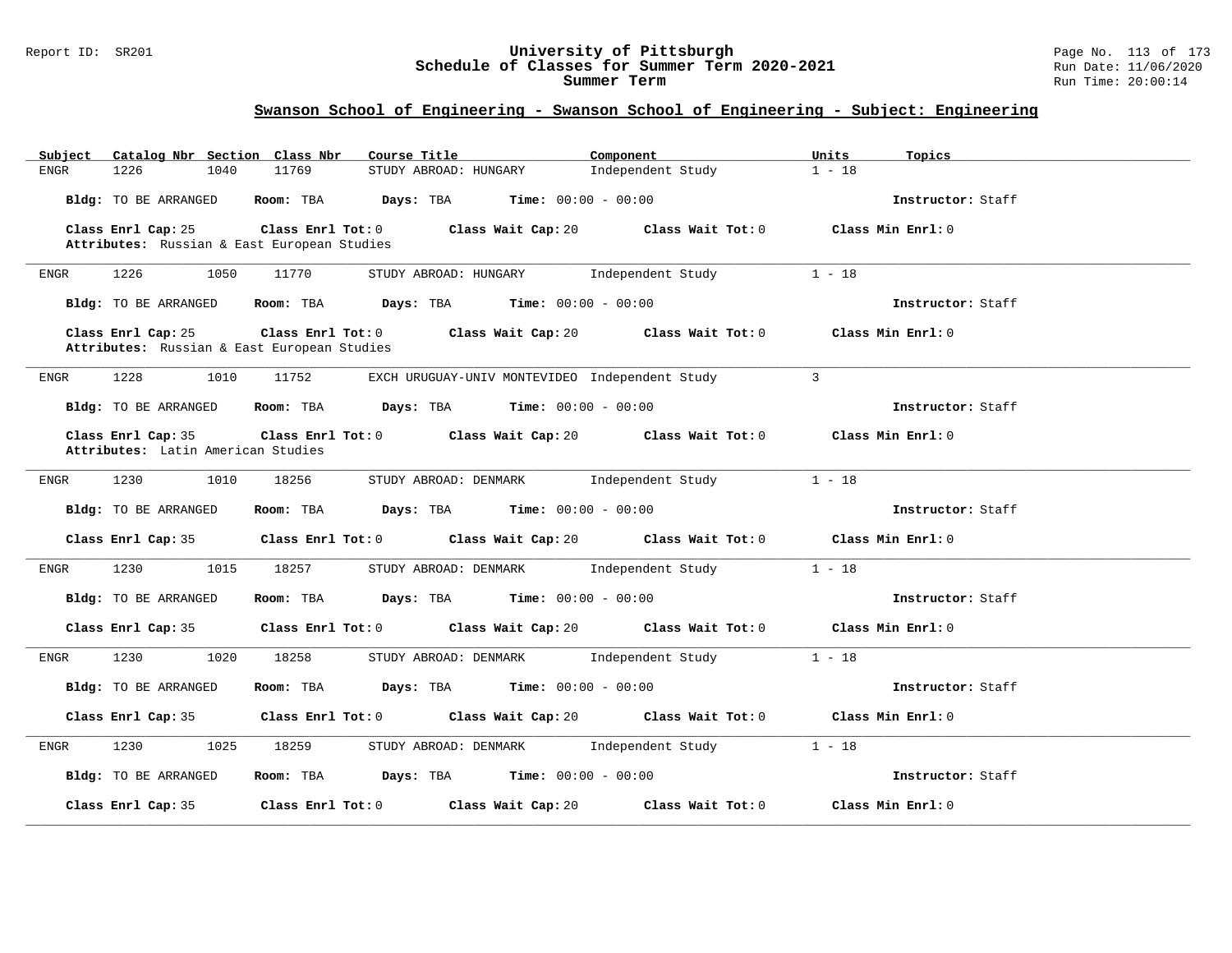### Report ID: SR201 **University of Pittsburgh** Page No. 114 of 173 **Schedule of Classes for Summer Term 2020-2021** Run Date: 11/06/2020 **Summer Term** Run Time: 20:00:14

|      | Subject Catalog Nbr Section Class Nbr | Component<br>Course Title                                                                                                     | Units<br>Topics   |
|------|---------------------------------------|-------------------------------------------------------------------------------------------------------------------------------|-------------------|
| ENGR | 1230<br>1030                          | 18260<br>Independent Study<br>STUDY ABROAD: DENMARK                                                                           | $1 - 18$          |
|      | Bldg: TO BE ARRANGED                  | Room: TBA $Days:$ TBA $Time: 00:00 - 00:00$                                                                                   | Instructor: Staff |
|      |                                       | Class Enrl Cap: 35 Class Enrl Tot: 0 Class Wait Cap: 20 Class Wait Tot: 0 Class Min Enrl: 0                                   |                   |
|      |                                       | ENGR 1231 1010 11771 STUDY ABROAD: TANZANIA Independent Study                                                                 | $3 - 15$          |
|      | Bldg: TO BE ARRANGED                  | Room: TBA $Days:$ TBA Time: $00:00 - 00:00$                                                                                   | Instructor: Staff |
|      |                                       | Class Enrl Cap: 0 $\qquad$ Class Enrl Tot: 0 $\qquad$ Class Wait Cap: 0 $\qquad$ Class Wait Tot: 0 $\qquad$ Class Min Enrl: 0 |                   |
| ENGR |                                       | 1231 1020 11772 STUDY ABROAD: TANZANIA 1ndependent Study                                                                      | $3 - 15$          |
|      | Bldg: TO BE ARRANGED                  | Room: TBA $Days:$ TBA Time: $00:00 - 00:00$                                                                                   | Instructor: Staff |
|      |                                       | Class Enrl Cap: 0 Class Enrl Tot: 0 Class Wait Cap: 0 Class Wait Tot: 0 Class Min Enrl: 0                                     |                   |
|      |                                       | ENGR 1231 1030 11773 STUDY ABROAD: TANZANIA Independent Study                                                                 | $3 - 15$          |
|      | Bldg: TO BE ARRANGED                  | Room: TBA Days: TBA Time: $00:00 - 00:00$                                                                                     | Instructor: Staff |
|      |                                       | Class Enrl Cap: 0 Class Enrl Tot: 0 Class Wait Cap: 0 Class Wait Tot: 0 Class Min Enrl: 0                                     |                   |
|      |                                       | ENGR 1231 1040 11774 STUDY ABROAD: TANZANIA Independent Study 3 - 15                                                          |                   |
|      | Bldg: TO BE ARRANGED                  | Room: TBA $Days:$ TBA $Time:$ $00:00 - 00:00$                                                                                 | Instructor: Staff |
|      |                                       | Class Enrl Cap: 0 $\qquad$ Class Enrl Tot: 0 $\qquad$ Class Wait Cap: 0 $\qquad$ Class Wait Tot: 0 $\qquad$ Class Min Enrl: 0 |                   |
| ENGR | 1231                                  | 1050 11775 STUDY ABROAD: TANZANIA 1ndependent Study                                                                           | $3 - 15$          |
|      | Bldg: TO BE ARRANGED                  | Room: TBA $Days:$ TBA Time: $00:00 - 00:00$                                                                                   | Instructor: Staff |
|      |                                       | Class Enrl Cap: 0 Class Enrl Tot: 0 Class Wait Cap: 0 Class Wait Tot: 0 Class Min Enrl: 0                                     |                   |
|      |                                       | ENGR $1235$ 1010 11711 STUDY ABROAD: CHINA Independent Study 1 - 18                                                           |                   |
|      | Bldg: TO BE ARRANGED                  | Room: TBA $Days:$ TBA $Time:$ $00:00 - 00:00$                                                                                 | Instructor: Staff |
|      |                                       | Class Enrl Cap: 25 Class Enrl Tot: 0 Class Wait Cap: 20 Class Wait Tot: 0 Class Min Enrl: 0                                   |                   |
| ENGR | 1235                                  | 1015 11710 STUDY ABROAD: CHINA Independent Study 1 - 18                                                                       |                   |
|      | Bldg: TO BE ARRANGED                  | Room: TBA $Days:$ TBA $Time:$ $00:00 - 00:00$                                                                                 | Instructor: Staff |
|      |                                       | Class Enrl Cap: 25 Class Enrl Tot: 0 Class Wait Cap: 20 Class Wait Tot: 0 Class Min Enrl: 0                                   |                   |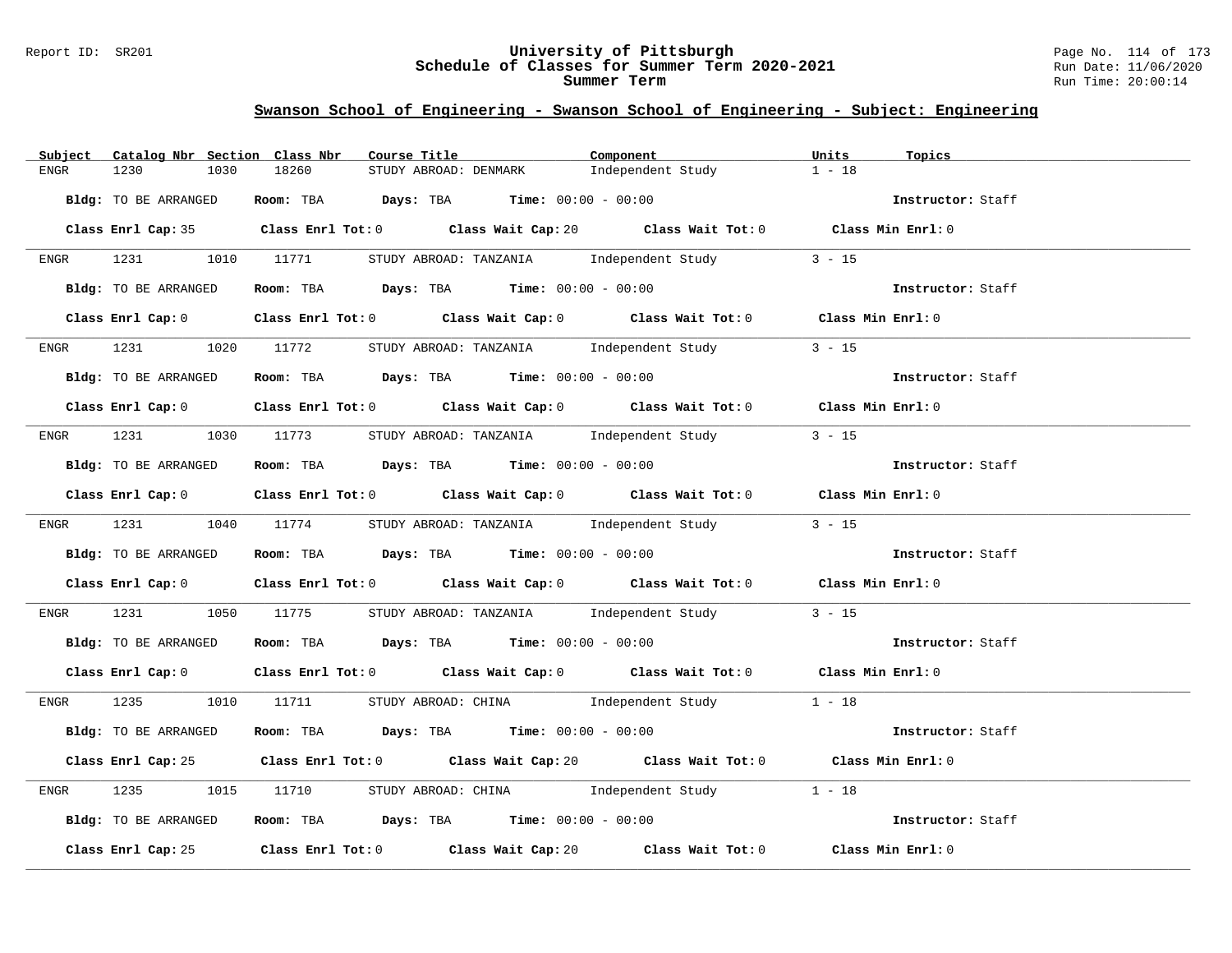| ENGR 1235 1020 11709 | STUDY ABROAD: CHINA Independent Study                                                       | $1 - 18$          |
|----------------------|---------------------------------------------------------------------------------------------|-------------------|
| Bldg: TO BE ARRANGED | Room: TBA $Days:$ TBA $Time: 00:00 - 00:00$                                                 | Instructor: Staff |
|                      | Class Enrl Cap: 25 Class Enrl Tot: 0 Class Wait Cap: 20 Class Wait Tot: 0 Class Min Enrl: 0 |                   |
|                      | ENGR 1235 1025 11717 STUDY ABROAD: CHINA Independent Study 1 - 18                           |                   |
| Bldg: TO BE ARRANGED | Room: TBA $Days:$ TBA $Time: 00:00 - 00:00$                                                 | Instructor: Staff |
|                      | Class Enrl Cap: 25 Class Enrl Tot: 0 Class Wait Cap: 20 Class Wait Tot: 0 Class Min Enrl: 0 |                   |
|                      | ENGR 1240 1010 11681 STUDYABROAD: ENGLAND Independent Study 1 - 18                          |                   |
|                      | Bldg: TO BE ARRANGED Room: TBA Days: TBA Time: 00:00 - 00:00                                | Instructor: Staff |
|                      | Class Enrl Cap: 25 Class Enrl Tot: 0 Class Wait Cap: 20 Class Wait Tot: 0 Class Min Enrl: 0 |                   |
|                      | ENGR 1240 1015 11682 STUDY ABROAD: ENGLAND Independent Study 1 - 18                         |                   |
| Bldg: TO BE ARRANGED | Room: TBA $\rule{1em}{0.15mm}$ Days: TBA $\rule{1.15mm}]{0.15mm}$ Time: $00:00 - 00:00$     | Instructor: Staff |
|                      | Class Enrl Cap: 25 Class Enrl Tot: 0 Class Wait Cap: 20 Class Wait Tot: 0 Class Min Enrl: 0 |                   |
|                      | ENGR 1240 1020 11708 STUDY ABROAD: ENGLAND Independent Study 1 - 18                         |                   |
| Bldg: TO BE ARRANGED | Room: TBA $\rule{1em}{0.15mm}$ Days: TBA $\qquad$ Time: $00:00 - 00:00$                     | Instructor: Staff |
|                      | Class Enrl Cap: 25 Class Enrl Tot: 0 Class Wait Cap: 20 Class Wait Tot: 0 Class Min Enrl: 0 |                   |
|                      | ENGR 1241 1010 11736 STUDYABROAD: SCOTLAND Independent Study 1 - 18                         |                   |
|                      | <b>Bldg:</b> TO BE ARRANGED <b>ROOM:</b> TBA <b>Days:</b> TBA <b>Time:</b> $00:00 - 00:00$  | Instructor: Staff |
|                      | Class Enrl Cap: 25 Class Enrl Tot: 0 Class Wait Cap: 20 Class Wait Tot: 0 Class Min Enrl: 0 |                   |
|                      | ENGR 1241 1015 19219 STUDY ABROAD: SCOTLAND Independent Study 1 - 18                        |                   |
|                      | Bldg: TO BE ARRANGED Room: TBA Days: TBA Time: 00:00 - 00:00                                | Instructor: Staff |
|                      | Class Enrl Cap: 35 Class Enrl Tot: 0 Class Wait Cap: 20 Class Wait Tot: 0 Class Min Enrl: 0 |                   |
|                      | ENGR 1241 1020 19220 STUDY ABROAD: SCOTLAND Independent Study 1 - 18                        |                   |
|                      | <b>Bldg:</b> TO BE ARRANGED <b>Room:</b> TBA <b>Days:</b> TBA <b>Time:</b> $00:00 - 00:00$  | Instructor: Staff |
|                      | Class Enrl Cap: 35 Class Enrl Tot: 0 Class Wait Cap: 20 Class Wait Tot: 0 Class Min Enrl: 0 |                   |
|                      | ENGR 1241 1025 19221 STUDY ABROAD: SCOTLAND Independent Study 1 - 18                        |                   |
|                      | Bldg: TO BE ARRANGED Room: TBA Days: TBA Time: $00:00 - 00:00$                              |                   |
|                      | Class Enrl Cap: 35 Class Enrl Tot: 0 Class Wait Cap: 20 Class Wait Tot: 0                   | Class Min Enrl: 0 |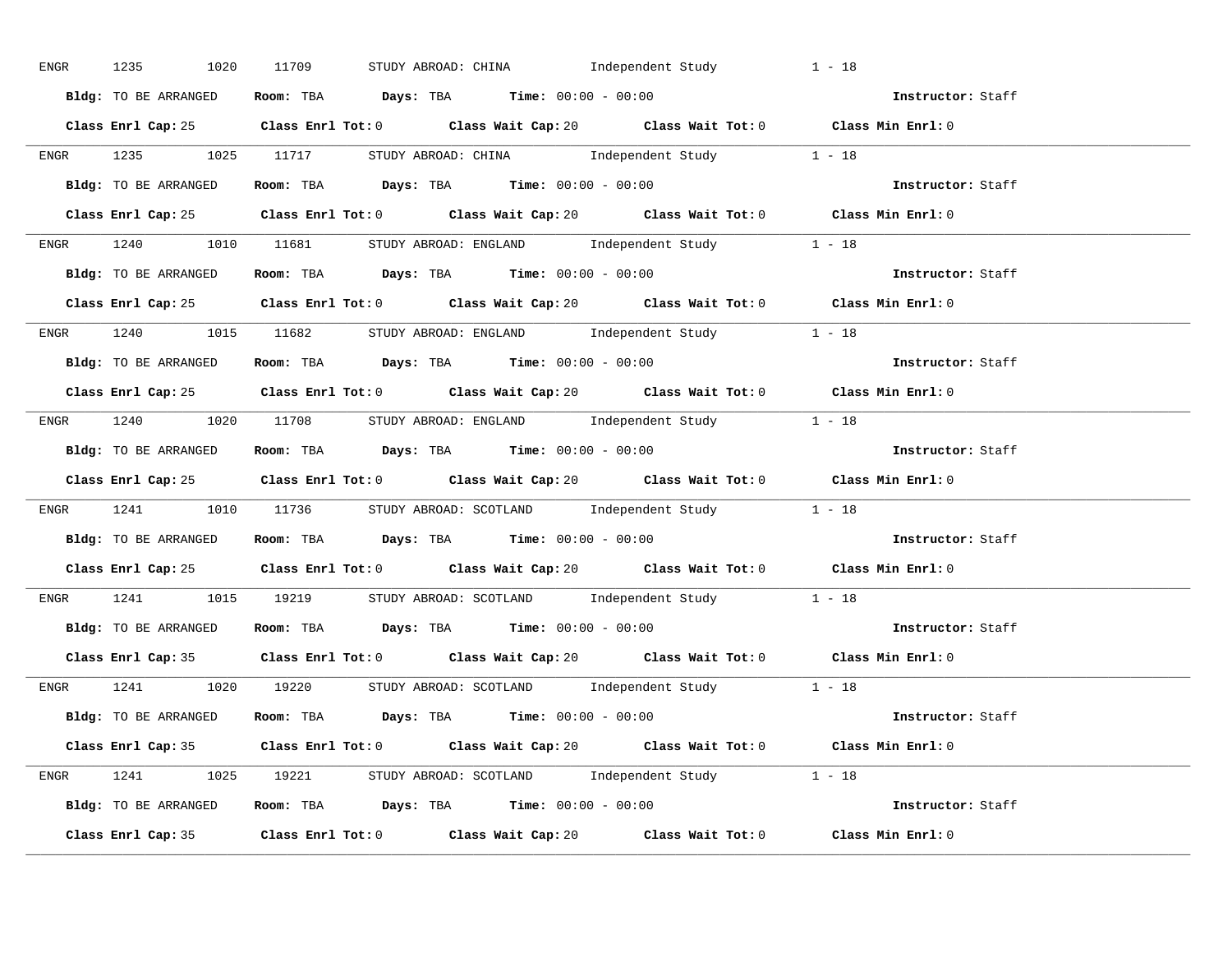### Report ID: SR201 **University of Pittsburgh** Page No. 116 of 173 **Schedule of Classes for Summer Term 2020-2021** Run Date: 11/06/2020 **Summer Term** Run Time: 20:00:14

| Catalog Nbr Section Class Nbr<br>Subject | Course Title                                                                                | Component         | Units<br>Topics   |
|------------------------------------------|---------------------------------------------------------------------------------------------|-------------------|-------------------|
| 1241<br>1030<br>ENGR                     | STUDY ABROAD: SCOTLAND<br>19222                                                             | Independent Study | $1 - 18$          |
| Bldg: TO BE ARRANGED                     | Room: TBA $Days:$ TBA $Time: 00:00 - 00:00$                                                 |                   | Instructor: Staff |
|                                          | Class Enrl Cap: 35 Class Enrl Tot: 0 Class Wait Cap: 20 Class Wait Tot: 0 Class Min Enrl: 0 |                   |                   |
| ENGR 1241 1035 19223                     | STUDY ABROAD: SCOTLAND Independent Study                                                    |                   | $1 - 18$          |
| Bldg: TO BE ARRANGED                     | Room: TBA $Days:$ TBA $Time:$ 00:00 - 00:00                                                 |                   | Instructor: Staff |
|                                          | Class Enrl Cap: 35 Class Enrl Tot: 0 Class Wait Cap: 20 Class Wait Tot: 0 Class Min Enrl: 0 |                   |                   |
|                                          | ENGR 1241 1040 19224 STUDY ABROAD: SCOTLAND Independent Study 1 - 18                        |                   |                   |
| Bldg: TO BE ARRANGED                     | Room: TBA $Days: TBA$ Time: $00:00 - 00:00$                                                 |                   | Instructor: Staff |
|                                          | Class Enrl Cap: 35 Class Enrl Tot: 0 Class Wait Cap: 20 Class Wait Tot: 0 Class Min Enrl: 0 |                   |                   |
|                                          | ENGR 1242 1010 11856 STUDY ABROAD: INDIA Independent Study                                  |                   | $1 - 18$          |
| Bldg: TO BE ARRANGED                     | Room: TBA Days: TBA Time: $00:00 - 00:00$                                                   |                   | Instructor: Staff |
|                                          | Class Enrl Cap: 35 Class Enrl Tot: 0 Class Wait Cap: 20 Class Wait Tot: 0 Class Min Enrl: 0 |                   |                   |
|                                          | ENGR 1242 1020 11857 STUDY ABROAD: INDIA Independent Study 1 - 18                           |                   |                   |
| Bldg: TO BE ARRANGED                     | Room: TBA $\rule{1em}{0.15mm}$ Days: TBA Time: $00:00 - 00:00$                              |                   | Instructor: Staff |
|                                          | Class Enrl Cap: 35 Class Enrl Tot: 0 Class Wait Cap: 20 Class Wait Tot: 0 Class Min Enrl: 0 |                   |                   |
| 1242<br>ENGR                             | 1030 11858 STUDY ABROAD: INDIA 1ndependent Study 1 - 18                                     |                   |                   |
| Bldg: TO BE ARRANGED                     | Room: TBA $\rule{1em}{0.15mm}$ Days: TBA Time: $00:00 - 00:00$                              |                   | Instructor: Staff |
|                                          | Class Enrl Cap: 35 Class Enrl Tot: 0 Class Wait Cap: 20 Class Wait Tot: 0 Class Min Enrl: 0 |                   |                   |
|                                          | ENGR 1242 1040 11859 STUDY ABROAD: INDIA Independent Study 1 - 18                           |                   |                   |
| Bldg: TO BE ARRANGED                     | Room: TBA $Days:$ TBA $Time: 00:00 - 00:00$                                                 |                   | Instructor: Staff |
|                                          | Class Enrl Cap: 35 Class Enrl Tot: 0 Class Wait Cap: 20 Class Wait Tot: 0 Class Min Enrl: 0 |                   |                   |
| 1242<br>ENGR                             | 1050 11860 STUDY ABROAD: INDIA Independent Study 1 - 18                                     |                   |                   |
| Bldg: TO BE ARRANGED                     | Room: TBA $Days:$ TBA $Time: 00:00 - 00:00$                                                 |                   | Instructor: Staff |
|                                          | Class Enrl Cap: 35 Class Enrl Tot: 0 Class Wait Cap: 20 Class Wait Tot: 0 Class Min Enrl: 0 |                   |                   |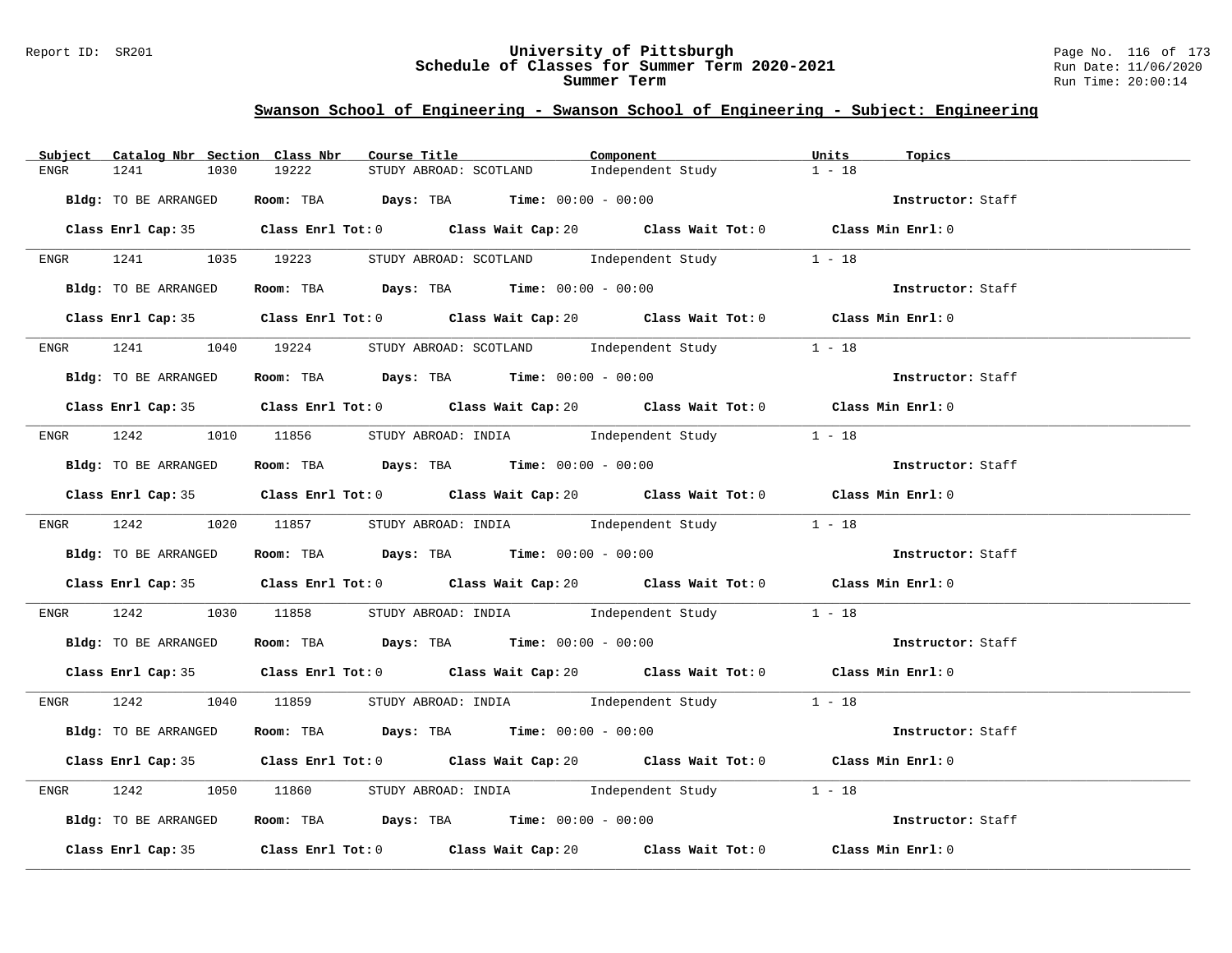| ENGR | 1242<br>1060         | STUDY ABROAD: INDIA Independent Study<br>11861                                              | $1 - 18$          |
|------|----------------------|---------------------------------------------------------------------------------------------|-------------------|
|      | Bldg: TO BE ARRANGED | Room: TBA $Days:$ TBA $Time: 00:00 - 00:00$                                                 | Instructor: Staff |
|      |                      | Class Enrl Cap: 35 Class Enrl Tot: 0 Class Wait Cap: 20 Class Wait Tot: 0 Class Min Enrl: 0 |                   |
|      |                      | ENGR 1245 1010 11679 STUDYABROAD: IRELAND Independent Study 1 - 18                          |                   |
|      | Bldg: TO BE ARRANGED | Room: TBA $\rule{1em}{0.15mm}$ Days: TBA Time: $00:00 - 00:00$                              | Instructor: Staff |
|      |                      | Class Enrl Cap: 1 Class Enrl Tot: 0 Class Wait Cap: 1 Class Wait Tot: 0 Class Min Enrl: 0   |                   |
|      |                      | ENGR 1245 1015 11678 STUDYABROAD: IRELAND Independent Study 1 - 18                          |                   |
|      |                      | Bldg: TO BE ARRANGED Room: TBA Days: TBA Time: 00:00 - 00:00                                | Instructor: Staff |
|      |                      | Class Enrl Cap: 1 Class Enrl Tot: 0 Class Wait Cap: 1 Class Wait Tot: 0 Class Min Enrl: 0   |                   |
|      |                      | ENGR 1245 1020 11673 STUDY ABROAD: IRELAND Independent Study 1 - 18                         |                   |
|      |                      | Bldg: TO BE ARRANGED Room: TBA Days: TBA Time: 00:00 - 00:00                                | Instructor: Staff |
|      |                      | Class Enrl Cap: 1 Class Enrl Tot: 0 Class Wait Cap: 1 Class Wait Tot: 0 Class Min Enrl: 0   |                   |
|      |                      | ENGR 1245 1025 11674 STUDYABROAD: IRELAND Independent Study 1 - 18                          |                   |
|      |                      | Bldg: TO BE ARRANGED ROOM: TBA Days: TBA Time: 00:00 - 00:00                                | Instructor: Staff |
|      |                      | Class Enrl Cap: 1 Class Enrl Tot: 0 Class Wait Cap: 1 Class Wait Tot: 0 Class Min Enrl: 0   |                   |
|      |                      | ENGR 1250 1010 11685 STUDY ABROAD: JAPAN Independent Study 1 - 18                           |                   |
|      |                      | <b>Bldg:</b> TO BE ARRANGED <b>ROOM:</b> TBA <b>Days:</b> TBA <b>Time:</b> $00:00 - 00:00$  | Instructor: Staff |
|      |                      |                                                                                             |                   |
|      |                      | Class Enrl Cap: 25 Class Enrl Tot: 0 Class Wait Cap: 20 Class Wait Tot: 0 Class Min Enrl: 0 |                   |
|      |                      | ENGR 1250 1015 11686 STUDY ABROAD: JAPAN Independent Study 1 - 18                           |                   |
|      |                      | Bldg: TO BE ARRANGED Room: TBA Days: TBA Time: 00:00 - 00:00                                | Instructor: Staff |
|      |                      | Class Enrl Cap: 25 Class Enrl Tot: 0 Class Wait Cap: 20 Class Wait Tot: 0 Class Min Enrl: 0 |                   |
|      |                      | ENGR 1257 1010 16715 EXCHANGE: GLOBEX IN CHINA Independent Study 1 - 18                     |                   |
|      |                      | <b>Bldg:</b> TO BE ARRANGED <b>Room:</b> TBA <b>Days:</b> TBA <b>Time:</b> $00:00 - 00:00$  | Instructor: Staff |
|      |                      | Class Enrl Cap: 30 Class Enrl Tot: 0 Class Wait Cap: 20 Class Wait Tot: 0 Class Min Enrl: 0 |                   |
|      |                      | ENGR 1257 1015 16716 EXCHANGE: GLOBEX IN CHINA Independent Study 1 - 18                     |                   |
|      |                      | Bldg: TO BE ARRANGED Room: TBA Days: TBA Time: $00:00 - 00:00$                              |                   |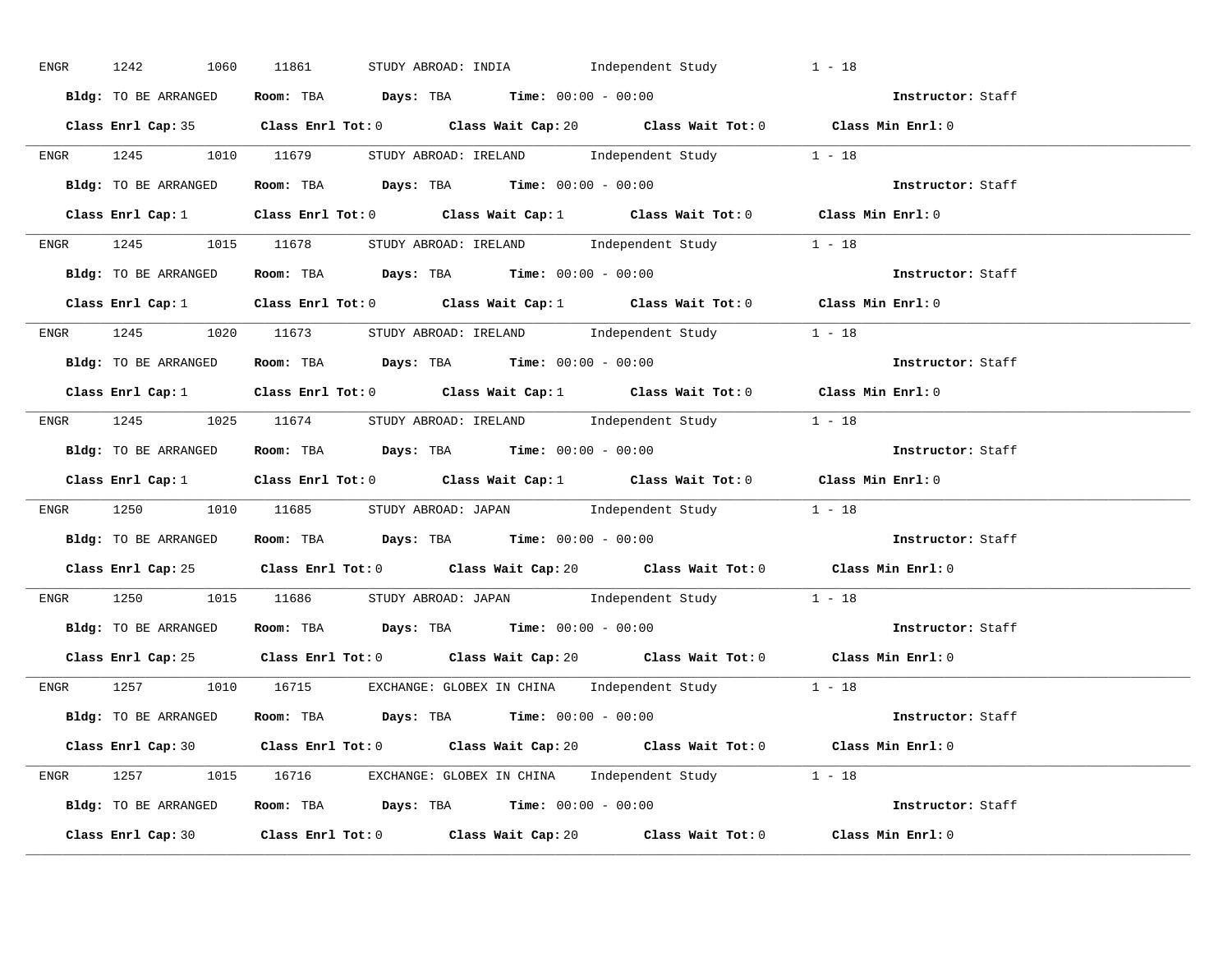### Report ID: SR201 **University of Pittsburgh** Page No. 118 of 173 **Schedule of Classes for Summer Term 2020-2021** Run Date: 11/06/2020 **Summer Term** Run Time: 20:00:14

| Subject              | Catalog Nbr Section Class Nbr<br>Course Title                                    | Component<br>Units<br>Topics                                                                |  |
|----------------------|----------------------------------------------------------------------------------|---------------------------------------------------------------------------------------------|--|
| 1257<br>ENGR         | EXCHANGE: GLOBEX IN CHINA Independent Study<br>16717<br>1020                     | $1 - 18$                                                                                    |  |
| Bldg: TO BE ARRANGED | Room: TBA $\rule{1em}{0.15mm}$ Days: TBA Time: $00:00 - 00:00$                   | Instructor: Staff                                                                           |  |
|                      |                                                                                  | Class Enrl Cap: 30 Class Enrl Tot: 0 Class Wait Cap: 20 Class Wait Tot: 0 Class Min Enrl: 0 |  |
| ENGR                 | 1257 1025 16718 EXCHANGE: GLOBEX IN CHINA Independent Study 1 - 18               |                                                                                             |  |
| Bldg: TO BE ARRANGED | Room: TBA $Days:$ TBA $Time: 00:00 - 00:00$                                      | Instructor: Staff                                                                           |  |
|                      |                                                                                  | Class Enrl Cap: 30 Class Enrl Tot: 0 Class Wait Cap: 20 Class Wait Tot: 0 Class Min Enrl: 0 |  |
|                      | ENGR 1257 1030 16719 EXCHANGE: GLOBEX IN CHINA Independent Study                 | $1 - 18$                                                                                    |  |
| Bldg: TO BE ARRANGED | Room: TBA $Days:$ TBA $Time: 00:00 - 00:00$                                      | Instructor: Staff                                                                           |  |
|                      |                                                                                  | Class Enrl Cap: 30 Class Enrl Tot: 0 Class Wait Cap: 20 Class Wait Tot: 0 Class Min Enrl: 0 |  |
| ENGR                 | 1257 1040 19202 EXCHANGE: GLOBEX IN CHINA Independent Study 1 - 18               |                                                                                             |  |
| Bldg: TO BE ARRANGED | Room: TBA $Days:$ TBA $Time: 00:00 - 00:00$                                      | Instructor: Staff                                                                           |  |
|                      |                                                                                  | Class Enrl Cap: 35 Class Enrl Tot: 0 Class Wait Cap: 20 Class Wait Tot: 0 Class Min Enrl: 0 |  |
| 1260<br>ENGR         | 1010<br>11663                                                                    | STUDY ABROAD: AUSTRIA 1ndependent Study<br>$1 - 18$                                         |  |
| Bldg: TO BE ARRANGED | Room: TBA $Days:$ TBA $Time:$ $00:00 - 00:00$                                    | Instructor: Staff                                                                           |  |
|                      |                                                                                  | Class Enrl Cap: 25 Class Enrl Tot: 0 Class Wait Cap: 20 Class Wait Tot: 0 Class Min Enrl: 0 |  |
| 1260 1015<br>ENGR    | 11662<br>STUDY ABROAD: AUSTRIA 1ndependent Study                                 | $1 - 18$                                                                                    |  |
| Bldg: TO BE ARRANGED | Room: TBA $\rule{1em}{0.15mm}$ Days: TBA $\rule{1.15mm}{}$ Time: $00:00 - 00:00$ | Instructor: Staff                                                                           |  |
|                      |                                                                                  | Class Enrl Cap: 25 Class Enrl Tot: 0 Class Wait Cap: 20 Class Wait Tot: 0 Class Min Enrl: 0 |  |
| 1260 1020<br>ENGR    |                                                                                  | $1 - 18$                                                                                    |  |
| Bldg: TO BE ARRANGED | Room: TBA $Days:$ TBA $Time: 00:00 - 00:00$                                      | Instructor: Staff                                                                           |  |
|                      |                                                                                  | Class Enrl Cap: 25 Class Enrl Tot: 0 Class Wait Cap: 20 Class Wait Tot: 0 Class Min Enrl: 0 |  |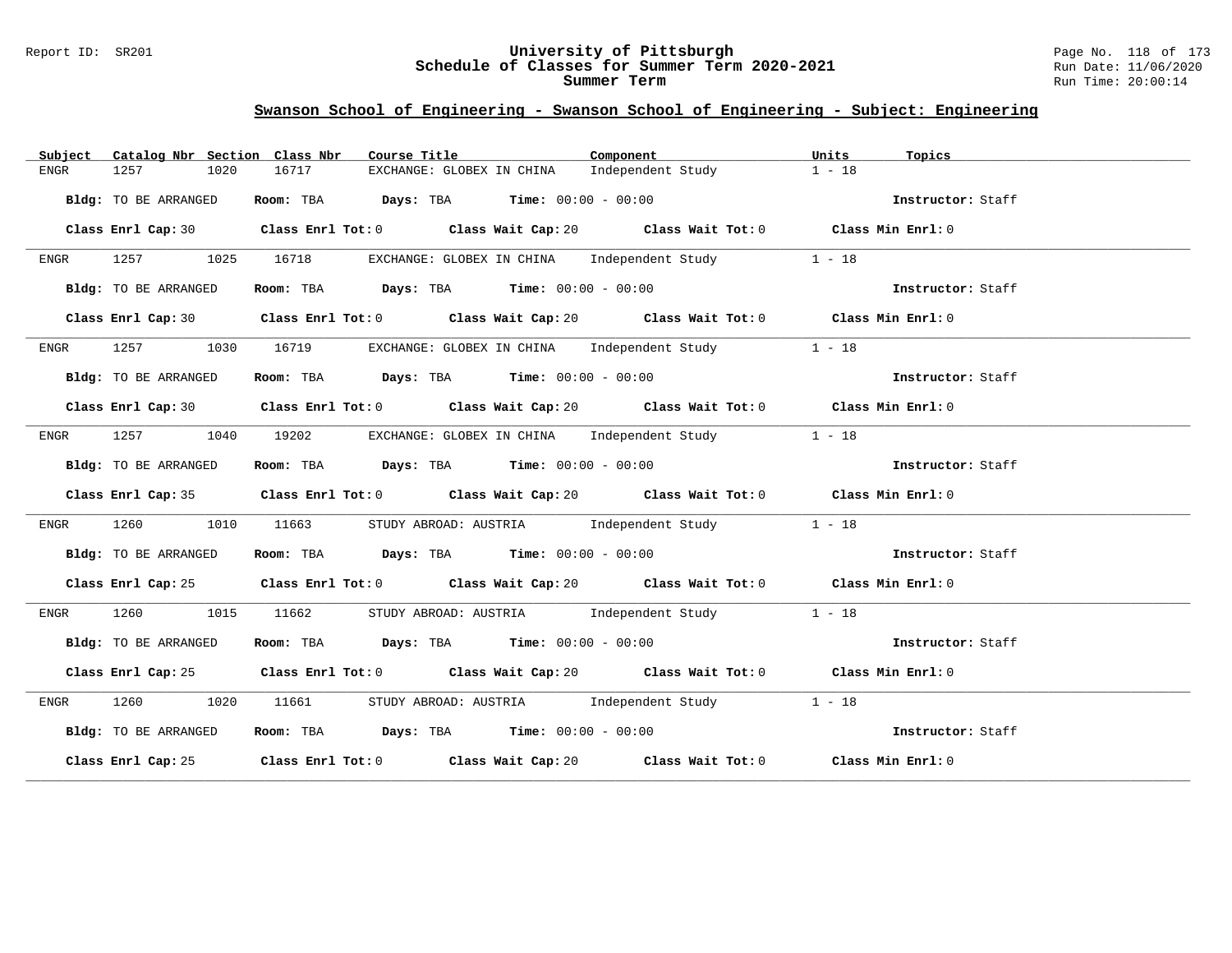#### Report ID: SR201 **University of Pittsburgh** Page No. 119 of 173 **Schedule of Classes for Summer Term 2020-2021** Run Date: 11/06/2020 **Summer Term** Run Time: 20:00:14

| Catalog Nbr Section Class Nbr<br>Subject                                               | Course Title<br>Component                      | Units<br>Topics   |
|----------------------------------------------------------------------------------------|------------------------------------------------|-------------------|
| <b>ENGR</b><br>1264<br>18202<br>1010                                                   | STUDY ABROAD: CZECH REPUBLIC Independent Study | $1 - 18$          |
| Room: TBA<br>Bldg: TO BE ARRANGED                                                      | Days: TBA<br>Time: $00:00 - 00:00$             | Instructor: Staff |
| Class Enrl Cap: 30<br>Class Enrl Tot: 0                                                | Class Wait Cap: 20<br>Class Wait Tot: 0        | Class Min Enrl: 0 |
| Attributes: Russian & East European Studies                                            |                                                |                   |
| 1264<br>1015<br>18203<br>ENGR                                                          | STUDY ABROAD: CZECH REPUBLIC Independent Study | $1 - 18$          |
| Bldg: TO BE ARRANGED<br>Room: TBA                                                      | <b>Time:</b> $00:00 - 00:00$<br>Days: TBA      | Instructor: Staff |
| Class Enrl Cap: 30<br>Class Enrl Tot: 0<br>Attributes: Russian & East European Studies | Class Wait Cap: 20<br>Class Wait Tot: 0        | Class Min Enrl: 0 |
| 1020<br>18204<br>1264<br>ENGR                                                          | STUDY ABROAD: CZECH REPUBLIC Independent Study | $1 - 18$          |
| Bldg: TO BE ARRANGED<br>Room: TBA                                                      | Days: TBA<br><b>Time:</b> $00:00 - 00:00$      | Instructor: Staff |
| Class Enrl Cap: 30<br>Class Enrl Tot: 0<br>Attributes: Russian & East European Studies | Class Wait Cap: 20<br>Class Wait Tot: 0        | Class Min Enrl: 0 |
| 1264<br>1025<br>18205<br>ENGR                                                          | STUDY ABROAD: CZECH REPUBLIC Independent Study | $1 - 18$          |
| Bldg: TO BE ARRANGED<br>Room: TBA                                                      | Days: TBA<br><b>Time:</b> $00:00 - 00:00$      | Instructor: Staff |
| Class Enrl Cap: 30<br>Class Enrl Tot: 0<br>Attributes: Russian & East European Studies | Class Wait Cap: 20<br>Class Wait Tot: 0        | Class Min Enrl: 0 |
| 1264<br>1030<br>18206<br>ENGR                                                          | STUDY ABROAD: CZECH REPUBLIC Independent Study | $1 - 18$          |
| Room: TBA<br>Bldg: TO BE ARRANGED                                                      | Time: $00:00 - 00:00$<br>Days: TBA             | Instructor: Staff |
| Class Enrl Tot: 0<br>Class Enrl Cap: 30<br>Attributes: Russian & East European Studies | Class Wait Cap: 20<br>Class Wait Tot: 0        | Class Min Enrl: 0 |
| <b>ENGR</b><br>1264<br>1035<br>18207                                                   | STUDY ABROAD: CZECH REPUBLIC Independent Study | $1 - 18$          |
| <b>Bldg:</b> TO BE ARRANGED<br>Room: TBA                                               | Days: TBA<br><b>Time:</b> $00:00 - 00:00$      | Instructor: Staff |
| Class Enrl Cap: 30<br>Class Enrl Tot: 0<br>Attributes: Russian & East European Studies | Class Wait Cap: 20<br>Class Wait Tot: 0        | Class Min Enrl: 0 |
| 11724<br><b>ENGR</b><br>1265<br>1010                                                   | STUDY ABROAD: ITALY<br>Independent Study       | $1 - 18$          |
| Bldg: TO BE ARRANGED<br>Room: TBA                                                      | Days: TBA<br><b>Time:</b> $00:00 - 00:00$      | Instructor: Staff |
| Class Enrl Tot: 0<br>Class Enrl Cap: 25                                                | Class Wait Tot: 0<br>Class Wait Cap: 20        | Class Min Enrl: 0 |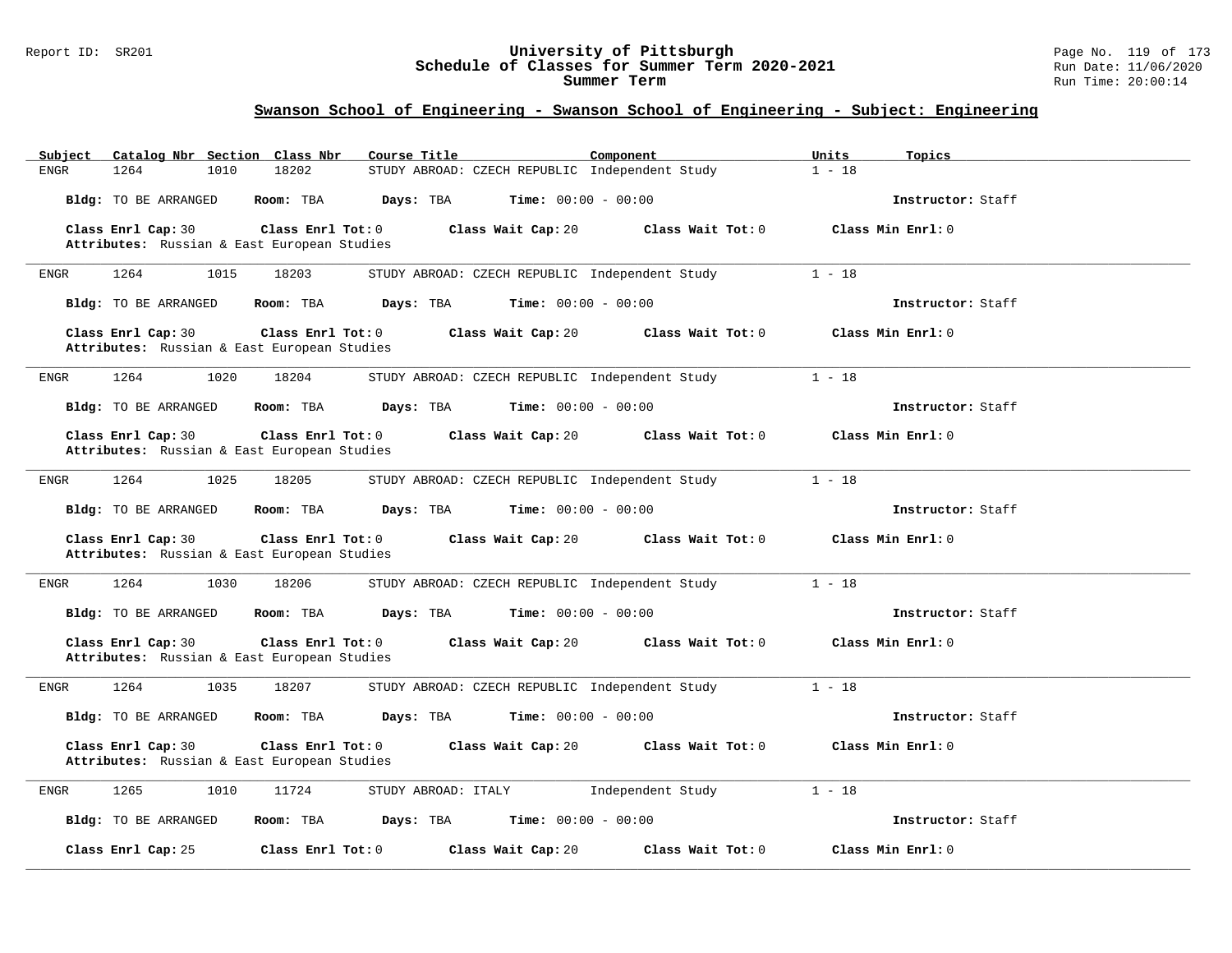| ENGR | 1265 1015 11725      | STUDY ABROAD: ITALY 1ndependent Study                                                       | $1 - 18$          |
|------|----------------------|---------------------------------------------------------------------------------------------|-------------------|
|      | Bldg: TO BE ARRANGED | Room: TBA $Days:$ TBA $Time: 00:00 - 00:00$                                                 | Instructor: Staff |
|      |                      | Class Enrl Cap: 25 Class Enrl Tot: 0 Class Wait Cap: 20 Class Wait Tot: 0 Class Min Enrl: 0 |                   |
|      |                      | ENGR 1265 1020 11863 STUDY ABROAD: ITALY Independent Study 1 - 18                           |                   |
|      | Bldg: TO BE ARRANGED | Room: TBA $Days:$ TBA $Time:$ $00:00 - 00:00$                                               | Instructor: Staff |
|      |                      | Class Enrl Cap: 25 Class Enrl Tot: 0 Class Wait Cap: 20 Class Wait Tot: 0 Class Min Enrl: 0 |                   |
|      |                      | ENGR 1265 1030 11864 STUDY ABROAD: ITALY Independent Study 1 - 18                           |                   |
|      |                      | Bldg: TO BE ARRANGED Room: TBA Days: TBA Time: 00:00 - 00:00                                | Instructor: Staff |
|      |                      | Class Enrl Cap: 25 Class Enrl Tot: 0 Class Wait Cap: 20 Class Wait Tot: 0 Class Min Enrl: 0 |                   |
|      |                      | ENGR 1265 1050 11874 STUDY ABROAD: ITALY Independent Study 1 - 18                           |                   |
|      | Bldg: TO BE ARRANGED | Room: TBA $\rule{1em}{0.15mm}$ Days: TBA $\rule{1.15mm}]{0.15mm}$ Time: $00:00 - 00:00$     | Instructor: Staff |
|      |                      | Class Enrl Cap: 35 Class Enrl Tot: 0 Class Wait Cap: 20 Class Wait Tot: 0 Class Min Enrl: 0 |                   |
|      |                      | ENGR 1270 1010 11683 STUDYABROAD: AUSTRALIA Independent Study 1 - 18                        |                   |
|      | Bldg: TO BE ARRANGED | Room: TBA $\rule{1em}{0.15mm}$ Days: TBA $\qquad$ Time: $00:00 - 00:00$                     | Instructor: Staff |
|      |                      | Class Enrl Cap: 25 Class Enrl Tot: 0 Class Wait Cap: 20 Class Wait Tot: 0 Class Min Enrl: 0 |                   |
|      |                      | ENGR 1270 1015 11731 STUDYABROAD: AUSTRALIA Independent Study 1 - 18                        |                   |
|      |                      | <b>Bldg:</b> TO BE ARRANGED <b>ROOM:</b> TBA <b>Days:</b> TBA <b>Time:</b> $00:00 - 00:00$  | Instructor: Staff |
|      |                      | Class Enrl Cap: 25 Class Enrl Tot: 0 Class Wait Cap: 20 Class Wait Tot: 0 Class Min Enrl: 0 |                   |
|      |                      | ENGR 1270 1020 11684 STUDY ABROAD: AUSTRALIA Independent Study 1 - 18                       |                   |
|      |                      | Bldg: TO BE ARRANGED Room: TBA Days: TBA Time: 00:00 - 00:00                                | Instructor: Staff |
|      |                      | Class Enrl Cap: 25 Class Enrl Tot: 0 Class Wait Cap: 20 Class Wait Tot: 0 Class Min Enrl: 0 |                   |
|      |                      | ENGR 1270 1025 11718 STUDY ABROAD: AUSTRALIA Independent Study 1 - 18                       |                   |
|      |                      | <b>Bldg:</b> TO BE ARRANGED <b>Room:</b> TBA <b>Days:</b> TBA <b>Time:</b> $00:00 - 00:00$  | Instructor: Staff |
|      |                      | Class Enrl Cap: 25 Class Enrl Tot: 0 Class Wait Cap: 20 Class Wait Tot: 0 Class Min Enrl: 0 |                   |
|      |                      | ENGR 1270 1050 11873 STUDY ABROAD: AUSTRALIA Independent Study 1 - 18                       |                   |
|      |                      | Bldg: TO BE ARRANGED Room: TBA Days: TBA Time: $00:00 - 00:00$                              |                   |
|      |                      | Class Enrl Cap: 35 Class Enrl Tot: 0 Class Wait Cap: 20 Class Wait Tot: 0                   | Class Min Enrl: 0 |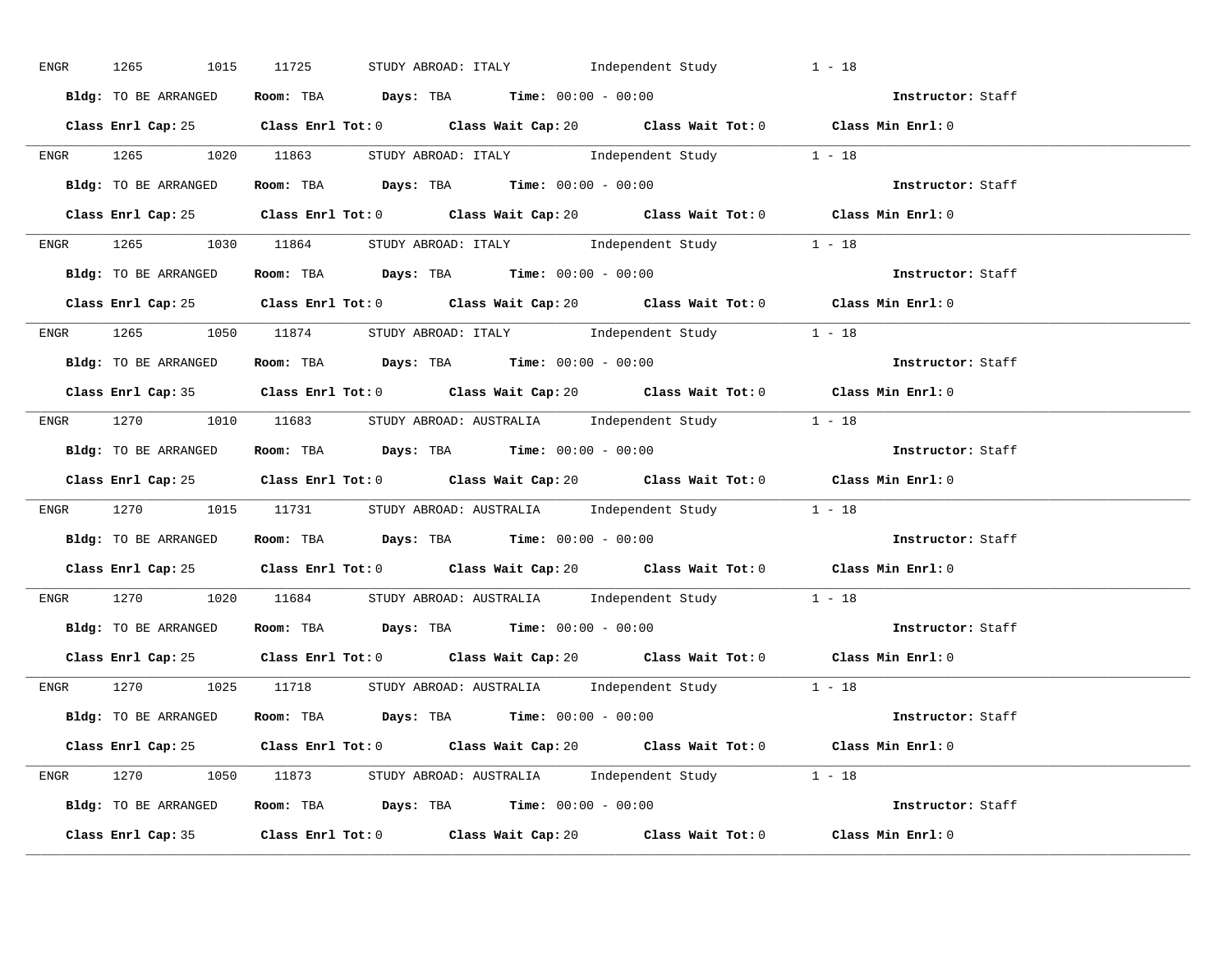### Report ID: SR201 **University of Pittsburgh** Page No. 121 of 173 **Schedule of Classes for Summer Term 2020-2021** Run Date: 11/06/2020 **Summer Term** Run Time: 20:00:14

| Catalog Nbr Section Class Nbr<br>Subject | Course Title<br>Component                                                                                            | Units<br>Topics              |
|------------------------------------------|----------------------------------------------------------------------------------------------------------------------|------------------------------|
| 1276<br>ENGR<br>1010                     | ENGR DSGN SOCL CHNG: S. AFRICAIndependent Study<br>18461                                                             | $\mathbf{3}$                 |
| Bldg: TBA                                | Room: TBA $Days:$ TBA $Time: 00:00 - 00:00$                                                                          | Instructor: Staff            |
| Class Enrl Cap: 30                       | Class Enrl Tot: $0$ Class Wait Cap: $20$ Class Wait Tot: $0$<br>Room Characteristics: PeopleSoft - Scheduled (PS)(1) | Class Min Enrl: 0            |
| ENGR<br>1276IS<br>1010                   | 19261<br>ENGR DSGN SOC CHNG:S AFRICA ISIndependent Study                                                             | $\Omega$                     |
|                                          |                                                                                                                      |                              |
| Bldg: TO BE ARRANGED                     | Room: TBA $\rule{1em}{0.15mm}$ Days: TBA $\rule{1.5mm}{0.15mm}$ Time: $00:00 - 00:00$                                | Instructor: Lalley, Kristine |
| Class Enrl Cap: 35                       | Class Enrl Tot: 0 $\qquad$ Class Wait Cap: 20 $\qquad$ Class Wait Tot: 0                                             | Class Min Enrl: 0            |
| 12760S<br>1010<br>ENGR                   | 19262<br>ENGR DSGN SOC CHNG:S AFRICA OSIndependent Study                                                             | $\overline{0}$               |
| Bldg: TO BE ARRANGED                     | Room: TBA $Days:$ TBA $Time: 00:00 - 00:00$                                                                          | Instructor: Lalley, Kristine |
|                                          | Class Enrl Cap: 35 Class Enrl Tot: 0 Class Wait Cap: 20 Class Wait Tot: 0 Class Min Enrl: 0                          |                              |
| 1280<br>1010<br>ENGR                     | STUDY ABROAD: GERMANY 1ndependent Study<br>11664                                                                     | $1 - 18$                     |
| Bldg: TO BE ARRANGED                     | Room: TBA $Days: TBA$ Time: $00:00 - 00:00$                                                                          | Instructor: Staff            |
|                                          | Class Enrl Cap: 25 Class Enrl Tot: 0 Class Wait Cap: 20 Class Wait Tot: 0 Class Min Enrl: 0                          |                              |
| 1280 1015 11665<br>ENGR                  | STUDY ABROAD: GERMANY Independent Study                                                                              | $1 - 18$                     |
| Bldg: TO BE ARRANGED                     | Room: TBA $Days:$ TBA Time: $00:00 - 00:00$                                                                          | Instructor: Staff            |
|                                          | Class Enrl Cap: 25 Class Enrl Tot: 0 Class Wait Cap: 20 Class Wait Tot: 0 Class Min Enrl: 0                          |                              |
| 1280<br>1020<br>ENGR                     | 11666<br>STUDY ABROAD: GERMANY Independent Study                                                                     | $1 - 18$                     |
| Bldg: TO BE ARRANGED                     | Room: TBA $Days:$ TBA $Time: 00:00 - 00:00$                                                                          | Instructor: Staff            |
|                                          | Class Enrl Cap: 25 Class Enrl Tot: 0 Class Wait Cap: 20 Class Wait Tot: 0 Class Min Enrl: 0                          |                              |
| 1280<br>1050<br>ENGR                     | 11872<br>STUDY ABROAD: GERMANY Independent Study                                                                     | $1 - 18$                     |
| Bldg: TO BE ARRANGED                     | Room: TBA $Days: TBA$ Time: $00:00 - 00:00$                                                                          | Instructor: Staff            |
|                                          | Class Enrl Cap: 35 Class Enrl Tot: 0 Class Wait Cap: 20 Class Wait Tot: 0                                            | Class Min Enrl: 0            |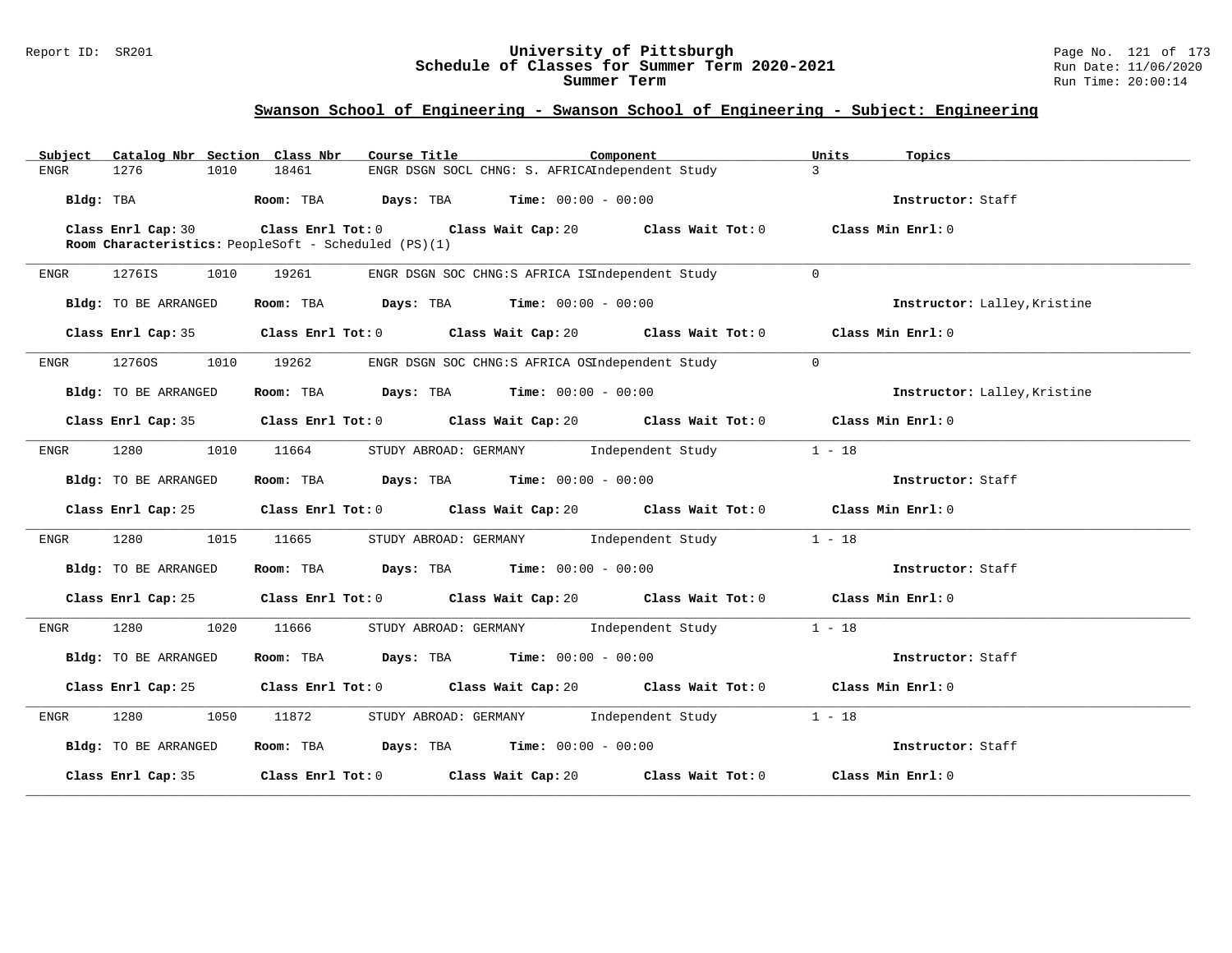### Report ID: SR201 **University of Pittsburgh** Page No. 122 of 173 **Schedule of Classes for Summer Term 2020-2021** Run Date: 11/06/2020 **Summer Term** Run Time: 20:00:14

| Catalog Nbr Section Class Nbr<br>Subject | Course Title                                                                                | Component         | Units<br>Topics              |
|------------------------------------------|---------------------------------------------------------------------------------------------|-------------------|------------------------------|
| 1280<br>1060<br><b>ENGR</b>              | 14818<br>STUDY ABROAD: GERMANY                                                              | Independent Study | $1 - 18$                     |
| Bldg: TO BE ARRANGED                     | Room: TBA $Days:$ TBA $Time: 00:00 - 00:00$                                                 |                   | Instructor: Staff            |
|                                          | Class Enrl Cap: 35 Class Enrl Tot: 0 Class Wait Cap: 20 Class Wait Tot: 0 Class Min Enrl: 0 |                   |                              |
|                                          | ENGR 1280 1070 14819 STUDY ABROAD: GERMANY Independent Study                                |                   | $1 - 18$                     |
| Bldg: TO BE ARRANGED                     | Room: TBA $Days:$ TBA $Time: 00:00 - 00:00$                                                 |                   | Instructor: Staff            |
|                                          | Class Enrl Cap: 35 Class Enrl Tot: 0 Class Wait Cap: 20 Class Wait Tot: 0 Class Min Enrl: 0 |                   |                              |
| 1280 7280<br>ENGR                        | 1080 14820 STUDY ABROAD: GERMANY Independent Study 1 - 18                                   |                   |                              |
| Bldg: TO BE ARRANGED                     | Room: TBA $Days:$ TBA $Time: 00:00 - 00:00$                                                 |                   | Instructor: Staff            |
|                                          | Class Enrl Cap: 35 Class Enrl Tot: 0 Class Wait Cap: 20 Class Wait Tot: 0 Class Min Enrl: 0 |                   |                              |
|                                          | ENGR 1280 1090 19200 STUDY ABROAD: GERMANY Independent Study 1 - 18                         |                   |                              |
| Bldg: TO BE ARRANGED                     | Room: TBA $Days:$ TBA $Time: 00:00 - 00:00$                                                 |                   | Instructor: Staff            |
|                                          | Class Enrl Cap: 35 Class Enrl Tot: 0 Class Wait Cap: 20 Class Wait Tot: 0 Class Min Enrl: 0 |                   |                              |
|                                          | ENGR 1280 1095 19201 STUDY ABROAD: GERMANY Independent Study 1 - 18                         |                   |                              |
| Bldg: TO BE ARRANGED                     | Room: TBA $\rule{1em}{0.15mm}$ Days: TBA Time: $00:00 - 00:00$                              |                   | Instructor: Staff            |
|                                          | Class Enrl Cap: 35 Class Enrl Tot: 0 Class Wait Cap: 20 Class Wait Tot: 0 Class Min Enrl: 0 |                   |                              |
| ENGR                                     | 1010 18398 CLEAN ENERGY GRID ENGR UG Independent Study 3                                    |                   |                              |
| Bldg: TO BE ARRANGED                     | Room: TBA $Days:$ TBA Time: $00:00 - 00:00$                                                 |                   | Instructor: Reed, Gregory F. |
|                                          | Class Enrl Cap: 35 Class Enrl Tot: 0 Class Wait Cap: 20 Class Wait Tot: 0 Class Min Enrl: 0 |                   |                              |
|                                          | ENGR 1281 1020 19205 CLEAN ENERGY GRID ENGR UG Independent Study 3                          |                   |                              |
| Bldg: TO BE ARRANGED                     | Room: TBA $Days:$ TBA $Time: 00:00 - 00:00$                                                 |                   | Instructor: Lalley, Kristine |
|                                          | Class Enrl Cap: 35 Class Enrl Tot: 0 Class Wait Cap: 20 Class Wait Tot: 0                   |                   | Class Min Enrl: 0            |
| 1281IS<br>ENGR                           | 1010 18399 CLEAN ENERGY UG IS 1ndependent Study 0                                           |                   |                              |
| Bldg: TO BE ARRANGED                     | Room: TBA $\rule{1em}{0.15mm}$ Days: TBA $\rule{1.15mm}]{0.15mm}$ Time: $00:00 - 00:00$     |                   | Instructor: Staff            |
|                                          | Class Enrl Cap: 35 Class Enrl Tot: 0 Class Wait Cap: 20 Class Wait Tot: 0                   |                   | Class Min Enrl: 0            |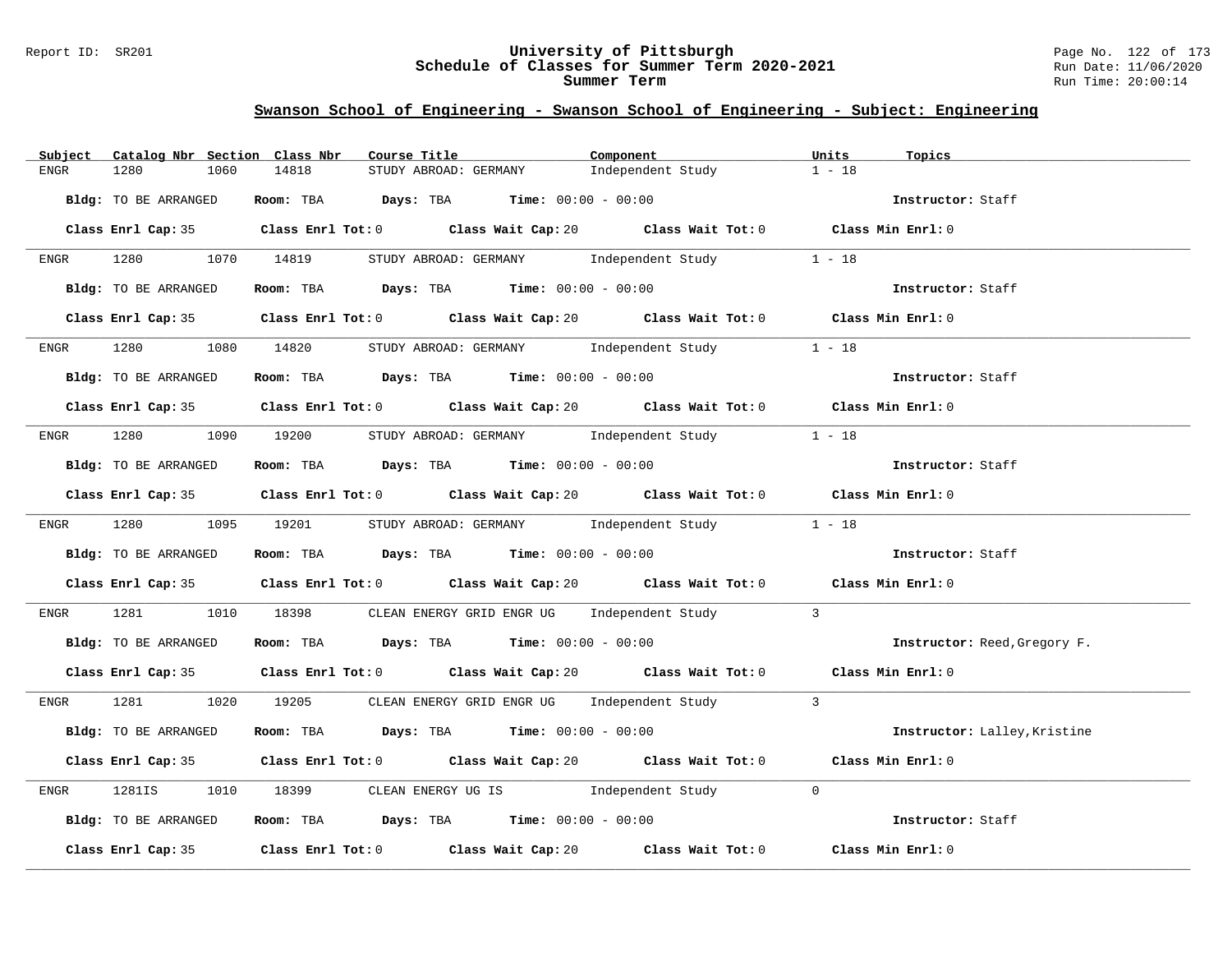| ENGR | 1281IS<br>1020       | CLEAN ENERGY UG IS [Independent Study<br>19204                                              | $\mathbf 0$                  |
|------|----------------------|---------------------------------------------------------------------------------------------|------------------------------|
|      | Bldg: TO BE ARRANGED | Room: TBA $Days:$ TBA $Time:$ $00:00 - 00:00$                                               | Instructor: Staff            |
|      |                      | Class Enrl Cap: 35 Class Enrl Tot: 0 Class Wait Cap: 20 Class Wait Tot: 0 Class Min Enrl: 0 |                              |
|      |                      | ENGR 12810S 1010 18400 CLEAN ENERGY UG OS Independent Study 0                               |                              |
|      | Bldg: TO BE ARRANGED | Room: TBA $Days:$ TBA $Time: 00:00 - 00:00$                                                 | Instructor: Staff            |
|      |                      | Class Enrl Cap: 35 Class Enrl Tot: 0 Class Wait Cap: 20 Class Wait Tot: 0                   | Class Min Enrl: 0            |
|      |                      | ENGR 12810S 1020 19203 CLEAN ENERGY UGOS Independent Study 0                                |                              |
|      |                      | Bldg: TO BE ARRANGED Room: TBA Days: TBA Time: 00:00 - 00:00                                | Instructor: Lalley, Kristine |
|      |                      | Class Enrl Cap: 35 Class Enrl Tot: 0 Class Wait Cap: 20 Class Wait Tot: 0 Class Min Enrl: 0 |                              |
|      |                      | ENGR 1282 1010 18397 GERMAN ENGINEERING CULTURE UG Independent Study 3                      |                              |
|      | Bldg: TO BE ARRANGED | Room: TBA $Days:$ TBA $Time:$ $00:00 - 00:00$                                               | Instructor: Lalley, Kristine |
|      |                      | Class Enrl Cap: 35 Class Enrl Tot: 0 Class Wait Cap: 20 Class Wait Tot: 0 Class Min Enrl: 0 |                              |
|      |                      | ENGR 1285 1010 11865 STUDY ABROAD: NEW ZEALAND Independent Study 1 - 18                     |                              |
|      | Bldg: TO BE ARRANGED | Room: TBA $Days:$ TBA Time: $00:00 - 00:00$                                                 | Instructor: Staff            |
|      |                      | Class Enrl Cap: 35 Class Enrl Tot: 0 Class Wait Cap: 20 Class Wait Tot: 0 Class Min Enrl: 0 |                              |
|      |                      | ENGR 1285 1020 11866 STUDY ABROAD: NEW ZEALAND Independent Study 1 - 18                     |                              |
|      |                      | Bldg: TO BE ARRANGED ROOM: TBA Days: TBA Time: 00:00 - 00:00                                | Instructor: Staff            |
|      |                      | Class Enrl Cap: 35 Class Enrl Tot: 0 Class Wait Cap: 20 Class Wait Tot: 0 Class Min Enrl: 0 |                              |
| ENGR |                      | 1285 1030 11867 STUDY ABROAD: NEW ZEALAND Independent Study 1 - 18                          |                              |
|      |                      | <b>Bldg:</b> TO BE ARRANGED <b>Room:</b> TBA <b>Days:</b> TBA <b>Time:</b> $00:00 - 00:00$  | Instructor: Staff            |
|      |                      | Class Enrl Cap: 35 Class Enrl Tot: 0 Class Wait Cap: 20 Class Wait Tot: 0 Class Min Enrl: 0 |                              |
|      |                      | ENGR 1285 1040 11868 STUDYABROAD: NEW ZEALAND Independent Study 1 - 18                      |                              |
|      | Bldg: TO BE ARRANGED | Room: TBA $Days:$ TBA $Time: 00:00 - 00:00$                                                 | Instructor: Staff            |
|      |                      | Class Enrl Cap: 35 Class Enrl Tot: 0 Class Wait Cap: 20 Class Wait Tot: 0 Class Min Enrl: 0 |                              |
|      |                      | ENGR 1285 1050 11869 STUDY ABROAD: NEW ZEALAND Independent Study 1 - 18                     |                              |
|      |                      | Bldg: TO BE ARRANGED Room: TBA Days: TBA Time: $00:00 - 00:00$                              |                              |
|      |                      | Class Enrl Cap: 35 Class Enrl Tot: 0 Class Wait Cap: 20 Class Wait Tot: 0                   | Class Min Enrl: 0            |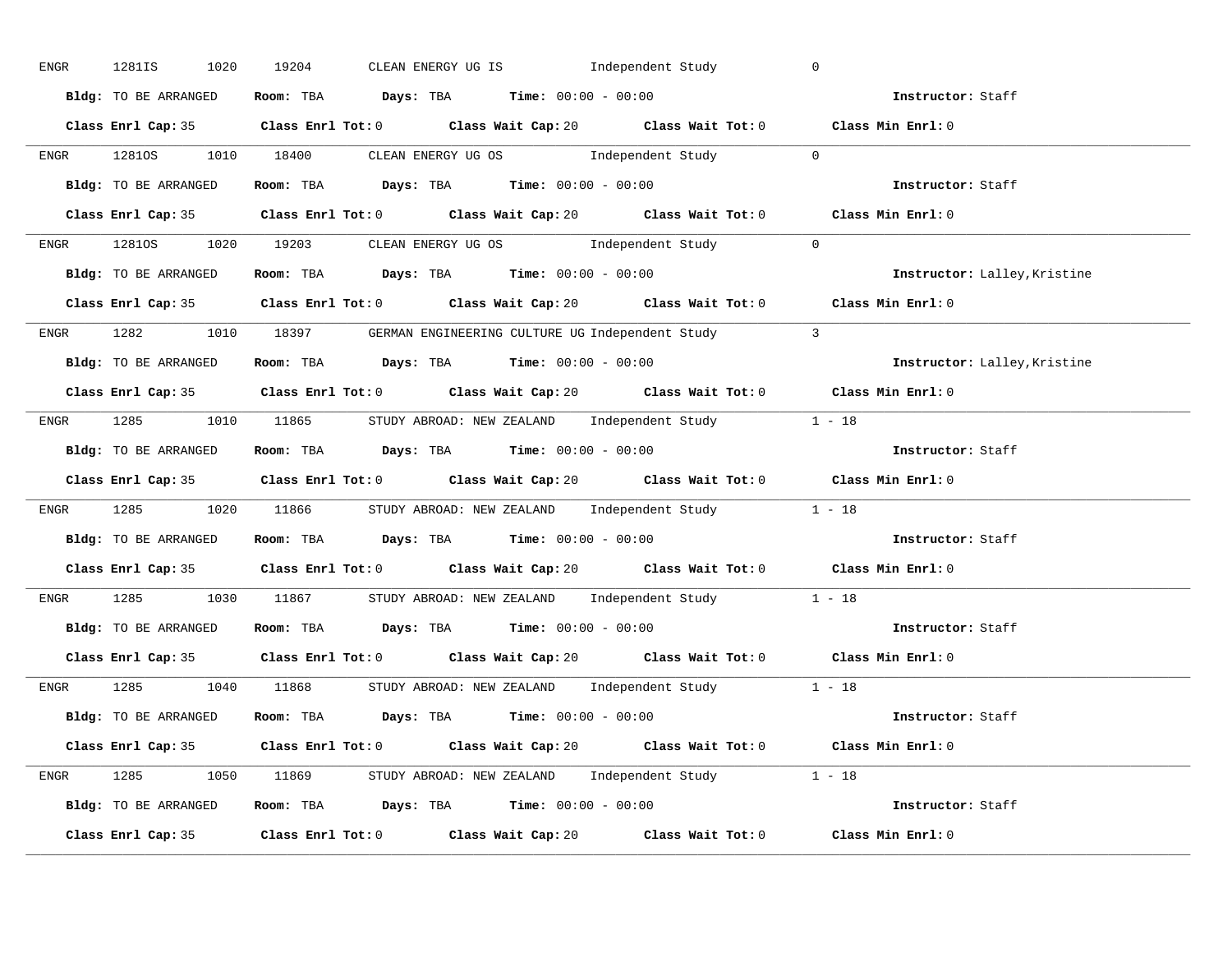### Report ID: SR201 **University of Pittsburgh** Page No. 124 of 173 **Schedule of Classes for Summer Term 2020-2021** Run Date: 11/06/2020 **Summer Term** Run Time: 20:00:14

| Catalog Nbr Section Class Nbr<br>Subject | Course Title                                                                                | Component         | Units<br>Topics   |
|------------------------------------------|---------------------------------------------------------------------------------------------|-------------------|-------------------|
| 1285<br>1070<br>ENGR                     | 11871<br>STUDY ABROAD: NEW ZEALAND                                                          | Independent Study | $1 - 18$          |
| Bldg: TO BE ARRANGED                     | Room: TBA $Days:$ TBA $Time: 00:00 - 00:00$                                                 |                   | Instructor: Staff |
|                                          | Class Enrl Cap: 35 Class Enrl Tot: 0 Class Wait Cap: 20 Class Wait Tot: 0 Class Min Enrl: 0 |                   |                   |
|                                          | ENGR 1290 1010 11713 STUDY ABROAD: SPAIN Independent Study                                  |                   | $1 - 18$          |
| Bldg: TO BE ARRANGED                     | Room: TBA $Days:$ TBA Time: $00:00 - 00:00$                                                 |                   | Instructor: Staff |
|                                          | Class Enrl Cap: 25 Class Enrl Tot: 0 Class Wait Cap: 20 Class Wait Tot: 0 Class Min Enrl: 0 |                   |                   |
|                                          | ENGR 1290 1015 11714 STUDY ABROAD: SPAIN Independent Study 1 - 18                           |                   |                   |
| Bldg: TO BE ARRANGED                     | Room: TBA $Days:$ TBA $Time: 00:00 - 00:00$                                                 |                   | Instructor: Staff |
|                                          | Class Enrl Cap: 25 Class Enrl Tot: 0 Class Wait Cap: 20 Class Wait Tot: 0 Class Min Enrl: 0 |                   |                   |
|                                          | ENGR 1290 1020 11738 STUDY ABROAD: SPAIN Independent Study 1 - 18                           |                   |                   |
| Bldg: TO BE ARRANGED                     | Room: TBA $Days:$ TBA Time: $00:00 - 00:00$                                                 |                   | Instructor: Staff |
|                                          | Class Enrl Cap: 25 Class Enrl Tot: 0 Class Wait Cap: 20 Class Wait Tot: 0 Class Min Enrl: 0 |                   |                   |
|                                          | ENGR 1290 1025 11739 STUDY ABROAD: SPAIN Independent Study 1 - 18                           |                   |                   |
| Bldg: TO BE ARRANGED                     | <b>ROOM:</b> TBA <b>Days:</b> TBA <b>Time:</b> 00:00 - 00:00                                |                   | Instructor: Staff |
|                                          | Class Enrl Cap: 25 Class Enrl Tot: 0 Class Wait Cap: 20 Class Wait Tot: 0 Class Min Enrl: 0 |                   |                   |
| <b>ENGR</b>                              | 1290 1050 11870 STUDY ABROAD: SPAIN Independent Study 1 - 18                                |                   |                   |
| Bldg: TO BE ARRANGED                     | Room: TBA $Days:$ TBA $Time: 00:00 - 00:00$                                                 |                   | Instructor: Staff |
|                                          | Class Enrl Cap: 35 Class Enrl Tot: 0 Class Wait Cap: 20 Class Wait Tot: 0 Class Min Enrl: 0 |                   |                   |
|                                          | ENGR 1295 1010 11703 STUDY ABROAD: SWEDEN Independent Study 1 - 18                          |                   |                   |
| Bldg: TO BE ARRANGED                     | Room: TBA $\rule{1em}{0.15mm}$ Days: TBA $\rule{1.15mm}{}$ Time: $00:00 - 00:00$            |                   | Instructor: Staff |
|                                          | Class Enrl Cap: 25 Class Enrl Tot: 0 Class Wait Cap: 20 Class Wait Tot: 0 Class Min Enrl: 0 |                   |                   |
| ENGR                                     | 1295 1015 11701 STUDY ABROAD: SWEDEN Independent Study 1 - 18                               |                   |                   |
| Bldg: TO BE ARRANGED                     | <b>ROOM:</b> TBA $Days$ : TBA $Time: 00:00 - 00:00$                                         |                   | Instructor: Staff |
|                                          | Class Enrl Cap: 25 Class Enrl Tot: 0 Class Wait Cap: 20 Class Wait Tot: 0 Class Min Enrl: 0 |                   |                   |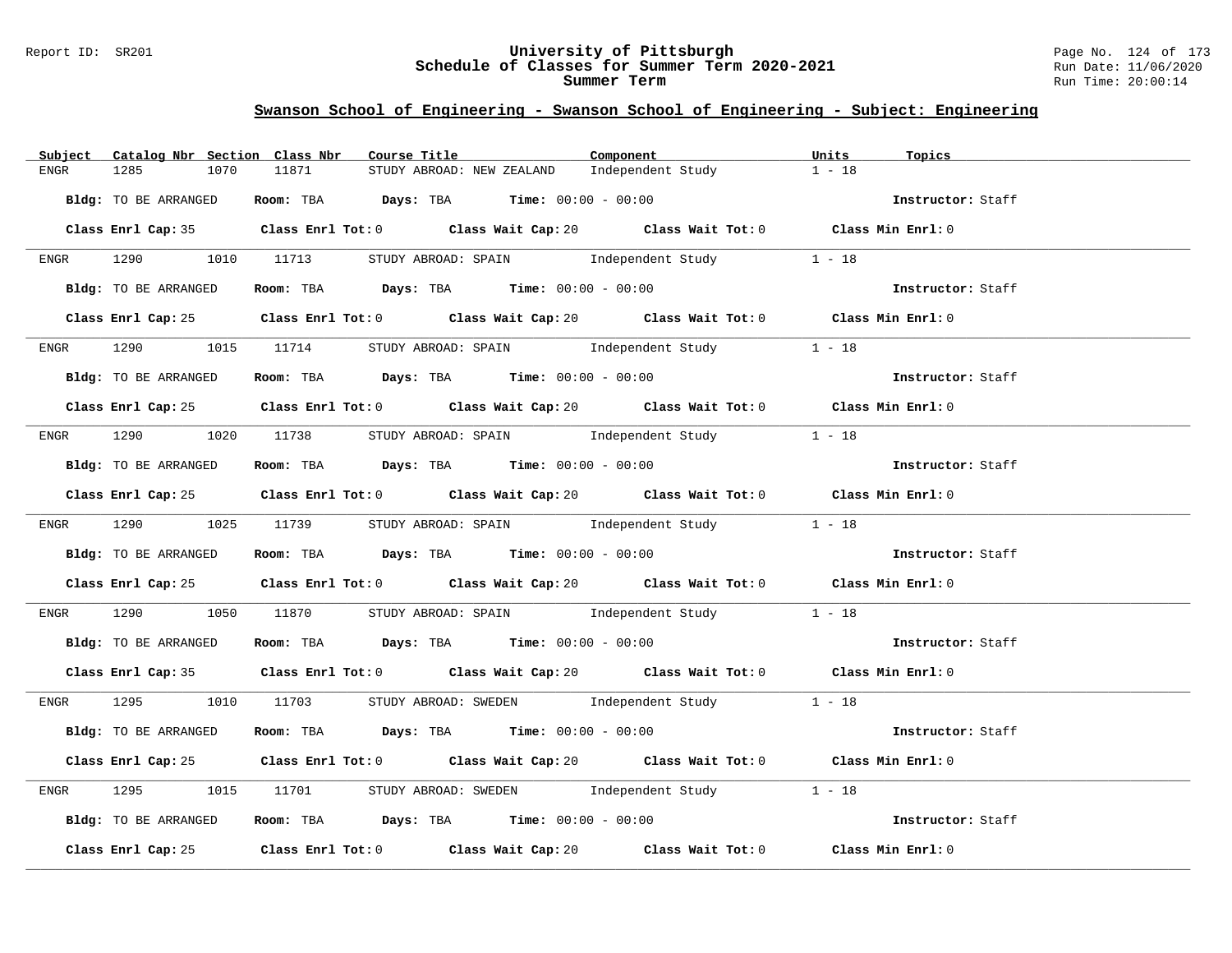| ENGR | 1295<br>1020                                     | 11702<br>STUDY ABROAD: SWEDEN                                    | Independent Study                    | $1 - 18$                           |
|------|--------------------------------------------------|------------------------------------------------------------------|--------------------------------------|------------------------------------|
|      | Bldg: TO BE ARRANGED                             | Room: TBA<br>Days: TBA                                           | <b>Time:</b> $00:00 - 00:00$         | Instructor: Staff                  |
|      | Class Enrl Cap: 25                               | $Class$ $Enr1$ $Tot: 0$<br>Class Wait Cap: 20                    | Class Wait Tot: $0$                  | Class Min Enrl: 0                  |
| ENGR | 1410<br>1010                                     | 11755<br>EXCH CTRL & SYS: ROUEN FRANCE Independent Study         |                                      | $\overline{3}$                     |
|      | Bldg: TO BE ARRANGED                             | Room: TBA<br>Days: TBA                                           | <b>Time:</b> $00:00 - 00:00$         | Instructor: Staff                  |
|      | Class Enrl Cap: 35                               | $Class$ $Enrl$ $Tot: 0$                                          | Class Wait Cap: 20 Class Wait Tot: 0 | Class Min Enrl: 0                  |
| ENGR | 1420<br>1010                                     | 11754<br>EXCH GLBL ENGR: ROUEN FRANCE Independent Study          |                                      | $\overline{3}$                     |
|      | Bldg: TO BE ARRANGED                             | <b>Days:</b> TBA <b>Time:</b> $00:00 - 00:00$<br>Room: TBA       |                                      | Instructor: Staff                  |
|      | Class Enrl Cap: 35                               | $Class$ $Enr1$ $Tot: 0$<br>Class Wait Cap: 20                    | Class Wait Tot: 0                    | Class Min Enrl: 0                  |
| ENGR | 1625<br>1020                                     | 14270<br>ENGR BUS COLLABORATIONS INDIA Lecture                   |                                      | $\overline{3}$                     |
|      | Bldg: TO BE ARRANGED                             | Room: TBA $Days: TBA$ Time: $00:00 - 00:00$                      |                                      | Instructor: Lalley, Kristine       |
|      | Class Enrl Cap: 25                               | $Class$ $Enrl$ $Tot: 0$                                          | Class Wait Cap: 20 Class Wait Tot: 0 | Class Min Enrl: 0                  |
| ENGR | 1625IS<br>1010                                   | 14781<br>ENGR BUS COLLBRTN INDIA - IS Lecture                    |                                      | $\Omega$                           |
|      | Bldg: TO BE ARRANGED                             | Room: TBA<br>Days: TBA                                           | Time: $00:00 - 00:00$                | Instructor: Lalley, Kristine       |
|      | Class Enrl Cap: 35                               | $Class$ $Enrl$ $Tot: 0$                                          | Class Wait Cap: 20 Class Wait Tot: 0 | Class Min Enrl: 0                  |
| ENGR | 16250S<br>1010                                   | 14782<br>ENGR BUS COLLBRTN INDIA - OS Lecture                    |                                      | $\mathbf{0}$                       |
|      | Bldg: TO BE ARRANGED                             | Room: TBA<br>$\texttt{Days:}$ TBA $\texttt{Time:}$ 00:00 - 00:00 |                                      | Instructor: Lalley, Kristine       |
|      | Class Enrl Cap: 35                               | $Class$ $Enr1$ $Tot: 0$<br>Class Wait Cap: 20                    | Class Wait Tot: 0                    | Class Min Enrl: 0                  |
| ENGR | 1925<br>1010                                     | 19643<br>SUSTAINABILITY- ISLAND NATIONSIndependent Study         |                                      | $\overline{3}$                     |
|      | Bldg: TO BE ARRANGED                             | Days: TBA<br>Room: TBA                                           | <b>Time:</b> $00:00 - 00:00$         | Instructor: Sanchez, David Vincent |
|      |                                                  |                                                                  |                                      | Pangelinan                         |
|      | Class Enrl Cap: 35<br>Attributes: Global Studies | Class Enrl Tot: 0 Class Wait Cap: 20                             | Class Wait Tot: 0                    | Class Min Enrl: 0                  |
| ENGR | 1925IS<br>1010                                   | 19644<br>SUSTAINABILITY- ISLAND NATION Independent Study         |                                      | $\overline{0}$                     |
|      | Bldg: TO BE ARRANGED                             | Days: TBA<br>Room: TBA                                           | Time: $00:00 - 00:00$                | Instructor: Staff                  |
|      | Class Enrl Cap: 35<br>Attributes: Global Studies | Class Enrl Tot: 0 Class Wait Cap: 20 Class Wait Tot: 0           |                                      | Class Min Enrl: 0                  |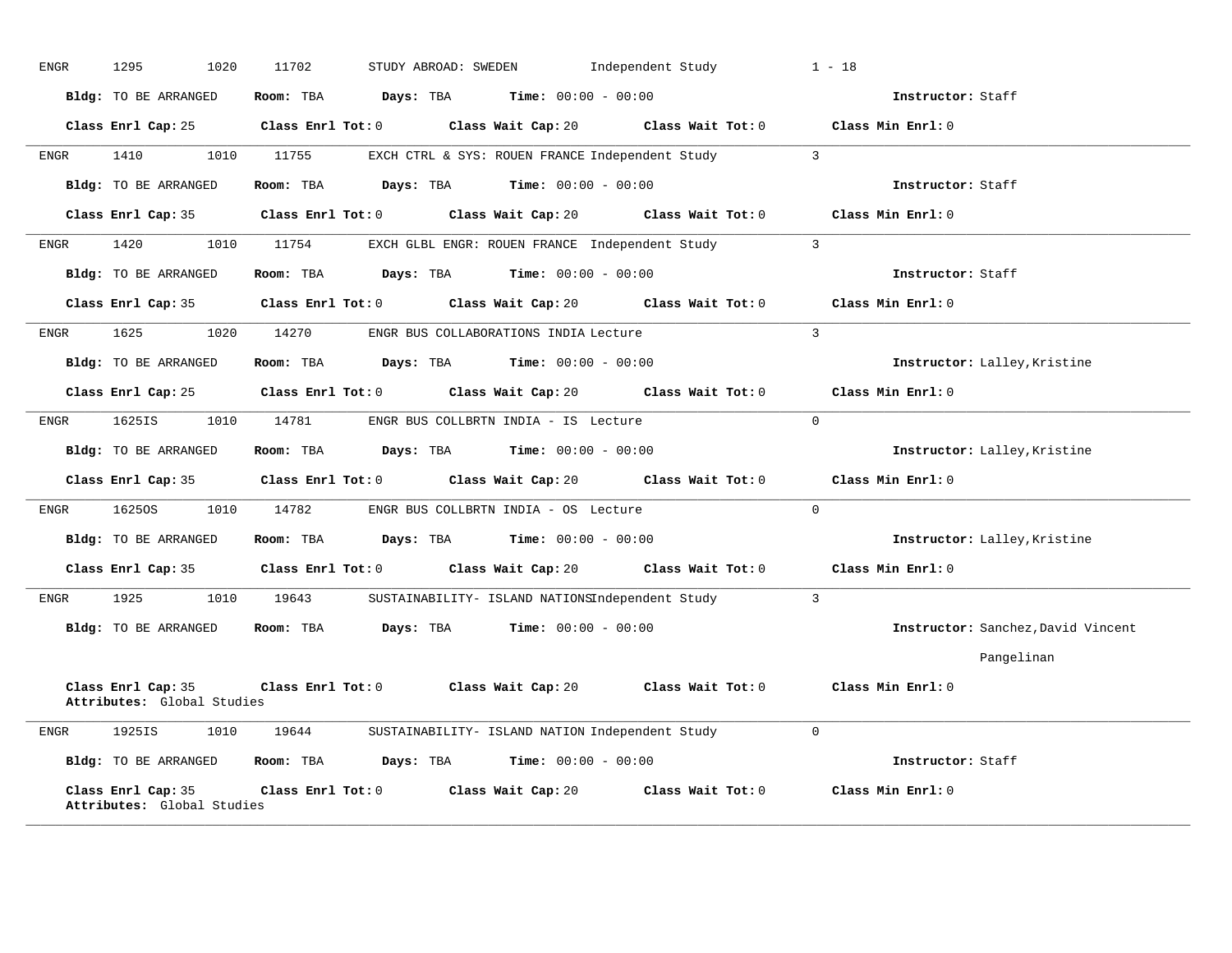#### Report ID: SR201 **University of Pittsburgh** Page No. 126 of 173 **Schedule of Classes for Summer Term 2020-2021** Run Date: 11/06/2020 **Summer Term** Run Time: 20:00:14

| Subject     | Catalog Nbr Section                              |      | Class Nbr                                                                                                                              | Course Title |                     |                                                 | Component |                                                                                                                                                                                                                                    | Units             | Topics            |                                          |
|-------------|--------------------------------------------------|------|----------------------------------------------------------------------------------------------------------------------------------------|--------------|---------------------|-------------------------------------------------|-----------|------------------------------------------------------------------------------------------------------------------------------------------------------------------------------------------------------------------------------------|-------------------|-------------------|------------------------------------------|
| <b>ENGR</b> | 19250S                                           | 1010 | 19645                                                                                                                                  |              |                     | SUSTAINABILITY- ISLAND NATION Independent Study |           |                                                                                                                                                                                                                                    | $\mathbf 0$       |                   |                                          |
|             | Bldg: TO BE ARRANGED                             |      | Room: TBA                                                                                                                              | Days: TBA    |                     | Time: $00:00 - 00:00$                           |           |                                                                                                                                                                                                                                    |                   | Instructor: Staff |                                          |
|             | Class Enrl Cap: 35<br>Attributes: Global Studies |      | Class Enrl Tot: 0                                                                                                                      |              |                     | Class Wait Cap: 20                              |           | Class Wait Tot: 0                                                                                                                                                                                                                  |                   | Class Min Enrl: 0 |                                          |
| <b>ENGR</b> | 2051                                             | 1050 | 11862                                                                                                                                  |              | PRODUCT REALIZATION |                                                 | Lecture   |                                                                                                                                                                                                                                    | $\overline{3}$    |                   |                                          |
| Bldg: TBA   |                                                  |      | Room: TBA                                                                                                                              | Days: Tu     |                     | Time: $18:00 - 20:35$                           |           |                                                                                                                                                                                                                                    |                   |                   | Instructor: Winter, Eric Francis Michael |
|             | Class Enrl Cap: 5                                |      | Class Enrl Tot: 0<br>Room Characteristics: PeopleSoft - Scheduled (PS)(1)<br>Combined Section ID: 0037(ENGR/1050/1050/1050/1050/2051)- |              |                     | Class Wait Cap: 0<br>ENGR 1050(#11855)          |           | Class Wait Tot: 0                                                                                                                                                                                                                  | Class Min Enrl: 0 |                   |                                          |
| <b>ENGR</b> | 2090                                             | 1050 | 15992                                                                                                                                  |              |                     | GRADUATE ENGINEER COOPV PROGM Independent Study |           |                                                                                                                                                                                                                                    | $\mathbf{1}$      |                   |                                          |
|             | Bldg: TO BE ARRANGED                             |      | Room: TBA                                                                                                                              | Days: TBA    |                     | <b>Time:</b> $00:00 - 00:00$                    |           |                                                                                                                                                                                                                                    |                   |                   | Instructor: Barcic, Maureen A.           |
|             |                                                  |      |                                                                                                                                        |              |                     |                                                 |           |                                                                                                                                                                                                                                    |                   |                   | Frankovic, Chris Ann                     |
|             | Class Enrl Cap: 300                              |      | Class Enrl Tot: 0                                                                                                                      |              |                     | Class Wait Cap: 0                               |           | Class Wait Tot: 0                                                                                                                                                                                                                  |                   | Class Min Enrl: 0 |                                          |
|             |                                                  |      |                                                                                                                                        |              |                     |                                                 |           | <b></b> This class has an additional fee. For more information go to <a <br="" href="http://www.registrar.pitt.edu">target="_blank"&gt;http://www.registrar.pitt.edu/</a> , and click on Faculty and Staff, then Course and Class. |                   |                   |                                          |
| <b>ENGR</b> | 2092                                             | 1050 | 15993                                                                                                                                  |              |                     | GRAD ENGR INT'L COOPV PROGRAM Independent Study |           |                                                                                                                                                                                                                                    | $\mathbf{1}$      |                   |                                          |
|             | <b>Bldg:</b> TO BE ARRANGED                      |      | Room: TBA                                                                                                                              | Davs: TBA    |                     | <b>Time:</b> $00:00 - 00:00$                    |           |                                                                                                                                                                                                                                    |                   |                   | Instructor: Barcic, Maureen A.           |
|             |                                                  |      |                                                                                                                                        |              |                     |                                                 |           |                                                                                                                                                                                                                                    |                   |                   | Frankovic.Chris Ann                      |
|             | Class Enrl Cap: 300                              |      | Class Enrl Tot: 0                                                                                                                      |              |                     | Class Wait Cap: 0                               |           | Class Wait Tot: 0                                                                                                                                                                                                                  |                   | Class Min Enrl: 0 |                                          |
|             |                                                  |      |                                                                                                                                        |              |                     |                                                 |           | <b></b> This class has an additional fee. For more information go to <a <br="" href="http://www.registrar.pitt.edu">target="_blank"&gt;http://www.registrar.pitt.edu/</a> , and click on Faculty and Staff, then Course and Class. |                   |                   |                                          |
| <b>ENGR</b> | 2103                                             | 1050 | 17866                                                                                                                                  |              |                     | INTGRTN OF NUCLR PLANT SYMS                     | Lecture   |                                                                                                                                                                                                                                    | $\mathbf{3}$      |                   |                                          |
| Bldg: TBA   |                                                  |      | Room: TBA                                                                                                                              | Days: M      |                     | Time: $18:00 - 20:40$                           |           |                                                                                                                                                                                                                                    |                   |                   | Instructor: Helling, David W             |
|             |                                                  |      |                                                                                                                                        |              |                     |                                                 |           |                                                                                                                                                                                                                                    |                   |                   | Haser, David Mathew                      |
|             |                                                  |      |                                                                                                                                        |              |                     |                                                 |           |                                                                                                                                                                                                                                    |                   |                   | Congedo, Thomas Vincent                  |
|             |                                                  |      |                                                                                                                                        |              |                     |                                                 |           |                                                                                                                                                                                                                                    |                   |                   | Ban, Heng                                |
|             | Class Enrl Cap: 20                               |      | Class Enrl Tot: $0$                                                                                                                    |              |                     | Class Wait Cap: 0                               |           | Class Wait Tot: 0                                                                                                                                                                                                                  |                   | Class Min Enrl: 0 |                                          |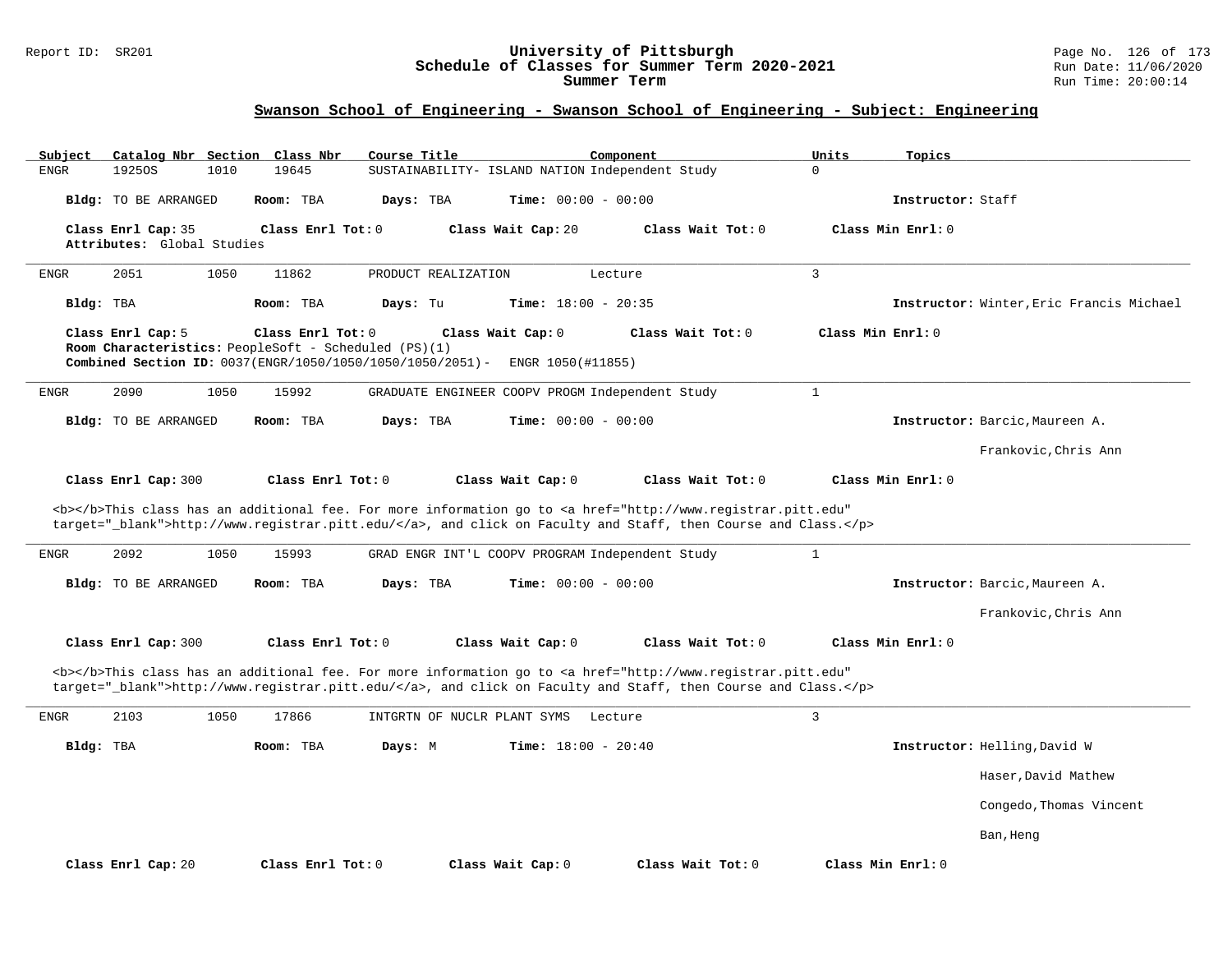**Attributes:** Online **Combined Section ID:** 0079(ENGR/2103/ME/2103) - ME 2103(#17865)

| <b>ENGR</b>  | 2103                                                                       | 1060 | 17867             | INTGRTN OF NUCLR PLANT SYMS                                                     |                   | Lecture                      | $\overline{3}$    |                                      |
|--------------|----------------------------------------------------------------------------|------|-------------------|---------------------------------------------------------------------------------|-------------------|------------------------------|-------------------|--------------------------------------|
|              | Bldg: TBA                                                                  |      | Room: TBA         | Days: M                                                                         |                   | Time: $18:00 - 20:40$        |                   | Instructor: Helling, David W         |
|              |                                                                            |      |                   |                                                                                 |                   |                              |                   | Haser, David Mathew                  |
|              |                                                                            |      |                   |                                                                                 |                   |                              |                   | Congedo, Thomas Vincent              |
|              |                                                                            |      |                   |                                                                                 |                   |                              |                   | Ban, Heng                            |
|              | Class Enrl Cap: 20<br>Room Characteristics: PeopleSoft - Scheduled (PS)(1) |      | Class Enrl Tot: 0 | Combined Section ID: 0078(ENGR/2103/ME/2103) - ME 2103(#17868)                  | Class Wait Cap: 0 | Class Wait Tot: 0            | Class Min Enrl: 0 |                                      |
| <b>ENGR</b>  | 2110                                                                       | 1010 | 19773             | NUCLEAR MATERIALS                                                               |                   | Lecture                      | $\overline{3}$    |                                      |
|              | Bldg: TBA                                                                  |      | Room: TBA         | Days: Tu                                                                        |                   | Time: $18:00 - 20:40$        |                   | Instructor: Berquist, Bruce Mitchell |
|              |                                                                            |      |                   |                                                                                 |                   |                              |                   | Gruber, Jason Andrew                 |
|              |                                                                            |      |                   |                                                                                 |                   |                              |                   | Congedo, Thomas Vincent              |
|              |                                                                            |      |                   |                                                                                 |                   |                              |                   | Ban, Heng                            |
|              | Class Enrl Cap: 18<br>Room Characteristics: PeopleSoft - Scheduled (PS)(1) |      | Class Enrl Tot: 0 | Combined Section ID: 0017(ENGR/ME/MSE/2110) - ME 2110(#19774), MSE 2110(#19775) | Class Wait Cap: 0 | Class Wait Tot: 0            | Class Min Enrl: 0 |                                      |
| <b>ENGR</b>  |                                                                            |      |                   |                                                                                 |                   |                              |                   |                                      |
|              | 2110                                                                       | 1020 | 19778             | NUCLEAR MATERIALS                                                               |                   | Lecture                      | $\overline{3}$    |                                      |
|              | Bldg: TBA                                                                  |      | Room: TBA         | Days: Tu                                                                        |                   | Time: $18:00 - 20:40$        |                   | Instructor: Berquist, Bruce Mitchell |
|              |                                                                            |      |                   |                                                                                 |                   |                              |                   | Gruber, Jason Andrew                 |
|              |                                                                            |      |                   |                                                                                 |                   |                              |                   | Congedo, Thomas Vincent              |
|              |                                                                            |      |                   |                                                                                 |                   |                              |                   | Ban, Heng                            |
|              | Class Enrl Cap: 35<br>Attributes: Online                                   |      | Class Enrl Tot: 0 |                                                                                 | Class Wait Cap: 0 | Class Wait Tot: 0            | Class Min Enrl: 0 |                                      |
|              |                                                                            |      |                   | Combined Section ID: 0018(ENGR/ME/MSE/2110) - MSE 2110(#19776), ME 2110(#19777) |                   |                              |                   |                                      |
| ${\tt ENGR}$ | 2122                                                                       | 1010 | 20214             | MGT PRINCIPLES NUCLEAR POWER Lecture                                            |                   |                              | $\overline{3}$    |                                      |
|              | Bldg: TBA                                                                  |      | Room: TBA         | Days: Th                                                                        |                   | <b>Time:</b> $18:00 - 20:40$ |                   | Instructor: Christopher, Thomas A    |
|              |                                                                            |      |                   |                                                                                 |                   |                              |                   | Congedo, Thomas Vincent              |
|              |                                                                            |      |                   |                                                                                 |                   |                              |                   | Ban, Heng                            |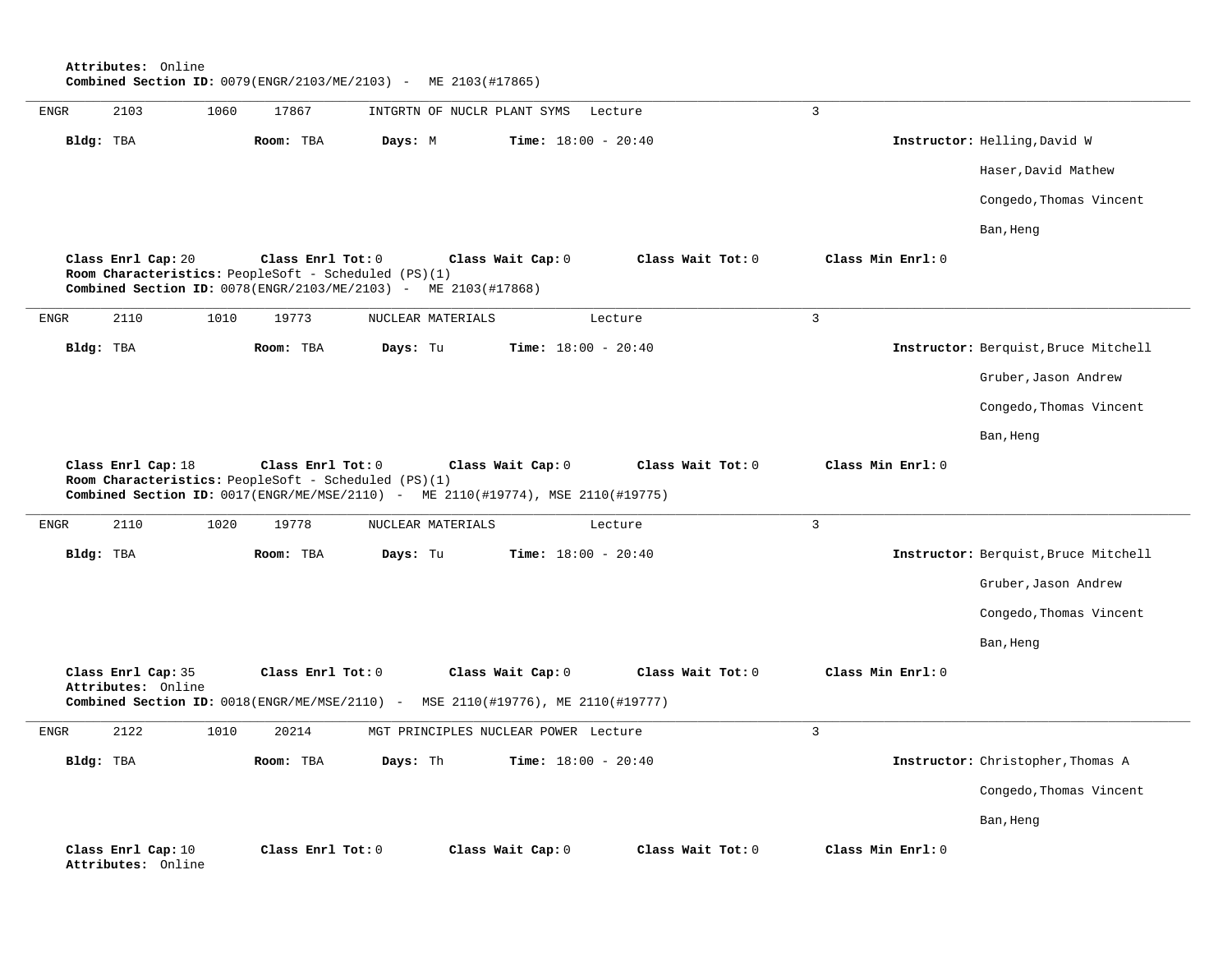|              | Combined Section ID: 0071(ME 2122/ENGR 2122) - ME 2122(#20213) |                      |      |                   |                                                                                                                        |                                      |                   |                   |                                       |  |  |  |
|--------------|----------------------------------------------------------------|----------------------|------|-------------------|------------------------------------------------------------------------------------------------------------------------|--------------------------------------|-------------------|-------------------|---------------------------------------|--|--|--|
| ${\tt ENGR}$ |                                                                | 2122                 | 1100 | 20211             |                                                                                                                        | MGT PRINCIPLES NUCLEAR POWER Lecture |                   | $\overline{3}$    |                                       |  |  |  |
|              | Bldg: TBA                                                      |                      |      | Room: TBA         | Days: Th                                                                                                               | <b>Time:</b> $18:00 - 20:40$         |                   |                   | Instructor: Christopher, Thomas A     |  |  |  |
|              |                                                                |                      |      |                   |                                                                                                                        |                                      |                   |                   | Congedo, Thomas Vincent               |  |  |  |
|              |                                                                |                      |      |                   |                                                                                                                        |                                      |                   |                   | Ban, Heng                             |  |  |  |
|              |                                                                | Class Enrl Cap: 25   |      | Class Enrl Tot: 0 | Room Characteristics: PeopleSoft - Scheduled (PS)(1)<br>Combined Section ID: 0070(ENGR2211/ME 2122) - ME 2122(#20212)  | Class Wait Cap: 0                    | Class Wait Tot: 0 | Class Min Enrl: 0 |                                       |  |  |  |
| <b>ENGR</b>  |                                                                | 2130                 | 1010 | 20210             | THE NUCLEAR FUEL CYCLE                                                                                                 |                                      | Lecture           | 3                 |                                       |  |  |  |
|              | Bldg: TBA                                                      |                      |      | Room: TBA         | Days: W                                                                                                                | <b>Time:</b> $18:00 - 20:40$         |                   |                   | Instructor: Esposito, Vincent J       |  |  |  |
|              |                                                                |                      |      |                   |                                                                                                                        |                                      |                   |                   | Congedo, Thomas Vincent               |  |  |  |
|              |                                                                |                      |      |                   |                                                                                                                        |                                      |                   |                   | Wenner, Michael T                     |  |  |  |
|              |                                                                |                      |      |                   |                                                                                                                        |                                      |                   |                   | Ban, Heng                             |  |  |  |
|              |                                                                | Class Enrl Cap: 35   |      | Class Enrl Tot: 0 |                                                                                                                        | Class Wait Cap: 0                    | Class Wait Tot: 0 | Class Min Enrl: 0 |                                       |  |  |  |
|              |                                                                | Attributes: Online   |      |                   | Combined Section ID: 0072(ME 2130/ENGR 2130) - ME 2130(#20209)                                                         |                                      |                   |                   |                                       |  |  |  |
| <b>ENGR</b>  |                                                                | 2130                 | 1100 | 20208             | THE NUCLEAR FUEL CYCLE                                                                                                 |                                      | Lecture           | 3                 |                                       |  |  |  |
|              | Bldg: TBA                                                      |                      |      | Room: TBA         | Days: W                                                                                                                | Time: $18:00 - 20:40$                |                   |                   | Instructor: Esposito, Vincent J       |  |  |  |
|              |                                                                |                      |      |                   |                                                                                                                        |                                      |                   |                   | Congedo, Thomas Vincent               |  |  |  |
|              |                                                                |                      |      |                   |                                                                                                                        |                                      |                   |                   | Wenner, Michael T                     |  |  |  |
|              |                                                                |                      |      |                   |                                                                                                                        |                                      |                   |                   | Ban, Heng                             |  |  |  |
|              |                                                                | Class Enrl Cap: 27   |      | Class Enrl Tot: 0 | Room Characteristics: PeopleSoft - Scheduled (PS)(1)<br>Combined Section ID: 0075(ME 2130/ENGR 2130) - ME 2130(#20207) | Class Wait Cap: 0                    | Class Wait Tot: 0 | Class Min Enrl: 0 |                                       |  |  |  |
| <b>ENGR</b>  |                                                                | 2256                 | 1010 | 17946             | ENGR IN THE AMERICAS PERU                                                                                              |                                      | Independent Study | $\overline{3}$    |                                       |  |  |  |
|              |                                                                | Bldg: TO BE ARRANGED |      | Room: TBA         | Days: TBA                                                                                                              | Time: $00:00 - 00:00$                |                   |                   | Instructor: Whitehead, Jeffrey Robert |  |  |  |
|              |                                                                |                      |      |                   |                                                                                                                        |                                      |                   |                   | Vallejo, Luis E                       |  |  |  |
|              |                                                                |                      |      |                   |                                                                                                                        |                                      |                   |                   | Lalley, Kristine                      |  |  |  |
|              |                                                                | Class Enrl Cap: 20   |      | Class Enrl Tot: 0 |                                                                                                                        | Class Wait Cap: 0                    | Class Wait Tot: 0 | Class Min Enrl: 0 |                                       |  |  |  |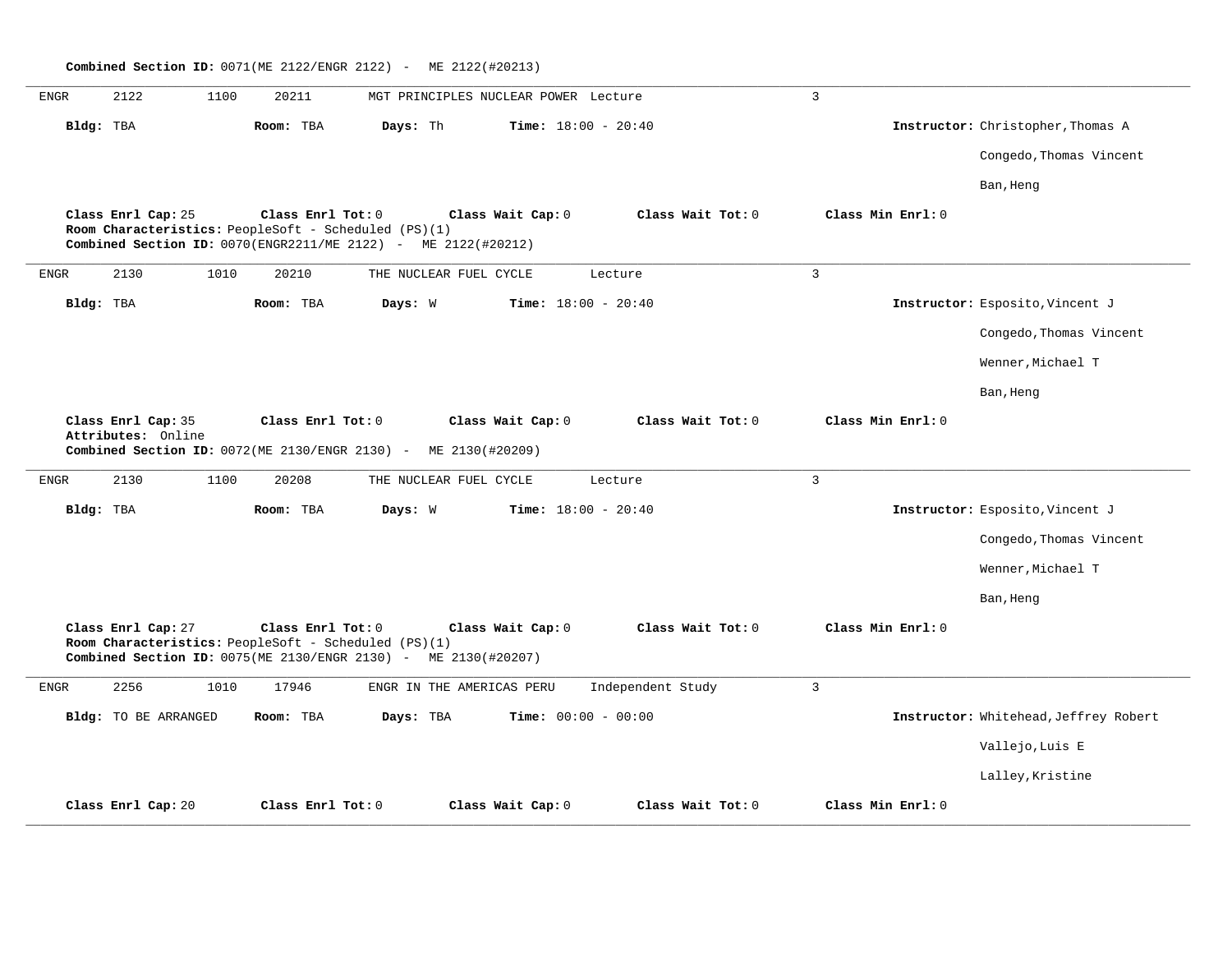### Report ID: SR201 **University of Pittsburgh** Page No. 129 of 173 **Schedule of Classes for Summer Term 2020-2021** Run Date: 11/06/2020 **Summer Term** Run Time: 20:00:14

| Subject                                          |      | Catalog Nbr Section Class Nbr | Course Title                                                                            | Component                                                                                          | Units          | Topics                         |
|--------------------------------------------------|------|-------------------------------|-----------------------------------------------------------------------------------------|----------------------------------------------------------------------------------------------------|----------------|--------------------------------|
| ENGR<br>2256IS                                   | 1010 | 17872                         |                                                                                         | ENGR IN THE AMERICAS PERU- IS Independent Study                                                    | $\Omega$       |                                |
| Bldg: TO BE ARRANGED                             |      |                               | Room: TBA $Days:$ TBA $Time: 00:00 - 00:00$                                             |                                                                                                    |                | Instructor: Staff              |
| Class Enrl Cap: 20                               |      |                               |                                                                                         | Class Enrl Tot: 0 Class Wait Cap: 0 Class Wait Tot: 0 Class Min Enrl: 0                            |                |                                |
| 22560S<br><b>ENGR</b>                            |      | 1010 17873                    |                                                                                         | ENGR IN THE AMERICAS PERU- OS Independent Study                                                    | $\overline{0}$ |                                |
| Bldg: TO BE ARRANGED                             |      |                               | Room: TBA $Days:$ TBA $Time: 00:00 - 00:00$                                             |                                                                                                    |                | Instructor: Staff              |
|                                                  |      |                               |                                                                                         | Class Enrl Cap: 20 Class Enrl Tot: 0 Class Wait Cap: 0 Class Wait Tot: 0 Class Min Enrl: 0         |                |                                |
| 2281<br>ENGR                                     |      |                               |                                                                                         | 1010 18401 CLEAN ENERGY GRAD Independent Study                                                     | $\overline{3}$ |                                |
| Bldg: TO BE ARRANGED                             |      |                               | Room: TBA Days: TBA Time: $00:00 - 00:00$                                               |                                                                                                    |                | Instructor: Staff              |
|                                                  |      |                               |                                                                                         | Class Enrl Cap: 35 Class Enrl Tot: 0 Class Wait Cap: 0 Class Wait Tot: 0 Class Min Enrl: 0         |                |                                |
| 2281IS<br>ENGR                                   | 1010 |                               |                                                                                         | 18402 CLEAN ENERGY GRAD IS Independent Study                                                       | $\Omega$       |                                |
| Bldg: TO BE ARRANGED                             |      |                               | Room: TBA $Days:$ TBA $Time: 00:00 - 00:00$                                             |                                                                                                    |                | Instructor: Staff              |
|                                                  |      |                               |                                                                                         | Class Enrl Cap: 35 Class Enrl Tot: 0 Class Wait Cap: 0 Class Wait Tot: 0 Class Min Enrl: 0         |                |                                |
| 22810S<br>ENGR                                   | 1010 |                               |                                                                                         | 18403 CLEAN ENERGY GRAD OS Independent Study                                                       | $\Omega$       |                                |
| Bldg: TO BE ARRANGED                             |      |                               | Room: TBA $\rule{1em}{0.15mm}$ Days: TBA $\rule{1.15mm}]{0.15mm}$ Time: $0.000 - 0.000$ |                                                                                                    |                | Instructor: Staff              |
|                                                  |      |                               |                                                                                         | Class Enrl Cap: 35 Class Enrl Tot: 0 Class Wait Cap: 0 Class Wait Tot: 0 Class Min Enrl: 0         |                |                                |
| 2623<br>ENGR                                     | 1100 |                               | 15962 ENGR BETTER ENVRN: BRAZIL Lecture                                                 |                                                                                                    | $\mathbf{3}$   |                                |
| Bldg: TO BE ARRANGED                             |      |                               | Room: TBA $Days: TBA$ Time: $00:00 - 00:00$                                             |                                                                                                    |                | Instructor: Abad, Jorge Darwin |
| Class Enrl Cap: 35<br>Attributes: Global Studies |      |                               |                                                                                         | Class Enrl Tot: 0 Class Wait Cap: 0 Class Wait Tot: 0 Class Min Enrl: 0                            |                |                                |
| ENGR                                             |      |                               |                                                                                         | 2623IS 1020 15978 ENGR BETTER ENVRN: BRAZIL - ISIndependent Study                                  | $\Omega$       |                                |
| Bldg: TO BE ARRANGED                             |      |                               | Room: TBA $\rule{1em}{0.15mm}$ Days: TBA Time: $00:00 - 00:00$                          |                                                                                                    |                | Instructor: Staff              |
| Class Enrl Cap: 35<br>Attributes: Global Studies |      |                               |                                                                                         | Class Enrl Tot: 0 $\qquad$ Class Wait Cap: 0 $\qquad$ Class Wait Tot: 0 $\qquad$ Class Min Enrl: 0 |                |                                |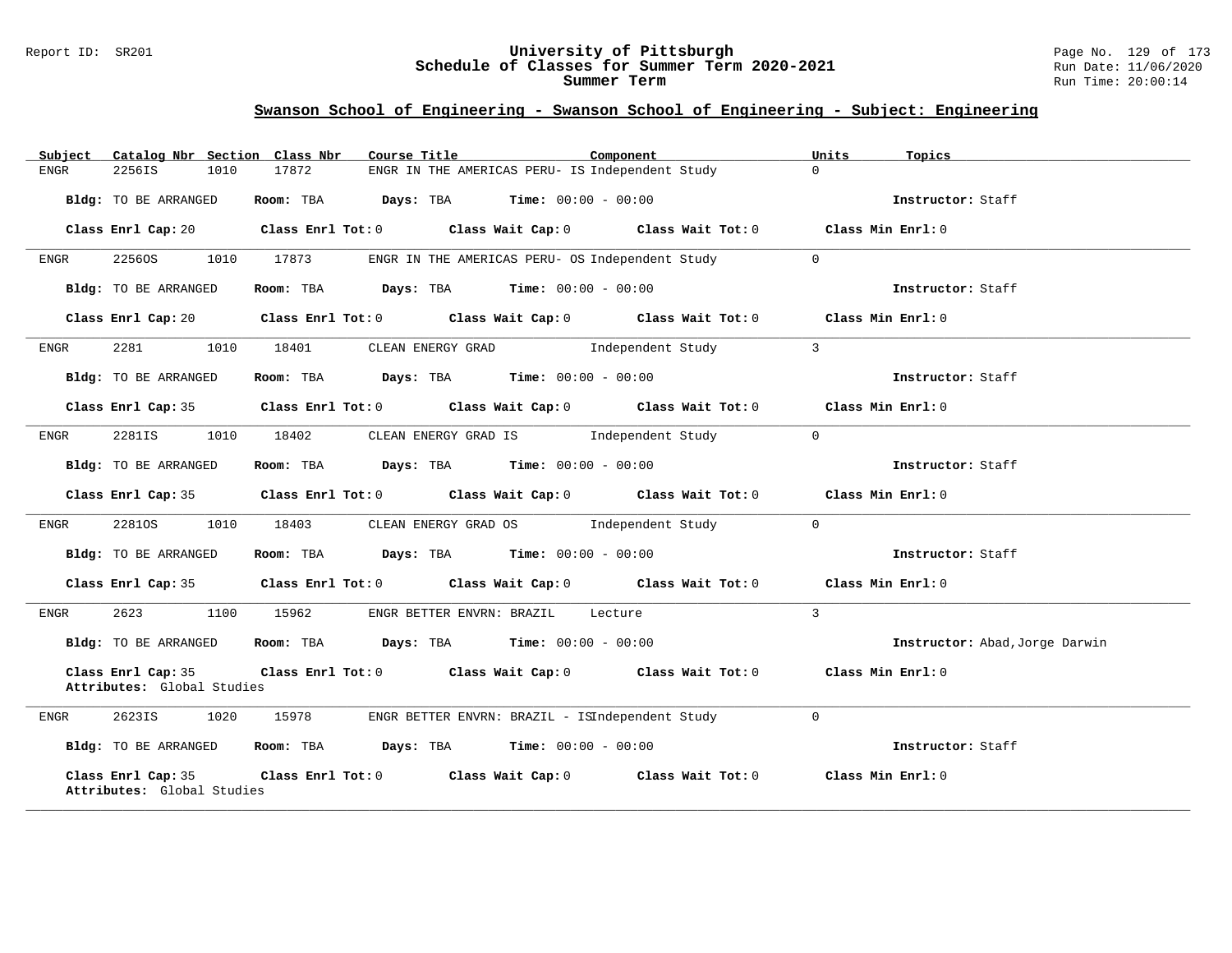### Report ID: SR201 **University of Pittsburgh** Page No. 130 of 173 **Schedule of Classes for Summer Term 2020-2021** Run Date: 11/06/2020 **Summer Term** Run Time: 20:00:14

| Subject | Catalog Nbr Section Class Nbr                    |      |                   | Course Title |                   | Component                                       | Units |                   | Topics            |
|---------|--------------------------------------------------|------|-------------------|--------------|-------------------|-------------------------------------------------|-------|-------------------|-------------------|
| ENGR    | 26230S                                           | 1020 | 15979             |              |                   | ENGR BETTER ENVRN: BRAZIL - OSIndependent Study |       |                   |                   |
|         | Bldg: TO BE ARRANGED                             |      | Room: TBA         | Days: TBA    |                   | <b>Time:</b> $00:00 - 00:00$                    |       |                   | Instructor: Staff |
|         | Class Enrl Cap: 35<br>Attributes: Global Studies |      | Class Enrl Tot: 0 |              | Class Wait Cap: 0 | Class Wait Tot: 0                               |       | Class Min Enrl: 0 |                   |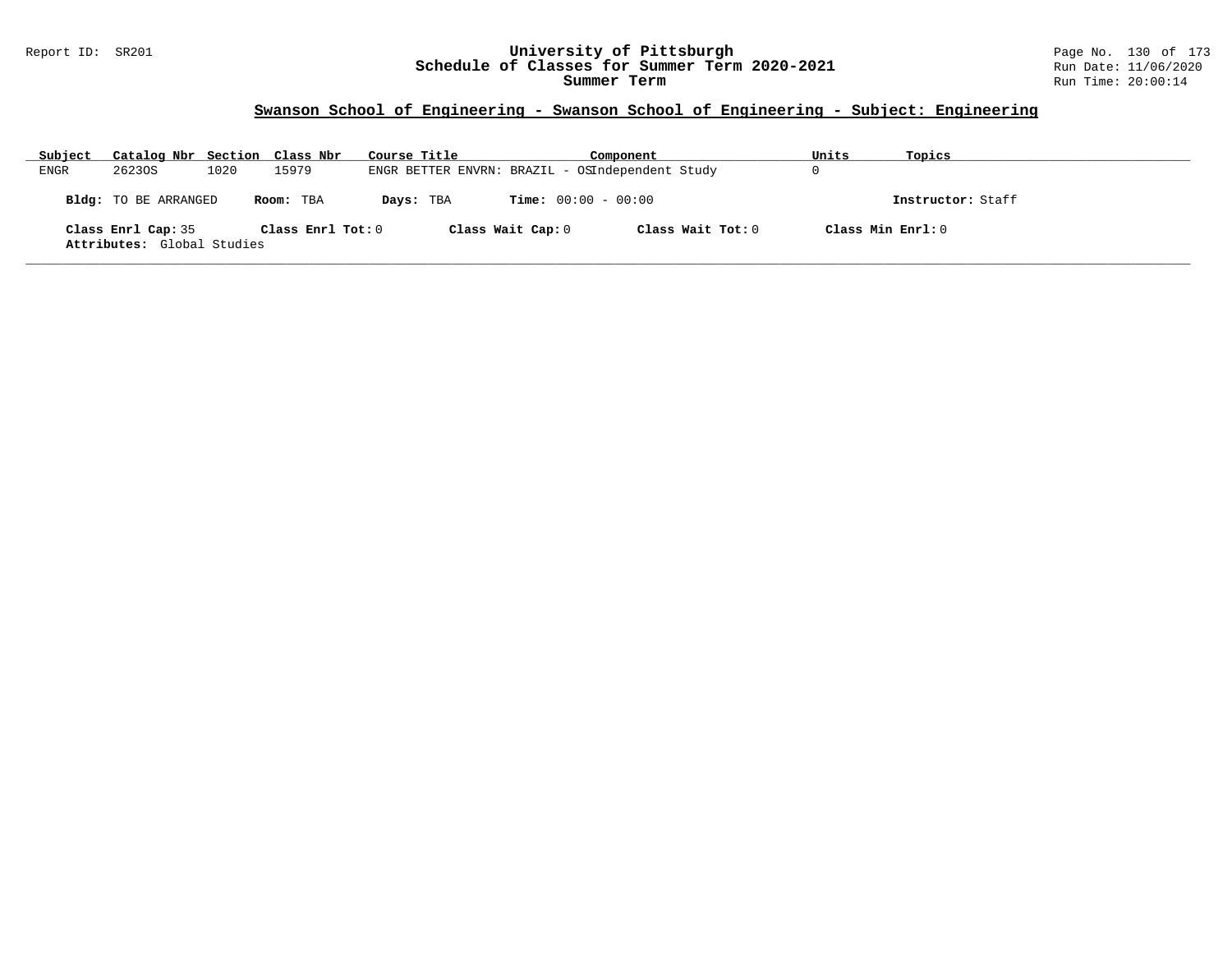# **Swanson School of Engineering - Office of the Dean, School of Engineering - Subject: FT Diss Study ENGR**

| Subject     | Catalog Nbr Section Class Nbr |      |                   | Course Title                                        | Component         | Units             | Topics            |
|-------------|-------------------------------|------|-------------------|-----------------------------------------------------|-------------------|-------------------|-------------------|
| <b>FTDH</b> | 0000                          | 1010 | 11649             | FULL-TIME DISSERTATION STUDY Full Time Dissertation |                   |                   |                   |
|             | Bldg: TO BE ARRANGED          |      | Room: TBA         | <b>Time:</b> $00:00 - 00:00$<br>Days: TBA           |                   |                   | Instructor: Staff |
|             | Class Enrl Cap: 999           |      | Class Enrl Tot: 0 | Class Wait Cap: 0                                   | Class Wait Tot: 0 | Class Min Enrl: 0 |                   |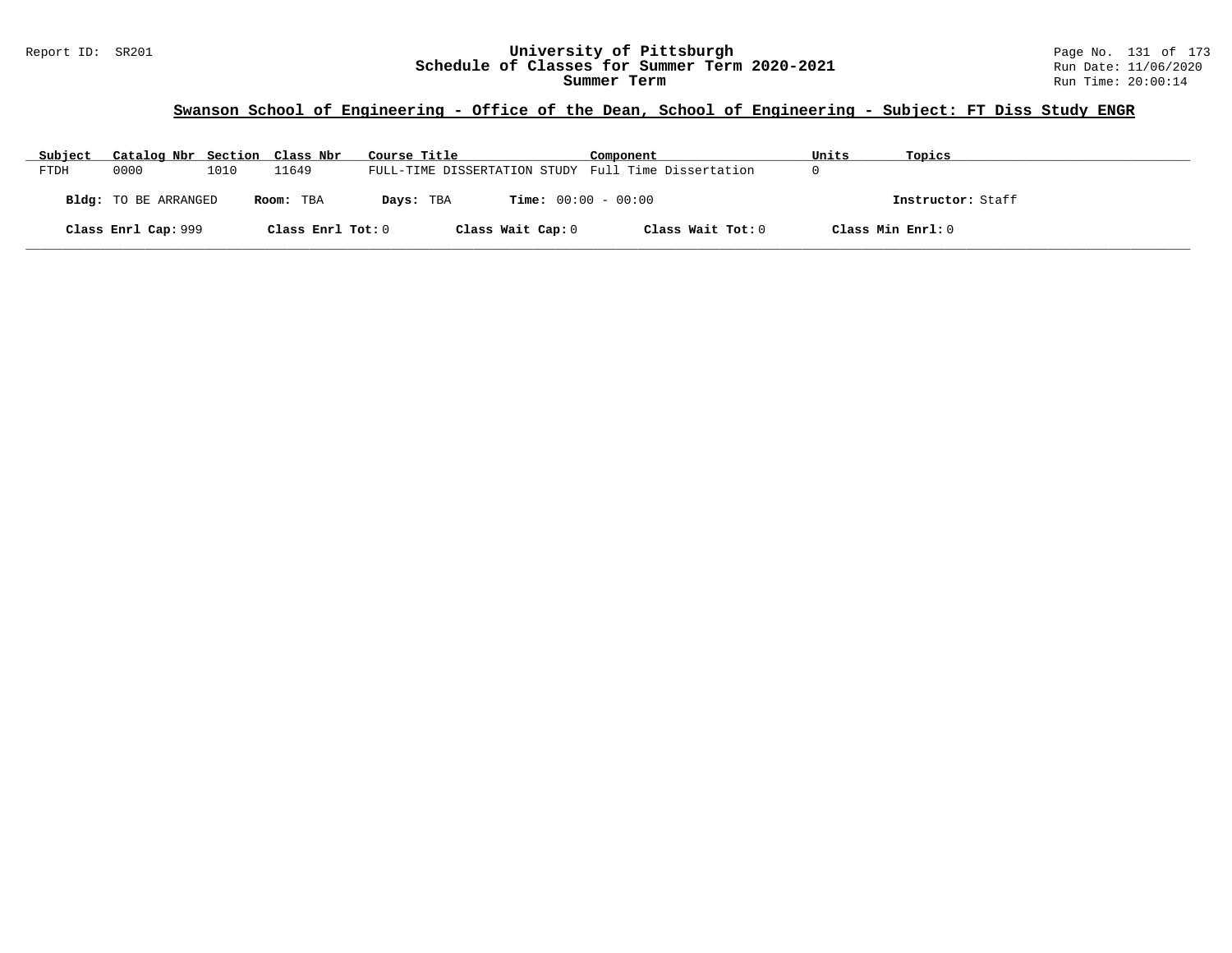### Report ID: SR201 **University of Pittsburgh** Page No. 132 of 173 **Schedule of Classes for Summer Term 2020-2021** Run Date: 11/06/2020 **Summer Term** Run Time: 20:00:14

# **Swanson School of Engineering - Industrial Engineering - Subject: Industrial Engineering**

|    | Subject   |                             | Catalog Nbr Section Class Nbr                        | Course Title                                                       |                              | Component         | Units          | Topics                          |
|----|-----------|-----------------------------|------------------------------------------------------|--------------------------------------------------------------------|------------------------------|-------------------|----------------|---------------------------------|
| ΙE |           | 1025<br>1090                | 20404                                                | SENIOR PROJECTS                                                    |                              | Lecture           | $\overline{4}$ |                                 |
|    | Bldg: TBA |                             | Room: TBA                                            | Days: F                                                            | <b>Time:</b> $08:30 - 12:15$ |                   |                | Instructor: Sherwin, Michael D  |
|    |           | Class Enrl Cap: 30          | Class Enrl Tot: 0                                    |                                                                    | Class Wait Cap: 20           | Class Wait Tot: 0 |                | Class Min Enrl: 0               |
|    |           | Attributes: Capstone Course |                                                      |                                                                    |                              |                   |                |                                 |
| IΕ |           | 1102<br>1070                | 15418                                                | LEAN SIX SIGMA I (GREEN BELT) Lecture                              |                              |                   | $\overline{3}$ |                                 |
|    | Bldg: TBA |                             | Room: TBA                                            | Days: Tu                                                           | <b>Time:</b> $18:00 - 20:35$ |                   |                | Instructor: Haynes, Frederick R |
|    |           | Class Enrl Cap: 15          | Class Enrl Tot: 0                                    |                                                                    | Class Wait Cap: 10           | Class Wait Tot: 0 |                | Class Min Enrl: 0               |
|    |           |                             | Room Characteristics: PeopleSoft - Scheduled (PS)(1) | Combined Section ID: 0036(IE1102/2102) - IE 2102(#15419)           |                              |                   |                |                                 |
|    |           |                             |                                                      |                                                                    |                              |                   |                |                                 |
| IΕ |           | 2090<br>1010                | 11628                                                | M. S. PROJECT                                                      |                              | Lecture           | $\overline{3}$ |                                 |
|    |           | <b>Bldg:</b> TO BE ARRANGED | Room: TBA                                            | Days: TBA                                                          | <b>Time:</b> $00:00 - 00:00$ |                   |                | Instructor: Rajgopal, Jayant    |
|    |           | Class Enrl Cap: 30          | Class Enrl Tot: 0                                    |                                                                    | Class Wait Cap: 0            | Class Wait Tot: 0 |                | Class Min Enrl: 0               |
| IE |           | 2102<br>1070                | 15419                                                | LEAN SIX SIGMA I (GREEN BELT) Lecture                              |                              |                   | $\overline{3}$ |                                 |
|    | Bldg: TBA |                             | Room: TBA                                            | Days: Tu                                                           | <b>Time:</b> $18:00 - 20:35$ |                   |                | Instructor: Haynes, Frederick R |
|    |           | Class Enrl Cap: 15          | Class Enrl Tot: 0                                    |                                                                    | Class Wait Cap: 0            | Class Wait Tot: 0 |                | Class Min Enrl: 0               |
|    |           |                             | Room Characteristics: PeopleSoft - Scheduled (PS)(1) | <b>Combined Section ID:</b> $0036$ (IE1102/2102) - IE 1102(#15418) |                              |                   |                |                                 |
|    |           |                             |                                                      |                                                                    |                              |                   |                |                                 |
| IΕ |           | 2998<br>1020                | 17877                                                | GRADUATE PROJECTS/PRACTICUM Directed Studies                       |                              |                   | $1 - 12$       |                                 |
|    |           | Bldg: WEB Based Class       | Room: TBA                                            | Days: TBA                                                          | $Time: 00:00 - 00:00$        |                   |                | Instructor: Bidanda, Bopaya     |
|    |           | Class Enrl Cap: 35          | Class Enrl Tot: 0                                    |                                                                    | Class Wait Cap: 0            | Class Wait Tot: 0 |                | Class Min Enrl: 0               |
| IΕ |           | 2998<br>1100                | 17410                                                | GRADUATE PROJECTS/PRACTICUM Directed Studies                       |                              |                   | $1 - 12$       |                                 |
|    |           | Bldg: WEB Based Class       | Room: TBA                                            | Days: TBA                                                          | $Time: 00:00 - 00:00$        |                   |                | Instructor: Staff               |
|    |           | Class Enrl Cap: 35          | Class Enrl Tot: 0                                    |                                                                    | Class Wait Cap: 0            | Class Wait Tot: 0 |                | Class Min Enrl: 0               |
| IΕ |           | 2998<br>1110                | 17954                                                | GRADUATE PROJECTS/PRACTICUM Directed Studies                       |                              |                   | $1 - 12$       |                                 |
|    |           | Bldg: WEB Based Class       | Room: TBA                                            | Days: TBA                                                          | <b>Time:</b> $00:00 - 00:00$ |                   |                | Instructor: Staff               |
|    |           | Class Enrl Cap: 35          | Class Enrl Tot: 0                                    |                                                                    | Class Wait Cap: 0            | Class Wait Tot: 0 |                | Class Min Enrl: 0               |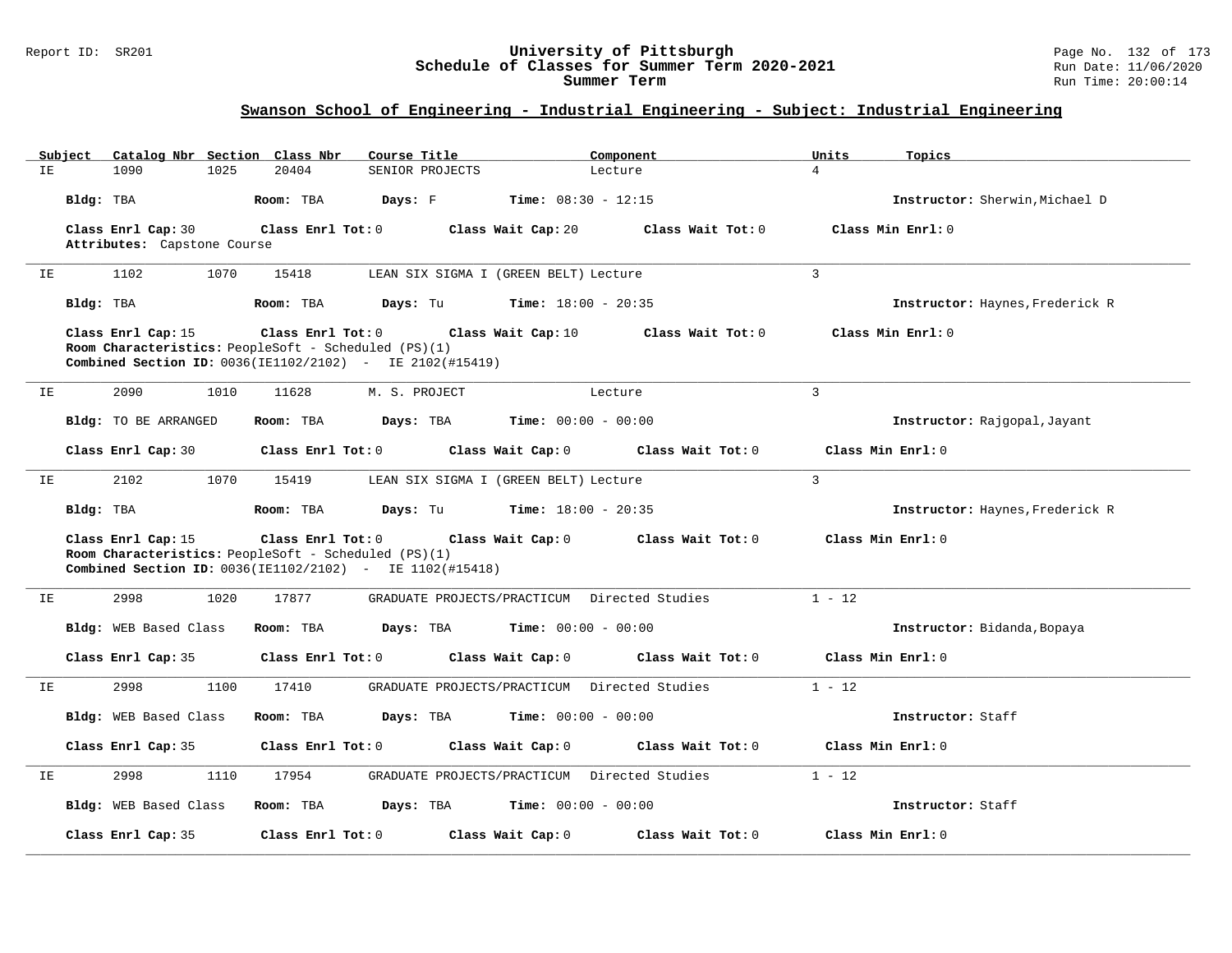#### Report ID: SR201 **University of Pittsburgh** Page No. 133 of 173 **Schedule of Classes for Summer Term 2020-2021** Run Date: 11/06/2020 **Summer Term** Run Time: 20:00:14

|    | Subject | Catalog Nbr Section Class Nbr | Course Title                                       |                                                                | Component                                                                                                                      | Units<br>Topics               |
|----|---------|-------------------------------|----------------------------------------------------|----------------------------------------------------------------|--------------------------------------------------------------------------------------------------------------------------------|-------------------------------|
| MЕ |         | 2050<br>1090                  | 16174                                              | THERMODYNAMICS                                                 | Lecture                                                                                                                        | $\mathbf{R}$                  |
|    |         | Bldg: TO BE ARRANGED          |                                                    | Room: TBA $Days: Th$ Time: $17:30 - 20:00$                     |                                                                                                                                | Instructor: Tran, Phuoc Xuan  |
|    |         |                               |                                                    |                                                                | Class Enrl Cap: 40 Class Enrl Tot: 0 Class Wait Cap: 0 Class Wait Tot: 0 Class Min Enrl: 0                                     |                               |
| ME |         | 2094                          | 1010 11712 PRACTICUM                               |                                                                | Practicum                                                                                                                      | $\mathbf{1}$                  |
|    |         | Bldg: TO BE ARRANGED          |                                                    | Room: TBA $Days:$ TBA $Time: 00:00 - 00:00$                    |                                                                                                                                | Instructor: Robertson, Anne M |
|    |         |                               |                                                    |                                                                | Class Enrl Cap: 9999 Class Enrl Tot: 0 Class Wait Cap: 0 Class Wait Tot: 0 Class Min Enrl: 0                                   |                               |
| MЕ |         |                               | 2095 1005 14518 GRADUATE PROJECTS Directed Studies |                                                                |                                                                                                                                | $1 - 15$                      |
|    |         | Bldg: TO BE ARRANGED          |                                                    | Room: TBA $\rule{1em}{0.15mm}$ Days: TBA Time: $00:00 - 00:00$ |                                                                                                                                | Instructor: Staff             |
|    |         |                               |                                                    |                                                                | Class Enrl Cap: 20 Class Enrl Tot: 0 Class Wait Cap: 0 Class Wait Tot: 0 Class Min Enrl: 0                                     |                               |
| МE |         | 2095 70                       |                                                    |                                                                | 1006 14519 GRADUATE PROJECTS Directed Studies                                                                                  | $1 - 15$                      |
|    |         | Bldg: TO BE ARRANGED          |                                                    | Room: TBA $Days:$ TBA $Time: 00:00 - 00:00$                    |                                                                                                                                | Instructor: Staff             |
|    |         |                               |                                                    |                                                                | Class Enrl Cap: 20 Class Enrl Tot: 0 Class Wait Cap: 0 Class Wait Tot: 0 Class Min Enrl: 0                                     |                               |
| ME |         | 2095                          |                                                    |                                                                | 1010 11633 GRADUATE PROJECTS Directed Studies                                                                                  | $1 - 15$                      |
|    |         | Bldg: TO BE ARRANGED          |                                                    | Room: TBA $Days:$ TBA $Time: 00:00 - 00:00$                    |                                                                                                                                | Instructor: Cho, Sung Kwon    |
|    |         |                               |                                                    |                                                                | Class Enrl Cap: 20 Class Enrl Tot: 0 Class Wait Cap: 0 Class Wait Tot: 0 Class Min Enrl: 0                                     |                               |
| МE |         | 2095<br>1015                  |                                                    |                                                                | 14501 GRADUATE PROJECTS Directed Studies                                                                                       | $1 - 15$                      |
|    |         | Bldg: TO BE ARRANGED          |                                                    | Room: TBA $\rule{1em}{0.15mm}$ Days: TBA Time: $00:00 - 00:00$ |                                                                                                                                | Instructor: Chyu, Minking     |
|    |         |                               |                                                    |                                                                | Class Enrl Cap: 20 $\qquad$ Class Enrl Tot: 0 $\qquad$ Class Wait Cap: 0 $\qquad$ Class Wait Tot: 0 $\qquad$ Class Min Enrl: 0 |                               |
| МE |         | 2095                          |                                                    |                                                                | 1020 14502 GRADUATE PROJECTS Directed Studies                                                                                  | $1 - 15$                      |
|    |         | Bldg: TO BE ARRANGED          |                                                    | Room: TBA $Days:$ TBA $Time: 00:00 - 00:00$                    |                                                                                                                                | Instructor: Clark, William W  |
|    |         |                               |                                                    |                                                                | Class Enrl Cap: 20 Class Enrl Tot: 0 Class Wait Cap: 0 Class Wait Tot: 0 Class Min Enrl: 0                                     |                               |
| МE |         | 2095<br>1025                  |                                                    |                                                                |                                                                                                                                | $1 - 15$                      |
|    |         | Bldg: TO BE ARRANGED          |                                                    | Room: TBA $Days:$ TBA $Time:$ $00:00 - 00:00$                  |                                                                                                                                | Instructor: Cole, Daniel G    |
|    |         |                               |                                                    |                                                                | Class Enrl Cap: 20 Class Enrl Tot: 0 Class Wait Cap: 0 Class Wait Tot: 0 Class Min Enrl: 0                                     |                               |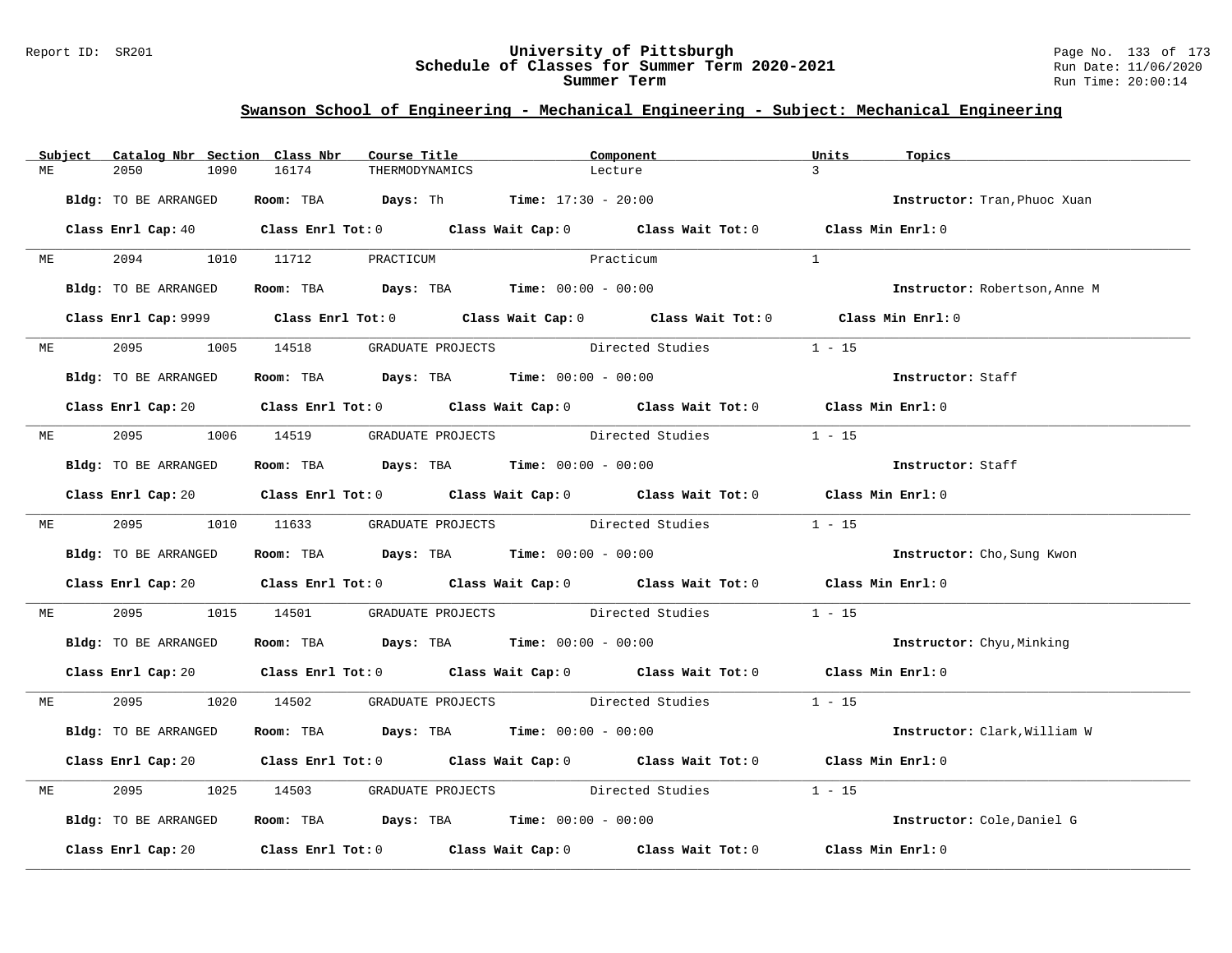| МE |           | 2095<br>1030         | 14504<br>GRADUATE PROJECTS                                                            | Directed Studies                                                                           | $1 - 15$                             |
|----|-----------|----------------------|---------------------------------------------------------------------------------------|--------------------------------------------------------------------------------------------|--------------------------------------|
|    |           | Bldg: TO BE ARRANGED | Room: TBA $Days:$ TBA $Time: 00:00 - 00:00$                                           |                                                                                            | Instructor: Galdi, Giovanni Paolo    |
|    |           |                      |                                                                                       | Class Enrl Cap: 20 Class Enrl Tot: 0 Class Wait Cap: 0 Class Wait Tot: 0 Class Min Enrl: 0 |                                      |
|    |           |                      |                                                                                       | ME 2095 1035 14505 GRADUATE PROJECTS Directed Studies 1 - 15                               |                                      |
|    |           | Bldg: TO BE ARRANGED | Room: TBA Days: TBA Time: $00:00 - 00:00$                                             |                                                                                            | Instructor: Givi, Peyman             |
|    |           |                      |                                                                                       | Class Enrl Cap: 20 Class Enrl Tot: 0 Class Wait Cap: 0 Class Wait Tot: 0 Class Min Enrl: 0 |                                      |
| ME |           |                      |                                                                                       | 2095 1040 14506 GRADUATE PROJECTS Directed Studies 1 - 15                                  |                                      |
|    |           |                      | Bldg: TO BE ARRANGED ROOM: TBA Days: TBA Time: 00:00 - 00:00                          |                                                                                            | Instructor: Barry, Matthew Michael   |
|    |           |                      |                                                                                       | Class Enrl Cap: 20 Class Enrl Tot: 0 Class Wait Cap: 0 Class Wait Tot: 0 Class Min Enrl: 0 |                                      |
|    |           |                      |                                                                                       | ME 2095 1045 14507 GRADUATE PROJECTS Directed Studies 1 - 15                               |                                      |
|    |           | Bldg: TO BE ARRANGED | Room: TBA $\rule{1em}{0.15mm}$ Days: TBA Time: $00:00 - 00:00$                        |                                                                                            | Instructor: Foulke, Larry Ray        |
|    |           |                      |                                                                                       | Class Enrl Cap: 20 Class Enrl Tot: 0 Class Wait Cap: 0 Class Wait Tot: 0 Class Min Enrl: 0 |                                      |
|    |           |                      |                                                                                       | ME 2095 1050 14508 GRADUATE PROJECTS Directed Studies 1 - 15                               |                                      |
|    |           | Bldg: TO BE ARRANGED | Room: TBA $\rule{1em}{0.15mm}$ Days: TBA Time: $00:00 - 00:00$                        |                                                                                            | Instructor: Mao, Scott X             |
|    |           |                      |                                                                                       | Class Enrl Cap: 20 Class Enrl Tot: 0 Class Wait Cap: 0 Class Wait Tot: 0 Class Min Enrl: 0 |                                      |
| ME |           |                      |                                                                                       | 2095 1055 14509 GRADUATE PROJECTS Directed Studies 1 - 15                                  |                                      |
|    |           | Bldg: TO BE ARRANGED | Room: TBA $Days:$ TBA $Time:$ 00:00 - 00:00                                           |                                                                                            | Instructor: Miller, Mark C           |
|    |           |                      | Class Enrl Cap: 20 Class Enrl Tot: 0 Class Wait Cap: 0 Class Wait Tot: 0              |                                                                                            | Class Min Enrl: 0                    |
|    | <b>ME</b> |                      | 2095 1060 14510 GRADUATE PROJECTS Directed Studies                                    |                                                                                            | $1 - 15$                             |
|    |           | Bldg: TO BE ARRANGED | Room: TBA $\rule{1em}{0.15mm}$ Days: TBA $\rule{1.5mm}{0.15mm}$ Time: $00:00 - 00:00$ |                                                                                            | Instructor: Wosu, Sylvanus N         |
|    |           |                      |                                                                                       | Class Enrl Cap: 20 Class Enrl Tot: 0 Class Wait Cap: 0 Class Wait Tot: 0 Class Min Enrl: 0 |                                      |
|    |           |                      |                                                                                       | ME 2095 1065 14511 GRADUATE PROJECTS Directed Studies 1 - 15                               |                                      |
|    |           | Bldg: TO BE ARRANGED | Room: TBA $\rule{1em}{0.15mm}$ Days: TBA Time: $00:00 - 00:00$                        |                                                                                            | Instructor: Robertson, Anne M        |
|    |           |                      |                                                                                       | Class Enrl Cap: 20 Class Enrl Tot: 0 Class Wait Cap: 0 Class Wait Tot: 0 Class Min Enrl: 0 |                                      |
|    |           |                      |                                                                                       | ME 2095 1070 14512 GRADUATE PROJECTS Directed Studies 1 - 15                               |                                      |
|    |           |                      | Bldg: TO BE ARRANGED Room: TBA Days: TBA Time: 00:00 - 00:00                          |                                                                                            | Instructor: Schaefer, Laura Atkinson |
|    |           | Class Enrl Cap: 20   |                                                                                       | Class Enrl Tot: $0$ Class Wait Cap: $0$ Class Wait Tot: $0$ Class Min Enrl: $0$            |                                      |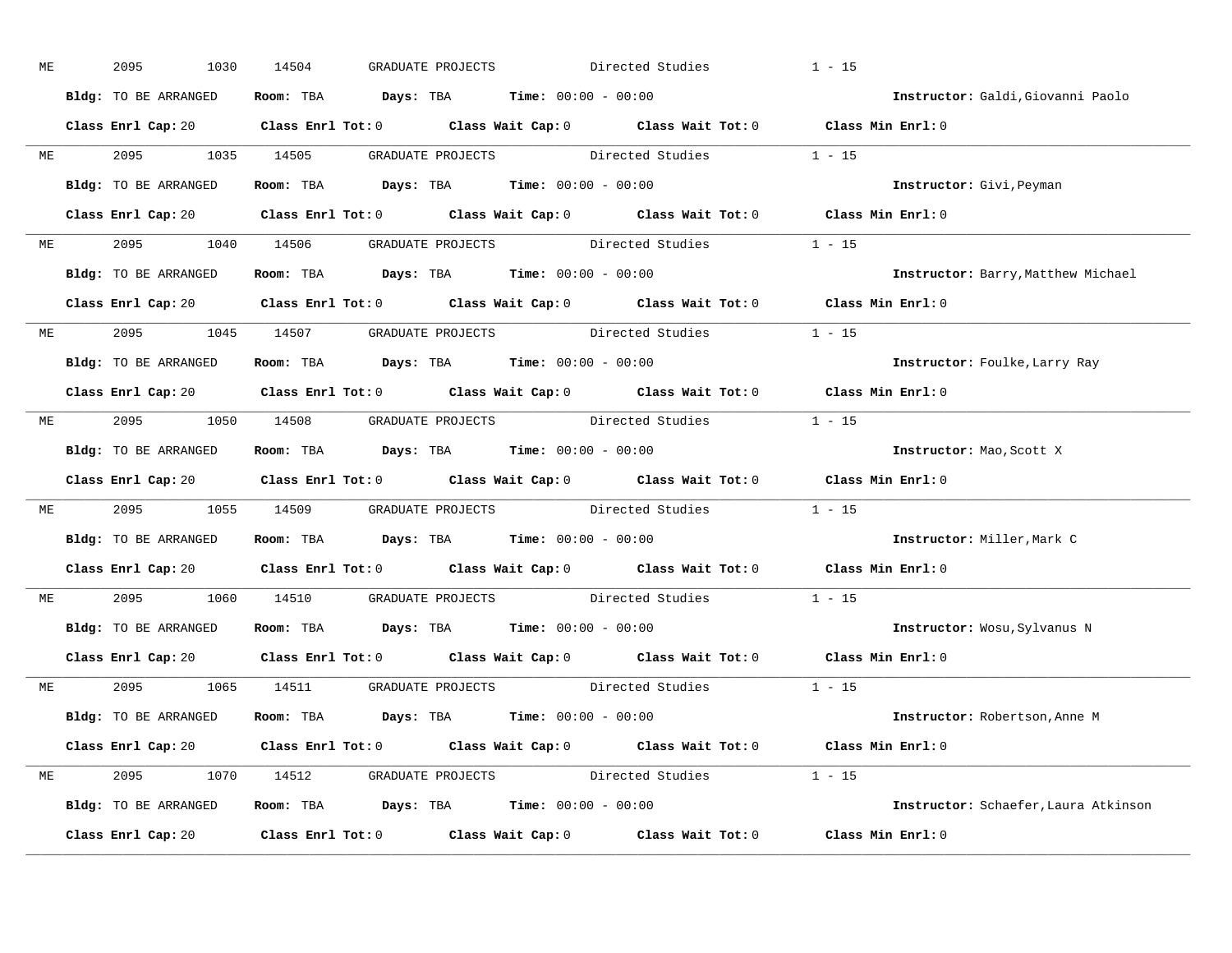### Report ID: SR201 **University of Pittsburgh** Page No. 135 of 173 **Schedule of Classes for Summer Term 2020-2021** Run Date: 11/06/2020 **Summer Term** Run Time: 20:00:14

|    | Subject | Catalog Nbr Section Class Nbr | Course Title                                                                          |                                    | Component                                                                                           | Units<br>Topics                  |  |
|----|---------|-------------------------------|---------------------------------------------------------------------------------------|------------------------------------|-----------------------------------------------------------------------------------------------------|----------------------------------|--|
| MЕ |         | 2095<br>1075                  | 14513                                                                                 | GRADUATE PROJECTS                  | Directed Studies                                                                                    | $1 - 15$                         |  |
|    |         | Bldg: TO BE ARRANGED          | Room: TBA $Days:$ TBA $Time: 00:00 - 00:00$                                           |                                    |                                                                                                     | Instructor: Slaughter, William S |  |
|    |         |                               |                                                                                       |                                    | Class Enrl Cap: 20 Class Enrl Tot: 0 Class Wait Cap: 0 Class Wait Tot: 0 Class Min Enrl: 0          |                                  |  |
| MЕ |         | 2095 70                       | 1080 14514 GRADUATE PROJECTS Directed Studies                                         |                                    |                                                                                                     | $1 - 15$                         |  |
|    |         | Bldg: TO BE ARRANGED          | Room: TBA $Days:$ TBA $Time: 00:00 - 00:00$                                           |                                    |                                                                                                     | Instructor: Smolinski, Patrick   |  |
|    |         |                               |                                                                                       |                                    | Class Enrl Cap: 20 $\qquad$ Class Enrl Tot: 0 $\qquad$ Class Wait Cap: 0 $\qquad$ Class Wait Tot: 0 | Class Min Enrl: 0                |  |
| ME |         | 2095                          | 1085 14515 GRADUATE PROJECTS Directed Studies                                         |                                    |                                                                                                     | $1 - 15$                         |  |
|    |         | Bldg: TO BE ARRANGED          | Room: TBA $Days:$ TBA $Time: 00:00 - 00:00$                                           |                                    |                                                                                                     | Instructor: Vipperman, Jeffrey S |  |
|    |         |                               |                                                                                       |                                    | Class Enrl Cap: 20 Class Enrl Tot: 0 Class Wait Cap: 0 Class Wait Tot: 0 Class Min Enrl: 0          |                                  |  |
| ME |         | 2095                          | 1090 14516                                                                            | GRADUATE PROJECTS Directed Studies |                                                                                                     | $1 - 15$                         |  |
|    |         | Bldg: TO BE ARRANGED          | Room: TBA $\rule{1em}{0.15mm}$ Days: TBA $\rule{1.5mm}{0.15mm}$ Time: $00:00 - 00:00$ |                                    |                                                                                                     | Instructor: Wang, Qing-Ming      |  |
|    |         |                               |                                                                                       |                                    | Class Enrl Cap: 20 $\qquad$ Class Enrl Tot: 0 $\qquad$ Class Wait Cap: 0 $\qquad$ Class Wait Tot: 0 | Class Min Enrl: 0                |  |
| ME |         | 2095 1095 14517               |                                                                                       |                                    | GRADUATE PROJECTS Directed Studies                                                                  | $1 - 15$                         |  |
|    |         | Bldg: TO BE ARRANGED          | Room: TBA $Days:$ TBA $Time: 00:00 - 00:00$                                           |                                    |                                                                                                     | Instructor: Weiland, Lisa Mauck  |  |
|    |         |                               |                                                                                       |                                    | Class Enrl Cap: 20 Class Enrl Tot: 0 Class Wait Cap: 0 Class Wait Tot: 0 Class Min Enrl: 0          |                                  |  |
| МE |         | 2096<br>1010                  |                                                                                       |                                    | 18140 MS/MBA INTEGRATED PROJECTS Independent Study                                                  | 1.5                              |  |
|    |         | Bldg: TO BE ARRANGED          | Room: TBA $Days:$ TBA $Time: 00:00 - 00:00$                                           |                                    |                                                                                                     | Instructor: Staff                |  |
|    |         |                               |                                                                                       |                                    | Class Enrl Cap: 35 Class Enrl Tot: 0 Class Wait Cap: 0 Class Wait Tot: 0 Class Min Enrl: 0          |                                  |  |
| ME |         |                               |                                                                                       |                                    | 2096 1015 18141 MS/MBA INTEGRATED PROJECTS Independent Study 1.5                                    |                                  |  |
|    |         | Bldg: TO BE ARRANGED          | Room: TBA $Days: TBA$ Time: $00:00 - 00:00$                                           |                                    |                                                                                                     | Instructor: Staff                |  |
|    |         |                               |                                                                                       |                                    | Class Enrl Cap: 35 Class Enrl Tot: 0 Class Wait Cap: 0 Class Wait Tot: 0 Class Min Enrl: 0          |                                  |  |
| MЕ |         | 2096<br>1020                  |                                                                                       |                                    | 18142 MS/MBA INTEGRATED PROJECTS Independent Study                                                  | 1.5                              |  |
|    |         | Bldg: TO BE ARRANGED          | Room: TBA $Days: TBA$ Time: $00:00 - 00:00$                                           |                                    |                                                                                                     | Instructor: Staff                |  |
|    |         |                               |                                                                                       |                                    | Class Enrl Cap: 35 Class Enrl Tot: 0 Class Wait Cap: 0 Class Wait Tot: 0 Class Min Enrl: 0          |                                  |  |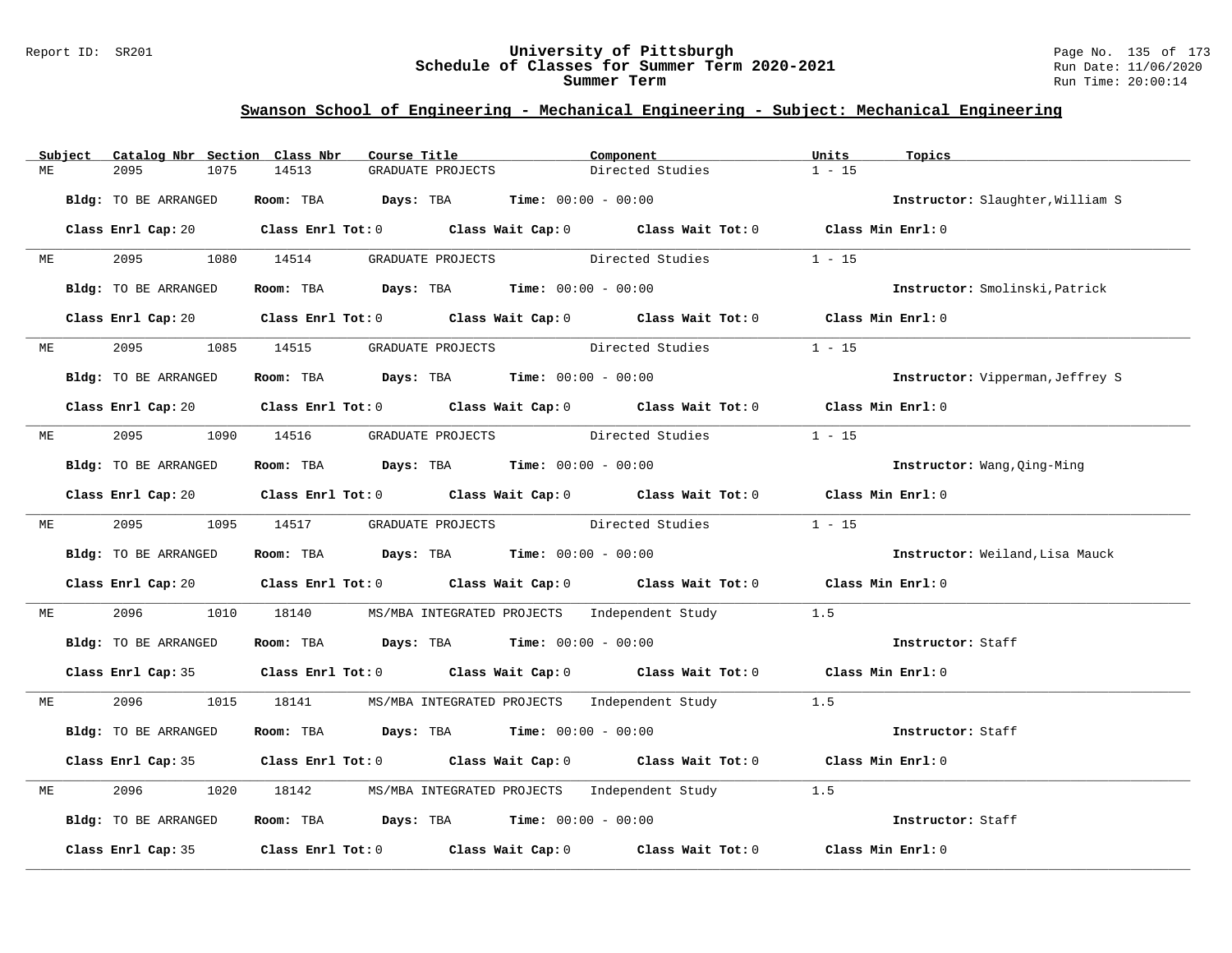| ME | 2096<br>1025         | MS/MBA INTEGRATED PROJECTS    Independent Study<br>18143                                   | 1.5               |
|----|----------------------|--------------------------------------------------------------------------------------------|-------------------|
|    | Bldg: TO BE ARRANGED | Room: TBA $\rule{1em}{0.15mm}$ Days: TBA Time: $00:00 - 00:00$                             | Instructor: Staff |
|    |                      | Class Enrl Cap: 35 Class Enrl Tot: 0 Class Wait Cap: 0 Class Wait Tot: 0 Class Min Enrl: 0 |                   |
|    |                      | ME 2096 1030 18144 MS/MBA INTEGRATED PROJECTS Independent Study 1.5                        |                   |
|    | Bldg: TO BE ARRANGED | Room: TBA $Days:$ TBA Time: $00:00 - 00:00$                                                | Instructor: Staff |
|    |                      | Class Enrl Cap: 35 Class Enrl Tot: 0 Class Wait Cap: 0 Class Wait Tot: 0 Class Min Enrl: 0 |                   |
|    |                      | ME 2096 1035 18145 MS/MBA INTEGRATED PROJECTS Independent Study 1.5                        |                   |
|    |                      | Bldg: TO BE ARRANGED Room: TBA Days: TBA Time: 00:00 - 00:00                               | Instructor: Staff |
|    |                      | Class Enrl Cap: 35 Class Enrl Tot: 0 Class Wait Cap: 0 Class Wait Tot: 0 Class Min Enrl: 0 |                   |
|    |                      | ME 2096 1040 18146 MS/MBA INTEGRATED PROJECTS Independent Study 1.5                        |                   |
|    | Bldg: TO BE ARRANGED | Room: TBA $Days$ : TBA Time: $00:00 - 00:00$                                               | Instructor: Staff |
|    |                      | Class Enrl Cap: 35 Class Enrl Tot: 0 Class Wait Cap: 0 Class Wait Tot: 0 Class Min Enrl: 0 |                   |
|    |                      | ME 2096 1045 18147 MS/MBA INTEGRATED PROJECTS Independent Study 1.5                        |                   |
|    |                      | Bldg: TO BE ARRANGED Room: TBA Days: TBA Time: 00:00 - 00:00                               | Instructor: Staff |
|    |                      | Class Enrl Cap: 35 Class Enrl Tot: 0 Class Wait Cap: 0 Class Wait Tot: 0 Class Min Enrl: 0 |                   |
|    |                      | ME 2096 1050 18148 MS/MBA INTEGRATED PROJECTS Independent Study 1.5                        |                   |
|    |                      | Bldg: TO BE ARRANGED ROOM: TBA Days: TBA Time: 00:00 - 00:00                               | Instructor: Staff |
|    |                      | Class Enrl Cap: 35 Class Enrl Tot: 0 Class Wait Cap: 0 Class Wait Tot: 0 Class Min Enrl: 0 |                   |
|    |                      | ME 2096 1055 18149 MS/MBA INTEGRATED PROJECTS Independent Study 1.5                        |                   |
|    |                      | <b>Bldg:</b> TO BE ARRANGED <b>Room:</b> TBA <b>Days:</b> TBA <b>Time:</b> $00:00 - 00:00$ | Instructor: Staff |
|    |                      | Class Enrl Cap: 35 Class Enrl Tot: 0 Class Wait Cap: 0 Class Wait Tot: 0 Class Min Enrl: 0 |                   |
|    |                      | ME 2096 1060 18150 MS/MBA INTEGRATED PROJECTS Independent Study 1.5                        |                   |
|    |                      | Bldg: TO BE ARRANGED Room: TBA Days: TBA Time: $00:00 - 00:00$                             |                   |
|    |                      | Class Enrl Cap: 35 Class Enrl Tot: 0 Class Wait Cap: 0 Class Wait Tot: 0 Class Min Enrl: 0 |                   |
|    |                      | ME 2096 1065 18151 MS/MBA INTEGRATED PROJECTS Independent Study 1.5                        |                   |
|    |                      | Bldg: TO BE ARRANGED Room: TBA Days: TBA Time: 00:00 - 00:00                               | Instructor: Staff |
|    |                      | Class Enrl Cap: 35 Class Enrl Tot: 0 Class Wait Cap: 0 Class Wait Tot: 0 Class Min Enrl: 0 |                   |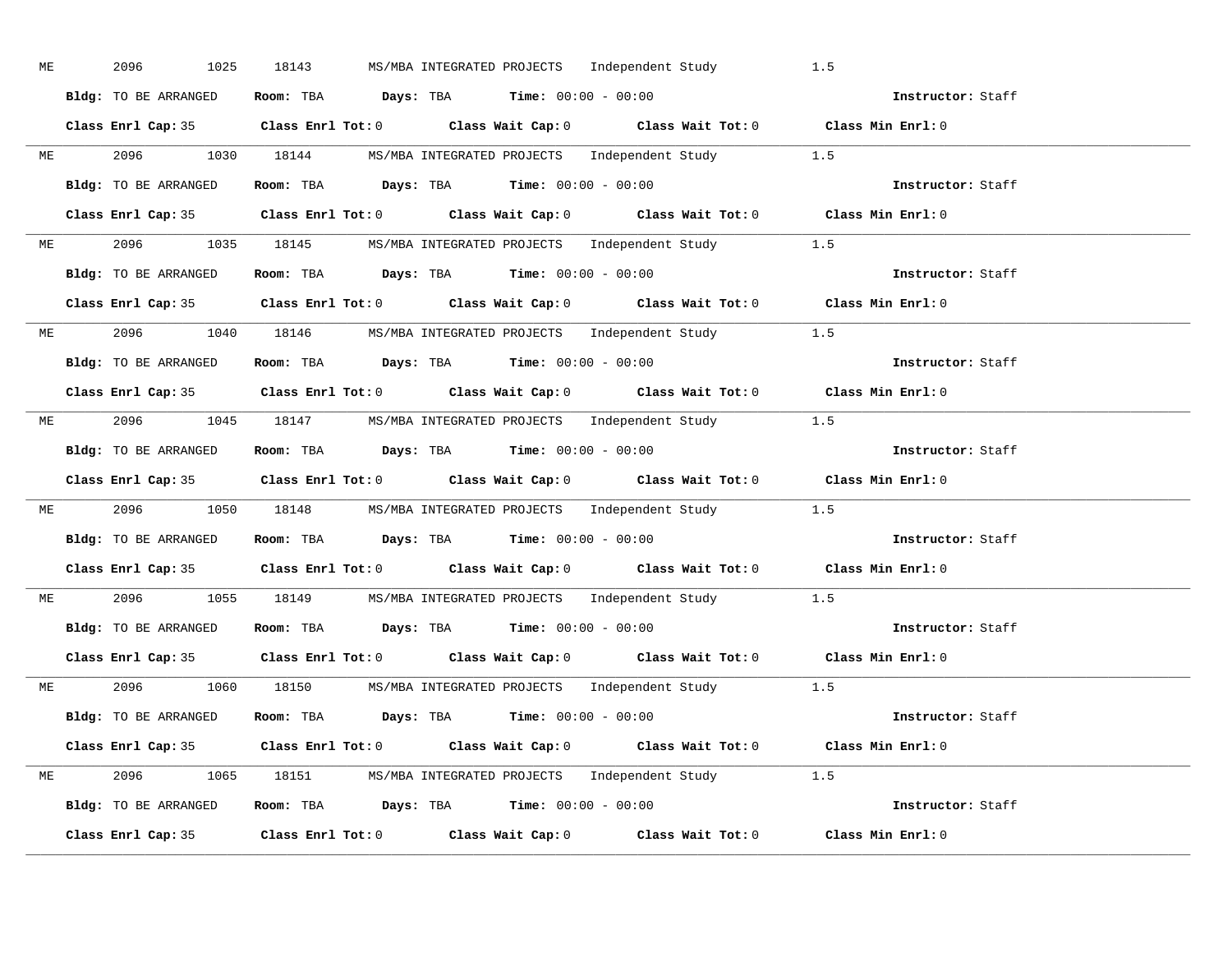### Report ID: SR201 **University of Pittsburgh** Page No. 137 of 173 **Schedule of Classes for Summer Term 2020-2021** Run Date: 11/06/2020 **Summer Term** Run Time: 20:00:14

|    | Subject | Catalog Nbr Section Class Nbr | Course Title                                                                          |                                                | Component                                                                                           | Units<br>Topics                   |
|----|---------|-------------------------------|---------------------------------------------------------------------------------------|------------------------------------------------|-----------------------------------------------------------------------------------------------------|-----------------------------------|
| MЕ |         | 2096<br>1070                  | 18152                                                                                 | MS/MBA INTEGRATED PROJECTS                     | Independent Study                                                                                   | 1.5                               |
|    |         | Bldg: TO BE ARRANGED          | Room: TBA $Days:$ TBA $Time: 00:00 - 00:00$                                           |                                                |                                                                                                     | Instructor: Staff                 |
|    |         |                               |                                                                                       |                                                | Class Enrl Cap: 35 Class Enrl Tot: 0 Class Wait Cap: 0 Class Wait Tot: 0 Class Min Enrl: 0          |                                   |
| МE |         | 2096 70                       | 1075 18153                                                                            | MS/MBA INTEGRATED PROJECTS Independent Study   |                                                                                                     | 1.5                               |
|    |         | Bldg: TO BE ARRANGED          | Room: TBA $Days:$ TBA $Time: 00:00 - 00:00$                                           |                                                |                                                                                                     | Instructor: Staff                 |
|    |         |                               |                                                                                       |                                                | Class Enrl Cap: 35 Class Enrl Tot: 0 Class Wait Cap: 0 Class Wait Tot: 0 Class Min Enrl: 0          |                                   |
| ME |         | 2096                          | 1080 18154                                                                            | MS/MBA INTEGRATED PROJECTS Independent Study   |                                                                                                     | 1.5                               |
|    |         | Bldg: TO BE ARRANGED          | Room: TBA $\rule{1em}{0.15mm}$ Days: TBA $\rule{1.5mm}{0.15mm}$ Time: $00:00 - 00:00$ |                                                |                                                                                                     | Instructor: Staff                 |
|    |         |                               |                                                                                       |                                                | Class Enrl Cap: 35 Class Enrl Tot: 0 Class Wait Cap: 0 Class Wait Tot: 0 Class Min Enrl: 0          |                                   |
| МE |         | 2097 — 2007<br>1010           | 15923                                                                                 | SPECIAL STUDY MECHANICAL ENGRODirected Studies |                                                                                                     | $\mathbf{3}$                      |
|    |         | Bldg: TO BE ARRANGED          | Room: TBA $Days:$ TBA $Time: 00:00 - 00:00$                                           |                                                |                                                                                                     | Instructor: Cho, Sung Kwon        |
|    |         |                               |                                                                                       |                                                | Class Enrl Cap: 35 Class Enrl Tot: 0 Class Wait Cap: 0 Class Wait Tot: 0 Class Min Enrl: 0          |                                   |
| ME |         | 2097                          | 1015 15924                                                                            |                                                | SPECIAL STUDY MECHANICAL ENGRODirected Studies                                                      | $\overline{3}$                    |
|    |         | Bldg: TO BE ARRANGED          | Room: TBA $Days:$ TBA $Time: 00:00 - 00:00$                                           |                                                |                                                                                                     | Instructor: Chyu, Minking         |
|    |         |                               |                                                                                       |                                                | Class Enrl Cap: 35 $\qquad$ Class Enrl Tot: 0 $\qquad$ Class Wait Cap: 0 $\qquad$ Class Wait Tot: 0 | Class Min Enrl: 0                 |
| МE |         | 2097<br>1020                  | 15925                                                                                 | SPECIAL STUDY MECHANICAL ENGRODirected Studies |                                                                                                     | $\overline{3}$                    |
|    |         | Bldg: TO BE ARRANGED          | Room: TBA $Days:$ TBA $Time: 00:00 - 00:00$                                           |                                                |                                                                                                     | Instructor: Clark, William W      |
|    |         |                               |                                                                                       |                                                | Class Enrl Cap: 35 Class Enrl Tot: 0 Class Wait Cap: 0 Class Wait Tot: 0 Class Min Enrl: 0          |                                   |
| ME |         | 2097<br>1025                  | 15926                                                                                 |                                                | SPECIAL STUDY MECHANICAL ENGRODirected Studies                                                      | $\overline{3}$                    |
|    |         | Bldg: TO BE ARRANGED          | Room: TBA $Days:$ TBA $Time: 00:00 - 00:00$                                           |                                                |                                                                                                     | Instructor: Cole, Daniel G        |
|    |         | Class Enrl Cap: 35            |                                                                                       |                                                | Class Enrl Tot: 0 Class Wait Cap: 0 Class Wait Tot: 0                                               | Class Min Enrl: 0                 |
| MЕ |         | 2097<br>1030                  | 15927                                                                                 | SPECIAL STUDY MECHANICAL ENGRODirected Studies |                                                                                                     | $\overline{3}$                    |
|    |         | Bldg: TO BE ARRANGED          | Room: TBA $\rule{1em}{0.15mm}$ Days: TBA Time: $00:00 - 00:00$                        |                                                |                                                                                                     | Instructor: Galdi, Giovanni Paolo |
|    |         | Class Enrl Cap: 35            | Class Enrl Tot: $0$ Class Wait Cap: $0$                                               |                                                | Class Wait Tot: 0                                                                                   | Class Min Enrl: 0                 |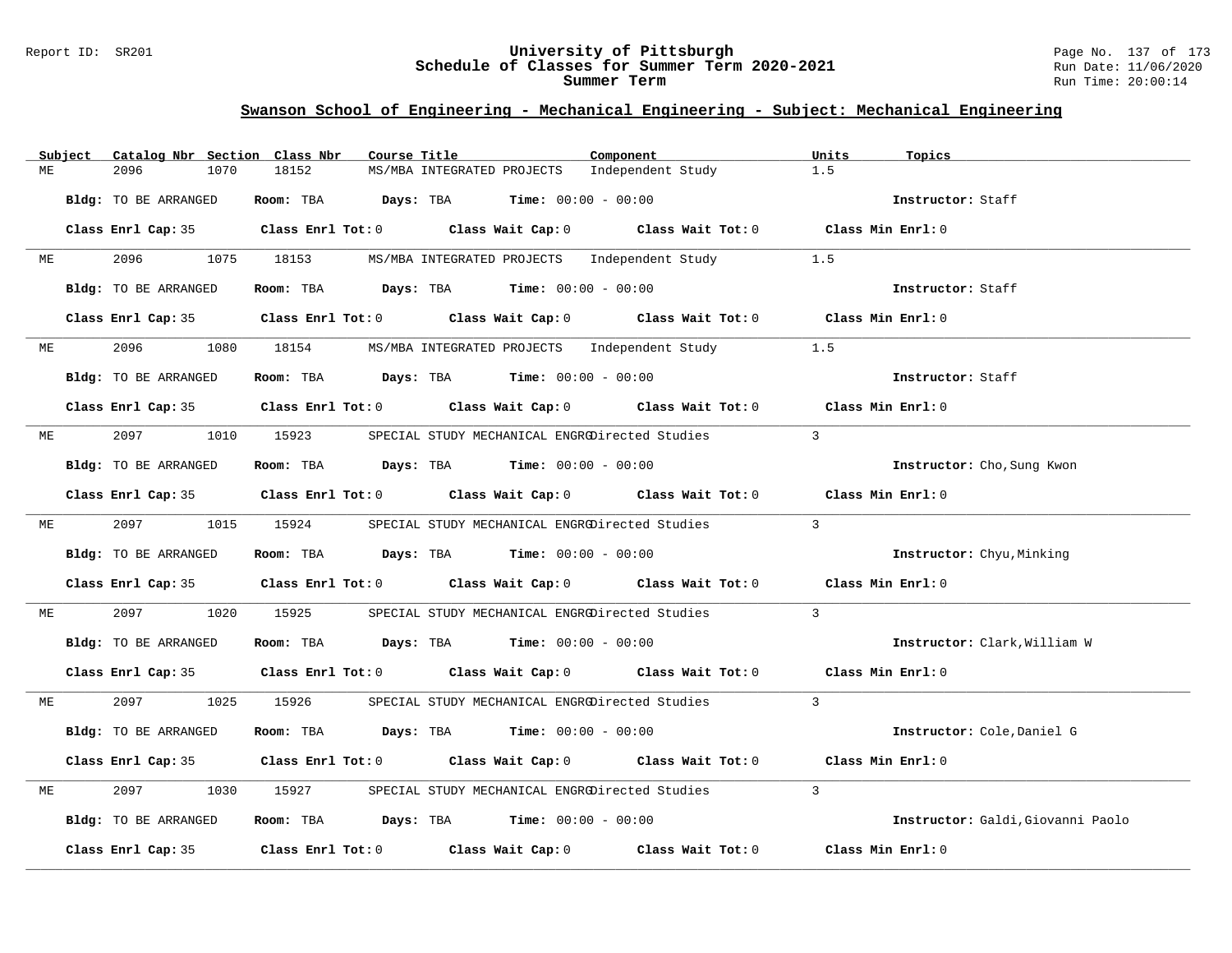| 2097<br>1035 | 15928                                                                                                                                                                                            |                                                                                                  | $\overline{3}$                                                                                                                                                                                                                                                                                                                                                                                                                                                                                                                                                                                                                                                                                                                                                                                                                                                                                                                                                                                                                                                                                                                                                                                                                                                                                                                                                                                                                                                                                                                                                                                                                                                                                                                                                                                                           |
|--------------|--------------------------------------------------------------------------------------------------------------------------------------------------------------------------------------------------|--------------------------------------------------------------------------------------------------|--------------------------------------------------------------------------------------------------------------------------------------------------------------------------------------------------------------------------------------------------------------------------------------------------------------------------------------------------------------------------------------------------------------------------------------------------------------------------------------------------------------------------------------------------------------------------------------------------------------------------------------------------------------------------------------------------------------------------------------------------------------------------------------------------------------------------------------------------------------------------------------------------------------------------------------------------------------------------------------------------------------------------------------------------------------------------------------------------------------------------------------------------------------------------------------------------------------------------------------------------------------------------------------------------------------------------------------------------------------------------------------------------------------------------------------------------------------------------------------------------------------------------------------------------------------------------------------------------------------------------------------------------------------------------------------------------------------------------------------------------------------------------------------------------------------------------|
|              |                                                                                                                                                                                                  |                                                                                                  | Instructor: Givi, Peyman                                                                                                                                                                                                                                                                                                                                                                                                                                                                                                                                                                                                                                                                                                                                                                                                                                                                                                                                                                                                                                                                                                                                                                                                                                                                                                                                                                                                                                                                                                                                                                                                                                                                                                                                                                                                 |
|              |                                                                                                                                                                                                  |                                                                                                  |                                                                                                                                                                                                                                                                                                                                                                                                                                                                                                                                                                                                                                                                                                                                                                                                                                                                                                                                                                                                                                                                                                                                                                                                                                                                                                                                                                                                                                                                                                                                                                                                                                                                                                                                                                                                                          |
| 2097 — 2007  |                                                                                                                                                                                                  |                                                                                                  |                                                                                                                                                                                                                                                                                                                                                                                                                                                                                                                                                                                                                                                                                                                                                                                                                                                                                                                                                                                                                                                                                                                                                                                                                                                                                                                                                                                                                                                                                                                                                                                                                                                                                                                                                                                                                          |
|              |                                                                                                                                                                                                  |                                                                                                  | Instructor: Mao, Scott X                                                                                                                                                                                                                                                                                                                                                                                                                                                                                                                                                                                                                                                                                                                                                                                                                                                                                                                                                                                                                                                                                                                                                                                                                                                                                                                                                                                                                                                                                                                                                                                                                                                                                                                                                                                                 |
|              |                                                                                                                                                                                                  |                                                                                                  |                                                                                                                                                                                                                                                                                                                                                                                                                                                                                                                                                                                                                                                                                                                                                                                                                                                                                                                                                                                                                                                                                                                                                                                                                                                                                                                                                                                                                                                                                                                                                                                                                                                                                                                                                                                                                          |
|              |                                                                                                                                                                                                  |                                                                                                  |                                                                                                                                                                                                                                                                                                                                                                                                                                                                                                                                                                                                                                                                                                                                                                                                                                                                                                                                                                                                                                                                                                                                                                                                                                                                                                                                                                                                                                                                                                                                                                                                                                                                                                                                                                                                                          |
|              |                                                                                                                                                                                                  |                                                                                                  | Instructor: Schmidt, David E                                                                                                                                                                                                                                                                                                                                                                                                                                                                                                                                                                                                                                                                                                                                                                                                                                                                                                                                                                                                                                                                                                                                                                                                                                                                                                                                                                                                                                                                                                                                                                                                                                                                                                                                                                                             |
|              |                                                                                                                                                                                                  |                                                                                                  |                                                                                                                                                                                                                                                                                                                                                                                                                                                                                                                                                                                                                                                                                                                                                                                                                                                                                                                                                                                                                                                                                                                                                                                                                                                                                                                                                                                                                                                                                                                                                                                                                                                                                                                                                                                                                          |
|              |                                                                                                                                                                                                  |                                                                                                  | $\overline{3}$                                                                                                                                                                                                                                                                                                                                                                                                                                                                                                                                                                                                                                                                                                                                                                                                                                                                                                                                                                                                                                                                                                                                                                                                                                                                                                                                                                                                                                                                                                                                                                                                                                                                                                                                                                                                           |
|              |                                                                                                                                                                                                  |                                                                                                  | Instructor: Congedo, Thomas Vincent                                                                                                                                                                                                                                                                                                                                                                                                                                                                                                                                                                                                                                                                                                                                                                                                                                                                                                                                                                                                                                                                                                                                                                                                                                                                                                                                                                                                                                                                                                                                                                                                                                                                                                                                                                                      |
|              |                                                                                                                                                                                                  |                                                                                                  | Class Min Enrl: 0                                                                                                                                                                                                                                                                                                                                                                                                                                                                                                                                                                                                                                                                                                                                                                                                                                                                                                                                                                                                                                                                                                                                                                                                                                                                                                                                                                                                                                                                                                                                                                                                                                                                                                                                                                                                        |
|              |                                                                                                                                                                                                  |                                                                                                  | $\overline{3}$                                                                                                                                                                                                                                                                                                                                                                                                                                                                                                                                                                                                                                                                                                                                                                                                                                                                                                                                                                                                                                                                                                                                                                                                                                                                                                                                                                                                                                                                                                                                                                                                                                                                                                                                                                                                           |
|              |                                                                                                                                                                                                  |                                                                                                  | Instructor: Robertson, Anne M                                                                                                                                                                                                                                                                                                                                                                                                                                                                                                                                                                                                                                                                                                                                                                                                                                                                                                                                                                                                                                                                                                                                                                                                                                                                                                                                                                                                                                                                                                                                                                                                                                                                                                                                                                                            |
|              |                                                                                                                                                                                                  |                                                                                                  |                                                                                                                                                                                                                                                                                                                                                                                                                                                                                                                                                                                                                                                                                                                                                                                                                                                                                                                                                                                                                                                                                                                                                                                                                                                                                                                                                                                                                                                                                                                                                                                                                                                                                                                                                                                                                          |
| 2097 — 2097  |                                                                                                                                                                                                  |                                                                                                  | $\overline{3}$                                                                                                                                                                                                                                                                                                                                                                                                                                                                                                                                                                                                                                                                                                                                                                                                                                                                                                                                                                                                                                                                                                                                                                                                                                                                                                                                                                                                                                                                                                                                                                                                                                                                                                                                                                                                           |
|              |                                                                                                                                                                                                  |                                                                                                  | Instructor: Schaefer, Laura Atkinson                                                                                                                                                                                                                                                                                                                                                                                                                                                                                                                                                                                                                                                                                                                                                                                                                                                                                                                                                                                                                                                                                                                                                                                                                                                                                                                                                                                                                                                                                                                                                                                                                                                                                                                                                                                     |
|              |                                                                                                                                                                                                  |                                                                                                  | Class Min Enrl: 0                                                                                                                                                                                                                                                                                                                                                                                                                                                                                                                                                                                                                                                                                                                                                                                                                                                                                                                                                                                                                                                                                                                                                                                                                                                                                                                                                                                                                                                                                                                                                                                                                                                                                                                                                                                                        |
| 2097 — 2097  |                                                                                                                                                                                                  |                                                                                                  | $\overline{3}$                                                                                                                                                                                                                                                                                                                                                                                                                                                                                                                                                                                                                                                                                                                                                                                                                                                                                                                                                                                                                                                                                                                                                                                                                                                                                                                                                                                                                                                                                                                                                                                                                                                                                                                                                                                                           |
|              |                                                                                                                                                                                                  |                                                                                                  | Instructor: Slaughter, William S                                                                                                                                                                                                                                                                                                                                                                                                                                                                                                                                                                                                                                                                                                                                                                                                                                                                                                                                                                                                                                                                                                                                                                                                                                                                                                                                                                                                                                                                                                                                                                                                                                                                                                                                                                                         |
|              |                                                                                                                                                                                                  |                                                                                                  | Class Min Enrl: 0                                                                                                                                                                                                                                                                                                                                                                                                                                                                                                                                                                                                                                                                                                                                                                                                                                                                                                                                                                                                                                                                                                                                                                                                                                                                                                                                                                                                                                                                                                                                                                                                                                                                                                                                                                                                        |
|              |                                                                                                                                                                                                  |                                                                                                  | $\overline{3}$                                                                                                                                                                                                                                                                                                                                                                                                                                                                                                                                                                                                                                                                                                                                                                                                                                                                                                                                                                                                                                                                                                                                                                                                                                                                                                                                                                                                                                                                                                                                                                                                                                                                                                                                                                                                           |
|              |                                                                                                                                                                                                  |                                                                                                  | Instructor: Smolinski, Patrick                                                                                                                                                                                                                                                                                                                                                                                                                                                                                                                                                                                                                                                                                                                                                                                                                                                                                                                                                                                                                                                                                                                                                                                                                                                                                                                                                                                                                                                                                                                                                                                                                                                                                                                                                                                           |
|              |                                                                                                                                                                                                  |                                                                                                  |                                                                                                                                                                                                                                                                                                                                                                                                                                                                                                                                                                                                                                                                                                                                                                                                                                                                                                                                                                                                                                                                                                                                                                                                                                                                                                                                                                                                                                                                                                                                                                                                                                                                                                                                                                                                                          |
|              |                                                                                                                                                                                                  |                                                                                                  |                                                                                                                                                                                                                                                                                                                                                                                                                                                                                                                                                                                                                                                                                                                                                                                                                                                                                                                                                                                                                                                                                                                                                                                                                                                                                                                                                                                                                                                                                                                                                                                                                                                                                                                                                                                                                          |
|              |                                                                                                                                                                                                  |                                                                                                  | Instructor: To, Albert Chi Fu                                                                                                                                                                                                                                                                                                                                                                                                                                                                                                                                                                                                                                                                                                                                                                                                                                                                                                                                                                                                                                                                                                                                                                                                                                                                                                                                                                                                                                                                                                                                                                                                                                                                                                                                                                                            |
|              |                                                                                                                                                                                                  |                                                                                                  | Class Min Enrl: 0                                                                                                                                                                                                                                                                                                                                                                                                                                                                                                                                                                                                                                                                                                                                                                                                                                                                                                                                                                                                                                                                                                                                                                                                                                                                                                                                                                                                                                                                                                                                                                                                                                                                                                                                                                                                        |
| ME           | Bldg: TO BE ARRANGED<br>Bldg: TO BE ARRANGED<br>Bldg: TO BE ARRANGED<br>Bldg: TO BE ARRANGED<br>Bldg: TO BE ARRANGED<br>Class Enrl Cap: 35<br>2097<br>Bldg: TO BE ARRANGED<br>Class Enrl Cap: 35 | 1040 15929<br>Bldg: TO BE ARRANGED<br>Bldg: TO BE ARRANGED<br>1065 15934<br>Bldg: TO BE ARRANGED | SPECIAL STUDY MECHANICAL ENGRODirected Studies<br>Room: TBA $\rule{1em}{0.15mm}$ Days: TBA Time: $00:00 - 00:00$<br>Class Enrl Cap: 35 Class Enrl Tot: 0 Class Wait Cap: 0 Class Wait Tot: 0 Class Min Enrl: 0<br>SPECIAL STUDY MECHANICAL ENGRODirected Studies 3<br>Room: TBA Days: TBA Time: $00:00 - 00:00$<br>Class Enrl Cap: 35 Class Enrl Tot: 0 Class Wait Cap: 0 Class Wait Tot: 0 Class Min Enrl: 0<br>2097 1045 15930 SPECIAL STUDY MECHANICAL ENGRODirected Studies 3<br><b>Room:</b> TBA $Days: TBA$ <b>Time:</b> $00:00 - 00:00$<br>Class Enrl Cap: 35 Class Enrl Tot: 0 Class Wait Cap: 0 Class Wait Tot: 0 Class Min Enrl: 0<br>2097 1050 15931 SPECIAL STUDY MECHANICAL ENGROUTrected Studies<br>Room: TBA Days: TBA Time: $00:00 - 00:00$<br>Class Enrl Cap: 35 Class Enrl Tot: 0 Class Wait Cap: 0 Class Wait Tot: 0<br>2097 1055 15932 SPECIAL STUDY MECHANICAL ENGRODirected Studies<br>Room: TBA $Days:$ TBA $Time:$ $00:00 - 00:00$<br>Class Enrl Cap: 35 Class Enrl Tot: 0 Class Wait Cap: 0 Class Wait Tot: 0 Class Min Enrl: 0<br>1060 15933 SPECIAL STUDY MECHANICAL ENGROUT ected Studies<br>Room: TBA $Days:$ TBA $Time: 00:00 - 00:00$<br>Class Enrl Cap: 35 Class Enrl Tot: 0 Class Wait Cap: 0 Class Wait Tot: 0<br>SPECIAL STUDY MECHANICAL ENGRODirected Studies<br>Room: TBA $Days:$ TBA $Time: 00:00 - 00:00$<br>Class Enrl Tot: 0 $\qquad$ Class Wait Cap: 0 $\qquad$ Class Wait Tot: 0<br>1070 15935 SPECIAL STUDY MECHANICAL ENGRODirected Studies<br>Room: TBA $Days:$ TBA $Time: 00:00 - 00:00$<br>Class Enrl Cap: 35 Class Enrl Tot: 0 Class Wait Cap: 0 Class Wait Tot: 0 Class Min Enrl: 0<br>2097 1075 15936 SPECIAL STUDY MECHANICAL ENGRODirected Studies 3<br>Room: TBA $Days: TBA$ Time: $00:00 - 00:00$<br>Class Enrl Tot: $0$ Class Wait Cap: $0$ Class Wait Tot: $0$ |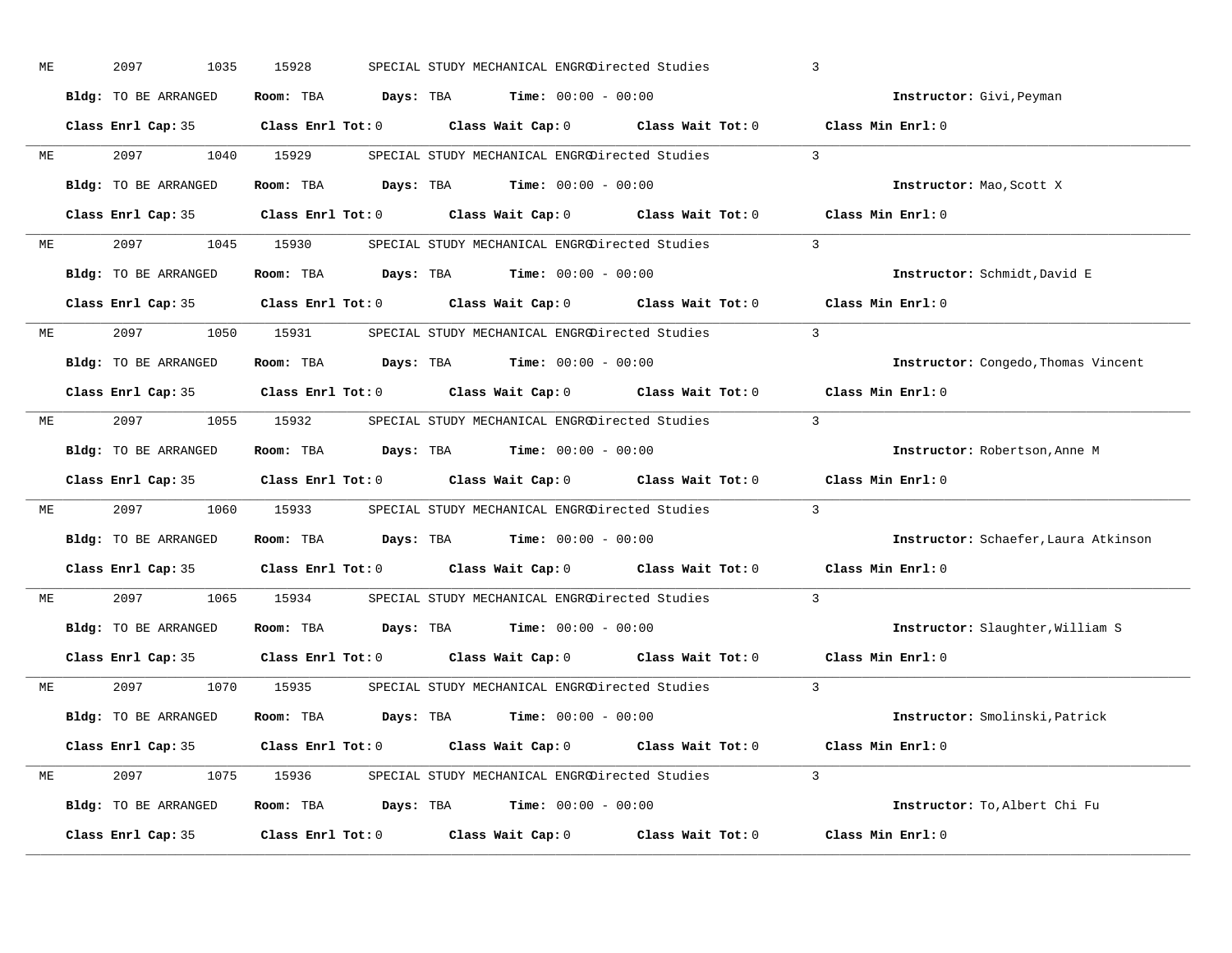### Report ID: SR201 **University of Pittsburgh** Page No. 139 of 173 **Schedule of Classes for Summer Term 2020-2021** Run Date: 11/06/2020 **Summer Term** Run Time: 20:00:14

|    | Subject   | Catalog Nbr Section Class Nbr            |      |                   | Course Title |                   |                                     | Component                                      | Units          | Topics                           |
|----|-----------|------------------------------------------|------|-------------------|--------------|-------------------|-------------------------------------|------------------------------------------------|----------------|----------------------------------|
| ME |           | 2097                                     | 1080 | 15937             |              |                   |                                     | SPECIAL STUDY MECHANICAL ENGRODirected Studies | $\overline{3}$ |                                  |
|    |           | Bldg: TO BE ARRANGED                     |      | Room: TBA         | Days: TBA    |                   | <b>Time:</b> $00:00 - 00:00$        |                                                |                | Instructor: Vipperman, Jeffrey S |
|    |           | Class Enrl Cap: 35                       |      | Class Enrl Tot: 0 |              | Class Wait Cap: 0 |                                     | Class Wait Tot: 0                              |                | Class Min Enrl: 0                |
| МE |           | 2097                                     | 1085 | 15938             |              |                   |                                     | SPECIAL STUDY MECHANICAL ENGRODirected Studies | $\overline{3}$ |                                  |
|    |           | Bldg: TO BE ARRANGED                     |      | Room: TBA         | Days: TBA    |                   | $Time: 00:00 - 00:00$               |                                                |                | Instructor: Wang, Guofeng        |
|    |           | Class Enrl Cap: 35                       |      | Class Enrl Tot: 0 |              | Class Wait Cap: 0 |                                     | Class Wait Tot: 0                              |                | Class Min Enrl: 0                |
| ME |           | 2097                                     | 1090 | 15939             |              |                   |                                     | SPECIAL STUDY MECHANICAL ENGRODirected Studies | $\overline{3}$ |                                  |
|    |           | Bldg: TO BE ARRANGED                     |      | Room: TBA         | Days: TBA    |                   | <b>Time:</b> $00:00 - 00:00$        |                                                |                | Instructor: Wang, Qing-Ming      |
|    |           | Class Enrl Cap: 35                       |      | Class Enrl Tot: 0 |              | Class Wait Cap: 0 |                                     | Class Wait Tot: 0                              |                | Class Min Enrl: 0                |
| ME |           | 2097                                     | 1095 | 15940             |              |                   |                                     | SPECIAL STUDY MECHANICAL ENGRODirected Studies | $\mathbf{3}$   |                                  |
|    |           | Bldg: TO BE ARRANGED                     |      | Room: TBA         | Days: TBA    |                   | <b>Time:</b> $00:00 - 00:00$        |                                                |                | Instructor: Weiland, Lisa Mauck  |
|    |           | Class Enrl Cap: 35                       |      | Class Enrl Tot: 0 |              | Class Wait Cap: 0 |                                     | Class Wait Tot: 0                              |                | Class Min Enrl: 0                |
| ME |           | 2097                                     | 1100 | 15941             |              |                   |                                     | SPECIAL STUDY MECHANICAL ENGRODirected Studies | $\overline{3}$ |                                  |
|    |           | Bldg: TO BE ARRANGED                     |      | Room: TBA         | Days: TBA    |                   | <b>Time:</b> $00:00 - 00:00$        |                                                |                | Instructor: Wosu, Sylvanus N     |
|    |           | Class Enrl Cap: 35                       |      | Class Enrl Tot: 0 |              | Class Wait Cap: 0 |                                     | Class Wait Tot: 0                              |                | Class Min Enrl: 0                |
| МE |           | 2097                                     | 1105 | 15942             |              |                   |                                     | SPECIAL STUDY MECHANICAL ENGRODirected Studies | $\mathbf{3}$   |                                  |
|    |           | Bldg: TO BE ARRANGED                     |      | Room: TBA         | Days: TBA    |                   | <b>Time:</b> $00:00 - 00:00$        |                                                |                | Instructor: Aumiller, David L    |
|    |           | Class Enrl Cap: 35                       |      | Class Enrl Tot: 0 |              | Class Wait Cap: 0 |                                     | Class Wait Tot: 0                              |                | Class Min Enrl: 0                |
| ME |           | 2103                                     | 1050 | 17865             |              |                   | INTGRTN OF NUCLR PLANT SYMS Lecture |                                                | $\overline{3}$ |                                  |
|    | Bldg: TBA |                                          |      | Room: TBA         | Days: M      |                   | Time: $18:00 - 20:40$               |                                                |                | Instructor: Helling, David W     |
|    |           |                                          |      |                   |              |                   |                                     |                                                |                | Haser, David Mathew              |
|    |           |                                          |      |                   |              |                   |                                     |                                                |                | Congedo, Thomas Vincent          |
|    |           |                                          |      |                   |              |                   |                                     |                                                |                | Ban, Heng                        |
|    |           | Class Enrl Cap: 20<br>Attributes: Online |      | Class Enrl Tot: 0 |              | Class Wait Cap: 0 |                                     | Class Wait Tot: 0                              |                | Class Min Enrl: 0                |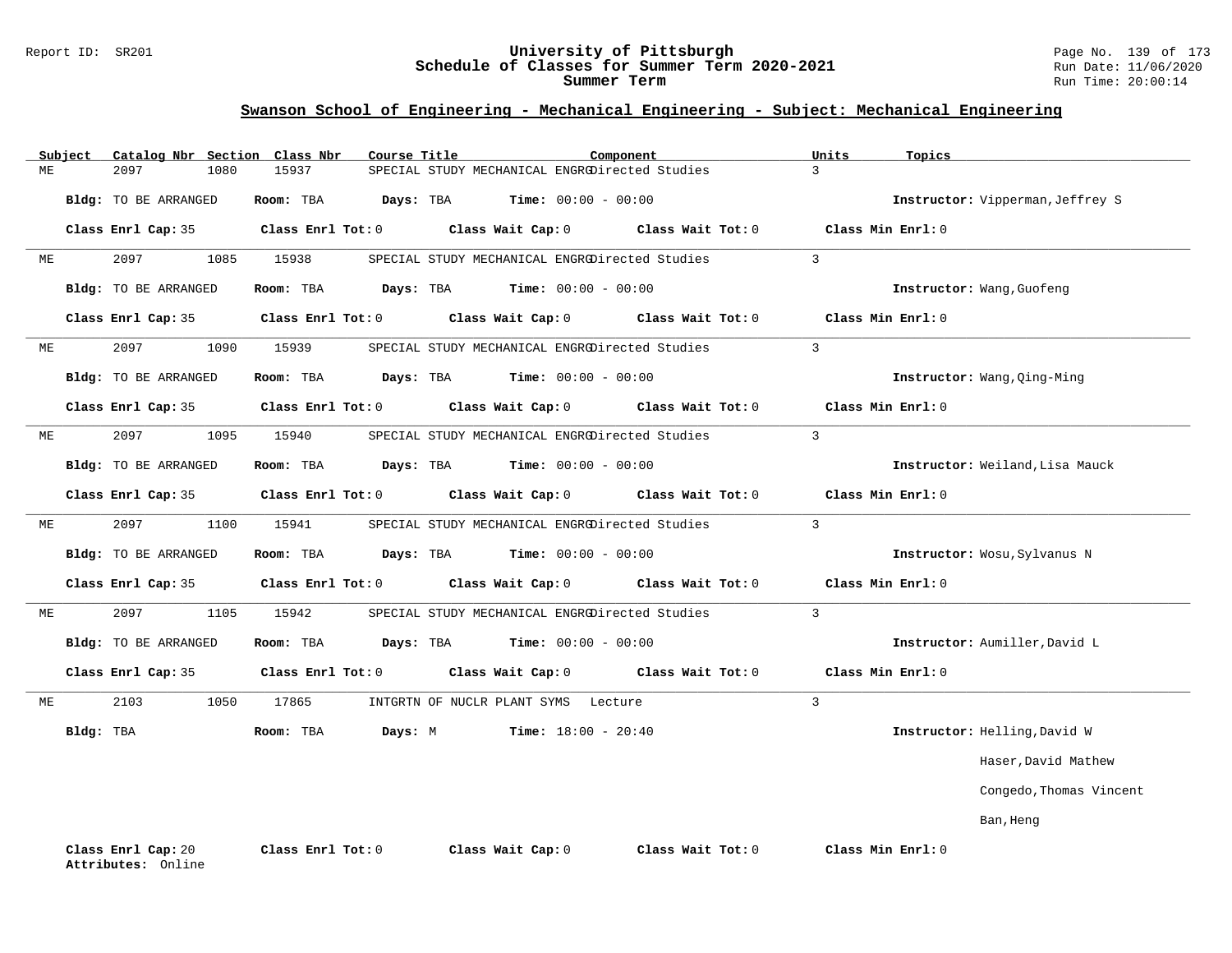**\_\_\_\_\_\_\_\_\_\_\_\_\_\_\_\_\_\_\_\_\_\_\_\_\_\_\_\_\_\_\_\_\_\_\_\_\_\_\_\_\_\_\_\_\_\_\_\_\_\_\_\_\_\_\_\_\_\_\_\_\_\_\_\_\_\_\_\_\_\_\_\_\_\_\_\_\_\_\_\_\_\_\_\_\_\_\_\_\_\_\_\_\_\_\_\_\_\_\_\_\_\_\_\_\_\_\_\_\_\_\_\_\_\_\_\_\_\_\_\_\_\_\_\_\_\_\_\_\_\_\_\_\_\_\_\_\_\_\_\_\_\_\_\_\_\_\_\_\_\_\_\_\_\_\_\_** ME 2103 1060 17868 INTGRTN OF NUCLR PLANT SYMS Lecture 3 **Bldg:** TBA **Room:** TBA **Days:** M **Time:** 18:00 - 20:40 **Instructor:** Helling,David W Haser,David Mathew Congedo,Thomas Vincent Ban, Heng **Class Enrl Cap:** 20 **Class Enrl Tot:** 0 **Class Wait Cap:** 0 **Class Wait Tot:** 0 **Class Min Enrl:** 0 **Room Characteristics:** PeopleSoft - Scheduled (PS)(1) **Combined Section ID:** 0078(ENGR/2103/ME/2103) - ENGR 2103(#17867) **\_\_\_\_\_\_\_\_\_\_\_\_\_\_\_\_\_\_\_\_\_\_\_\_\_\_\_\_\_\_\_\_\_\_\_\_\_\_\_\_\_\_\_\_\_\_\_\_\_\_\_\_\_\_\_\_\_\_\_\_\_\_\_\_\_\_\_\_\_\_\_\_\_\_\_\_\_\_\_\_\_\_\_\_\_\_\_\_\_\_\_\_\_\_\_\_\_\_\_\_\_\_\_\_\_\_\_\_\_\_\_\_\_\_\_\_\_\_\_\_\_\_\_\_\_\_\_\_\_\_\_\_\_\_\_\_\_\_\_\_\_\_\_\_\_\_\_\_\_\_\_\_\_\_\_\_** ME 2110 1010 19774 NUCLEAR MATERIALS Lecture 3 **Bldg:** TBA **Room:** TBA **Days:** Tu **Time:** 18:00 - 20:40 **Instructor:** Berquist,Bruce Mitchell Gruber,Jason Andrew Congedo,Thomas Vincent Ban, Heng **Class Enrl Cap:** 18 **Class Enrl Tot:** 0 **Class Wait Cap:** 0 **Class Wait Tot:** 0 **Class Min Enrl:** 0 **Room Characteristics:** PeopleSoft - Scheduled (PS)(1) **Combined Section ID:** 0017(ENGR/ME/MSE/2110) - ENGR 2110(#19773), MSE 2110(#19775) **\_\_\_\_\_\_\_\_\_\_\_\_\_\_\_\_\_\_\_\_\_\_\_\_\_\_\_\_\_\_\_\_\_\_\_\_\_\_\_\_\_\_\_\_\_\_\_\_\_\_\_\_\_\_\_\_\_\_\_\_\_\_\_\_\_\_\_\_\_\_\_\_\_\_\_\_\_\_\_\_\_\_\_\_\_\_\_\_\_\_\_\_\_\_\_\_\_\_\_\_\_\_\_\_\_\_\_\_\_\_\_\_\_\_\_\_\_\_\_\_\_\_\_\_\_\_\_\_\_\_\_\_\_\_\_\_\_\_\_\_\_\_\_\_\_\_\_\_\_\_\_\_\_\_\_\_** ME 2110 1020 19777 NUCLEAR MATERIALS Lecture 3 **Bldg:** TBA **Room:** TBA **Days:** Tu **Time:** 18:00 - 20:40 **Instructor:** Berquist,Bruce Mitchell Gruber,Jason Andrew Congedo, Thomas Vincent Ban, Heng **Class Enrl Cap:** 35 **Class Enrl Tot:** 0 **Class Wait Cap:** 0 **Class Wait Tot:** 0 **Class Min Enrl:** 0 **Attributes:** Online **Combined Section ID:** 0018(ENGR/ME/MSE/2110) - MSE 2110(#19776), ENGR 2110(#19778) **\_\_\_\_\_\_\_\_\_\_\_\_\_\_\_\_\_\_\_\_\_\_\_\_\_\_\_\_\_\_\_\_\_\_\_\_\_\_\_\_\_\_\_\_\_\_\_\_\_\_\_\_\_\_\_\_\_\_\_\_\_\_\_\_\_\_\_\_\_\_\_\_\_\_\_\_\_\_\_\_\_\_\_\_\_\_\_\_\_\_\_\_\_\_\_\_\_\_\_\_\_\_\_\_\_\_\_\_\_\_\_\_\_\_\_\_\_\_\_\_\_\_\_\_\_\_\_\_\_\_\_\_\_\_\_\_\_\_\_\_\_\_\_\_\_\_\_\_\_\_\_\_\_\_\_\_** ME 2122 1010 20213 MGT PRINCIPLES NUCLEAR POWER Lecture 3 **Bldg:** TBA **Room:** TBA **Days:** Th **Time:** 18:00 - 20:40 **Instructor:** Christopher,Thomas A Congedo, Thomas Vincent Ban, Heng **Class Enrl Cap:** 10 **Class Enrl Tot:** 0 **Class Wait Cap:** 0 **Class Wait Tot:** 0 **Class Min Enrl:** 0 **Attributes:** Online **Combined Section ID:** 0071(ME 2122/ENGR 2122) - ENGR 2122(#20214)

**Combined Section ID:** 0079(ENGR/2103/ME/2103) - ENGR 2103(#17866)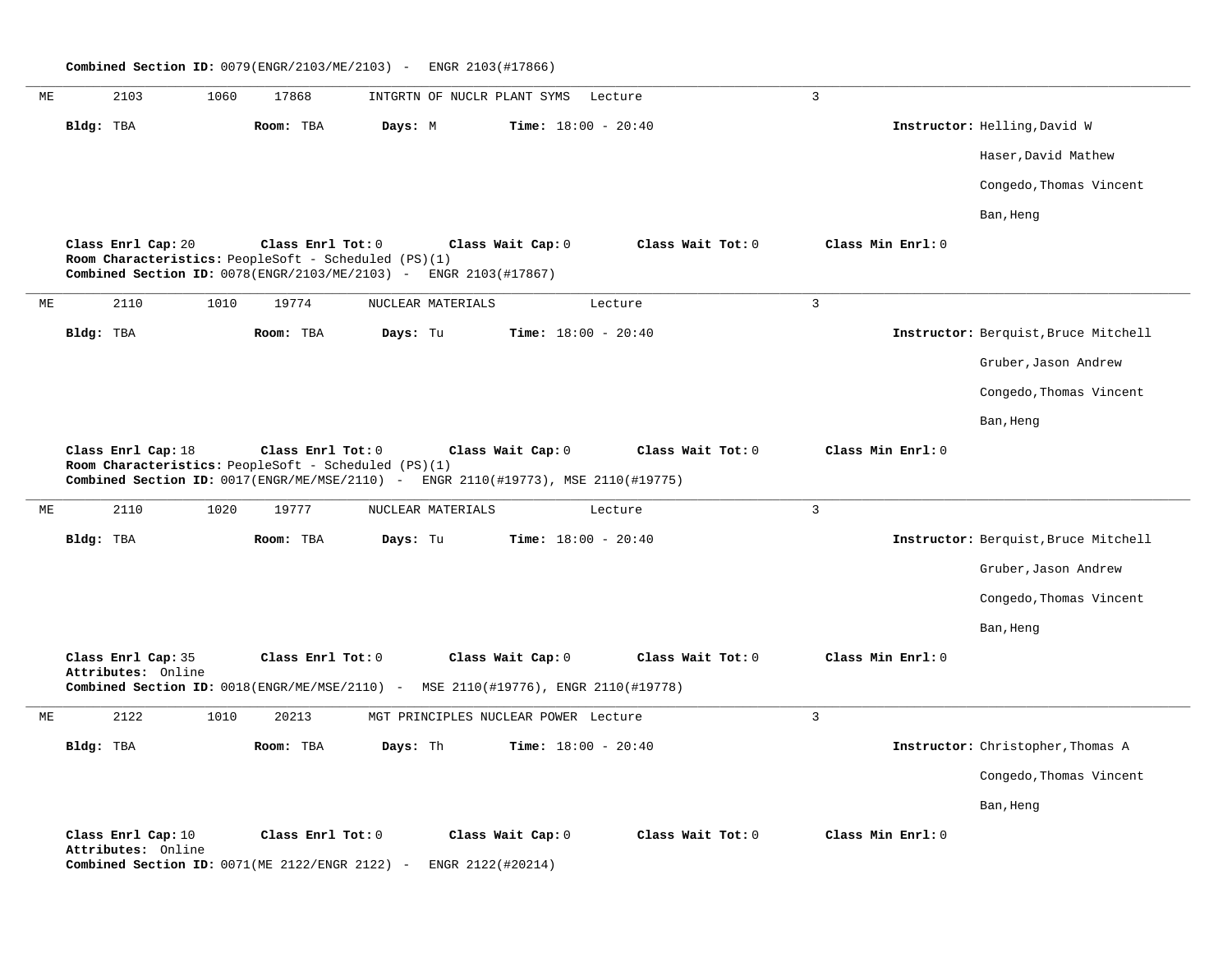| МE |           | 2122                                                     | 1100 | 20212             |                                                      | MGT PRINCIPLES NUCLEAR POWER Lecture                             |                              | 3                 |                                   |
|----|-----------|----------------------------------------------------------|------|-------------------|------------------------------------------------------|------------------------------------------------------------------|------------------------------|-------------------|-----------------------------------|
|    | Bldg: TBA |                                                          |      | Room: TBA         | Days: Th                                             |                                                                  | Time: $18:00 - 20:40$        |                   | Instructor: Christopher, Thomas A |
|    |           |                                                          |      |                   |                                                      |                                                                  |                              |                   | Congedo, Thomas Vincent           |
|    |           |                                                          |      |                   |                                                      |                                                                  |                              |                   | Ban, Heng                         |
|    |           | Class Enrl Cap: 25                                       |      | Class Enrl Tot: 0 |                                                      | Class Wait Cap: 0                                                | Class Wait Tot: 0            | Class Min Enrl: 0 |                                   |
|    |           |                                                          |      |                   | Room Characteristics: PeopleSoft - Scheduled (PS)(1) | Combined Section ID: 0070(ENGR2211/ME 2122) - ENGR 2122(#20211)  |                              |                   |                                   |
| МE |           | 2130                                                     | 1010 | 20209             |                                                      | THE NUCLEAR FUEL CYCLE                                           | Lecture                      | $\overline{3}$    |                                   |
|    | Bldg: TBA |                                                          |      | Room: TBA         | Days: W                                              |                                                                  | Time: $18:00 - 20:40$        |                   | Instructor: Esposito, Vincent J   |
|    |           |                                                          |      |                   |                                                      |                                                                  |                              |                   | Congedo, Thomas Vincent           |
|    |           |                                                          |      |                   |                                                      |                                                                  |                              |                   | Wenner, Michael T                 |
|    |           |                                                          |      |                   |                                                      |                                                                  |                              |                   |                                   |
|    |           |                                                          |      |                   |                                                      |                                                                  |                              |                   | Ban, Heng                         |
|    |           | Class Enrl Cap: 35<br>Attributes: Online                 |      | Class Enrl Tot: 0 |                                                      | Class Wait Cap: 0                                                | Class Wait Tot: 0            | Class Min Enrl: 0 |                                   |
|    |           | Combined Section ID: $0072$ (ME $2130$ / ENGR $2130$ ) - |      |                   |                                                      | ENGR 2130(#20210)                                                |                              |                   |                                   |
| МE |           | 2130                                                     | 1100 | 20207             |                                                      | THE NUCLEAR FUEL CYCLE                                           | Lecture                      | $\overline{3}$    |                                   |
|    | Bldg: TBA |                                                          |      | Room: TBA         | Days: W                                              |                                                                  | <b>Time:</b> $18:00 - 20:40$ |                   | Instructor: Esposito, Vincent J   |
|    |           |                                                          |      |                   |                                                      |                                                                  |                              |                   | Congedo, Thomas Vincent           |
|    |           |                                                          |      |                   |                                                      |                                                                  |                              |                   | Wenner, Michael T                 |
|    |           |                                                          |      |                   |                                                      |                                                                  |                              |                   | Ban, Heng                         |
|    |           | Class Enrl Cap: 27                                       |      | Class Enrl Tot: 0 |                                                      | Class Wait Cap: 0                                                | Class Wait Tot: 0            | Class Min Enrl: 0 |                                   |
|    |           |                                                          |      |                   | Room Characteristics: PeopleSoft - Scheduled (PS)(1) | Combined Section ID: 0075(ME 2130/ENGR 2130) - ENGR 2130(#20208) |                              |                   |                                   |
| МE |           | 2997                                                     | 1005 | 14537             | RESEARCH, M.S.                                       |                                                                  | Directed Studies             | $\overline{3}$    |                                   |
|    |           | <b>Bldg:</b> TO BE ARRANGED                              |      | Room: TBA         | Days: TBA                                            |                                                                  | Time: $00:00 - 00:00$        | Instructor: Staff |                                   |
|    |           | Class Enrl Cap: 30                                       |      | Class Enrl Tot: 0 |                                                      | Class Wait Cap: 0                                                | Class Wait Tot: 0            | Class Min Enrl: 0 |                                   |
| МE |           | 2997                                                     | 1006 | 14538             | RESEARCH, M.S.                                       |                                                                  | Directed Studies             | 3                 |                                   |
|    |           | <b>Bldg:</b> TO BE ARRANGED                              |      | Room: TBA         | Days: TBA                                            |                                                                  | <b>Time:</b> $00:00 - 00:00$ | Instructor: Staff |                                   |
|    |           | Class Enrl Cap: 30                                       |      | Class Enrl Tot: 0 |                                                      | Class Wait Cap: 0                                                | Class Wait Tot: 0            | Class Min Enrl: 0 |                                   |
|    |           |                                                          |      |                   |                                                      |                                                                  |                              |                   |                                   |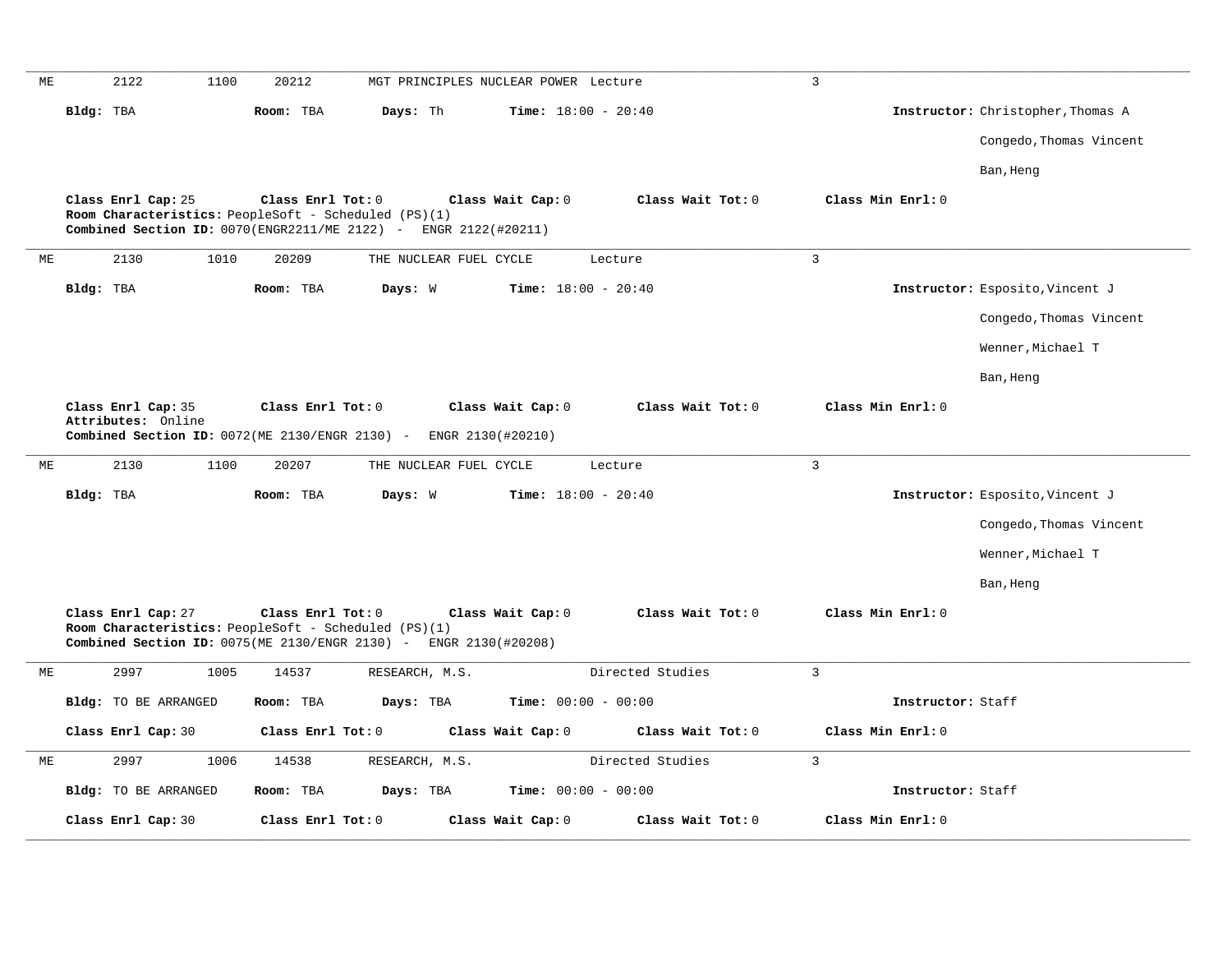### Report ID: SR201 **University of Pittsburgh** Page No. 142 of 173 **Schedule of Classes for Summer Term 2020-2021** Run Date: 11/06/2020 **Summer Term** Run Time: 20:00:14

|    | Subject | Catalog Nbr Section Class Nbr | Course Title                                                   | Component                                                                                  | Units<br>Topics                   |
|----|---------|-------------------------------|----------------------------------------------------------------|--------------------------------------------------------------------------------------------|-----------------------------------|
| МE |         | 2997<br>1010                  | 11634<br>RESEARCH, M.S.                                        | Directed Studies                                                                           | $\overline{3}$                    |
|    |         | Bldg: TO BE ARRANGED          | Room: TBA $Days:$ TBA $Time: 00:00 - 00:00$                    |                                                                                            | Instructor: Cho, Sung Kwon        |
|    |         |                               |                                                                | Class Enrl Cap: 30 Class Enrl Tot: 0 Class Wait Cap: 0 Class Wait Tot: 0 Class Min Enrl: 0 |                                   |
| ME |         | 2997 1015 14520               | RESEARCH, M.S.                                                 | Directed Studies                                                                           | $\overline{3}$                    |
|    |         | Bldg: TO BE ARRANGED          | Room: TBA $Days:$ TBA Time: $00:00 - 00:00$                    |                                                                                            | Instructor: Chyu, Minking         |
|    |         |                               |                                                                | Class Enrl Cap: 30 Class Enrl Tot: 0 Class Wait Cap: 0 Class Wait Tot: 0 Class Min Enrl: 0 |                                   |
|    | ME      |                               | 2997 1020 14521 RESEARCH, M.S.                                 | Directed Studies                                                                           | $\overline{3}$                    |
|    |         | Bldg: TO BE ARRANGED          | Room: TBA $Days: TBA$ Time: $00:00 - 00:00$                    |                                                                                            | Instructor: Clark, William W      |
|    |         |                               |                                                                | Class Enrl Cap: 30 Class Enrl Tot: 0 Class Wait Cap: 0 Class Wait Tot: 0 Class Min Enrl: 0 |                                   |
| МE |         |                               |                                                                | 2997 1025 14522 RESEARCH, M.S. Directed Studies                                            | $\overline{3}$                    |
|    |         | Bldg: TO BE ARRANGED          | Room: TBA $Days:$ TBA $Time: 00:00 - 00:00$                    |                                                                                            | Instructor: Cole, Daniel G        |
|    |         |                               |                                                                | Class Enrl Cap: 30 Class Enrl Tot: 0 Class Wait Cap: 0 Class Wait Tot: 0 Class Min Enrl: 0 |                                   |
|    | ME      |                               |                                                                | 2997 1030 14523 RESEARCH, M.S. Directed Studies                                            | $\mathcal{E}$                     |
|    |         | Bldg: TO BE ARRANGED          | Room: TBA $Days:$ TBA $Time: 00:00 - 00:00$                    |                                                                                            | Instructor: Galdi, Giovanni Paolo |
|    |         |                               |                                                                | Class Enrl Cap: 30 Class Enrl Tot: 0 Class Wait Cap: 0 Class Wait Tot: 0 Class Min Enrl: 0 |                                   |
| МE |         | 2997                          |                                                                | 1035 14524 RESEARCH, M.S. Directed Studies                                                 | $\overline{3}$                    |
|    |         | Bldg: TO BE ARRANGED          | Room: TBA $\rule{1em}{0.15mm}$ Days: TBA Time: $00:00 - 00:00$ |                                                                                            | Instructor: Givi, Peyman          |
|    |         |                               |                                                                | Class Enrl Cap: 30 Class Enrl Tot: 0 Class Wait Cap: 0 Class Wait Tot: 0 Class Min Enrl: 0 |                                   |
| МE |         |                               |                                                                | 2997 1040 14525 RESEARCH, M.S. Directed Studies                                            | $\overline{3}$                    |
|    |         | Bldg: TO BE ARRANGED          | Room: TBA $Days:$ TBA $Time: 00:00 - 00:00$                    |                                                                                            | Instructor: Staff                 |
|    |         |                               |                                                                | Class Enrl Cap: 30 Class Enrl Tot: 0 Class Wait Cap: 0 Class Wait Tot: 0 Class Min Enrl: 0 |                                   |
| МE |         | 2997<br>1045                  |                                                                | 14526 RESEARCH, M.S. Directed Studies                                                      | $\overline{3}$                    |
|    |         | Bldg: TO BE ARRANGED          | Room: TBA $Days:$ TBA $Time:$ 00:00 - 00:00                    |                                                                                            | Instructor: Staff                 |
|    |         |                               |                                                                | Class Enrl Cap: 30 Class Enrl Tot: 0 Class Wait Cap: 0 Class Wait Tot: 0 Class Min Enrl: 0 |                                   |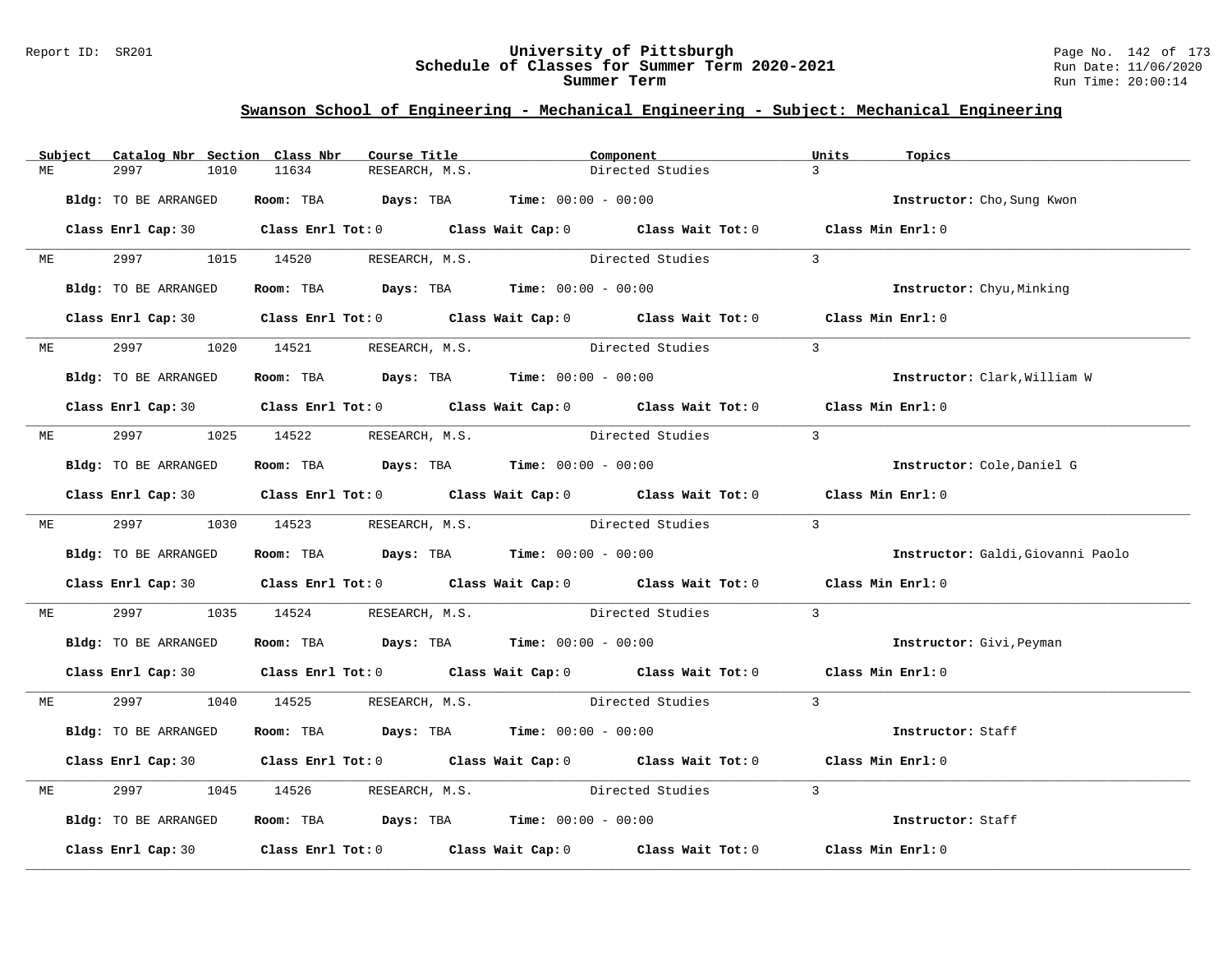| МE |              | 2997<br>1050         | 14527<br>RESEARCH, M.S.                                                                             | Directed Studies                                                        |                    | $\overline{3}$                   |
|----|--------------|----------------------|-----------------------------------------------------------------------------------------------------|-------------------------------------------------------------------------|--------------------|----------------------------------|
|    |              | Bldg: TO BE ARRANGED | Room: TBA $\rule{1em}{0.15mm}$ Days: TBA $\rule{1.5mm}{0.15mm}$ Time: $00:00 - 00:00$               |                                                                         |                    | Instructor: Mao, Scott X         |
|    |              |                      | Class Enrl Cap: 30 Class Enrl Tot: 0 Class Wait Cap: 0 Class Wait Tot: 0 Class Min Enrl: 0          |                                                                         |                    |                                  |
|    |              |                      | ME 2997 1055 14528 RESEARCH, M.S. Directed Studies 3                                                |                                                                         |                    |                                  |
|    |              | Bldg: TO BE ARRANGED | Room: TBA $\rule{1em}{0.15mm}$ Days: TBA $\rule{1.15mm}]{0.15mm}$ Time: $0.000 - 0.0000$            |                                                                         |                    | Instructor: Miller, Mark C       |
|    |              |                      | Class Enrl Cap: 30 Class Enrl Tot: 0 Class Wait Cap: 0 Class Wait Tot: 0 Class Min Enrl: 0          |                                                                         |                    |                                  |
| ME |              |                      | 2997 1060 14529 RESEARCH, M.S. Directed Studies 3                                                   |                                                                         |                    |                                  |
|    |              |                      | <b>Bldg:</b> TO BE ARRANGED <b>Room:</b> TBA <b>Days:</b> TBA <b>Time:</b> $00:00 - 00:00$          |                                                                         |                    | Instructor: Wosu, Sylvanus N     |
|    |              |                      | Class Enrl Cap: 30 Class Enrl Tot: 0 Class Wait Cap: 0 Class Wait Tot: 0 Class Min Enrl: 0          |                                                                         |                    |                                  |
|    |              |                      | ME 2997 1065 14530 RESEARCH, M.S. Directed Studies 3                                                |                                                                         |                    |                                  |
|    |              | Bldg: TO BE ARRANGED | Room: TBA $\rule{1em}{0.15mm}$ Days: TBA Time: $00:00 - 00:00$                                      |                                                                         |                    | Instructor: Robertson, Anne M    |
|    |              |                      | Class Enrl Cap: 30 Class Enrl Tot: 0 Class Wait Cap: 0 Class Wait Tot: 0 Class Min Enrl: 0          |                                                                         |                    |                                  |
|    |              |                      | ME 2997 1070 14531 RESEARCH, M.S.                                                                   |                                                                         | Directed Studies 3 |                                  |
|    |              | Bldg: TO BE ARRANGED | Room: TBA $\rule{1em}{0.15mm}$ Days: TBA Time: $00:00 - 00:00$                                      |                                                                         |                    | Instructor: Sharma, Nitin        |
|    |              |                      | Class Enrl Cap: 30 Class Enrl Tot: 0 Class Wait Cap: 0 Class Wait Tot: 0 Class Min Enrl: 0          |                                                                         |                    |                                  |
| МE |              |                      | 2997 1075 14532 RESEARCH, M.S. Directed Studies                                                     |                                                                         |                    | $\overline{3}$                   |
|    |              | Bldg: TO BE ARRANGED | Room: TBA $\rule{1em}{0.15mm}$ Days: TBA Time: $00:00 - 00:00$                                      |                                                                         |                    | Instructor: Slaughter, William S |
|    |              |                      | Class Enrl Cap: 30 $\qquad$ Class Enrl Tot: 0 $\qquad$ Class Wait Cap: 0 $\qquad$ Class Wait Tot: 0 |                                                                         |                    | Class Min Enrl: 0                |
|    | <b>ME ME</b> |                      | 2997 1080 14533 RESEARCH, M.S. Directed Studies                                                     |                                                                         |                    | $\overline{3}$                   |
|    |              |                      | Bldg: TO BE ARRANGED ROOM: TBA Days: TBA Time: 00:00 - 00:00                                        |                                                                         |                    | Instructor: Smolinski, Patrick   |
|    |              | Class Enrl Cap: 30   | Class Enrl Tot: $0$ Class Wait Cap: $0$ Class Wait Tot: $0$                                         |                                                                         |                    | Class Min Enrl: 0                |
|    |              |                      | ME 2997 1085 14534 RESEARCH, M.S.                                                                   | Directed Studies                                                        | $\sim$ 3           |                                  |
|    |              | Bldg: TO BE ARRANGED | Room: TBA $\rule{1em}{0.15mm}$ Days: TBA $\rule{1.15mm}]{0.15mm}$ Time: $0.000 - 0.000$             |                                                                         |                    | Instructor: Vipperman, Jeffrey S |
|    |              |                      | Class Enrl Cap: 30 Class Enrl Tot: 0 Class Wait Cap: 0 Class Wait Tot: 0 Class Min Enrl: 0          |                                                                         |                    |                                  |
|    |              |                      | ME 2997 1090 14535 RESEARCH, M.S. Directed Studies 3                                                |                                                                         |                    |                                  |
|    |              | Bldg: TO BE ARRANGED | Room: TBA $Days:$ TBA $Time: 00:00 - 00:00$                                                         |                                                                         |                    | Instructor: Wang, Qing-Ming      |
|    |              | Class Enrl Cap: 30   |                                                                                                     | Class Enrl Tot: 0 Class Wait Cap: 0 Class Wait Tot: 0 Class Min Enrl: 0 |                    |                                  |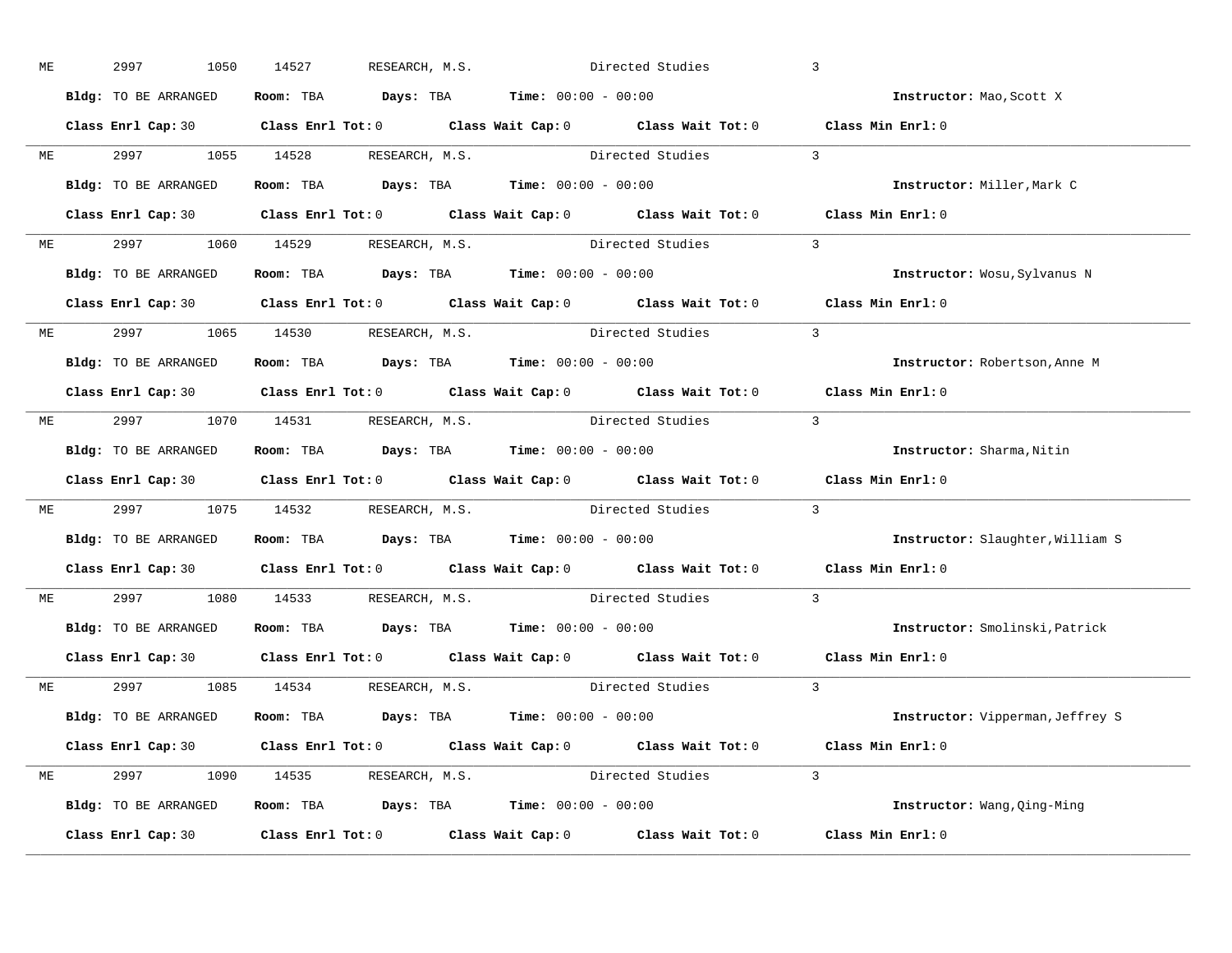### Report ID: SR201 **University of Pittsburgh** Page No. 144 of 173 **Schedule of Classes for Summer Term 2020-2021** Run Date: 11/06/2020 **Summer Term** Run Time: 20:00:14

|    | Subject   | Catalog Nbr Section Class Nbr | Course Title                                                                               | Component |                          | Units<br>Topics   |                                 |
|----|-----------|-------------------------------|--------------------------------------------------------------------------------------------|-----------|--------------------------|-------------------|---------------------------------|
| МE |           | 2997<br>1095                  | 14536<br>RESEARCH, M.S.                                                                    |           | Directed Studies         | $\overline{3}$    |                                 |
|    |           | Bldg: TO BE ARRANGED          | <b>Room:</b> TBA $Days:$ TBA $Time: 00:00 - 00:00$                                         |           |                          |                   | Instructor: Senocak, Inanc      |
|    |           |                               | Class Enrl Cap: 30 Class Enrl Tot: 0 Class Wait Cap: 0 Class Wait Tot: 0 Class Min Enrl: 0 |           |                          |                   |                                 |
| ME |           |                               | 2999 1005 14574 M.S. THESIS                                                                |           | Thesis Research          | $1 - 12$          |                                 |
|    |           | Bldg: TO BE ARRANGED          | Room: TBA $Days:$ TBA Time: $00:00 - 00:00$                                                |           |                          |                   | Instructor: Babaee, Hessameddin |
|    |           |                               | Class Enrl Cap: 30 Class Enrl Tot: 0 Class Wait Cap: 0 Class Wait Tot: 0 Class Min Enrl: 0 |           |                          |                   |                                 |
|    | <b>ME</b> |                               | 2999 1006 14575 M.S. THESIS                                                                |           | Thesis Research          | $1 - 12$          |                                 |
|    |           | Bldg: TO BE ARRANGED          | Room: TBA $Days:$ TBA $Time: 00:00 - 00:00$                                                |           |                          | Instructor: Staff |                                 |
|    |           |                               | Class Enrl Cap: 30 Class Enrl Tot: 0 Class Wait Cap: 0 Class Wait Tot: 0 Class Min Enrl: 0 |           |                          |                   |                                 |
| ME |           |                               | 2999 1007 14576 M.S. THESIS Thesis Research                                                |           |                          | $1 - 12$          |                                 |
|    |           | Bldg: TO BE ARRANGED          | Room: TBA Days: TBA Time: $00:00 - 00:00$                                                  |           |                          | Instructor: Staff |                                 |
|    |           |                               | Class Enrl Cap: 30 Class Enrl Tot: 0 Class Wait Cap: 0 Class Wait Tot: 0 Class Min Enrl: 0 |           |                          |                   |                                 |
|    |           |                               | ME 2999 1010 11635 M.S. THESIS                                                             |           | Thesis Research          | $1 - 12$          |                                 |
|    |           | Bldg: TO BE ARRANGED          | Room: TBA $\rule{1em}{0.15mm}$ Days: TBA $\rule{1.5mm}{0.15mm}$ Time: $00:00 - 00:00$      |           |                          |                   | Instructor: Cho, Sung Kwon      |
|    |           |                               | Class Enrl Cap: 30 Class Enrl Tot: 0 Class Wait Cap: 0 Class Wait Tot: 0 Class Min Enrl: 0 |           |                          |                   |                                 |
| МE |           | 2999 — 200                    | 1015 14558 M.S. THESIS Thesis Research                                                     |           |                          | $1 - 12$          |                                 |
|    |           | Bldg: TO BE ARRANGED          | Room: TBA $\rule{1em}{0.15mm}$ Days: TBA Time: $00:00 - 00:00$                             |           |                          |                   | Instructor: Chyu, Minking       |
|    |           |                               | Class Enrl Cap: 30 Class Enrl Tot: 0 Class Wait Cap: 0 Class Wait Tot: 0 Class Min Enrl: 0 |           |                          |                   |                                 |
| ME |           |                               | 2999 1020 14559 M.S. THESIS                                                                |           | Thesis Research $1 - 12$ |                   |                                 |
|    |           | Bldg: TO BE ARRANGED          | Room: TBA $Days:$ TBA $Time: 00:00 - 00:00$                                                |           |                          |                   | Instructor: Clark, William W    |
|    |           |                               | Class Enrl Cap: 30 Class Enrl Tot: 0 Class Wait Cap: 0 Class Wait Tot: 0 Class Min Enrl: 0 |           |                          |                   |                                 |
| МE |           | 2999                          | 1025 14560 M.S. THESIS Thesis Research                                                     |           |                          | $1 - 12$          |                                 |
|    |           | Bldg: TO BE ARRANGED          | Room: TBA $Days:$ TBA Time: $00:00 - 00:00$                                                |           |                          |                   | Instructor: Cole, Daniel G      |
|    |           |                               | Class Enrl Cap: 30 Class Enrl Tot: 0 Class Wait Cap: 0 Class Wait Tot: 0 Class Min Enrl: 0 |           |                          |                   |                                 |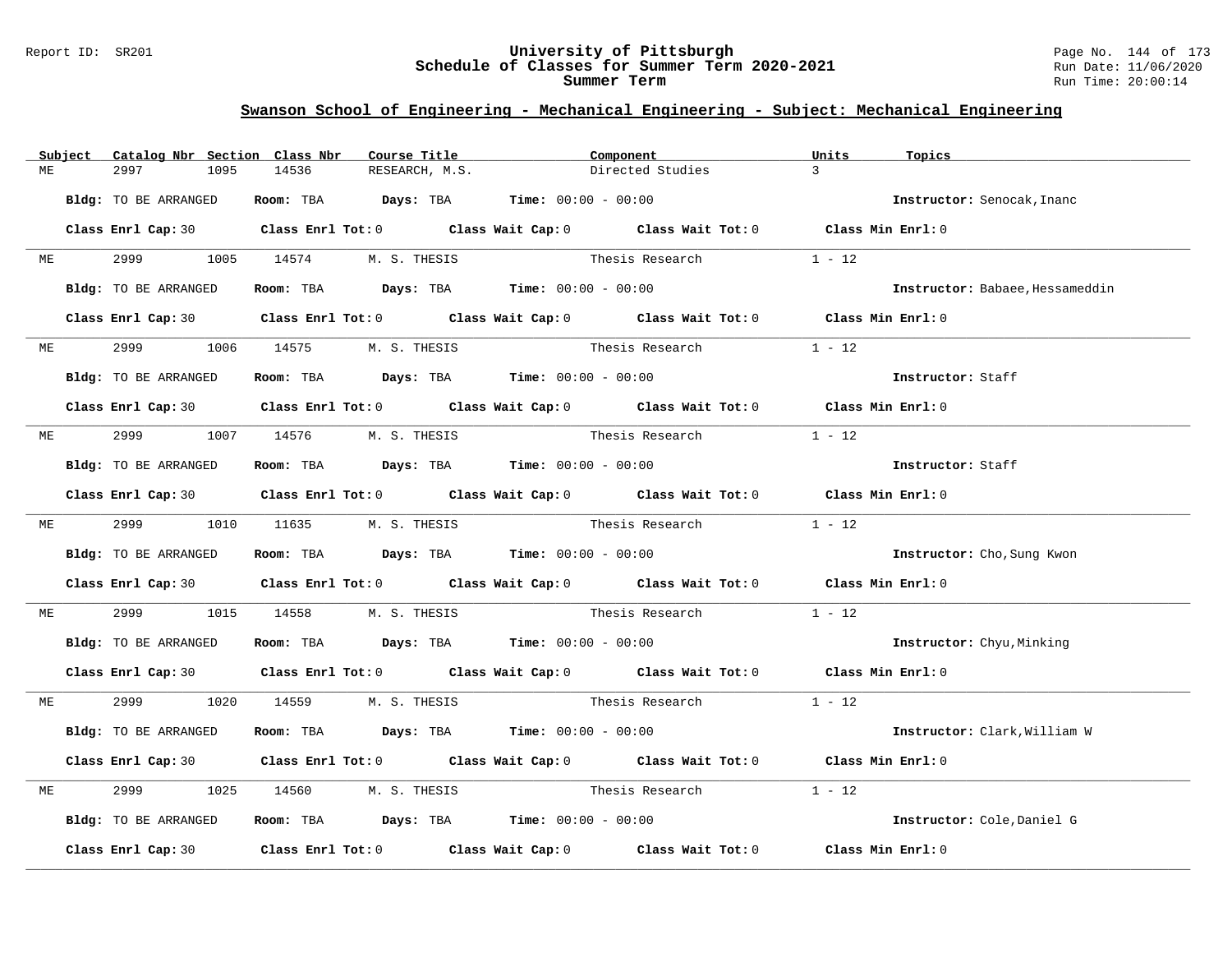| ME |           | 2999<br>1030                   | 14561 | M. S. THESIS |                                                                                       | Thesis Research                                                                                     | $1 - 12$                                                                                   |
|----|-----------|--------------------------------|-------|--------------|---------------------------------------------------------------------------------------|-----------------------------------------------------------------------------------------------------|--------------------------------------------------------------------------------------------|
|    |           | Bldg: TO BE ARRANGED           |       |              | Room: TBA $\rule{1em}{0.15mm}$ Days: TBA Time: $00:00 - 00:00$                        |                                                                                                     | Instructor: Galdi, Giovanni Paolo                                                          |
|    |           |                                |       |              |                                                                                       |                                                                                                     | Class Enrl Cap: 30 Class Enrl Tot: 0 Class Wait Cap: 0 Class Wait Tot: 0 Class Min Enrl: 0 |
|    |           |                                |       |              |                                                                                       | ME 2999 1035 14562 M.S. THESIS Thesis Research 1 - 12                                               |                                                                                            |
|    |           | Bldg: TO BE ARRANGED           |       |              | Room: TBA $\rule{1em}{0.15mm}$ Days: TBA Time: $00:00 - 00:00$                        |                                                                                                     | Instructor: Givi, Peyman                                                                   |
|    |           |                                |       |              |                                                                                       |                                                                                                     | Class Enrl Cap: 30 Class Enrl Tot: 0 Class Wait Cap: 0 Class Wait Tot: 0 Class Min Enrl: 0 |
|    |           | ME 2999 1040 14563 M.S. THESIS |       |              |                                                                                       | Thesis Research $1 - 12$                                                                            |                                                                                            |
|    |           |                                |       |              | Bldg: TO BE ARRANGED Room: TBA Days: TBA Time: 00:00 - 00:00                          |                                                                                                     | Instructor: Barry, Matthew Michael                                                         |
|    |           |                                |       |              |                                                                                       |                                                                                                     | Class Enrl Cap: 30 Class Enrl Tot: 0 Class Wait Cap: 0 Class Wait Tot: 0 Class Min Enrl: 0 |
|    |           | ME 2999 1045 14564 M.S. THESIS |       |              |                                                                                       | Thesis Research 1 - 12                                                                              |                                                                                            |
|    |           | Bldg: TO BE ARRANGED           |       |              | Room: TBA $\rule{1em}{0.15mm}$ Days: TBA $\rule{1.5mm}{0.15mm}$ Time: $00:00 - 00:00$ |                                                                                                     | Instructor: Staff                                                                          |
|    |           |                                |       |              |                                                                                       |                                                                                                     | Class Enrl Cap: 30 Class Enrl Tot: 0 Class Wait Cap: 0 Class Wait Tot: 0 Class Min Enrl: 0 |
|    |           | ME 2999 1050 14565 M.S. THESIS |       |              |                                                                                       | Thesis Research $1 - 12$                                                                            |                                                                                            |
|    |           | Bldg: TO BE ARRANGED           |       |              | Room: TBA $\rule{1em}{0.15mm}$ Days: TBA Time: $00:00 - 00:00$                        |                                                                                                     | Instructor: Mao,Scott X                                                                    |
|    |           |                                |       |              |                                                                                       |                                                                                                     | Class Enrl Cap: 30 Class Enrl Tot: 0 Class Wait Cap: 0 Class Wait Tot: 0 Class Min Enrl: 0 |
| ME |           |                                |       |              |                                                                                       | $2999$ 1055 14566 M.S. THESIS Thesis Research 1 - 12                                                |                                                                                            |
|    |           | Bldg: TO BE ARRANGED           |       |              | Room: TBA $\rule{1em}{0.15mm}$ Days: TBA $\rule{1.5mm}{0.15mm}$ Time: $00:00 - 00:00$ |                                                                                                     | Instructor: Miller, Mark C                                                                 |
|    |           |                                |       |              |                                                                                       | Class Enrl Cap: 30 $\qquad$ Class Enrl Tot: 0 $\qquad$ Class Wait Cap: 0 $\qquad$ Class Wait Tot: 0 | Class Min Enrl: 0                                                                          |
|    | <b>ME</b> | 2999 1060 14567 M.S. THESIS    |       |              |                                                                                       | Thesis Research                                                                                     | $1 - 12$                                                                                   |
|    |           |                                |       |              | Bldg: TO BE ARRANGED Room: TBA Days: TBA Time: 00:00 - 00:00                          |                                                                                                     | Instructor: Wosu, Sylvanus N                                                               |
|    |           | Class Enrl Cap: 30             |       |              |                                                                                       | Class Enrl Tot: $0$ Class Wait Cap: $0$ Class Wait Tot: $0$                                         | Class Min Enrl: 0                                                                          |
|    |           | ME 2999 1070 14568 M.S. THESIS |       |              | Thesis Research                                                                       |                                                                                                     | $1 - 12$                                                                                   |
|    |           | Bldg: TO BE ARRANGED           |       |              | Room: TBA $Days:$ TBA $Time: 00:00 - 00:00$                                           |                                                                                                     | Instructor: Robertson, Anne M                                                              |
|    |           |                                |       |              |                                                                                       |                                                                                                     | Class Enrl Cap: 30 Class Enrl Tot: 0 Class Wait Cap: 0 Class Wait Tot: 0 Class Min Enrl: 0 |
|    |           | ME 2999 1075 14569 M.S. THESIS |       |              |                                                                                       | Thesis Research $1 - 12$                                                                            |                                                                                            |
|    |           |                                |       |              | Bldg: TO BE ARRANGED Room: TBA Days: TBA Time: 00:00 - 00:00                          |                                                                                                     | Instructor: Sharma, Nitin                                                                  |
|    |           |                                |       |              |                                                                                       |                                                                                                     | Class Enrl Cap: 30 Class Enrl Tot: 0 Class Wait Cap: 0 Class Wait Tot: 0 Class Min Enrl: 0 |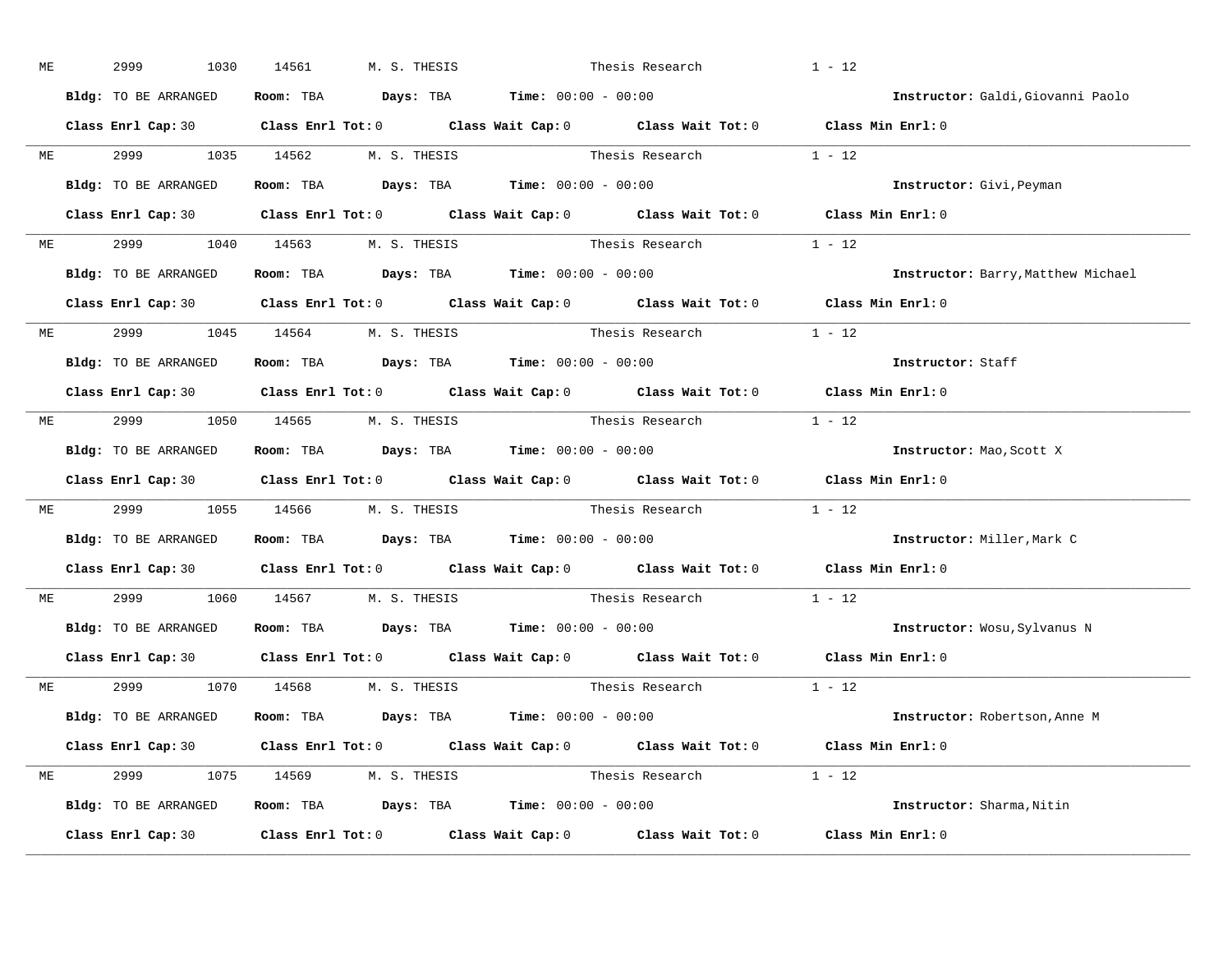#### Report ID: SR201 **University of Pittsburgh** Page No. 146 of 173 **Schedule of Classes for Summer Term 2020-2021** Run Date: 11/06/2020 **Summer Term** Run Time: 20:00:14

|    | Subject   | Catalog Nbr Section Class Nbr | Course Title                                                                                        | Component                          |                 | Units<br>Topics                  |
|----|-----------|-------------------------------|-----------------------------------------------------------------------------------------------------|------------------------------------|-----------------|----------------------------------|
| МE |           | 2999<br>1080                  | 14570<br>M. S. THESIS                                                                               |                                    | Thesis Research | $1 - 12$                         |
|    |           |                               |                                                                                                     |                                    |                 |                                  |
|    |           | Bldg: TO BE ARRANGED          | Room: TBA $Days: TBA$ Time: $00:00 - 00:00$                                                         |                                    |                 | Instructor: Slaughter, William S |
|    |           |                               |                                                                                                     |                                    |                 |                                  |
|    |           |                               | Class Enrl Cap: 30 Class Enrl Tot: 0 Class Wait Cap: 0 Class Wait Tot: 0 Class Min Enrl: 0          |                                    |                 |                                  |
| ME |           |                               | 2999 1085 14571 M.S. THESIS                                                                         |                                    | Thesis Research | $1 - 12$                         |
|    |           |                               |                                                                                                     |                                    |                 |                                  |
|    |           | Bldg: TO BE ARRANGED          | Room: TBA $Days:$ TBA $Time: 00:00 - 00:00$                                                         |                                    |                 | Instructor: Smolinski, Patrick   |
|    |           |                               |                                                                                                     |                                    |                 |                                  |
|    |           |                               | Class Enrl Cap: 30 Class Enrl Tot: 0 Class Wait Cap: 0 Class Wait Tot: 0 Class Min Enrl: 0          |                                    |                 |                                  |
|    |           |                               |                                                                                                     |                                    |                 |                                  |
|    | ME        | 2999<br>1090                  | 14572<br>M. S. THESIS                                                                               |                                    | Thesis Research | $1 - 12$                         |
|    |           | Bldg: TO BE ARRANGED          | <b>Room:</b> TBA <b>Days:</b> TBA <b>Time:</b> 00:00 - 00:00                                        |                                    |                 | Instructor: Vipperman, Jeffrey S |
|    |           |                               |                                                                                                     |                                    |                 |                                  |
|    |           |                               | Class Enrl Cap: 30 Class Enrl Tot: 0 Class Wait Cap: 0 Class Wait Tot: 0 Class Min Enrl: 0          |                                    |                 |                                  |
|    |           |                               |                                                                                                     |                                    |                 |                                  |
| МE |           | 2999 (1988)                   | 1095 14573 M.S. THESIS                                                                              | Thesis Research                    |                 | $1 - 12$                         |
|    |           |                               |                                                                                                     |                                    |                 |                                  |
|    |           | Bldg: TO BE ARRANGED          | Room: TBA $Days:$ TBA $Time: 00:00 - 00:00$                                                         |                                    |                 | Instructor: Wang, Qing-Ming      |
|    |           |                               | Class Enrl Cap: 30 Class Enrl Tot: 0 Class Wait Cap: 0 Class Wait Tot: 0 Class Min Enrl: 0          |                                    |                 |                                  |
|    |           |                               |                                                                                                     |                                    |                 |                                  |
|    | <b>ME</b> | 3095 1005 14599               |                                                                                                     | GRADUATE PROJECTS Directed Studies |                 | $\overline{3}$                   |
|    |           |                               |                                                                                                     |                                    |                 |                                  |
|    |           | Bldg: TO BE ARRANGED          | Room: TBA $\rule{1em}{0.15mm}$ Days: TBA $\rule{1.5mm}{0.15mm}$ Time: $00:00 - 00:00$               |                                    |                 | Instructor: Zunino, Paolo        |
|    |           |                               |                                                                                                     |                                    |                 |                                  |
|    |           |                               | Class Enrl Cap: 35 Class Enrl Tot: 0 Class Wait Cap: 0 Class Wait Tot: 0 Class Min Enrl: 0          |                                    |                 |                                  |
| МE |           | 3095<br>1006                  | 14600                                                                                               | GRADUATE PROJECTS Directed Studies |                 | $\overline{3}$                   |
|    |           |                               |                                                                                                     |                                    |                 |                                  |
|    |           | Bldg: TO BE ARRANGED          | Room: TBA $Days:$ TBA $Time: 00:00 - 00:00$                                                         |                                    |                 | Instructor: Sharma, Nitin        |
|    |           |                               |                                                                                                     |                                    |                 |                                  |
|    |           |                               | Class Enrl Cap: 35 Class Enrl Tot: 0 Class Wait Cap: 0 Class Wait Tot: 0 Class Min Enrl: 0          |                                    |                 |                                  |
|    |           |                               |                                                                                                     |                                    |                 |                                  |
| МE |           | 3095 300                      | 1010 11636 GRADUATE PROJECTS Directed Studies                                                       |                                    |                 | $\overline{3}$                   |
|    |           | Bldg: WEB Based Class         | Room: TBA $Days:$ TBA $Time: 00:00 - 00:00$                                                         |                                    |                 | Instructor: Cho, Sung Kwon       |
|    |           |                               |                                                                                                     |                                    |                 |                                  |
|    |           |                               | Class Enrl Cap: 10 $\qquad$ Class Enrl Tot: 0 $\qquad$ Class Wait Cap: 0 $\qquad$ Class Wait Tot: 0 |                                    |                 | Class Min Enrl: 0                |
|    |           |                               |                                                                                                     |                                    |                 |                                  |
| МE |           | 3095<br>1015                  | 14582                                                                                               | GRADUATE PROJECTS Directed Studies |                 | $\mathcal{L}$                    |
|    |           |                               |                                                                                                     |                                    |                 |                                  |
|    |           | Bldg: TO BE ARRANGED          | Room: TBA $Days:$ TBA $Time: 00:00 - 00:00$                                                         |                                    |                 | Instructor: Chyu, Minking        |
|    |           |                               |                                                                                                     |                                    |                 |                                  |
|    |           |                               | Class Enrl Cap: 30 $\qquad$ Class Enrl Tot: 0 $\qquad$ Class Wait Cap: 0 $\qquad$ Class Wait Tot: 0 |                                    |                 | Class Min Enrl: 0                |
|    |           |                               |                                                                                                     |                                    |                 |                                  |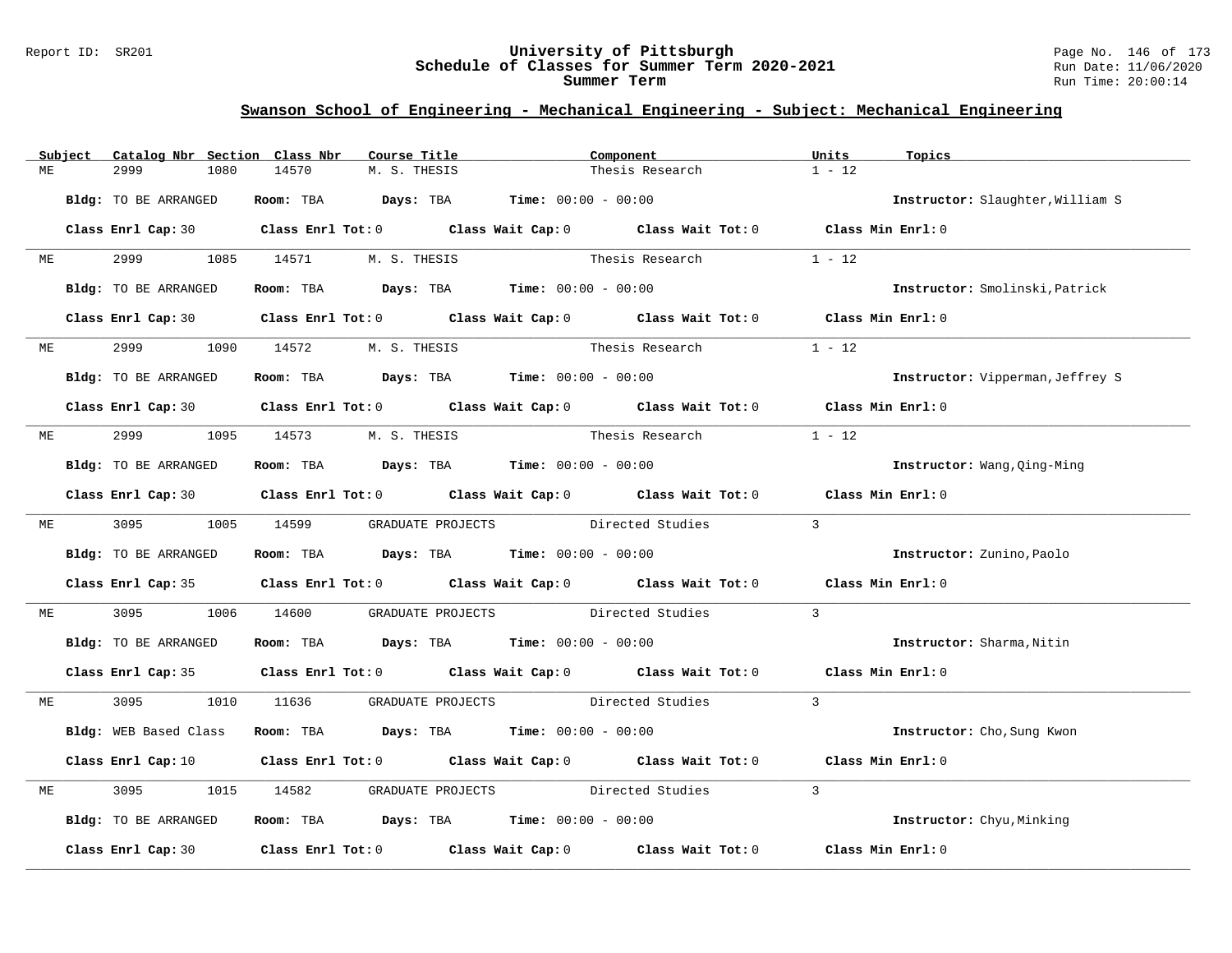| ME | 3095<br>1020         | 14583<br>GRADUATE PROJECTS                                                                 | Directed Studies | $\overline{3}$                    |
|----|----------------------|--------------------------------------------------------------------------------------------|------------------|-----------------------------------|
|    | Bldg: TO BE ARRANGED | Room: TBA $Days: TBA$ Time: $00:00 - 00:00$                                                |                  | Instructor: Clark, William W      |
|    |                      | Class Enrl Cap: 30 Class Enrl Tot: 0 Class Wait Cap: 0 Class Wait Tot: 0 Class Min Enrl: 0 |                  |                                   |
|    |                      | ME 3095 1025 14584 GRADUATE PROJECTS Directed Studies                                      | $\sim$ 3         |                                   |
|    | Bldg: TO BE ARRANGED | Room: TBA $Days:$ TBA Time: $00:00 - 00:00$                                                |                  | Instructor: Cole, Daniel G        |
|    |                      | Class Enrl Cap: 35 Class Enrl Tot: 0 Class Wait Cap: 0 Class Wait Tot: 0 Class Min Enrl: 0 |                  |                                   |
|    |                      | ME 3095 1030 14585 GRADUATE PROJECTS Directed Studies 3                                    |                  |                                   |
|    |                      | Bldg: TO BE ARRANGED Room: TBA Days: TBA Time: 00:00 - 00:00                               |                  | Instructor: Galdi, Giovanni Paolo |
|    |                      | Class Enrl Cap: 35 Class Enrl Tot: 0 Class Wait Cap: 0 Class Wait Tot: 0 Class Min Enrl: 0 |                  |                                   |
|    |                      | ME 3095 1035 14586 GRADUATE PROJECTS Directed Studies                                      | $\sim$ 3         |                                   |
|    | Bldg: TO BE ARRANGED | Room: TBA $Days:$ TBA $Time: 00:00 - 00:00$                                                |                  | Instructor: Givi, Peyman          |
|    |                      | Class Enrl Cap: 35 Class Enrl Tot: 0 Class Wait Cap: 0 Class Wait Tot: 0 Class Min Enrl: 0 |                  |                                   |
|    |                      | ME 3095 1040 14587 GRADUATE PROJECTS Directed Studies 3                                    |                  |                                   |
|    | Bldg: TO BE ARRANGED | Room: TBA $Days:$ TBA $Time: 00:00 - 00:00$                                                |                  | Instructor: Kimber, Mark Lee      |
|    |                      | Class Enrl Cap: 35 Class Enrl Tot: 0 Class Wait Cap: 0 Class Wait Tot: 0 Class Min Enrl: 0 |                  |                                   |
| МE |                      | 3095 1045 14588 GRADUATE PROJECTS Directed Studies                                         |                  | $\mathbf{3}$                      |
|    | Bldg: TO BE ARRANGED | Room: TBA $\rule{1em}{0.15mm}$ Days: TBA $\rule{1.5mm}{0.15mm}$ Time: $00:00 - 00:00$      |                  | Instructor: Staff                 |
|    |                      | Class Enrl Cap: 35 Class Enrl Tot: 0 Class Wait Cap: 0 Class Wait Tot: 0 Class Min Enrl: 0 |                  |                                   |
|    |                      | ME 3095 1050 14589 GRADUATE PROJECTS Directed Studies                                      |                  | $\overline{3}$                    |
|    |                      | Bldg: TO BE ARRANGED Room: TBA Days: TBA Time: 00:00 - 00:00                               |                  | Instructor: Mao, Scott X          |
|    |                      | Class Enrl Cap: 35 Class Enrl Tot: 0 Class Wait Cap: 0 Class Wait Tot: 0 Class Min Enrl: 0 |                  |                                   |
|    |                      | ME 3095 1055 14590 GRADUATE PROJECTS Directed Studies 3                                    |                  |                                   |
|    | Bldg: TO BE ARRANGED | Room: TBA $\rule{1em}{0.15mm}$ Days: TBA $\rule{1.5mm}{0.15mm}$ Time: $00:00 - 00:00$      |                  | Instructor: Miller,Mark C         |
|    |                      | Class Enrl Cap: 35 Class Enrl Tot: 0 Class Wait Cap: 0 Class Wait Tot: 0 Class Min Enrl: 0 |                  |                                   |
|    |                      | ME 3095 1060 14591 GRADUATE PROJECTS Directed Studies 3                                    |                  |                                   |
|    |                      | Bldg: TO BE ARRANGED Room: TBA Days: TBA Time: 00:00 - 00:00                               |                  | Instructor: Wosu, Sylvanus N      |
|    |                      | Class Enrl Cap: 35 Class Enrl Tot: 0 Class Wait Cap: 0 Class Wait Tot: 0 Class Min Enrl: 0 |                  |                                   |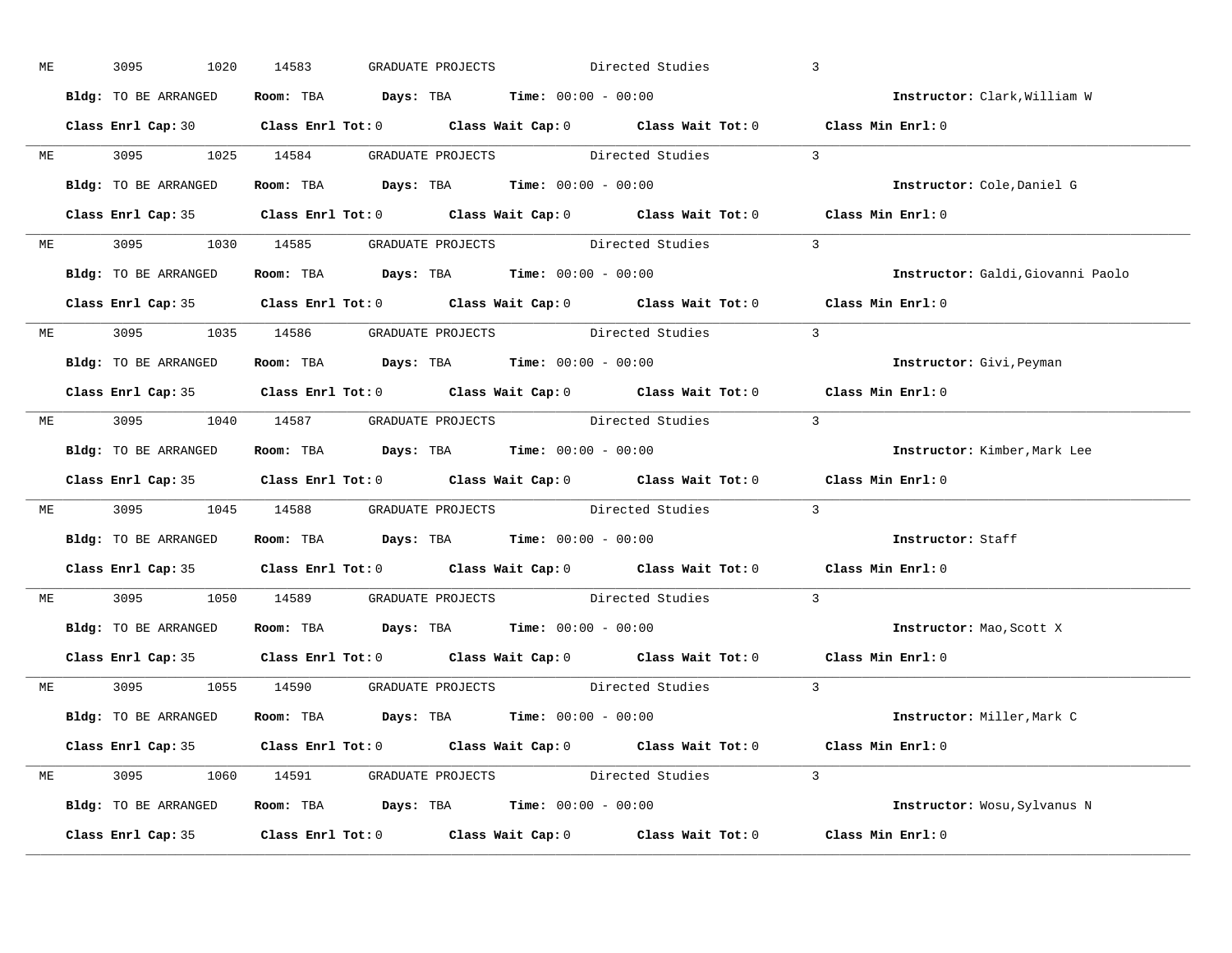#### Report ID: SR201 **University of Pittsburgh** Page No. 148 of 173 **Schedule of Classes for Summer Term 2020-2021** Run Date: 11/06/2020 **Summer Term** Run Time: 20:00:14

|    | Subject | Catalog Nbr Section Class Nbr | Course Title                                                             |                                               | Component                                                                                  | Units<br>Topics                      |  |
|----|---------|-------------------------------|--------------------------------------------------------------------------|-----------------------------------------------|--------------------------------------------------------------------------------------------|--------------------------------------|--|
| MЕ |         | 3095<br>1065                  | 14592                                                                    | GRADUATE PROJECTS                             | Directed Studies                                                                           | $\overline{3}$                       |  |
|    |         | Bldg: TO BE ARRANGED          | Room: TBA                                                                | <b>Days:</b> TBA <b>Time:</b> $00:00 - 00:00$ |                                                                                            | Instructor: Robertson, Anne M        |  |
|    |         |                               |                                                                          |                                               | Class Enrl Cap: 35 Class Enrl Tot: 0 Class Wait Cap: 0 Class Wait Tot: 0 Class Min Enrl: 0 |                                      |  |
| МE |         | 3095                          | 1070 14593                                                               | GRADUATE PROJECTS                             | Directed Studies                                                                           | $\mathbf{3}$                         |  |
|    |         | Bldg: TO BE ARRANGED          | Room: TBA $Days:$ TBA $Time: 00:00 - 00:00$                              |                                               |                                                                                            | Instructor: Schaefer, Laura Atkinson |  |
|    |         |                               | Class Enrl Cap: 35 Class Enrl Tot: 0 Class Wait Cap: 0 Class Wait Tot: 0 |                                               |                                                                                            | Class Min $Enr1:0$                   |  |
| ME |         | 3095                          | 1075 14594                                                               | GRADUATE PROJECTS Directed Studies            |                                                                                            | $\overline{3}$                       |  |
|    |         | Bldg: TO BE ARRANGED          | Room: TBA $Days:$ TBA $Time: 00:00 - 00:00$                              |                                               |                                                                                            | Instructor: Slaughter, William S     |  |
|    |         |                               |                                                                          |                                               | Class Enrl Cap: 35 Class Enrl Tot: 0 Class Wait Cap: 0 Class Wait Tot: 0                   | Class Min Enrl: 0                    |  |
| МE |         | 3095                          | 1080 14595                                                               | GRADUATE PROJECTS Directed Studies            |                                                                                            | $\overline{3}$                       |  |
|    |         | Bldg: TO BE ARRANGED          | Room: TBA $Days:$ TBA $Time: 00:00 - 00:00$                              |                                               |                                                                                            | Instructor: Smolinski, Patrick       |  |
|    |         |                               |                                                                          |                                               | Class Enrl Cap: 35 Class Enrl Tot: 0 Class Wait Cap: 0 Class Wait Tot: 0                   | Class Min Enrl: 0                    |  |
| ME |         | 3095 300                      | 1085 14596                                                               | GRADUATE PROJECTS Directed Studies            |                                                                                            | $\overline{3}$                       |  |
|    |         | Bldg: TO BE ARRANGED          | Room: TBA $\rule{1em}{0.15mm}$ Days: TBA Time: $00:00 - 00:00$           |                                               |                                                                                            | Instructor: Vipperman, Jeffrey S     |  |
|    |         |                               | Class Enrl Cap: 35 Class Enrl Tot: 0 Class Wait Cap: 0 Class Wait Tot: 0 |                                               |                                                                                            | Class Min Enrl: 0                    |  |
| МE |         | 3095<br>1090                  | 14597                                                                    | GRADUATE PROJECTS Directed Studies            |                                                                                            | $\mathbf{3}$                         |  |
|    |         | Bldg: TO BE ARRANGED          | Room: TBA $Days:$ TBA $Time: 00:00 - 00:00$                              |                                               |                                                                                            | Instructor: Wang, Qing-Ming          |  |
|    |         |                               |                                                                          |                                               | Class Enrl Cap: 35 Class Enrl Tot: 0 Class Wait Cap: 0 Class Wait Tot: 0 Class Min Enrl: 0 |                                      |  |
| ME |         | 3095 1095                     | 14598                                                                    | GRADUATE PROJECTS Directed Studies            |                                                                                            | $\overline{3}$                       |  |
|    |         | Bldg: TO BE ARRANGED          | Room: TBA $Days:$ TBA $Time: 00:00 - 00:00$                              |                                               |                                                                                            | Instructor: Weiland, Lisa Mauck      |  |
|    |         |                               | Class Enrl Cap: 35 Class Enrl Tot: 0 Class Wait Cap: 0 Class Wait Tot: 0 |                                               |                                                                                            | Class Min Enrl: 0                    |  |
| MЕ |         | 3997<br>1005                  | 14619<br>RESEARCH, PHD                                                   |                                               | Directed Studies                                                                           | $1 - 12$                             |  |
|    |         | Bldg: TO BE ARRANGED          | Room: TBA $\rule{1em}{0.15mm}$ Days: TBA Time: $00:00 - 00:00$           |                                               |                                                                                            | Instructor: To, Albert Chi Fu        |  |
|    |         | Class Enrl Cap: 30            | Class Enrl Tot: $0$ Class Wait Cap: $0$ Class Wait Tot: $0$              |                                               |                                                                                            | Class Min Enrl: 0                    |  |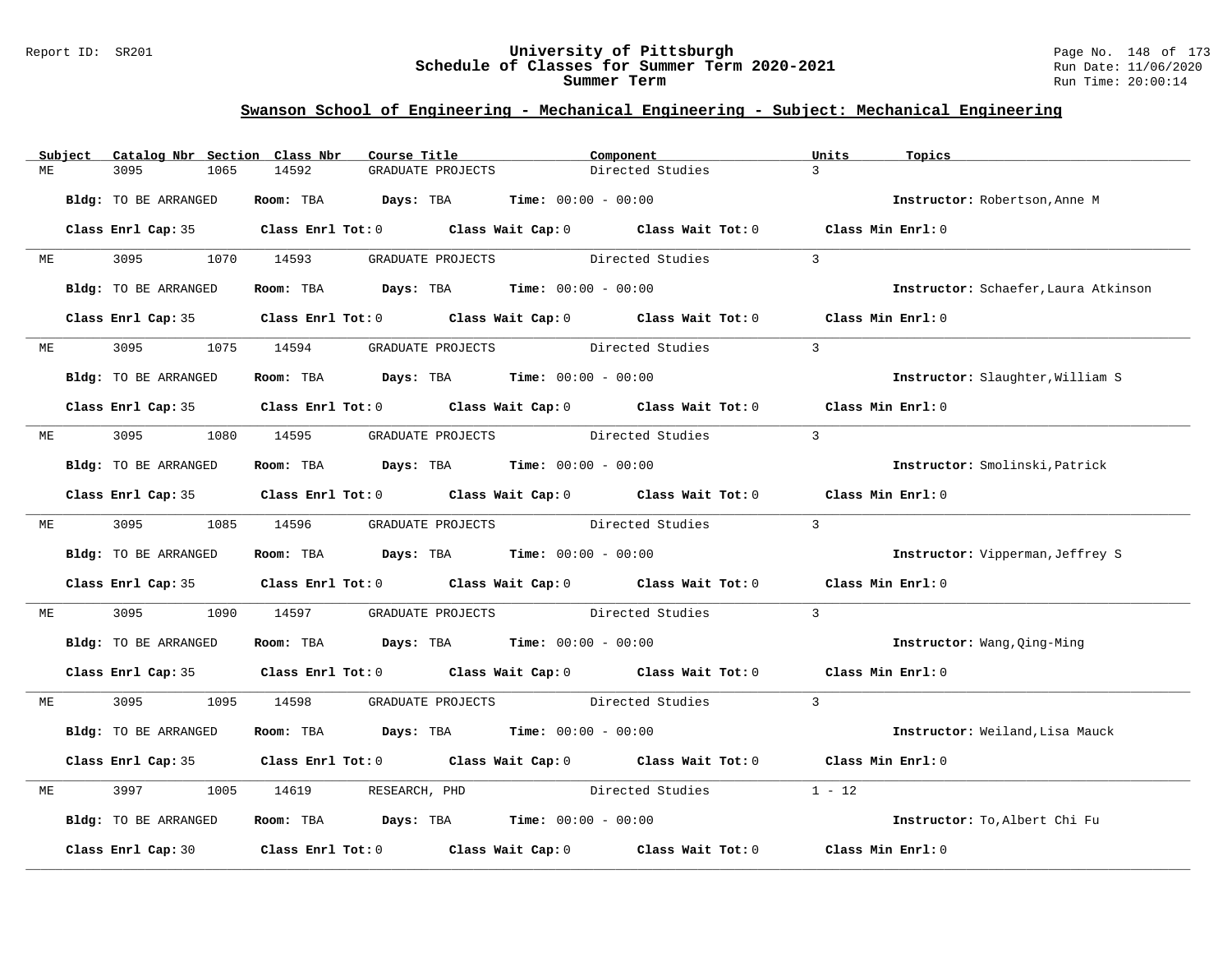| ME | 3997<br>1006         | 14620                                                                                 | RESEARCH, PHD | Directed Studies |                                                                                                    | $1 - 12$                          |
|----|----------------------|---------------------------------------------------------------------------------------|---------------|------------------|----------------------------------------------------------------------------------------------------|-----------------------------------|
|    | Bldg: TO BE ARRANGED | Room: TBA $\rule{1em}{0.15mm}$ Days: TBA $\rule{1.5mm}{0.15mm}$ Time: $00:00 - 00:00$ |               |                  |                                                                                                    | Instructor: Ban, Heng             |
|    |                      |                                                                                       |               |                  | Class Enrl Cap: 30 Class Enrl Tot: 0 Class Wait Cap: 0 Class Wait Tot: 0 Class Min Enrl: 0         |                                   |
|    |                      |                                                                                       |               |                  | ME 3997 1010 11637 RESEARCH, PHD Directed Studies 1 - 12                                           |                                   |
|    |                      | Bldg: WEB Based Class Room: TBA Days: TBA Time: 00:00 - 00:00                         |               |                  |                                                                                                    | Instructor: Staff                 |
|    |                      |                                                                                       |               |                  | Class Enrl Cap: 30 Class Enrl Tot: 0 Class Wait Cap: 0 Class Wait Tot: 0 Class Min Enrl: 0         |                                   |
|    |                      |                                                                                       |               |                  | ME 3997 1015 14602 RESEARCH, PHD Directed Studies 1 - 12                                           |                                   |
|    |                      | Bldg: TO BE ARRANGED Room: TBA Days: TBA Time: 00:00 - 00:00                          |               |                  |                                                                                                    | <b>Instructor:</b> Chyu, Minking  |
|    |                      |                                                                                       |               |                  | Class Enrl Cap: 30 Class Enrl Tot: 0 Class Wait Cap: 0 Class Wait Tot: 0 Class Min Enrl: 0         |                                   |
|    |                      | ME 3997 1020 14603 RESEARCH, PHD                                                      |               |                  | Directed Studies 1 - 12                                                                            |                                   |
|    | Bldg: TO BE ARRANGED | Room: TBA $Days:$ TBA Time: $00:00 - 00:00$                                           |               |                  |                                                                                                    | Instructor: Clark, William W      |
|    |                      |                                                                                       |               |                  | Class Enrl Cap: 30 Class Enrl Tot: 0 Class Wait Cap: 0 Class Wait Tot: 0 Class Min Enrl: 0         |                                   |
|    |                      | ME 3997 1025 14604 RESEARCH, PHD                                                      |               |                  | Directed Studies 1 - 12                                                                            |                                   |
|    | Bldg: TO BE ARRANGED | Room: TBA $\rule{1em}{0.15mm}$ Days: TBA $\rule{1.5mm}{0.15mm}$ Time: $00:00 - 00:00$ |               |                  |                                                                                                    | Instructor: Cole, Daniel G        |
|    |                      |                                                                                       |               |                  | Class Enrl Cap: 30 Class Enrl Tot: 0 Class Wait Cap: 0 Class Wait Tot: 0 Class Min Enrl: 0         |                                   |
|    |                      |                                                                                       |               |                  | ME 3997 1030 14605 RESEARCH, PHD Directed Studies 1 - 12                                           |                                   |
|    |                      | Bldg: TO BE ARRANGED ROOM: TBA Days: TBA Time: 00:00 - 00:00                          |               |                  |                                                                                                    | Instructor: Galdi, Giovanni Paolo |
|    |                      |                                                                                       |               |                  | Class Enrl Cap: 30 Class Enrl Tot: 0 Class Wait Cap: 0 Class Wait Tot: 0 Class Min Enrl: 0         |                                   |
|    |                      | ME 3997 1035 14606 RESEARCH, PHD                                                      |               |                  | Directed Studies                                                                                   | $1 - 12$                          |
|    |                      | Bldg: TO BE ARRANGED Room: TBA Days: TBA Time: 00:00 - 00:00                          |               |                  |                                                                                                    | Instructor: Givi, Peyman          |
|    | Class Enrl Cap: 30   |                                                                                       |               |                  | Class Enrl Tot: 0 $\qquad$ Class Wait Cap: 0 $\qquad$ Class Wait Tot: 0 $\qquad$ Class Min Enrl: 0 |                                   |
|    |                      | ME 3997 1040 14607 RESEARCH, PHD                                                      |               |                  | Directed Studies 1 - 12                                                                            |                                   |
|    |                      | Bldg: TO BE ARRANGED Room: TBA Days: TBA Time: 00:00 - 00:00                          |               |                  |                                                                                                    | Instructor: Bajaj,Nikhil          |
|    |                      |                                                                                       |               |                  | Class Enrl Cap: 30 Class Enrl Tot: 0 Class Wait Cap: 0 Class Wait Tot: 0 Class Min Enrl: 0         |                                   |
|    |                      | ME 3997 1045 14608 RESEARCH, PHD                                                      |               |                  | Directed Studies 1 - 12                                                                            |                                   |
|    |                      | Bldg: TO BE ARRANGED Room: TBA Days: TBA Time: 00:00 - 00:00                          |               |                  |                                                                                                    | Instructor: Babaee, Hessameddin   |
|    |                      |                                                                                       |               |                  | Class Enrl Cap: 30 Class Enrl Tot: 0 Class Wait Cap: 0 Class Wait Tot: 0 Class Min Enrl: 0         |                                   |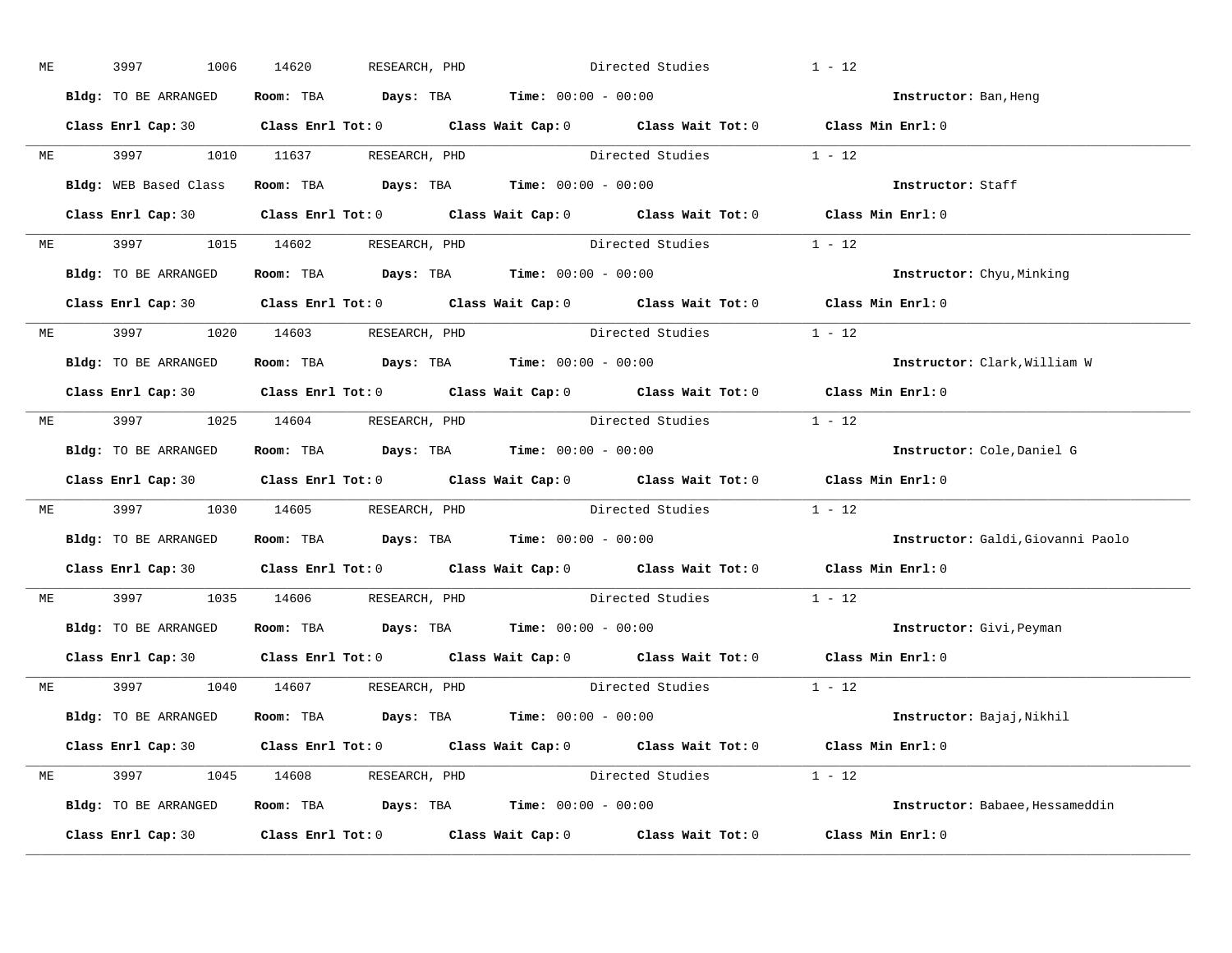#### Report ID: SR201 **University of Pittsburgh** Page No. 150 of 173 **Schedule of Classes for Summer Term 2020-2021** Run Date: 11/06/2020 **Summer Term** Run Time: 20:00:14

|    | Subject | Catalog Nbr Section Class Nbr | Course Title                                                                               |                                | Component               | Units             | Topics                           |
|----|---------|-------------------------------|--------------------------------------------------------------------------------------------|--------------------------------|-------------------------|-------------------|----------------------------------|
| МE |         | 3997<br>1050                  | 14609<br>RESEARCH, PHD                                                                     |                                | Directed Studies        | $1 - 12$          |                                  |
|    |         | Bldg: TO BE ARRANGED          | Room: TBA $Days:$ TBA $Time: 00:00 - 00:00$                                                |                                |                         |                   | Instructor: Mao, Scott X         |
|    |         |                               | Class Enrl Cap: 30 Class Enrl Tot: 0 Class Wait Cap: 0 Class Wait Tot: 0 Class Min Enrl: 0 |                                |                         |                   |                                  |
| ME |         |                               | 3997 1055 14610 RESEARCH, PHD                                                              |                                | Directed Studies        | $1 - 12$          |                                  |
|    |         | Bldg: TO BE ARRANGED          | Room: TBA $Days:$ TBA $Time: 00:00 - 00:00$                                                |                                |                         |                   | Instructor: Miller, Mark C       |
|    |         |                               | Class Enrl Cap: 30 Class Enrl Tot: 0 Class Wait Cap: 0 Class Wait Tot: 0 Class Min Enrl: 0 |                                |                         |                   |                                  |
| ME |         | 3997 — 100                    | 1060 14611 RESEARCH, PHD                                                                   |                                | Directed Studies        | $1 - 12$          |                                  |
|    |         | Bldg: TO BE ARRANGED          | Room: TBA $Days:$ TBA $Time: 00:00 - 00:00$                                                |                                |                         |                   | Instructor: Wosu, Sylvanus N     |
|    |         |                               | Class Enrl Cap: 30 Class Enrl Tot: 0 Class Wait Cap: 0 Class Wait Tot: 0 Class Min Enrl: 0 |                                |                         |                   |                                  |
| ME |         |                               | 3997 1065 14612 RESEARCH, PHD Directed Studies                                             |                                |                         | $1 - 12$          |                                  |
|    |         | Bldg: TO BE ARRANGED          | Room: TBA $Days:$ TBA $Time: 00:00 - 00:00$                                                |                                |                         |                   | Instructor: Robertson, Anne M    |
|    |         |                               | Class Enrl Cap: 30 Class Enrl Tot: 0 Class Wait Cap: 0 Class Wait Tot: 0 Class Min Enrl: 0 |                                |                         |                   |                                  |
|    |         |                               | ME 3997 1070 14613 RESEARCH, PHD                                                           |                                | Directed Studies 1 - 12 |                   |                                  |
|    |         | Bldg: TO BE ARRANGED          | Room: TBA $Days:$ TBA $Time: 00:00 - 00:00$                                                |                                |                         |                   | Instructor: Staff                |
|    |         |                               | Class Enrl Cap: 30 Class Enrl Tot: 0 Class Wait Cap: 0 Class Wait Tot: 0 Class Min Enrl: 0 |                                |                         |                   |                                  |
| МE |         | 3997<br>1075                  | 14614                                                                                      | RESEARCH, PHD Directed Studies |                         | $1 - 12$          |                                  |
|    |         | Bldg: TO BE ARRANGED          | Room: TBA $Days:$ TBA $Time: 00:00 - 00:00$                                                |                                |                         |                   | Instructor: Slaughter, William S |
|    |         |                               | Class Enrl Cap: 30 Class Enrl Tot: 0 Class Wait Cap: 0 Class Wait Tot: 0 Class Min Enrl: 0 |                                |                         |                   |                                  |
| ME |         |                               | 3997 1080 14615 RESEARCH, PHD                                                              |                                | Directed Studies 1 - 12 |                   |                                  |
|    |         | Bldg: TO BE ARRANGED          | Room: TBA $Days:$ TBA $Time: 00:00 - 00:00$                                                |                                |                         |                   | Instructor: Smolinski, Patrick   |
|    |         |                               | Class Enrl Cap: 30 Class Enrl Tot: 0 Class Wait Cap: 0 Class Wait Tot: 0 Class Min Enrl: 0 |                                |                         |                   |                                  |
| MЕ |         | 3997<br>1085                  | 14616 RESEARCH, PHD                                                                        |                                | Directed Studies        | $1 - 12$          |                                  |
|    |         | Bldg: TO BE ARRANGED          | Room: TBA $Days:$ TBA Time: $00:00 - 00:00$                                                |                                |                         |                   | Instructor: Vipperman, Jeffrey S |
|    |         | Class Enrl Cap: 30            | Class Enrl Tot: $0$ Class Wait Cap: $0$ Class Wait Tot: $0$                                |                                |                         | Class Min Enrl: 0 |                                  |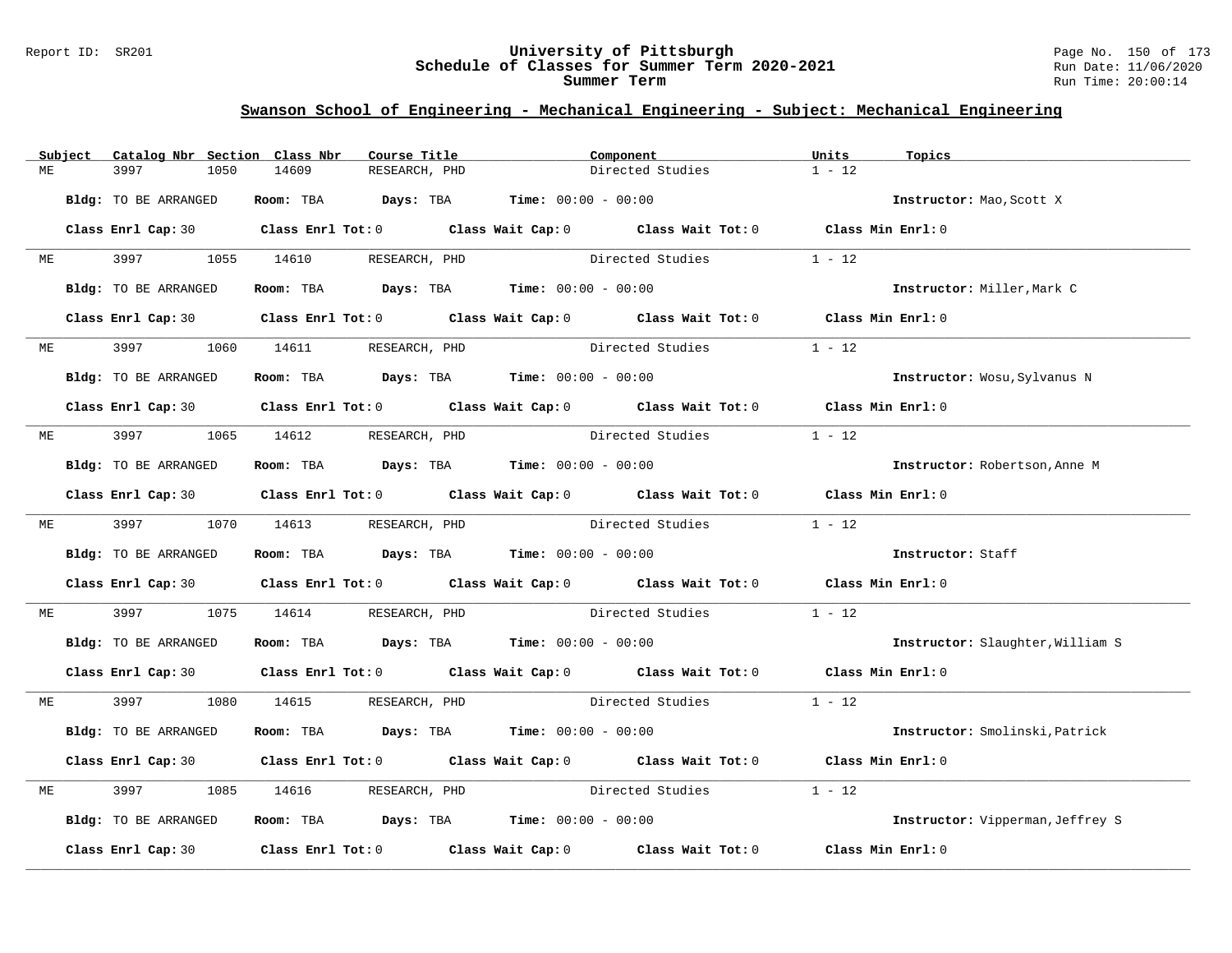| ME | 3997<br>1090         | 14617 RESEARCH, PHD                                                                        | Directed Studies | $1 - 12$                          |
|----|----------------------|--------------------------------------------------------------------------------------------|------------------|-----------------------------------|
|    | Bldg: TO BE ARRANGED | Room: TBA $\rule{1em}{0.15mm}$ Days: TBA Time: $00:00 - 00:00$                             |                  | Instructor: Wang, Qing-Ming       |
|    |                      | Class Enrl Cap: 30 Class Enrl Tot: 0 Class Wait Cap: 0 Class Wait Tot: 0 Class Min Enrl: 0 |                  |                                   |
|    |                      | ME 3997 1095 14618 RESEARCH, PHD Directed Studies 1 - 12                                   |                  |                                   |
|    | Bldg: TO BE ARRANGED | Room: TBA $Days: TBA$ Time: $00:00 - 00:00$                                                |                  | Instructor: Staff                 |
|    |                      | Class Enrl Cap: 30 Class Enrl Tot: 0 Class Wait Cap: 0 Class Wait Tot: 0 Class Min Enrl: 0 |                  |                                   |
|    |                      | ME 3999 1010 11638 PHD DISSERTATION Thesis Research 1 - 15                                 |                  |                                   |
|    |                      | Bldg: WEB Based Class Room: TBA Days: TBA Time: 00:00 - 00:00                              |                  | Instructor: Cho, Sung Kwon        |
|    |                      | Class Enrl Cap: 30 Class Enrl Tot: 0 Class Wait Cap: 0 Class Wait Tot: 0 Class Min Enrl: 0 |                  |                                   |
|    |                      | ME 3999 1015 14623 PHD DISSERTATION Thesis Research 1 - 15                                 |                  |                                   |
|    | Bldg: TO BE ARRANGED | Room: TBA $\rule{1em}{0.15mm}$ Days: TBA $\rule{1.5mm}{0.15mm}$ Time: $00:00 - 00:00$      |                  | Instructor: Chyu, Minking         |
|    |                      | Class Enrl Cap: 30 Class Enrl Tot: 0 Class Wait Cap: 0 Class Wait Tot: 0 Class Min Enrl: 0 |                  |                                   |
|    |                      | ME 3999 1020 14624 PHD DISSERTATION Thesis Research 1 - 15                                 |                  |                                   |
|    | Bldg: TO BE ARRANGED | Room: TBA $\rule{1em}{0.15mm}$ Days: TBA $\rule{1.5mm}{0.15mm}$ Time: $00:00 - 00:00$      |                  | Instructor: Clark, William W      |
|    |                      | Class Enrl Cap: 30 Class Enrl Tot: 0 Class Wait Cap: 0 Class Wait Tot: 0 Class Min Enrl: 0 |                  |                                   |
|    |                      | ME 3999 1025 14625 PHD DISSERTATION Thesis Research 1 - 15                                 |                  |                                   |
|    |                      | Bldg: TO BE ARRANGED ROOM: TBA Days: TBA Time: 00:00 - 00:00                               |                  | Instructor: Cole, Daniel G        |
|    |                      | Class Enrl Cap: 30 Class Enrl Tot: 0 Class Wait Cap: 0 Class Wait Tot: 0 Class Min Enrl: 0 |                  |                                   |
|    |                      | ME 3999 1030 14626 PHD DISSERTATION Thesis Research                                        |                  | $1 - 15$                          |
|    |                      | Bldg: TO BE ARRANGED Room: TBA Days: TBA Time: 00:00 - 00:00                               |                  | Instructor: Galdi, Giovanni Paolo |
|    |                      | Class Enrl Cap: 30 Class Enrl Tot: 0 Class Wait Cap: 0 Class Wait Tot: 0 Class Min Enrl: 0 |                  |                                   |
|    |                      | ME 3999 1035 14627 PHD DISSERTATION Thesis Research 1 - 15                                 |                  |                                   |
|    |                      | Bldg: TO BE ARRANGED Room: TBA Days: TBA Time: 00:00 - 00:00                               |                  | Instructor: Givi, Peyman          |
|    |                      | Class Enrl Cap: 30 Class Enrl Tot: 0 Class Wait Cap: 0 Class Wait Tot: 0 Class Min Enrl: 0 |                  |                                   |
|    |                      | ME 3999 1040 14628 PHD DISSERTATION Thesis Research 1 - 15                                 |                  |                                   |
|    |                      | Bldg: TO BE ARRANGED Room: TBA Days: TBA Time: 00:00 - 00:00                               |                  | Instructor: Mao, Scott X          |
|    |                      | Class Enrl Cap: 30 Class Enrl Tot: 0 Class Wait Cap: 0 Class Wait Tot: 0 Class Min Enrl: 0 |                  |                                   |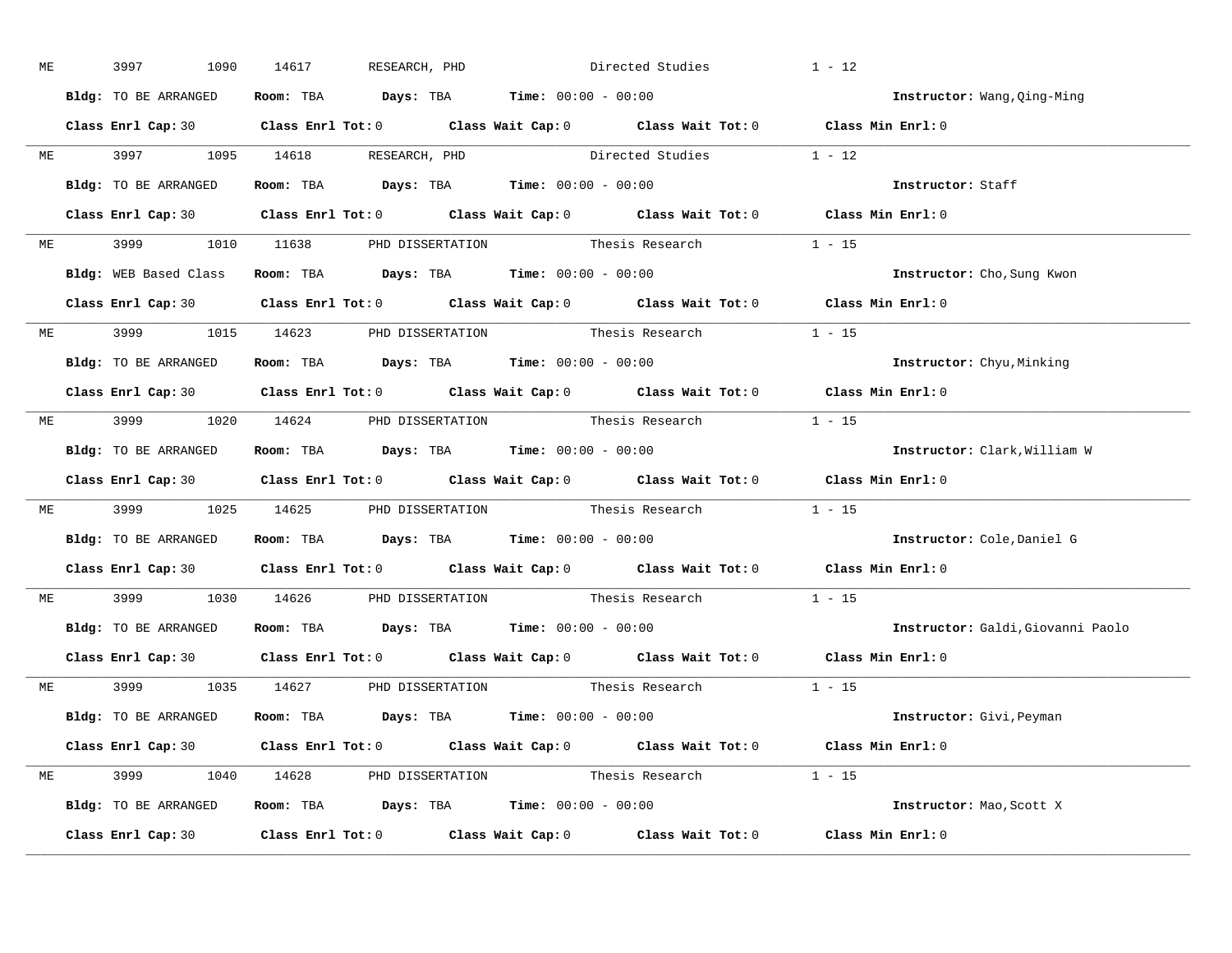#### Report ID: SR201 **University of Pittsburgh** Page No. 152 of 173 **Schedule of Classes for Summer Term 2020-2021** Run Date: 11/06/2020 **Summer Term** Run Time: 20:00:14

|    | Subject | Catalog Nbr Section Class Nbr | Course Title                                                                          |                  | Component                                                                                           | Units<br>Topics              |                                  |
|----|---------|-------------------------------|---------------------------------------------------------------------------------------|------------------|-----------------------------------------------------------------------------------------------------|------------------------------|----------------------------------|
| ME |         | 3999<br>1045                  | 14629                                                                                 | PHD DISSERTATION | Thesis Research                                                                                     | $1 - 15$                     |                                  |
|    |         | Bldg: TO BE ARRANGED          | Room: TBA $Days:$ TBA $Time: 00:00 - 00:00$                                           |                  |                                                                                                     |                              | Instructor: Robertson, Anne M    |
|    |         |                               |                                                                                       |                  | Class Enrl Cap: 30 Class Enrl Tot: 0 Class Wait Cap: 0 Class Wait Tot: 0 Class Min Enrl: 0          |                              |                                  |
| ME |         | 3999 700                      | 1050 14630 PHD DISSERTATION Thesis Research                                           |                  |                                                                                                     | $1 - 15$                     |                                  |
|    |         | Bldg: TO BE ARRANGED          | Room: TBA $Days:$ TBA $Time:$ $00:00 - 00:00$                                         |                  |                                                                                                     | Instructor: Staff            |                                  |
|    |         |                               |                                                                                       |                  | Class Enrl Cap: 30 Class Enrl Tot: 0 Class Wait Cap: 0 Class Wait Tot: 0 Class Min Enrl: 0          |                              |                                  |
|    | ME      | 3999 — 100                    | 1055 14631 PHD DISSERTATION Thesis Research                                           |                  |                                                                                                     | $1 - 15$                     |                                  |
|    |         | Bldg: TO BE ARRANGED          | Room: TBA $\rule{1em}{0.15mm}$ Days: TBA $\rule{1.5mm}{0.15mm}$ Time: $00:00 - 00:00$ |                  |                                                                                                     |                              | Instructor: Slaughter, William S |
|    |         |                               |                                                                                       |                  | Class Enrl Cap: 30 Class Enrl Tot: 0 Class Wait Cap: 0 Class Wait Tot: 0 Class Min Enrl: 0          |                              |                                  |
| МE |         |                               | 3999 1060 14632 PHD DISSERTATION Thesis Research                                      |                  |                                                                                                     | $1 - 15$                     |                                  |
|    |         | Bldg: TO BE ARRANGED          | Room: TBA $Days:$ TBA $Time: 00:00 - 00:00$                                           |                  |                                                                                                     |                              | Instructor: Smolinski, Patrick   |
|    |         |                               |                                                                                       |                  | Class Enrl Cap: 30 Class Enrl Tot: 0 Class Wait Cap: 0 Class Wait Tot: 0 Class Min Enrl: 0          |                              |                                  |
|    |         |                               |                                                                                       |                  | ME 3999 1065 14633 PHD DISSERTATION Thesis Research                                                 | $1 - 15$                     |                                  |
|    |         | Bldg: TO BE ARRANGED          | Room: TBA $Days:$ TBA $Time: 00:00 - 00:00$                                           |                  |                                                                                                     |                              | Instructor: Vipperman, Jeffrey S |
|    |         |                               |                                                                                       |                  | Class Enrl Cap: 30 Class Enrl Tot: 0 Class Wait Cap: 0 Class Wait Tot: 0 Class Min Enrl: 0          |                              |                                  |
| МE |         | 3999                          | 1070 14634                                                                            |                  | PHD DISSERTATION Thesis Research                                                                    | $1 - 15$                     |                                  |
|    |         | Bldg: TO BE ARRANGED          | Room: TBA $Days:$ TBA $Time: 00:00 - 00:00$                                           |                  |                                                                                                     | Instructor: Wang, Qing-Ming  |                                  |
|    |         |                               |                                                                                       |                  | Class Enrl Cap: 30 Class Enrl Tot: 0 Class Wait Cap: 0 Class Wait Tot: 0 Class Min Enrl: 0          |                              |                                  |
| МE |         |                               |                                                                                       |                  | 3999 1075 14635 PHD DISSERTATION Thesis Research 1 - 15                                             |                              |                                  |
|    |         | Bldg: TO BE ARRANGED          | Room: TBA $Days:$ TBA $Time: 00:00 - 00:00$                                           |                  |                                                                                                     | Instructor: Staff            |                                  |
|    |         |                               |                                                                                       |                  | Class Enrl Cap: 30 Class Enrl Tot: 0 Class Wait Cap: 0 Class Wait Tot: 0 Class Min Enrl: 0          |                              |                                  |
| МE |         | 3999<br>1080                  | 14636                                                                                 |                  | PHD DISSERTATION Thesis Research                                                                    | $1 - 15$                     |                                  |
|    |         | Bldg: TO BE ARRANGED          | Room: TBA $\rule{1em}{0.15mm}$ Days: TBA Time: $00:00 - 00:00$                        |                  |                                                                                                     | Instructor: Wosu, Sylvanus N |                                  |
|    |         |                               |                                                                                       |                  | Class Enrl Cap: 30 $\qquad$ Class Enrl Tot: 0 $\qquad$ Class Wait Cap: 0 $\qquad$ Class Wait Tot: 0 | Class Min Enrl: 0            |                                  |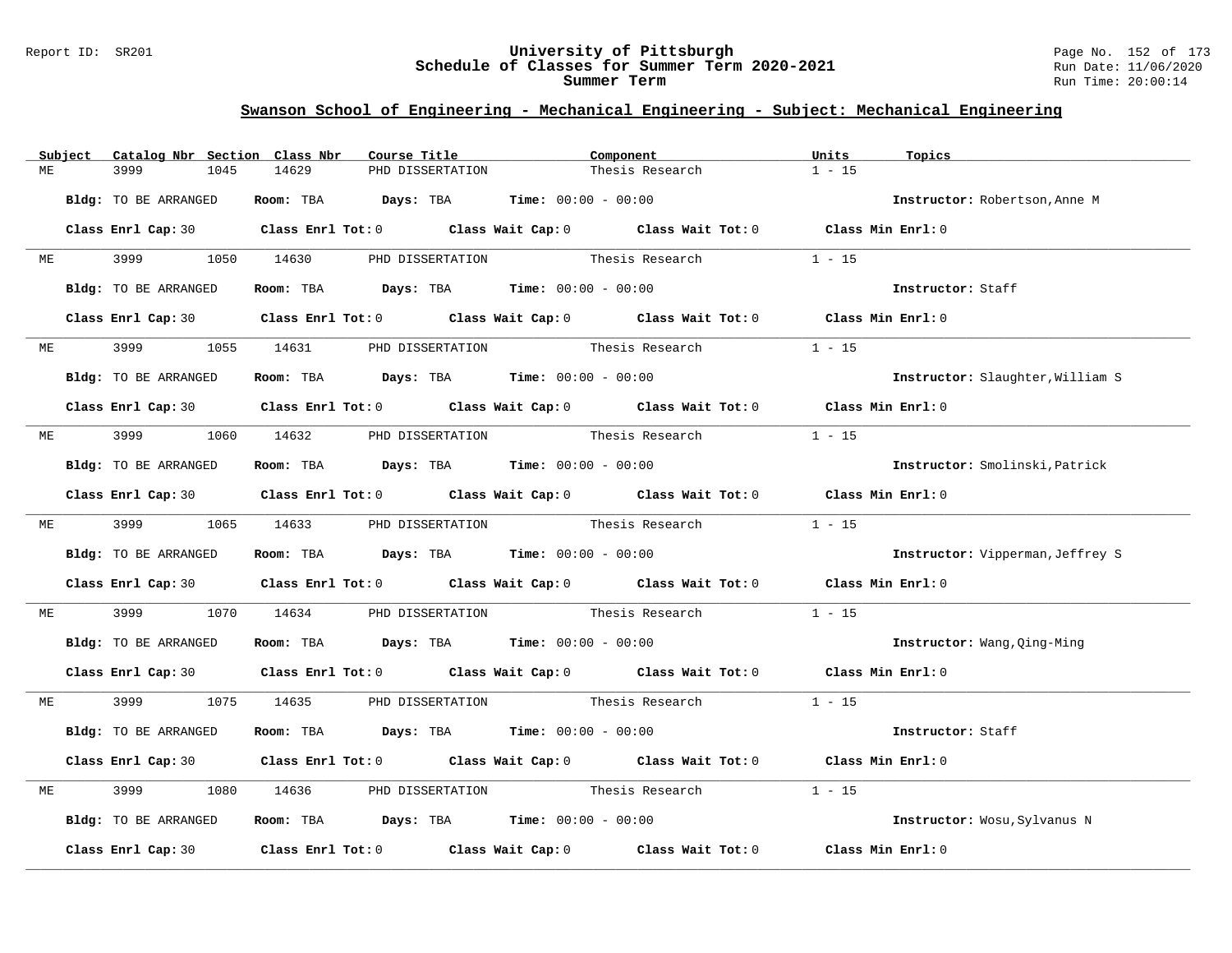| МE | 1085<br>3999                | 14637     | PHD DISSERTATION                                     | Thesis Research                                                                                    | $1 - 15$                   |  |
|----|-----------------------------|-----------|------------------------------------------------------|----------------------------------------------------------------------------------------------------|----------------------------|--|
|    | Bldg: TO BE ARRANGED        | Room: TBA | <b>Days:</b> TBA <b>Time:</b> $00:00 - 00:00$        |                                                                                                    | Instructor: Staff          |  |
|    | Class Enrl Cap: 30          |           |                                                      | Class Enrl Tot: $0$ Class Wait Cap: $0$ Class Wait Tot: $0$ Class Min Enrl: $0$                    |                            |  |
| ME | 1090<br>3999                | 14638     | PHD DISSERTATION Thesis Research                     |                                                                                                    | $1 - 15$                   |  |
|    | Bldg: TO BE ARRANGED        | Room: TBA | <b>Days:</b> TBA <b>Time:</b> $00:00 - 00:00$        |                                                                                                    | Instructor: Staff          |  |
|    |                             |           |                                                      | Class Enrl Cap: 30 Class Enrl Tot: 0 Class Wait Cap: 0 Class Wait Tot: 0 Class Min Enrl: 0         |                            |  |
| МE | 1095<br>3999                | 14639     | PHD DISSERTATION                                     | Thesis Research                                                                                    | $1 - 15$                   |  |
|    | <b>Bldg:</b> TO BE ARRANGED | Room: TBA | $\texttt{Davis:}$ TBA $\texttt{Time:}$ 00:00 - 00:00 |                                                                                                    | Instructor: Miller, Mark C |  |
|    |                             |           |                                                      | Class Enrl Cap: 30 Class Enrl Tot: 0 Class Wait Cap: 0 Class Wait Tot: 0 Class Min Enrl: 0         |                            |  |
| МE | 3999<br>1100                | 14640     | PHD DISSERTATION Thesis Research                     |                                                                                                    | $1 - 15$                   |  |
|    | Bldg: TO BE ARRANGED        | Room: TBA | <b>Days:</b> TBA <b>Time:</b> $00:00 - 00:00$        |                                                                                                    | Instructor: Staff          |  |
|    |                             |           |                                                      | Class Enrl Cap: 30 Class Enrl Tot: 0 Class Wait Cap: 0 Class Wait Tot: 0 Class Min Enrl: 0         |                            |  |
| МE | 3999<br>1105                | 14641     | PHD DISSERTATION                                     | Thesis Research                                                                                    | $1 - 15$                   |  |
|    | <b>Bldg:</b> TO BE ARRANGED | Room: TBA | $\texttt{DayS:}$ TBA $\texttt{Time:}$ 00:00 - 00:00  |                                                                                                    | Instructor: Staff          |  |
|    | Class Enrl Cap: 30          |           |                                                      | Class Enrl Tot: 0 $\qquad$ Class Wait Cap: 0 $\qquad$ Class Wait Tot: 0 $\qquad$ Class Min Enrl: 0 |                            |  |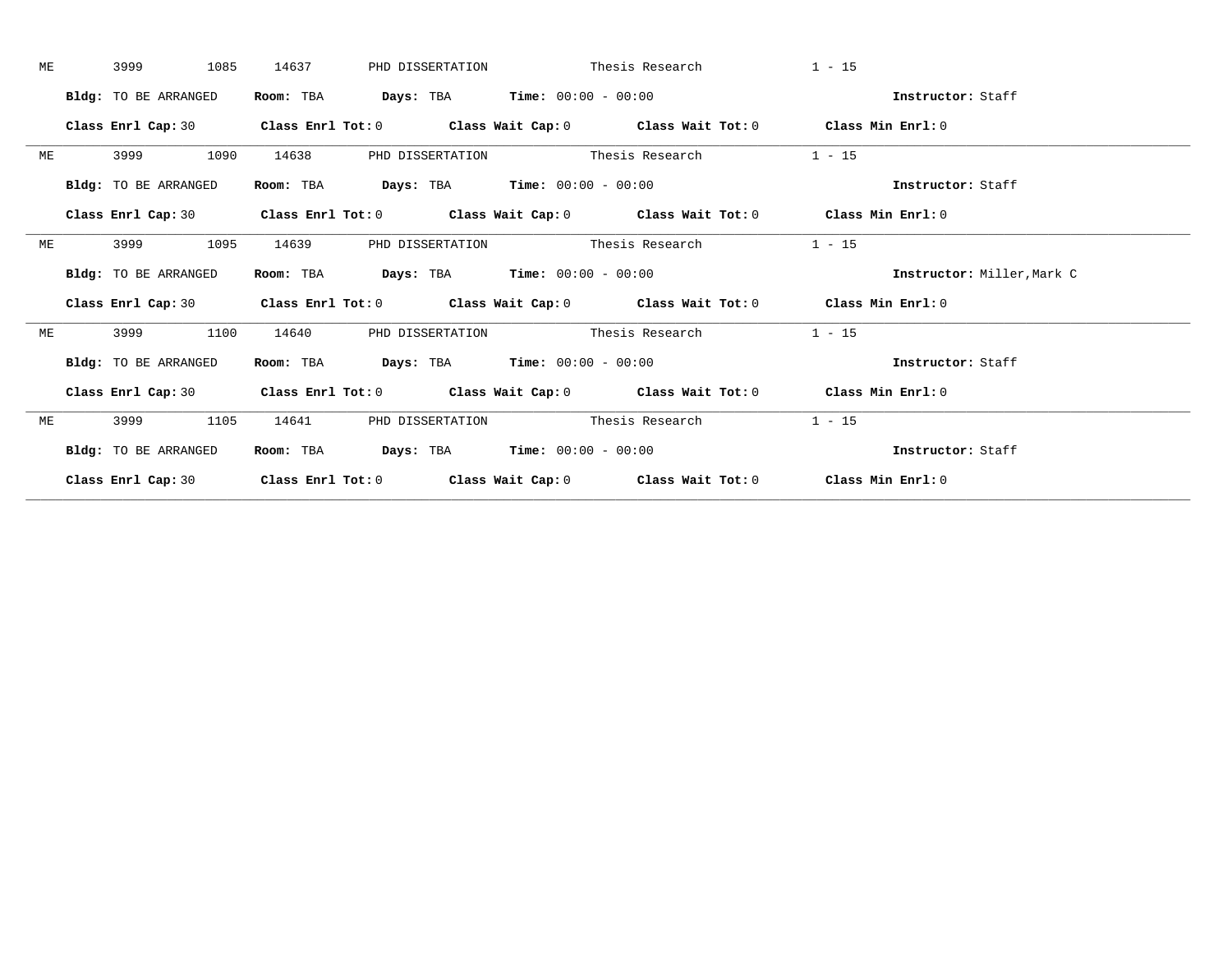# Report ID: SR201 **1988 Chedule of Classes for Summer Term 2020-2021** Page No. 154 of 173<br>**Schedule of Classes for Summer Term 2020-2021** Run Date: 11/06/2020 Schedule of Classes for Summer Term 2020-2021

**Summer Term** Run Time: 20:00:14

# **Swanson School of Engineering - Mechanical Engineering and Materials Science - Subject: Mech Engr & Materials Sci**

| Subject     |                       |      | Catalog Nbr Section Class Nbr                                               | Course Title         |                                       | Component                                                                                                                                                                                                                          | Units         | Topics                              |
|-------------|-----------------------|------|-----------------------------------------------------------------------------|----------------------|---------------------------------------|------------------------------------------------------------------------------------------------------------------------------------------------------------------------------------------------------------------------------------|---------------|-------------------------------------|
| <b>MEMS</b> | 0031                  | 1070 | 13480                                                                       | ELECTRICAL CIRCUITS  |                                       | Lecture                                                                                                                                                                                                                            | $\mathcal{L}$ |                                     |
| Bldg: TBA   |                       |      | Room: TBA                                                                   | Days: W              | <b>Time:</b> $18:30 - 21:00$          |                                                                                                                                                                                                                                    |               | Instructor: Barry, Matthew Michael  |
|             | Class Enrl Cap: 50    |      | Class Enrl Tot: 0                                                           |                      | Class Wait Cap: 20                    | Class Wait Tot: 0                                                                                                                                                                                                                  |               | Class Min $Enr1: 0$                 |
| MEMS        | 0051                  | 1030 | 13479                                                                       |                      | INTRODUCTION TO THERMODYNAMICSLecture |                                                                                                                                                                                                                                    | 3             |                                     |
| Bldg: TBA   |                       |      | Room: TBA                                                                   | Days: Th             | <b>Time:</b> $16:00 - 18:30$          |                                                                                                                                                                                                                                    |               | Instructor: Dosse, Lee Allen        |
|             |                       |      |                                                                             |                      |                                       |                                                                                                                                                                                                                                    |               | Barry, Matthew Michael              |
|             | Class Enrl Cap: 50    |      | Class Enrl Tot: $0$<br>Room Characteristics: PeopleSoft - Scheduled (PS)(1) |                      | Class Wait Cap: 20                    | Class Wait Tot: 0                                                                                                                                                                                                                  |               | Class Min Enrl: 0                   |
| MEMS        | 1015                  | 1060 | 14489                                                                       | RIGID-BODY DYNAMICS  |                                       | Lecture                                                                                                                                                                                                                            | 3             |                                     |
| Bldg: TBA   |                       |      | Room: TBA                                                                   | Days: W              | <b>Time:</b> $16:00 - 18:30$          |                                                                                                                                                                                                                                    |               | Instructor: Kerzmann, Tony Lee      |
|             | Class Enrl Cap: 130   |      | Class Enrl Tot: 0<br>Room Characteristics: PeopleSoft - Scheduled (PS)(1)   |                      | Class Wait Cap: 20                    | Class Wait Tot: 0                                                                                                                                                                                                                  |               | Class Min Enrl: 0                   |
| MEMS        | 1029                  | 1070 | 14671                                                                       | MECHANICAL DESIGN II |                                       | Lecture                                                                                                                                                                                                                            | 3             |                                     |
| Bldg: TBA   |                       |      | Room: TBA                                                                   | Days: M              | <b>Time:</b> $16:00 - 18:30$          |                                                                                                                                                                                                                                    |               | Instructor: Ludwick, Stephen J      |
|             | Class Enrl Cap: 84    |      | Class Enrl Tot: 0<br>Room Characteristics: PeopleSoft - Scheduled (PS)(1)   |                      | Class Wait Cap: 20                    | Class Wait Tot: 0                                                                                                                                                                                                                  |               | Class Min Enrl: 0                   |
| MEMS        | 1042                  | 1020 | 14890                                                                       |                      | MECHANICAL MEASUREMENTS 2             | Lecture                                                                                                                                                                                                                            | 3             |                                     |
| Bldg: TBA   |                       |      | Room: TBA                                                                   | Days: M              | Time: $09:00 - 10:50$                 |                                                                                                                                                                                                                                    |               | Instructor: Whitefoot, John William |
|             | Class Enrl Cap: 40    |      | Class Enrl Tot: 0                                                           |                      | Class Wait Cap: 20                    | Class Wait Tot: 0                                                                                                                                                                                                                  |               | Class Min Enrl: 0                   |
|             |                       |      |                                                                             |                      |                                       | <b></b> This class has an additional fee. For more information go to <a <br="" href="http://www.registrar.pitt.edu">target="_blank"&gt;http://www.registrar.pitt.edu/</a> , and click on Faculty and Staff, then Course and Class. |               |                                     |
| MEMS        | 1042                  | 1030 | 14891                                                                       |                      | MECHANICAL MEASUREMENTS 2             | Laboratory                                                                                                                                                                                                                         | 3             |                                     |
|             | Bldg: WEB Based Class |      | Room: TBA                                                                   | Days: W              | <b>Time:</b> $10:00 - 11:50$          |                                                                                                                                                                                                                                    |               | Instructor: Whitefoot, John William |
|             | Class Enrl Cap: 20    |      | Class Enrl Tot: 0                                                           |                      | Class Wait Cap: 20                    | Class Wait Tot: 0                                                                                                                                                                                                                  |               | Class Min Enrl: 0                   |
|             |                       |      |                                                                             |                      |                                       | <b></b> This class has an additional fee. For more information go to <a <="" href="http://www.registrar.pitt.edu" td=""><td></td><td></td></a>                                                                                     |               |                                     |

**\_\_\_\_\_\_\_\_\_\_\_\_\_\_\_\_\_\_\_\_\_\_\_\_\_\_\_\_\_\_\_\_\_\_\_\_\_\_\_\_\_\_\_\_\_\_\_\_\_\_\_\_\_\_\_\_\_\_\_\_\_\_\_\_\_\_\_\_\_\_\_\_\_\_\_\_\_\_\_\_\_\_\_\_\_\_\_\_\_\_\_\_\_\_\_\_\_\_\_\_\_\_\_\_\_\_\_\_\_\_\_\_\_\_\_\_\_\_\_\_\_\_\_\_\_\_\_\_\_\_\_\_\_\_\_\_\_\_\_\_\_\_\_\_\_\_\_\_\_\_\_\_\_\_\_\_**

target="\_blank">http://www.registrar.pitt.edu/</a>, and click on Faculty and Staff, then Course and Class.</p>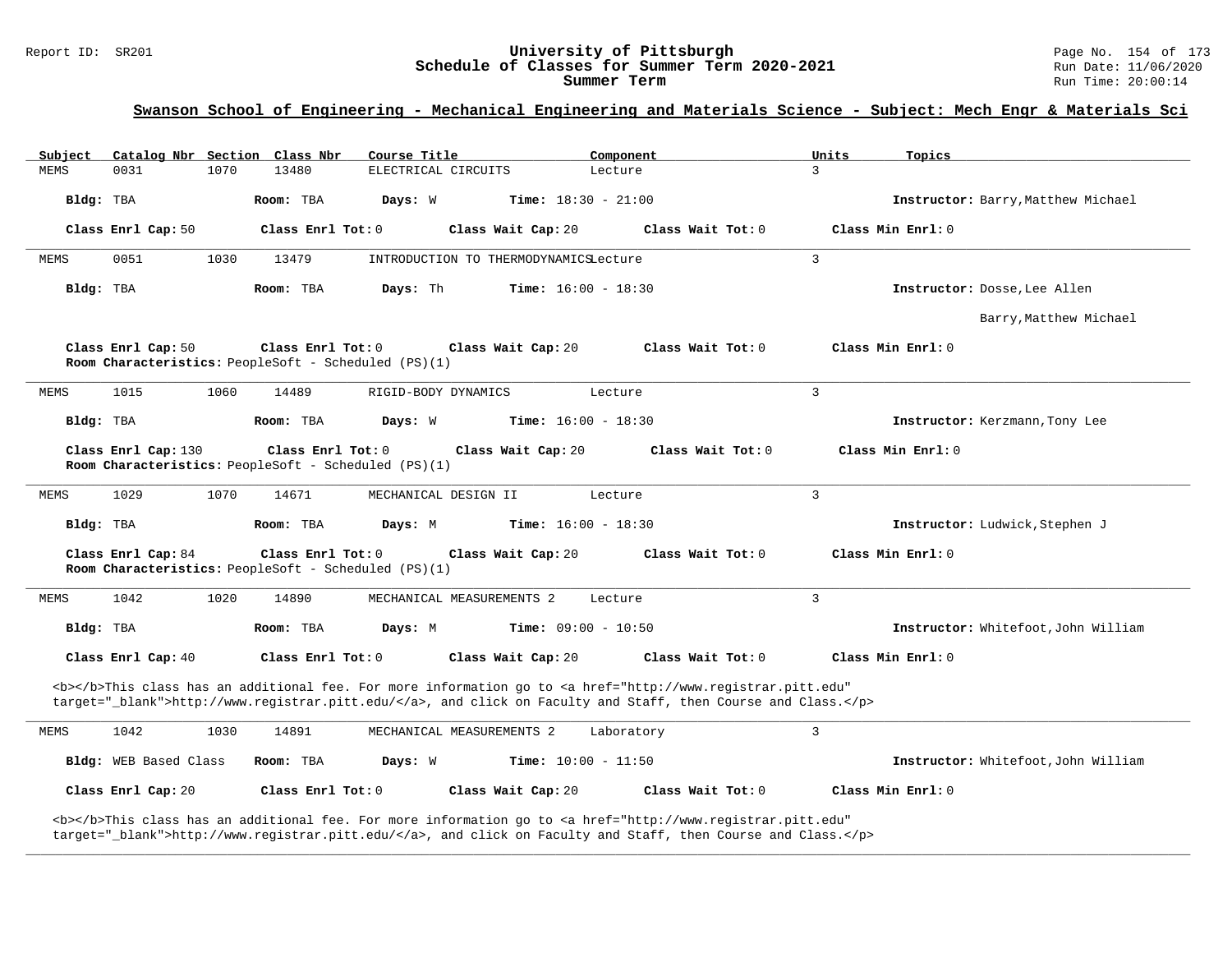# Report ID: SR201 **1988 Manufage 19 Conserversity of Pittsburgh** Page No. 155 of 173<br>**Schedule of Classes for Summer Term 2020-2021** Page 11/06/2020 Run Date: 11/06/2020 Schedule of Classes for Summer Term 2020-2021

# **Swanson School of Engineering - Mechanical Engineering and Materials Science - Subject: Mech Engr & Materials Sci**

| Subject     | Catalog Nbr Section Class Nbr | Course Title                       | Component                                                                                                                                                                                                                          | Units<br>Topics                     |
|-------------|-------------------------------|------------------------------------|------------------------------------------------------------------------------------------------------------------------------------------------------------------------------------------------------------------------------------|-------------------------------------|
| MEMS        | 1042<br>1040                  | 14892<br>MECHANICAL MEASUREMENTS 2 | Laboratory                                                                                                                                                                                                                         | $\mathbf{3}$                        |
|             | Bldg: WEB Based Class         | Room: TBA<br>Days: W               | <b>Time:</b> $12:00 - 13:50$                                                                                                                                                                                                       | Instructor: Whitefoot, John William |
|             | Class Enrl Cap: 20            | Class Enrl Tot: 0                  | Class Wait Cap: 20<br>Class Wait Tot: 0                                                                                                                                                                                            | Class Min Enrl: 0                   |
|             |                               |                                    |                                                                                                                                                                                                                                    |                                     |
|             |                               |                                    | <b></b> This class has an additional fee. For more information go to <a <br="" href="http://www.registrar.pitt.edu">target="_blank"&gt;http://www.registrar.pitt.edu/</a> , and click on Faculty and Staff, then Course and Class. |                                     |
|             |                               |                                    |                                                                                                                                                                                                                                    |                                     |
| <b>MEMS</b> | 1043<br>1040                  | 14893<br>SENIOR DESIGN PROJECT     | Lecture                                                                                                                                                                                                                            | 3                                   |
| Bldg: TBA   |                               | Room: TBA<br>Days: Th              | <b>Time:</b> $13:00 - 15:30$                                                                                                                                                                                                       | Instructor: Schmidt, David E        |
|             | Class Enrl Cap: 84            | Class Enrl Tot: 0                  | Class Wait Cap: 20<br>Class Wait Tot: $0$                                                                                                                                                                                          | Class Min $Err1:0$                  |
|             |                               |                                    | <b></b> This class has an additional fee. For more information go to <a <="" href="http://www.registrar.pitt.edu" td=""><td></td></a>                                                                                              |                                     |
|             |                               |                                    | target="_blank">http://www.registrar.pitt.edu/, and click on Faculty and Staff, then Course and Class.                                                                                                                             |                                     |
|             |                               |                                    |                                                                                                                                                                                                                                    |                                     |
| <b>MEMS</b> | 1049<br>1020                  | 19817<br>MECHATRONICS              | Lecture                                                                                                                                                                                                                            | 3                                   |
| Bldg: TBA   |                               | Room: TBA<br>Days: Tu              | Time: $09:00 - 11:30$                                                                                                                                                                                                              | Instructor: Clark, William W        |
|             | Class Enrl Cap: 24            | Class Enrl Tot: 0                  | Class Wait Cap: 20<br>Class Wait Tot: $0$                                                                                                                                                                                          | Class Min $Err1:0$                  |
| MEMS        | 1025<br>1049                  | 19816<br>MECHATRONICS              | Laboratory                                                                                                                                                                                                                         | 3                                   |
|             | Bldg: WEB Based Class         | Room: TBA<br>Days: Tu              | <b>Time:</b> $13:00 - 14:50$                                                                                                                                                                                                       | Instructor: Clark, William W        |
|             | Class Enrl Cap: 24            | Class Enrl Tot: 0                  | Class Wait Cap: 20<br>Class Wait Tot: 0                                                                                                                                                                                            | Class Min Enrl: 0                   |
| MEMS        | 1052<br>1020                  | 14490<br>HEAT AND MASS TRANSFER    | Lecture                                                                                                                                                                                                                            | $\overline{3}$                      |
| Bldg: TBA   |                               | Room: TBA<br>Days: Th              | <b>Time:</b> $10:00 - 12:30$                                                                                                                                                                                                       | Instructor: Schmidt, David E        |
|             |                               |                                    |                                                                                                                                                                                                                                    |                                     |
|             | Class Enrl Cap: 84            | Class Enrl Tot: 0                  | Class Wait Cap: 20<br>Class Wait Tot: $0$                                                                                                                                                                                          | Class Min Enrl: 0                   |
| MEMS        | 1071<br>1080                  | 16875<br>APPLIED FLUID MECHANICS   | Lecture                                                                                                                                                                                                                            | 3                                   |
| Bldg: TBA   |                               | Room: TBA<br>Days: Tu              | <b>Time:</b> $16:00 - 18:30$                                                                                                                                                                                                       | Instructor: Cho, Sung Kwon          |
|             | Class Enrl Cap: 84            | Class Enrl Tot: 0                  | Class Wait Tot: 0<br>Class Wait Cap: 20                                                                                                                                                                                            | Class Min Enrl: 0                   |
|             |                               |                                    |                                                                                                                                                                                                                                    |                                     |
| MEMS        | 1050<br>1079                  | 14894                              | SR MATERIALS RESEARCH PROJECT Directed Studies                                                                                                                                                                                     | 3                                   |
|             | Bldg: TO BE ARRANGED          | Room: TBA<br>Days: TBA             | <b>Time:</b> $00:00 - 00:00$                                                                                                                                                                                                       | Instructor: Nettleship, Ian         |
|             | Class Enrl Cap: 25            | Class Enrl Tot: 0                  | Class Wait Tot: 0<br>Class Wait Cap: 20                                                                                                                                                                                            | Class Min Enrl: 0                   |
|             |                               |                                    |                                                                                                                                                                                                                                    |                                     |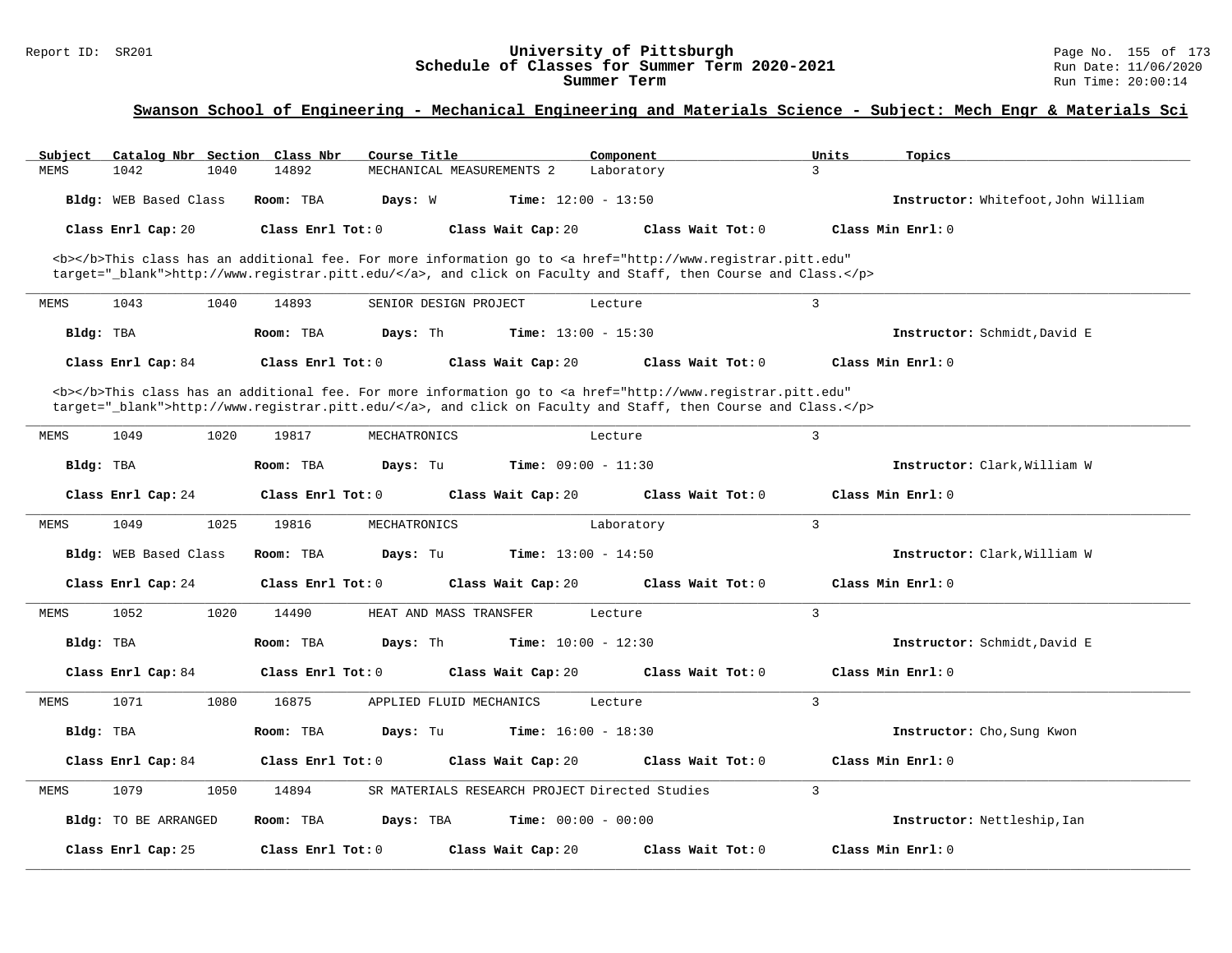| MEMS      | 1097                        | 1050<br>14491 |                         | SPECIAL PROJECTS                      | Directed Studies             |                   | $1 - 3$                          |  |
|-----------|-----------------------------|---------------|-------------------------|---------------------------------------|------------------------------|-------------------|----------------------------------|--|
|           | Bldg: TO BE ARRANGED        | Room: TBA     | Days: TBA               |                                       | <b>Time:</b> $00:00 - 00:00$ |                   | Instructor: Slaughter, William S |  |
|           | Class Enrl Cap: 10          |               | Class Enrl Tot: 0       | Class Wait Cap: 10                    |                              | Class Wait Tot: 0 | Class Min Enrl: 0                |  |
| MEMS      | 1098                        | 1050<br>14492 |                         | SPECIAL PROJECTS II                   | Directed Studies             |                   | $1 - 3$                          |  |
|           | <b>Bldg:</b> TO BE ARRANGED | Room: TBA     | Days: TBA               |                                       | $Time: 00:00 - 00:00$        |                   | Instructor: Slaughter, William S |  |
|           | Class Enrl Cap: 10          |               | Class Enrl Tot: 0       | Class Wait Cap: $10$                  |                              | Class Wait Tot: 0 | Class Min $Enr1:0$               |  |
| MEMS      | 1120                        | 1010<br>18102 |                         | APLD ENGR SIMULATION IN DESIGNLecture |                              |                   | $\overline{3}$                   |  |
| Bldg: TBA |                             | Room: TBA     | Days: Th                |                                       | $Time: 16:00 - 18:25$        |                   | Instructor: Schmidt, David E     |  |
|           | Class Enrl Cap: 35          |               | $Class$ $Enrl$ $Tot: 0$ | Class Wait Cap: 20                    |                              | Class Wait Tot: 0 | Class Min Enrl: 0                |  |
| MEMS      | 1121                        | 1010<br>18101 |                         | SIMULATION WORKSHOP                   | Workshop                     |                   | 1                                |  |
|           | Bldg: WEB Based Class       | Room: TBA     | Days: Tu                |                                       | <b>Time:</b> $14:00 - 14:50$ |                   | Instructor: Schmidt, David E     |  |
|           | Class Enrl Cap: 35          |               | Class Enrl Tot: 0       | Class Wait Cap: 20                    |                              | Class Wait Tot: 0 | Class Min Enrl: 0                |  |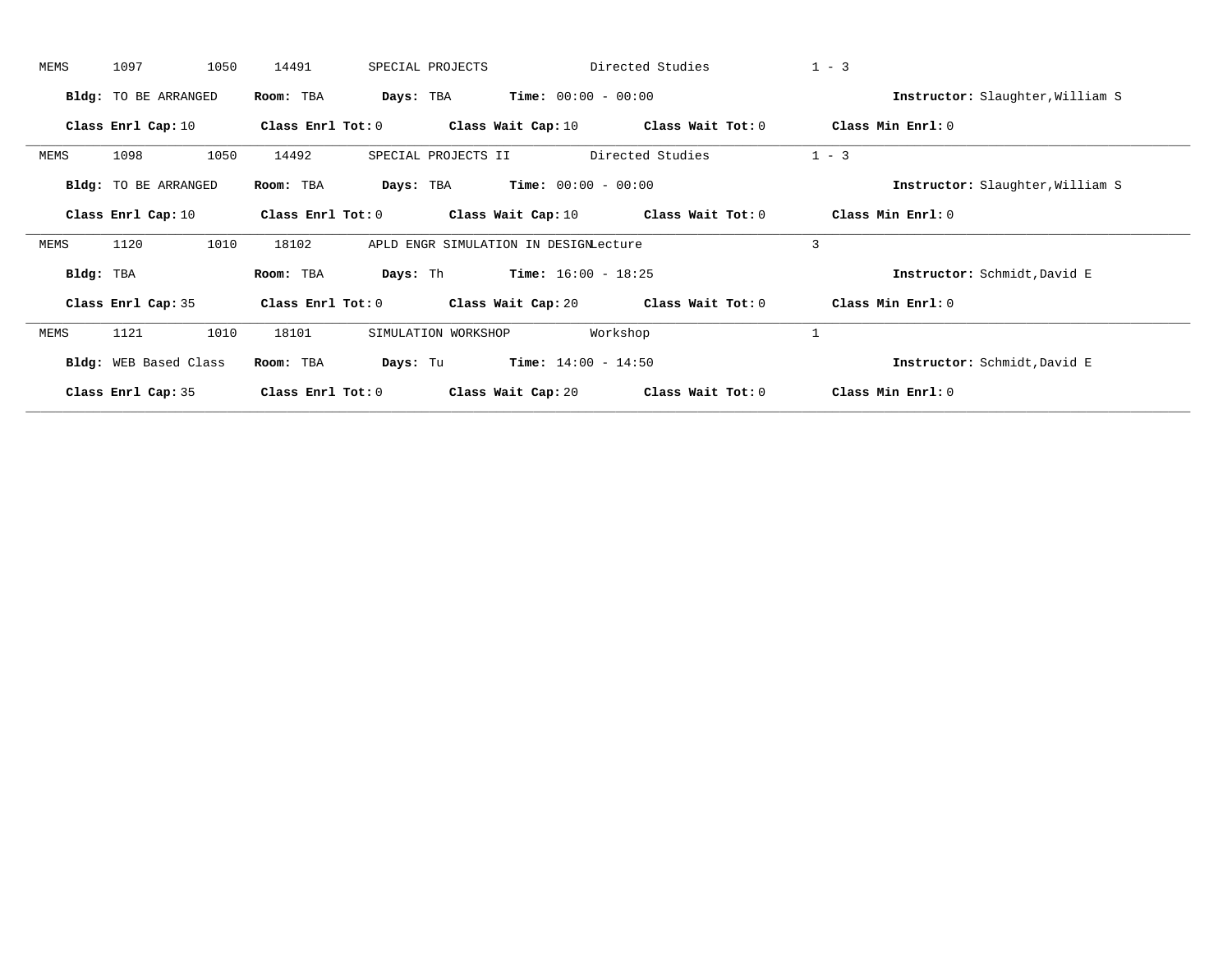#### Report ID: SR201 **University of Pittsburgh** Page No. 157 of 173 **Schedule of Classes for Summer Term 2020-2021** Run Date: 11/06/2020 **Summer Term** Run Time: 20:00:14

# **Swanson School of Engineering - Materials Science and Engineering - Subject: Engineering Science**

| Subject                     | Catalog Nbr Section Class Nbr |                     | Course Title                              | Component           | Units<br>Topics                |
|-----------------------------|-------------------------------|---------------------|-------------------------------------------|---------------------|--------------------------------|
| 1801<br>ENGSCI              | 1000                          | 16376               | ENGINEERING DESIGN 1                      | Practicum           | د                              |
| <b>Bldg:</b> TO BE ARRANGED |                               | Room: TBA           | <b>Time:</b> $00:00 - 00:00$<br>Days: TBA |                     | Instructor: Smolinski, Patrick |
| Class Enrl Cap: 10          |                               | Class Enrl Tot: $0$ | Class Wait Cap: 10                        | Class Wait Tot: $0$ | Class Min Enrl: 0              |
| 1802<br>ENGSCI              | 1000                          | 16375               | ENGINEERING DESIGN 2                      | Practicum           |                                |
| Bldg: TO BE ARRANGED        |                               | Room: TBA           | <b>Time:</b> $00:00 - 00:00$<br>Days: TBA |                     | Instructor: Smolinski, Patrick |
| Class Enrl Cap: 10          |                               | Class Enrl Tot: $0$ | Class Wait Cap: 10                        | Class Wait Tot: $0$ | Class Min $Err1:0$             |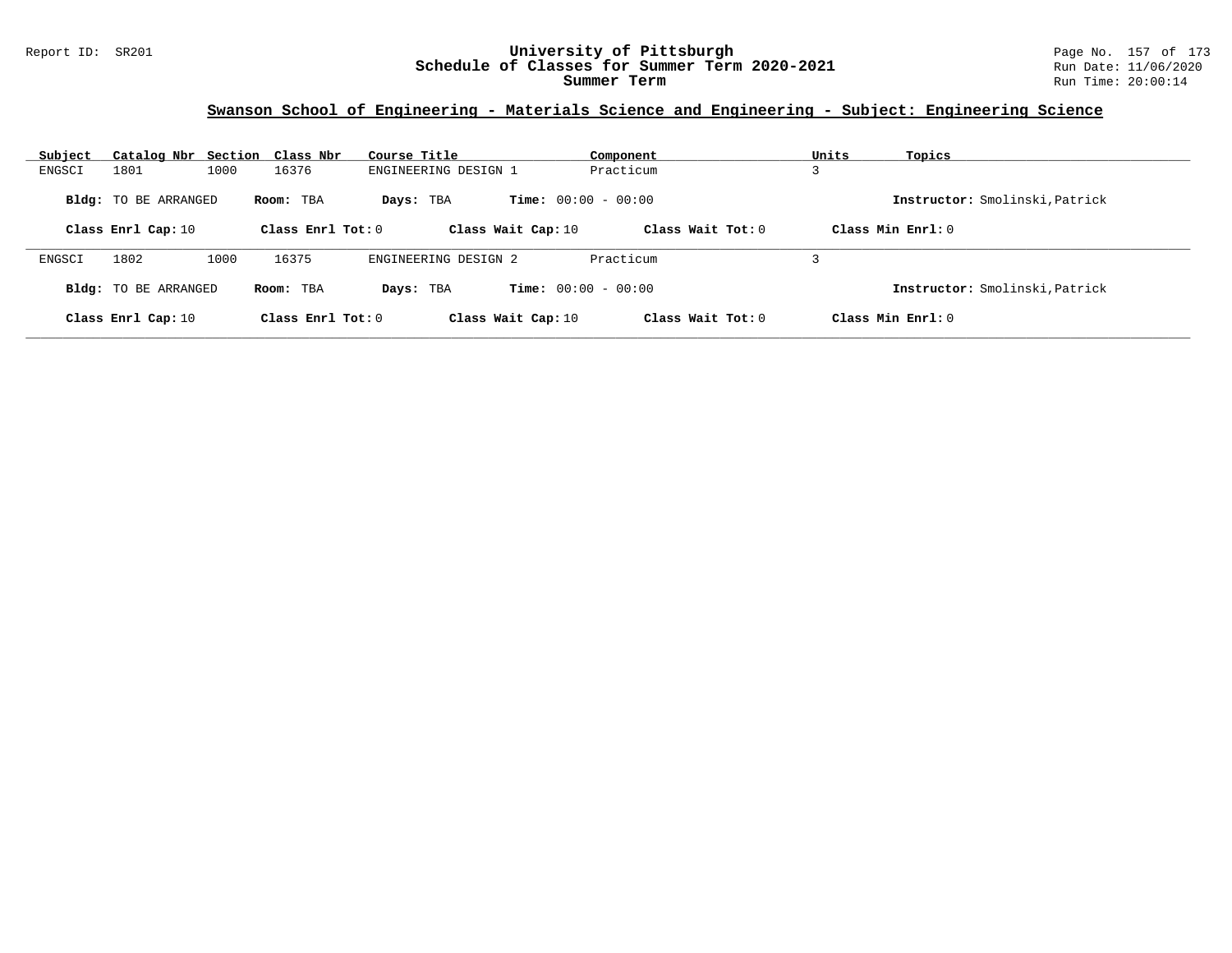#### Report ID: SR201 **University of Pittsburgh** Page No. 158 of 173 **Schedule of Classes for Summer Term 2020-2021** Run Date: 11/06/2020 **Summer Term** Run Time: 20:00:14

| Catalog Nbr Section Class Nbr<br>Subject | Course Title                                                                                                                   | Component | Units<br>Topics           |
|------------------------------------------|--------------------------------------------------------------------------------------------------------------------------------|-----------|---------------------------|
| 2096<br>1010<br>MSE                      | 18436<br>MS/MBA INTGD PROJECTS COURSE Independent Study                                                                        |           | 1.5                       |
| Bldg: TO BE ARRANGED                     | Room: TBA $Days:$ TBA $Time: 00:00 - 00:00$                                                                                    |           | Instructor: Lee, Jung-Kun |
|                                          | Class Enrl Cap: 10 $\qquad$ Class Enrl Tot: 0 $\qquad$ Class Wait Cap: 0 $\qquad$ Class Wait Tot: 0 $\qquad$ Class Min Enrl: 0 |           |                           |
| 2096<br>MSE                              | 1015 18437<br>MS/MBA INTGD PROJECTS COURSE Independent Study                                                                   |           | 1.5                       |
| Bldg: TO BE ARRANGED                     | Room: TBA $Days: TBA$ Time: $00:00 - 00:00$                                                                                    |           | Instructor: Staff         |
|                                          | Class Enrl Cap: 10 Class Enrl Tot: 0 Class Wait Cap: 0 Class Wait Tot: 0 Class Min Enrl: 0                                     |           |                           |
| 2096 — 100<br>MSE                        | 1020 18438 MS/MBA INTGD PROJECTS COURSE Independent Study 1.5                                                                  |           |                           |
| Bldg: TO BE ARRANGED                     | Room: TBA $Days:$ TBA $Time: 00:00 - 00:00$                                                                                    |           | Instructor: Staff         |
|                                          | Class Enrl Cap: 10 $\qquad$ Class Enrl Tot: 0 $\qquad$ Class Wait Cap: 0 $\qquad$ Class Wait Tot: 0 $\qquad$ Class Min Enrl: 0 |           |                           |
| 2096<br>MSE                              | 1025 18439<br>MS/MBA INTGD PROJECTS COURSE Independent Study 1.5                                                               |           |                           |
| Bldg: TO BE ARRANGED                     | Room: TBA $\rule{1em}{0.15mm}$ Days: TBA Time: $00:00 - 00:00$                                                                 |           | Instructor: Staff         |
|                                          | Class Enrl Cap: 10 $\qquad$ Class Enrl Tot: 0 $\qquad$ Class Wait Cap: 0 $\qquad$ Class Wait Tot: 0 $\qquad$ Class Min Enrl: 0 |           |                           |
| 2096<br><b>MSE</b>                       | 1030 18440<br>MS/MBA INTGD PROJECTS COURSE Independent Study 1.5                                                               |           |                           |
| Bldg: TO BE ARRANGED                     | Room: TBA $Days:$ TBA $Time: 00:00 - 00:00$                                                                                    |           | Instructor: Staff         |
|                                          | Class Enrl Cap: 10 $\qquad$ Class Enrl Tot: 0 $\qquad$ Class Wait Cap: 0 $\qquad$ Class Wait Tot: 0 $\qquad$ Class Min Enrl: 0 |           |                           |
| 2096<br>1035<br>MSE                      | 18441<br>MS/MBA INTGD PROJECTS COURSE Independent Study                                                                        |           | 1.5                       |
| Bldg: TO BE ARRANGED                     | Room: TBA $Days:$ TBA $Time: 00:00 - 00:00$                                                                                    |           | Instructor: Staff         |
| Class Enrl Cap: 10                       | Class Enrl Tot: 0 Class Wait Cap: 0 Class Wait Tot: 0 Class Min Enrl: 0                                                        |           |                           |
| 2096 70<br>MSE                           | 1040 18442<br>MS/MBA INTGD PROJECTS COURSE Independent Study 1.5                                                               |           |                           |
| Bldg: TO BE ARRANGED                     | Room: TBA $Days:$ TBA $Time: 00:00 - 00:00$                                                                                    |           | Instructor: Staff         |
|                                          | Class Enrl Cap: 10 $\qquad$ Class Enrl Tot: 0 $\qquad$ Class Wait Cap: 0 $\qquad$ Class Wait Tot: 0 $\qquad$ Class Min Enrl: 0 |           |                           |
| 2096<br>1045<br>MSE                      | 18443<br>MS/MBA INTGD PROJECTS COURSE Independent Study                                                                        |           | 1.5                       |
| Bldg: TO BE ARRANGED                     | Room: TBA $Days:$ TBA $Time: 00:00 - 00:00$                                                                                    |           | Instructor: Staff         |
| Class Enrl Cap: 10                       | Class Enrl Tot: $0$ Class Wait Cap: $0$ Class Wait Tot: $0$                                                                    |           | Class Min Enrl: 0         |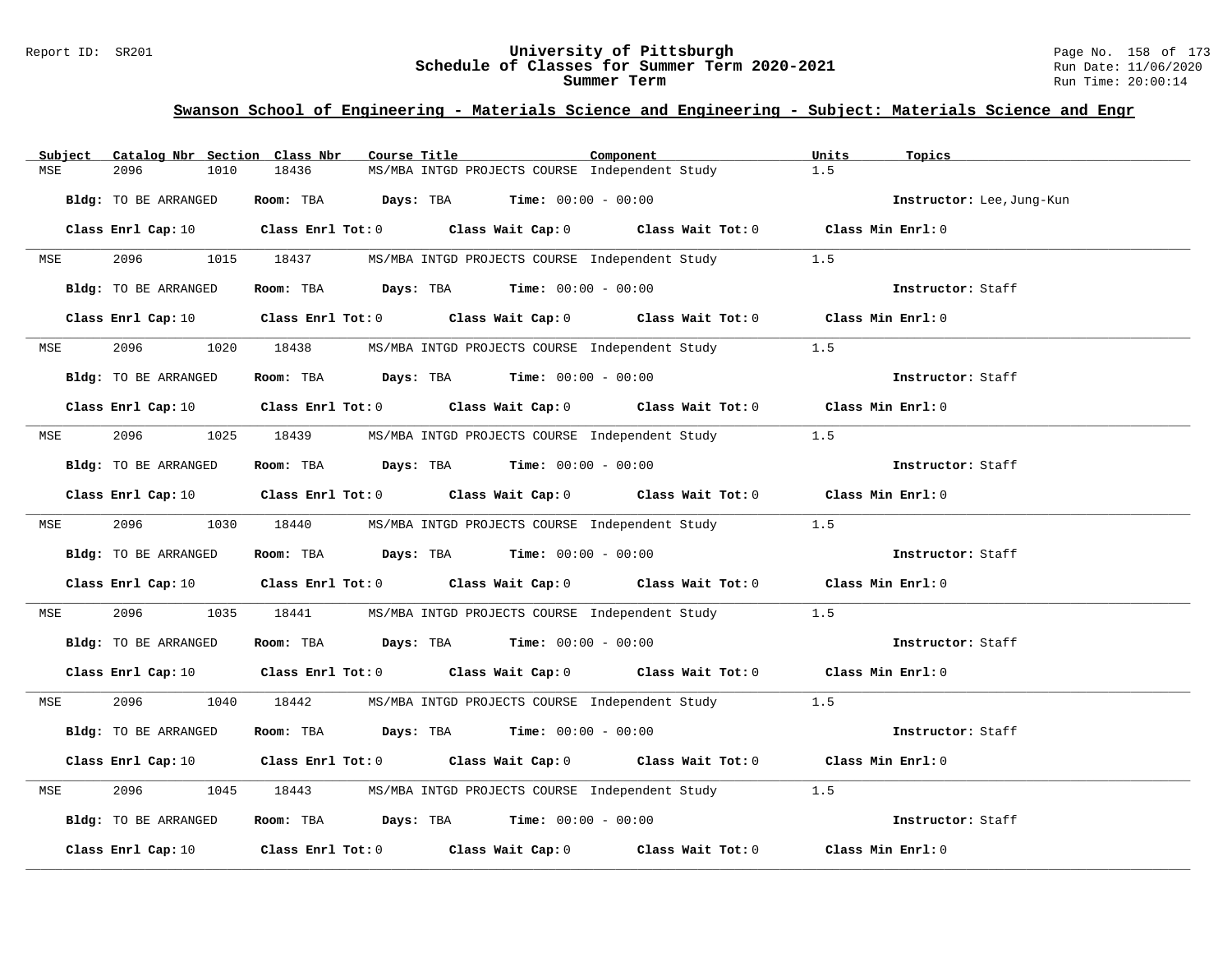| MSE | 2096                                                                                       | 1050 | 18444     |                   |                   |                   | MS/MBA INTGD PROJECTS COURSE Independent Study | 1.5               |                   |                                      |
|-----|--------------------------------------------------------------------------------------------|------|-----------|-------------------|-------------------|-------------------|------------------------------------------------|-------------------|-------------------|--------------------------------------|
|     | Bldg: TO BE ARRANGED                                                                       |      | Room: TBA |                   | Days: TBA         |                   | <b>Time:</b> $00:00 - 00:00$                   |                   | Instructor: Staff |                                      |
|     | Class Enrl Cap: 10                                                                         |      |           | Class Enrl Tot: 0 |                   | Class Wait Cap: 0 | Class Wait Tot: 0                              | Class Min Enrl: 0 |                   |                                      |
| MSE | 2110                                                                                       | 1010 | 19775     |                   | NUCLEAR MATERIALS |                   | Lecture                                        | $\overline{3}$    |                   |                                      |
|     | Bldg: TBA                                                                                  |      | Room: TBA | Days: Tu          |                   |                   | Time: $18:00 - 20:40$                          |                   |                   | Instructor: Berquist, Bruce Mitchell |
|     |                                                                                            |      |           |                   |                   |                   |                                                |                   |                   | Gruber, Jason Andrew                 |
|     |                                                                                            |      |           |                   |                   |                   |                                                |                   |                   | Congedo, Thomas Vincent              |
|     |                                                                                            |      |           |                   |                   |                   |                                                |                   |                   | Ban, Heng                            |
|     | Class Enrl Cap: 18<br>Room Characteristics: PeopleSoft - Scheduled (PS)(1)                 |      |           | Class Enrl Tot: 0 |                   | Class Wait Cap: 0 | Class Wait Tot: 0                              | Class Min Enrl: 0 |                   |                                      |
|     | Combined Section ID: 0017(ENGR/ME/MSE/2110) - ENGR 2110(#19773), ME 2110(#19774)           |      |           |                   |                   |                   |                                                |                   |                   |                                      |
| MSE | 2110                                                                                       | 1020 | 19776     |                   | NUCLEAR MATERIALS |                   | Lecture                                        | $\overline{3}$    |                   |                                      |
|     | Bldg: TBA                                                                                  |      | Room: TBA | Days: Tu          |                   |                   | <b>Time:</b> $18:00 - 20:40$                   |                   |                   | Instructor: Berquist, Bruce Mitchell |
|     |                                                                                            |      |           |                   |                   |                   |                                                |                   |                   | Gruber, Jason Andrew                 |
|     |                                                                                            |      |           |                   |                   |                   |                                                |                   |                   | Congedo, Thomas Vincent              |
|     |                                                                                            |      |           |                   |                   |                   |                                                |                   |                   | Ban, Heng                            |
|     | Class Enrl Cap: 35<br>Attributes: Online                                                   |      |           | Class Enrl Tot: 0 |                   | Class Wait Cap: 0 | Class Wait Tot: 0                              | Class Min Enrl: 0 |                   |                                      |
|     | <b>Combined Section ID:</b> $0018$ (ENGR/ME/MSE/2110) - ME 2110(#19777), ENGR 2110(#19778) |      |           |                   |                   |                   |                                                |                   |                   |                                      |
| MSE | 2997                                                                                       | 1010 | 11639     |                   | RESEARCH, M.S.    |                   | Directed Studies                               | $1 - 12$          |                   |                                      |
|     | Bldg: WEB Based Class                                                                      |      | Room: TBA |                   | Days: TBA         |                   | <b>Time:</b> $00:00 - 00:00$                   |                   | Instructor: Staff |                                      |
|     | Class Enrl Cap: 50                                                                         |      |           | Class Enrl Tot: 0 |                   | Class Wait Cap: 0 | Class Wait Tot: 0                              | Class Min Enrl: 0 |                   |                                      |
| MSE | 2997                                                                                       | 1015 | 14377     |                   | RESEARCH, M.S.    |                   | Directed Studies                               | $1 - 12$          |                   |                                      |
|     | Bldg: TO BE ARRANGED                                                                       |      | Room: TBA |                   | Days: TBA         |                   | <b>Time:</b> $00:00 - 00:00$                   |                   |                   | Instructor: Deardo, Anthony J        |
|     | Class Enrl Cap: 50                                                                         |      |           | Class Enrl Tot: 0 |                   | Class Wait Cap: 0 | Class Wait Tot: 0                              | Class Min Enrl: 0 |                   |                                      |
| MSE | 2997                                                                                       | 1020 | 14378     |                   | RESEARCH, M.S.    |                   | Directed Studies                               | $1 - 12$          |                   |                                      |
|     | Bldg: TO BE ARRANGED                                                                       |      | Room: TBA |                   | Days: TBA         |                   | Time: $00:00 - 00:00$                          |                   |                   | Instructor: Jacobs, Tevis David      |
|     | Class Enrl Cap: 50                                                                         |      |           | Class Enrl Tot: 0 |                   | Class Wait Cap: 0 | Class Wait Tot: 0                              | Class Min Enrl: 0 |                   |                                      |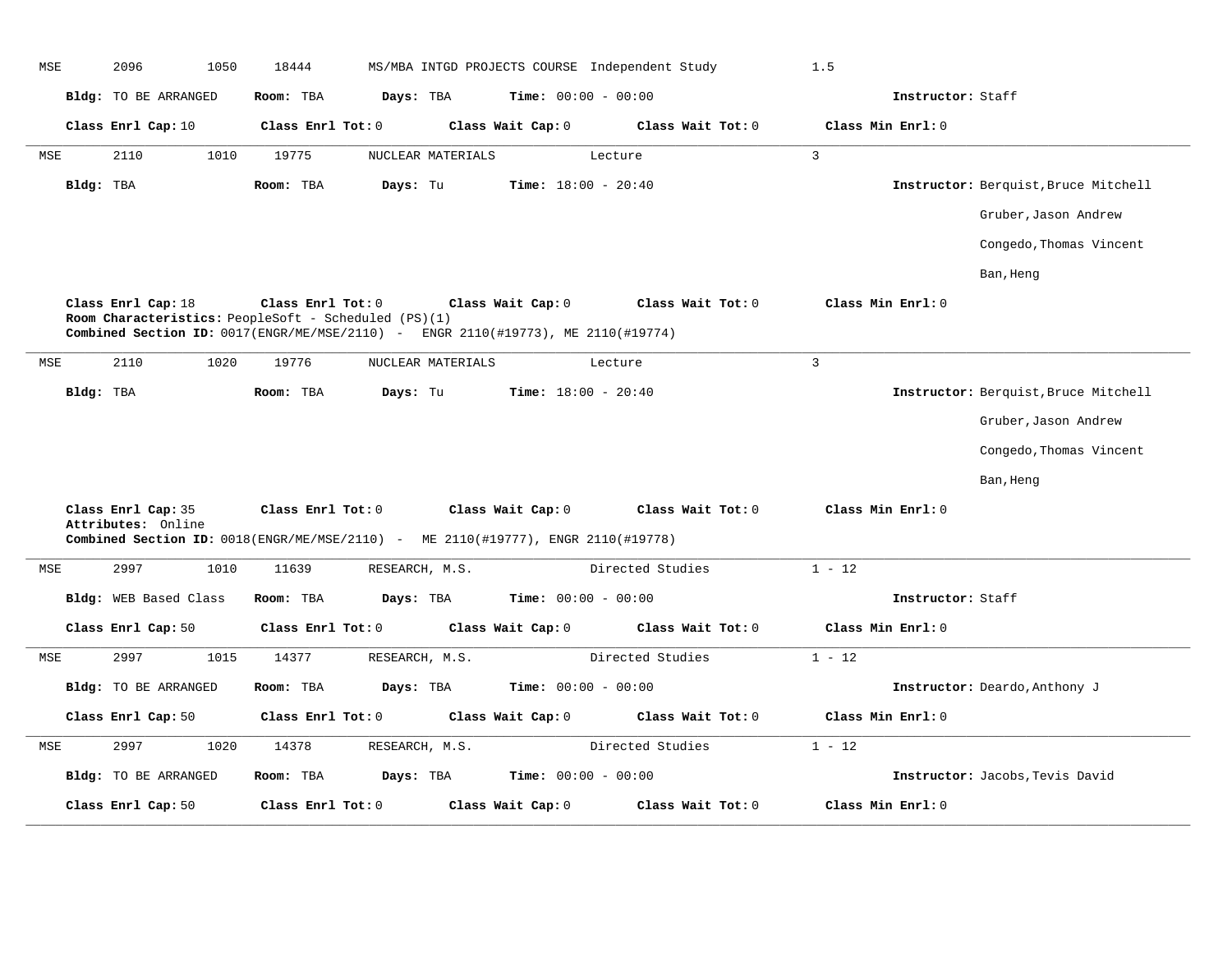#### Report ID: SR201 **University of Pittsburgh** Page No. 160 of 173 **Schedule of Classes for Summer Term 2020-2021** Run Date: 11/06/2020 **Summer Term** Run Time: 20:00:14

| Subject    | Catalog Nbr Section Class Nbr | Course Title                                                   | Component                                                                                                                      | Units<br>Topics                    |
|------------|-------------------------------|----------------------------------------------------------------|--------------------------------------------------------------------------------------------------------------------------------|------------------------------------|
| MSE        | 2997<br>1025                  | 14379<br>RESEARCH, M.S.                                        | Directed Studies                                                                                                               | $1 - 12$                           |
|            | Bldg: TO BE ARRANGED          | Room: TBA $Days:$ TBA $Time: 00:00 - 00:00$                    |                                                                                                                                | Instructor: Staff                  |
|            |                               |                                                                | Class Enrl Cap: 50 Class Enrl Tot: 0 Class Wait Cap: 0 Class Wait Tot: 0 Class Min Enrl: 0                                     |                                    |
|            |                               | MSE 2997 1030 14380 RESEARCH, M.S.                             | Directed Studies                                                                                                               | $1 - 12$                           |
|            | Bldg: TO BE ARRANGED          | Room: TBA $Days:$ TBA $Time: 00:00 - 00:00$                    |                                                                                                                                | Instructor: Staff                  |
|            |                               |                                                                | Class Enrl Cap: 50 $\qquad$ Class Enrl Tot: 0 $\qquad$ Class Wait Cap: 0 $\qquad$ Class Wait Tot: 0 $\qquad$ Class Min Enrl: 0 |                                    |
| <b>MSE</b> |                               | 2997 1035 14381 RESEARCH, M.S.                                 | Directed Studies                                                                                                               | $1 - 12$                           |
|            | Bldg: TO BE ARRANGED          | Room: TBA $Days:$ TBA $Time: 00:00 - 00:00$                    |                                                                                                                                | Instructor: Staff                  |
|            |                               |                                                                | Class Enrl Cap: 50 Class Enrl Tot: 0 Class Wait Cap: 0 Class Wait Tot: 0 Class Min Enrl: 0                                     |                                    |
|            |                               |                                                                | MSE 2997 1040 14382 RESEARCH, M.S. Directed Studies                                                                            | $1 - 12$                           |
|            | Bldg: TO BE ARRANGED          | Room: TBA $Days:$ TBA $Time: 00:00 - 00:00$                    |                                                                                                                                | Instructor: Nettleship, Ian        |
|            |                               |                                                                | Class Enrl Cap: 50 $\qquad$ Class Enrl Tot: 0 $\qquad$ Class Wait Cap: 0 $\qquad$ Class Wait Tot: 0 $\qquad$ Class Min Enrl: 0 |                                    |
|            |                               |                                                                | MSE 2997 1045 14383 RESEARCH, M.S. Directed Studies 1 - 12                                                                     |                                    |
|            | Bldg: TO BE ARRANGED          | Room: TBA $Days:$ TBA Time: $00:00 - 00:00$                    |                                                                                                                                | Instructor: Wiezorek, Jorg Michael |
|            |                               |                                                                | Class Enrl Cap: 50 $\qquad$ Class Enrl Tot: 0 $\qquad$ Class Wait Cap: 0 $\qquad$ Class Wait Tot: 0 $\qquad$ Class Min Enrl: 0 |                                    |
| MSE        | 2997                          |                                                                | 1050 14384 RESEARCH, M.S. Directed Studies 1 - 12                                                                              |                                    |
|            | Bldg: TO BE ARRANGED          | Room: TBA $Days:$ TBA $Time: 00:00 - 00:00$                    |                                                                                                                                | Instructor: Staff                  |
|            |                               |                                                                | Class Enrl Cap: 50 $\qquad$ Class Enrl Tot: 0 $\qquad$ Class Wait Cap: 0 $\qquad$ Class Wait Tot: 0 $\qquad$ Class Min Enrl: 0 |                                    |
|            |                               |                                                                | MSE 2997 1055 14385 RESEARCH, M.S. Directed Studies 1 - 12                                                                     |                                    |
|            | Bldg: TO BE ARRANGED          | Room: TBA $\rule{1em}{0.15mm}$ Days: TBA Time: $00:00 - 00:00$ |                                                                                                                                | Instructor: Lee, Jung-Kun          |
|            |                               |                                                                | Class Enrl Cap: 50 Class Enrl Tot: 0 Class Wait Cap: 0 Class Wait Tot: 0 Class Min Enrl: 0                                     |                                    |
| MSE        | 2997                          |                                                                | 1060 14386 RESEARCH, M.S. Directed Studies                                                                                     | $1 - 12$                           |
|            | Bldg: TO BE ARRANGED          | Room: TBA $Days:$ TBA Time: $00:00 - 00:00$                    |                                                                                                                                | Instructor: Gleeson, Brian Martin  |
|            |                               |                                                                | Class Enrl Cap: 50 Class Enrl Tot: 0 Class Wait Cap: 0 Class Wait Tot: 0 Class Min Enrl: 0                                     |                                    |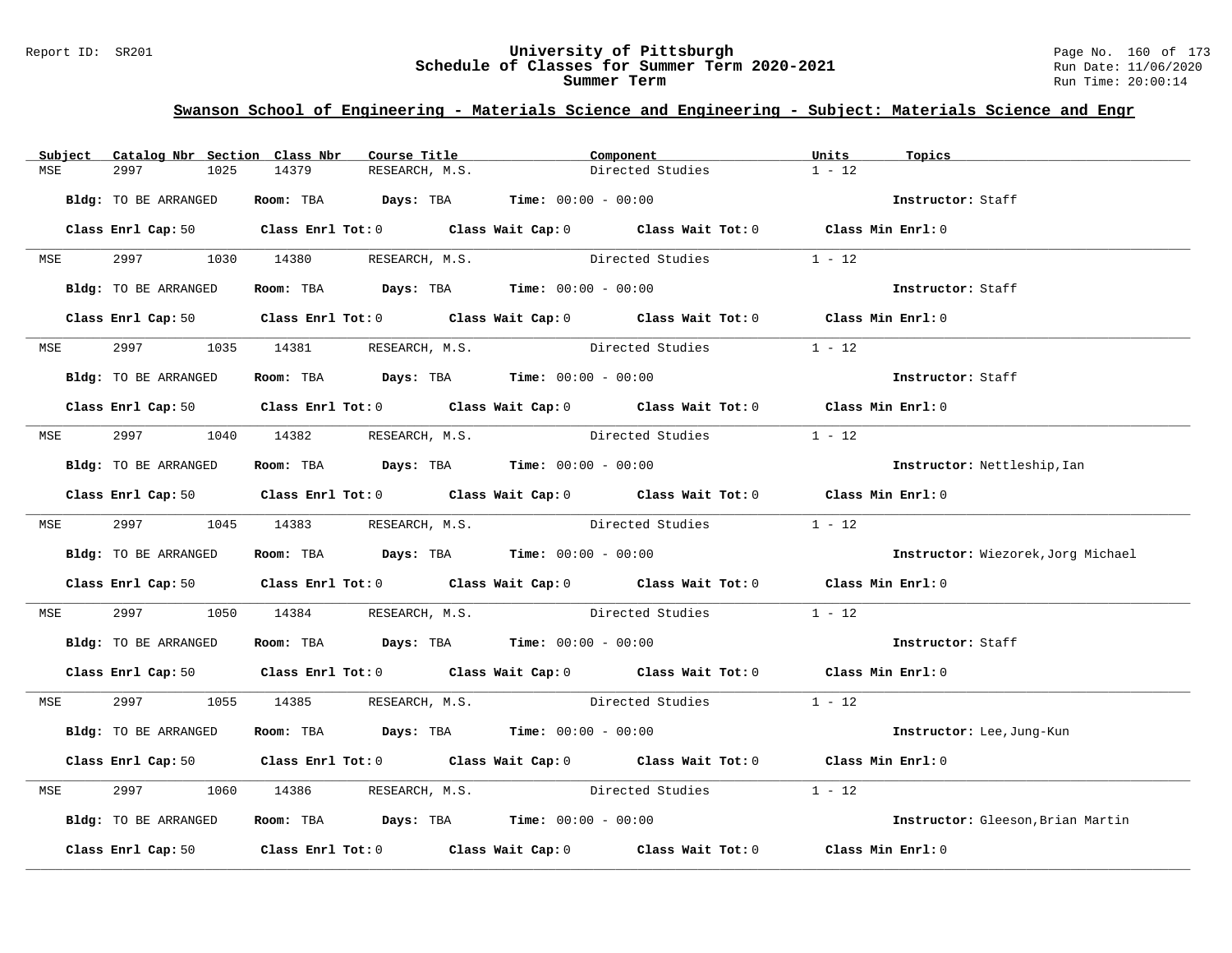| MSE        | 2997<br>1065         | 14387 RESEARCH, M.S.                                           | Directed Studies                                                                                                               | $1 - 12$                             |
|------------|----------------------|----------------------------------------------------------------|--------------------------------------------------------------------------------------------------------------------------------|--------------------------------------|
|            | Bldg: TO BE ARRANGED | Room: TBA $Days:$ TBA Time: $00:00 - 00:00$                    |                                                                                                                                | Instructor: Staff                    |
|            |                      |                                                                | Class Enrl Cap: 50 $\qquad$ Class Enrl Tot: 0 $\qquad$ Class Wait Cap: 0 $\qquad$ Class Wait Tot: 0 $\qquad$ Class Min Enrl: 0 |                                      |
|            |                      |                                                                | MSE 2997 1070 14388 RESEARCH, M.S. Directed Studies 1 - 12                                                                     |                                      |
|            | Bldg: TO BE ARRANGED | Room: TBA $\rule{1em}{0.15mm}$ Days: TBA Time: $00:00 - 00:00$ |                                                                                                                                | Instructor: Staff                    |
|            |                      |                                                                | Class Enrl Cap: 50 $\qquad$ Class Enrl Tot: 0 $\qquad$ Class Wait Cap: 0 $\qquad$ Class Wait Tot: 0 $\qquad$ Class Min Enrl: 0 |                                      |
|            |                      |                                                                | MSE 2997 1075 14389 RESEARCH, M.S. Directed Studies 1 - 12                                                                     |                                      |
|            |                      | Bldg: TO BE ARRANGED ROOM: TBA Days: TBA Time: 00:00 - 00:00   |                                                                                                                                | Instructor: Staff                    |
|            |                      |                                                                | Class Enrl Cap: 50 $\qquad$ Class Enrl Tot: 0 $\qquad$ Class Wait Cap: 0 $\qquad$ Class Wait Tot: 0 $\qquad$ Class Min Enrl: 0 |                                      |
|            |                      |                                                                | MSE 2997 1080 14390 RESEARCH, M.S. Directed Studies 1 - 12                                                                     |                                      |
|            | Bldg: TO BE ARRANGED | Room: TBA $Days:$ TBA Time: $00:00 - 00:00$                    |                                                                                                                                | Instructor: Wang, Qing-Ming          |
|            |                      |                                                                | Class Enrl Cap: 50 Class Enrl Tot: 0 Class Wait Cap: 0 Class Wait Tot: 0 Class Min Enrl: 0                                     |                                      |
|            |                      | MSE 2997 1085 14391 RESEARCH, M.S.                             | Directed Studies 1 - 12                                                                                                        |                                      |
|            |                      | Bldg: TO BE ARRANGED Room: TBA Days: TBA Time: 00:00 - 00:00   |                                                                                                                                | Instructor: Xiong, Wei               |
|            |                      |                                                                | Class Enrl Cap: 50 Class Enrl Tot: 0 Class Wait Cap: 0 Class Wait Tot: 0 Class Min Enrl: 0                                     |                                      |
|            |                      |                                                                | MSE 2997 1090 14392 RESEARCH, M.S. Directed Studies 1 - 12                                                                     |                                      |
|            |                      | Bldg: TO BE ARRANGED Room: TBA Days: TBA Time: 00:00 - 00:00   |                                                                                                                                | Instructor: Staff                    |
|            |                      |                                                                | Class Enrl Cap: 50 Class Enrl Tot: 0 Class Wait Cap: 0 Class Wait Tot: 0 Class Min Enrl: 0                                     |                                      |
| <b>MSE</b> |                      |                                                                | 2998 1010 11640 GRADUATE PROJECTS Directed Studies                                                                             | $1 - 3$                              |
|            |                      | Bldg: WEB Based Class Room: TBA Days: TBA Time: 00:00 - 00:00  |                                                                                                                                | <b>Instructor:</b> Barnard, John A   |
|            |                      |                                                                | Class Enrl Cap: 35 Class Enrl Tot: 0 Class Wait Cap: 0 Class Wait Tot: 0 Class Min Enrl: 0                                     |                                      |
|            |                      |                                                                | MSE 2998 1015 14393 GRADUATE PROJECTS Directed Studies 1 - 3                                                                   |                                      |
|            |                      | Bldg: TO BE ARRANGED ROOM: TBA Days: TBA Time: 00:00 - 00:00   |                                                                                                                                | <b>Instructor:</b> Deardo, Anthony J |
|            |                      |                                                                | Class Enrl Cap: 35 Class Enrl Tot: 0 Class Wait Cap: 0 Class Wait Tot: 0 Class Min Enrl: 0                                     |                                      |
|            |                      |                                                                | MSE 2998 1020 14394 GRADUATE PROJECTS Directed Studies 1 - 3                                                                   |                                      |
|            |                      | Bldg: TO BE ARRANGED Room: TBA Days: TBA Time: 00:00 - 00:00   |                                                                                                                                | Instructor: Staff                    |
|            |                      |                                                                | Class Enrl Cap: 35 Class Enrl Tot: 0 Class Wait Cap: 0 Class Wait Tot: 0 Class Min Enrl: 0                                     |                                      |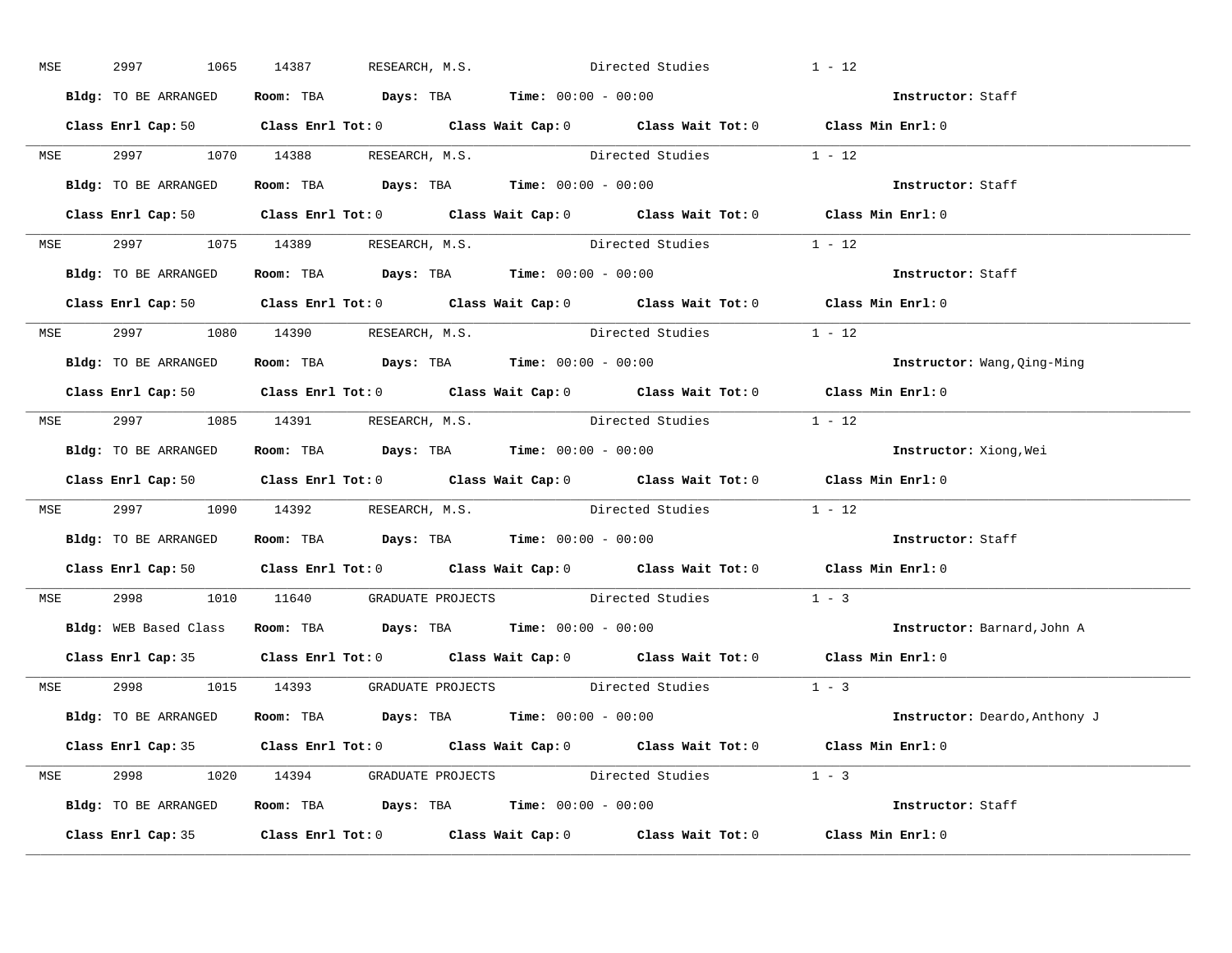#### Report ID: SR201 **University of Pittsburgh** Page No. 162 of 173 **Schedule of Classes for Summer Term 2020-2021** Run Date: 11/06/2020 **Summer Term** Run Time: 20:00:14

| Subject    | Catalog Nbr Section Class Nbr | Course Title                                           | Component                                                                                  | Units<br>Topics                    |
|------------|-------------------------------|--------------------------------------------------------|--------------------------------------------------------------------------------------------|------------------------------------|
| MSE        | 2998<br>1025                  | 14395<br>GRADUATE PROJECTS                             | Directed Studies                                                                           | $1 - 3$                            |
|            | Bldg: TO BE ARRANGED          | Room: TBA $Days:$ TBA $Time: 00:00 - 00:00$            |                                                                                            | Instructor: Lee, Jung-Kun          |
|            |                               |                                                        | Class Enrl Cap: 35 Class Enrl Tot: 0 Class Wait Cap: 0 Class Wait Tot: 0 Class Min Enrl: 0 |                                    |
|            |                               | MSE 2998 1030 14396 GRADUATE PROJECTS Directed Studies |                                                                                            | $1 - 3$                            |
|            | Bldg: TO BE ARRANGED          | Room: TBA $Days:$ TBA $Time:$ 00:00 - 00:00            |                                                                                            | Instructor: Staff                  |
|            |                               |                                                        | Class Enrl Cap: 35 Class Enrl Tot: 0 Class Wait Cap: 0 Class Wait Tot: 0 Class Min Enrl: 0 |                                    |
| <b>MSE</b> |                               | 2998 1035 14397 GRADUATE PROJECTS Directed Studies     |                                                                                            | $1 - 3$                            |
|            | Bldg: TO BE ARRANGED          | Room: TBA $Days:$ TBA $Time: 00:00 - 00:00$            |                                                                                            | Instructor: Meier, Gerald          |
|            |                               |                                                        | Class Enrl Cap: 35 Class Enrl Tot: 0 Class Wait Cap: 0 Class Wait Tot: 0 Class Min Enrl: 0 |                                    |
|            |                               |                                                        | MSE 2998 1040 14398 GRADUATE PROJECTS Directed Studies                                     | $1 - 3$                            |
|            | Bldg: TO BE ARRANGED          | Room: TBA $Days:$ TBA $Time: 00:00 - 00:00$            |                                                                                            | Instructor: Nettleship, Ian        |
|            |                               |                                                        | Class Enrl Cap: 35 Class Enrl Tot: 0 Class Wait Cap: 0 Class Wait Tot: 0 Class Min Enrl: 0 |                                    |
|            | MSE 2998 1045 14399           |                                                        | GRADUATE PROJECTS Directed Studies                                                         | $1 - 3$                            |
|            | Bldg: TO BE ARRANGED          | Room: TBA $Days: TBA$ Time: $00:00 - 00:00$            |                                                                                            | Instructor: Wiezorek, Jorg Michael |
|            |                               |                                                        | Class Enrl Cap: 35 Class Enrl Tot: 0 Class Wait Cap: 0 Class Wait Tot: 0 Class Min Enrl: 0 |                                    |
| MSE        | 2998                          | 1050 14400                                             | GRADUATE PROJECTS Directed Studies                                                         | $1 - 3$                            |
|            | Bldg: TO BE ARRANGED          | Room: TBA $Days$ : TBA Time: $00:00 - 00:00$           |                                                                                            | Instructor: Staff                  |
|            |                               |                                                        | Class Enrl Cap: 35 Class Enrl Tot: 0 Class Wait Cap: 0 Class Wait Tot: 0 Class Min Enrl: 0 |                                    |
|            |                               |                                                        | MSE 2998 1055 14401 GRADUATE PROJECTS Directed Studies 1 - 3                               |                                    |
|            | Bldg: TO BE ARRANGED          | Room: TBA $Days:$ TBA $Time: 00:00 - 00:00$            |                                                                                            | Instructor: Gleeson, Brian Martin  |
|            |                               |                                                        | Class Enrl Cap: 35 Class Enrl Tot: 0 Class Wait Cap: 0 Class Wait Tot: 0 Class Min Enrl: 0 |                                    |
| MSE        | 2998                          |                                                        | 1060 14402 GRADUATE PROJECTS Directed Studies                                              | $1 - 3$                            |
|            | Bldg: TO BE ARRANGED          | Room: TBA $Days: TBA$ Time: $00:00 - 00:00$            |                                                                                            | Instructor: Staff                  |
|            |                               |                                                        | Class Enrl Cap: 35 Class Enrl Tot: 0 Class Wait Cap: 0 Class Wait Tot: 0 Class Min Enrl: 0 |                                    |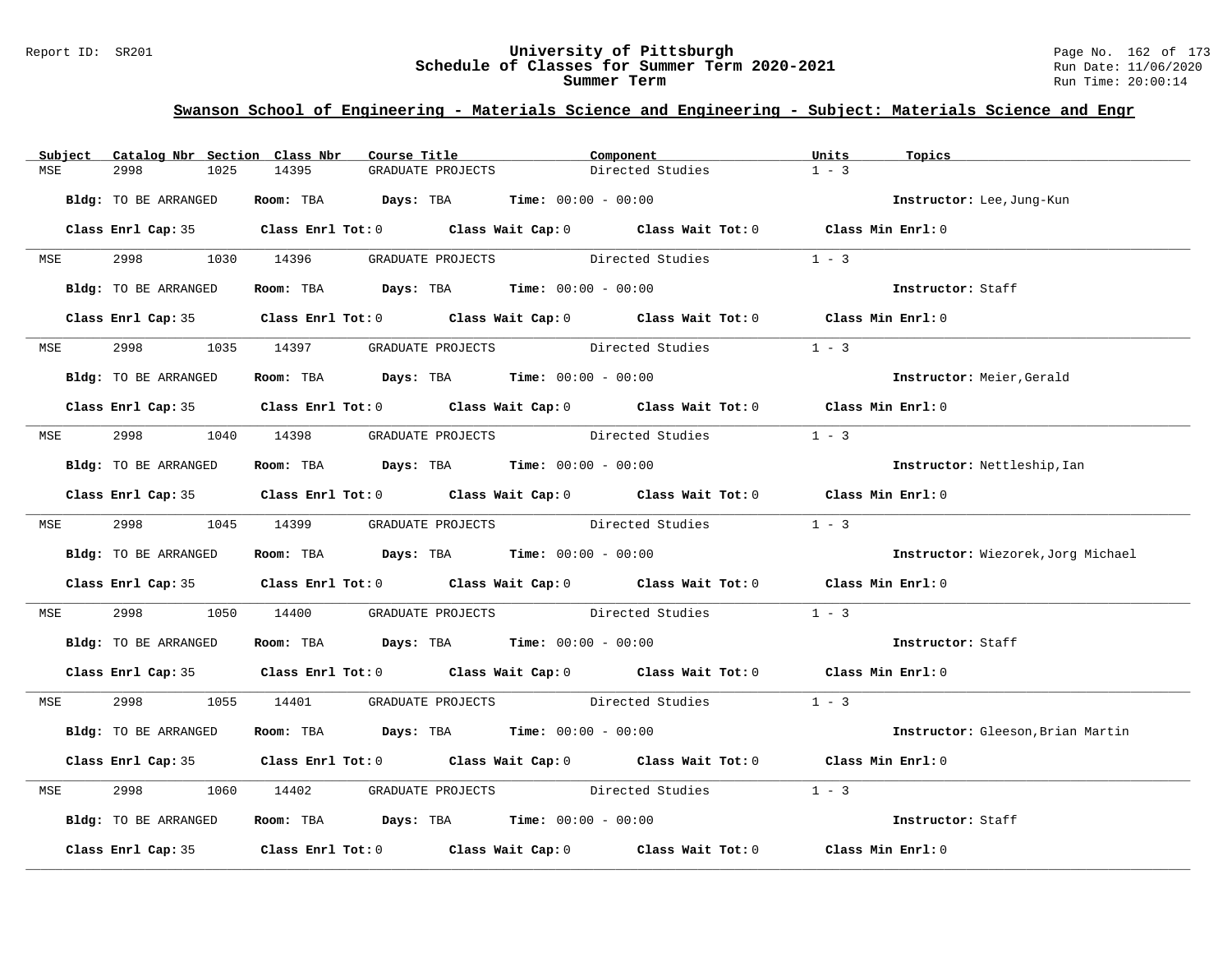| MSE        | 2998                 | 1065 14403<br>GRADUATE PROJECTS                                                            | Directed Studies         | $1 - 3$                       |
|------------|----------------------|--------------------------------------------------------------------------------------------|--------------------------|-------------------------------|
|            | Bldg: TO BE ARRANGED | Room: TBA $\rule{1em}{0.15mm}$ Days: TBA Time: $00:00 - 00:00$                             |                          | Instructor: Staff             |
|            |                      | Class Enrl Cap: 35 Class Enrl Tot: 0 Class Wait Cap: 0 Class Wait Tot: 0 Class Min Enrl: 0 |                          |                               |
|            |                      | MSE 2998 1070 14404 GRADUATE PROJECTS Directed Studies 1 - 3                               |                          |                               |
|            | Bldg: TO BE ARRANGED | Room: TBA Days: TBA Time: $00:00 - 00:00$                                                  |                          | Instructor: Staff             |
|            |                      | Class Enrl Cap: 35 Class Enrl Tot: 0 Class Wait Cap: 0 Class Wait Tot: 0 Class Min Enrl: 0 |                          |                               |
|            |                      | MSE 2998 1075 14405 GRADUATE PROJECTS Directed Studies 1 - 3                               |                          |                               |
|            |                      | Bldg: TO BE ARRANGED Room: TBA Days: TBA Time: 00:00 - 00:00                               |                          | Instructor: Staff             |
|            |                      | Class Enrl Cap: 35 Class Enrl Tot: 0 Class Wait Cap: 0 Class Wait Tot: 0 Class Min Enrl: 0 |                          |                               |
|            |                      | MSE 2998 1080 14406 GRADUATE PROJECTS Directed Studies 1 - 3                               |                          |                               |
|            | Bldg: TO BE ARRANGED | Room: TBA $Days:$ TBA $Time: 00:00 - 00:00$                                                |                          | Instructor: Staff             |
|            |                      | Class Enrl Cap: 35 Class Enrl Tot: 0 Class Wait Cap: 0 Class Wait Tot: 0 Class Min Enrl: 0 |                          |                               |
|            |                      | MSE 2998 1085 14407 GRADUATE PROJECTS Directed Studies 1 - 3                               |                          |                               |
|            |                      | Bldg: TO BE ARRANGED ROOM: TBA Days: TBA Time: 00:00 - 00:00                               |                          | Instructor: Staff             |
|            |                      | Class Enrl Cap: 35 Class Enrl Tot: 0 Class Wait Cap: 0 Class Wait Tot: 0 Class Min Enrl: 0 |                          |                               |
|            |                      | MSE 2998 1090 14408 GRADUATE PROJECTS Directed Studies 1 - 3                               |                          |                               |
|            |                      | Bldg: TO BE ARRANGED Room: TBA Days: TBA Time: 00:00 - 00:00                               |                          | Instructor: Staff             |
|            |                      | Class Enrl Cap: 35 Class Enrl Tot: 0 Class Wait Cap: 0 Class Wait Tot: 0 Class Min Enrl: 0 |                          |                               |
| <b>MSE</b> |                      | 2999 1010 11641 M.S. THESIS Thesis Research 1 - 12                                         |                          |                               |
|            |                      | Bldg: WEB Based Class Room: TBA Days: TBA Time: 00:00 - 00:00                              |                          | Instructor: Staff             |
|            |                      | Class Enrl Cap: 55 Class Enrl Tot: 0 Class Wait Cap: 0 Class Wait Tot: 0 Class Min Enrl: 0 |                          |                               |
|            |                      | MSE 2999 1015 14409 M.S. THESIS                                                            | Thesis Research $1 - 12$ |                               |
|            |                      | Bldg: TO BE ARRANGED ROOM: TBA Days: TBA Time: 00:00 - 00:00                               |                          | Instructor: Staff             |
|            |                      | Class Enrl Cap: 35 Class Enrl Tot: 0 Class Wait Cap: 0 Class Wait Tot: 0 Class Min Enrl: 0 |                          |                               |
|            |                      | MSE 2999 1020 14410 M.S. THESIS                                                            | Thesis Research 1 - 12   |                               |
|            |                      | Bldg: TO BE ARRANGED ROOM: TBA Days: TBA Time: 00:00 - 00:00                               |                          | Instructor: Garcia, Calixto I |
|            |                      | Class Enrl Cap: 35 Class Enrl Tot: 0 Class Wait Cap: 0 Class Wait Tot: 0 Class Min Enrl: 0 |                          |                               |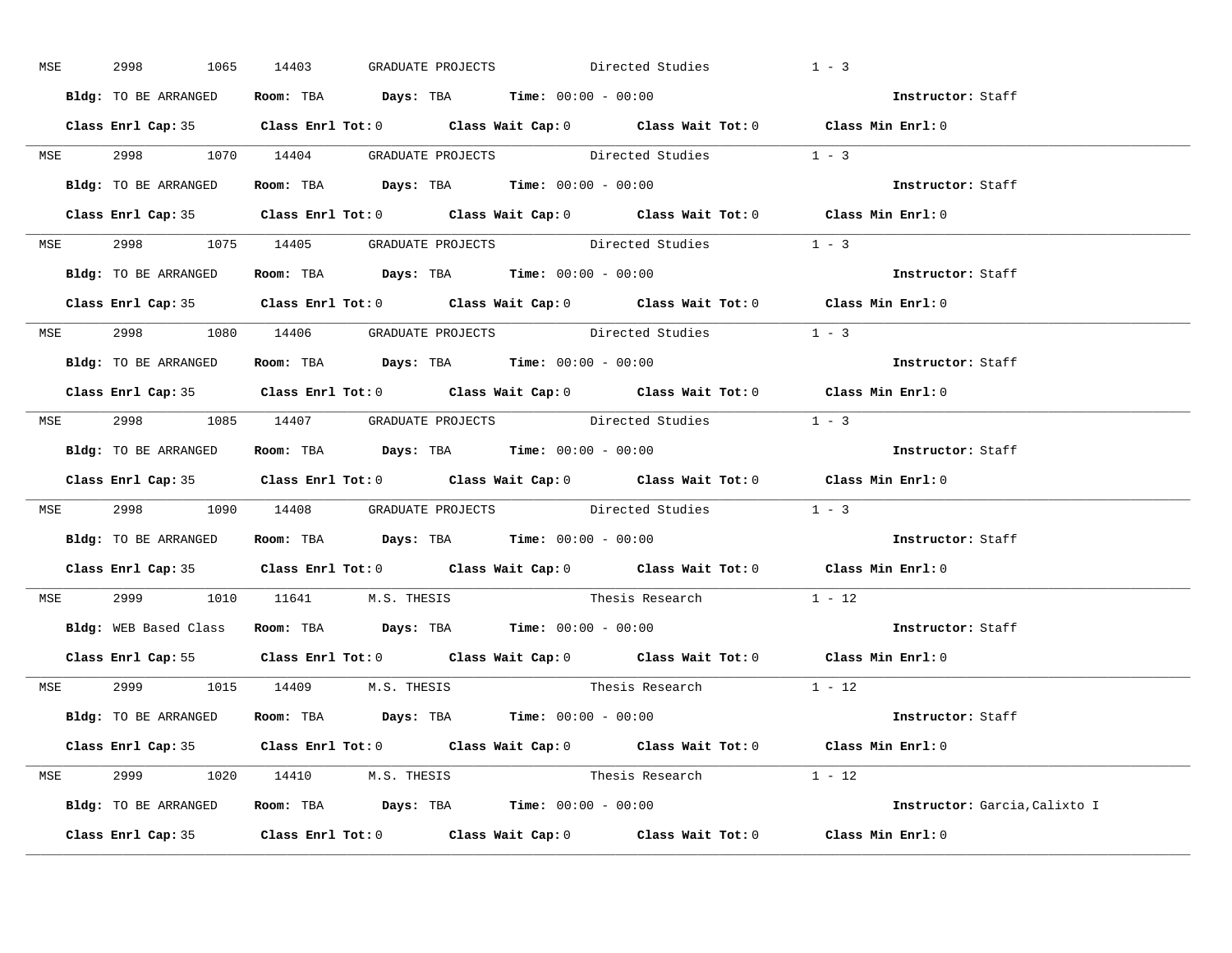#### Report ID: SR201 **University of Pittsburgh** Page No. 164 of 173 **Schedule of Classes for Summer Term 2020-2021** Run Date: 11/06/2020 **Summer Term** Run Time: 20:00:14

|     | Subject Catalog Nbr Section Class Nbr | Course Title                                                   | Component                                                                                  | Units<br>Topics                    |
|-----|---------------------------------------|----------------------------------------------------------------|--------------------------------------------------------------------------------------------|------------------------------------|
| MSE | 2999<br>1025                          | 14424<br>M.S. THESIS                                           | Thesis Research                                                                            | $1 - 12$                           |
|     | Bldg: TO BE ARRANGED                  | Room: TBA $Days: TBA$ Time: $00:00 - 00:00$                    |                                                                                            | Instructor: Xiong, Wei             |
|     |                                       |                                                                | Class Enrl Cap: 35 Class Enrl Tot: 0 Class Wait Cap: 0 Class Wait Tot: 0 Class Min Enrl: 0 |                                    |
|     |                                       | MSE 2999 1030 14411 M.S. THESIS                                | Thesis Research                                                                            | $1 - 12$                           |
|     | Bldg: TO BE ARRANGED                  | Room: TBA $\rule{1em}{0.15mm}$ Days: TBA Time: $00:00 - 00:00$ |                                                                                            | Instructor: Jacobs, Tevis David    |
|     |                                       |                                                                | Class Enrl Cap: 35 Class Enrl Tot: 0 Class Wait Cap: 0 Class Wait Tot: 0 Class Min Enrl: 0 |                                    |
|     | MSE 2999                              | 1035 14412 M.S. THESIS                                         | Thesis Research                                                                            | $1 - 12$                           |
|     | Bldg: TO BE ARRANGED                  | Room: TBA $Days:$ TBA $Time: 00:00 - 00:00$                    |                                                                                            | Instructor: Lee, Jung-Kun          |
|     |                                       |                                                                | Class Enrl Cap: 35 Class Enrl Tot: 0 Class Wait Cap: 0 Class Wait Tot: 0 Class Min Enrl: 0 |                                    |
|     |                                       | MSE 2999 1040 14413 M.S. THESIS                                | Thesis Research                                                                            | $1 - 12$                           |
|     | Bldg: TO BE ARRANGED                  | Room: TBA $Days: TBA$ Time: $00:00 - 00:00$                    |                                                                                            | Instructor: Staff                  |
|     |                                       |                                                                | Class Enrl Cap: 35 Class Enrl Tot: 0 Class Wait Cap: 0 Class Wait Tot: 0 Class Min Enrl: 0 |                                    |
|     |                                       | MSE 2999 1045 14414 M.S. THESIS                                | Thesis Research $1 - 12$                                                                   |                                    |
|     | Bldg: TO BE ARRANGED                  | Room: TBA $Days:$ TBA Time: $00:00 - 00:00$                    |                                                                                            | Instructor: Staff                  |
|     |                                       |                                                                | Class Enrl Cap: 35 Class Enrl Tot: 0 Class Wait Cap: 0 Class Wait Tot: 0 Class Min Enrl: 0 |                                    |
| MSE | 2999 720                              |                                                                | 1050 14415 M.S. THESIS Thesis Research 1 - 12                                              |                                    |
|     | Bldg: TO BE ARRANGED                  | Room: TBA $Days:$ TBA Time: $00:00 - 00:00$                    |                                                                                            | Instructor: Nettleship, Ian        |
|     |                                       |                                                                | Class Enrl Cap: 35 Class Enrl Tot: 0 Class Wait Cap: 0 Class Wait Tot: 0 Class Min Enrl: 0 |                                    |
|     |                                       | MSE 2999 1055 14416 M.S. THESIS                                | Thesis Research $1 - 12$                                                                   |                                    |
|     | Bldg: TO BE ARRANGED                  | Room: TBA $Days:$ TBA $Time: 00:00 - 00:00$                    |                                                                                            | Instructor: Wiezorek, Jorg Michael |
|     |                                       |                                                                | Class Enrl Cap: 35 Class Enrl Tot: 0 Class Wait Cap: 0 Class Wait Tot: 0 Class Min Enrl: 0 |                                    |
| MSE | 2999                                  |                                                                | 1060 14417 M.S. THESIS Thesis Research                                                     | $1 - 12$                           |
|     | Bldg: TO BE ARRANGED                  | Room: TBA $\rule{1em}{0.15mm}$ Days: TBA Time: $00:00 - 00:00$ |                                                                                            | Instructor: Staff                  |
|     |                                       |                                                                | Class Enrl Cap: 35 Class Enrl Tot: 0 Class Wait Cap: 0 Class Wait Tot: 0 Class Min Enrl: 0 |                                    |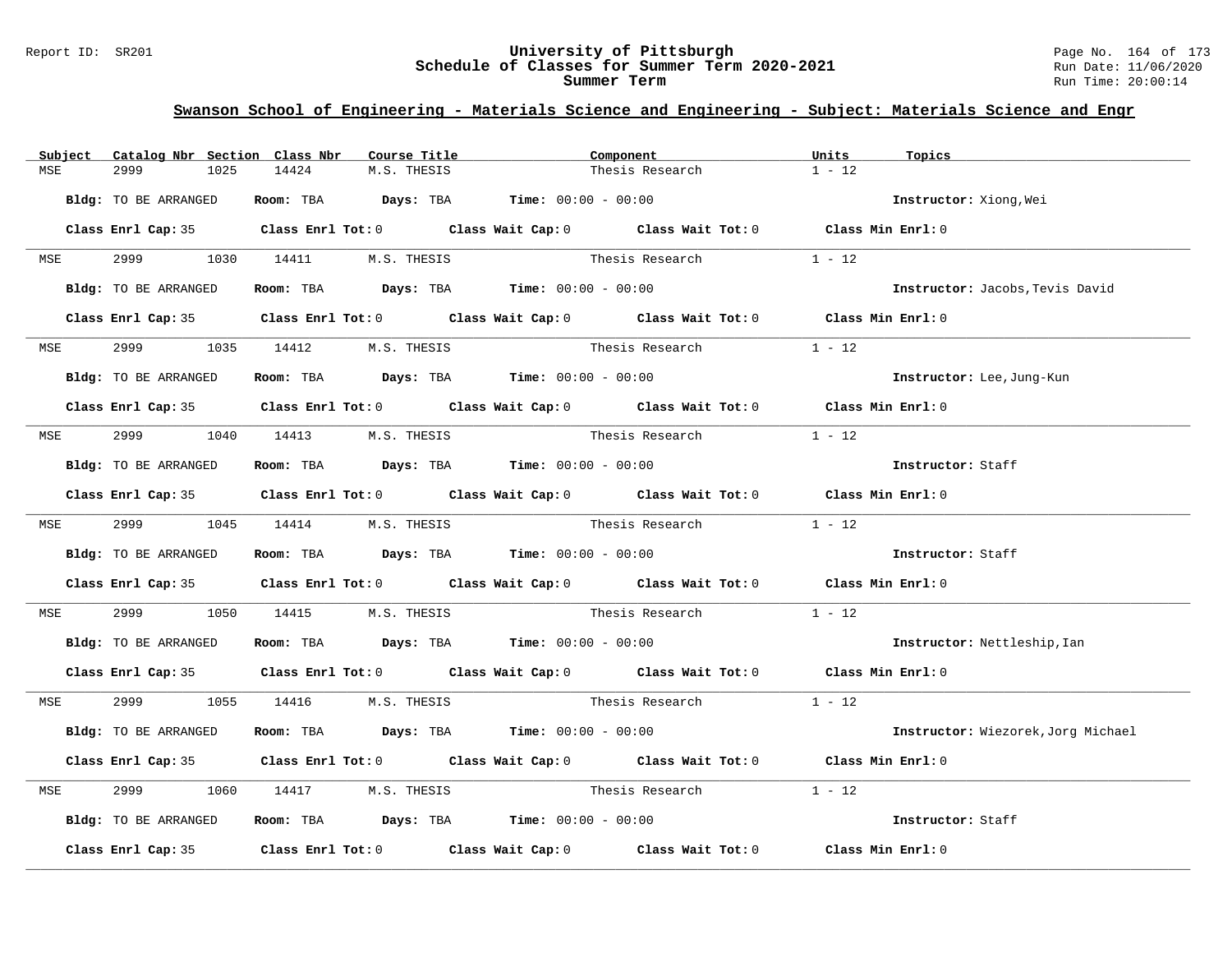| MSE        | 2999<br>1065         | 14418<br>M.S. THESIS                                                                       | Thesis Research                                                                            | $1 - 12$                           |
|------------|----------------------|--------------------------------------------------------------------------------------------|--------------------------------------------------------------------------------------------|------------------------------------|
|            | Bldg: TO BE ARRANGED | Room: TBA $\rule{1em}{0.15mm}$ Days: TBA $\rule{1.5mm}{0.15mm}$ Time: $00:00 - 00:00$      |                                                                                            | Instructor: Gleeson, Brian Martin  |
|            |                      |                                                                                            | Class Enrl Cap: 35 Class Enrl Tot: 0 Class Wait Cap: 0 Class Wait Tot: 0 Class Min Enrl: 0 |                                    |
|            |                      |                                                                                            | MSE 2999 1070 14419 M.S. THESIS Thesis Research 1 - 12                                     |                                    |
|            | Bldg: TO BE ARRANGED | Room: TBA $\rule{1em}{0.15mm}$ Days: TBA $\rule{1.5mm}{0.15mm}$ Time: $00:00 - 00:00$      |                                                                                            | Instructor: Staff                  |
|            |                      |                                                                                            | Class Enrl Cap: 35 Class Enrl Tot: 0 Class Wait Cap: 0 Class Wait Tot: 0 Class Min Enrl: 0 |                                    |
|            |                      | MSE 2999 1075 14420 M.S. THESIS                                                            | Thesis Research 1 - 12                                                                     |                                    |
|            |                      | Bldg: TO BE ARRANGED Room: TBA Days: TBA Time: 00:00 - 00:00                               |                                                                                            | Instructor: Staff                  |
|            |                      |                                                                                            | Class Enrl Cap: 35 Class Enrl Tot: 0 Class Wait Cap: 0 Class Wait Tot: 0 Class Min Enrl: 0 |                                    |
|            |                      | MSE 2999 1080 14421 M.S. THESIS                                                            | Thesis Research 1 - 12                                                                     |                                    |
|            | Bldg: TO BE ARRANGED | Room: TBA $Days:$ TBA Time: $00:00 - 00:00$                                                |                                                                                            | Instructor: Staff                  |
|            |                      |                                                                                            | Class Enrl Cap: 35 Class Enrl Tot: 0 Class Wait Cap: 0 Class Wait Tot: 0 Class Min Enrl: 0 |                                    |
|            |                      | MSE 2999 1085 14422 M.S. THESIS                                                            | Thesis Research 1 - 12                                                                     |                                    |
|            |                      | Bldg: TO BE ARRANGED Room: TBA Days: TBA Time: 00:00 - 00:00                               |                                                                                            | Instructor: Staff                  |
|            |                      |                                                                                            | Class Enrl Cap: 35 Class Enrl Tot: 0 Class Wait Cap: 0 Class Wait Tot: 0 Class Min Enrl: 0 |                                    |
|            |                      |                                                                                            | MSE 2999 1090 14423 M.S. THESIS Thesis Research 1 - 12                                     |                                    |
|            |                      | Bldg: TO BE ARRANGED Room: TBA Days: TBA Time: 00:00 - 00:00                               |                                                                                            | Instructor: Staff                  |
|            |                      |                                                                                            | Class Enrl Cap: 35 Class Enrl Tot: 0 Class Wait Cap: 0 Class Wait Tot: 0 Class Min Enrl: 0 |                                    |
| <b>MSE</b> |                      | 3001 1010 11726 PRACTICUM                                                                  | Practicum                                                                                  | $1 - 12$                           |
|            |                      | Bldg: TO BE ARRANGED Room: TBA Days: TBA Time: 00:00 - 00:00                               |                                                                                            | <b>Instructor:</b> Barnard, John A |
|            |                      |                                                                                            | Class Enrl Cap: 25 Class Enrl Tot: 0 Class Wait Cap: 0 Class Wait Tot: 0 Class Min Enrl: 0 |                                    |
|            |                      | MSE 3001 1015 14425 PRACTICUM                                                              | Practicum                                                                                  | $1 - 12$                           |
|            |                      | Bldg: TO BE ARRANGED Room: TBA Days: TBA Time: 00:00 - 00:00                               |                                                                                            | Instructor: Deardo, Anthony J      |
|            |                      |                                                                                            | Class Enrl Cap: 55 Class Enrl Tot: 0 Class Wait Cap: 0 Class Wait Tot: 0 Class Min Enrl: 0 |                                    |
|            |                      | MSE 3001 1020 14426 PRACTICUM                                                              | Practicum                                                                                  | $1 - 12$                           |
|            |                      | <b>Bldg:</b> TO BE ARRANGED <b>Room:</b> TBA <b>Days:</b> TBA <b>Time:</b> $00:00 - 00:00$ |                                                                                            | Instructor: Staff                  |
|            |                      |                                                                                            | Class Enrl Cap: 55 Class Enrl Tot: 0 Class Wait Cap: 0 Class Wait Tot: 0 Class Min Enrl: 0 |                                    |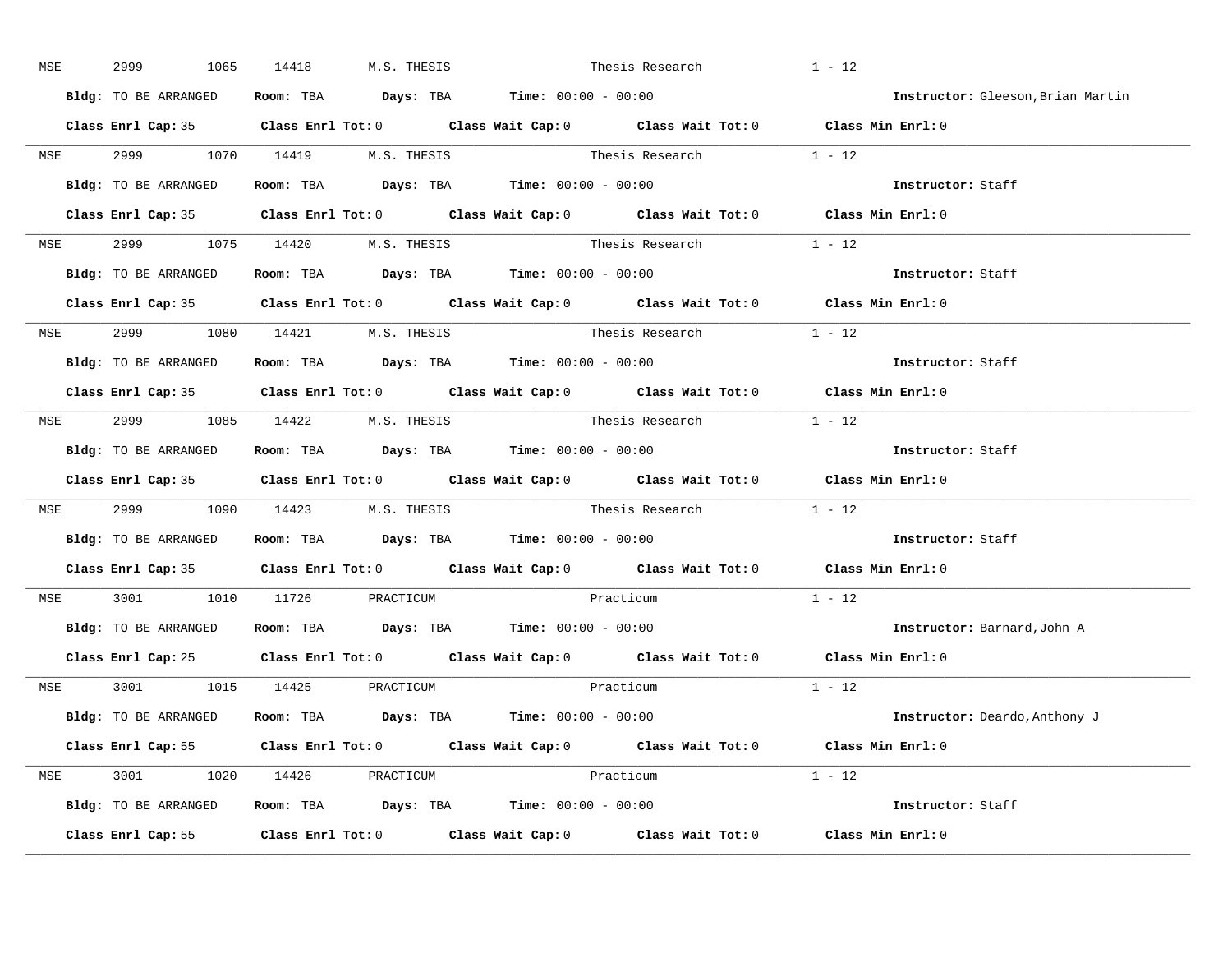#### Report ID: SR201 **University of Pittsburgh** Page No. 166 of 173 **Schedule of Classes for Summer Term 2020-2021** Run Date: 11/06/2020 **Summer Term** Run Time: 20:00:14

| Subject    | Catalog Nbr Section Class Nbr | Course Title                                | Component                                                                                  | Units<br>Topics                    |
|------------|-------------------------------|---------------------------------------------|--------------------------------------------------------------------------------------------|------------------------------------|
| MSE        | 3001<br>1025                  | 14427<br>PRACTICUM                          | Practicum                                                                                  | $1 - 12$                           |
|            | Bldg: TO BE ARRANGED          | Room: TBA $Days: TBA$ Time: $00:00 - 00:00$ |                                                                                            | Instructor: Staff                  |
|            |                               |                                             | Class Enrl Cap: 55 Class Enrl Tot: 0 Class Wait Cap: 0 Class Wait Tot: 0                   | Class Min Enrl: 0                  |
| <b>MSE</b> | 3001 1030 14428               | PRACTICUM                                   | Practicum                                                                                  | $1 - 12$                           |
|            | Bldg: TO BE ARRANGED          | Room: TBA $Days:$ TBA $Time: 00:00 - 00:00$ |                                                                                            | Instructor: Lee, Jung-Kun          |
|            |                               |                                             | Class Enrl Cap: 55 Class Enrl Tot: 0 Class Wait Cap: 0 Class Wait Tot: 0 Class Min Enrl: 0 |                                    |
| <b>MSE</b> |                               | 3001 1035 14429 PRACTICUM                   | Practicum                                                                                  | $1 - 12$                           |
|            | Bldg: TO BE ARRANGED          | Room: TBA Days: TBA Time: $00:00 - 00:00$   |                                                                                            | Instructor: Staff                  |
|            |                               |                                             | Class Enrl Cap: 55 Class Enrl Tot: 0 Class Wait Cap: 0 Class Wait Tot: 0                   | Class Min Enrl: 0                  |
| MSE        | 3001 1040 14430               | PRACTICUM                                   | Practicum                                                                                  | $1 - 12$                           |
|            | Bldg: TO BE ARRANGED          | Room: TBA $Days:$ TBA $Time: 00:00 - 00:00$ |                                                                                            | Instructor: Meier, Gerald          |
|            |                               |                                             | Class Enrl Cap: 55 Class Enrl Tot: 0 Class Wait Cap: 0 Class Wait Tot: 0 Class Min Enrl: 0 |                                    |
|            |                               | MSE 3001 1045 14431 PRACTICUM               | Practicum                                                                                  | $1 - 12$                           |
|            | Bldg: TO BE ARRANGED          | Room: TBA $Days: TBA$ Time: $00:00 - 00:00$ |                                                                                            | Instructor: Nettleship, Ian        |
|            |                               |                                             | Class Enrl Cap: 55 Class Enrl Tot: 0 Class Wait Cap: 0 Class Wait Tot: 0 Class Min Enrl: 0 |                                    |
| MSE        | 3001<br>1050                  | 14432<br>PRACTICUM                          | <b>Practicum</b>                                                                           | $1 - 12$                           |
|            | Bldg: TO BE ARRANGED          | Room: TBA $Days:$ TBA Time: $00:00 - 00:00$ |                                                                                            | Instructor: Wiezorek, Jorg Michael |
|            |                               |                                             | Class Enrl Cap: 55 Class Enrl Tot: 0 Class Wait Cap: 0 Class Wait Tot: 0 Class Min Enrl: 0 |                                    |
|            |                               | MSE 3001 1055 14433 PRACTICUM               | Practicum                                                                                  | $1 - 12$                           |
|            | Bldg: TO BE ARRANGED          | Room: TBA $Days:$ TBA $Time: 00:00 - 00:00$ |                                                                                            | Instructor: Staff                  |
|            |                               |                                             | Class Enrl Cap: 55 Class Enrl Tot: 0 Class Wait Cap: 0 Class Wait Tot: 0                   | Class Min Enrl: 0                  |
| MSE        | 3001                          | 1060 14434 PRACTICUM                        | Practicum                                                                                  | $1 - 12$                           |
|            | Bldg: TO BE ARRANGED          | Room: TBA $Days:$ TBA $Time: 00:00 - 00:00$ |                                                                                            | Instructor: Gleeson, Brian Martin  |
|            |                               |                                             | Class Enrl Cap: 55 Class Enrl Tot: 0 Class Wait Cap: 0 Class Wait Tot: 0                   | Class Min Enrl: 0                  |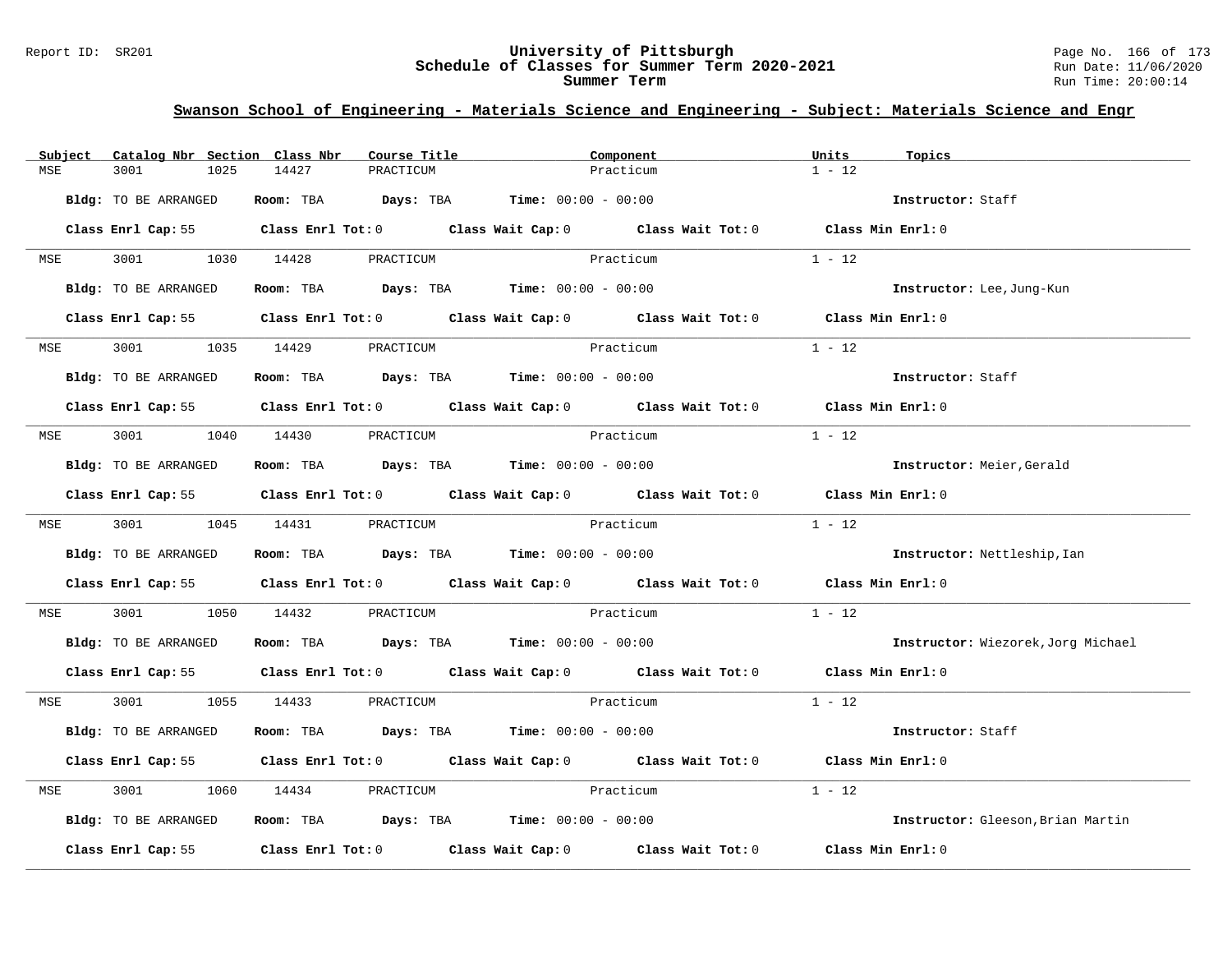| MSE        | 3001                                                          | 1065 14435 | PRACTICUM | Practicum                                   |                                                             | $1 - 12$                                                                                   |  |
|------------|---------------------------------------------------------------|------------|-----------|---------------------------------------------|-------------------------------------------------------------|--------------------------------------------------------------------------------------------|--|
|            | Bldg: TO BE ARRANGED                                          |            |           | Room: TBA $Days:$ TBA Time: $00:00 - 00:00$ |                                                             | Instructor: Staff                                                                          |  |
|            |                                                               |            |           |                                             |                                                             | Class Enrl Cap: 55 Class Enrl Tot: 0 Class Wait Cap: 0 Class Wait Tot: 0 Class Min Enrl: 0 |  |
|            | MSE 3001 1070 14436 PRACTICUM Practicum                       |            |           |                                             |                                                             | $1 - 12$                                                                                   |  |
|            | Bldg: TO BE ARRANGED                                          |            |           | Room: TBA $Days:$ TBA $Time: 00:00 - 00:00$ |                                                             | Instructor: Staff                                                                          |  |
|            |                                                               |            |           |                                             |                                                             | Class Enrl Cap: 55 Class Enrl Tot: 0 Class Wait Cap: 0 Class Wait Tot: 0 Class Min Enrl: 0 |  |
|            | MSE 3001 1075 14437 PRACTICUM                                 |            |           | Practicum                                   |                                                             | $1 - 12$                                                                                   |  |
|            | Bldg: TO BE ARRANGED ROOM: TBA Days: TBA Time: 00:00 - 00:00  |            |           |                                             |                                                             | Instructor: Staff                                                                          |  |
|            |                                                               |            |           |                                             |                                                             | Class Enrl Cap: 55 Class Enrl Tot: 0 Class Wait Cap: 0 Class Wait Tot: 0 Class Min Enrl: 0 |  |
|            | MSE 3001 1080 14438 PRACTICUM                                 |            |           | Practicum                                   |                                                             | $1 - 12$                                                                                   |  |
|            | Bldg: TO BE ARRANGED                                          |            |           | Room: TBA $Days:$ TBA $Time: 00:00 - 00:00$ |                                                             | Instructor: Staff                                                                          |  |
|            |                                                               |            |           |                                             |                                                             | Class Enrl Cap: 55 Class Enrl Tot: 0 Class Wait Cap: 0 Class Wait Tot: 0 Class Min Enrl: 0 |  |
|            | MSE 3001 1085 14439 PRACTICUM                                 |            |           | Practicum                                   |                                                             | $1 - 12$                                                                                   |  |
|            | Bldg: TO BE ARRANGED                                          |            |           | Room: TBA $Days:$ TBA $Time: 00:00 - 00:00$ |                                                             | Instructor: Staff                                                                          |  |
|            |                                                               |            |           |                                             |                                                             | Class Enrl Cap: 55 Class Enrl Tot: 0 Class Wait Cap: 0 Class Wait Tot: 0 Class Min Enrl: 0 |  |
|            | MSE 3001 1090 14440 PRACTICUM Practicum                       |            |           |                                             |                                                             | $1 - 12$                                                                                   |  |
|            | Bldg: TO BE ARRANGED Room: TBA Days: TBA Time: 00:00 - 00:00  |            |           |                                             |                                                             | Instructor: Staff                                                                          |  |
|            |                                                               |            |           |                                             |                                                             | Class Enrl Cap: 55 Class Enrl Tot: 0 Class Wait Cap: 0 Class Wait Tot: 0 Class Min Enrl: 0 |  |
| <b>MSE</b> |                                                               |            |           |                                             | 3997 1010 11642 RESEARCH, PH.D. Directed Studies            | $1 - 12$                                                                                   |  |
|            | Bldg: WEB Based Class Room: TBA Days: TBA Time: 00:00 - 00:00 |            |           |                                             |                                                             | Instructor: Staff                                                                          |  |
|            | Class Enrl Cap: 35                                            |            |           |                                             |                                                             | Class Enrl Tot: $0$ Class Wait Cap: $0$ Class Wait Tot: $0$ Class Min Enrl: $0$            |  |
|            |                                                               |            |           |                                             |                                                             |                                                                                            |  |
|            | MSE 3997 1015 14441 RESEARCH, PH.D.                           |            |           |                                             | Directed Studies 1 - 12                                     |                                                                                            |  |
|            | Bldg: TO BE ARRANGED Room: TBA Days: TBA Time: 00:00 - 00:00  |            |           |                                             |                                                             | <b>Instructor:</b> Deardo,Anthony J                                                        |  |
|            |                                                               |            |           |                                             |                                                             | Class Enrl Cap: 35 Class Enrl Tot: 0 Class Wait Cap: 0 Class Wait Tot: 0 Class Min Enrl: 0 |  |
|            |                                                               |            |           |                                             | MSE 3997 1020 14442 RESEARCH, PH.D. Directed Studies 1 - 12 |                                                                                            |  |
|            | Bldg: TO BE ARRANGED Room: TBA Days: TBA Time: 00:00 - 00:00  |            |           |                                             |                                                             | Instructor: Chmielus, Markus                                                               |  |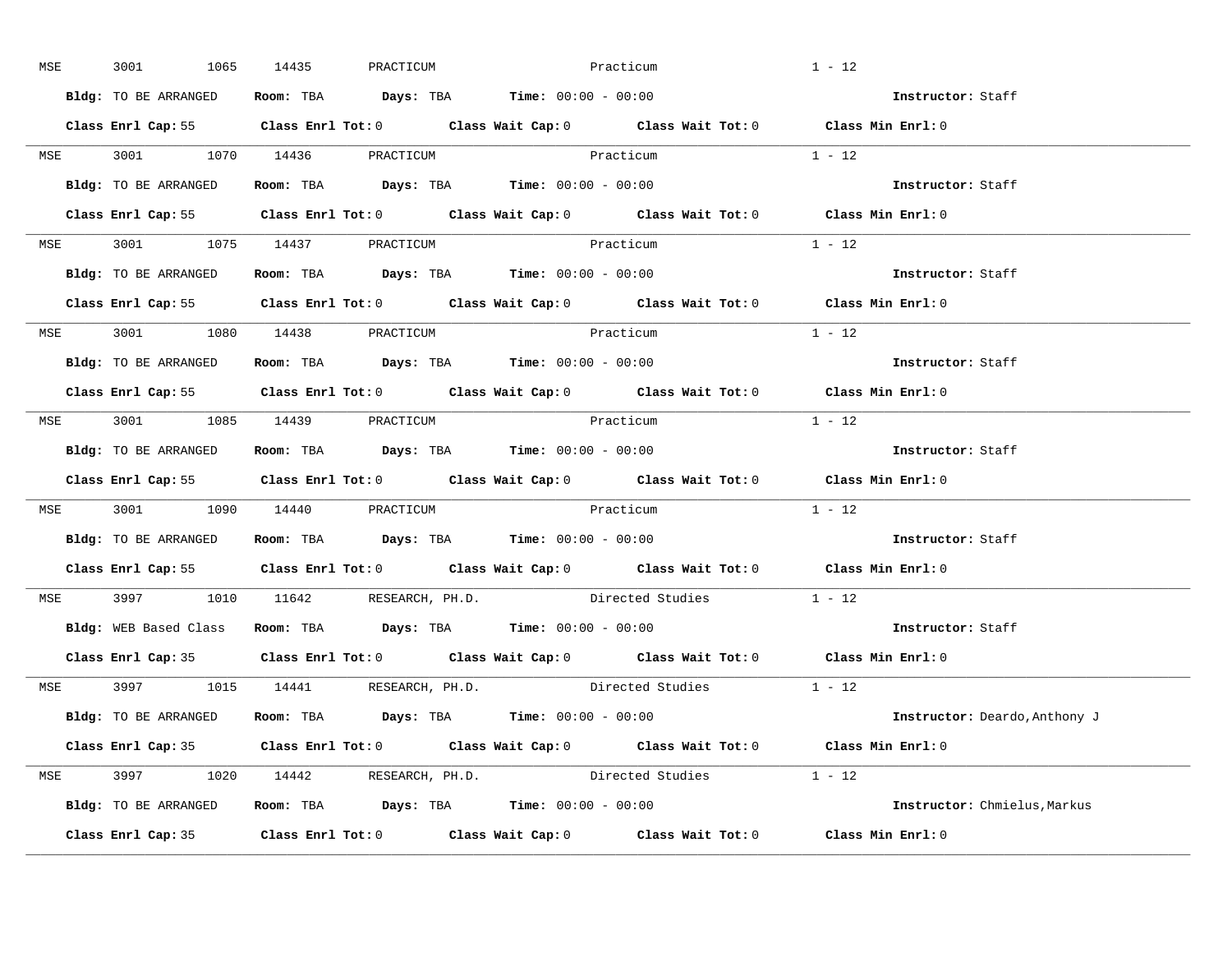#### Report ID: SR201 **University of Pittsburgh** Page No. 168 of 173 **Schedule of Classes for Summer Term 2020-2021** Run Date: 11/06/2020 **Summer Term** Run Time: 20:00:14

| Subject     | Catalog Nbr Section Class Nbr |       | Course Title                        | Component                                                                                  |                                                                                            | Units<br>Topics |                                    |
|-------------|-------------------------------|-------|-------------------------------------|--------------------------------------------------------------------------------------------|--------------------------------------------------------------------------------------------|-----------------|------------------------------------|
| 3997<br>MSE | 1025                          | 14443 | RESEARCH, PH.D.                     | Directed Studies                                                                           |                                                                                            | $1 - 12$        |                                    |
|             | Bldg: TO BE ARRANGED          |       |                                     | Room: TBA $Days:$ TBA $Time: 00:00 - 00:00$                                                |                                                                                            |                 | Instructor: Staff                  |
|             |                               |       |                                     | Class Enrl Cap: 35 Class Enrl Tot: 0 Class Wait Cap: 0 Class Wait Tot: 0 Class Min Enrl: 0 |                                                                                            |                 |                                    |
|             |                               |       | MSE 3997 1030 14444 RESEARCH, PH.D. |                                                                                            | Directed Studies                                                                           | $1 - 12$        |                                    |
|             | Bldg: TO BE ARRANGED          |       |                                     | Room: TBA $Days:$ TBA Time: $00:00 - 00:00$                                                |                                                                                            |                 | Instructor: Lee, Jung-Kun          |
|             |                               |       |                                     |                                                                                            | Class Enrl Cap: 35 Class Enrl Tot: 0 Class Wait Cap: 0 Class Wait Tot: 0 Class Min Enrl: 0 |                 |                                    |
|             |                               |       | MSE 3997 1035 14445 RESEARCH, PH.D. | Directed Studies                                                                           |                                                                                            | $1 - 12$        |                                    |
|             | Bldg: TO BE ARRANGED          |       |                                     | Room: TBA $Days:$ TBA $Time:$ 00:00 - 00:00                                                |                                                                                            |                 | Instructor: Staff                  |
|             |                               |       |                                     |                                                                                            | Class Enrl Cap: 35 Class Enrl Tot: 0 Class Wait Cap: 0 Class Wait Tot: 0 Class Min Enrl: 0 |                 |                                    |
|             |                               |       |                                     |                                                                                            | MSE 3997 1040 14446 RESEARCH, PH.D. Directed Studies                                       | $1 - 12$        |                                    |
|             | Bldg: TO BE ARRANGED          |       |                                     | Room: TBA $Days:$ TBA $Time: 00:00 - 00:00$                                                |                                                                                            |                 | Instructor: Staff                  |
|             |                               |       |                                     |                                                                                            | Class Enrl Cap: 35 Class Enrl Tot: 0 Class Wait Cap: 0 Class Wait Tot: 0 Class Min Enrl: 0 |                 |                                    |
|             |                               |       |                                     |                                                                                            | MSE 3997 1045 14447 RESEARCH, PH.D. Directed Studies 1 - 12                                |                 |                                    |
|             | Bldg: TO BE ARRANGED          |       |                                     | Room: TBA $\rule{1em}{0.15mm}$ Days: TBA Time: $00:00 - 00:00$                             |                                                                                            |                 | Instructor: Nettleship, Ian        |
|             |                               |       |                                     |                                                                                            | Class Enrl Cap: 35 Class Enrl Tot: 0 Class Wait Cap: 0 Class Wait Tot: 0 Class Min Enrl: 0 |                 |                                    |
| MSE         | 3997                          |       |                                     |                                                                                            | 1050 14448 RESEARCH, PH.D. Directed Studies                                                | $1 - 12$        |                                    |
|             | Bldg: TO BE ARRANGED          |       |                                     | Room: TBA $Days:$ TBA $Time: 00:00 - 00:00$                                                |                                                                                            |                 | Instructor: Wiezorek, Jorg Michael |
|             |                               |       |                                     |                                                                                            | Class Enrl Cap: 35 Class Enrl Tot: 0 Class Wait Cap: 0 Class Wait Tot: 0 Class Min Enrl: 0 |                 |                                    |
|             |                               |       |                                     |                                                                                            | MSE 3997 1055 14449 RESEARCH, PH.D. Directed Studies 1 - 12                                |                 |                                    |
|             | Bldg: TO BE ARRANGED          |       |                                     | Room: TBA $Days:$ TBA $Time: 00:00 - 00:00$                                                |                                                                                            |                 | Instructor: Wang, Guofeng          |
|             |                               |       |                                     |                                                                                            | Class Enrl Cap: 35 Class Enrl Tot: 0 Class Wait Cap: 0 Class Wait Tot: 0 Class Min Enrl: 0 |                 |                                    |
| MSE         | 3997 399                      |       |                                     |                                                                                            | 1060 14450 RESEARCH, PH.D. Directed Studies                                                | $1 - 12$        |                                    |
|             | Bldg: TO BE ARRANGED          |       |                                     | Room: TBA $Days:$ TBA Time: $00:00 - 00:00$                                                |                                                                                            |                 | Instructor: Gleeson, Brian Martin  |
|             |                               |       |                                     |                                                                                            | Class Enrl Cap: 35 Class Enrl Tot: 0 Class Wait Cap: 0 Class Wait Tot: 0 Class Min Enrl: 0 |                 |                                    |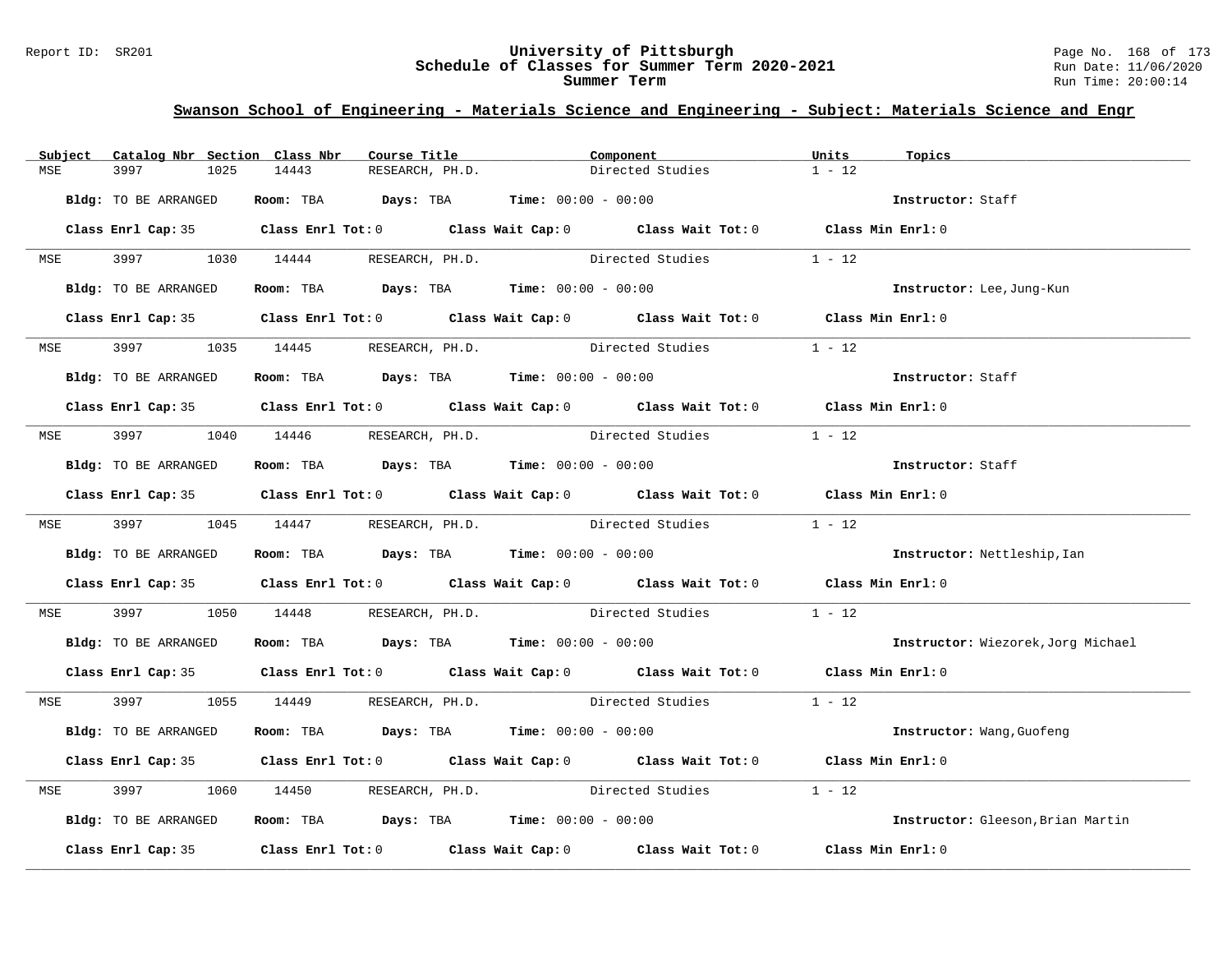| MSE        | 3997<br>1065         | 14451                                                          | RESEARCH, PH.D. Directed Studies                                                           | $1 - 12$                           |
|------------|----------------------|----------------------------------------------------------------|--------------------------------------------------------------------------------------------|------------------------------------|
|            | Bldg: TO BE ARRANGED | Room: TBA $Days:$ TBA $Time: 00:00 - 00:00$                    |                                                                                            | Instructor: Xiong, Wei             |
|            |                      |                                                                | Class Enrl Cap: 35 Class Enrl Tot: 0 Class Wait Cap: 0 Class Wait Tot: 0 Class Min Enrl: 0 |                                    |
|            |                      |                                                                | MSE 3997 1070 14452 RESEARCH, PH.D. Directed Studies 1 - 12                                |                                    |
|            | Bldg: TO BE ARRANGED | Room: TBA Days: TBA Time: $00:00 - 00:00$                      |                                                                                            | Instructor: Staff                  |
|            |                      |                                                                | Class Enrl Cap: 35 Class Enrl Tot: 0 Class Wait Cap: 0 Class Wait Tot: 0 Class Min Enrl: 0 |                                    |
|            |                      |                                                                | MSE 3997 1075 14453 RESEARCH, PH.D. Directed Studies 1 - 12                                |                                    |
|            |                      | Bldg: TO BE ARRANGED Room: TBA Days: TBA Time: 00:00 - 00:00   |                                                                                            | Instructor: Staff                  |
|            |                      |                                                                | Class Enrl Cap: 35 Class Enrl Tot: 0 Class Wait Cap: 0 Class Wait Tot: 0 Class Min Enrl: 0 |                                    |
|            |                      | MSE 3997 1080 14454 RESEARCH, PH.D.                            | Directed Studies 1 - 12                                                                    |                                    |
|            | Bldg: TO BE ARRANGED | Room: TBA $\rule{1em}{0.15mm}$ Days: TBA Time: $00:00 - 00:00$ |                                                                                            | Instructor: Staff                  |
|            |                      |                                                                | Class Enrl Cap: 35 Class Enrl Tot: 0 Class Wait Cap: 0 Class Wait Tot: 0 Class Min Enrl: 0 |                                    |
|            |                      |                                                                | MSE 3997 1085 14455 RESEARCH, PH.D. Directed Studies 1 - 12                                |                                    |
|            | Bldg: TO BE ARRANGED | <b>Room:</b> TBA <b>Days:</b> TBA <b>Time:</b> 00:00 - 00:00   |                                                                                            | Instructor: Staff                  |
|            |                      |                                                                | Class Enrl Cap: 35 Class Enrl Tot: 0 Class Wait Cap: 0 Class Wait Tot: 0 Class Min Enrl: 0 |                                    |
|            |                      |                                                                | MSE 3997 1090 14456 RESEARCH, PH.D. Directed Studies 1 - 12                                |                                    |
|            |                      | Bldg: TO BE ARRANGED Room: TBA Days: TBA Time: 00:00 - 00:00   |                                                                                            | Instructor: Staff                  |
|            |                      |                                                                | Class Enrl Cap: 35 Class Enrl Tot: 0 Class Wait Cap: 0 Class Wait Tot: 0 Class Min Enrl: 0 |                                    |
| <b>MSE</b> |                      |                                                                | 3998 1010 11643 PH.D. INDEPENDENT STUDY Independent Study 1 - 3                            |                                    |
|            |                      | Bldg: WEB Based Class Room: TBA Days: TBA Time: 00:00 - 00:00  |                                                                                            | <b>Instructor:</b> Barnard, John A |
|            |                      |                                                                | Class Enrl Cap: 25 Class Enrl Tot: 0 Class Wait Cap: 0 Class Wait Tot: 0 Class Min Enrl: 0 |                                    |
|            |                      |                                                                | MSE 3998 1015 14457 PH.D. INDEPENDENT STUDY Independent Study 1 - 3                        |                                    |
|            |                      |                                                                | Bldg: TO BE ARRANGED Room: TBA Days: TBA Time: 00:00 - 00:00                               | Instructor: Deardo, Anthony J      |
|            |                      |                                                                | Class Enrl Cap: 25 Class Enrl Tot: 0 Class Wait Cap: 0 Class Wait Tot: 0 Class Min Enrl: 0 |                                    |
|            |                      |                                                                | MSE 3998 1020 14458 PH.D. INDEPENDENT STUDY Independent Study 1 - 3                        |                                    |
|            |                      |                                                                | <b>Bldg:</b> TO BE ARRANGED <b>Room:</b> TBA <b>Days:</b> TBA <b>Time:</b> $00:00 - 00:00$ | Instructor: Staff                  |
|            |                      |                                                                | Class Enrl Cap: 25 Class Enrl Tot: 0 Class Wait Cap: 0 Class Wait Tot: 0 Class Min Enrl: 0 |                                    |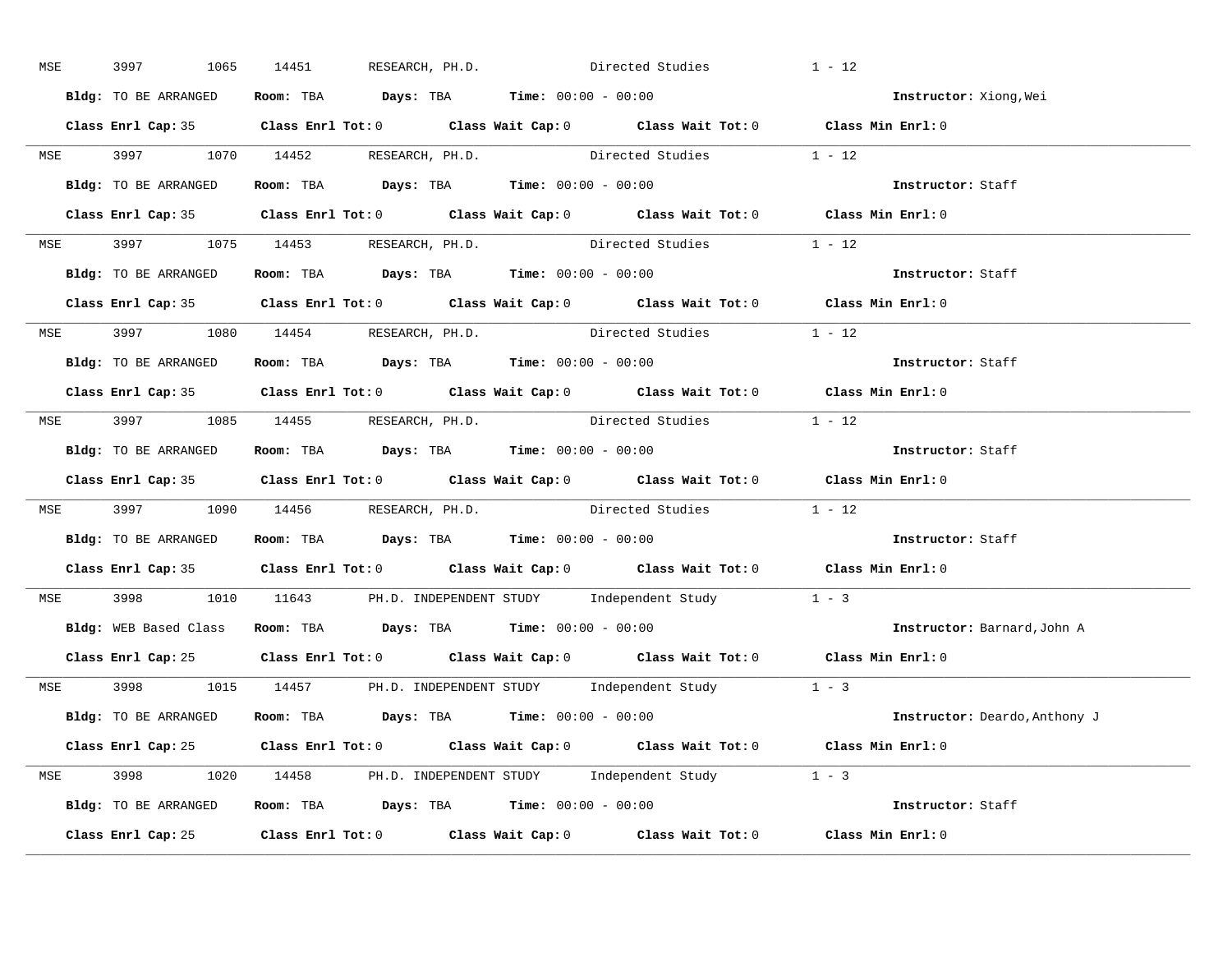#### Report ID: SR201 **University of Pittsburgh** Page No. 170 of 173 **Schedule of Classes for Summer Term 2020-2021** Run Date: 11/06/2020 **Summer Term** Run Time: 20:00:14

| Subject    | Catalog Nbr Section Class Nbr | Course Title                                                                               | Component<br>Units           | Topics                             |
|------------|-------------------------------|--------------------------------------------------------------------------------------------|------------------------------|------------------------------------|
| MSE        | 3998<br>1025                  | 14459<br>PH.D. INDEPENDENT STUDY                                                           | $1 - 3$<br>Independent Study |                                    |
|            | Bldg: TO BE ARRANGED          | Room: TBA $Days:$ TBA $Time: 00:00 - 00:00$                                                |                              | Instructor: Staff                  |
|            |                               | Class Enrl Cap: 25 Class Enrl Tot: 0 Class Wait Cap: 0 Class Wait Tot: 0 Class Min Enrl: 0 |                              |                                    |
| <b>MSE</b> |                               | 3998 1030 14460 PH.D. INDEPENDENT STUDY                                                    | Independent Study<br>$1 - 3$ |                                    |
|            | Bldg: TO BE ARRANGED          | Room: TBA $Days:$ TBA $Time:$ $00:00 - 00:00$                                              |                              | Instructor: Lee, Jung-Kun          |
|            |                               | Class Enrl Cap: 25 Class Enrl Tot: 0 Class Wait Cap: 0 Class Wait Tot: 0 Class Min Enrl: 0 |                              |                                    |
| <b>MSE</b> | 3998 399                      | 1035 14461 PH.D. INDEPENDENT STUDY Independent Study                                       | $1 - 3$                      |                                    |
|            | Bldg: TO BE ARRANGED          | Room: TBA $Days:$ TBA $Time: 00:00 - 00:00$                                                |                              | Instructor: Staff                  |
|            |                               | Class Enrl Cap: 25 Class Enrl Tot: 0 Class Wait Cap: 0 Class Wait Tot: 0 Class Min Enrl: 0 |                              |                                    |
| <b>MSE</b> |                               | 3998 1040 14462 PH.D. INDEPENDENT STUDY Independent Study                                  | $1 - 3$                      |                                    |
|            | Bldg: TO BE ARRANGED          | Room: TBA $Days:$ TBA $Time: 00:00 - 00:00$                                                |                              | Instructor: Meier, Gerald          |
|            |                               | Class Enrl Cap: 25 Class Enrl Tot: 0 Class Wait Cap: 0 Class Wait Tot: 0 Class Min Enrl: 0 |                              |                                    |
|            |                               | MSE 3998 1045 14463 PH.D. INDEPENDENT STUDY Independent Study 1 - 3                        |                              |                                    |
|            | Bldg: TO BE ARRANGED          | Room: TBA $Days: TBA$ Time: $00:00 - 00:00$                                                |                              | Instructor: Nettleship, Ian        |
|            |                               | Class Enrl Cap: 25 Class Enrl Tot: 0 Class Wait Cap: 0 Class Wait Tot: 0 Class Min Enrl: 0 |                              |                                    |
| MSE        | 3998<br>1050                  | 14464 PH.D. INDEPENDENT STUDY Independent Study                                            | $1 - 3$                      |                                    |
|            | Bldg: TO BE ARRANGED          | Room: TBA $Days:$ TBA $Time:$ $00:00 - 00:00$                                              |                              | Instructor: Wiezorek, Jorg Michael |
|            |                               | Class Enrl Cap: 25 Class Enrl Tot: 0 Class Wait Cap: 0 Class Wait Tot: 0 Class Min Enrl: 0 |                              |                                    |
| <b>MSE</b> |                               | 3998 1055 14465 PH.D. INDEPENDENT STUDY Independent Study 1 - 3                            |                              |                                    |
|            | Bldg: TO BE ARRANGED          | Room: TBA $Days:$ TBA $Time: 00:00 - 00:00$                                                |                              | Instructor: Staff                  |
|            |                               | Class Enrl Cap: 25 Class Enrl Tot: 0 Class Wait Cap: 0 Class Wait Tot: 0 Class Min Enrl: 0 |                              |                                    |
| MSE        | 3998<br>1060                  | 14466 PH.D. INDEPENDENT STUDY Independent Study 1 - 3                                      |                              |                                    |
|            | Bldg: TO BE ARRANGED          | Room: TBA $Days: TBA$ Time: $00:00 - 00:00$                                                |                              | Instructor: Gleeson, Brian Martin  |
|            | Class Enrl Cap: 25            | Class Enrl Tot: $0$ Class Wait Cap: $0$ Class Wait Tot: $0$ Class Min Enrl: $0$            |                              |                                    |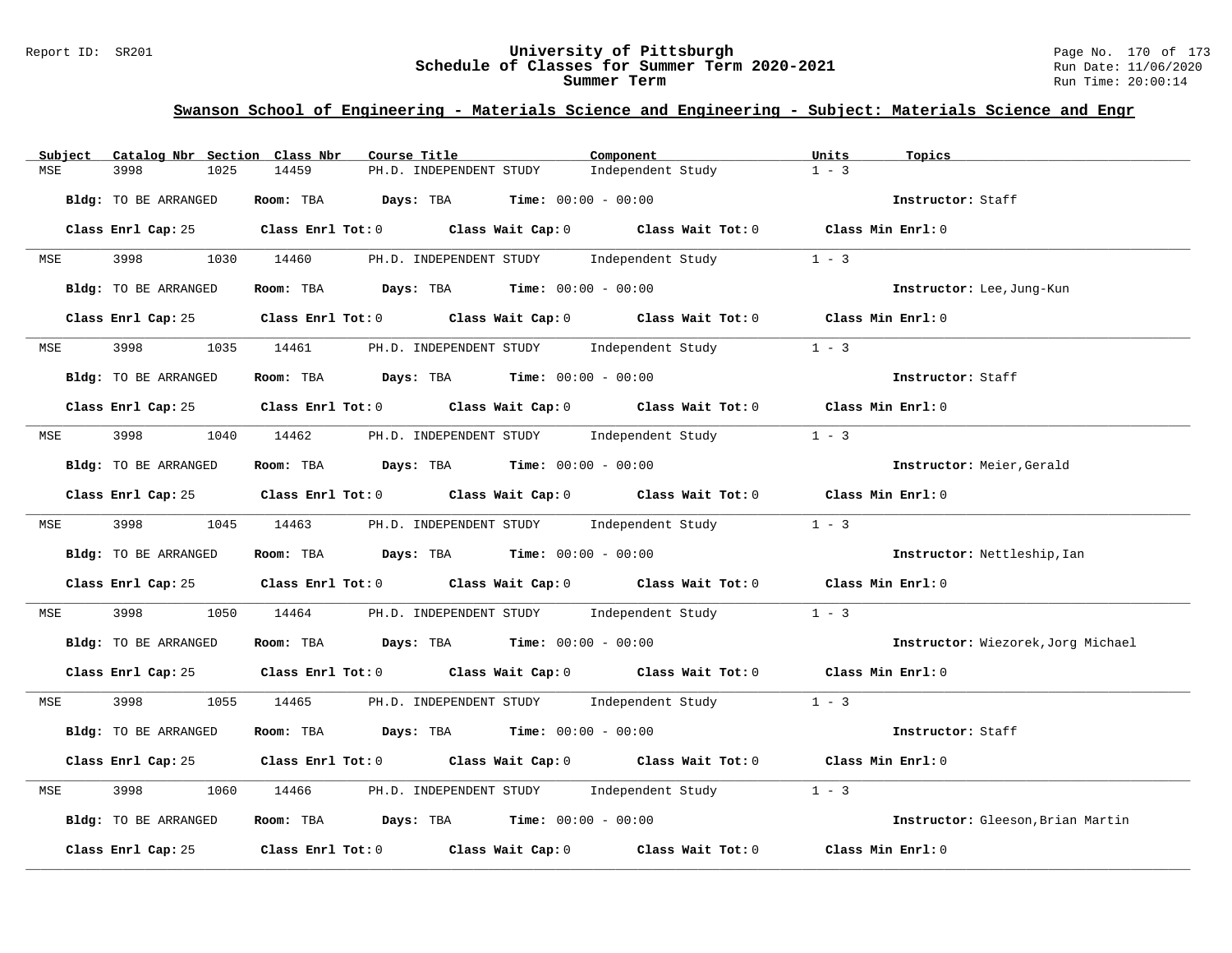| MSE | 3998<br>1065         | 14467<br>PH.D. INDEPENDENT STUDY Independent Study                                         | $1 - 3$                              |
|-----|----------------------|--------------------------------------------------------------------------------------------|--------------------------------------|
|     | Bldg: TO BE ARRANGED | Room: TBA $Days:$ TBA $Time:$ $00:00 - 00:00$                                              | Instructor: Staff                    |
|     |                      | Class Enrl Cap: 25 Class Enrl Tot: 0 Class Wait Cap: 0 Class Wait Tot: 0 Class Min Enrl: 0 |                                      |
|     |                      | MSE 3998 1070 14468 PH.D. INDEPENDENT STUDY Independent Study 1 - 3                        |                                      |
|     | Bldg: TO BE ARRANGED | Room: TBA $Days:$ TBA Time: $00:00 - 00:00$                                                | Instructor: Staff                    |
|     |                      | Class Enrl Cap: 25 Class Enrl Tot: 0 Class Wait Cap: 0 Class Wait Tot: 0 Class Min Enrl: 0 |                                      |
|     |                      | MSE 3998 1075 14469 PH.D. INDEPENDENT STUDY Independent Study 1 - 3                        |                                      |
|     |                      | Bldg: TO BE ARRANGED Room: TBA Days: TBA Time: 00:00 - 00:00                               | Instructor: Staff                    |
|     |                      | Class Enrl Cap: 25 Class Enrl Tot: 0 Class Wait Cap: 0 Class Wait Tot: 0 Class Min Enrl: 0 |                                      |
|     |                      | MSE 3998 1080 14470 PH.D. INDEPENDENT STUDY Independent Study 1 - 3                        |                                      |
|     | Bldg: TO BE ARRANGED | Room: TBA $\rule{1em}{0.15mm}$ Days: TBA $\rule{1.15mm}]{0.15mm}$ Time: $00:00 - 00:00$    | Instructor: Staff                    |
|     |                      | Class Enrl Cap: 25 Class Enrl Tot: 0 Class Wait Cap: 0 Class Wait Tot: 0 Class Min Enrl: 0 |                                      |
|     |                      | MSE 3998 1085 14471 PH.D. INDEPENDENT STUDY Independent Study 1 - 3                        |                                      |
|     |                      | Bldg: TO BE ARRANGED Room: TBA Days: TBA Time: 00:00 - 00:00                               | Instructor: Staff                    |
|     |                      | Class Enrl Cap: 25 Class Enrl Tot: 0 Class Wait Cap: 0 Class Wait Tot: 0 Class Min Enrl: 0 |                                      |
|     |                      | MSE 3998 1090 14472 PH.D. INDEPENDENT STUDY Independent Study 1 - 3                        |                                      |
|     |                      | Bldg: TO BE ARRANGED Room: TBA Days: TBA Time: 00:00 - 00:00                               | Instructor: Staff                    |
|     |                      | Class Enrl Cap: 25 Class Enrl Tot: 0 Class Wait Cap: 0 Class Wait Tot: 0 Class Min Enrl: 0 |                                      |
|     |                      | MSE 3999 1010 11644 PH.D. DISSERTATION Thesis Research 1 - 12                              |                                      |
|     |                      | Bldg: WEB Based Class Room: TBA Days: TBA Time: 00:00 - 00:00                              | Instructor: Staff                    |
|     |                      | Class Enrl Cap: 35 Class Enrl Tot: 0 Class Wait Cap: 0 Class Wait Tot: 0 Class Min Enrl: 0 |                                      |
|     |                      | MSE 3999 1015 14473 PH.D. DISSERTATION Thesis Research 1 - 12                              |                                      |
|     |                      | $Bldg: TO BE ARRANGED$ Room: TBA $Days: TBA$ Time: $00:00 - 00:00$                         | <b>Instructor:</b> Deardo, Anthony J |
|     |                      | Class Enrl Cap: 35 Class Enrl Tot: 0 Class Wait Cap: 0 Class Wait Tot: 0 Class Min Enrl: 0 |                                      |
|     |                      | MSE 3999 1020 14474 PH.D. DISSERTATION Thesis Research 1 - 12                              |                                      |
|     |                      | Bldg: TO BE ARRANGED Room: TBA Days: TBA Time: 00:00 - 00:00                               | Instructor: Staff                    |
|     |                      | Class Enrl Cap: 35 Class Enrl Tot: 0 Class Wait Cap: 0 Class Wait Tot: 0 Class Min Enrl: 0 |                                      |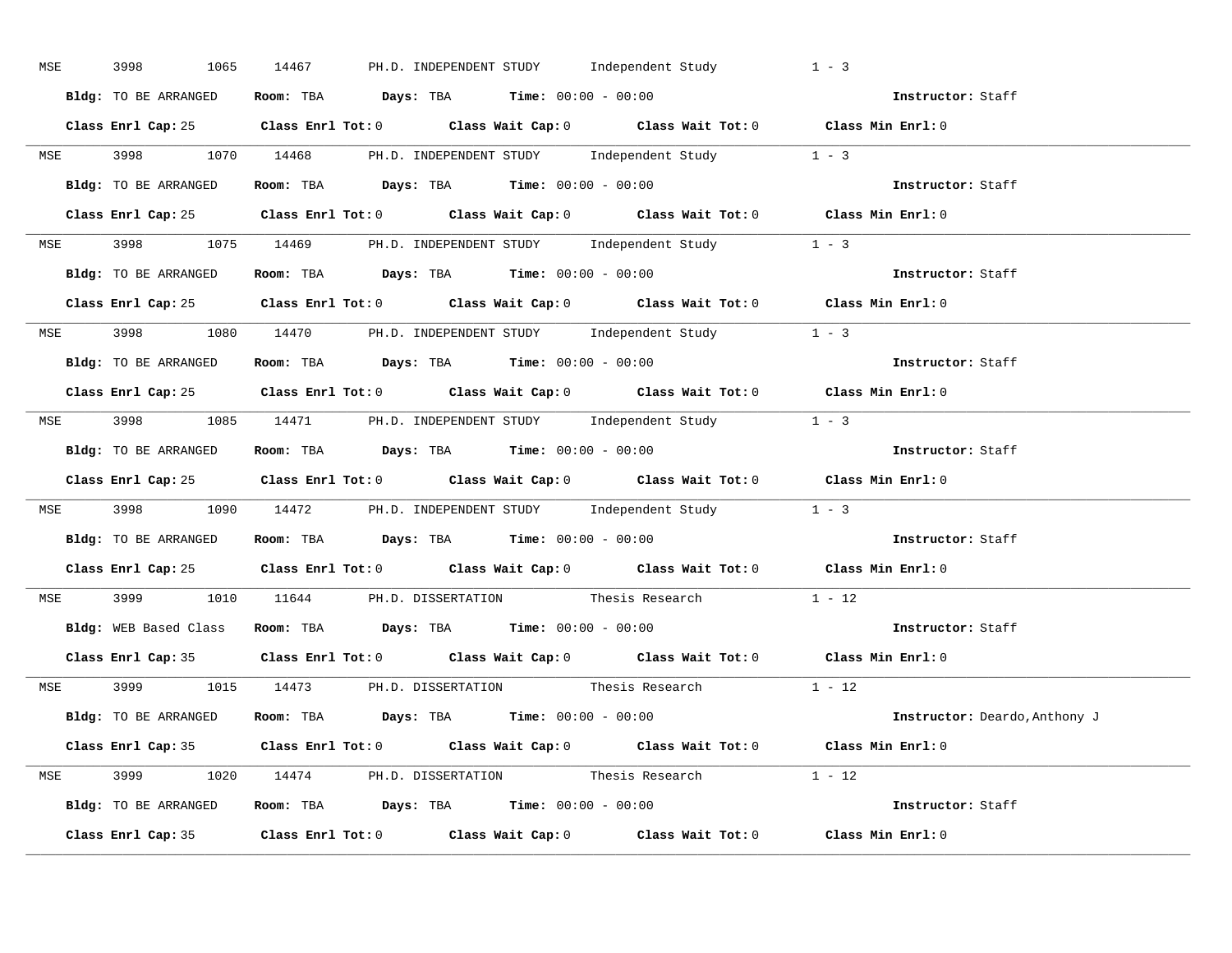#### Report ID: SR201 **University of Pittsburgh** Page No. 172 of 173 **Schedule of Classes for Summer Term 2020-2021** Run Date: 11/06/2020 **Summer Term** Run Time: 20:00:14

| Subject | Catalog Nbr Section Class Nbr | Course Title                                                                               | Component       | Units<br>Topics                    |
|---------|-------------------------------|--------------------------------------------------------------------------------------------|-----------------|------------------------------------|
| MSE     | 3999<br>1025                  | 14475<br>PH.D. DISSERTATION                                                                | Thesis Research | $1 - 12$                           |
|         | Bldg: TO BE ARRANGED          | Room: TBA $Days:$ TBA $Time: 00:00 - 00:00$                                                |                 | Instructor: Staff                  |
|         |                               | Class Enrl Cap: 35 Class Enrl Tot: 0 Class Wait Cap: 0 Class Wait Tot: 0 Class Min Enrl: 0 |                 |                                    |
|         |                               | MSE 3999 1030 14476 PH.D. DISSERTATION Thesis Research                                     |                 | $1 - 12$                           |
|         | Bldg: TO BE ARRANGED          | Room: TBA $Days:$ TBA Time: $00:00 - 00:00$                                                |                 | Instructor: Lee, Jung-Kun          |
|         |                               | Class Enrl Cap: 35 Class Enrl Tot: 0 Class Wait Cap: 0 Class Wait Tot: 0 Class Min Enrl: 0 |                 |                                    |
| MSE     |                               | 1035 14477 PH.D. DISSERTATION Thesis Research                                              |                 | $1 - 12$                           |
|         | Bldg: TO BE ARRANGED          | Room: TBA $Days:$ TBA $Time: 00:00 - 00:00$                                                |                 | Instructor: Staff                  |
|         |                               | Class Enrl Cap: 35 Class Enrl Tot: 0 Class Wait Cap: 0 Class Wait Tot: 0 Class Min Enrl: 0 |                 |                                    |
|         |                               | MSE 3999 1040 14478 PH.D. DISSERTATION Thesis Research                                     |                 | $1 - 12$                           |
|         | Bldg: TO BE ARRANGED          | Room: TBA $Days:$ TBA $Time: 00:00 - 00:00$                                                |                 | Instructor: Staff                  |
|         |                               | Class Enrl Cap: 35 Class Enrl Tot: 0 Class Wait Cap: 0 Class Wait Tot: 0 Class Min Enrl: 0 |                 |                                    |
|         |                               | MSE 3999 1045 14479 PH.D. DISSERTATION Thesis Research 1 - 12                              |                 |                                    |
|         | Bldg: TO BE ARRANGED          | Room: TBA $Days:$ TBA $Time: 00:00 - 00:00$                                                |                 | Instructor: Nettleship, Ian        |
|         |                               | Class Enrl Cap: 35 Class Enrl Tot: 0 Class Wait Cap: 0 Class Wait Tot: 0 Class Min Enrl: 0 |                 |                                    |
| MSE     | 3999 700                      | 1050 14480 PH.D. DISSERTATION Thesis Research                                              |                 | $1 - 12$                           |
|         | Bldg: TO BE ARRANGED          | Room: TBA $Days:$ TBA Time: $00:00 - 00:00$                                                |                 | Instructor: Wiezorek, Jorg Michael |
|         |                               | Class Enrl Cap: 35 Class Enrl Tot: 0 Class Wait Cap: 0 Class Wait Tot: 0 Class Min Enrl: 0 |                 |                                    |
|         |                               | MSE 3999 1055 14481 PH.D. DISSERTATION Thesis Research 1 - 12                              |                 |                                    |
|         | Bldg: TO BE ARRANGED          | Room: TBA $\rule{1em}{0.15mm}$ Days: TBA Time: $00:00 - 00:00$                             |                 | Instructor: Staff                  |
|         |                               | Class Enrl Cap: 35 Class Enrl Tot: 0 Class Wait Cap: 0 Class Wait Tot: 0 Class Min Enrl: 0 |                 |                                    |
| MSE     | 3999                          | 1060 14482 PH.D. DISSERTATION Thesis Research                                              |                 | $1 - 12$                           |
|         | Bldg: TO BE ARRANGED          | Room: TBA $\rule{1em}{0.15mm}$ Days: TBA $\rule{1.15mm}]{0.15mm}$ Time: $0.0100 - 0.0100$  |                 | Instructor: Gleeson, Brian Martin  |
|         |                               | Class Enrl Cap: 35 Class Enrl Tot: 0 Class Wait Cap: 0 Class Wait Tot: 0 Class Min Enrl: 0 |                 |                                    |